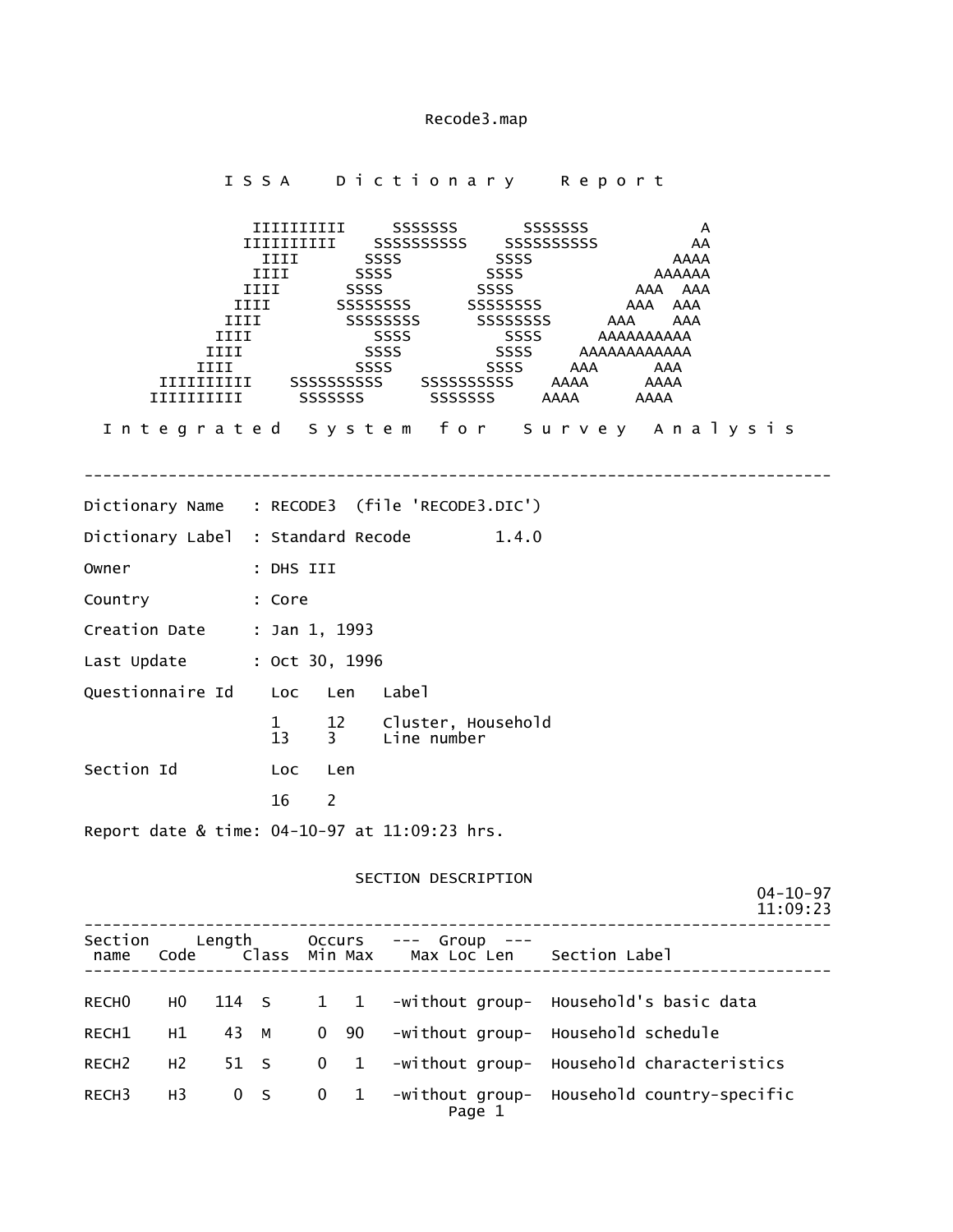| RECH4             | H4             | 19               | M       | 0                | 90           | -without group-           | Household schedule CS         |
|-------------------|----------------|------------------|---------|------------------|--------------|---------------------------|-------------------------------|
| RECH <sub>5</sub> | H <sub>5</sub> | $\boldsymbol{0}$ | M       | 0                | 9            | -without group-           | Country-specific              |
| RECH <sub>6</sub> | H <sub>6</sub> | $\mathbf 0$      | M       | $\mathbf 0$      | 9            | -without group-           | Country-specific              |
| REC01             | 01             | 115              | $\sf S$ | $\mathbf 1$      | $\mathbf 1$  | -without group-           | Respondent's basic data       |
| REC11             | 11             | 103              | $\sf S$ | 0                | $\mathbf 1$  | -without group-           | Respondent's basic data       |
| REC21             | 21             | 51               | M       | 0                | 20           | -without group-           | Reproduction                  |
| REC22             | 22             | 85               | $\sf S$ | 0                | $\mathbf 1$  | -without group-           | Reproduction (cont.)          |
| REC31             | 31             | 64               | S       | 0                | $\mathbf 1$  | 15<br>20<br>3             | Contraception Table           |
| REC32             | 32             | 89               | $\sf S$ | $\boldsymbol{0}$ | $\mathbf 1$  | -without group-           | Contraception knowledge & use |
| REC41             | 41             | 129              | М       | $\boldsymbol{0}$ | 6            | -without group-           | Maternity                     |
| REC42             | 42             | 139              | S       | 0                | $\mathbf 1$  | -without group-           | Health & Breastfeeding        |
| REC43             | 43             | 158              | М       | 0                | 6            | -without group-           | Health                        |
| REC44             | 44             | 106              | М       | 0                | 6            | -without group-           | Height and Weight             |
| REC51             | 51             | 55               | $\sf S$ | 0                | $\mathbf 1$  | -without group-           | Marriage/Exposure             |
| REC61             | 61             | 60               | $\sf S$ | 0                | $\mathbf 1$  | -without group-           | Fertility preferences         |
| REC71             | 71             | 75               | $\sf S$ | 0                | $\mathbf 1$  | -without group-           | Partner's Characteristics     |
| REC75             | 75             | 89               | S       | 0                | $\mathbf 1$  | -without group-           | AIDS and Condom Use           |
| REC81             | 81             | 37               | S       | 0                | $\mathbf 1$  | -without group-           | Characteristics of Interview  |
| REC82             | 82             | 98               | M       | $\boldsymbol{0}$ | 5            | -without group-           | Calendar                      |
| REC83             | 83             | 50               | M       | 0                | 20           | -without group-           | Maternal mortality            |
| REC84             | 84             | 37               | S       | 0                | $\mathbf{1}$ | 6<br>$\overline{2}$<br>24 | Maternal mortality (suite)    |

# SECTION DESCRIPTION

04-10-97

|                 |                         |                |         |              |                                                  |                                 | 11:09:23                                       |
|-----------------|-------------------------|----------------|---------|--------------|--------------------------------------------------|---------------------------------|------------------------------------------------|
| Section<br>name | Length<br>Class<br>Code |                | Min Max |              | Occurs --- Group<br>Max Loc Len    Section Label |                                 |                                                |
| <b>REC85</b>    | 85                      | 141 S          |         |              |                                                  | 0 1 -without group- AIDS module |                                                |
| REC91           | 91                      | 0 <sub>5</sub> |         |              | $0\quad 1$                                       |                                 | -without group- Country specific - single vars |
| REC92           | 92                      | 19 M           |         |              |                                                  |                                 | 0 20 -without group- Country specific - births |
| REC94           | 94                      | 18 M           |         |              | $0 \quad 6$                                      |                                 | -without group- Country specific - Maternity   |
| REC95           | 95                      | 18 M           |         | $\mathbf{0}$ | $6\overline{6}$                                  |                                 | -without group- Country specific - Health      |
| REC96           | 96                      | 18 M           |         |              | $0 \quad 6$                                      | Page 2                          | $-wit$ hout group- Country specific - $Ht/Wt$  |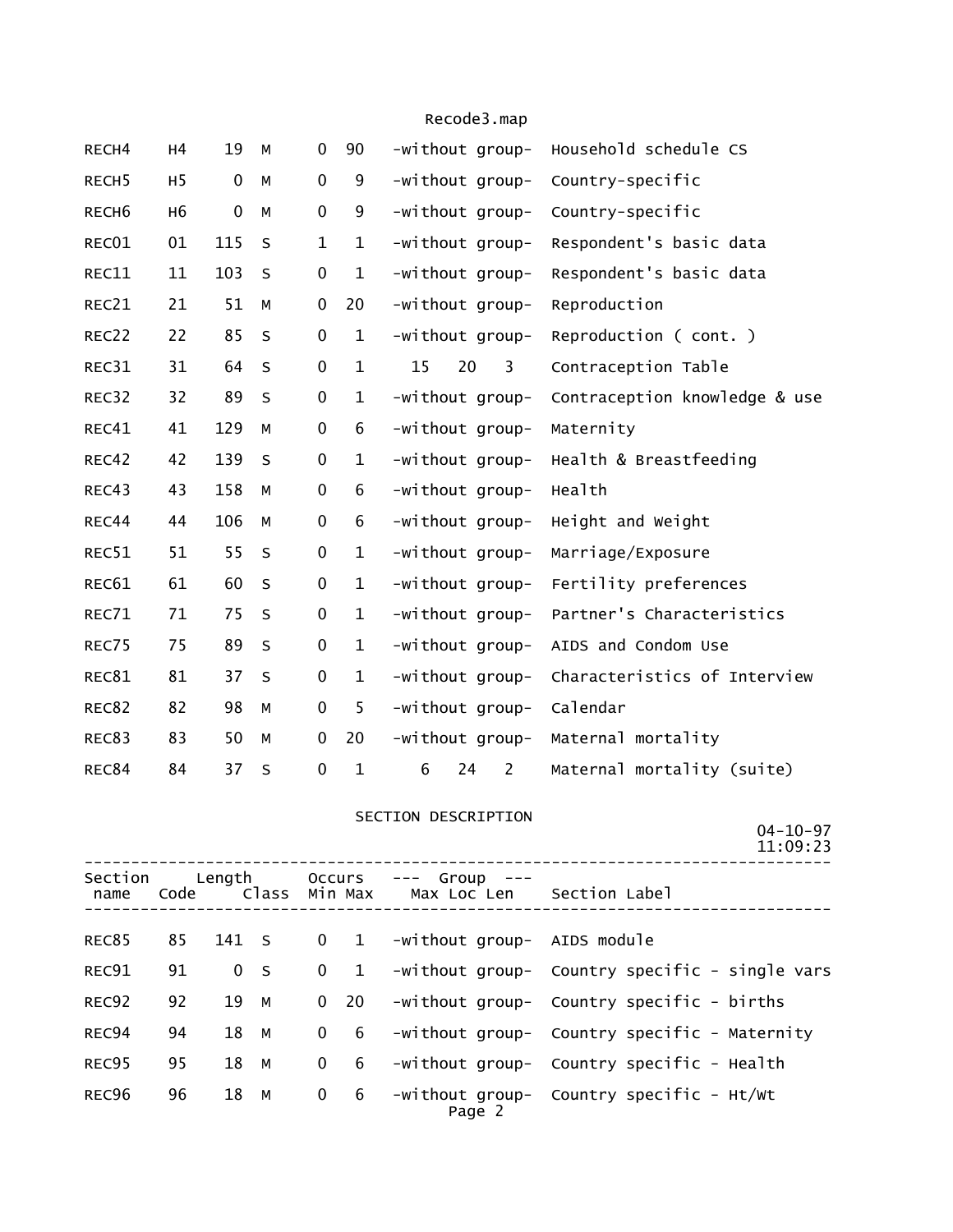|  |  |  | REC97 97 0 M 0 6 -without group- Country specific |  |
|--|--|--|---------------------------------------------------|--|
|  |  |  | REC98 98 0 M 0 6 -without group- Country specific |  |
|  |  |  | REC99 99 0 M 0 6 -without group- Country specific |  |

VARIABLE DESCRIPTION

Section : RECHO

|                  |              |                |              |            |   | 11:09:23                                                               |
|------------------|--------------|----------------|--------------|------------|---|------------------------------------------------------------------------|
| Variable<br>Name | Loca<br>tion | Len<br>gth     | Deci<br>mals | For<br>mat |   | Class Variable Label<br>Value<br>Label                                 |
| HHID             | $\mathbf{1}$ | 12             | 0            | A          | S | Case Identification                                                    |
| HV000            | 18           | 3              | 0            | A          | S | Country code and phase                                                 |
| HV001            | 21           | 8              | 0            | N          | S | Cluster number                                                         |
| <b>HV002</b>     | 29           | 4              | 0            | N          | S | Household number                                                       |
| HV003            | 33           | 3              | 0            | N          | S | Respondent's line number                                               |
| <b>HV004</b>     | 36           | 4              | 0            | N          | S | Ultimate area unit                                                     |
| HV005            | 40           | 8              | 0            | N          | S | Sample weight                                                          |
| <b>HV006</b>     | 48           | $\overline{2}$ | 0            | N          | S | Month of interview<br>ranges: lower<br>upper<br>1<br>12                |
| <b>HV007</b>     | 50           | $\overline{2}$ | 0            | N          | S | Year of interview<br>ranges:<br>lower<br>upper<br>94<br>96             |
| <b>HV008</b>     | 52           | 4              | 0            | N          | S | Date of interview (CMC)                                                |
| HV009            | 56           | $\overline{2}$ | 0            | N          | S | Number of household members<br>ranges:<br>lower<br>upper<br>90<br>0    |
| HV010            | 58           | 2              | $\mathbf 0$  | N          | S | Number of eligible women in HH<br>lower<br>ranges:<br>upper<br>20<br>0 |
| HV011            | 60           | $\overline{2}$ | 0            | N          | S | Number of eligible men in HH<br>ranges:<br>lower<br>upper<br>20<br>0   |
| HV012            | 62           | $\overline{2}$ | 0            | N          | S | Number of de jure members<br>ranges:<br>lower<br>upper<br>90<br>0      |
| HV013            | 64           | 2              | $\mathbf 0$  | N          | S | Number of de facto members<br>lower<br>ranges:<br>upper<br>90<br>0     |
| HV014            | 66           | $\overline{2}$ | 0            | N          | S | Number of children 5 and under<br>ranges:<br>lower<br>upper<br>20<br>0 |

Page 3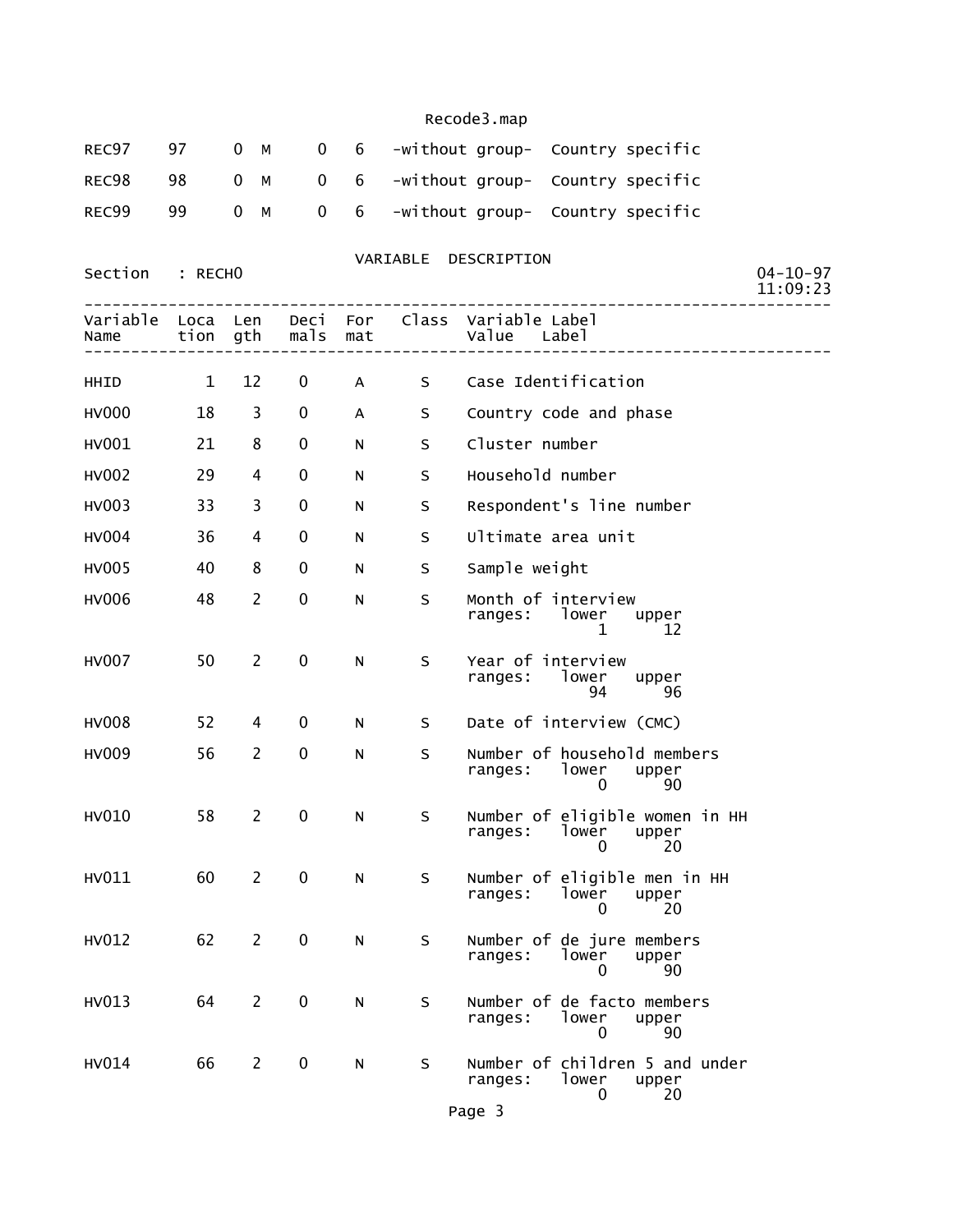| Section : RECHO           |                  |                |              |             |         | VARIABLE DESCRIPTION                                                                                                                                                                     | $04 - 10 - 97$<br>11:09:23                                                                                                                                           |
|---------------------------|------------------|----------------|--------------|-------------|---------|------------------------------------------------------------------------------------------------------------------------------------------------------------------------------------------|----------------------------------------------------------------------------------------------------------------------------------------------------------------------|
| Variable Loca Len<br>Name |                  | tion gth       | mals         | mat         |         | Deci For Class Variable Label<br>Value Label                                                                                                                                             |                                                                                                                                                                      |
| HV015                     | 68               | $\mathbf{1}$   | $\mathbf 0$  | $N$ and $N$ |         | S Result of household interview<br>values:<br>value<br>$\mathbf{1}$<br>$\frac{2}{3}$<br>$\overline{4}$<br>5<br>$\sqrt{6}$<br>$\overline{7}$<br>8<br>9<br>lower<br>ranges:<br>$\mathbf 1$ | label<br>Completed<br>HH present, no resp<br>HH absent<br>Postponed<br>Refused<br>Dwelling vacant<br>Dwelling destroyed<br>Dwelling not found<br>Other<br>upper<br>9 |
| HV016                     | 69               | 2              | 0            | N           | S       | Day of interview<br>ranges: lower<br>$\mathbf{1}$                                                                                                                                        | upper<br>31                                                                                                                                                          |
| HV017                     | 71               | $\mathbf{1}$   | 0            | N           | S       | Number of visits<br>ranges: lower upper<br>$\mathbf{1}$                                                                                                                                  | 5                                                                                                                                                                    |
| <b>HV018</b>              | 72               | 3              | $\mathbf 0$  | N           | S.      | Interviewer identification<br>values: value label                                                                                                                                        | 999 Missing value                                                                                                                                                    |
| HV019                     | 75               | $\overline{2}$ | 0            | N           | S       | Keyer identification<br>values: value label                                                                                                                                              | 99 Missing value                                                                                                                                                     |
| <b>HV020</b>              | 77               | $\mathbf{1}$   | 0            | N           | S       | Ever-married sample<br>values: value label<br>$\mathbf{0}$<br>$\mathbf{1}$<br>lower<br>ranges:<br>$\mathbf{0}$                                                                           | All woman sample<br>Ever married sample<br>upper<br>$\mathbf 1$                                                                                                      |
| HV021                     | 78               | 4              | 0            | N           | S       | Primary sampling unit                                                                                                                                                                    |                                                                                                                                                                      |
| <b>HV022</b>              | 82               | 4              | 0            | N           | S       | Sample stratum number                                                                                                                                                                    |                                                                                                                                                                      |
| HV023                     | 86               | $\overline{2}$ | 0            | N           | $\sf S$ | Sample domain<br>values:<br>value<br>0<br>$\mathbf{1}$                                                                                                                                   | label<br>National<br>Country specific                                                                                                                                |
| Section                   | : RECHO          |                |              |             |         | VARIABLE DESCRIPTION                                                                                                                                                                     | $04 - 10 - 97$<br>11:09:23                                                                                                                                           |
| Variable<br>Name          | Loca Len<br>tion | gth            | Deci<br>mals | For<br>mat  |         | Class Variable Label<br>Value<br>Label<br>Page 4                                                                                                                                         |                                                                                                                                                                      |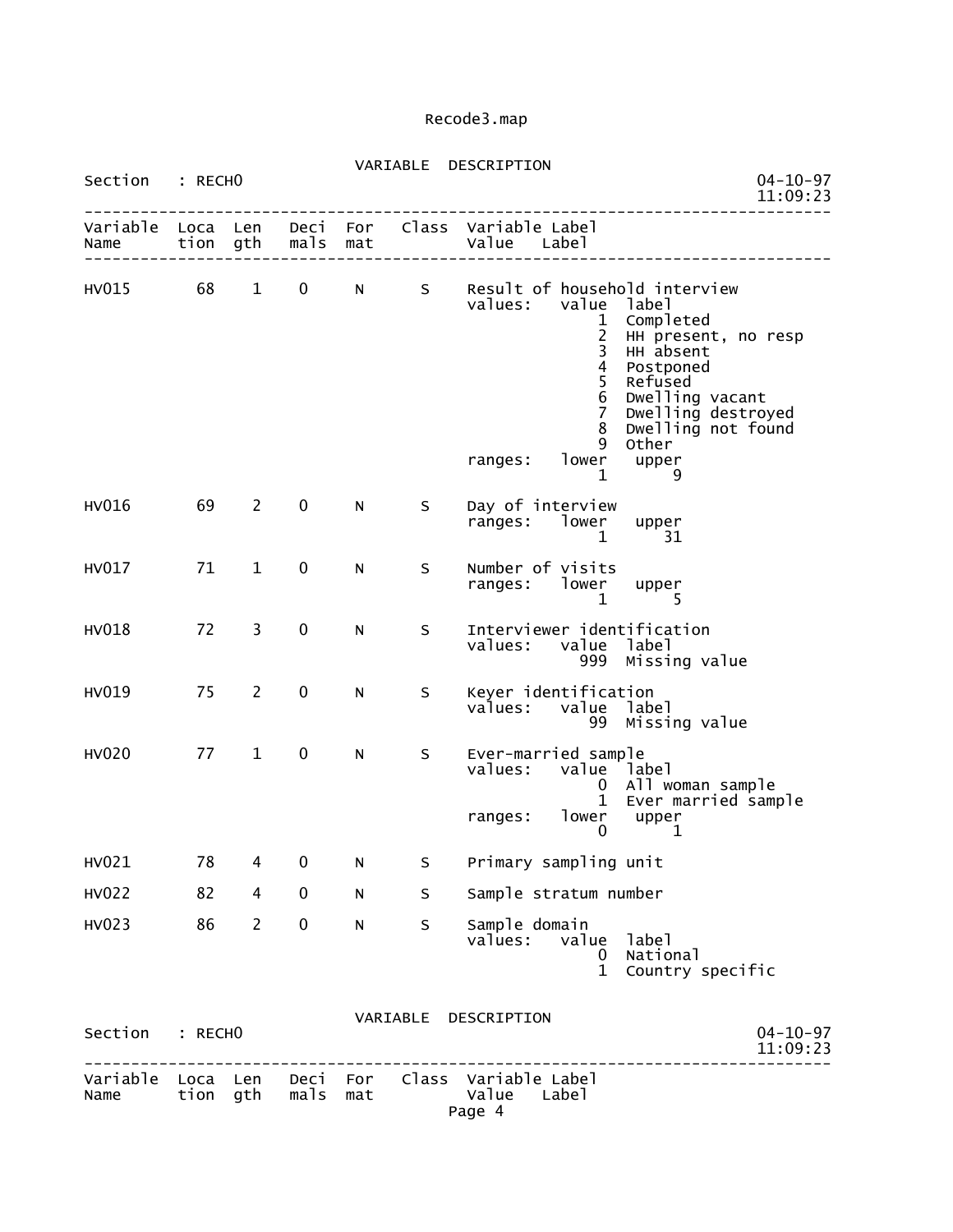|                 |     |                |                   |            |         | Recode3.map                                                    |                                                        |                                                                                            |
|-----------------|-----|----------------|-------------------|------------|---------|----------------------------------------------------------------|--------------------------------------------------------|--------------------------------------------------------------------------------------------|
| <b>HV024</b>    | 88  | $\overline{2}$ | 0                 | N          | S       | Region<br>values:                                              | value<br>1<br>$\overline{c}$<br>3<br>4                 | label<br>Region 1<br>Region 2<br>Region 3                                                  |
|                 |     |                |                   |            |         | ranges:                                                        | lower<br>1                                             | Region 4<br>upper<br>4                                                                     |
| HV025           | 90  | $\mathbf{1}$   | 0                 | N          | S       | values:                                                        | value<br>1<br>$\overline{2}$                           | Type of place of residence<br>label<br>Urban<br>Rural                                      |
|                 |     |                |                   |            |         | ranges:                                                        | lower<br>1                                             | upper<br>2                                                                                 |
| HV026           | 91  | $\mathbf{1}$   | $\pmb{0}$         | N          | $\sf S$ | Place of residence<br>values:                                  | value<br>0<br>$\mathbf{1}$<br>$\overline{c}$<br>3<br>9 | label<br>Capital, large city<br>Small city<br>Town<br>Countryside<br>Missing value         |
|                 |     |                |                   |            |         | ranges:                                                        | lower<br>0                                             | upper<br>3                                                                                 |
| <b>HV027</b>    | 92  | $\mathbf{1}$   | $\pmb{0}$         | N          | S       | values:<br>ranges:                                             | value label<br>U<br>$\mathbf 1$<br>2<br>lower          | Selection for male/husb. int.<br>Not selected<br>Men's survey<br>Husband's survey<br>upper |
|                 |     |                |                   |            |         |                                                                | 0                                                      | 2                                                                                          |
| <b>HV028</b>    | 93  | 8              | 0                 | N          | S       |                                                                |                                                        | Sample weight for male subsamp                                                             |
| <b>HV030</b>    | 101 | $\overline{2}$ | $\pmb{0}$         | N          | $\sf S$ | Field supervisor<br>values:                                    | value<br>99<br><b>BLANK</b>                            | label<br>Missing value<br>Not applicable value                                             |
| HV031           | 103 | $\overline{2}$ | $\boldsymbol{0}$  | N          | S       | Field editor<br>values:                                        | value<br>99<br><b>BLANK</b>                            | label<br>Missing value<br>Not applicable value                                             |
| HV032 105 2 0   |     |                |                   | $N \sim 1$ | S       | Office editor<br>values:                                       | value<br>99<br><b>BLANK</b>                            | label<br>Missing value<br>Not applicable value                                             |
| Section : RECHO |     |                |                   |            |         | VARIABLE DESCRIPTION                                           |                                                        | $04 - 10 - 97$<br>11:09:23<br>-----------------                                            |
| Name            |     |                | tion gth mals mat |            |         | Variable Loca Len Deci For Class Variable Label<br>Value Label |                                                        |                                                                                            |
| HV033           | 107 | 8              | $\mathbf 0$       | N          |         | Page 5                                                         |                                                        | S Ultimate area selection prob.                                                            |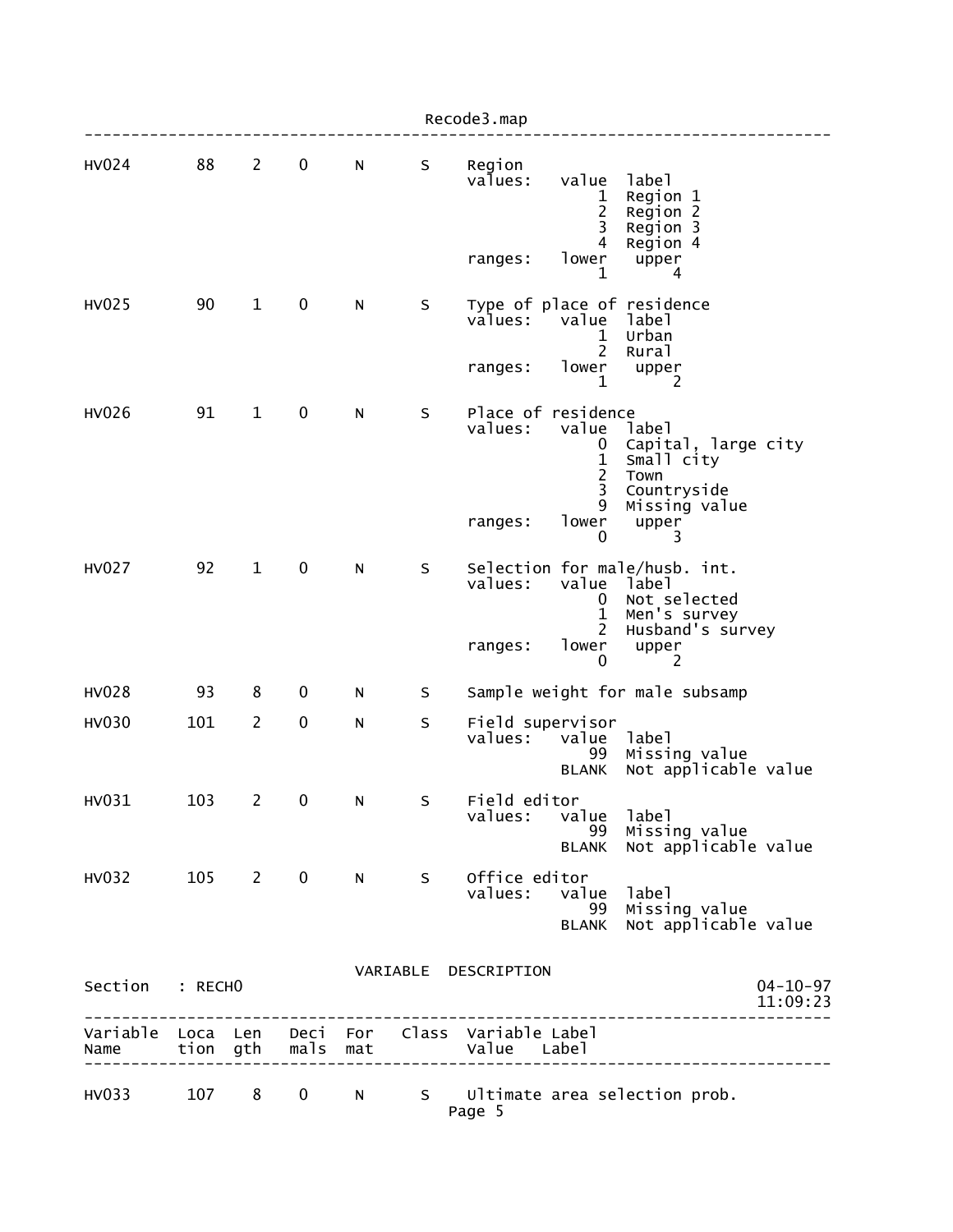| Section          | $:$ RECH $1$ |                |              |            | VARIABLE | DESCRIPTION                                   |                                                                                                                                                                          |                                                                                                                                                                                                                                                      | $04 - 10 - 97$<br>11:09:23 |
|------------------|--------------|----------------|--------------|------------|----------|-----------------------------------------------|--------------------------------------------------------------------------------------------------------------------------------------------------------------------------|------------------------------------------------------------------------------------------------------------------------------------------------------------------------------------------------------------------------------------------------------|----------------------------|
| Variable<br>Name | Loca<br>tion | Len<br>gth     | Deci<br>mals | For<br>mat | Class    | Variable Label<br>Value                       | Label                                                                                                                                                                    |                                                                                                                                                                                                                                                      |                            |
| <b>HVIDX</b>     | 18           | $\overline{2}$ | 0            | N          | S        | Line number<br>ranges:                        | lower<br>1                                                                                                                                                               | upper<br>90                                                                                                                                                                                                                                          |                            |
| HV101            | 20           | $\overline{2}$ | 0            | N          | S        | Relationship to head<br>values:<br>ranges:    | value<br>1<br>$\overline{c}$<br>3<br>$\begin{array}{c} 4 \\ 5 \\ 6 \end{array}$<br>$\overline{7}$<br>8<br>9<br>10<br>11<br>12<br>98<br>99<br>lower<br>$\mathbf{1}$<br>98 | label<br>Head<br>Wife or husband<br>Son/daughter<br>Son/daughter-in-law<br>Grandchild<br>Parent<br>Parent-in-law<br>Brother/sister<br>Co-spouse<br>Other relative<br>Adopted/foster child<br>Not related<br>DK<br>Missing value<br>upper<br>12<br>98 |                            |
| HV102            | 22           | $\mathbf{1}$   | $\pmb{0}$    | N          | S        | Usual resident<br>values:<br>ranges:          | value<br>0<br>$\mathbf{1}$<br>9<br>lower<br>0                                                                                                                            | label<br>No<br>Yes<br>Missing value<br>upper<br>1                                                                                                                                                                                                    |                            |
| HV103            | 23           | $\mathbf{1}$   | $\mathbf 0$  | N          | S        | Slept last night<br>values:<br>ranges:        | value label<br>0<br>$\mathbf{1}$<br>9<br>lower<br>0                                                                                                                      | No<br>Yes<br>Missing value<br>upper<br>1                                                                                                                                                                                                             |                            |
| <b>HV104</b>     | 24           | $\mathbf{1}$   | $\mathbf 0$  | N          | S        | Sex of household member<br>values:<br>ranges: | value<br>1<br>$\overline{c}$<br>9<br>lower<br>1                                                                                                                          | label<br>male<br>Female<br>Missing value<br>upper<br>2                                                                                                                                                                                               |                            |
| Section          | : RECH1      |                |              |            | VARIABLE | DESCRIPTION                                   |                                                                                                                                                                          |                                                                                                                                                                                                                                                      | $04 - 10 - 97$<br>11:09:23 |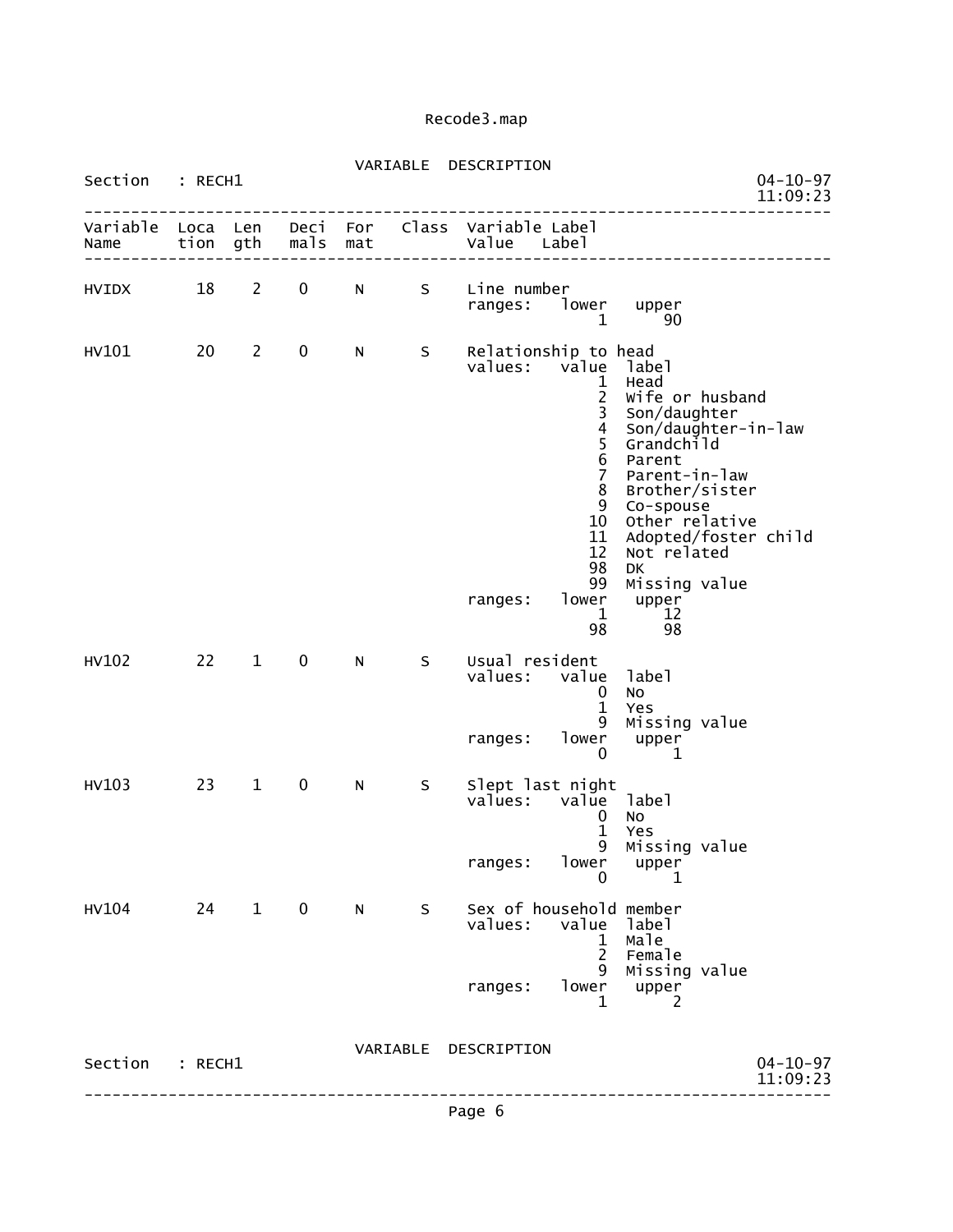| Variable<br>Name          | Loca<br>tion gth | Len            | Deci<br>mals | For<br>mat      |    | Recode3.map<br>Class Variable Label<br>Value<br>Labe <sub>1</sub>                                                  |                                                                                                                                                |
|---------------------------|------------------|----------------|--------------|-----------------|----|--------------------------------------------------------------------------------------------------------------------|------------------------------------------------------------------------------------------------------------------------------------------------|
| HV105                     | 25               | $2^{\circ}$    | $\mathbf 0$  | N               | S  | Age of household members<br>values:<br>97<br>98                                                                    | value label<br>$97+$<br>DK                                                                                                                     |
|                           |                  |                |              |                 |    | 99<br>lower<br>ranges:<br>0                                                                                        | Missing value<br>upper<br>98                                                                                                                   |
| HV106                     | 27               | $\mathbf{1}$   | $\mathbf 0$  | N               | S. | Highest educational level<br>value<br>values:<br>0<br>$\frac{1}{2}$<br>8<br>9<br>ranges:<br>lower<br>0<br>8        | label<br>No education<br>Primary<br>Secondary<br>Higher<br><b>DK</b><br>Missing value<br>upper<br>3<br>8                                       |
| HV107                     | 28               | $\overline{2}$ | $\mathbf 0$  | N               | S  | Highest year of education<br>values:<br>value<br>98<br>99<br>BLANK                                                 | label<br><b>DK</b><br>Missing value<br>Not applicable value                                                                                    |
| <b>HV108</b>              | 30               | $\overline{2}$ | $\mathbf 0$  | N               | S  | Education in single years<br>values:<br>97<br>98<br>99<br>lower<br>ranges:<br>$\mathbf 0$<br>97                    | value label<br>Inconsistent<br>DK<br>Missing value<br>upper<br>20<br>98                                                                        |
| HV109                     | 32               | $\mathbf{1}$   | $\mathbf 0$  | N               | S  | Educational attainment<br>values:<br>value<br>0<br>$\mathbf 1$<br>$\overline{2}$<br>3<br>4<br>5<br>8<br>9<br>lower | label<br>No education<br>Incomplete primary<br>Complete primary<br>Incomplete secondary<br>Complete secondary<br>Higher<br>DK<br>Missing value |
|                           |                  |                |              |                 |    | ranges:<br>0<br>8                                                                                                  | upper<br>5<br>8                                                                                                                                |
| Section                   | : RECH1          |                |              |                 |    | VARIABLE DESCRIPTION                                                                                               | $04 - 10 - 97$<br>11:09:23                                                                                                                     |
| Variable Loca Len<br>Name |                  | tion gth       | mals         | Deci For<br>mat |    | Class Variable Label<br>Value Label                                                                                |                                                                                                                                                |
| HV110                     | 33               | $\mathbf{1}$   | $\mathbf 0$  | N               |    | S Member still in school<br>Page 7                                                                                 |                                                                                                                                                |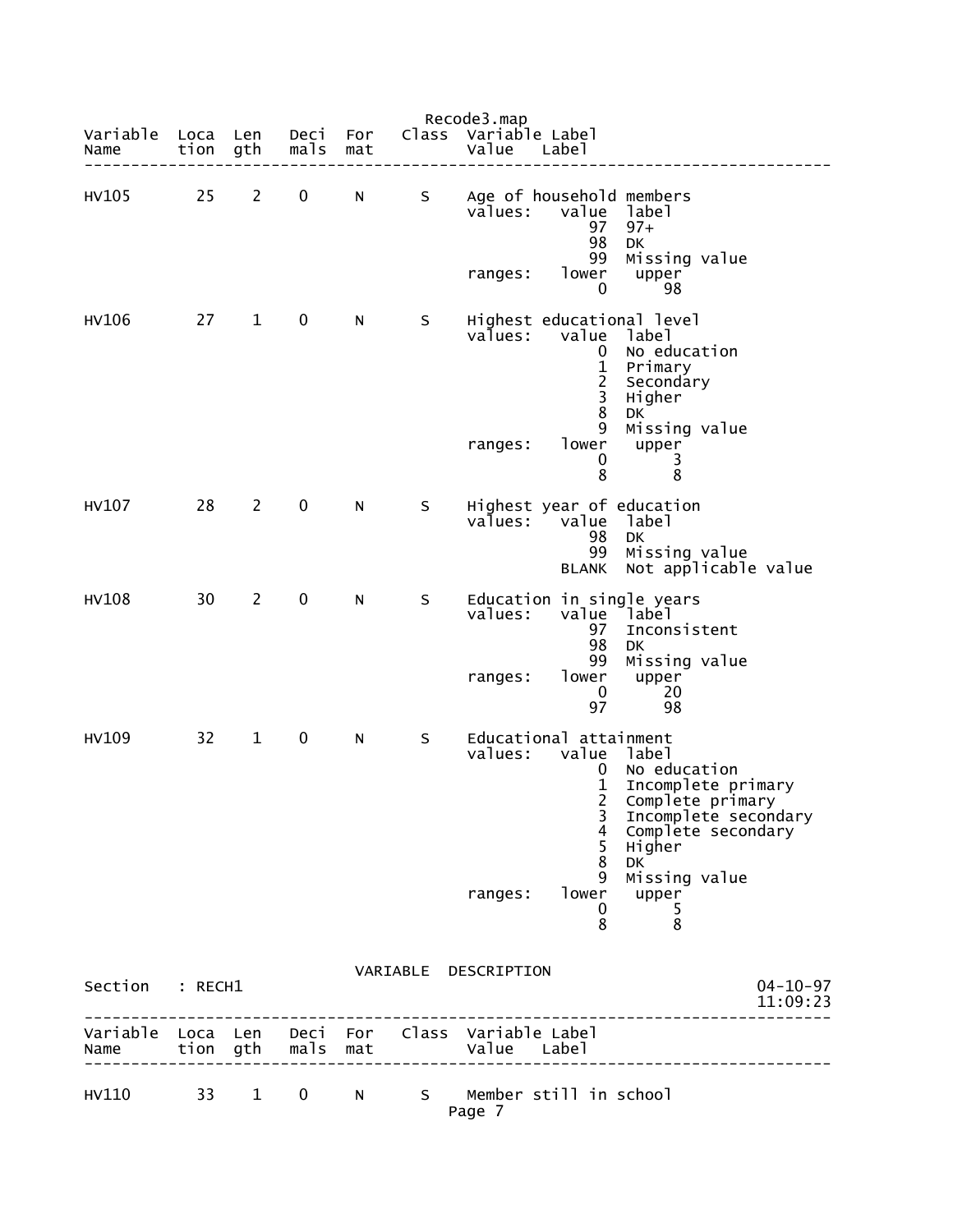|                                         |    |                |             |   |         | Recode3.map<br>values:  | value<br>0                                                      | label<br>No                                                                                                  |
|-----------------------------------------|----|----------------|-------------|---|---------|-------------------------|-----------------------------------------------------------------|--------------------------------------------------------------------------------------------------------------|
|                                         |    |                |             |   |         | ranges:                 | $\mathbf{1}$<br>9<br>lower<br>0                                 | Yes<br>Missing value<br>upper<br>1                                                                           |
| HV111                                   | 34 | $\mathbf{1}$   | $\mathbf 0$ | N | $\sf S$ | Mother alive<br>values: | value<br>0<br>$\mathbf{1}$<br>8                                 | label<br>No<br>Yes<br>DK                                                                                     |
|                                         |    |                |             |   |         | ranges:                 | 9<br><b>BLANK</b><br>lower<br>0<br>8                            | Missing value<br>Not applicable value<br>upper<br>1<br>8                                                     |
| HV112                                   | 35 | $2^{\sim}$     | $\mathbf 0$ | N | S       | values:                 | Mother's line number<br>value<br>$\bf{0}$<br>99<br><b>BLANK</b> | label<br>Mother not in HH<br>Missing value<br>Not applicable value                                           |
|                                         |    |                |             |   |         | ranges:                 | lower<br>$\mathbf{0}$                                           | upper<br>90                                                                                                  |
| HV113                                   | 37 | $\mathbf{1}$   | $\mathbf 0$ | N | $\sf S$ | Father alive<br>values: | value<br>0<br>$\mathbf{1}$<br>8                                 | label<br>No<br>Yes<br><b>DK</b>                                                                              |
|                                         |    |                |             |   |         | ranges:                 | 9<br><b>BLANK</b><br>lower<br>0<br>8                            | Missing value<br>Not applicable value<br>upper<br>1<br>8                                                     |
| HV114                                   | 38 | $\overline{2}$ | $\mathbf 0$ | N | $\sf S$ | values:                 | Father's line number<br>value<br>0<br>99                        | label<br>Father not in HH<br>Missing value                                                                   |
|                                         |    |                |             |   |         | ranges:                 | <b>BLANK</b><br>lower<br>$\mathbf 0$                            | Not applicable value<br>upper<br>90                                                                          |
| Section : RECH1                         |    |                |             |   |         | VARIABLE DESCRIPTION    |                                                                 | $04 - 10 - 97$<br>11:09:23<br>-------------------                                                            |
|                                         |    |                |             |   |         |                         |                                                                 |                                                                                                              |
| HV115 40 1 0 N S Current marital status |    |                |             |   |         | values: value label     | $\mathbf{1}$<br>$\frac{2}{3}$<br>$\overline{4}$<br>5<br>9       | 0 Never married<br>Married<br>Living together<br>widowed<br>Divorced<br>Not living together<br>Missing value |
|                                         |    |                |             |   |         | Page 8                  |                                                                 |                                                                                                              |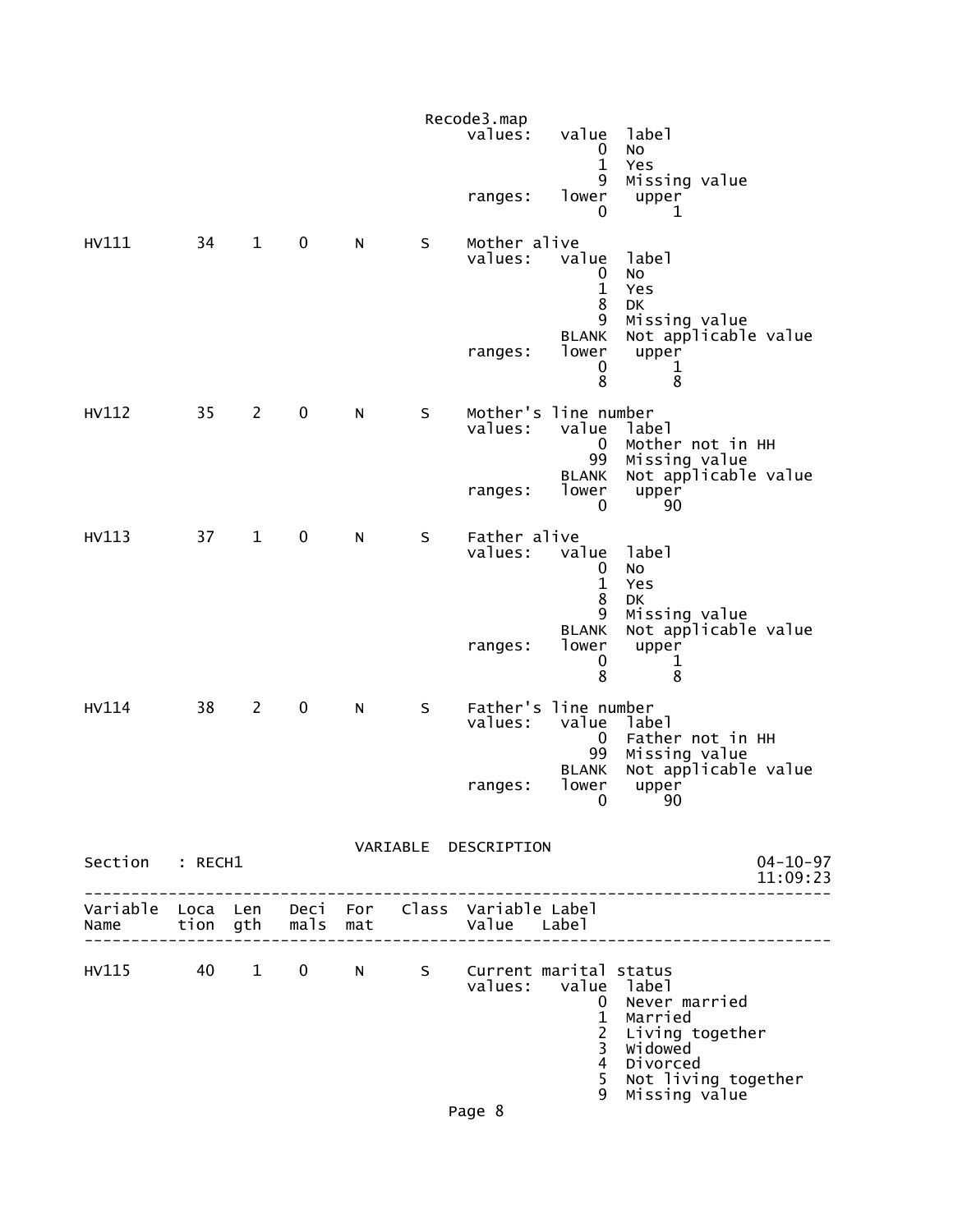|                                    |          |              |             |     |          | Recode3.map                                    |                                                                                            |                                                                                                                                                                                 |                            |
|------------------------------------|----------|--------------|-------------|-----|----------|------------------------------------------------|--------------------------------------------------------------------------------------------|---------------------------------------------------------------------------------------------------------------------------------------------------------------------------------|----------------------------|
|                                    |          |              |             |     |          | ranges:                                        | <b>BLANK</b><br>lower<br>0                                                                 | Not applicable value<br>upper<br>5                                                                                                                                              |                            |
| HV116                              | 41       | $\mathbf 1$  | $\mathbf 0$ | N   | S        | values: value<br>ranges:                       | $\mathbf 0$<br>$\mathbf{1}$<br>$\overline{2}$<br>9<br><b>BLANK</b><br>lower<br>0           | Currently, formerly, never m.<br>label<br>Never married<br>Currently married<br>Formerly/ever marr.<br>Missing value<br>Not applicable value<br>upper<br>2                      |                            |
| HV117                              | 42       | $\mathbf{1}$ | 0           | N   | S        | values: value label                            | 0<br>$\mathbf{1}$<br>BLANK                                                                 | Eligibility for female intview<br>Not eligible<br>Eligible<br>Not applicable value                                                                                              |                            |
|                                    |          |              |             |     |          | ranges:                                        | lower<br>$\mathbf 0$                                                                       | upper<br>1                                                                                                                                                                      |                            |
| HV118                              | 43       | $\mathbf{1}$ | $\mathbf 0$ | N   | S        | values:                                        | value<br>$\mathbf{0}$<br>$\mathbf 1$                                                       | Eligibility for male interview<br>label<br>Not eligible<br>Eligible                                                                                                             |                            |
|                                    |          |              |             |     |          | ranges:                                        | BLANK<br>lower<br>0                                                                        | Not applicable value<br>upper<br>1                                                                                                                                              |                            |
| Section                            | : RECH2  |              |             |     | VARIABLE | DESCRIPTION                                    |                                                                                            |                                                                                                                                                                                 | $04 - 10 - 97$<br>11:09:23 |
| Variable Loca Len Deci For<br>Name | tion gth |              | mals        | mat |          | Class Variable Label<br>Value Label            |                                                                                            |                                                                                                                                                                                 |                            |
| HV201                              | 18       | $2^{\circ}$  | $\mathbf 0$ | N   | S        | Source of drinking water<br>values:<br>ranges: | value<br>10<br>20<br>30<br>41<br>51<br>61<br>96<br>99<br><b>BLANK</b><br>lower<br>10<br>96 | label<br>PIPED WATER<br><b>WELL WATER</b><br>SURFACE WATER<br>Rainwater<br>Tanker truck<br>Bottled water<br>Other<br>Missing value<br>Not applicable value<br>upper<br>61<br>96 |                            |
| HV202                              | 20       | $\mathbf{2}$ | 0           | N   | S        | values:                                        | value<br>10<br>20<br>30<br>41<br>51<br>61                                                  | Source of non-drinking water<br>label<br>PIPED WATER<br>WELL WATER<br>SURFACE WATER<br>Rainwater<br>Tanker truck<br>Bottled water                                               |                            |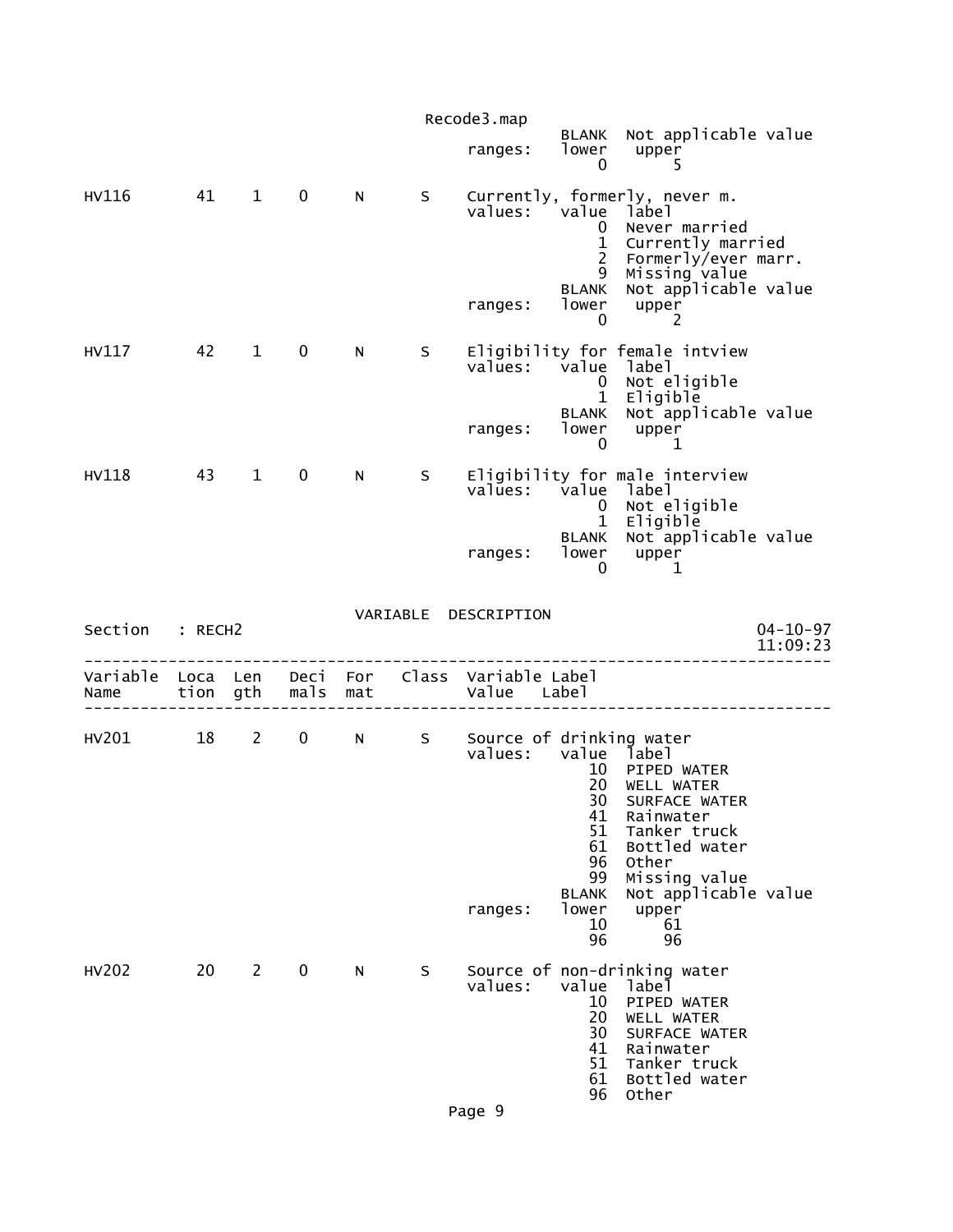|                                                                 |           |              |             |     |              | Recode3.map                          | 99<br><b>BLANK</b>                                                                | Missing value<br>Not applicable value                                                                                      |                            |
|-----------------------------------------------------------------|-----------|--------------|-------------|-----|--------------|--------------------------------------|-----------------------------------------------------------------------------------|----------------------------------------------------------------------------------------------------------------------------|----------------------------|
|                                                                 |           |              |             |     |              | ranges:                              | lower<br>10<br>96                                                                 | upper<br>61<br>96                                                                                                          |                            |
| HV203                                                           | $22 \t 1$ |              | $\mathbf 0$ | N   | $\mathsf{S}$ | ranges:                              | Same source of water<br>values: value label<br>0<br>$\mathbf{1}$<br>9<br>0        | No<br>Yes<br>Missing value<br>BLANK Not applicable value<br>$lower$ upper<br>1                                             |                            |
| HV204                                                           | 23 3      |              | $\mathbf 0$ | N – | S            |                                      | values: value label<br>996                                                        | Time to get to water source<br>On premises<br>999 Missing value<br>BLANK Not applicable value                              |                            |
| Section : RECH2                                                 |           |              |             |     |              | VARIABLE DESCRIPTION                 |                                                                                   |                                                                                                                            | $04 - 10 - 97$<br>11:09:23 |
| Variable Loca Len Deci For Class Variable Label<br>Name         |           |              |             |     |              | tion gth mals mat by alue Label      |                                                                                   |                                                                                                                            |                            |
| HV205 26 2 0 N S Type of toilet facility<br>values: value label |           |              |             |     |              | ranges:                              | 10<br>20<br>30<br>96<br>99<br><b>BLANK</b><br>lower<br>10                         | FLUSH TOILET<br>PIT TOILET LATRINE<br>NO FACILITY<br><b>OTHER</b><br>Missing value<br>Not applicable value<br>upper<br>-31 |                            |
| HV206                                                           | 28        | $1 \quad$    | $\mathbf 0$ | N   | S.           | Has electricity<br>ranges:           | 96<br>values: value label<br>0<br>$\mathbf{1}$<br>9<br><b>BLANK</b><br>lower<br>0 | 96<br>No<br>Yes<br>Missing value<br>Not applicable value<br>upper<br>1                                                     |                            |
| <b>HV207</b>                                                    | 29        | $\mathbf{1}$ | $\mathbf 0$ | N   | S            | Has radio<br>values:<br>ranges:      | value<br>0<br>$\mathbf{1}$<br>9<br><b>BLANK</b><br>lower<br>0                     | label<br>No<br>Yes<br>Missing value<br>Not applicable value<br>upper<br>1                                                  |                            |
| <b>HV208</b>                                                    | 30        | $\mathbf{1}$ | $\mathbf 0$ | N   | S            | Has television<br>values:<br>Page 10 | value<br>0                                                                        | label<br>NO                                                                                                                |                            |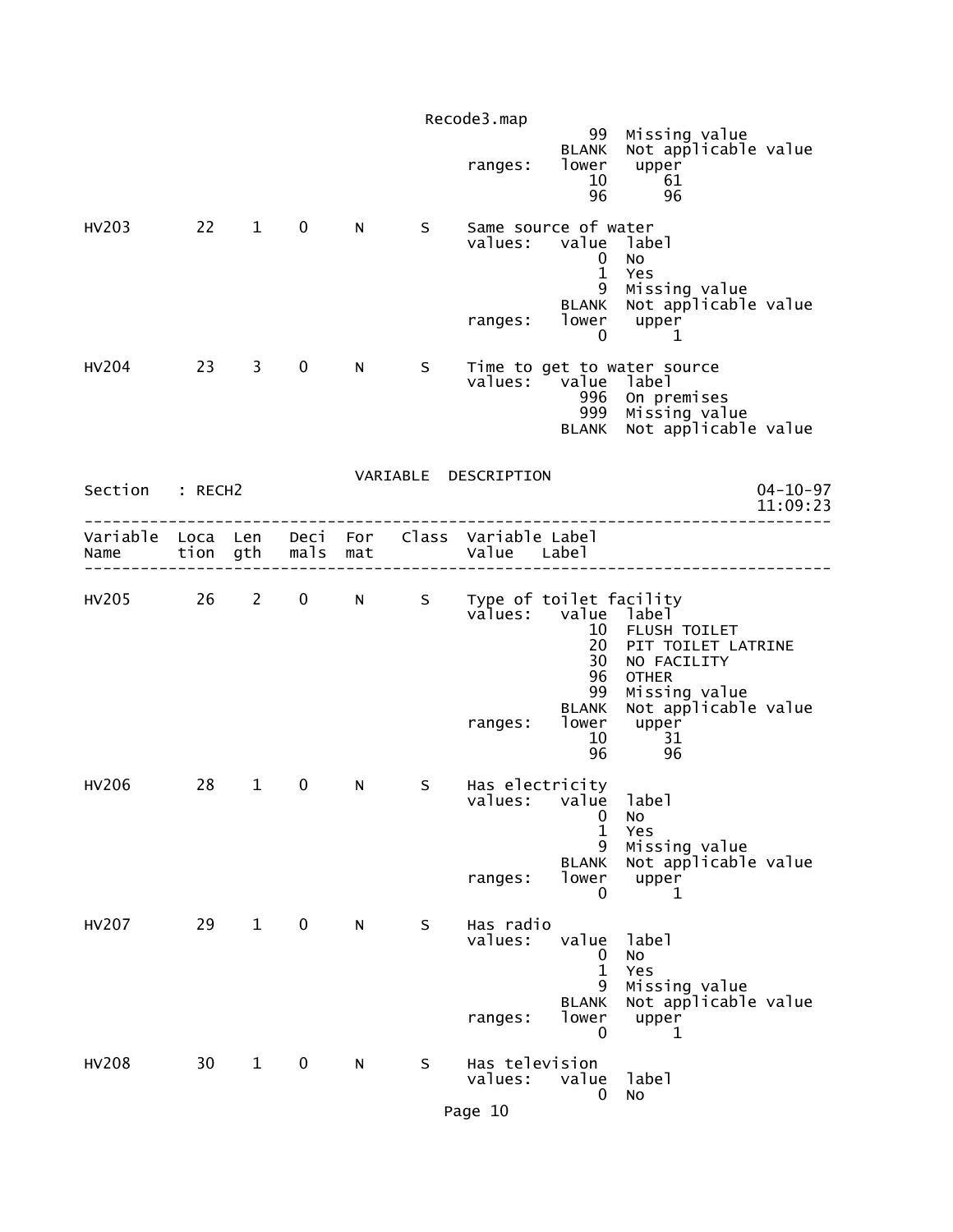|                                                         |      |                        |                   |   |    | Recode3.map          | $\mathbf{1}$<br>9                                                | Yes<br>Missing value                                                                |                            |
|---------------------------------------------------------|------|------------------------|-------------------|---|----|----------------------|------------------------------------------------------------------|-------------------------------------------------------------------------------------|----------------------------|
|                                                         |      |                        |                   |   |    | ranges:              | <b>BLANK</b><br>lower<br>0                                       | Not applicable value<br>upper<br>1                                                  |                            |
| HV209                                                   | 31   | $1 \quad \blacksquare$ | $\mathbf 0$       | N | S  |                      | Has refrigerator<br>values: value<br>0<br>$\mathbf{1}$<br>9      | label<br>No<br>Yes<br>Missing value                                                 |                            |
|                                                         |      |                        |                   |   |    |                      | <b>BLANK</b><br>ranges: lower upper<br>0                         | Not applicable value<br>1                                                           |                            |
| Section : RECH2                                         |      |                        |                   |   |    | VARIABLE DESCRIPTION |                                                                  |                                                                                     | $04 - 10 - 97$<br>11:09:23 |
| Variable Loca Len Deci For Class Variable Label<br>Name |      |                        | tion gth mals mat |   |    | Value Label          |                                                                  |                                                                                     |                            |
| HV210 32 1                                              |      |                        |                   |   |    | 0 N S Has bicycle    | values: value label<br>$\mathbf 0$<br>$\mathbf{1}$               | No<br>Yes                                                                           |                            |
|                                                         |      |                        |                   |   |    | ranges:              | 9<br><b>BLANK</b><br>lower<br>$\mathbf{0}$                       | Missing value<br>Not applicable value<br>upper<br>1                                 |                            |
| HV211                                                   | 33 1 |                        | $\mathbf{0}$      | N | S. |                      | Has motorcycle<br>values: value<br>$\Omega$<br>$\mathbf{1}$<br>9 | label<br>No<br>Yes<br>Missing value                                                 |                            |
|                                                         |      |                        |                   |   |    | ranges:              | <b>BLANK</b><br>lower<br>$\mathbf 0$                             | Not applicable value<br>upper<br>1                                                  |                            |
| HV212                                                   | 34   | $\mathbf{1}$           | $\mathbf 0$       | N | S  | Has car<br>values:   | value<br>$\boldsymbol{0}$<br>$\mathbf{1}$<br>9                   | label<br>No<br>Yes<br>Missing value                                                 |                            |
|                                                         |      |                        |                   |   |    | ranges:              | <b>BLANK</b><br>lower<br>0                                       | Not applicable value<br>upper<br>1                                                  |                            |
| HV213                                                   | 35   | $2^{\circ}$            | $\mathbf 0$       | N | S  | values:              | Main floor material<br>value<br>10<br>20<br>30<br>96<br>99       | label<br><b>NATURAL</b><br>RUDIMENTARY<br>FINISHED<br><b>OTHER</b><br>Missing value |                            |
|                                                         |      |                        |                   |   |    | ranges:              | <b>BLANK</b><br>lower<br>10<br>96                                | Not applicable value<br>upper<br>35<br>96                                           |                            |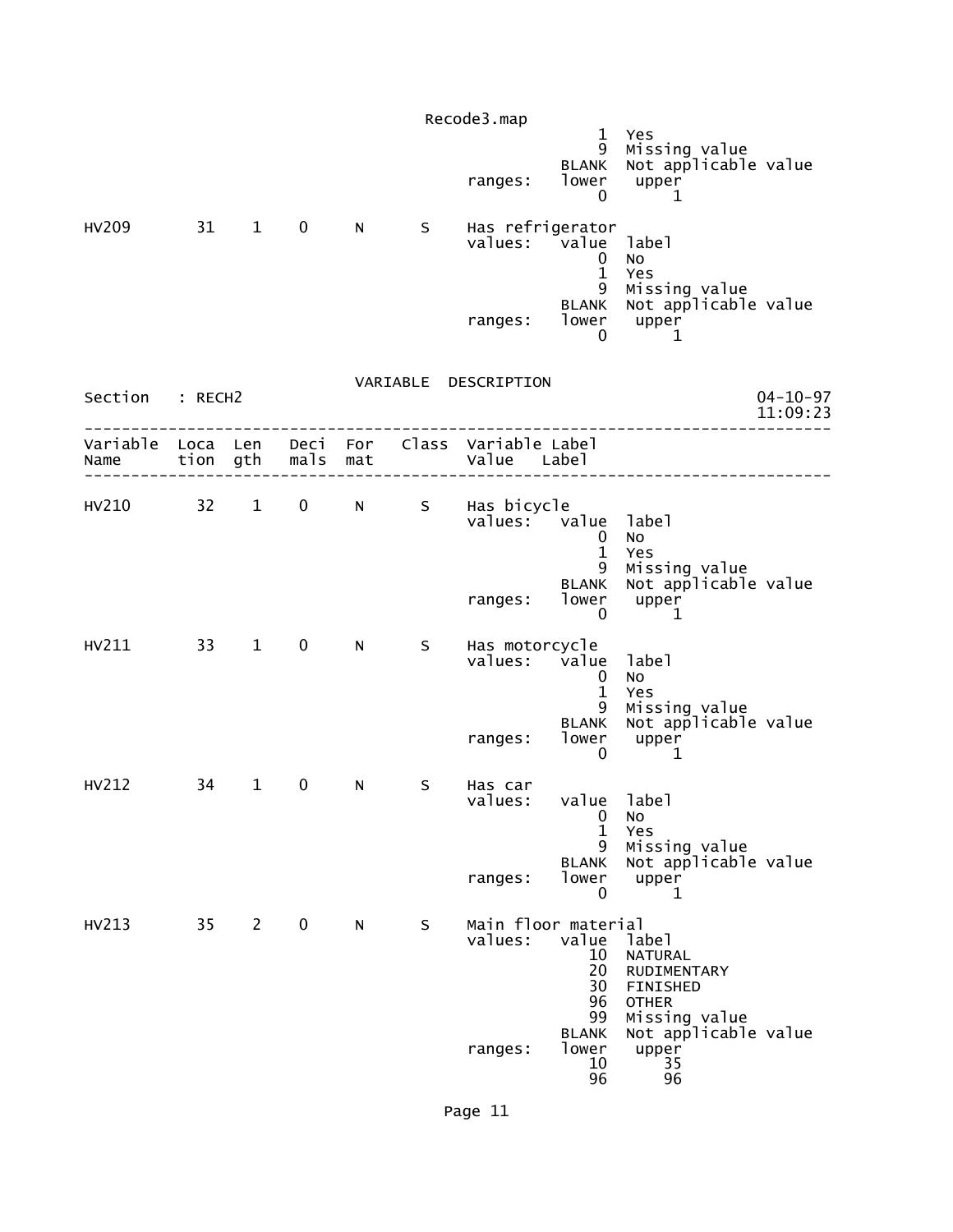| HV214 | 37 | <sup>2</sup> | 0 | N | S. | Recode3.map<br>Main wall material |       |                      |
|-------|----|--------------|---|---|----|-----------------------------------|-------|----------------------|
|       |    |              |   |   |    | values:                           | value | label                |
|       |    |              |   |   |    |                                   | 10    | <b>NATURAL</b>       |
|       |    |              |   |   |    |                                   | 20    | <b>RUDIMENTARY</b>   |
|       |    |              |   |   |    |                                   | 30    | <b>FINISHED</b>      |
|       |    |              |   |   |    |                                   | 96    | <b>OTHER</b>         |
|       |    |              |   |   |    |                                   | 99    | Missing value        |
|       |    |              |   |   |    |                                   | BLANK | Not applicable value |
|       |    |              |   |   |    | ranges:                           | lower | upper                |
|       |    |              |   |   |    |                                   | 10    | 31                   |
|       |    |              |   |   |    |                                   | 96    | 96                   |

| Section : RECH2       |      |                |                   |            |      | VARIABLE DESCRIPTION<br>$04 - 10 - 97$<br>11:09:23                                                                                                                                                                                                                                         |
|-----------------------|------|----------------|-------------------|------------|------|--------------------------------------------------------------------------------------------------------------------------------------------------------------------------------------------------------------------------------------------------------------------------------------------|
| Variable Loca<br>Name | tion | Len<br>gth     | Deci<br>mals      | For<br>mat |      | Class Variable Label<br>Value Label                                                                                                                                                                                                                                                        |
| HV215                 | 39   | $2^{\sim}$     | $0 \qquad \qquad$ | N.         | S.   | Main roof material<br>values:<br>value label<br>NATURAL<br>10<br>20<br>RUDIMENTARY<br>30<br>FINISHED<br>96<br><b>OTHER</b><br>99<br>Missing value<br>Not applicable value<br><b>BLANK</b><br>lower<br>upper<br>ranges:<br>10<br>31<br>96<br>96                                             |
| HV216                 | 41   | 2              | 0                 | N          | S.   | Rooms for sleeping<br>values: value<br>label<br>99 Missing value                                                                                                                                                                                                                           |
| HV217                 | 43   | $\mathbf 1$    | $\mathbf 0$       | N          | S.   | Relationship structure<br>values:<br>value label<br>No adults<br>0<br>$\mathbf{1}$<br>One adult<br>$2^{\circ}$<br>Two adults, opp. sex<br>Two adults, same sex<br>Three+ related adult<br>$\overline{3}$<br>$\overline{4}$<br>5<br>Unrelated adults<br>lower<br>upper<br>ranges:<br>5<br>0 |
| <b>HV218</b>          | 44   | 2              | $\mathbf{0}$      | N          | S    | Line number of head of househ.<br>ranges: lower upper<br>90<br>$\mathbf{1}$                                                                                                                                                                                                                |
| HV219                 | 46   | $\mathbf 1$    | $\mathbf 0$       | N          | S    | Sex of head of household<br>value label<br>values:<br>1 Male<br>2 <sup>1</sup><br>Female<br>9 Missing value<br>ranges: lower upper<br>$\mathbf{1}$<br>2                                                                                                                                    |
| <b>HV220</b>          | 47   | $\overline{2}$ | 0                 | N          | S in | Age of head of household<br>values: value label<br>$97+$<br>97<br>$P = 42 \cdot 12$                                                                                                                                                                                                        |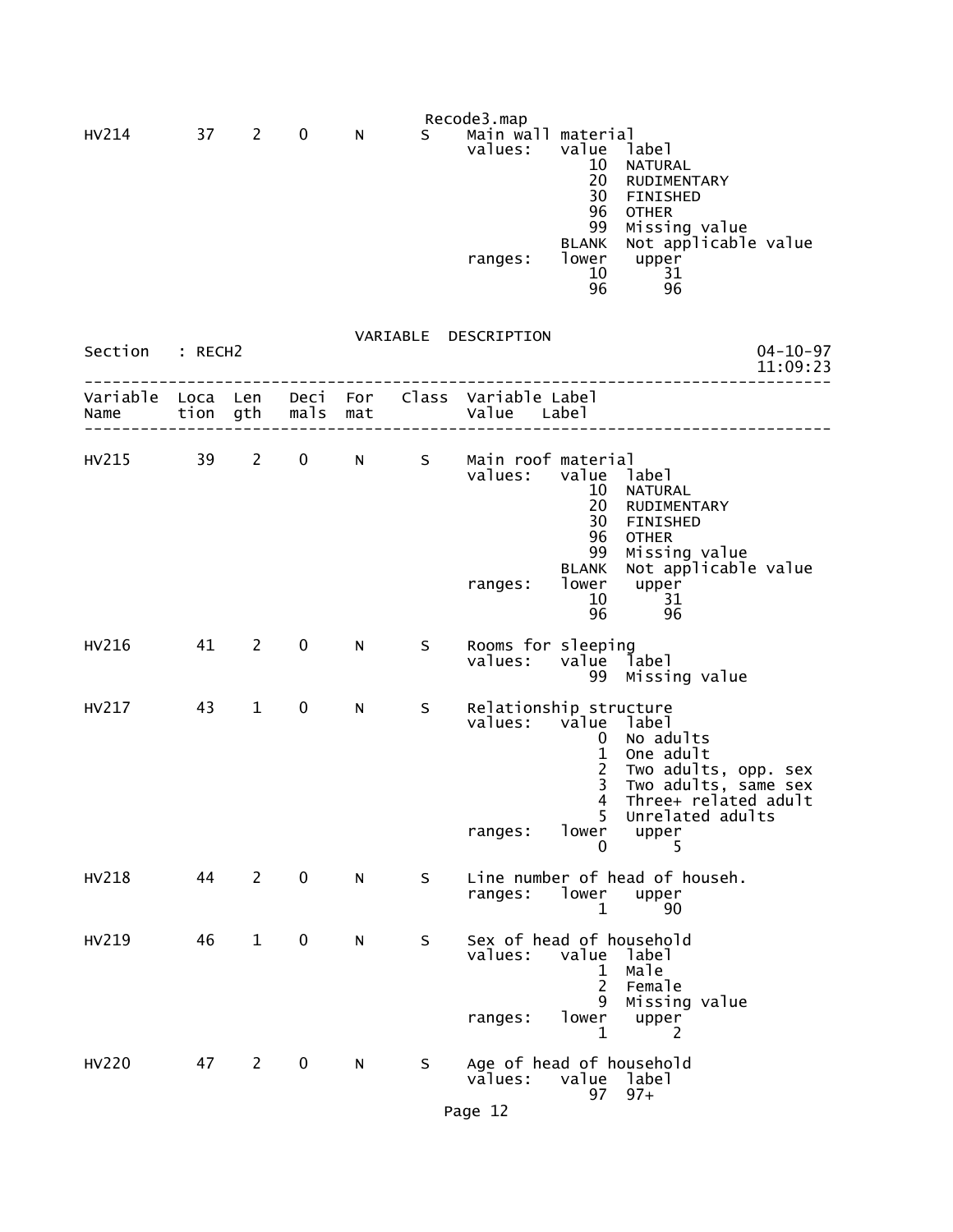|         | 98    | DK<br>99 Missing value |  |
|---------|-------|------------------------|--|
| ranges: | lower | upper<br>98            |  |

| Section                    | : RECH2       |            |                            |                     |                  | VARIABLE DESCRIPTION                                                                                                                                                                                                                                                                  | $04 - 10 - 97$<br>11:09:23                                                                                                       |
|----------------------------|---------------|------------|----------------------------|---------------------|------------------|---------------------------------------------------------------------------------------------------------------------------------------------------------------------------------------------------------------------------------------------------------------------------------------|----------------------------------------------------------------------------------------------------------------------------------|
| Variable<br>Name           | Loca Len      |            | tion gth mals mat          |                     |                  | Deci For Class Variable Label<br>Value Label                                                                                                                                                                                                                                          |                                                                                                                                  |
| HV221                      | 49 1          |            | $0 \qquad \qquad$          | $N$ and $N$         |                  | S Has telephone<br>values: value label<br>0<br>No<br>$\mathbf{1}$<br>Yes<br>9<br><b>BLANK</b><br>lower upper<br>ranges:                                                                                                                                                               | Missing value<br>Not applicable value                                                                                            |
| HV222                      | $50 \qquad 2$ |            | $\mathbf 0$                | N                   | S                | 0<br>Type of salt used for cooking<br>values: value label<br>$\mathbf{0}$<br>$\mathbf{1}$<br>Local salt<br>$\overline{2}$<br>$\overline{3}$<br>$\overline{4}$<br>5<br>Loose salt<br>96<br>Other<br>99<br><b>BLANK</b><br>lower<br>upper<br>ranges:<br>$\mathbf{0}$<br>- 5<br>96<br>96 | 1<br>No salt available<br>Pkgd salt-iodized<br>Pkgd salt-noniodized<br>Salt for animals<br>Missing value<br>Not applicable value |
| Section : RECH4            |               |            |                            |                     |                  | VARIABLE DESCRIPTION                                                                                                                                                                                                                                                                  | $04 - 10 - 97$<br>11:09:23                                                                                                       |
| Name tion gth mals mat     |               |            |                            |                     |                  | Variable Loca Len Deci For Class Variable Label<br>Value Label                                                                                                                                                                                                                        |                                                                                                                                  |
| IDXH4                      | $18$ 2        |            | $\overline{0}$             |                     | S<br>$N$ and $N$ | Index to household schedule<br>ranges: lower upper<br>1                                                                                                                                                                                                                               | 90                                                                                                                               |
| Section : RECO1            |               |            |                            |                     |                  | VARIABLE DESCRIPTION                                                                                                                                                                                                                                                                  | $04 - 10 - 97$<br>11:09:23                                                                                                       |
| Name                       |               |            | tion gth mals              | mat                 |                  | -------------<br>Variable Loca Len Deci For Class Variable Label<br>value<br>Labe]                                                                                                                                                                                                    | _______________________                                                                                                          |
| CASEID<br>V <sub>000</sub> | $\sim$ 1      | 15<br>18 3 | $\mathbf 0$<br>$\mathbf 0$ | $\overline{A}$<br>A |                  | S Case Identification<br>S Country code and phase<br>Page 13                                                                                                                                                                                                                          |                                                                                                                                  |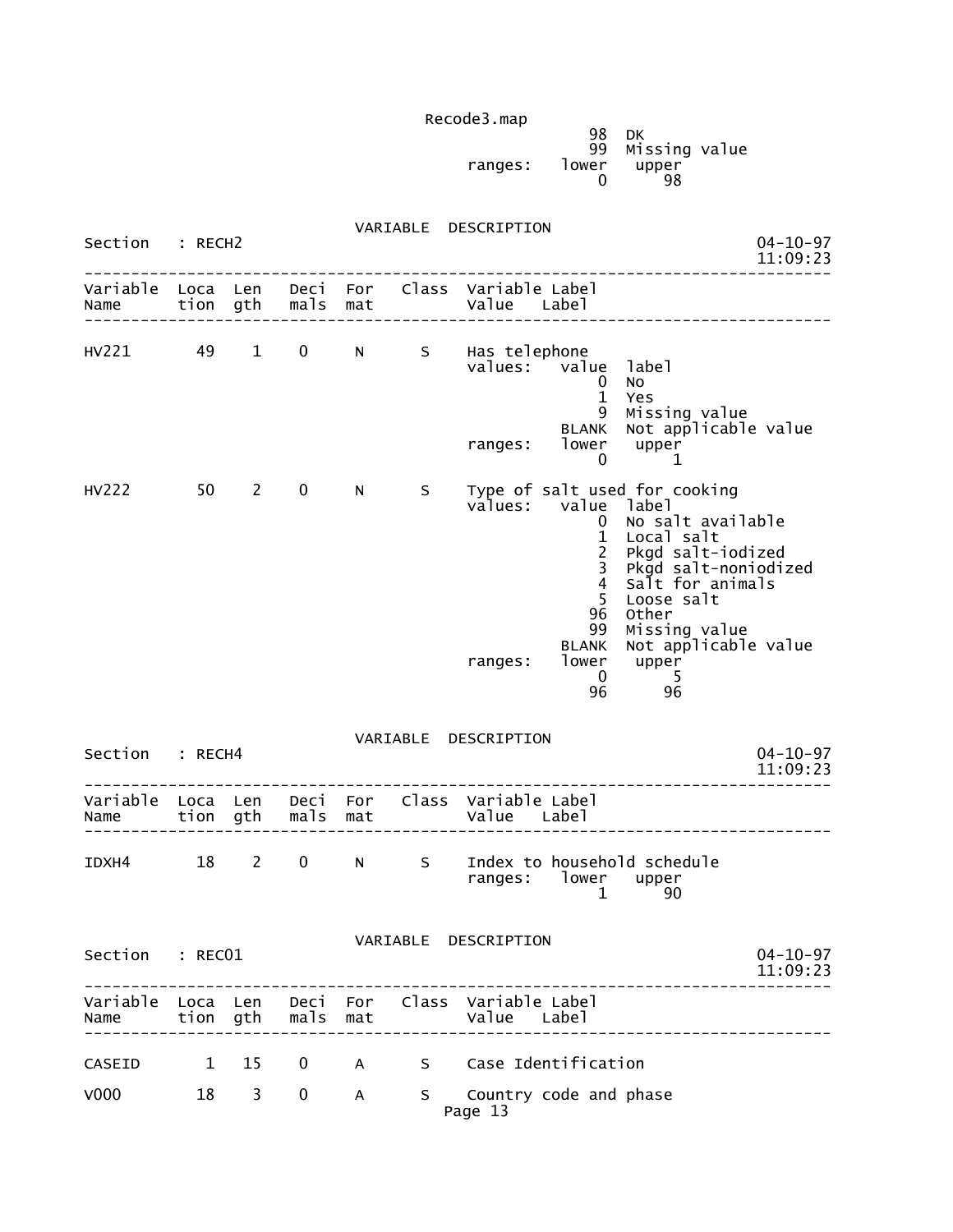| Recode3.map |  |
|-------------|--|

| V001             | 21               | 8              | 0            | N          | S        | Cluster number                                                                                                                                                                                                                                                                                                              |
|------------------|------------------|----------------|--------------|------------|----------|-----------------------------------------------------------------------------------------------------------------------------------------------------------------------------------------------------------------------------------------------------------------------------------------------------------------------------|
| V002             | 29               | 4              | 0            | N          | S        | Household number                                                                                                                                                                                                                                                                                                            |
| V <sub>003</sub> | 33               | 3              | 0            | N          | S        | Respondent's line number                                                                                                                                                                                                                                                                                                    |
| V004             | 36               | 4              | 0            | N          | S        | Ultimate area unit                                                                                                                                                                                                                                                                                                          |
| V005             | 40               | 8              | 0            | N          | S        | Sample weight                                                                                                                                                                                                                                                                                                               |
| V006             | 48               | $\overline{2}$ | $\pmb{0}$    | N          | S        | Month of interview<br>lower<br>ranges:<br>upper<br>12<br>1                                                                                                                                                                                                                                                                  |
| V007             | 50               | $\overline{2}$ | 0            | N          | S        | Year of interview<br>lower<br>ranges:<br>upper<br>94<br>96                                                                                                                                                                                                                                                                  |
| V008             | 52               | 4              | 0            | N          | S        | Date of interview (CMC)                                                                                                                                                                                                                                                                                                     |
| V009             | 56               | $\overline{2}$ | $\mathbf 0$  | N          | S        | Respondent's month of birth<br>values:<br>value<br>label<br>Not applicable value<br><b>BLANK</b><br>lower<br>upper<br>ranges:<br>1<br>12                                                                                                                                                                                    |
| V010             | 58               | $\overline{2}$ | 0            | N          | S        | Respondent's year of birth<br>values:<br>value<br>label<br>Not applicable value<br><b>BLANK</b><br>lower<br>upper<br>ranges:<br>44<br>81                                                                                                                                                                                    |
| V011             | 60               | 4              | $\mathbf 0$  | N          | S        | Date of birth (CMC)<br>values:<br>label<br>value<br>Not applicable value<br><b>BLANK</b>                                                                                                                                                                                                                                    |
| V <sub>012</sub> | 64               | $\overline{2}$ | $\pmb{0}$    | N          | S        | Current age - respondent<br>values:<br>value<br>label<br>Not applicable value<br><b>BLANK</b><br>lower<br>upper<br>ranges:<br>15<br>49                                                                                                                                                                                      |
| Section          | : REC01          |                |              |            | VARIABLE | DESCRIPTION<br>$04 - 10 - 97$<br>11:09:23                                                                                                                                                                                                                                                                                   |
| Variable<br>Name | Loca Len<br>tion | gth            | Deci<br>mals | For<br>mat | Class    | Variable Label<br>Value<br>Label                                                                                                                                                                                                                                                                                            |
| V <sub>013</sub> | 66               | $\mathbf{1}$   | 0            | N          | S        | Age 5-year groups<br>values: value<br>label<br>$15 - 19$<br>1<br>$\overline{\mathbf{c}}$<br>$20 - 24$<br>$\begin{array}{c} 3 \\ 4 \\ 5 \\ 6 \end{array}$<br>$25 - 29$<br>$30 - 34$<br>$35 - 39$<br>$40 - 44$<br>$\overline{7}$<br>$45 - 49$<br>Not applicable value<br><b>BLANK</b><br>lower<br>upper<br>ranges:<br>Dago 14 |

#### Page 14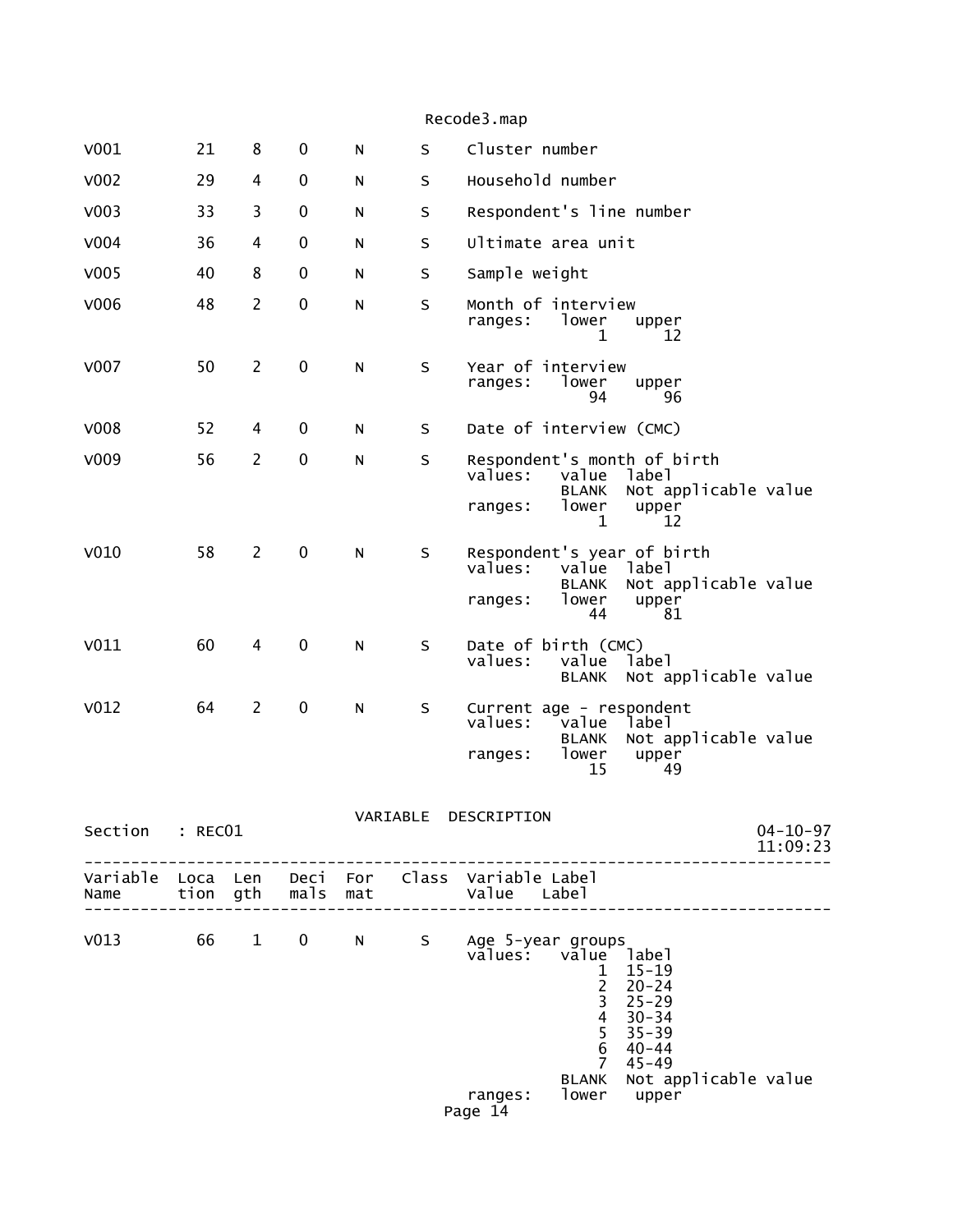Recode3.map 1 7 V014 67 1 0 N S Completeness of information<br>values: value label value label 1 Month and year 2 Month and age -y imp 3 Year and age - m imp 4 Y & age - y ignored 5 Year - a, m imp 6 Age - y, m imp 7 Month - a, y imp 8 None - all imp BLANK Not applicable value<br>ranges: lower upper ranges: lower upper  $1 \t 8$ V015 68 1 0 N S Result of individual interview value label 1 Completed 2 Not at home 3 Postponed 4 Refused<br>5 Partly c 5 Partly completed 6 Incapacitated 7 Other 9 Missing value<br>ranges: lower upper lower upper  $1 \t 7$ V016 69 2 0 N S Day of interview ranges: lower upper  $1$  31 31 V017 71 4 0 N S CMC start of calendar<br>values: value labe value label BLANK Not applicable value VARIABLE DESCRIPTION Section : RECO1 04-10-97<br>11:09:23 11:09:23 -------------------------------------------------------------------------------- Variable Loca Len Deci For Class Variable Label mals mat value Label -------------------------------------------------------------------------------- V018 75 2 0 N S Row of month of interview values: value label (1999) values: value label (1999) value label (1999) value label (1999) value  $\sim$  0 No calendar ranges: lower upper<br>0 20  $\sim$  20 V019 77 2 0 N S Length of calendar<br>values: value la value label o No calendar<br>ranges: lower upper er upper<br>0 0  $\sim$  0  $\sim$  0  $\sim$  0  $\sim$  0  $\sim$  0  $\sim$  0  $\sim$  0  $\sim$  0  $\sim$  0  $\sim$  0  $\sim$  0  $\sim$  0  $\sim$  0  $\sim$  0  $\sim$  0  $\sim$  0  $\sim$  0  $\sim$  0  $\sim$  0  $\sim$  0  $\sim$  0  $\sim$  0  $\sim$  0  $\sim$  0  $\sim$  0  $\sim$  0  $\sim$  0  $\sim$  0  $\sim$  0  $\sim$  0  $\sim$  0  $\sim$  $\sim$  61 80 V020 79 1 0 N S Ever-married sample values: value label 0 All woman sample 1 Ever married sample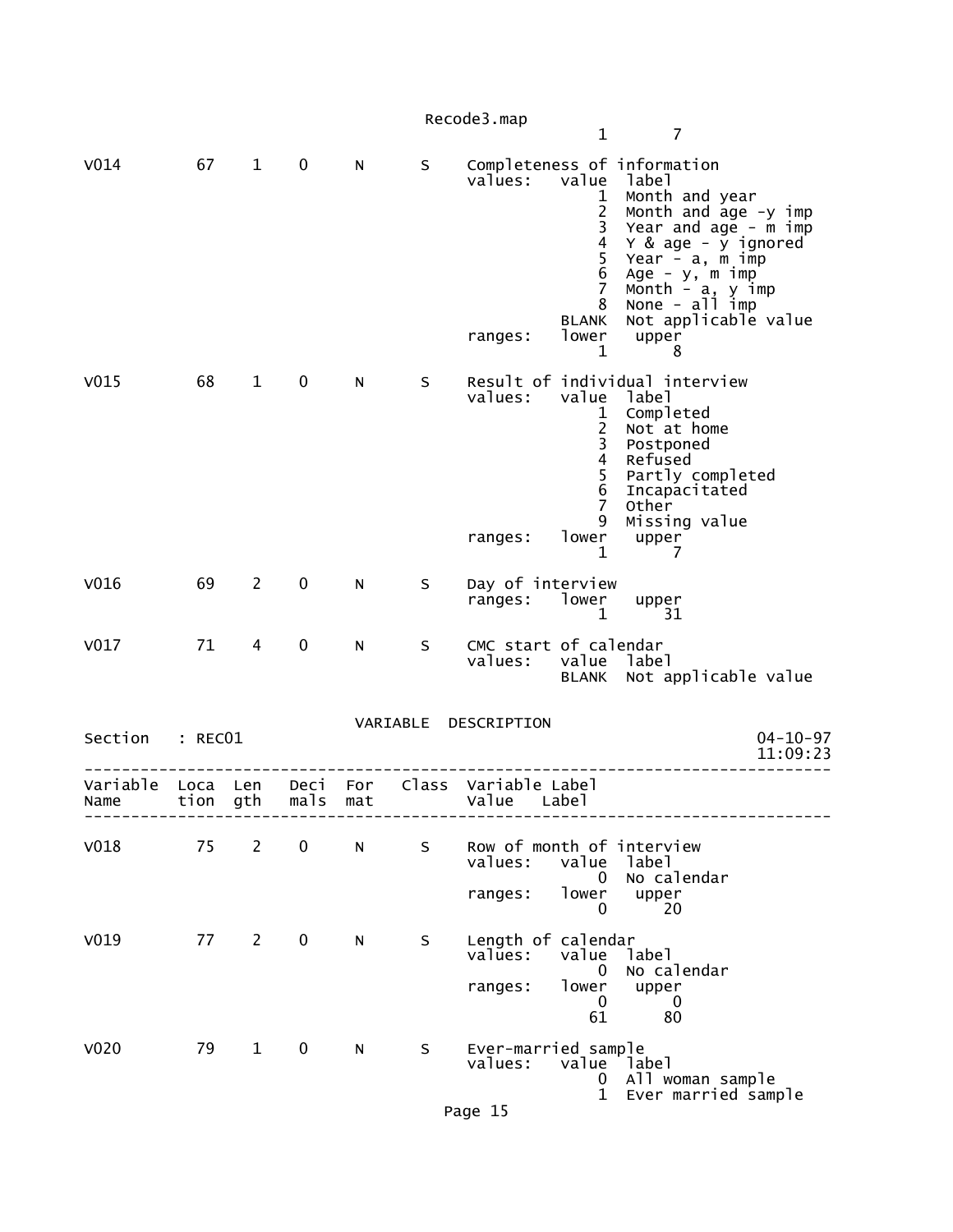|                                                                           |     |                |             |           |         | Recode3.map                     | ranges: lower upper<br>$\mathbf{0}$                                        | 1                                                                                                                                          |                            |
|---------------------------------------------------------------------------|-----|----------------|-------------|-----------|---------|---------------------------------|----------------------------------------------------------------------------|--------------------------------------------------------------------------------------------------------------------------------------------|----------------------------|
| V <sub>021</sub>                                                          | 80  | 4              | 0           | N         | S -     |                                 | Primary sampling unit                                                      |                                                                                                                                            |                            |
| V <sub>022</sub>                                                          | 84  | 4              | 0           | N         | S       |                                 | Sample stratum number                                                      |                                                                                                                                            |                            |
| V <sub>023</sub>                                                          | 88  | $\overline{2}$ | $\pmb{0}$   | N         | S       | Sample domain                   | values: value label<br>0                                                   | National<br>1 Country specific                                                                                                             |                            |
| V <sub>024</sub>                                                          | 90  | $\mathbf{2}$   | $\mathbf 0$ | N         | S.      | Region<br>values:<br>ranges:    | value label<br>$\mathbf{1}$<br>$\frac{2}{3}$<br>$\mathbf{1}$               | Region 1<br>Region 2<br>Region 3<br>4 Region 4<br>lower upper<br>$\sim$ 4                                                                  |                            |
| V <sub>025</sub>                                                          | 92  | $\mathbf{1}$   | $\mathbf 0$ | N         | S       |                                 | values: value label<br>$\mathbf{1}$<br>ranges: lower upper<br>$\mathbf{1}$ | Type of place of residence<br>Urban<br>2 Rural<br>2                                                                                        |                            |
| Section : RECO1                                                           |     |                |             |           |         | VARIABLE DESCRIPTION            |                                                                            |                                                                                                                                            | $04 - 10 - 97$<br>11:09:23 |
| Variable Loca Len Deci For Class Variable Label<br>Name tion gth mals mat |     |                |             |           |         | Value Label<br>---------------- |                                                                            |                                                                                                                                            |                            |
|                                                                           |     |                |             |           |         | ranges:                         | values: value label<br>$\frac{1}{2}$<br>3<br>lower<br>0                    | V026 93 1 0 N S De facto place of residence<br>0 Capital, large city<br>Small city<br>Town<br>Countryside<br>9 Missing value<br>upper<br>3 |                            |
| V <sub>027</sub>                                                          | 94  | $\mathbf{1}$   | $\mathbf 0$ | ${\sf N}$ | S       | ranges:                         | Number of visits<br>lower<br>1                                             | upper<br>5.                                                                                                                                |                            |
| V028                                                                      | 95  | 3              | $\pmb{0}$   | ${\sf N}$ | $\sf S$ | values:                         | value<br>999                                                               | Interviewer identification<br>label<br>Missing value                                                                                       |                            |
| V <sub>029</sub>                                                          | 98  | $\mathbf{2}$   | 0           | ${\sf N}$ | S       | values:                         | Keyer identification<br>value<br>99                                        | label<br>Missing value                                                                                                                     |                            |
| V <sub>030</sub>                                                          | 100 | $\overline{2}$ | $\pmb{0}$   | N         | S       | values:<br>Page 16              | Field supervisor<br>value<br>99<br><b>BLANK</b>                            | label<br>Missing value<br>Not applicable value                                                                                             |                            |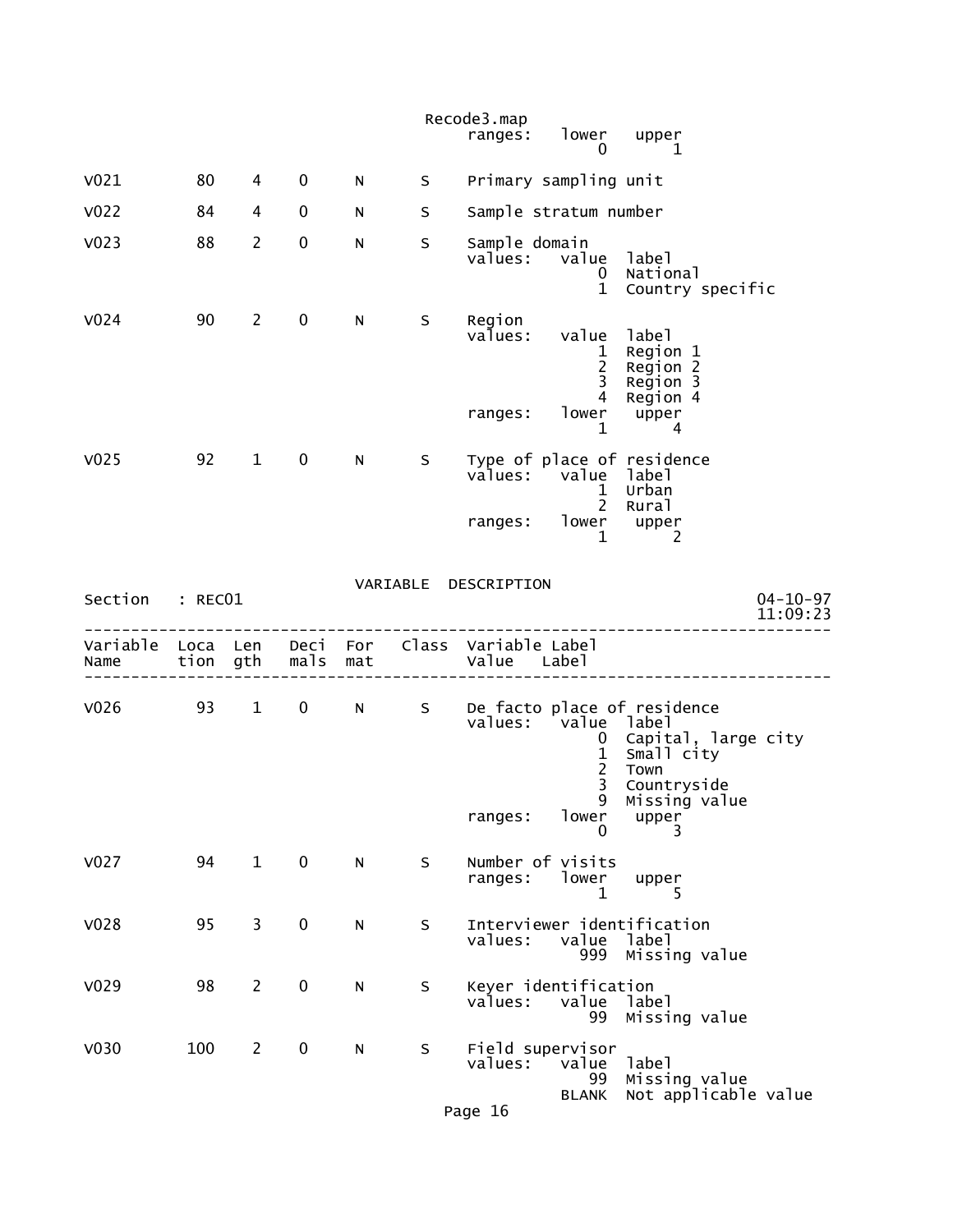|                  |                  |                |             |           |   | Recode3.map                                  |                                                            |                                                                                                                        |
|------------------|------------------|----------------|-------------|-----------|---|----------------------------------------------|------------------------------------------------------------|------------------------------------------------------------------------------------------------------------------------|
| V <sub>031</sub> | 102              | $\overline{2}$ | $\mathbf 0$ | ${\sf N}$ | S | Field editor<br>values:                      | value<br>99<br><b>BLANK</b>                                | label<br>Missing value<br>Not applicable value                                                                         |
| V <sub>032</sub> | 104              | $\overline{2}$ | $\mathbf 0$ | N         | S | Office editor<br>values:                     | value<br>99<br><b>BLANK</b>                                | label<br>Missing value<br>Not applicable value                                                                         |
| V <sub>033</sub> | 106              | 8              | $\mathbf 0$ | N         | S |                                              |                                                            | Ultimate area selection prob.                                                                                          |
| V <sub>034</sub> | 114              | 2              | 0           | N         | S | Line number of husband<br>values: value      | $\bf{0}$<br>99                                             | label<br>Husband not in HH<br>Missing value<br>Not applicable value                                                    |
|                  |                  |                |             |           |   | ranges:                                      | <b>BLANK</b><br>lower<br>0                                 | upper<br>90                                                                                                            |
|                  |                  |                |             |           |   | VARIABLE DESCRIPTION                         |                                                            |                                                                                                                        |
| Section          | : REC11          |                |             |           |   |                                              |                                                            | $04 - 10 - 97$<br>11:09:23                                                                                             |
| Variable<br>Name | Loca Len<br>tion | gth            | mals        | mat       |   | Deci For Class Variable Label<br>Value Label |                                                            |                                                                                                                        |
| V101             | 18               | $\overline{2}$ | $\mathbf 0$ | N         | S | Region<br>values:                            | value<br>$\mathbf{1}$<br>$\overline{c}$<br>3               | label<br>Region 1<br>Region 2<br>Region 3                                                                              |
|                  |                  |                |             |           |   | ranges:                                      | 4<br>lower<br>$\mathbf 1$                                  | Region 4<br>upper<br>4                                                                                                 |
| V102             | 20               | $\mathbf{1}$   | $\mathbf 0$ | N         | S | values:                                      | value label<br>$\mathbf{1}$<br>2                           | Type of place of residence<br>Urban<br>Rural                                                                           |
|                  |                  |                |             |           |   | ranges:                                      | $\mathbf 1$                                                | lower upper<br>$\overline{c}$                                                                                          |
| V103             | 21               | $\mathbf{1}$   | $\mathbf 0$ | N         | S | values:                                      | value<br>0<br>$\mathbf 1$<br>$\overline{2}$<br>3<br>4<br>9 | Childhood place of residence<br>label<br>Capital, large city<br>City<br>Town<br>Countryside<br>Abroad<br>Missing value |
|                  |                  |                |             |           |   | ranges:                                      | lower<br>0                                                 | upper<br>4                                                                                                             |
| V104             | 22               | $\overline{2}$ | $\mathbf 0$ | N         | S | values:                                      | value label<br>95<br>96<br>97<br>98                        | Years lived in place of res.<br>Always<br>Visitor<br>Inconsistent<br>Don't know                                        |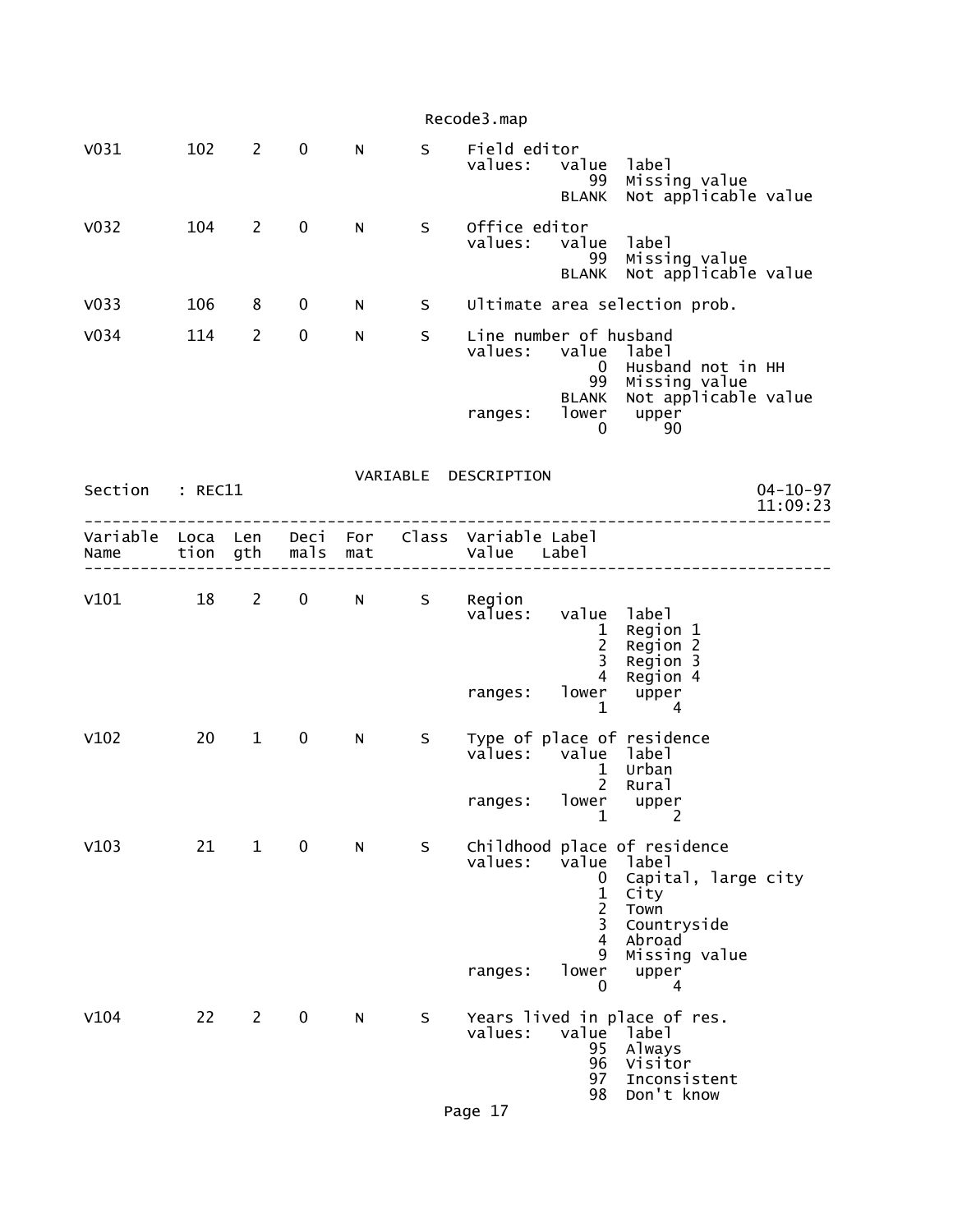|                 |      |                |              |             |    | Recode3.map                    |                                                                                                                      |                                                                                                                                                                      |
|-----------------|------|----------------|--------------|-------------|----|--------------------------------|----------------------------------------------------------------------------------------------------------------------|----------------------------------------------------------------------------------------------------------------------------------------------------------------------|
|                 |      |                |              |             |    | ranges:                        | lower<br>$\mathbf{0}$<br>95                                                                                          | 99 Missing value<br>upper<br>90<br>98                                                                                                                                |
| V105            | 24   | $1 \quad$      | $\mathbf 0$  | N           | S  | values:<br>ranges:             | value<br>0<br>$\mathbf{1}$<br>$\frac{2}{3}$<br>$\overline{4}$<br>9<br>BLANK<br>0                                     | Type of place of previous res.<br>label<br>Capital, large city<br>City<br>Town<br>Countryside<br>Abroad<br>Missing value<br>Not applicable value<br>lower upper<br>4 |
| Section : REC11 |      |                |              |             |    | VARIABLE DESCRIPTION           |                                                                                                                      | $04 - 10 - 97$<br>11:09:23                                                                                                                                           |
|                 |      | ----------     |              |             |    |                                |                                                                                                                      |                                                                                                                                                                      |
| V106            | 25 1 |                | $\mathbf{0}$ | $N$ and $N$ | S  | ranges:                        | values: value label<br>$\mathbf{0}$<br>$\mathbf{1}$<br>$\overline{2}$<br>$\overline{3}$<br>9<br>lower<br>$\mathbf 0$ | Highest educational level<br>No education<br>Primary<br>Secondary<br>Higher<br>Missing value<br>upper<br>3                                                           |
| V107            | 26   | $\overline{2}$ | $\mathbf 0$  | N           | S. | values:                        | value label<br><b>BLANK</b>                                                                                          | Highest year of education<br>99 Missing value<br>Not applicable value                                                                                                |
| V108            | 28   | $\mathbf{1}$   | $\mathbf 0$  | N           | S  | Literacy<br>values:<br>ranges: | value label<br>2<br>3<br>9<br>lower<br>1                                                                             | 1 Reads easily<br>Reads with difficult<br>Cannot read<br>Missing value<br>upper<br>3                                                                                 |
| V109            | 29   | $\mathbf{1}$   | $\mathbf 0$  | N           | S  | values:<br>ranges:             | value<br>0<br>$\mathbf{1}$<br>9<br><b>BLANK</b><br>lower<br>0                                                        | Reads newspaper once a week<br>label<br>No<br>Yes<br>Missing value<br>Not applicable value<br>upper<br>1                                                             |
| V110            | 30   | $\mathbf{1}$   | 0            | N           | S  | values:                        | Watches TV every week<br>value<br>$\mathbf 0$<br>$\mathbf{1}$                                                        | label<br>No<br>Yes                                                                                                                                                   |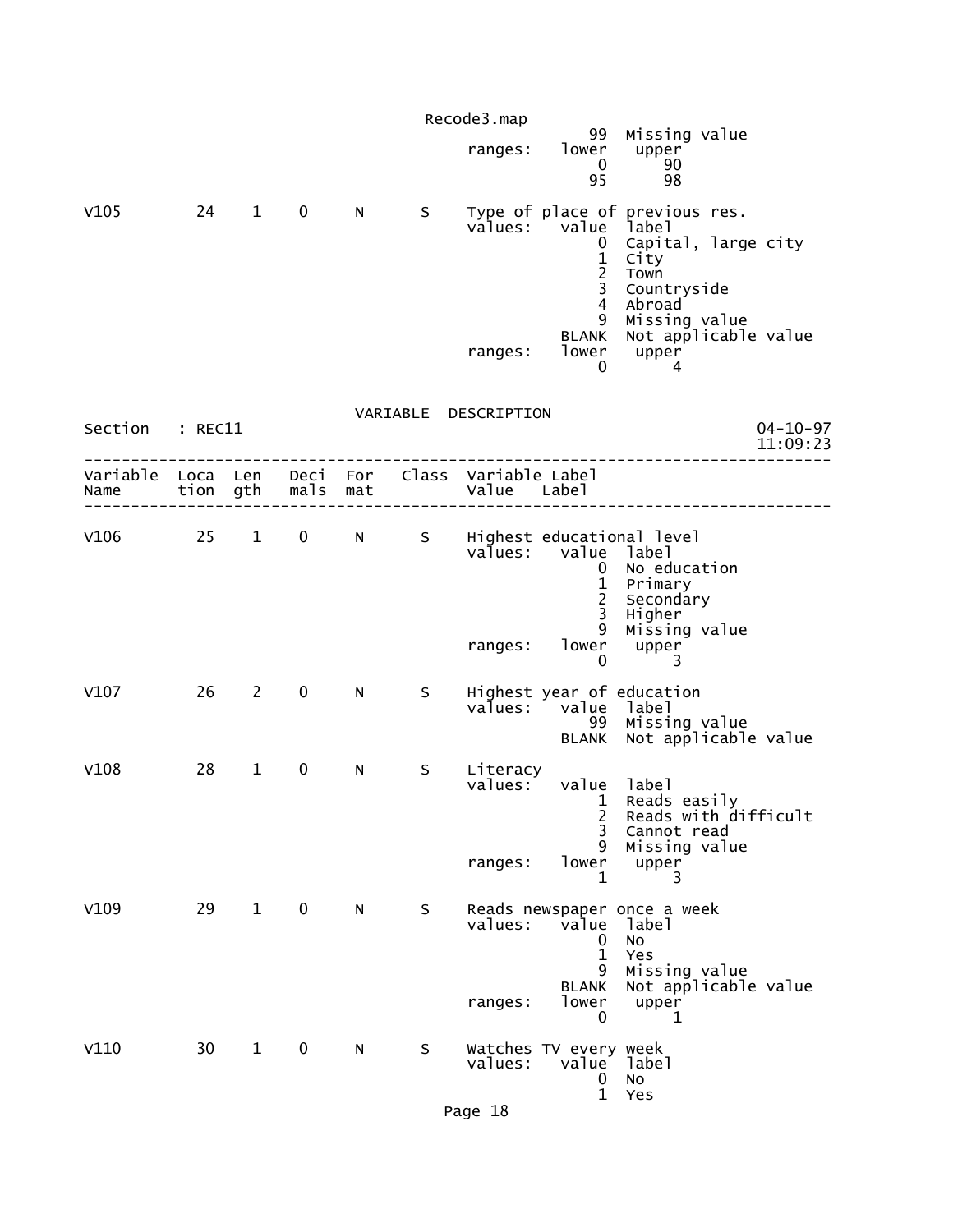|                                                                                           |    |              |             |   |    | Recode3.map          |                                                                                                                        | 9 Missing value                                                                                                                                                                                                |                            |
|-------------------------------------------------------------------------------------------|----|--------------|-------------|---|----|----------------------|------------------------------------------------------------------------------------------------------------------------|----------------------------------------------------------------------------------------------------------------------------------------------------------------------------------------------------------------|----------------------------|
|                                                                                           |    |              |             |   |    | ranges:              | <b>BLANK</b><br>lower<br>$\mathbf 0$                                                                                   | Not applicable value<br>upper<br>1                                                                                                                                                                             |                            |
| V111 31 1 0                                                                               |    |              |             | N |    | values:              | value label<br>$\overline{0}$<br>$\mathbf{1}$                                                                          | S    Listens to radio every day<br>No.<br>Yes                                                                                                                                                                  |                            |
|                                                                                           |    |              |             |   |    | ranges:              | 9<br><b>BLANK</b><br>0                                                                                                 | Missing value<br>Not applicable value<br>$1$ ower upper<br>1                                                                                                                                                   |                            |
|                                                                                           |    |              |             |   |    | VARIABLE DESCRIPTION |                                                                                                                        |                                                                                                                                                                                                                |                            |
| Section : REC11                                                                           |    |              |             |   |    |                      |                                                                                                                        |                                                                                                                                                                                                                | $04 - 10 - 97$<br>11:09:23 |
| Variable Loca Len Deci For Class Variable Label<br>Name tion gth mals mat and value Label |    |              |             |   |    |                      |                                                                                                                        |                                                                                                                                                                                                                |                            |
|                                                                                           |    |              |             |   |    | values:              | value label<br>$\mathbf{0}$                                                                                            | V112 32 1 0 N S Listens to radio every week<br>No                                                                                                                                                              |                            |
|                                                                                           |    |              |             |   |    | ranges:              | $\mathbf{1}$<br>9<br><b>BLANK</b><br>0                                                                                 | Yes<br>Missing value<br>Not applicable value<br>lower upper<br>1                                                                                                                                               |                            |
| V113                                                                                      |    | 33 2         | $\mathbf 0$ | N | S  | values:<br>ranges:   | Source of drinking water<br>value label<br>10<br>20<br>30<br>41<br>51<br>61<br>96<br>99<br><b>BLANK</b><br>lower<br>10 | PIPED WATER<br>WELL WATER<br>SURFACE WATER<br>Rainwater<br>Tanker truck<br>Bottled water<br>Other<br>Missing value<br>Not applicable value<br>upper<br>61                                                      |                            |
| V114                                                                                      | 35 | $\mathbf{2}$ | $\mathbf 0$ | N | S  | values:<br>ranges:   | 96<br>value<br>10<br>20<br>30<br>41<br>51<br>61<br>96<br>99<br><b>BLANK</b><br>lower<br>10<br>96                       | 96<br>Source of non-drinking water<br>label<br>PIPED WATER<br>WELL WATER<br>SURFACE WATER<br>Rainwater<br>Tanker truck<br>Bottled water<br>Other<br>Missing value<br>Not applicable value<br>upper<br>61<br>96 |                            |
| V115                                                                                      | 37 | 3            | 0           | N | S. | Page 19              |                                                                                                                        | Time to get to water source                                                                                                                                                                                    |                            |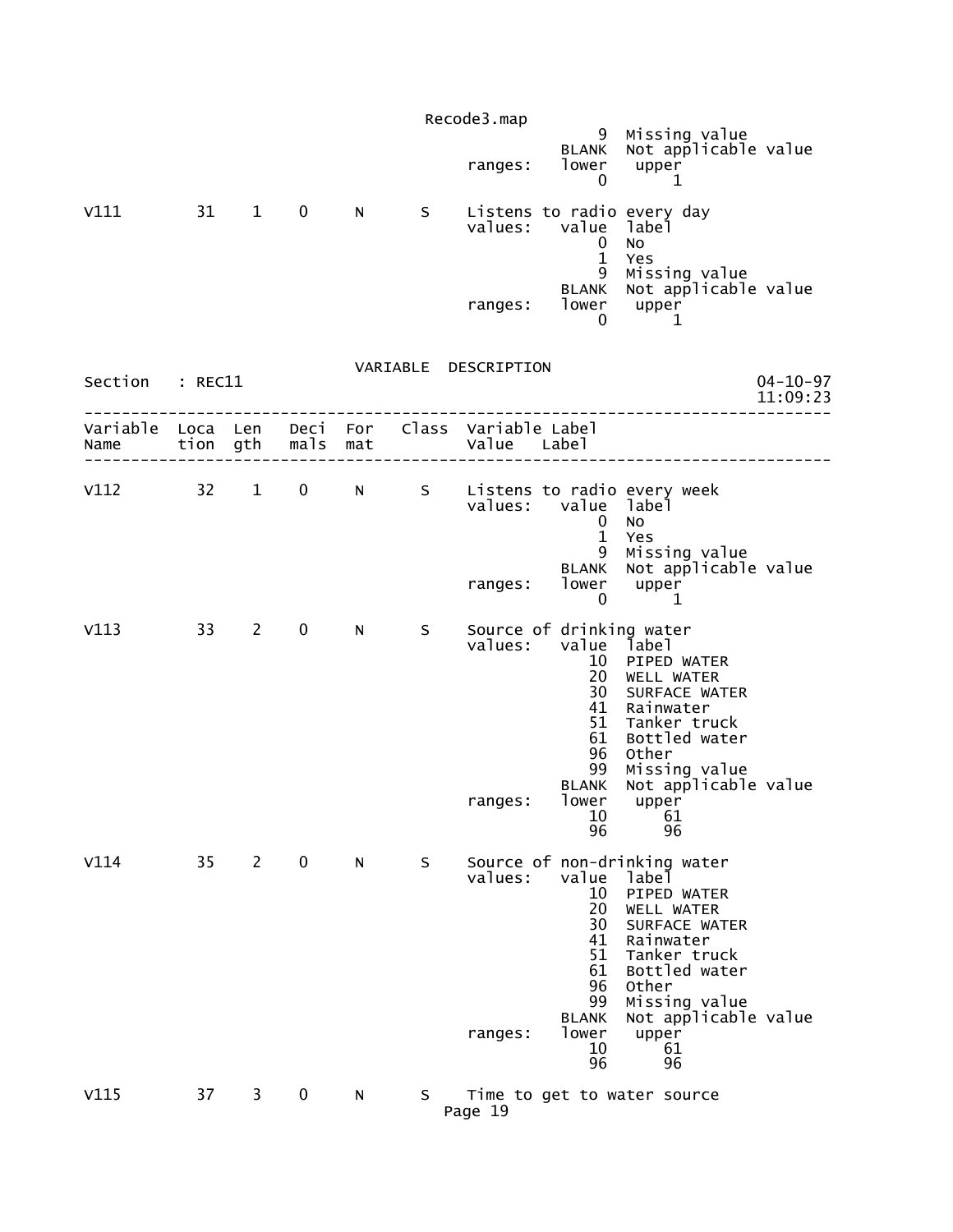Recode3.map<br>values:

values: value label (1999) values: value label (1999) value label (1999) value label (1999) value  $\sim$  996 On premises 999 Missing value BLANK Not applicable value

| Section : REC11 |    |              |                   |   |   | VARIABLE DESCRIPTION                                                                    |                                                    |                                                                                                                                          | $04 - 10 - 97$<br>11:09:23 |
|-----------------|----|--------------|-------------------|---|---|-----------------------------------------------------------------------------------------|----------------------------------------------------|------------------------------------------------------------------------------------------------------------------------------------------|----------------------------|
| Name            |    |              | tion gth mals mat |   |   | Variable Loca Len Deci For Class Variable Label<br>  Value Labe<br>-------------------- |                                                    |                                                                                                                                          |                            |
| v116 40 2       |    |              |                   |   |   | 0 N S Type of toilet facility<br>values: value label<br>ranges:                         | 10<br>20<br>30<br>96<br>99<br><b>BLANK</b><br>96   | FLUSH TOILET<br>PIT TOILET LATRINE<br>NO FACILITY<br><b>OTHER</b><br>Missing value<br>Not applicable value<br>lower upper<br>10 31<br>96 |                            |
| V119            | 42 | $1 \quad$    | $\mathbf 0$       | N |   | S Has electricity<br>values: value<br>ranges: lower                                     | $\mathbf 0$<br>$\mathbf{1}$<br>9<br>0              | 1abe1<br>No<br>Yes<br>Missing value<br>BLANK Not applicable value<br>upper<br>1                                                          |                            |
| V120            |    | 43 1         | $\mathbf{0}$      | N | S | Has radio<br>values: value label<br>ranges:                                             | $\mathbf 0$<br>$\mathbf{1}$<br>9<br>lower<br>0     | No<br>Yes<br>Missing value<br>BLANK Not applicable value<br>upper<br>-1                                                                  |                            |
| V121            | 44 | $\mathbf{1}$ | $\mathbf 0$       | N | S | Has television<br>values: value<br>ranges:                                              | 0<br>$\mathbf{1}$<br>9<br>0                        | label<br>No<br>Yes<br>Missing value<br>BLANK Not applicable value<br>lower upper<br>1                                                    |                            |
| V122            | 45 | $\mathbf{1}$ | $\mathbf 0$       | N | S | Has refrigerator<br>values:<br>ranges:                                                  | value<br>0<br>1<br>9<br><b>BLANK</b><br>lower<br>0 | label<br>No<br>Yes<br>Missing value<br>Not applicable value<br>upper<br>1                                                                |                            |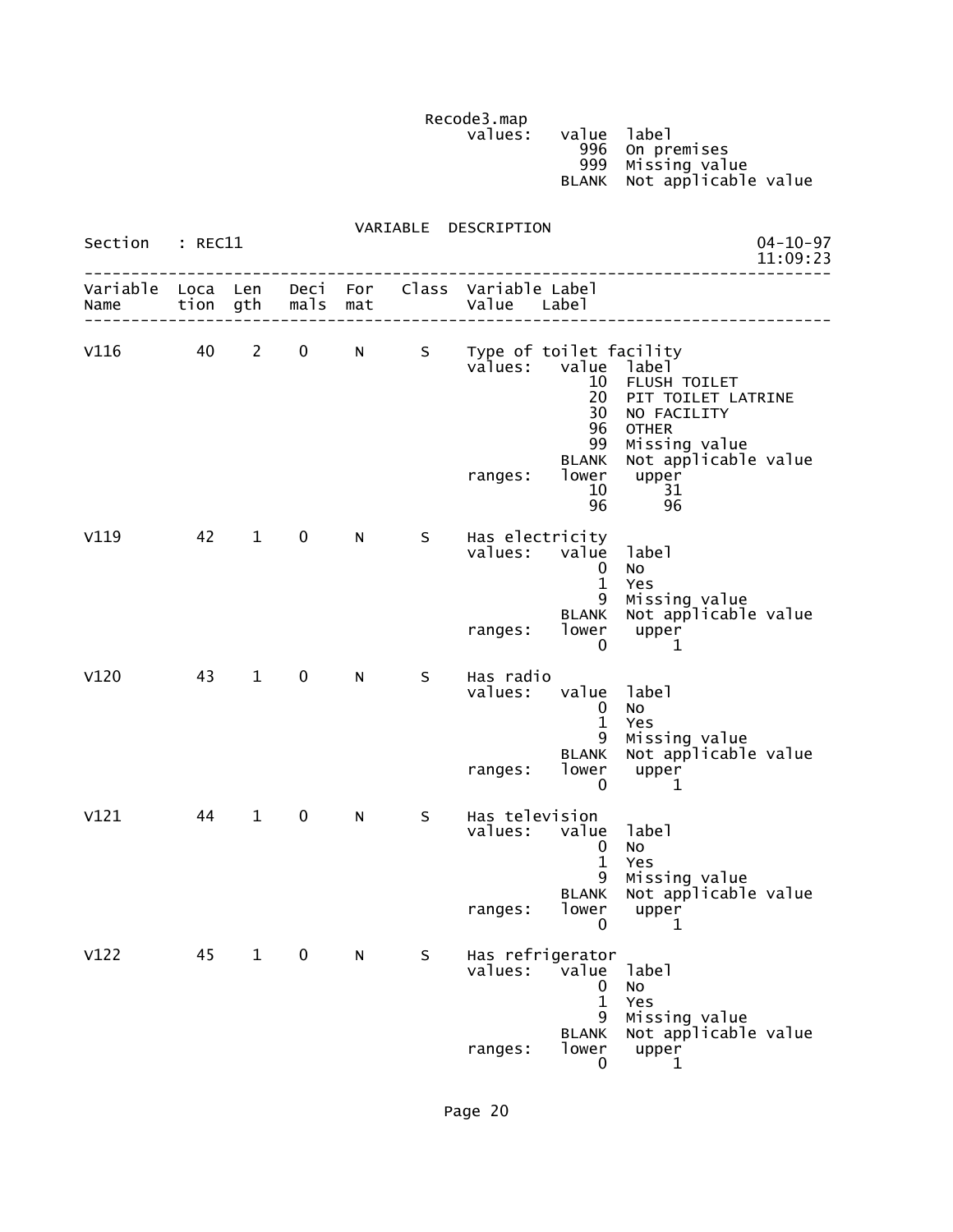| Section          | $:$ REC11    |                |                  |            | VARIABLE | DESCRIPTION                    |                                                          |                                                                                     | $04 - 10 - 97$<br>11:09:23 |
|------------------|--------------|----------------|------------------|------------|----------|--------------------------------|----------------------------------------------------------|-------------------------------------------------------------------------------------|----------------------------|
| Variable<br>Name | Loca<br>tion | Len<br>gth     | Deci<br>mals     | For<br>mat | Class    | Variable Label<br>Value        | Label                                                    |                                                                                     |                            |
| V123             | 46           | $\mathbf{1}$   | $\boldsymbol{0}$ | N          | S.       | Has bicycle<br>values:         | value<br>0<br>$\mathbf{1}$<br>9<br><b>BLANK</b><br>lower | label<br>No<br>Yes<br>Missing value<br>Not applicable value<br>upper                |                            |
|                  |              |                |                  |            |          | ranges:                        | 0                                                        | 1                                                                                   |                            |
| V124             | 47           | $\mathbf{1}$   | $\mathbf 0$      | N          | S        | Has motorcycle<br>values:      | value<br>0<br>$\mathbf{1}$<br>9                          | label<br>NO<br>Yes<br>Missing value                                                 |                            |
|                  |              |                |                  |            |          | ranges:                        | <b>BLANK</b><br>lower<br>0                               | Not applicable value<br>upper<br>1                                                  |                            |
| V125             | 48           | $\mathbf{1}$   | 0                | N          | S        | Has car<br>values:             | value<br>0<br>$\mathbf{1}$<br>9                          | label<br>No<br>Yes<br>Missing value                                                 |                            |
|                  |              |                |                  |            |          | ranges:                        | <b>BLANK</b><br>lower<br>0                               | Not applicable value<br>upper<br>1                                                  |                            |
| V127             | 49           | $\overline{2}$ | 0                | N          | S        | Main floor material<br>values: | value<br>10<br>20<br>30<br>96<br>99                      | label<br><b>NATURAL</b><br>RUDIMENTARY<br>FINISHED<br><b>OTHER</b><br>Missing value |                            |
|                  |              |                |                  |            |          | ranges:                        | <b>BLANK</b><br>lower<br>10<br>96                        | Not applicable value<br>upper<br>35<br>96                                           |                            |
| V128             | 51           | 2              | $\mathbf 0$      | N          | S.       | Main wall material<br>values:  | value<br>10<br>20<br>30<br>96<br>99                      | label<br><b>NATURAL</b><br>RUDIMENTARY<br>FINISHED<br><b>OTHER</b><br>Missing value |                            |
|                  |              |                |                  |            |          | ranges:                        | <b>BLANK</b><br>lower<br>10<br>96                        | Not applicable value<br>upper<br>31<br>96                                           |                            |
| Section          | : REC11      |                |                  |            | VARIABLE | DESCRIPTION                    |                                                          |                                                                                     | $04 - 10 - 97$             |

Recode3.map

Page 21

11:09:23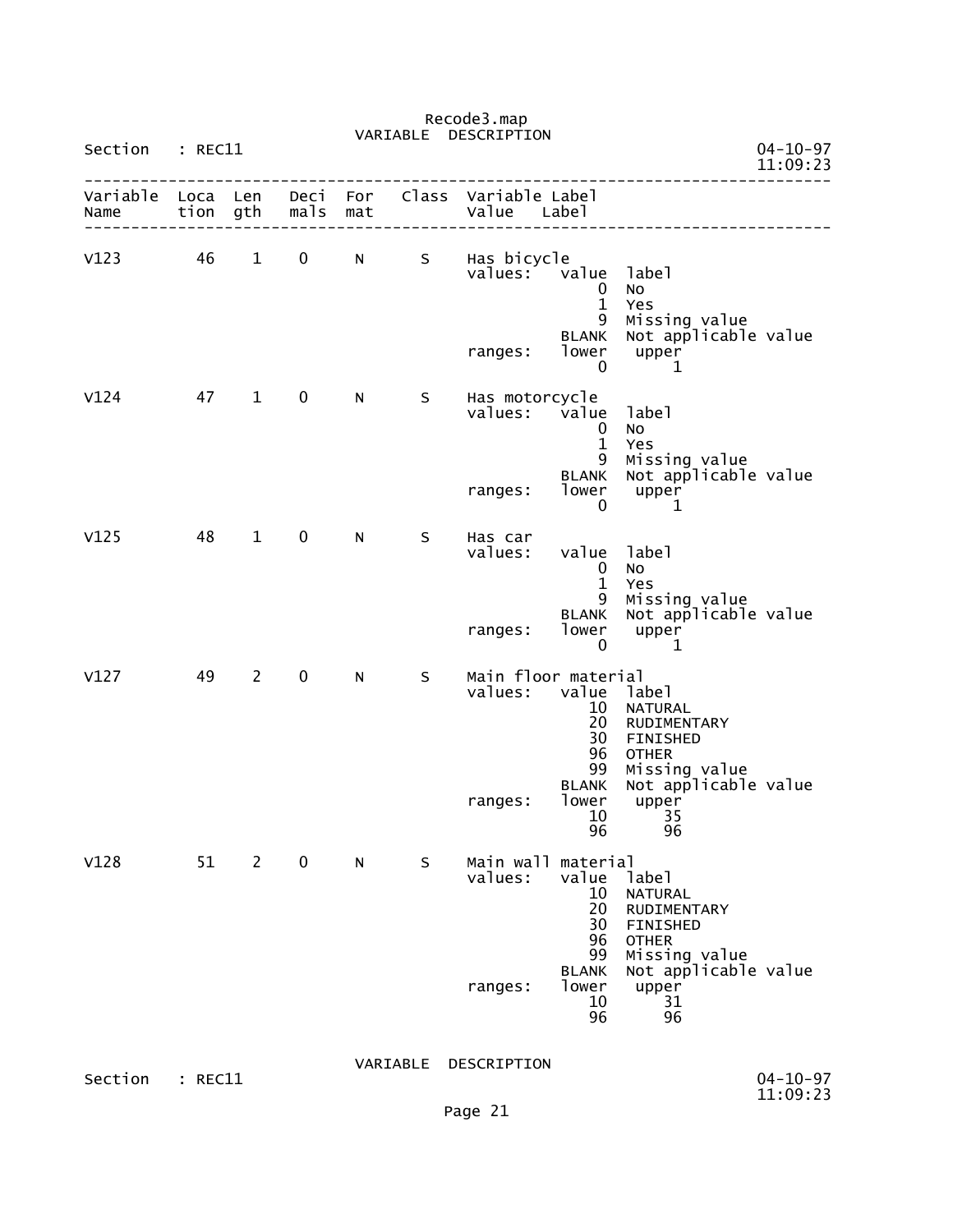| Recode3.map      |              |                |              |             |   |                                                          |                                                                                              |                                                                                                                               |                            |  |  |
|------------------|--------------|----------------|--------------|-------------|---|----------------------------------------------------------|----------------------------------------------------------------------------------------------|-------------------------------------------------------------------------------------------------------------------------------|----------------------------|--|--|
| Variable<br>Name | Loca<br>tion | Len<br>gth     | Deci<br>mals | For<br>mat  |   | Class Variable Label<br>Value                            | Labe <sup>1</sup>                                                                            |                                                                                                                               |                            |  |  |
| V129             | 53           | $\mathbf{2}$   | 0            | N           | S | Main roof material<br>values:<br>ranges:                 | value<br>10<br>20<br>30<br>96<br>99<br><b>BLANK</b><br>lower<br>10<br>96                     | label<br>NATURAL<br>RUDIMENTARY<br>FINISHED<br><b>OTHER</b><br>Missing value<br>Not applicable value<br>upper<br>31<br>96     |                            |  |  |
| V130             | 55           | $\mathbf{1}$   | $\mathbf 0$  | N           | S | Religion<br>values:                                      | value<br>9<br><b>BLANK</b>                                                                   | label<br>Missing value<br>Not applicable value                                                                                |                            |  |  |
| V131             | 56           | $\mathbf{2}$   | 0            | N           | S | Ethnicity<br>values:                                     | value<br>99<br><b>BLANK</b>                                                                  | label<br>Missing value<br>Not applicable value                                                                                |                            |  |  |
| V133             | 58           | $\overline{2}$ | $\pmb{0}$    | N           | S | Education in single years<br>values:<br>ranges:          | value label<br>97<br>99<br>lower<br>$\mathbf 0$<br>97                                        | Inconsistent<br>Missing value<br>upper<br>20<br>97                                                                            |                            |  |  |
| V134             | 60           | $\mathbf{1}$   | $\mathbf 0$  | N           | S | values:<br>ranges:                                       | value label<br>0<br>$\frac{1}{2}$<br>$\overline{\mathbf{3}}$<br>9<br>lower<br>$\overline{0}$ | De facto place of residence<br>Capital, large city<br>Small city<br>Town<br>Countryside<br>Missing value<br>upper<br>$\sim$ 3 |                            |  |  |
| V135             |              | 61 1           | $\mathbf 0$  | N.          | S | Usual resident or visitor<br>values:<br>ranges:          | value<br>ı.<br>$2^{\circ}$<br>9<br>lower<br>1                                                | label<br>Usual resident<br>Visitor<br>Missing value<br>upper<br>2                                                             |                            |  |  |
| V136             | 62 2         |                | $\mathbf 0$  | $N$ and $N$ | S |                                                          |                                                                                              | Number of household members                                                                                                   |                            |  |  |
| Section : REC11  |              |                |              |             |   | VARIABLE DESCRIPTION                                     |                                                                                              |                                                                                                                               | $04 - 10 - 97$<br>11:09:23 |  |  |
| Name             | tion         | gth            | mals         | mat         |   | Variable Loca Len Deci For Class Variable Label<br>Value | Label                                                                                        |                                                                                                                               |                            |  |  |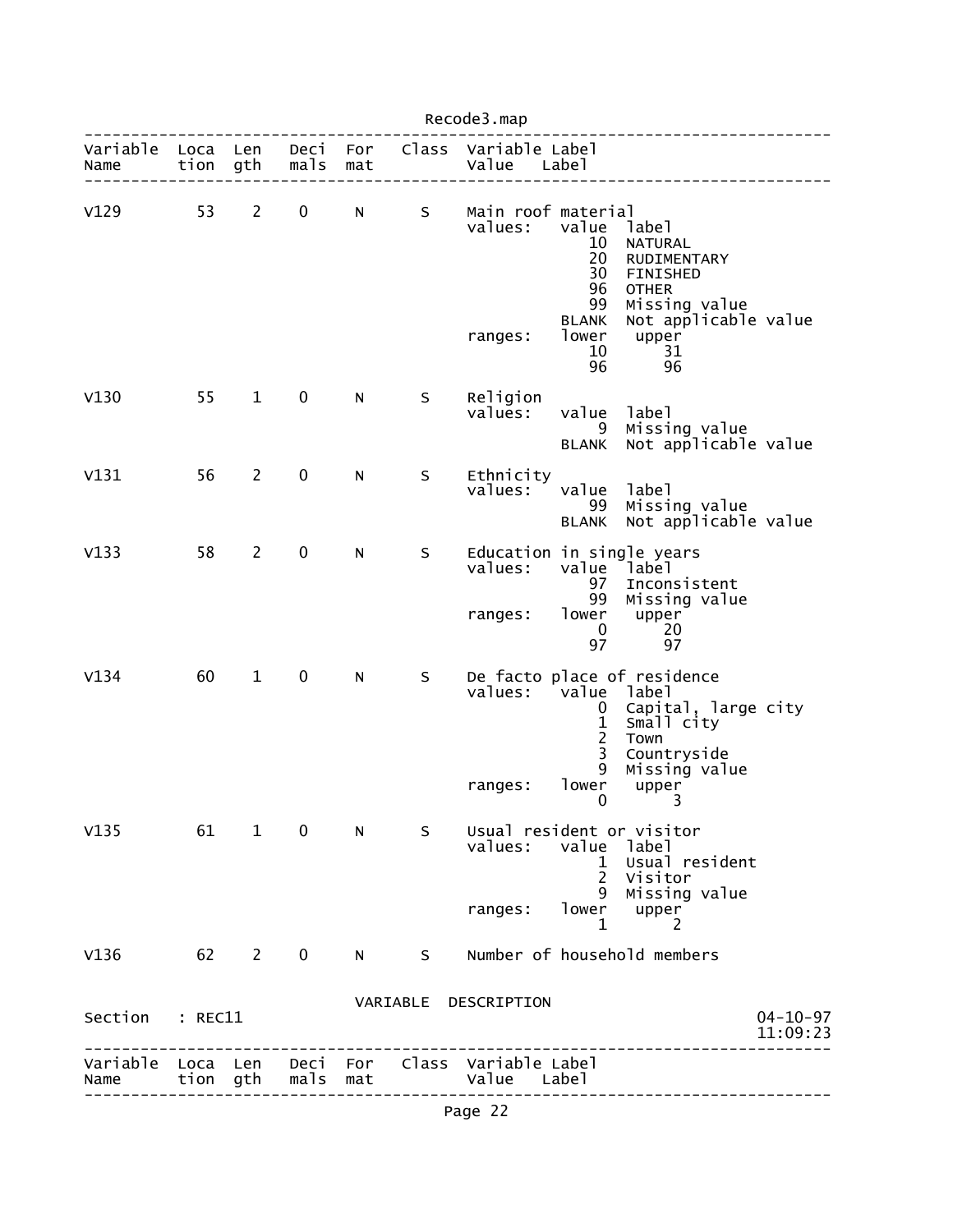|                 |    |                |             |   |   | Variable Loca Len Deci For Class Variable Label                                                                                                                                        |  |
|-----------------|----|----------------|-------------|---|---|----------------------------------------------------------------------------------------------------------------------------------------------------------------------------------------|--|
| Section : REC11 |    |                |             |   |   | VARIABLE DESCRIPTION<br>$04 - 10 - 97$<br>11:09:23<br><u>. 2 2 2 2 2 2 2 2 2 2 2 2 2 2 2</u>                                                                                           |  |
|                 |    |                |             |   |   | 1 One community<br>$2$ > one community<br>9 Missing value<br>BLANK Not applicable value<br>lower upper<br>ranges:<br>$\mathbf{1}$<br>2                                                 |  |
| V144            | 73 |                | $1 \quad 0$ | N |   | S Communities lived in >Jan.8?<br>values: value<br>label                                                                                                                               |  |
|                 |    |                |             |   |   | $\mathbf{1}$<br>Yes<br>9<br>Missing value<br>lower<br>ranges:<br>upper<br>0<br>1                                                                                                       |  |
| V142            | 72 | $\mathbf{1}$   | 0           | N | S | Same source of water<br>values:<br>value<br>label<br>0<br><b>NO</b>                                                                                                                    |  |
|                 |    |                |             |   |   | Capital, large city<br>0<br>$\mathbf 1$<br>City<br>$\overline{c}$<br>Town<br>3<br>Countryside<br>$\overline{4}$<br>Abroad<br>9<br>Missing value<br>lower<br>ranges:<br>upper<br>0<br>4 |  |
| V141            | 71 | $\mathbf{1}$   | $\mathbf 0$ | N | S | De jure place of residence<br>values:<br>value<br>label                                                                                                                                |  |
|                 |    |                |             |   |   | $\mathbf{1}$<br>Urban<br>$\overline{2}$<br>Rural<br>9<br>Missing value<br>lower<br>upper<br>ranges:<br>0<br>2                                                                          |  |
| V140            | 70 | $\mathbf 1$    | $\pmb{0}$   | N | S | De jure type of place of res.<br>values:<br>value<br>1abe1<br>Abroad<br>0                                                                                                              |  |
|                 |    |                |             |   |   | label<br>Abroad<br>0<br>1<br>Region 1<br>$\overline{2}$<br>Region 2<br>3<br>Region 3<br>$\overline{4}$<br>Region 4<br>99<br>Missing value<br>lower<br>ranges:<br>upper<br>0<br>4       |  |
| V139            | 68 | $\overline{2}$ | $\pmb{0}$   | N | S | De jure region of residence<br>values:<br>value                                                                                                                                        |  |
| V138            | 66 | $\overline{2}$ | 0           | N | S | Number of eligible women in HH                                                                                                                                                         |  |
| V137            | 64 | $\overline{2}$ | 0           | N | S | Recoues.map<br>Number of children 5 and under                                                                                                                                          |  |

| V148 |  |  | 74 1 0 N S Respondent still in school<br>Page 23 |  |
|------|--|--|--------------------------------------------------|--|

--------------------------------------------------------------------------------

Name tion gth mals mat Value Label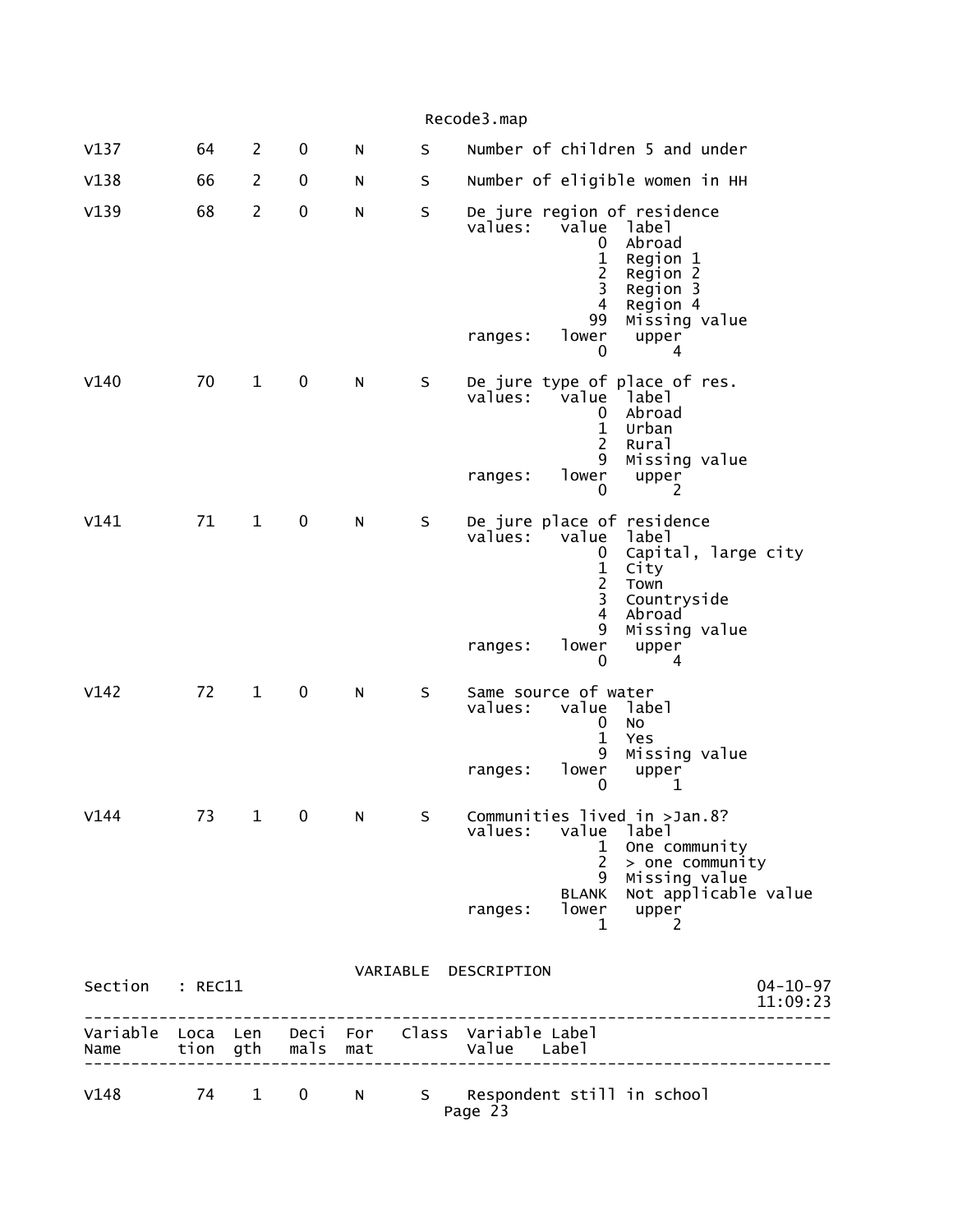|                                                                                       |    |                |             |    |   | Recode3.map          |                                          |                                            |                |
|---------------------------------------------------------------------------------------|----|----------------|-------------|----|---|----------------------|------------------------------------------|--------------------------------------------|----------------|
|                                                                                       |    |                |             |    |   | values:              | value<br>$\bf{0}$                        | label<br>No                                |                |
|                                                                                       |    |                |             |    |   |                      | $\mathbf 1$                              | Yes                                        |                |
|                                                                                       |    |                |             |    |   | ranges:              | 9<br>lower                               | Missing value<br>upper                     |                |
|                                                                                       |    |                |             |    |   |                      | 0                                        | 1                                          |                |
| V149                                                                                  | 75 | $\mathbf{1}$   | $\mathbf 0$ | N  | S | values:              | Educational attainment                   |                                            |                |
|                                                                                       |    |                |             |    |   |                      | value<br>0                               | label<br>No education                      |                |
|                                                                                       |    |                |             |    |   |                      | $\mathbf 1$                              | Incomplete primary<br>Complete primary     |                |
|                                                                                       |    |                |             |    |   |                      | $\frac{2}{3}$<br>$\overline{\mathbf{4}}$ | Incomplete secondary<br>Complete secondary |                |
|                                                                                       |    |                |             |    |   |                      | 5                                        | Higher                                     |                |
|                                                                                       |    |                |             |    |   | ranges:              | 9<br>lower                               | Missing value<br>upper                     |                |
|                                                                                       |    |                |             |    |   |                      | 0                                        | 5.                                         |                |
| V150                                                                                  | 76 | $\overline{2}$ | 0           | N  | S | values:              | value                                    | Relationship to household head             |                |
|                                                                                       |    |                |             |    |   |                      | 1                                        | label<br>Head                              |                |
|                                                                                       |    |                |             |    |   |                      | $\frac{2}{3}$                            | Wife<br>Daughter                           |                |
|                                                                                       |    |                |             |    |   |                      | $\overline{4}$                           | Daughter-in-law<br>Grand-daughter          |                |
|                                                                                       |    |                |             |    |   |                      | $\frac{5}{6}$                            | Mother                                     |                |
|                                                                                       |    |                |             |    |   |                      | $\overline{7}$<br>8                      | Mother-in-law<br>Sister                    |                |
|                                                                                       |    |                |             |    |   |                      | 9<br>10                                  | Co-spouse<br>Other relative                |                |
|                                                                                       |    |                |             |    |   |                      | 11<br>12                                 | Adopted/foster child<br>Not related        |                |
|                                                                                       |    |                |             |    |   |                      | 98                                       | DK                                         |                |
|                                                                                       |    |                |             |    |   | ranges:              | 99<br>lower                              | Missing value<br>upper                     |                |
|                                                                                       |    |                |             |    |   |                      | $\mathbf 1$<br>98                        | 12<br>98                                   |                |
| V151                                                                                  | 78 | $\mathbf{1}$   | 0           | N  | S |                      | Sex of household head                    |                                            |                |
|                                                                                       |    |                |             |    |   | values:              | value<br>1                               | label<br>Male                              |                |
|                                                                                       |    |                |             |    |   |                      | $\overline{2}$                           | Female                                     |                |
|                                                                                       |    |                |             |    |   | ranges:              | lower<br>$\mathbf 1$                     | $\n  upper\n  2\n$                         |                |
|                                                                                       |    |                |             |    |   |                      |                                          |                                            |                |
| Section : REC11                                                                       |    |                |             |    |   | VARIABLE DESCRIPTION |                                          |                                            | $04 - 10 - 97$ |
|                                                                                       |    |                |             |    |   |                      |                                          |                                            | 11:09:23       |
| Variable Loca Len Deci For Class Variable Label<br>Name tion gth mals mat Value Label |    |                |             |    |   |                      |                                          |                                            |                |
| V152 79 2 0 N S Age of household head                                                 |    |                |             |    |   |                      |                                          |                                            |                |
|                                                                                       |    |                |             |    |   |                      | values: value label                      | 99 Missing value                           |                |
|                                                                                       |    |                |             |    |   |                      | ranges: lower upper                      |                                            |                |
|                                                                                       |    |                |             |    |   |                      | $\overline{0}$                           | 98                                         |                |
| v153 81 1                                                                             |    |                | $\mathbf 0$ | N. |   | S Has telephone      | values: value label                      |                                            |                |
|                                                                                       |    |                |             |    |   | Page 24              |                                          |                                            |                |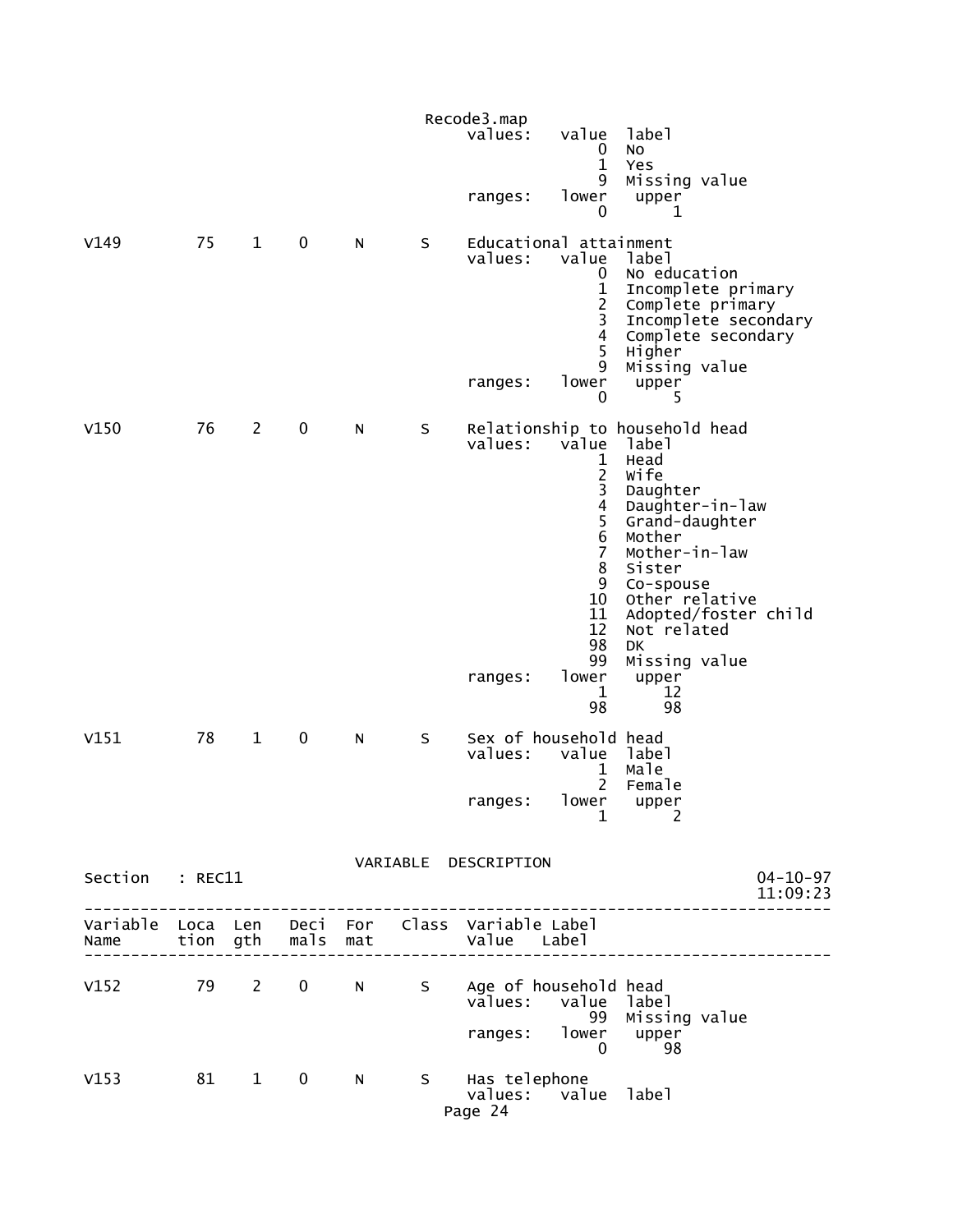|                 |    |                |                   |   |   | Recode3.map                                                    | 0<br>$\mathbf{1}$                                                                                                                                     | No<br>Yes                                                                                                                                                                                                                                                                                                                                          |                            |
|-----------------|----|----------------|-------------------|---|---|----------------------------------------------------------------|-------------------------------------------------------------------------------------------------------------------------------------------------------|----------------------------------------------------------------------------------------------------------------------------------------------------------------------------------------------------------------------------------------------------------------------------------------------------------------------------------------------------|----------------------------|
|                 |    |                |                   |   |   | ranges:                                                        | 9<br><b>BLANK</b><br>lower<br>0                                                                                                                       | Missing value<br>Not applicable value<br>upper<br>1                                                                                                                                                                                                                                                                                                |                            |
| V154            | 82 | $\overline{2}$ | 0                 | N | S | values:<br>ranges:                                             | value<br>1<br>$\frac{2}{3}$<br>$\overline{4}$<br>5<br>6<br>$\overline{7}$<br>8<br>9<br>10<br>96<br>98<br>99<br><b>BLANK</b><br>lower<br>1<br>96<br>98 | Reason stop attending school<br>label<br>Got pregnant<br>Got married<br>Take care of childrn<br>Family need help<br>Could not pay school<br>Need to earn money<br>Graduated, enough<br>Did not pass exams<br>Did not like school<br>School not accessibl<br>Other<br><b>DK</b><br>Missing value<br>Not applicable value<br>upper<br>10<br>96<br>98 |                            |
| <b>AWFACTT</b>  | 84 | 5              | 0                 | N | S | All woman factor - total<br>values:                            | value<br><b>BLANK</b>                                                                                                                                 | label<br>Not applicable value                                                                                                                                                                                                                                                                                                                      |                            |
| <b>AWFACTU</b>  | 89 | 5              | 0                 | N | S | values:                                                        | value<br><b>BLANK</b>                                                                                                                                 | All woman factor - urban/rural<br>label<br>Not applicable value                                                                                                                                                                                                                                                                                    |                            |
| <b>AWFACTR</b>  | 94 | 5              | 0                 | N | S | values:                                                        | value<br><b>BLANK</b>                                                                                                                                 | All woman factor - regional<br>label<br>Not applicable value                                                                                                                                                                                                                                                                                       |                            |
| <b>AWFACTE</b>  | 99 | 5              | 0                 | N | S | values:                                                        | value<br><b>BLANK</b>                                                                                                                                 | All woman factor - educational<br>label<br>Not applicable value                                                                                                                                                                                                                                                                                    |                            |
| Section : REC21 |    |                |                   |   |   | VARIABLE DESCRIPTION                                           |                                                                                                                                                       |                                                                                                                                                                                                                                                                                                                                                    | $04 - 10 - 97$<br>11:09:23 |
| Name            |    |                | tion gth mals mat |   |   | Variable Loca Len Deci For Class Variable Label<br>Value Label |                                                                                                                                                       |                                                                                                                                                                                                                                                                                                                                                    |                            |
| BIDX 18 2       |    |                | $\mathbf 0$       | N |   | S Birth column number<br>ranges: lower                         | $\mathbf{1}$                                                                                                                                          | upper<br>20                                                                                                                                                                                                                                                                                                                                        |                            |
| <b>BORD</b>     |    | $20 \qquad 2$  | $\mathbf 0$       | N | S | Birth order number<br>ranges: lower upper                      | $\mathbf{1}$                                                                                                                                          | 20                                                                                                                                                                                                                                                                                                                                                 |                            |
| BO.             |    | $22 \t 1$      | $\mathbf{0}$      | N |   | S Child is twin<br>values: value label<br>Page 25              |                                                                                                                                                       |                                                                                                                                                                                                                                                                                                                                                    |                            |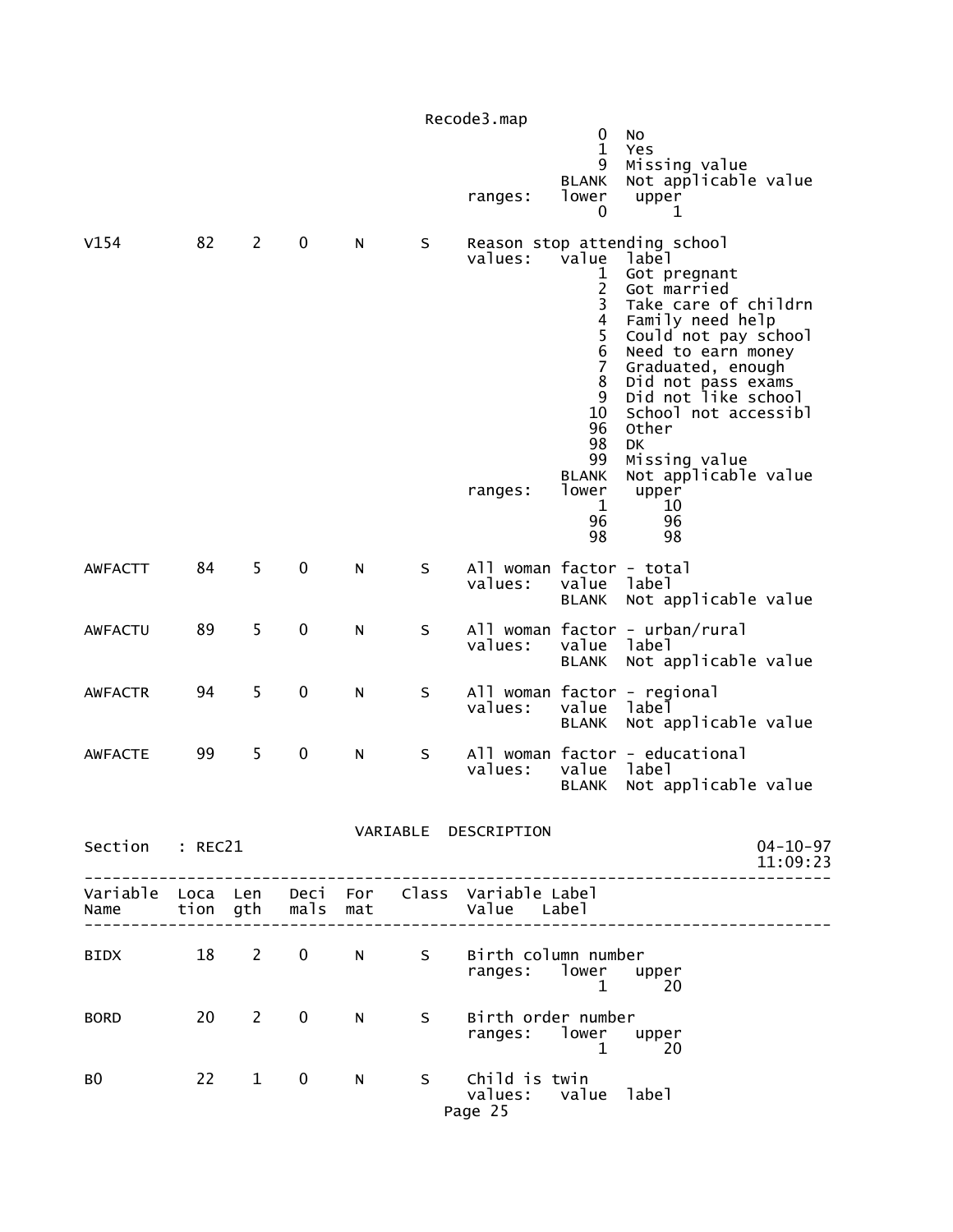|                |         |                |                   |              |          | Recode3.map                                                                                     | 0<br>$\mathbf{1}$<br>$\frac{2}{3}$         | Single birth<br>1st of multiple<br>2nd of multiple                            |                            |
|----------------|---------|----------------|-------------------|--------------|----------|-------------------------------------------------------------------------------------------------|--------------------------------------------|-------------------------------------------------------------------------------|----------------------------|
|                |         |                |                   |              |          | ranges:                                                                                         | $\overline{4}$<br>5<br>lower<br>0          | 3rd of multiple<br>4th of multiple<br>5th of multiple<br>upper<br>5           |                            |
| B1             | 23      | $\overline{2}$ | $\mathbf 0$       | ${\sf N}$    | $\sf S$  | Month of birth<br>ranges:                                                                       | lower<br>1                                 | upper<br>12                                                                   |                            |
| B <sub>2</sub> | 25      | $\overline{2}$ | $\pmb{0}$         | $\mathsf{N}$ | $\sf S$  | Year of birth<br>ranges:                                                                        | lower<br>54                                | upper<br>96                                                                   |                            |
| B <sub>3</sub> | 27      | 4              | $\mathbf 0$       | ${\sf N}$    | S        | Date of birth (CMC)                                                                             |                                            |                                                                               |                            |
| <b>B4</b>      | 31      | $\mathbf{1}$   | $\pmb{0}$         | ${\sf N}$    | $\sf S$  | Sex of child<br>values:                                                                         | value<br>1<br>$\overline{2}$               | label<br>Male<br>Female                                                       |                            |
|                |         |                |                   |              |          | ranges:                                                                                         | lower<br>$\mathbf{1}$                      | upper<br>2                                                                    |                            |
| B5             | 32      | $\mathbf{1}$   | $\mathbf 0$       | ${\sf N}$    | $\sf S$  | Child is alive<br>values:                                                                       | value<br>0<br>$\mathbf{1}$                 | label<br>No<br>Yes                                                            |                            |
|                |         |                |                   |              |          | ranges:                                                                                         | lower<br>$\mathbf{0}$                      | upper<br>1                                                                    |                            |
| в6             | 33      | 3              | $\pmb{0}$         | ${\sf N}$    | S        | Age at death<br>values:                                                                         | value<br>997<br>998<br>999<br><b>BLANK</b> | label<br>Inconsistent<br>Don't know<br>Missing value<br>Not applicable value  |                            |
| Section        | : REC21 |                |                   |              | VARIABLE | DESCRIPTION                                                                                     |                                            |                                                                               | $04 - 10 - 97$<br>11:09:23 |
| Name           |         |                | tion gth mals mat |              |          | Variable Loca Len Deci For Class Variable-Label<br>Value Label<br>----------------------------- |                                            |                                                                               |                            |
| B7             | 36 3    |                | $\mathbf{0}$      | N            |          | values: value label<br>ranges: lower                                                            | $\mathbf{0}$                               | S Age at death (months-imputed)<br>BLANK Not applicable value<br>upper<br>420 |                            |
| <b>B8</b>      | 39      | $2^{\circ}$    | $\mathbf 0$       | N            | S.       | Current age of child<br>values: value label<br>ranges: lower upper                              | $\overline{\phantom{0}}$                   | BLANK Not applicable value<br>- 40                                            |                            |
| <b>B9</b>      | 41      | $\mathbf 1$    | 0                 | N            | S.       | Who child lives with<br>values: value label<br>Page 26                                          |                                            |                                                                               |                            |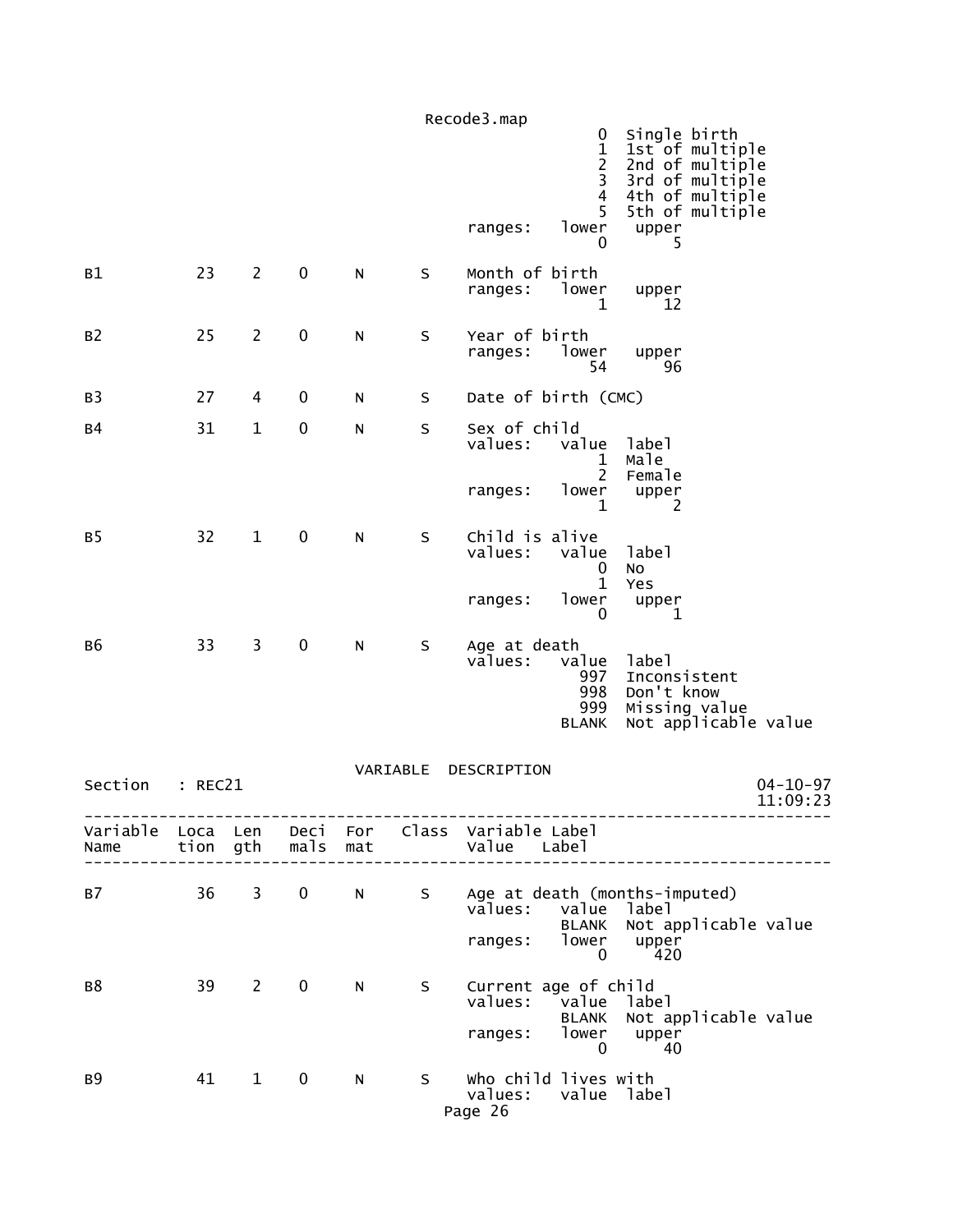|                  |          |                        |                   |    |    | Recode3.map                                                 |                                                                                                                      |                                                                                                                                                                                                                                  |
|------------------|----------|------------------------|-------------------|----|----|-------------------------------------------------------------|----------------------------------------------------------------------------------------------------------------------|----------------------------------------------------------------------------------------------------------------------------------------------------------------------------------------------------------------------------------|
|                  |          |                        |                   |    |    | ranges:                                                     | 0<br>$\mathbf{1}$<br>$\overline{2}$<br>$\overline{3}$<br>$\overline{4}$<br>9<br><b>BLANK</b><br>lower<br>$\mathbf 0$ | Respondent<br>Father<br>Other relative<br>Someone else<br>Lives elsewhere<br>Missing value<br>Not applicable value<br>upper<br>4                                                                                                 |
| <b>B10</b>       | 42       | $1 \quad$              | $\mathbf 0$       | N  | S. | values:<br>ranges:                                          | value<br>$\mathbf{1}$<br>$\begin{array}{c} 2 \\ 3 \\ 4 \\ 5 \end{array}$<br>6<br>$\overline{7}$<br>8<br>$\mathbf{1}$ | Completeness of information<br>label<br>Month and year<br>Month and age -y imp<br>Year and age - m imp<br>Y & age - y ignored<br>Year $-$ a, $m$ imp<br>Age - y, m imp<br>Month - a, y imp<br>None - all imp<br>lower upper<br>8 |
| <b>B11</b>       | 43       | 3                      | 0                 | N. | S  | Preceding birth interval<br>values:                         |                                                                                                                      | value label<br>BLANK Not applicable value                                                                                                                                                                                        |
| B <sub>12</sub>  | 46       | 3                      | 0                 | N  | S  | values: value label                                         |                                                                                                                      | Succeeding birth interval<br>BLANK Not applicable value                                                                                                                                                                          |
| Section          | : REC21  |                        |                   |    |    | VARIABLE DESCRIPTION                                        |                                                                                                                      | $04 - 10 - 97$<br>11:09:23                                                                                                                                                                                                       |
| Variable<br>Name | Loca Len | tion gth               | mals mat          |    |    | Deci For Class Variable Label<br>Value Label                |                                                                                                                      |                                                                                                                                                                                                                                  |
| B13              | 49       | $1 \quad \blacksquare$ | $0 \qquad \qquad$ |    |    | N S Flag for age at death<br>values: value label<br>ranges: | $\mathbf{0}$<br>$\mathbf 1$<br>2<br>3<br>4<br>5<br>6<br>7<br>8<br><b>BLANK</b><br>lower<br>0                         | No flag<br>> interview<br>$\langle$ breastfeeding<br>< age supplemented<br>< first breastfed<br>< last vaccination<br>Outside range<br>Imputed, units given<br>Imputed, no units<br>Not applicable value<br>upper<br>8           |
| <b>B14</b>       | 50       | $\mathbf{1}$           | $\mathbf 0$       | N  | S  | values:                                                     | value<br>0<br>$\mathbf{1}$<br>9<br><b>BLANK</b>                                                                      | Birth interval $>= 4$ years<br>label<br>No<br>Yes<br>Missing value<br>Not applicable value                                                                                                                                       |
|                  |          |                        |                   |    |    | ranges:                                                     | lower<br>0                                                                                                           | upper<br>1                                                                                                                                                                                                                       |
|                  |          |                        |                   |    |    | Page 27                                                     |                                                                                                                      |                                                                                                                                                                                                                                  |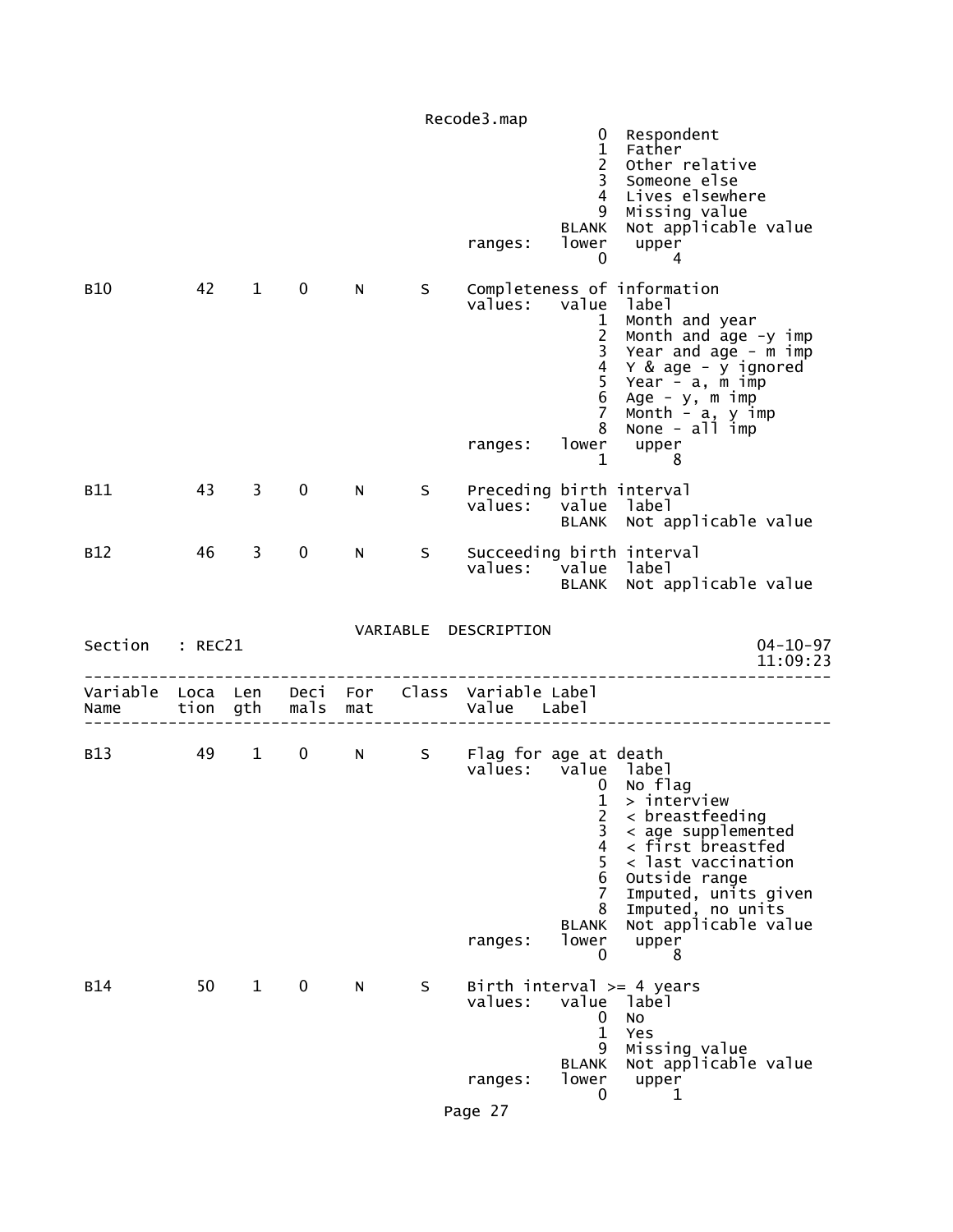| <b>B15</b> | 51 | $\mathbf{1}$ | 0 | N | <sub>S</sub> | Live birth between births<br>values:<br>ranges: | value label<br><b>BLANK</b><br>lower | No<br>Yes<br>9 Missing value<br>Not applicable value<br>upper |
|------------|----|--------------|---|---|--------------|-------------------------------------------------|--------------------------------------|---------------------------------------------------------------|
|            |    |              |   |   |              |                                                 |                                      |                                                               |

| Section : REC22                             |    |                 |              |              |                | VARIABLE DESCRIPTION                                                                    | $04 - 10 - 97$<br>11:09:23 |
|---------------------------------------------|----|-----------------|--------------|--------------|----------------|-----------------------------------------------------------------------------------------|----------------------------|
| Variable Loca Len<br>Name tion gth mals mat |    |                 |              |              |                | Deci For Class Variable Label<br>Value Label                                            |                            |
| V201                                        | 18 | $2 \rightarrow$ | $\mathbf{0}$ |              | N <sub>S</sub> | Total children ever born<br>ranges: lower upper<br>- 20<br>$\mathbf{0}$                 |                            |
| v202                                        | 20 | $\overline{2}$  | $\mathbf 0$  | $\mathsf{N}$ | S              | Sons at home<br>ranges: lower upper<br>$\Omega$<br>$\sim$ 20                            |                            |
| V203                                        | 22 | $\overline{2}$  | $\mathbf 0$  | N            | S              | Daughters at home<br>ranges: lower upper<br>$\Omega$<br>20                              |                            |
| V204                                        | 24 | $\overline{2}$  | $\pmb{0}$    | N            | S.             | Sons elsewhere<br>ranges: lower upper<br>$\sim 20$<br>$\overline{0}$                    |                            |
| V205                                        | 26 | 2               | $\mathbf 0$  | N            | S              | Daughters elsewhere<br>ranges: lower upper<br>$\overline{0}$<br>20                      |                            |
| V206                                        | 28 | $\overline{2}$  | $\mathbf 0$  | N            | S.             | Sons who have died<br>ranges: lower upper<br>$\overline{20}$<br>$\overline{0}$          |                            |
| v207                                        | 30 | $\overline{2}$  | $\mathbf 0$  | N            | S              | Daughters who have died<br>ranges: lower upper<br>0 20                                  |                            |
| V208                                        | 32 | 1               | 0            | N            | S.             | Births in last five years<br>ranges: lower upper<br>$\Omega$<br>6                       |                            |
| v209                                        | 33 | $\mathbf 1$     | $\pmb{0}$    | N            | S              | Births in past year<br>ranges: lower upper<br>4 0 4                                     |                            |
| V <sub>210</sub>                            | 34 | $\mathbf{1}$    | $\pmb{0}$    | N            | S              | Births in month of interview<br>ranges: lower upper<br>$\overline{0}$<br>$\overline{4}$ |                            |
| V211                                        | 35 | 4               | $\pmb{0}$    | N            | S              | Date of first birth (CMC)<br>values: value label<br>BLANK Not applicable value          |                            |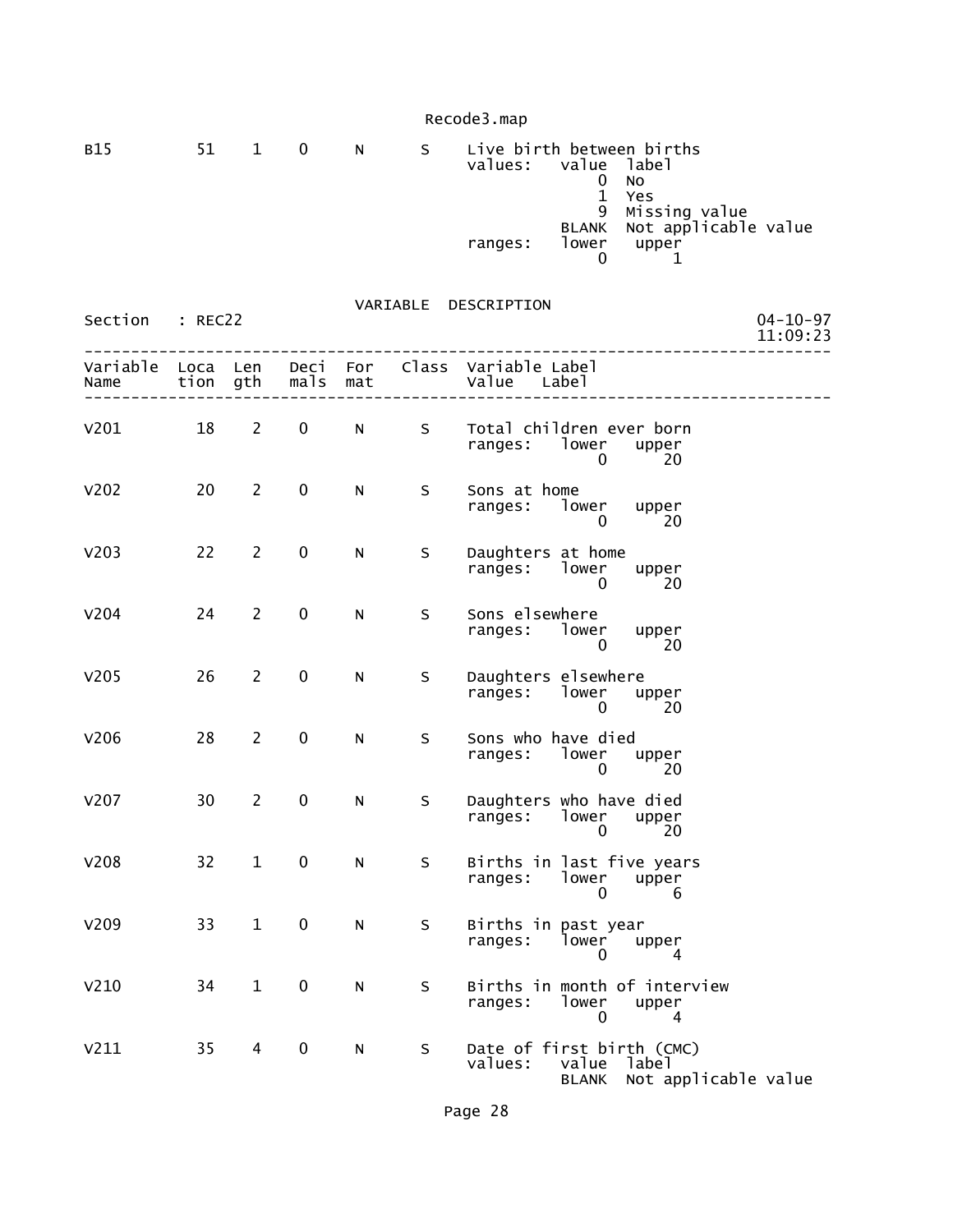| V212             | 39               | $\mathbf{2}$   | $\mathbf 0$  | N          | S. | Recode3.map<br>values:<br>ranges:   | value<br><b>BLANK</b><br>lower<br>10                                          | Age of respondent at 1st birth<br>label<br>Not applicable value<br>upper<br>49                                                                                                                                   |
|------------------|------------------|----------------|--------------|------------|----|-------------------------------------|-------------------------------------------------------------------------------|------------------------------------------------------------------------------------------------------------------------------------------------------------------------------------------------------------------|
| Section          | : REC22          |                |              |            |    | VARIABLE DESCRIPTION                |                                                                               | $04 - 10 - 97$<br>11:09:23                                                                                                                                                                                       |
| Variable<br>Name | Loca Len<br>tion | gth            | Deci<br>mals | For<br>mat |    | Class Variable Label<br>Value Label |                                                                               |                                                                                                                                                                                                                  |
| V <sub>213</sub> | 41               | $\mathbf{1}$   | 0            | N          | S  | Currently pregnant<br>values:       | value<br>0<br>$\mathbf{1}$                                                    | label<br>No or unsure<br>Yes                                                                                                                                                                                     |
|                  |                  |                |              |            |    | ranges:                             | lower<br>0                                                                    | upper<br>1                                                                                                                                                                                                       |
| V <sub>214</sub> | 42               | $\overline{2}$ | $\mathbf 0$  | N          | S  | values:<br>ranges:                  | value<br><b>BLANK</b><br>lower                                                | Duration of current pregnancy<br>label<br>Not applicable value<br>upper                                                                                                                                          |
| V <sub>215</sub> | 44               | 3              | $\mathbf 0$  | N          | S  | values:                             | 1<br>value<br>994<br>995<br>996<br>997<br>998<br>999<br><b>BLANK</b>          | 10<br>Time since last menstrual perd<br>label<br>In menopause<br>Before last birth<br>Never menstruated<br>Inconsistent<br>Don't know<br>Missing value<br>Not applicable value                                   |
| V <sub>216</sub> | 47               | $\mathbf{1}$   | 0            | N          | S  | values:                             | value<br>0<br>$\mathbf 1$<br><b>BLANK</b>                                     | Menstruated in last six weeks<br>label<br><b>NO</b><br>Yes<br>Not applicable value                                                                                                                               |
|                  |                  |                |              |            |    | ranges:                             | lower<br>0                                                                    | upper<br>1                                                                                                                                                                                                       |
| V <sub>217</sub> | 48               | $\mathbf{1}$   | $\mathbf 0$  | N          | S  | values:<br>ranges:                  | value<br>ı<br>$\overline{2}$<br>3<br>4<br>5<br>6<br>8<br>9<br>lower<br>1<br>8 | Knowledge of ovulatory cycle<br>label<br>During her period<br>After period ended<br>Middle of the cycle<br>Before period begins<br>At any time<br><b>Other</b><br>Don't know<br>Missing value<br>upper<br>6<br>8 |
| V218             | 49               | $\overline{2}$ | $\mathbf 0$  | N          | S  | ranges:                             | lower<br>0                                                                    | Number of living children<br>upper<br>20                                                                                                                                                                         |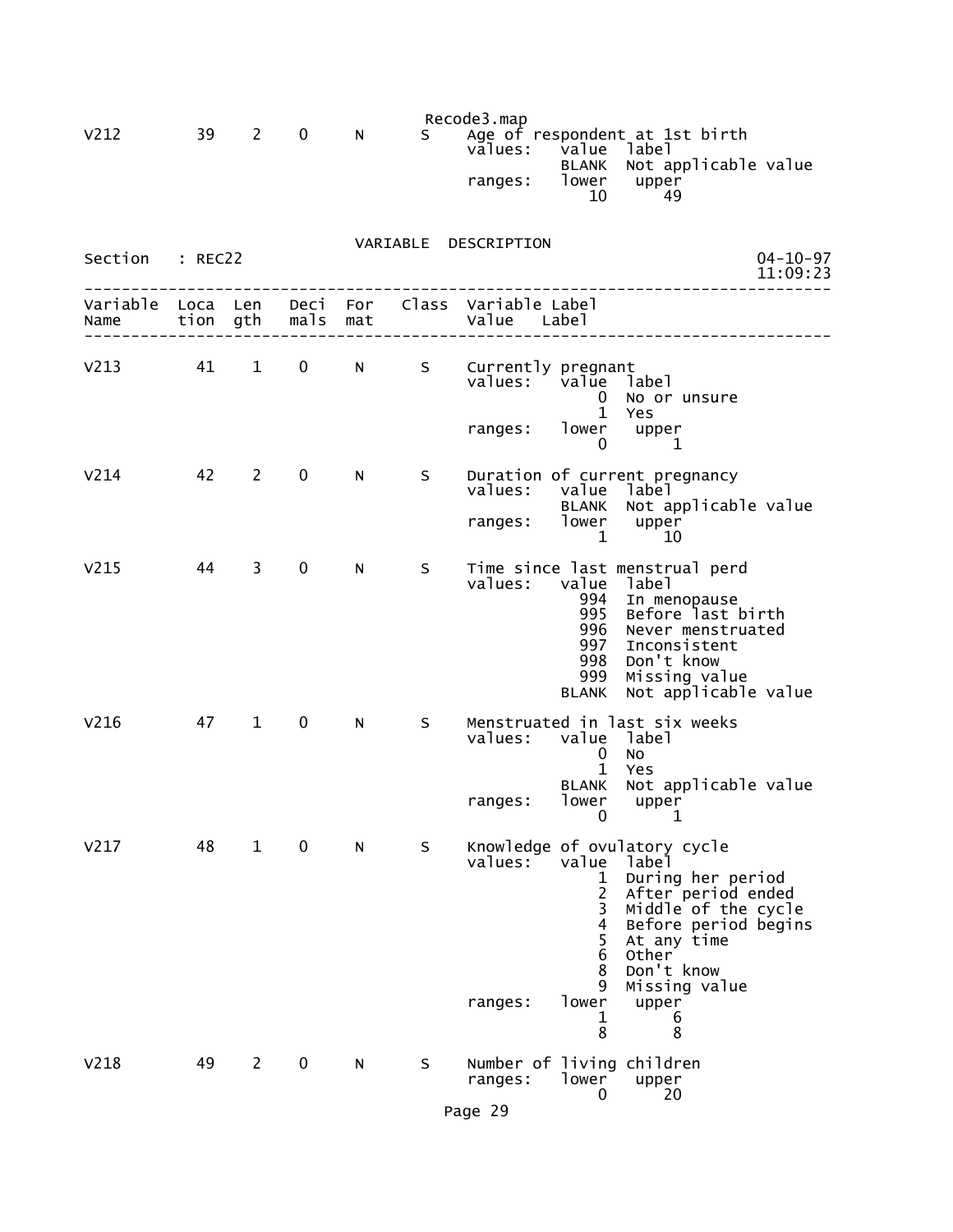| Section          | : REC22      |                |              |            | VARIABLE | DESCRIPTION                                                                                                                                                                                                                                           | $04 - 10 - 97$<br>11:09:23 |
|------------------|--------------|----------------|--------------|------------|----------|-------------------------------------------------------------------------------------------------------------------------------------------------------------------------------------------------------------------------------------------------------|----------------------------|
| Variable<br>Name | Loca<br>tion | Len<br>gth     | Deci<br>mals | For<br>mat | Class    | Variable Label<br>Value Label                                                                                                                                                                                                                         |                            |
| V <sub>219</sub> | 51           | $\mathbf{2}$   | 0            | N          | S.       | Living children + current preg<br>ranges: lower<br>upper<br>20<br>0                                                                                                                                                                                   |                            |
| V <sub>220</sub> | 53           | $\mathbf{1}$   | 0            | N          | S.       | Living children + curr preg $6+$<br>value<br>values:<br>label<br>6<br>6+                                                                                                                                                                              |                            |
|                  |              |                |              |            |          | lower<br>ranges:<br>upper<br>0<br>6                                                                                                                                                                                                                   |                            |
| V <sub>221</sub> | 54           | 3              | 0            | N          | S        | Marriage to first birth int.<br>values:<br>value<br>label<br>Negative interval<br>996<br>Not applicable value<br><b>BLANK</b>                                                                                                                         |                            |
| V <sub>222</sub> | 57           | 3              | $\mathbf 0$  | N          | S        | Last birth to interview<br>value label<br>values:<br>BLANK Not applicable value                                                                                                                                                                       |                            |
| V <sub>223</sub> | 60           | 1              | 0            | N          | S        | Completeness of curr preg. inf<br>values:<br>value<br>label<br>Month - exact date<br>7<br>None - date placed<br>8<br>Not applicable value<br><b>BLANK</b><br>lower<br>upper<br>ranges:<br>7<br>8                                                      |                            |
| V <sub>224</sub> | 61           | $\overline{2}$ | 0            | N          | S        | Entries in birth history<br>lower<br>ranges:<br>upper<br>0<br>20                                                                                                                                                                                      |                            |
| V <sub>225</sub> | 63           | $\mathbf 1$    | 0            | N          | S        | Current pregnancy wanted<br>value label<br>values:<br>Then<br>$\frac{1}{2}$<br>Later<br>$\overline{3}$<br>Not at all<br>9<br>Missing value<br><b>BLANK</b><br>Not applicable value<br>lower<br>ranges:<br>upper<br>1<br>3                             |                            |
| V <sub>226</sub> | 64           | 3              | $\mathbf 0$  | N          | S.       | Time since last period (comp)<br>values:<br>value<br>label<br>994<br>In menopause<br>995<br>Before last birth<br>996<br>Never menstruated<br>997<br>Inconsistent<br>Don't know<br>998<br>999<br>Missing value<br>Not applicable value<br><b>BLANK</b> |                            |

 VARIABLE DESCRIPTION Page 30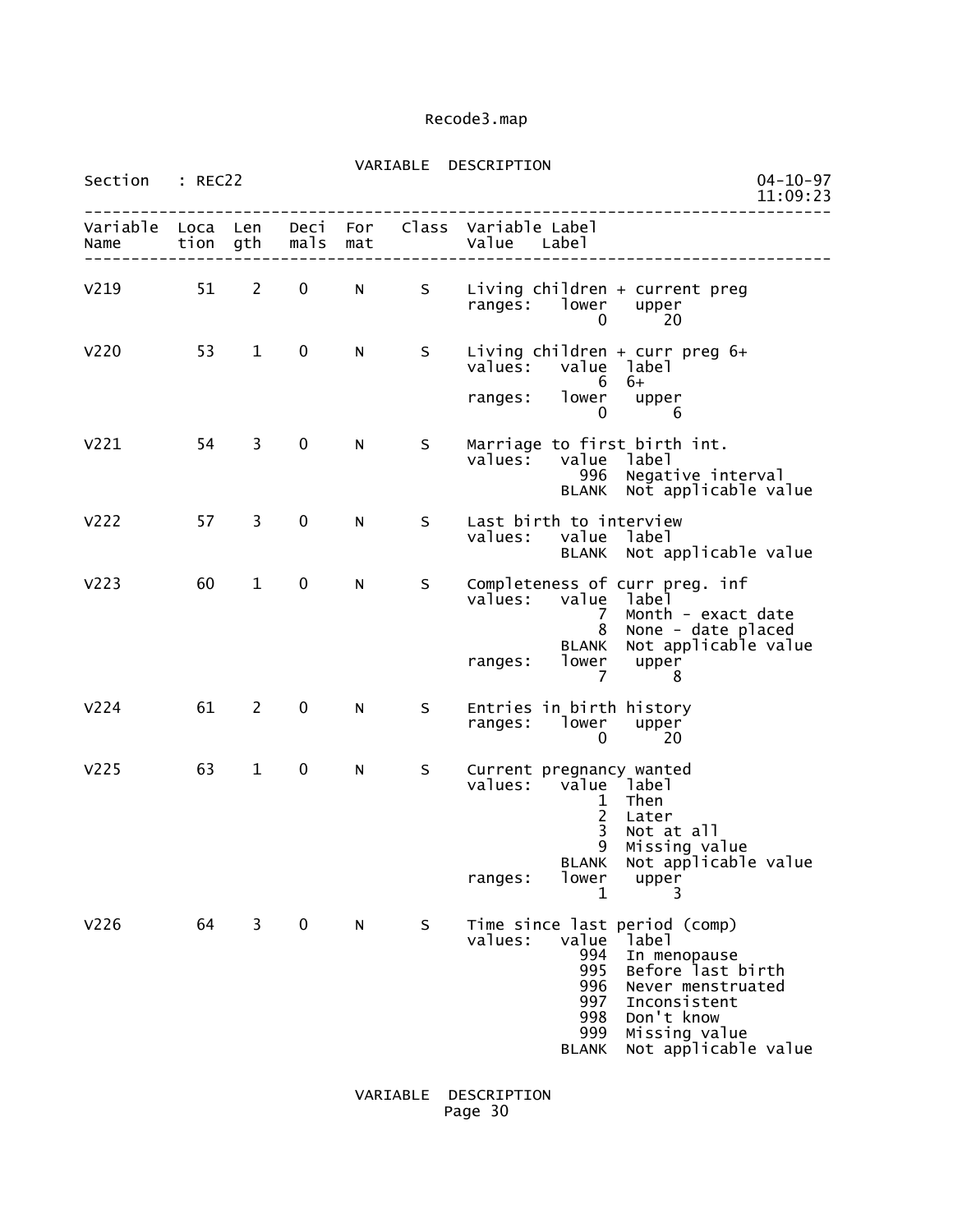| Section : REC22           |         |                |             |     |    |                                                         |                                                                                                                                         |                                                                                                                                                                                                                                                                                  | $04 - 10 - 97$<br>11:09:23 |
|---------------------------|---------|----------------|-------------|-----|----|---------------------------------------------------------|-----------------------------------------------------------------------------------------------------------------------------------------|----------------------------------------------------------------------------------------------------------------------------------------------------------------------------------------------------------------------------------------------------------------------------------|----------------------------|
| Variable Loca Len<br>Name |         | tion gth       | mals        | mat |    | Deci For Class Variable Label<br>Value Label            |                                                                                                                                         |                                                                                                                                                                                                                                                                                  |                            |
| $V227$ 67                 |         | $\mathbf{1}$   |             |     |    | 0 N S Flag for last period<br>values:<br>ranges:        | value<br>$\mathbf{0}$<br>$\mathbf{1}$<br>$\overline{2}$<br>3<br>4<br>5<br>$\,$ 6<br>7<br>8<br>9<br><b>BLANK</b><br>lower<br>$\mathbf 0$ | label<br>No flag<br>$N > \text{int. since birth}$<br>$N + amen. > interval$<br>N, but per. not ret.<br>95, but no birth<br>95, but per.returned<br>96, but per returned<br>N, last per in preg<br>96, had children<br>N, per.bef.last birt<br>Not applicable value<br>upper<br>9 |                            |
| V228                      | 68      | $\mathbf{1}$   | $\mathbf 0$ | N.  | S. | values:<br>ranges:                                      | value<br>$\mathbf{0}$<br>$\mathbf{1}$<br>9<br><b>BLANK</b><br>lower<br>$\Omega$                                                         | Ever had a terminated preg.<br>label<br>No<br>Yes<br>Missing value<br>Not applicable value<br>upper<br>- 1                                                                                                                                                                       |                            |
| V <sub>229</sub>          | 69      | $\overline{2}$ | $\mathbf 0$ | N   | S. | Month pregnancy ended<br>values: value label<br>ranges: | 97<br>98<br>99<br><b>BLANK</b><br>lower<br>$\mathbf{1}$<br>97                                                                           | Inconsistent<br>DK<br>Missing value<br>Not applicable value<br>upper<br>12<br>98                                                                                                                                                                                                 |                            |
| V <sub>230</sub>          | 71      | $2^{\circ}$    | 0           | N   | S  | Year pregnancy ended<br>values: value label<br>ranges:  | 97<br>98<br>99<br><b>BLANK</b><br>lower<br>54<br>97                                                                                     | Inconsistent<br><b>DK</b><br>Missing value<br>Not applicable value<br>upper<br>96<br>98                                                                                                                                                                                          |                            |
| V <sub>231</sub>          | 73      | 4              | $\mathbf 0$ | N   | S  | CMC pregnancy ended<br>values:                          | value<br>9997<br>9998<br>9999<br><b>BLANK</b>                                                                                           | label<br>Inconsistent<br>DK<br>Missing value<br>Not applicable value                                                                                                                                                                                                             |                            |
| Section                   | : REC22 |                |             |     |    | VARIABLE DESCRIPTION                                    |                                                                                                                                         |                                                                                                                                                                                                                                                                                  | $04 - 10 - 97$<br>11:09:23 |
|                           |         |                |             |     |    | Page 31                                                 |                                                                                                                                         |                                                                                                                                                                                                                                                                                  |                            |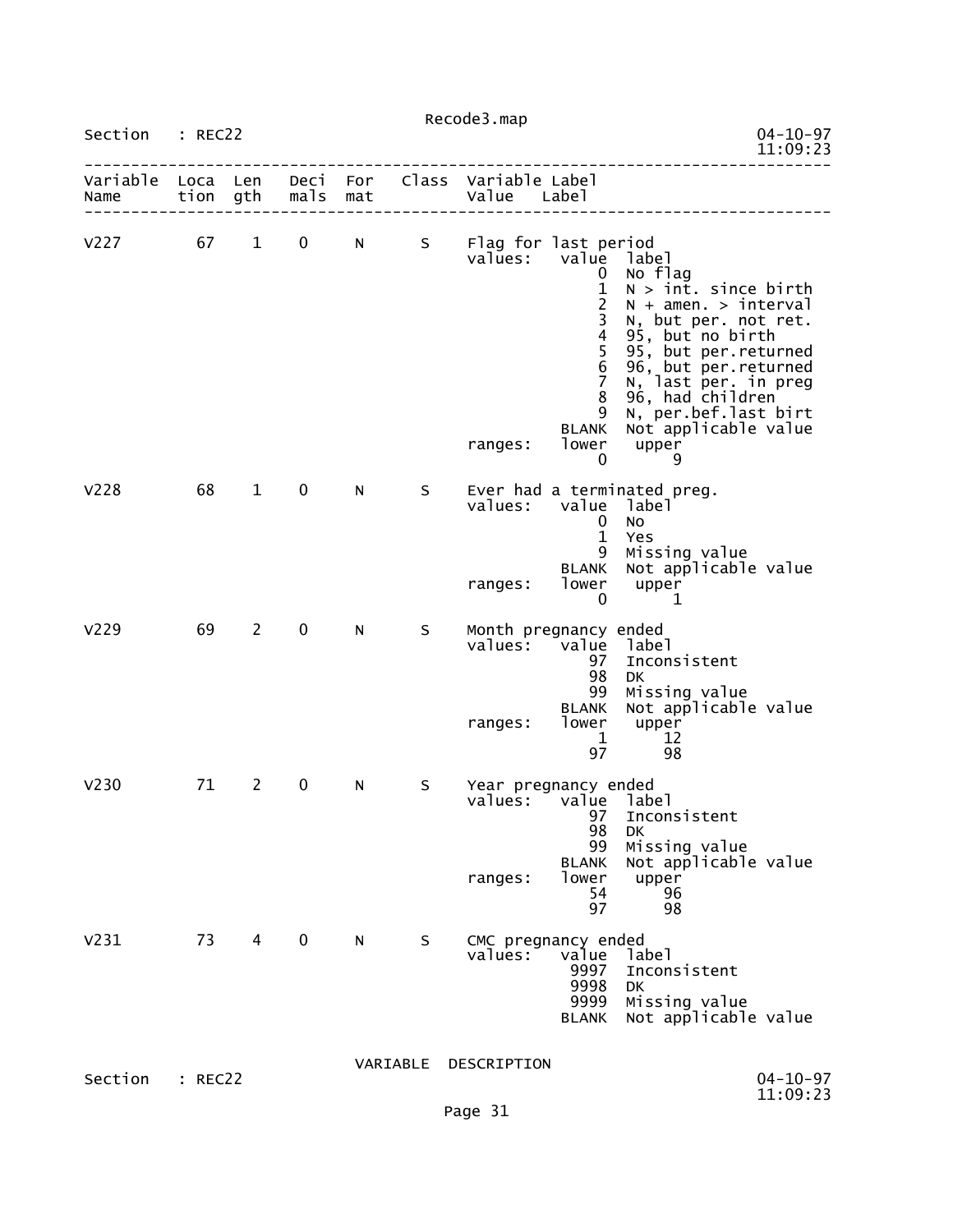|                  |              |              |              |            |   | Recode3.map                                  |                                                                                        |                                                                                                                                           |                            |
|------------------|--------------|--------------|--------------|------------|---|----------------------------------------------|----------------------------------------------------------------------------------------|-------------------------------------------------------------------------------------------------------------------------------------------|----------------------------|
| Variable<br>Name | Loca<br>tion | Len<br>gth   | Deci<br>mals | For<br>mat |   | Class Variable Label<br>Value                | Label                                                                                  |                                                                                                                                           |                            |
| V232             | 77           | $\mathbf{1}$ | 0            | N          | S | values:<br>ranges:                           | value<br>1<br>2<br>$\overline{5}$<br>$\overline{7}$<br>8<br><b>BLANK</b><br>lower<br>1 | Completeness of last term. inf<br>label<br>Month and year<br>From calendar<br>Year<br>Month<br>None<br>Not applicable value<br>upper<br>8 |                            |
| V <sub>233</sub> | 78           | $\mathbf{2}$ | 0            | N          | S | values:<br>ranges:                           | value<br>97<br>98<br>99<br><b>BLANK</b><br>lower<br>$\bf{0}$<br>97                     | Months when pregnancy ended<br>label<br>Inconsistent<br>Don't know<br>Missing value<br>Not applicable value<br>upper<br>10<br>98          |                            |
| V <sub>234</sub> | 80           | $\mathbf{1}$ | $\mathbf 0$  | N          | S | Other such pregnancies<br>values:<br>ranges: | value<br>$\bf{0}$<br>$\mathbf{1}$<br>9<br><b>BLANK</b><br>lower<br>$\mathbf 0$         | label<br>No<br>Yes<br>Missing value<br>Not applicable value<br>upper<br>1                                                                 |                            |
| V <sub>235</sub> | 81           | $2^{\circ}$  | 0            | N          | S | values:<br>ranges:                           | value<br>0<br><b>BLANK</b><br>lower<br>0                                               | Index last child prior to cal.<br>label<br>No prior child<br>Not applicable value<br>upper<br>7                                           |                            |
| V <sub>236</sub> | 83           | $\mathbf{1}$ | 0            | N          | S | values: value label<br>ranges:               | $\mathbf 0$<br>$\mathbf 1$<br>9                                                        | Last birth interval $>=$ 4 years<br>NO.<br>Yes<br>Missing value<br>BLANK Not applicable value<br>lower upper<br>0 1                       |                            |
| Section : REC22  |              |              |              |            |   | VARIABLE DESCRIPTION                         |                                                                                        |                                                                                                                                           | $04 - 10 - 97$<br>11:09:23 |
|                  |              |              |              |            |   |                                              |                                                                                        | ____________                                                                                                                              |                            |
|                  |              |              |              |            |   | values: value label<br>Page 32               |                                                                                        | V237 84 1 0 N S Birth between last & interview<br>$0$ No                                                                                  |                            |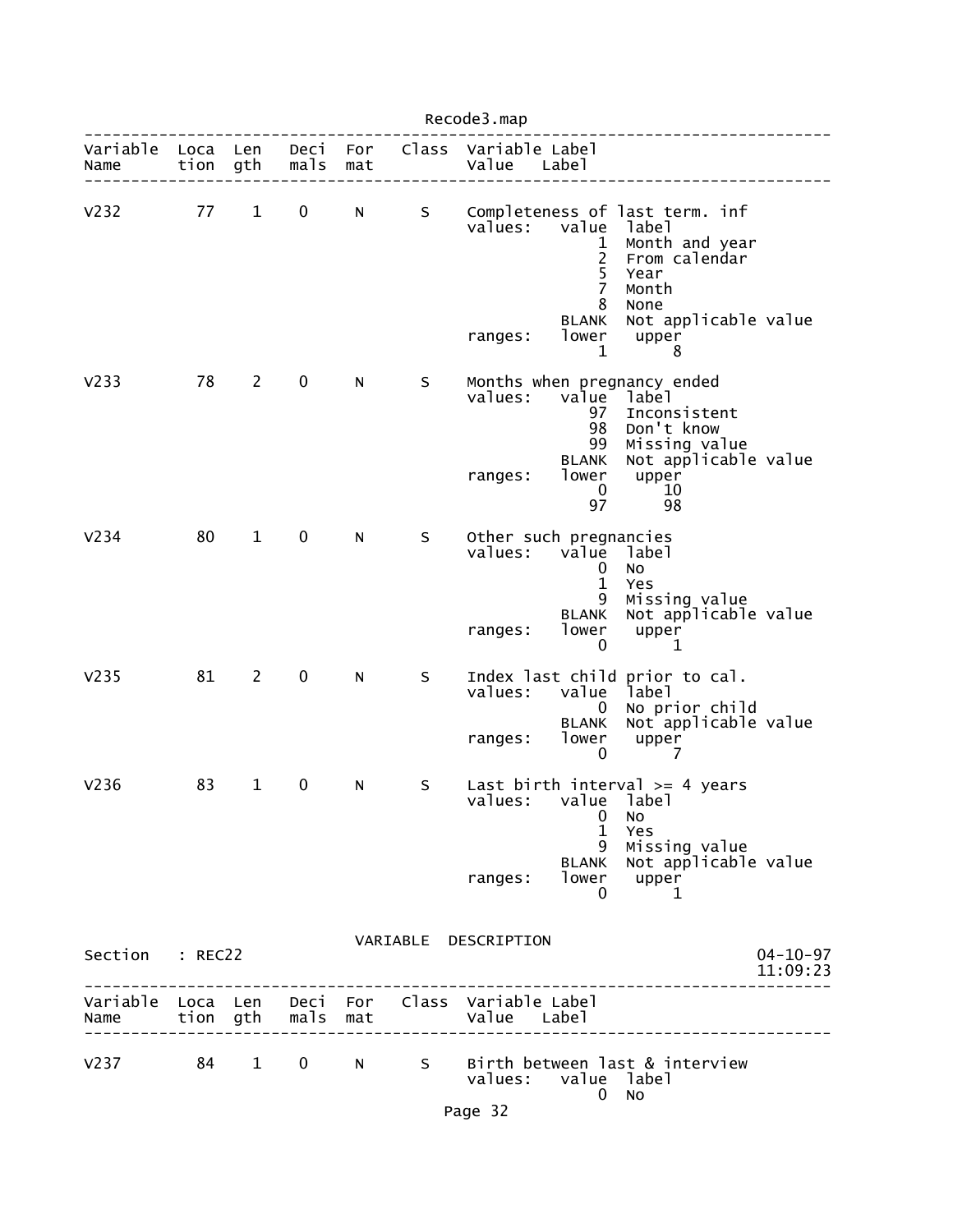|                  |          |                        |                   |                 |   | Recode3.map                          | $\mathbf{1}$                                                                    | Yes                                                                             |  |
|------------------|----------|------------------------|-------------------|-----------------|---|--------------------------------------|---------------------------------------------------------------------------------|---------------------------------------------------------------------------------|--|
|                  |          |                        |                   |                 |   | ranges:                              | 9<br><b>BLANK</b><br>lower<br>0                                                 | Missing value<br>Not applicable value<br>upper<br>1                             |  |
| V <sub>238</sub> | 85       | $1 \quad$              | $\mathbf 0$       | N               | S | ranges: lower                        | 0                                                                               | Births in last three years<br>upper<br>4                                        |  |
| Section          | : REC31  |                        |                   |                 |   | VARIABLE DESCRIPTION                 |                                                                                 | $04 - 10 - 97$<br>11:09:23                                                      |  |
| Variable<br>Name | Loca Len | tion gth               | mals              | Deci For<br>mat |   | Class Variable Label<br>Value Label  |                                                                                 |                                                                                 |  |
| v301 18          |          | $1 \quad \blacksquare$ | $0 \qquad \qquad$ | N               |   | S Knowledge of any method<br>values: | value label<br>0<br>$\mathbf{1}$<br>$2^{\circ}$<br>$\mathbf{3}$                 | Knows no method<br>Knows only folkloric<br>Knows only trad. mth                 |  |
|                  |          |                        |                   |                 |   | ranges:                              | $\mathbf 0$                                                                     | Knows modern method<br>lower upper<br>3                                         |  |
| V302             | 19       | $1 \quad \blacksquare$ | $\mathbf 0$       | N               | S | Ever use of any method<br>values:    | value label<br>$\mathbf{0}$<br>$\mathbf{1}$<br>$\overline{2}$<br>$\overline{3}$ | Never used<br>Used only folkloric<br>Used only trad. meth<br>Used modern method |  |
|                  |          |                        |                   |                 |   | ranges:                              | lower<br>0                                                                      | upper                                                                           |  |
| V304A            | 20       | $\mathbf{1}$           | $\mathbf 0$       | N               | м | Type of method<br>values:            | value<br>1<br>$\overline{2}$<br>$\overline{3}$                                  | label<br>Modern method<br>Traditional method<br>Folkloric method                |  |
|                  |          |                        |                   |                 |   | ranges:                              | lower<br>1                                                                      | upper<br>3                                                                      |  |
| V304             | 21       | $\mathbf{1}$           | $\mathbf 0$       | N               | м | Knows method<br>values:              | value<br>0<br>1<br>$\overline{c}$<br>8<br>9                                     | label<br>No<br>Yes, spontaneously<br>Yes, probed<br>Not asked                   |  |
|                  |          |                        |                   |                 |   | ranges:                              | lower<br>0<br>8                                                                 | Missing value<br>upper<br>2<br>8                                                |  |
| V305             | 22       | $\mathbf{1}$           | $\mathbf 0$       | N               | M | Ever used method<br>values:          | value<br>$\mathbf 0$<br>$\mathbf{1}$<br>9                                       | label<br>No<br>Yes<br>Missing value                                             |  |
|                  |          |                        |                   |                 |   | ranges:<br>Page 33                   | <b>BLANK</b><br>lower                                                           | Not applicable value<br>upper                                                   |  |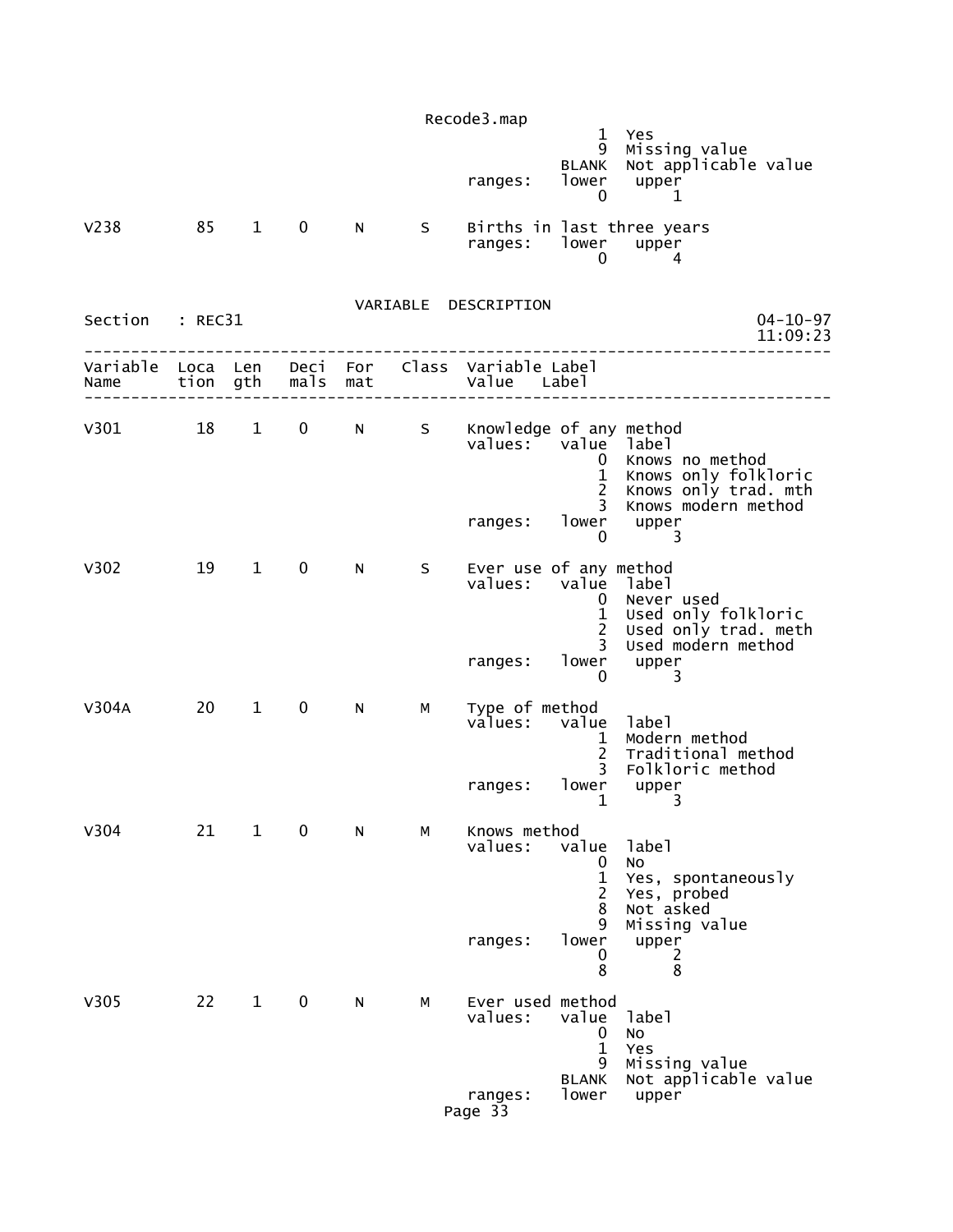0 1

| Section : REC32           |         |                            |             |     |          | VARIABLE DESCRIPTION                                                                                                                                                                                                | $04 - 10 - 97$<br>11:09:23                                                                                                                                                                                                                                                                                          |
|---------------------------|---------|----------------------------|-------------|-----|----------|---------------------------------------------------------------------------------------------------------------------------------------------------------------------------------------------------------------------|---------------------------------------------------------------------------------------------------------------------------------------------------------------------------------------------------------------------------------------------------------------------------------------------------------------------|
| Variable Loca Len<br>Name |         | tion gth                   | mals        | mat |          | Deci For Class Variable Label<br>Value Label                                                                                                                                                                        |                                                                                                                                                                                                                                                                                                                     |
| V310                      | 18      | 2                          | $\mathbf 0$ | N   | S        | Living children at first use<br>$value$ s:<br>value<br>99<br><b>BLANK</b><br>lower<br>ranges:<br>0                                                                                                                  | label<br>Missing value<br>Not applicable value<br>upper<br>20                                                                                                                                                                                                                                                       |
| V311                      | 20      | $\mathbf{1}$               | $\mathbf 0$ | N   | S.       | Children at first use (grpd)<br>values: value label<br>4<br>5 <sup>1</sup><br>9<br>lower<br>ranges:<br>$\mathbf 0$                                                                                                  | $4+$<br>Never used<br>Missing value<br>upper<br>5                                                                                                                                                                                                                                                                   |
| V312                      | 21      | $\overline{\phantom{a}}$ 2 | 0           | N   | S        | Current contraceptive method<br>value<br>values:<br>0<br>$\frac{1}{2}$<br>3<br>$\overline{4}$<br>5<br>6<br>$\overline{7}$<br>8<br>9<br>10<br>11<br>12<br>13<br>14<br>15 <sub>1</sub><br>99<br>lower<br>ranges:<br>0 | <sup>'</sup> label<br>Not using<br>Pill<br>IUD<br>Injections<br>Diaphragm/Foam/Jelly<br>Condom<br>Female Sterilization<br>Male Sterilization<br>Periodic Abstinence<br>Withdrawal<br>Other<br>Norplant<br>Abstinence<br>Specific method 1<br>Specific method 2<br>Specific method 3<br>Missing value<br>upper<br>15 |
| V313                      | 23      | $\mathbf{1}$               | 0           | N   | S        | Current use by method type<br>values:<br>value<br>0<br>1<br>$\overline{2}$<br>3<br>9<br>lower<br>ranges:<br>0                                                                                                       | label<br>No method<br>Folkloric method<br>Traditional method<br>Modern method<br>Missing value<br>upper<br>3                                                                                                                                                                                                        |
| Section                   | : REC32 |                            |             |     | VARIABLE | DESCRIPTION                                                                                                                                                                                                         | $04 - 10 - 97$<br>11:09:23                                                                                                                                                                                                                                                                                          |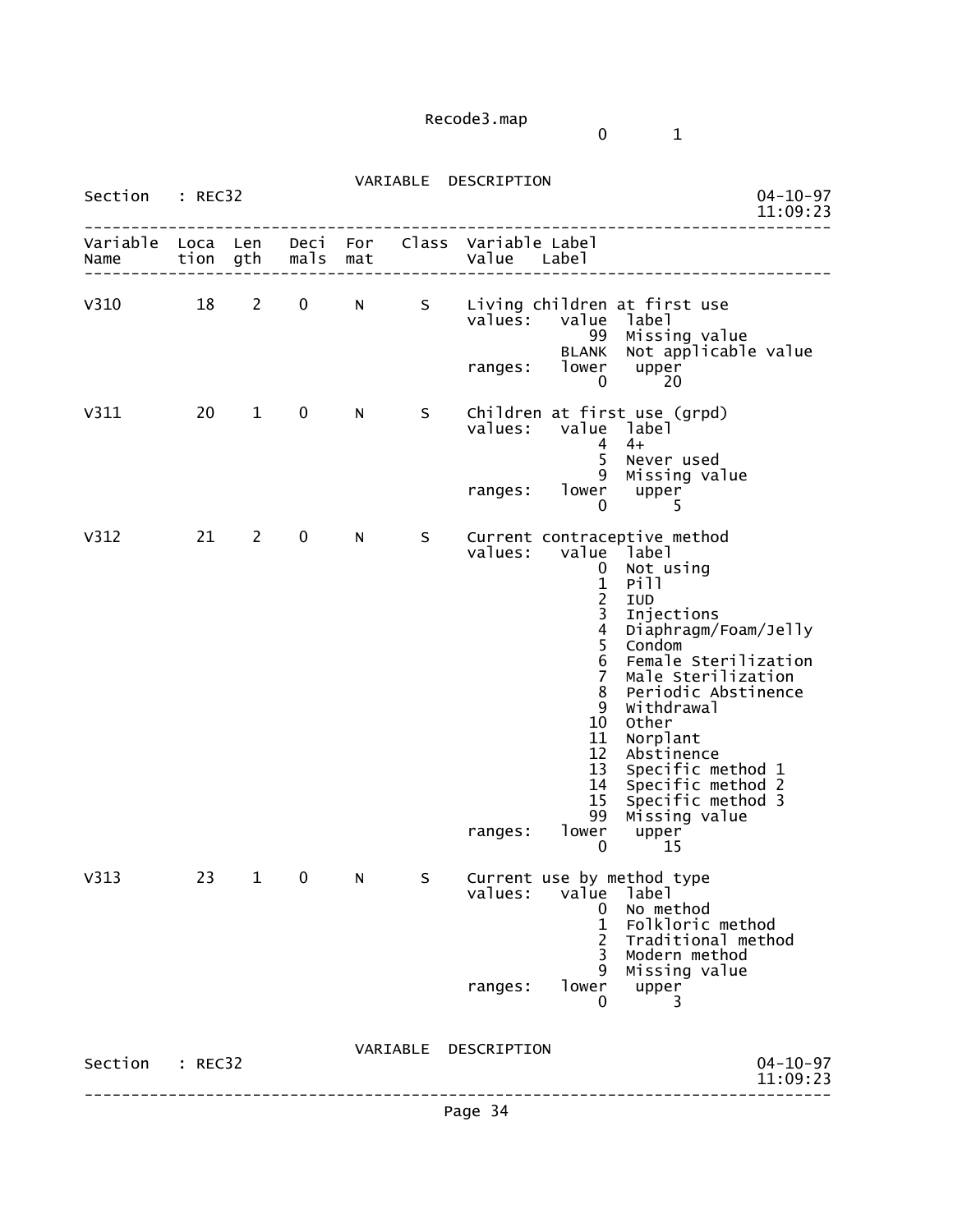| Variable | Loca     | Len          | Deci<br>mals | For | Class    | Recode3.map<br>Variable Label                                                                                                                                                                                                                                                                                     |
|----------|----------|--------------|--------------|-----|----------|-------------------------------------------------------------------------------------------------------------------------------------------------------------------------------------------------------------------------------------------------------------------------------------------------------------------|
| Name     | tion     | gth          |              | mat |          | Value<br>Labe]                                                                                                                                                                                                                                                                                                    |
| V314     | 24       | $\mathbf 1$  | $\mathbf 0$  | N   | S        | Method of periodic abstinence<br>values:<br>value<br>1abe1<br>Calendar<br>1<br>$\overline{2}$<br>Body temperature<br>3<br>Cervical mucus<br>4<br>Body temp. & mucus<br>5<br>No specific system<br>6<br>Other<br>Missing value<br>9<br>Not applicable value<br><b>BLANK</b><br>lower<br>upper<br>ranges:<br>1<br>6 |
| V315     | 25       | $\mathbf{2}$ | 0            | N   | S        | Month of sterilization<br>values:<br>value<br>label<br>Not applicable value<br><b>BLANK</b><br>lower<br>ranges:<br>upper<br>1<br>12                                                                                                                                                                               |
| V316     | 27       | 2            | $\mathbf 0$  | N   | S        | Year of sterilization<br>values:<br>value label<br>Not applicable value<br><b>BLANK</b><br>lower<br>ranges:<br>upper<br>44<br>96                                                                                                                                                                                  |
| V317     | 29       | 4            | 0            | N   | S        | Date of sterilization (CMC)<br>values:<br>value<br>label<br>Not applicable value<br><b>BLANK</b>                                                                                                                                                                                                                  |
| V318     | 33       | 1            | 0            | N   | S        | Completeness of information<br>values:<br>value<br>label<br>Month and year<br>$\mathbf{1}$<br>Year - m imp, a calc<br>$\overline{7}$<br>Month - date placed<br>8<br>None - date placed<br><b>BLANK</b><br>Not applicable value<br>lower<br>ranges:<br>upper<br>$\mathbf 1$<br>8                                   |
| V319     | 34       | 1            | 0            | N   | S        | Years since sterilization<br>values:<br>value<br>label<br>$\frac{1}{2}$<br>$<$ 2<br>$2 - 3$<br>$\overline{3}$<br>$4 - 5$<br>$\overline{4}$<br>$6 - 7$<br>5<br>$8 - 9$<br>$10+$<br>6<br>Not applicable value<br><b>BLANK</b><br>lower<br>ranges:<br>upper<br>1<br>6                                                |
| Section  | : REC32  |              |              |     | VARIABLE | DESCRIPTION<br>$04 - 10 - 97$<br>11:09:23                                                                                                                                                                                                                                                                         |
| Name     | tion gth |              | mals mat     |     |          | Variable Loca Len Deci For Class Variable Label<br>Value Label                                                                                                                                                                                                                                                    |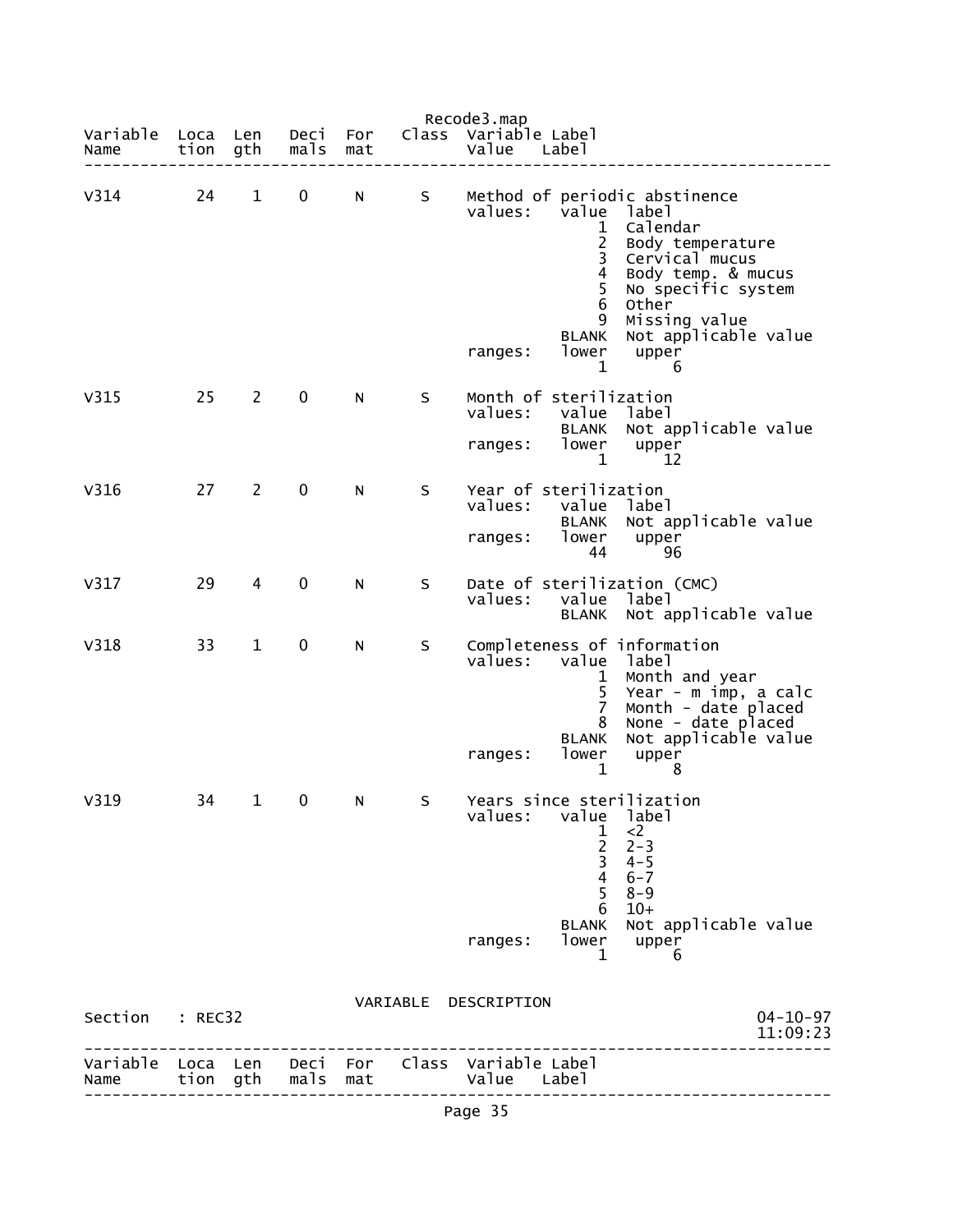|                                                         |    |                |                   |             |         | Recode3.map          |                                                                                                                     |                                                                                                                                                                       |
|---------------------------------------------------------|----|----------------|-------------------|-------------|---------|----------------------|---------------------------------------------------------------------------------------------------------------------|-----------------------------------------------------------------------------------------------------------------------------------------------------------------------|
| <b>V320</b>                                             | 35 | $\mathbf{1}$   | $\mathbf 0$       | N           | S       | values:<br>ranges:   | Age at sterilization<br>value<br>1<br>$\overline{c}$<br>3<br>$\overline{4}$<br>5<br>6<br><b>BLANK</b><br>lower<br>1 | label<br><25<br>$25 - 29$<br>$30 - 34$<br>$35 - 39$<br>$40 - 44$<br>$45 - 49$<br>Not applicable value<br>upper<br>6                                                   |
| V321                                                    | 36 | $\mathbf{1}$   | $\mathbf 0$       | N           | $\sf S$ | values:<br>ranges:   | value<br>0<br>$\mathbf 1$<br>$\overline{2}$<br>3<br>$\overline{4}$<br>5<br>6<br><b>BLANK</b><br>lower               | Marital duration at steriliz.<br>label<br>Single, before marr.<br>$0 - 4$<br>$5 - 9$<br>$10 - 14$<br>$15 - 19$<br>$20 - 24$<br>$25+$<br>Not applicable value<br>upper |
|                                                         |    |                |                   |             |         |                      | 0                                                                                                                   | 6                                                                                                                                                                     |
| V322                                                    | 37 | $\mathbf{1}$   | $\mathbf 0$       | N           | S       | values:              | Parity at sterilization<br>value<br>5                                                                               | label<br>$5+$                                                                                                                                                         |
|                                                         |    |                |                   |             |         | ranges:              | <b>BLANK</b><br>lower<br>$\mathbf{0}$                                                                               | Not applicable value<br>upper<br>5                                                                                                                                    |
| V323                                                    | 38 | $\overline{2}$ | $\mathbf 0$       | N           | S       | values:<br>ranges:   | Brand of pill used<br>value<br>96<br>98<br>99<br><b>BLANK</b><br>lower<br>1<br>96                                   | label<br>Not able to show<br>Don't know<br>Missing value<br>Not applicable value<br>upper<br>90<br>98                                                                 |
| V325                                                    | 40 | 6              | 0                 | N           | S       |                      | Cost of pills<br>values: value label<br>999999<br><b>BLANK</b>                                                      | Missing value<br>Not applicable value                                                                                                                                 |
| Section : REC32                                         |    |                |                   |             |         | VARIABLE DESCRIPTION |                                                                                                                     | $04 - 10 - 97$                                                                                                                                                        |
|                                                         |    |                |                   |             |         |                      |                                                                                                                     | 11:09:23                                                                                                                                                              |
| Variable Loca Len Deci For Class Variable Label<br>Name |    |                | tion gth mals mat |             |         | Value Label          |                                                                                                                     |                                                                                                                                                                       |
| V326 46 2                                               |    |                | $\mathbf{0}$      | $N$ and $N$ |         |                      | values: value label<br>10<br>20<br>30                                                                               | S Last source for current users<br>PUBLIC<br>PRIVATE MEDICAL<br>OTHER PRIVATE<br>96 OTHER                                                                             |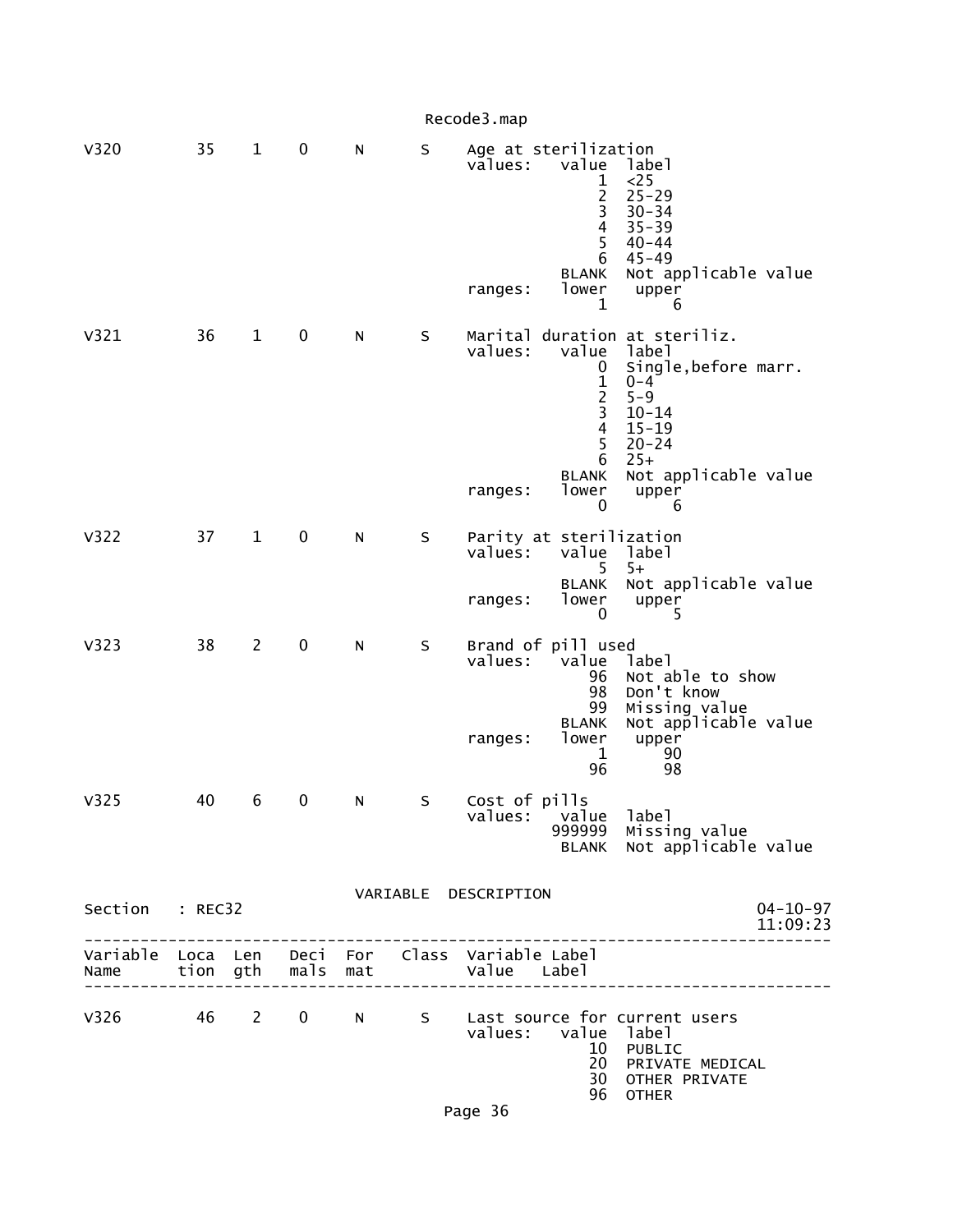|         |          |                        |              |     |    | Recode3.map<br>ranges:                                         | 98<br>99<br><b>BLANK</b><br>lower<br>10<br>96                                                                                                                              | DK.<br>Missing value<br>Not applicable value<br>upper<br>39<br>98                                                                                                                                                                                                                                                                                                                                                                               |
|---------|----------|------------------------|--------------|-----|----|----------------------------------------------------------------|----------------------------------------------------------------------------------------------------------------------------------------------------------------------------|-------------------------------------------------------------------------------------------------------------------------------------------------------------------------------------------------------------------------------------------------------------------------------------------------------------------------------------------------------------------------------------------------------------------------------------------------|
| V327    | 48       | $\mathbf{1}$           | $\mathbf 0$  | N.  | S. | values:<br>ranges:                                             | value label<br>$\mathbf{1}$<br>$\overline{2}$<br>3<br>4<br>5<br>$\overline{6}$<br>$\overline{7}$<br>8<br>9<br><b>BLANK</b><br>lower<br>$\mathbf{1}$<br>8                   | Last source for users by type<br>Govt Clinical/Pharm<br>Govt Home/Comm deliv<br><b>NGO</b><br>Private Clin/Deliv<br>Private Pharmacy<br>Shop, church, friend<br>Other<br>Don't know<br>Missing value<br>Not applicable value<br>upper<br>$\overline{7}$<br>8                                                                                                                                                                                    |
| Section | : REC32  |                        |              |     |    | VARIABLE DESCRIPTION                                           |                                                                                                                                                                            | $04 - 10 - 97$<br>11:09:23                                                                                                                                                                                                                                                                                                                                                                                                                      |
| Name    | tion gth |                        | mals         | mat |    | Variable Loca Len Deci For Class Variable Label<br>Value Label |                                                                                                                                                                            |                                                                                                                                                                                                                                                                                                                                                                                                                                                 |
| V328    | 49       | $2 \quad \blacksquare$ | $\mathbf{0}$ | N   | S  | values:<br>ranges:                                             | value label<br>0<br>10<br>11<br>12<br>13<br>20<br>21<br>22<br>23<br>24<br>25<br>26<br>30<br>31<br>41<br>96<br>98<br>99<br><b>BLANK</b><br>lower<br>$\mathbf 0$<br>96<br>98 | Main reason use current source<br>Knows no other sourc<br>ACCESS-RELATED<br>Closer to home<br>Closer market, work<br>Transport<br>SERVICE-RELATED<br>Staff compet, frndly<br>Cleaner facility<br>Offers more privacy<br>Shorter waiting time<br>Long hours operation<br>Use other services<br>COST RELATED<br>Lower cost, cheaper<br>Wanted anonymity<br>Other<br><b>DK</b><br>Missing value<br>Not applicable value<br>upper<br>41<br>96<br>98 |
| V337    | 51       | $\mathbf{3}$           | $\mathbf 0$  | N   | S. | values:                                                        | value<br>95<br>96<br>997                                                                                                                                                   | Months of use of current meth<br>label<br>All cal. {A core}<br>96+ {B core}<br>Inconsistent                                                                                                                                                                                                                                                                                                                                                     |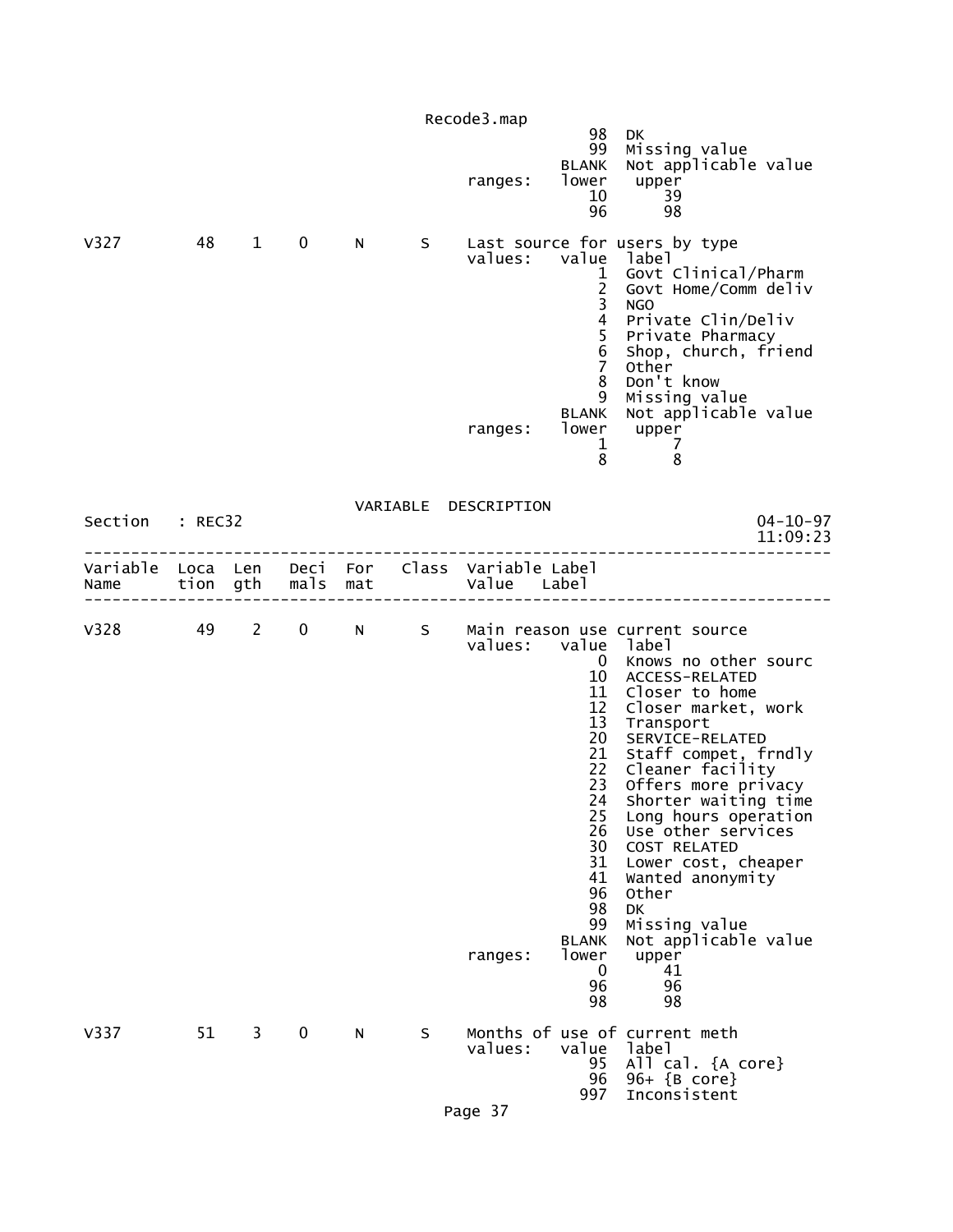998 Don't know 999 Missing value BLANK Not applicable value ranges: lower upper<br>0 96  $\sim$  0 96 997 998

 VARIABLE DESCRIPTION Section : REC32 04-10-97<br>11:09:23 11:09:23 11:09:23 -------------------------------------------------------------------------------- Variable Loca Len Deci For Class Variable Label Name tion gth mals mat Value Label -------------------------------------------------------------------------------- V359 54 2 0 N S Last method disc. last 5 years values: value label the contract of the contract of the contract of the contract of the contract of the contract of the contract o 2 IUD 3 Injections 4 Diaphragm/Foam/Jelly<br>5 Condom 5 Condom 6 Female Sterilization 7 Male Sterilization 8 Periodic Abstinence 9 Withdrawal 10 Other<br>11 Norpl 11 Norplant<br>12 Abstinen 12 Abstinence 13 Specific method 1 14 Specific method 2 15 Specific method 3 99 Missing value BLANK Not applicable value ranges: lower upper<br>15 1 1 15  $\frac{1}{1}$  15 V360 56 2 0 N S Reason of last discontinuation values: value label 1 Became pregnant 2 Wanted to become prg 3 Husband disapproved 4 Side effects 5 Health concerns<br>6 Access, availab 6 Access, availability 7 wanted more eff.meth<br>8 Inconvenient to use 8 Inconvenient to use<br>9 Infreq.sex.husb.away 9 Infreq.sex,husb away the contract of the contract of the contract of the contract of the contract of the contract of the contract of the contract of the contract of the contract of the contract of the contract of the contract of the contract o 11 Fatalistic<br>12 Diff.preg. 12 Diff.preg.,menopause 13 Marital dissolution the control of the control of the control of the control of the control of the control of the control of the c 98 Don't know<br>99 Missing ya Missing value BLANK Not applicable value<br>lower upper ranges: lower upper<br>14 14 1 14 98 98

### VARIABLE DESCRIPTION Page 38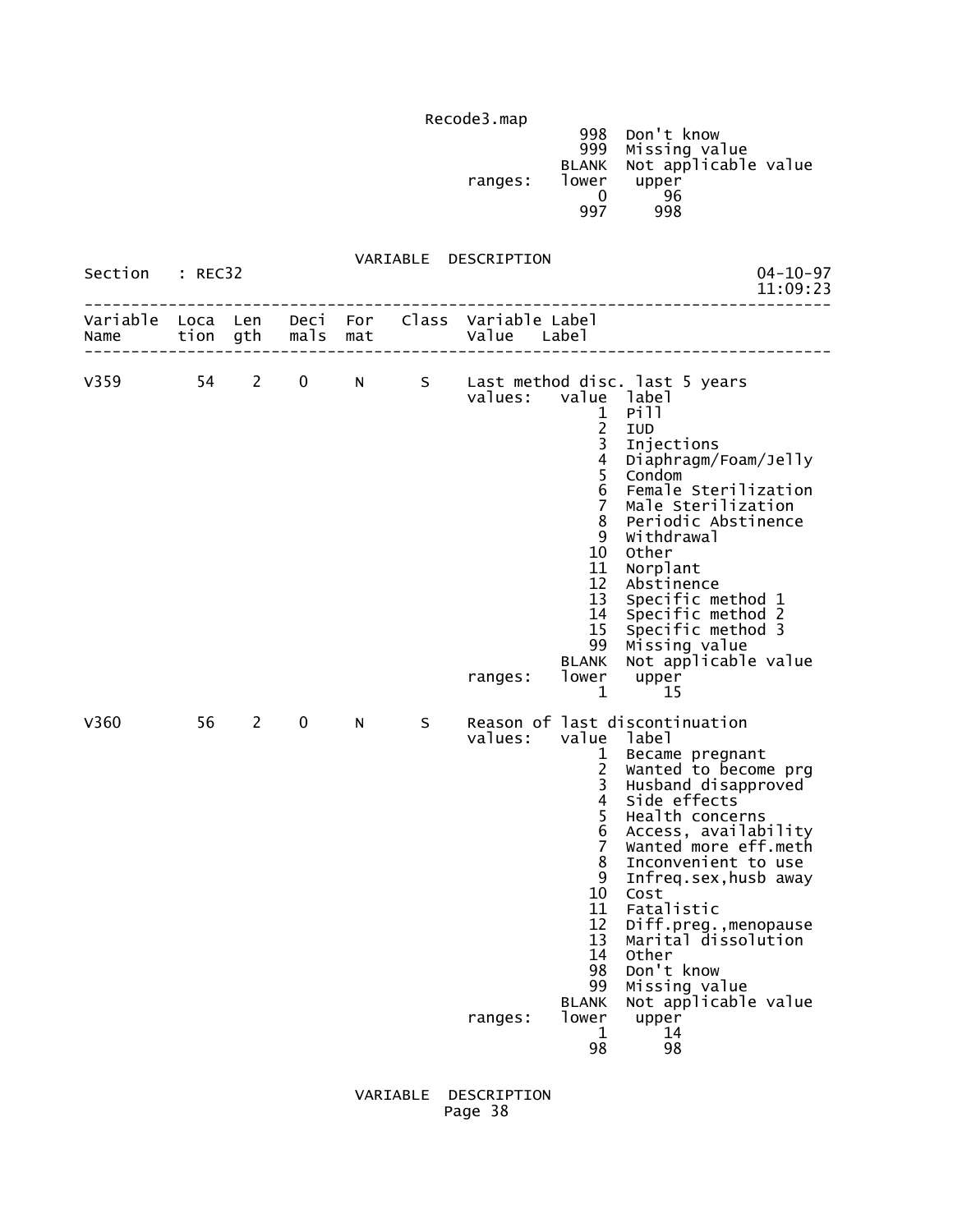| Section                | : REC32  |                        |             |     |    | Recode3.map                                                    |                                                                                                                                                                                                     | $04 - 10 - 97$                                                                                                                                                                                                                                                                                                               |
|------------------------|----------|------------------------|-------------|-----|----|----------------------------------------------------------------|-----------------------------------------------------------------------------------------------------------------------------------------------------------------------------------------------------|------------------------------------------------------------------------------------------------------------------------------------------------------------------------------------------------------------------------------------------------------------------------------------------------------------------------------|
|                        |          |                        |             |     |    |                                                                |                                                                                                                                                                                                     | 11:09:23                                                                                                                                                                                                                                                                                                                     |
| Variable<br>Name       | Loca Len | tion gth               | mals        | mat |    | Deci For Class Variable Label<br>Value Label                   |                                                                                                                                                                                                     |                                                                                                                                                                                                                                                                                                                              |
| v361                   | 58       | $\mathbf{1}$           | 0           | N   | S  | Pattern of use<br>values:<br>ranges:                           | value<br>$\mathbf{1}$<br>$\overline{2}$<br>3<br>4<br>lower<br>1                                                                                                                                     | label<br>Currently using<br>Used since last brth<br>Used before last brt<br>Never used<br>upper<br>4                                                                                                                                                                                                                         |
| V362                   | 59       | $\mathbf 1$            | 0           | N   | S  | Intention to use<br>values:<br>ranges:                         | value<br>$\mathbf{1}$<br>$\overline{c}$<br>$\frac{1}{4}$<br>5<br>6<br>9<br><b>BLANK</b><br>lower<br>$\mathbf{1}$                                                                                    | label<br>In next 12 months<br>Use later<br>Unsure about timing<br>Unsure about use<br>Does not intend<br>Never had sex<br>Missing value<br>Not applicable value<br>upper<br>6                                                                                                                                                |
| V363                   | 60       | $2^{\sim}$             | $\mathbf 0$ | N   | S. | Preferred future method<br>values:<br>ranges:                  | value label<br>1<br>$\begin{array}{c} 2 \\ 3 \\ 4 \\ 5 \end{array}$<br>6<br>$\overline{7}$<br>8<br>9<br>10<br>11<br>12<br>13<br>14<br>15<br>98<br>99<br><b>BLANK</b><br>lower<br>$\mathbf{1}$<br>98 | Pill<br>IUD<br>Injections<br>Diaphragm/Foam/Jelly<br>Condom<br>Female Sterilization<br>Male Sterilization<br>Periodic Abstinence<br>Withdrawal<br>Other<br>Norplant<br>Abstinence<br>Specific method 1<br>Specific method 2<br>Specific method 3<br>Don't know<br>Missing value<br>Not applicable value<br>upper<br>15<br>98 |
| Section : REC32        |          |                        |             |     |    | VARIABLE DESCRIPTION                                           |                                                                                                                                                                                                     | $04 - 10 - 97$<br>11:09:23                                                                                                                                                                                                                                                                                                   |
| Name tion gth mals mat |          |                        |             |     |    | Variable Loca Len Deci For Class Variable Label<br>Value Label |                                                                                                                                                                                                     |                                                                                                                                                                                                                                                                                                                              |
| V364                   | 62       | $1 \quad \blacksquare$ |             |     |    |                                                                |                                                                                                                                                                                                     | 0 N S Contraceptive use & intention                                                                                                                                                                                                                                                                                          |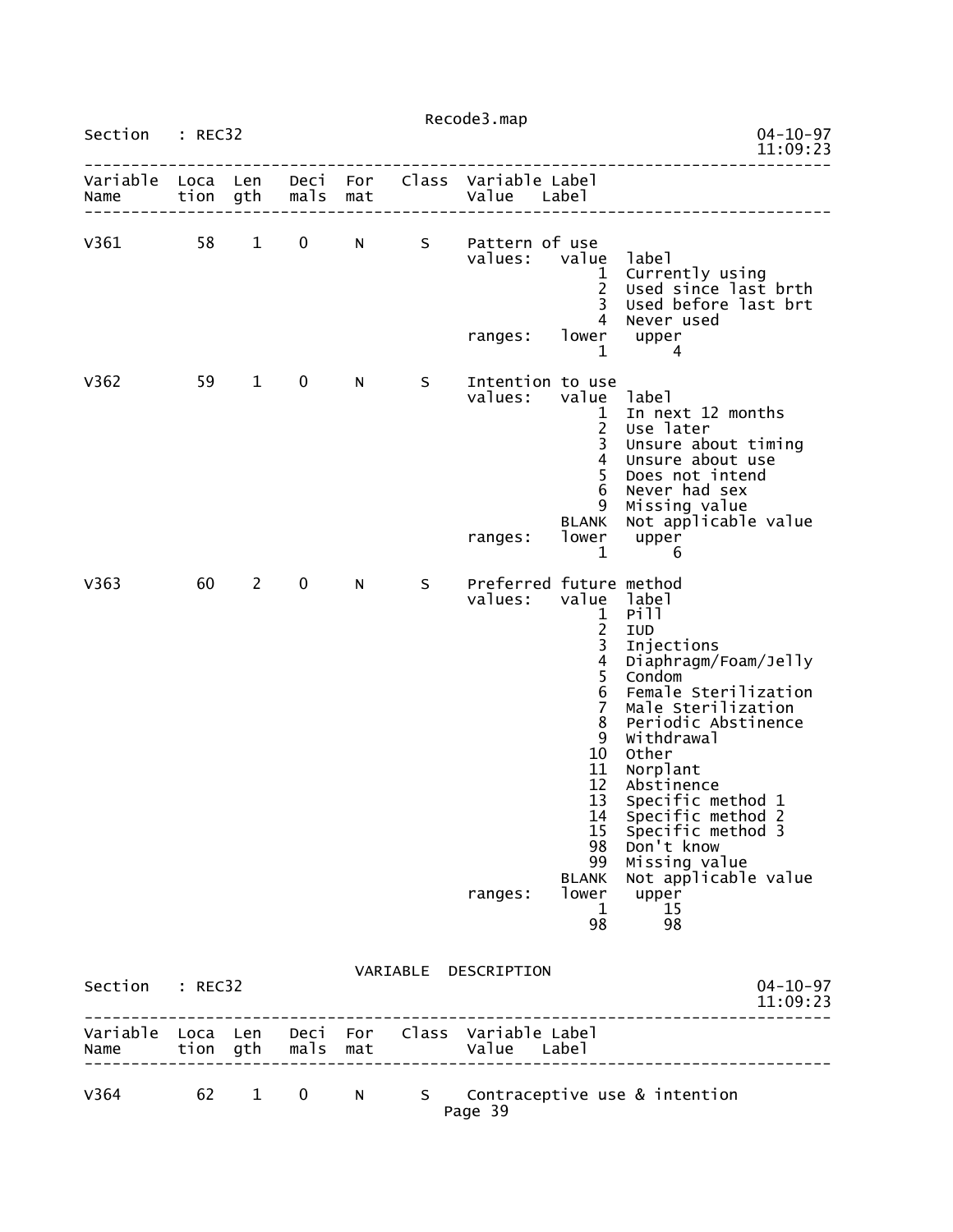|                           |         |              |               |     |          | Recode3.map<br>values:                       | value<br>1<br>$\overline{c}$<br>3<br>4<br>5                                                                                                          | label<br>Using modern method<br>Using tradit. method<br>Non-user intend to<br>Does not intend to<br>Never had sex                                                     |
|---------------------------|---------|--------------|---------------|-----|----------|----------------------------------------------|------------------------------------------------------------------------------------------------------------------------------------------------------|-----------------------------------------------------------------------------------------------------------------------------------------------------------------------|
|                           |         |              |               |     |          | ranges:                                      | lower<br>1                                                                                                                                           | upper<br>5                                                                                                                                                            |
| V366A                     | 63      | $\mathbf 1$  | 0             | N   | $\sf S$  | values:                                      | value<br>0<br>1<br>8<br>9                                                                                                                            | Acceptability of radio message<br>label<br>Not acceptable<br>Acceptable<br>Don't know<br>Missing value                                                                |
|                           |         |              |               |     |          | ranges:                                      | <b>BLANK</b><br>lower<br>0<br>8                                                                                                                      | Not applicable value<br>upper<br>1<br>8                                                                                                                               |
| V366B                     | 64      | $\mathbf{1}$ | $\pmb{0}$     | N   | $\sf S$  | values:                                      | value<br>0<br>$\mathbf{1}$<br>8<br>9                                                                                                                 | Acceptability of TV message<br>label<br>Not acceptable<br>Acceptable<br>Don't know<br>Missing value                                                                   |
|                           |         |              |               |     |          | ranges:                                      | <b>BLANK</b><br>lower<br>0<br>8                                                                                                                      | Not applicable value<br>upper<br>1<br>8                                                                                                                               |
| V367                      | 65      | $\mathbf{1}$ | 0             | N   | S        | Wanted last child<br>values:                 | value<br>1<br>2<br>3<br>9                                                                                                                            | label<br>Wanted then<br>Wanted later<br>Wanted no more<br>Missing value                                                                                               |
|                           |         |              |               |     |          | ranges:                                      | <b>BLANK</b><br>lower<br>1                                                                                                                           | Not applicable value<br>upper<br>3                                                                                                                                    |
| Section                   | : REC32 |              |               |     | VARIABLE | DESCRIPTION                                  |                                                                                                                                                      | $04 - 10 - 97$<br>11:09:23                                                                                                                                            |
| Variable Loca Len<br>Name |         |              | tion gth mals | mat |          | Deci For Class Variable Label<br>Value Label |                                                                                                                                                      |                                                                                                                                                                       |
| V369                      | 66      | $2^{\circ}$  | $\mathbf 0$   | N   |          | S First method used<br>values: value label   | $\mathbf{0}$<br>$\mathbf{1}$<br>$\overline{c}$<br>$\overline{\mathbf{3}}$<br>$\overline{4}$<br>5<br>$6\phantom{1}$<br>$\overline{7}$<br>8<br>9<br>10 | Never used<br>Pill<br>IUD<br>Injections<br>Diaphragm/Foam/Jelly<br>Condom<br>Female Sterilization<br>Male Sterilization<br>Periodic Abstinence<br>Withdrawal<br>Other |
|                           |         |              |               |     |          | Dane 40                                      |                                                                                                                                                      |                                                                                                                                                                       |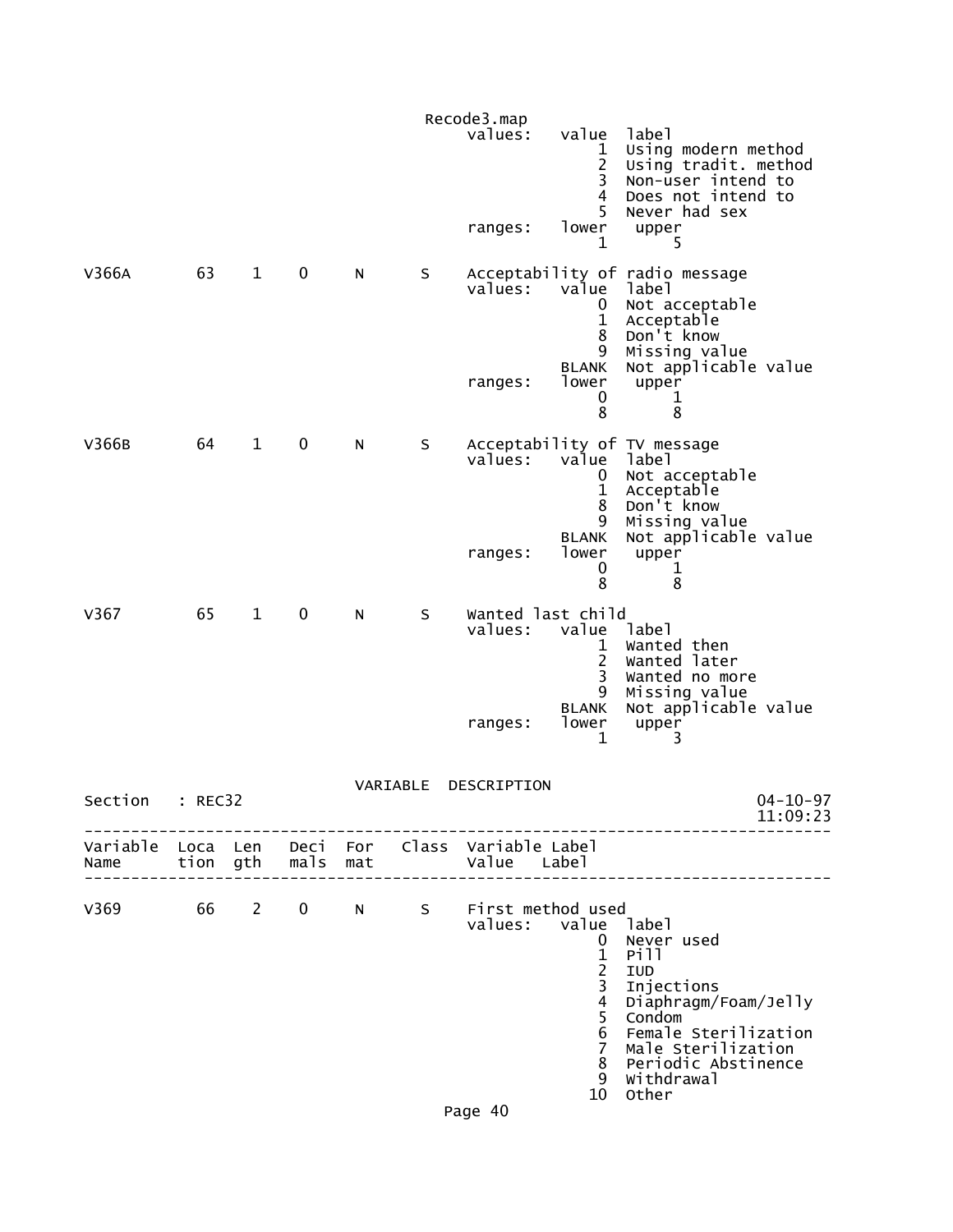|                  |    |              |               |     |    | Recode3.map                                                    |                                                                                                                                  |                                                                                                                                                                                                                                                                                                                                                                                                                                                                                |
|------------------|----|--------------|---------------|-----|----|----------------------------------------------------------------|----------------------------------------------------------------------------------------------------------------------------------|--------------------------------------------------------------------------------------------------------------------------------------------------------------------------------------------------------------------------------------------------------------------------------------------------------------------------------------------------------------------------------------------------------------------------------------------------------------------------------|
|                  |    |              |               |     |    | ranges:                                                        | 11<br>12 <sup>2</sup><br>13<br>14<br>15<br>99<br><b>BLANK</b><br>lower<br>0                                                      | Norplant<br>Abstinence<br>Specific method 1<br>Specific method 2<br>Specific method 3<br>Missing value<br>Not applicable value<br>upper<br>15                                                                                                                                                                                                                                                                                                                                  |
| V369B            | 68 | $1 \quad$    | 0             | N.  | S. | values:<br>ranges:                                             | value label<br>$\mathbf{1}$<br>$2^{\circ}$<br>6<br>9<br><b>BLANK</b><br>$\mathbf{1}$<br>6                                        | First use to space or limit<br>Wanted child later<br>Did not want another<br>Other<br>Missing value<br>Not applicable value<br>lower upper<br>$\overline{2}$<br>6                                                                                                                                                                                                                                                                                                              |
| V <sub>372</sub> | 69 | $\mathbf{1}$ | 0             | N.  | S. | Shown pill package<br>values: value label<br>ranges:           | $\overline{0}$<br>$\mathbf{1}$<br>9<br><b>BLANK</b><br>lower<br>0                                                                | Package not seen<br>Package seen<br>Missing value<br>Not applicable value<br>upper<br>1                                                                                                                                                                                                                                                                                                                                                                                        |
| Section : REC32  |    |              |               |     |    | VARIABLE DESCRIPTION                                           |                                                                                                                                  | $04 - 10 - 97$<br>11:09:23                                                                                                                                                                                                                                                                                                                                                                                                                                                     |
| Name             |    |              | tion gth mals | mat |    | Variable Loca Len Deci For Class Variable Label<br>Value Label |                                                                                                                                  |                                                                                                                                                                                                                                                                                                                                                                                                                                                                                |
| V375A 70 2 0 N S |    |              |               |     |    | values: value label                                            | 11<br>20<br>21<br>22<br>23<br>24<br>25<br>26<br>27<br>30<br>31<br>32<br>33<br>34<br>40<br>41<br>42<br>50<br>51<br>52<br>53<br>54 | Main reason not using a method<br>Not married<br>FERTILITY-RELATED<br>Not having sex<br>Infrequent sex<br>Menopausal, hyster.<br>Subfecund, infecund<br>Postpartum, breastf.<br>Wants more children<br>Pregnant<br>OPPOSITION TO USE<br>Respondent opposed<br>Husband opposed<br>Others opposed<br>Religious prohibit.<br>LACK OF KNOWLEDGE<br>Knows no method<br>Knows no source<br>METHOD-RELATED<br>Health concerns<br>Fear side effects<br>Lack of access<br>Cost too much |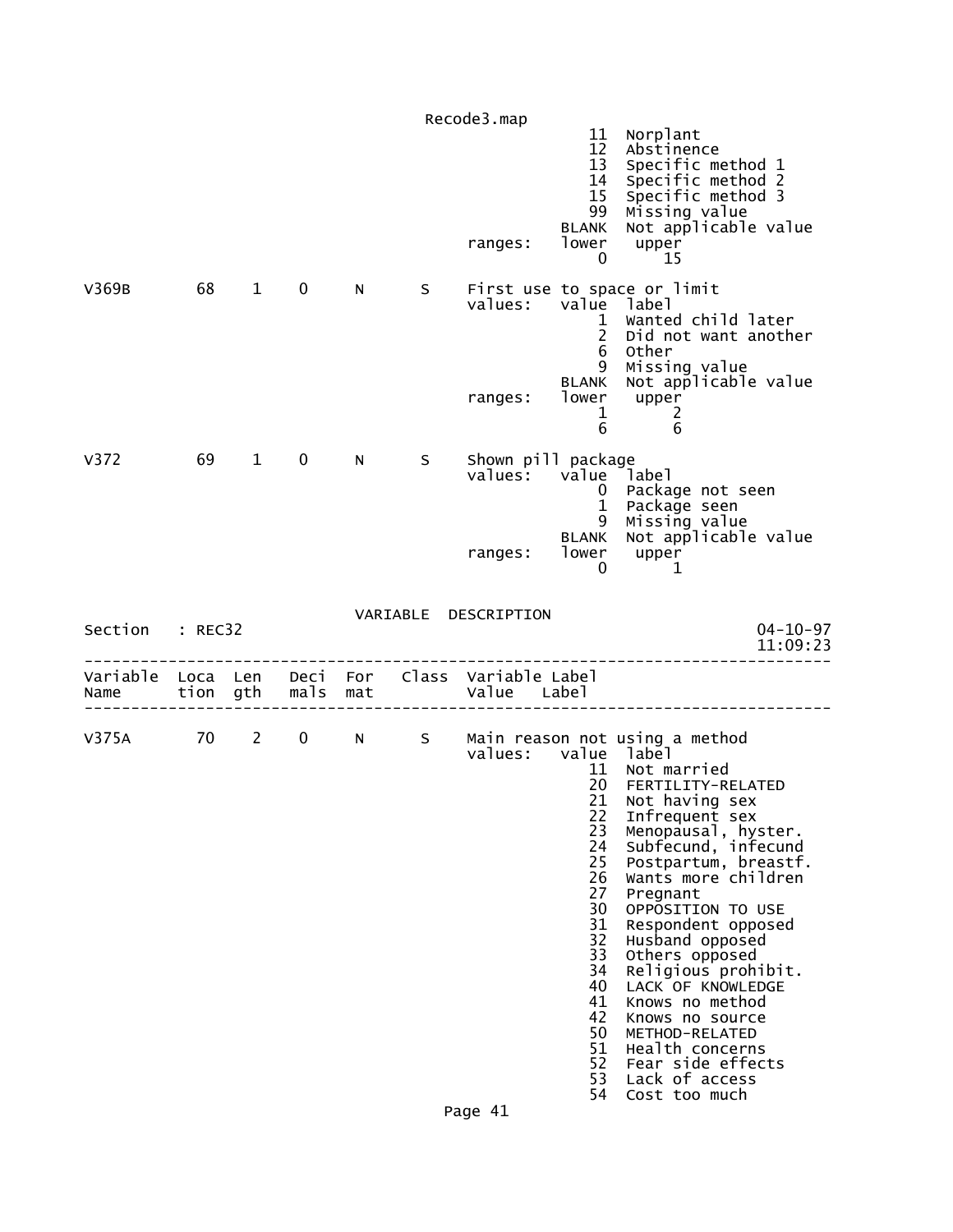|                  |                      |              |              |            |       | Recode3.map             |                                                                                                                                                                                                  |                                                                                                                                                                                                                                                                                                                                                                                                                                                                                                                                                                    |
|------------------|----------------------|--------------|--------------|------------|-------|-------------------------|--------------------------------------------------------------------------------------------------------------------------------------------------------------------------------------------------|--------------------------------------------------------------------------------------------------------------------------------------------------------------------------------------------------------------------------------------------------------------------------------------------------------------------------------------------------------------------------------------------------------------------------------------------------------------------------------------------------------------------------------------------------------------------|
|                  |                      |              |              |            |       | ranges:                 | 55<br>56<br>96<br>98<br>99<br><b>BLANK</b><br>lower<br>11<br>96<br>98                                                                                                                            | Inconvenient to use<br>Interfere with body<br>Other<br><b>DK</b><br>Missing value<br>Not applicable value<br>upper<br>56<br>96<br>98                                                                                                                                                                                                                                                                                                                                                                                                                               |
| Section          | : REC32              |              |              |            |       | VARIABLE DESCRIPTION    |                                                                                                                                                                                                  | $04 - 10 - 97$<br>11:09:23                                                                                                                                                                                                                                                                                                                                                                                                                                                                                                                                         |
| Variable<br>Name | Loca Len<br>tion gth |              | Deci<br>mals | For<br>mat | Class | Variable Label<br>Value | Label                                                                                                                                                                                            |                                                                                                                                                                                                                                                                                                                                                                                                                                                                                                                                                                    |
| V376             | 72                   | $\mathbf{2}$ | 0            | N -        | S.    | values:<br>ranges:      | value<br>11<br>20<br>22<br>23<br>24<br>26<br>30<br>31<br>32<br>33<br>34<br>40<br>41<br>42<br>50<br>51<br>52<br>53<br>54<br>55<br>56<br>96<br>98<br>99<br><b>BLANK</b><br>lower<br>11<br>96<br>98 | Main reason not to use a meth.<br>label<br>Not married<br>FERTILITY-RELATED<br>Infrequent sex<br>Menopausal, hyster.<br>Subfecund, infecund<br>Wants more children<br>OPPOSITION TO USE<br>Respondent opposed<br>Husband opposed<br>Others opposed<br>Religious prohibit.<br>LACK OF KNOWLEDGE<br>Knows no method<br>Knows no source<br>METHOD-RELATED<br>Health concerns<br>Fear side effects<br>Lack of access<br>Cost too much<br>Inconvenient to use<br>Interfere with body<br>Other<br>DK<br>Missing value<br>Not applicable value<br>upper<br>56<br>96<br>98 |
| V376A            | 74                   | $\mathbf{1}$ | $\mathbf 0$  | N          | S     | values:<br>ranges:      | value<br>0<br>$\mathbf{1}$<br>8<br>9<br><b>BLANK</b><br>lower<br>0<br>8                                                                                                                          | Would ever use method if marr.<br>label<br>No<br>Yes<br>DK<br>Missing value<br>Not applicable value<br>upper<br>1<br>8                                                                                                                                                                                                                                                                                                                                                                                                                                             |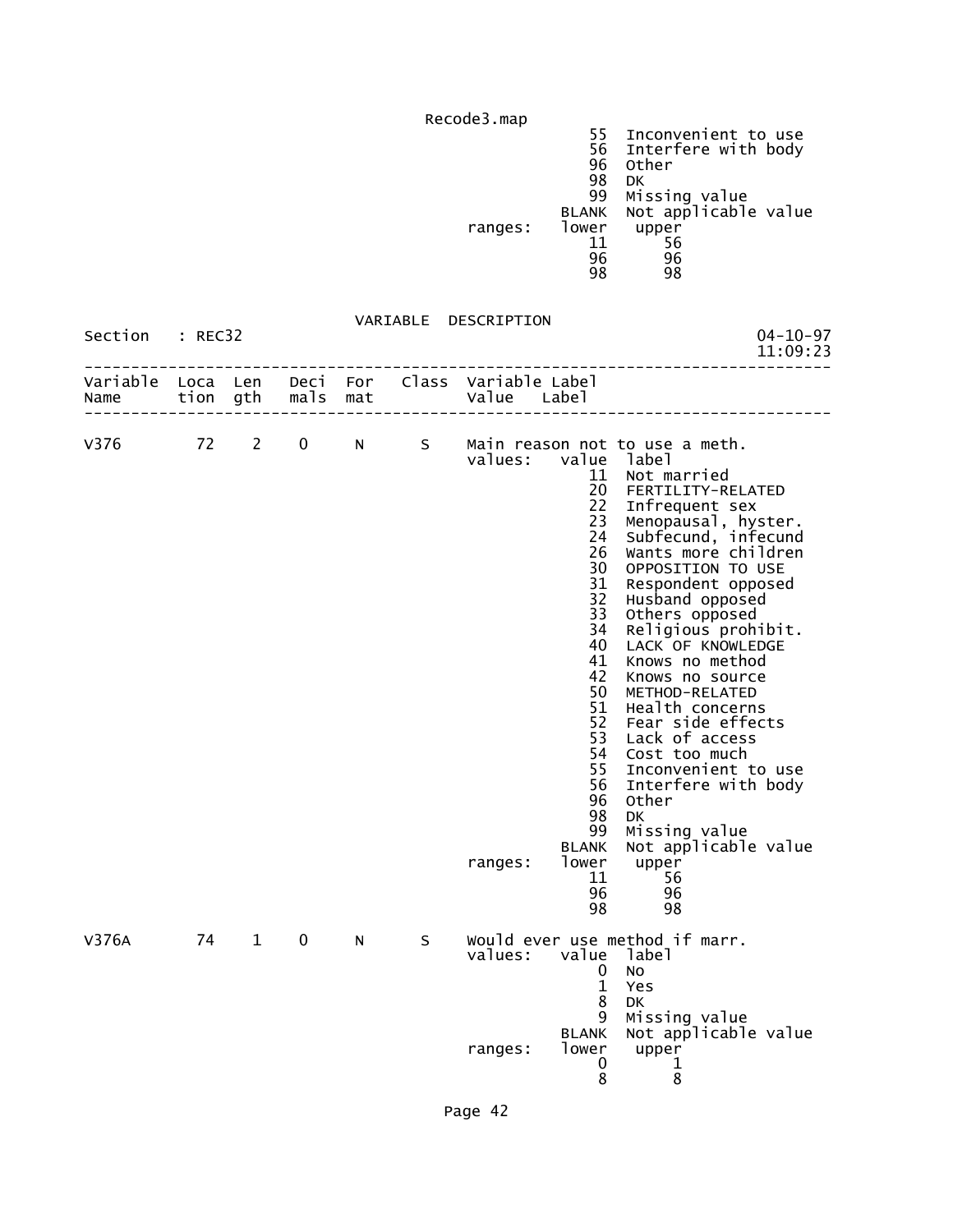## VARIABLE DESCRIPTION Section : REC32 04-10-97<br>11:09:23 11:09:23 11:09:23 -------------------------------------------------------------------------------- Variable Loca Len Deci For Class Variable Label Name tion gth mals mat Value Label -------------------------------------------------------------------------------- V379 75 2 0 N S Source known for any method values: value label **10 PUBLIC** PUBLIC **10 PUBLIC**  20 PRIVATE MEDICAL **30 PRIVATE MEDICA** 96 OTHER<br>98 DK en de la construction de la construction de la construction de la construction de la construction de la constr 99 Missing value BLANK Not applicable value<br>lower upper ranges: lower upper  $10$  39  $\sim$  96  $\sim$  98  $\sim$  98 V380 77 1 0 N S Source known for any method values: value label 1 Govt Clinical/Pharm 2 Govt Home/Comm deliv and the contract of the contract of the contract of the contract of the contract of the contract of the contract of the contract of the contract of the contract of the contract of the contract of the contract of the contra 4 Private Clin/Deliv 5 Private Pharmacy 6 Shop, church, friend 7 Other 8 Don't know 9 Missing value BLANK Not applicable value ranges: lower upper<br>1 7 1 7 entration of the state of the state of the state of the state of the state of the state of the state of the st V384A 78 1 0 N S Heard FP on radio last months values: value label 0 No 1 Yes 9 Missing value BLANK Not applicable value ranges: lower upper  $\sim$  0  $\sim$  1 V384B 79 1 0 N S Heard FP on TV last months<br>values: value label values: value label 0 No 1 Yes 9 Missing value BLANK Not applicable value ranges: lower upper<br>0 1  $\sim$  0  $\sim$  1 VARIABLE DESCRIPTION Section : REC32 04-10-97<br>11:09:23 11:09:23 11:09:23 -------------------------------------------------------------------------------- Variable Loca Len Deci For Class Variable Label Name tion gth mals mat Value Label Page 43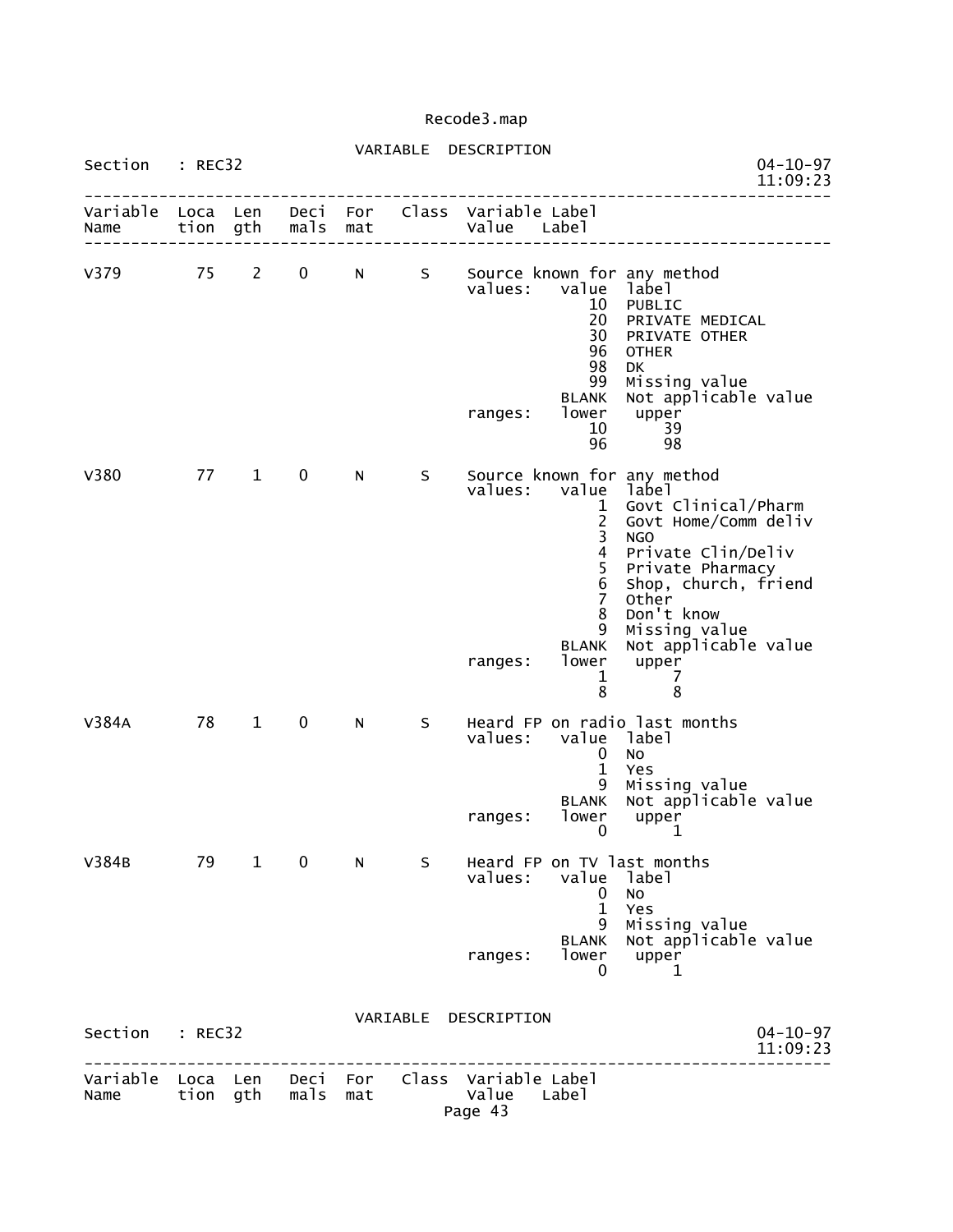|                           |    |              |                   |          |   | Recode3.map                                                                                                                                                                                                        |
|---------------------------|----|--------------|-------------------|----------|---|--------------------------------------------------------------------------------------------------------------------------------------------------------------------------------------------------------------------|
| <b>V384C</b>              | 80 | $\mathbf{1}$ | $\mathbf 0$       | N        | S | Heard FP newspaper last months<br>values:<br>value<br>label<br><b>NO</b><br>0<br>$\mathbf{1}$<br>Yes<br>Missing value<br>9<br>Not applicable value<br><b>BLANK</b><br>lower<br>upper<br>ranges:<br>0<br>1          |
| V384D                     | 81 | $\mathbf{1}$ | $\mathbf 0$       | N        | S | Heard FP on poster last months<br>values:<br>value<br>1abe1<br><b>NO</b><br>0<br>$\mathbf{1}$<br>Yes<br>Missing value<br>9<br>Not applicable value<br><b>BLANK</b><br>lower<br>upper<br>ranges:<br>0<br>1          |
| <b>V384E</b>              | 82 | $\mathbf{1}$ | 0                 | N        | S | Heard FP brochures last months<br>values:<br>value<br>label<br>$\mathbf 0$<br><b>NO</b><br>$\mathbf 1$<br>Yes<br>9<br>Missing value<br>Not applicable value<br><b>BLANK</b><br>lower<br>upper<br>ranges:<br>0<br>1 |
| V393                      | 83 | $\mathbf{1}$ | $\mathbf 0$       | N        | S | Visited by FP worker last 12m<br>values:<br>value<br>label<br>0<br>No<br>$\mathbf{1}$<br>Yes<br>9<br>Missing value<br>Not applicable value<br><b>BLANK</b><br>lower<br>ranges:<br>upper<br>0<br>1                  |
| V394                      | 84 | $\mathbf{1}$ | 0                 | N        | S | Visited health facil. last 12m<br>value label<br>values:<br>$\mathbf 0$<br>No<br>$\mathbf{1}$<br>Yes<br>9<br>Missing value<br>Not applicable value<br><b>BLANK</b><br>lower<br>ranges:<br>upper<br>0<br>1          |
| Section : REC32           |    |              |                   |          |   | VARIABLE DESCRIPTION<br>$04 - 10 - 97$<br>11:09:23                                                                                                                                                                 |
| Variable Loca Len<br>Name |    |              | tion gth mals mat | Deci For |   | Class Variable Label<br>Value Label                                                                                                                                                                                |
| v395 85                   |    | $1 \quad$    | $\mathbf 0$       | N        |   | S At health facility, told of FP<br>values:<br>value label<br><b>NO</b><br>$\bf{0}$<br>$\mathbf{1}$<br>Yes<br>9<br>Missing value<br>Not applicable value<br><b>BLANK</b><br>lower<br>ranges:<br>upper<br>Page 44   |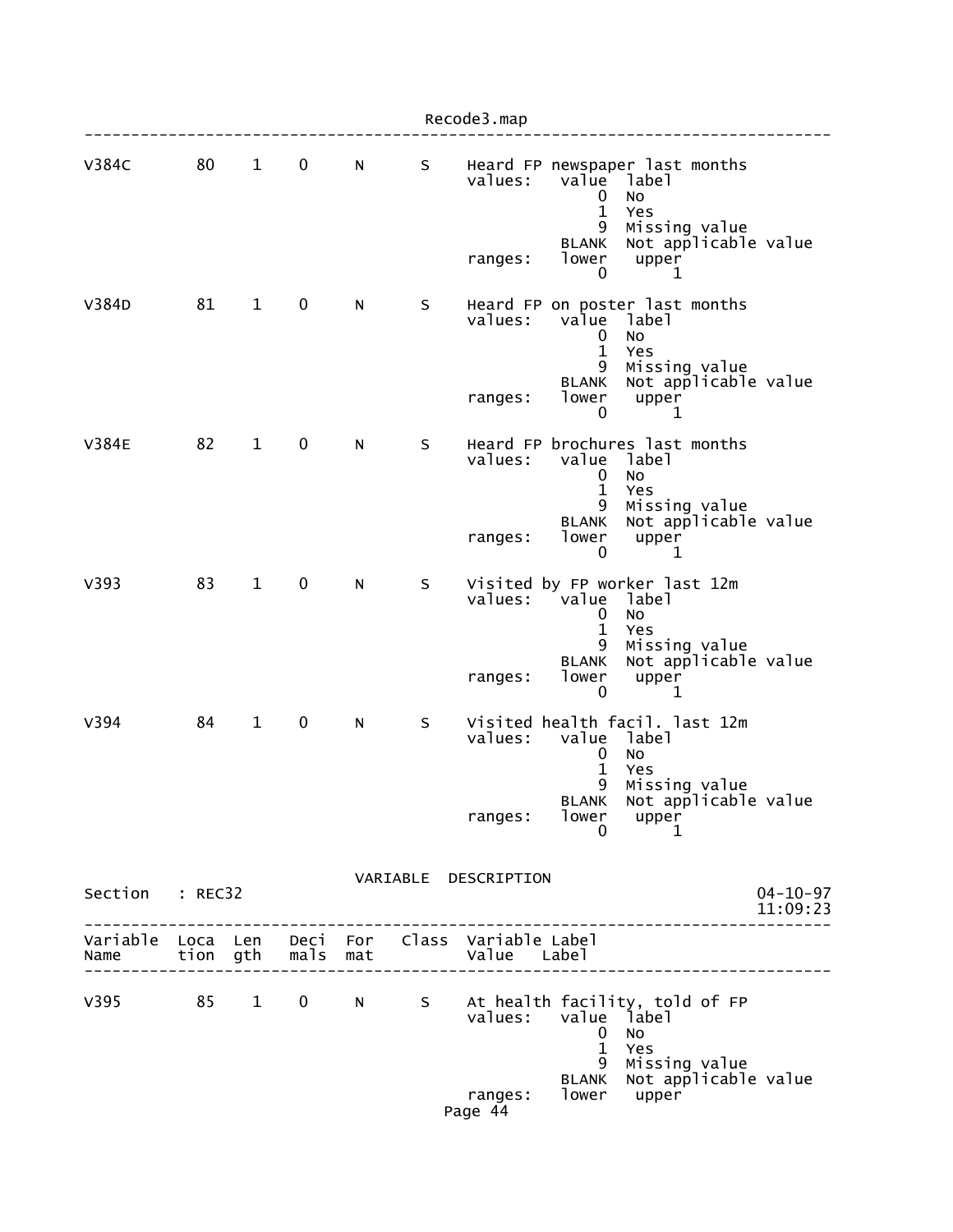|                 |    |              |                   |          |             | Recode3.map                                   | $\mathbf 0$                                                                                                                                 | $\mathbf{1}$                                                                                                                                               |                            |
|-----------------|----|--------------|-------------------|----------|-------------|-----------------------------------------------|---------------------------------------------------------------------------------------------------------------------------------------------|------------------------------------------------------------------------------------------------------------------------------------------------------------|----------------------------|
| V396            | 86 | $\mathbf{1}$ | $\mathbf 0$       | N        | S           | values:<br>ranges:                            | value<br>0<br>$\mathbf{1}$<br>8<br>9<br><b>BLANK</b><br>lower<br>0<br>8                                                                     | Breastfeeding affect pregnancy<br>label<br><b>NO</b><br>Yes<br>DK<br>Missing value<br>Not applicable value<br>upper<br>1<br>8                              |                            |
| V397            | 87 | $\mathbf{1}$ | 0                 | N        | S           | values:<br>ranges:                            | value<br>0<br>$\mathbf{1}$<br>$\overline{c}$<br>$\overline{\mathbf{3}}$<br>$\overline{8}$<br>9<br><b>BLANK</b><br>lower<br>$\mathbf 0$<br>8 | Pregnancy risk of breastfeed.<br>label<br>Unchanged<br>Increased<br>Decreased<br>Depends<br>DK<br>Missing value<br>Not applicable value<br>upper<br>3<br>8 |                            |
| V398            | 88 | $\mathbf{1}$ | $\pmb{0}$         | N        | S           | values:<br>ranges:                            | value<br>0<br>$\mathbf{1}$<br>9<br><b>BLANK</b><br>lower<br>0                                                                               | Relied breastfeed. avoid preg.<br>label<br>No<br>Yes<br>Missing value<br>Not applicable value<br>upper<br>$\mathbf 1$                                      |                            |
| V399            | 89 | $\mathbf{1}$ | $\pmb{0}$         | N        | $\sf S$     | values:<br>ranges:                            | value<br>0<br>$\mathbf{1}$<br>9<br><b>BLANK</b><br>lower<br>0                                                                               | Currently rely on breastfeed.<br>label<br>No<br>Yes<br>Missing value<br>Not applicable value<br>upper<br>1                                                 |                            |
| Section : REC41 |    |              |                   |          |             | VARIABLE DESCRIPTION                          |                                                                                                                                             |                                                                                                                                                            | $04 - 10 - 97$<br>11:09:23 |
|                 |    |              |                   |          |             |                                               |                                                                                                                                             | _____________                                                                                                                                              |                            |
| MIDX            |    | 18 1         | $0 \qquad \qquad$ | $N \sim$ | S           | Index to birth history<br>ranges: lower upper | $\mathbf{1}$                                                                                                                                | 6                                                                                                                                                          |                            |
| м1              |    | 19 1         | $\mathbf 0$       | N        | $S_{\perp}$ | values: value label<br>Page 45                | $\mathbf 0$<br>$\overline{7}$<br>8<br>9                                                                                                     | Tetanus injections bef. birth<br>Received no inject.<br>$7+$<br>Don't know<br>Missing value                                                                |                            |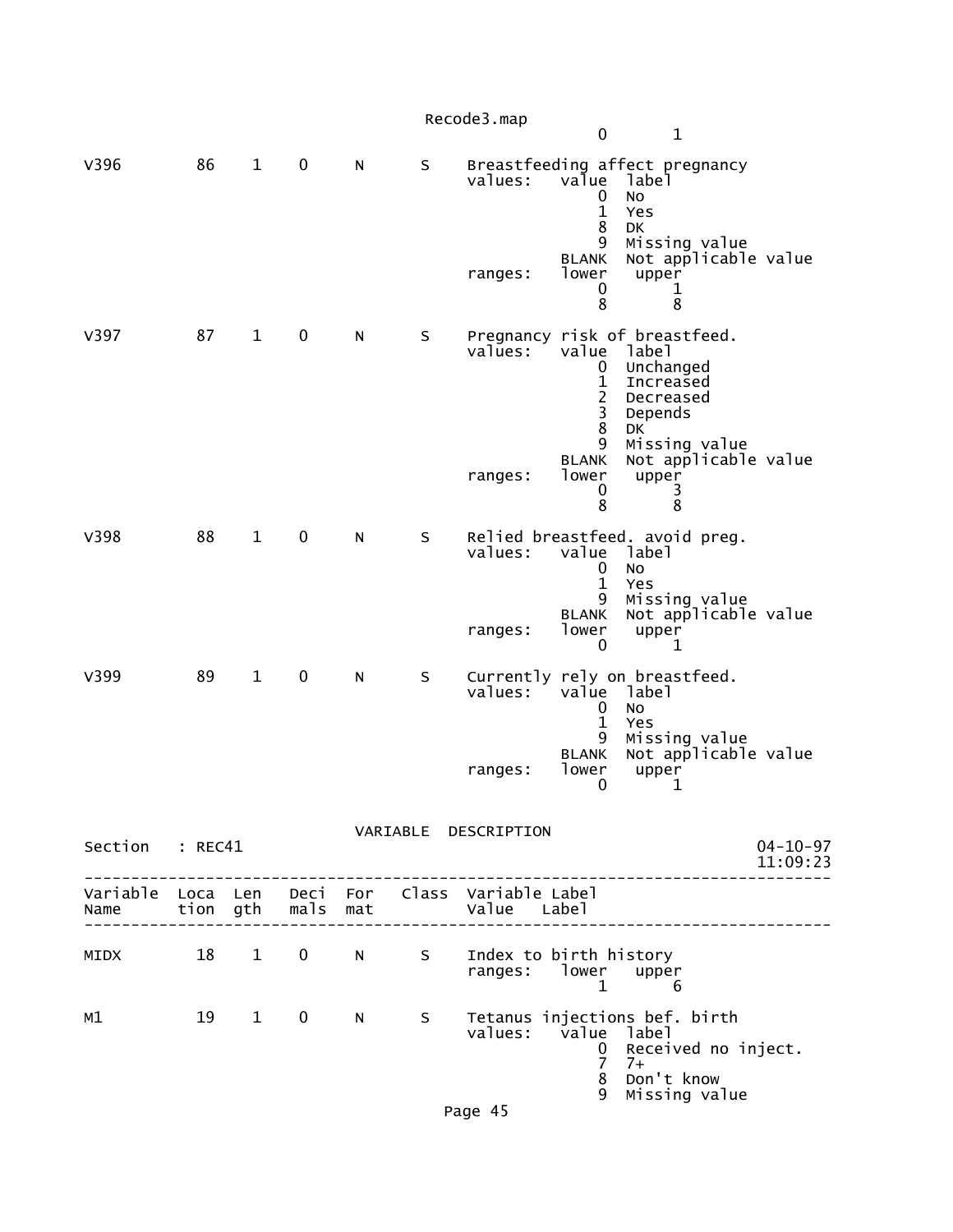|                  |         |                        |                   |                                                                                                                                                                                                                                |             | Recode3.map                                                    |                                                   |                                                                                               |                            |
|------------------|---------|------------------------|-------------------|--------------------------------------------------------------------------------------------------------------------------------------------------------------------------------------------------------------------------------|-------------|----------------------------------------------------------------|---------------------------------------------------|-----------------------------------------------------------------------------------------------|----------------------------|
|                  |         |                        |                   |                                                                                                                                                                                                                                |             | ranges:                                                        | <b>BLANK</b><br>lower<br>0<br>8                   | Not applicable value<br>upper<br>7<br>8                                                       |                            |
| M <sub>2</sub> A | 20      | $\mathbf{1}$           | 0                 | N                                                                                                                                                                                                                              | S           | Prenatal: doctor<br>values:                                    | value<br>$\mathbf 0$<br>1<br>9<br><b>BLANK</b>    | label<br><b>NO</b><br>Yes: doctor<br>Missing value<br>Not applicable value                    |                            |
|                  |         |                        |                   |                                                                                                                                                                                                                                |             | ranges:                                                        | lower<br>0                                        | upper<br>1                                                                                    |                            |
| M <sub>2</sub> B | 21      | $\mathbf{1}$           | 0                 | N                                                                                                                                                                                                                              | S           | Prenatal: nurse/midwife<br>values:                             | value<br>0<br>$\mathbf 1$                         | label<br>NO<br>Yes: nurse/midwife                                                             |                            |
|                  |         |                        |                   |                                                                                                                                                                                                                                |             | ranges:                                                        | 9<br><b>BLANK</b><br>lower<br>0                   | Missing value<br>Not applicable value<br>upper<br>1                                           |                            |
| M <sub>2</sub> C | 22      | $\mathbf 1$            | 0                 | N                                                                                                                                                                                                                              | S           | Prenatal:<br>values:                                           | value<br>$\mathbf 0$<br>$\mathbf 1$               | auxiliary midwife<br>label<br>NO<br>Yes: auxil. midwife                                       |                            |
|                  |         |                        |                   |                                                                                                                                                                                                                                |             | ranges:                                                        | 9<br><b>BLANK</b><br>lower<br>0                   | Missing value<br>Not applicable value<br>upper<br>1                                           |                            |
| M <sub>2</sub> D | 23      | $\mathbf{1}$           | 0                 | N                                                                                                                                                                                                                              | S           | values:                                                        | value<br>0<br>$\mathbf 1$<br>9                    | Prenatal: CS health profession<br>label<br><b>NO</b><br>Yes: CS health prof.<br>Missing value |                            |
|                  |         |                        |                   |                                                                                                                                                                                                                                |             | ranges:                                                        | <b>BLANK</b><br>lower<br>0                        | Not applicable value<br>upper<br>1                                                            |                            |
| Section          | : REC41 |                        |                   |                                                                                                                                                                                                                                | VARIABLE    | DESCRIPTION                                                    |                                                   |                                                                                               | $04 - 10 - 97$<br>11:09:23 |
| Name             |         |                        | tion gth mals mat |                                                                                                                                                                                                                                |             | Variable Loca Len Deci For Class Variable Label<br>Value Label |                                                   |                                                                                               |                            |
| M2E              | 24      | $1 \quad \blacksquare$ | $\mathbf 0$       |                                                                                                                                                                                                                                |             | values:                                                        | value label<br>0                                  | N S Prenatal: CS health profession<br>No.                                                     |                            |
|                  |         |                        |                   |                                                                                                                                                                                                                                |             | ranges:                                                        | $\mathbf{1}$<br>9<br><b>BLANK</b><br>$\mathbf{0}$ | Yes: CS health prof.<br>Missing value<br>Not applicable value<br>lower upper<br>$\mathbf 1$   |                            |
| M2F              | 25      | $1 \quad$              | $\mathbf{0}$      | N and the set of the set of the set of the set of the set of the set of the set of the set of the set of the set of the set of the set of the set of the set of the set of the set of the set of the set of the set of the set | $S_{\perp}$ | values:                                                        | value label<br>$\mathbf 0$                        | Prenatal: trained birth att.<br>No                                                            |                            |
|                  |         |                        |                   |                                                                                                                                                                                                                                |             | Page 46                                                        |                                                   | 1 Yes: trained birth A                                                                        |                            |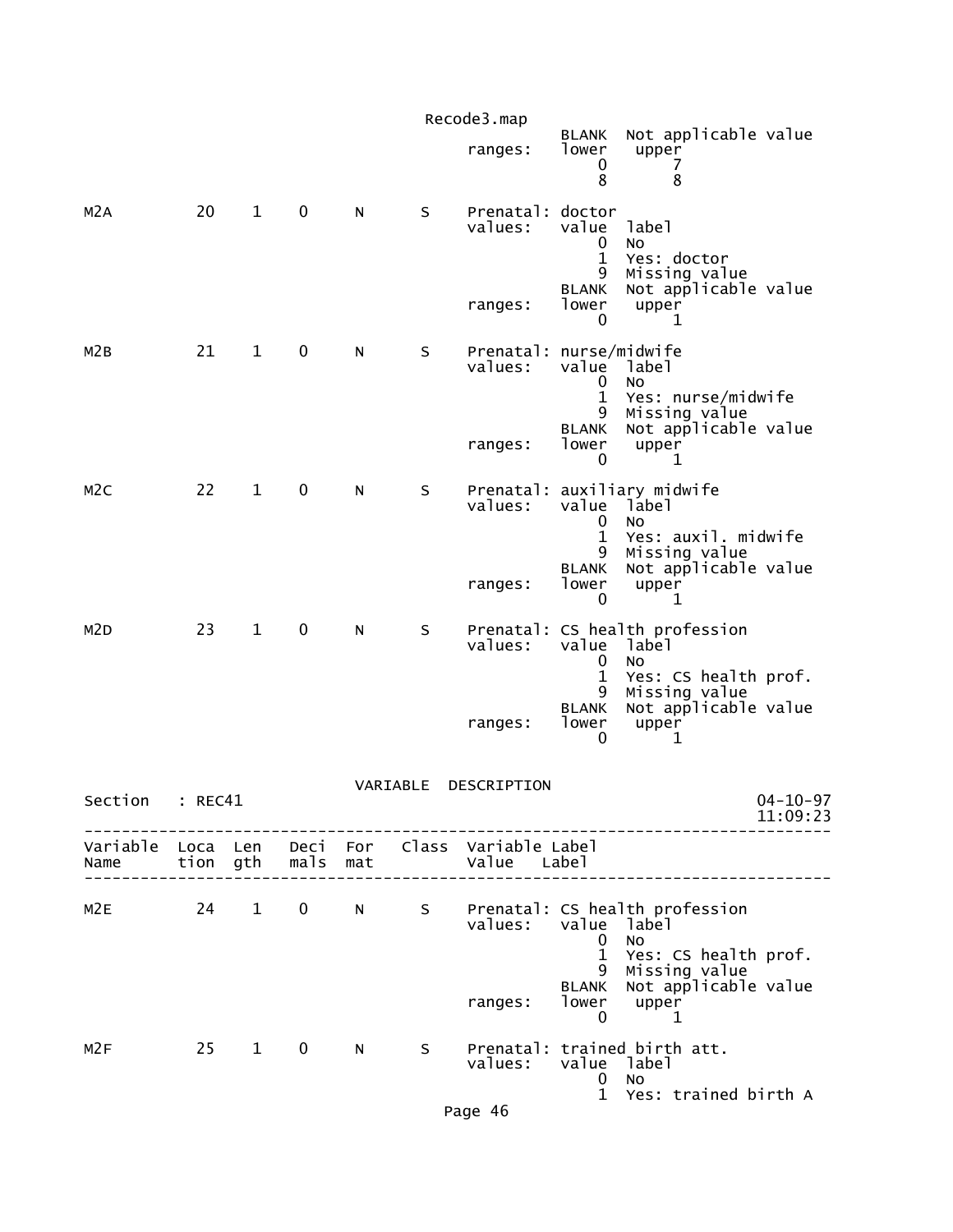|                  |                 |                        |                   |          |             | Recode3.map                                                                                                                                                       |                                                     |                                                                                              |
|------------------|-----------------|------------------------|-------------------|----------|-------------|-------------------------------------------------------------------------------------------------------------------------------------------------------------------|-----------------------------------------------------|----------------------------------------------------------------------------------------------|
|                  |                 |                        |                   |          |             | ranges:                                                                                                                                                           | 9<br><b>BLANK</b><br>lower<br>0                     | Missing value<br>Not applicable value<br>upper<br>1                                          |
| M2G              |                 | $26 \qquad 1$          | $\mathbf 0$       | N        | S.          | values:                                                                                                                                                           | $\mathbf{0}$<br>$\mathbf{1}$                        | Prenatal: trad.birth attendant<br>value label<br><b>NO</b><br>Yes: trad.birth att.           |
|                  |                 |                        |                   |          |             | ranges:                                                                                                                                                           | lower<br>$\mathbf 0$                                | 9 Missing value<br>BLANK Not applicable value<br>upper<br>$\overline{\phantom{1}}$ 1         |
| M <sub>2</sub> H | 27              | $\mathbf{1}$           | $\mathbf 0$       | N        | S.          | Prenatal: relative<br>values:                                                                                                                                     | value label<br>0<br>$\mathbf{1}$                    | No<br>Yes: relative                                                                          |
|                  |                 |                        |                   |          |             | ranges:                                                                                                                                                           | lower<br>$\mathbf 0$                                | 9 Missing value<br>BLANK Not applicable value<br>upper<br>1                                  |
| M2I              | 28              | $1 \quad$              | $\mathbf 0$       | N.       | S.          | Prenatal: CS other person<br>values:                                                                                                                              | 0                                                   | value label<br><b>NO</b>                                                                     |
|                  |                 |                        |                   |          |             | ranges:                                                                                                                                                           | $\mathbf{1}$<br>lower<br>0                          | Yes: CS other person<br>9 Missing value<br>BLANK Not applicable value<br>upper<br>1          |
|                  |                 |                        |                   |          |             | VARIABLE DESCRIPTION                                                                                                                                              |                                                     | $04 - 10 - 97$                                                                               |
|                  | Section : REC41 |                        |                   |          |             |                                                                                                                                                                   |                                                     |                                                                                              |
|                  |                 |                        |                   |          |             |                                                                                                                                                                   |                                                     | 11:09:23                                                                                     |
| Variable<br>Name | Loca Len        |                        | tion gth mals mat | Deci For |             | Class Variable Label<br>Value Label                                                                                                                               |                                                     |                                                                                              |
| M2J              | 29              | $1 \quad$              | $\mathbf 0$       | N        | $S$ and $S$ | Prenatal: CS other person<br>values: value label<br>and the contract of the North States of the North States of the North States of the North States of the North |                                                     |                                                                                              |
|                  |                 |                        |                   |          |             | ranges:                                                                                                                                                           | 1<br>9<br><b>BLANK</b><br>lower<br>0                | Yes: CS other person<br>Missing value<br>Not applicable value<br>upper<br>1                  |
| M <sub>2K</sub>  | 30 <sup>7</sup> | $1 \quad \blacksquare$ | $\mathbf 0$       | N        | S.          | values:                                                                                                                                                           | value                                               | Prenatal: other resp (uncoded)<br>label                                                      |
|                  |                 |                        |                   |          |             | ranges:                                                                                                                                                           | 0<br>$\mathbf 1$<br>9<br><b>BLANK</b><br>lower<br>0 | No<br>Yes: other responses<br>Missing value<br>Not applicable value<br>upper<br>$\mathbf{1}$ |
| M2L              | 31              | $\mathbf{1}$           | $\mathbf 0$       | N        | S           | Prenatal: CS other<br>values:                                                                                                                                     | value<br>0<br>$\mathbf{1}$                          | label<br>NO<br>Yes: CS other                                                                 |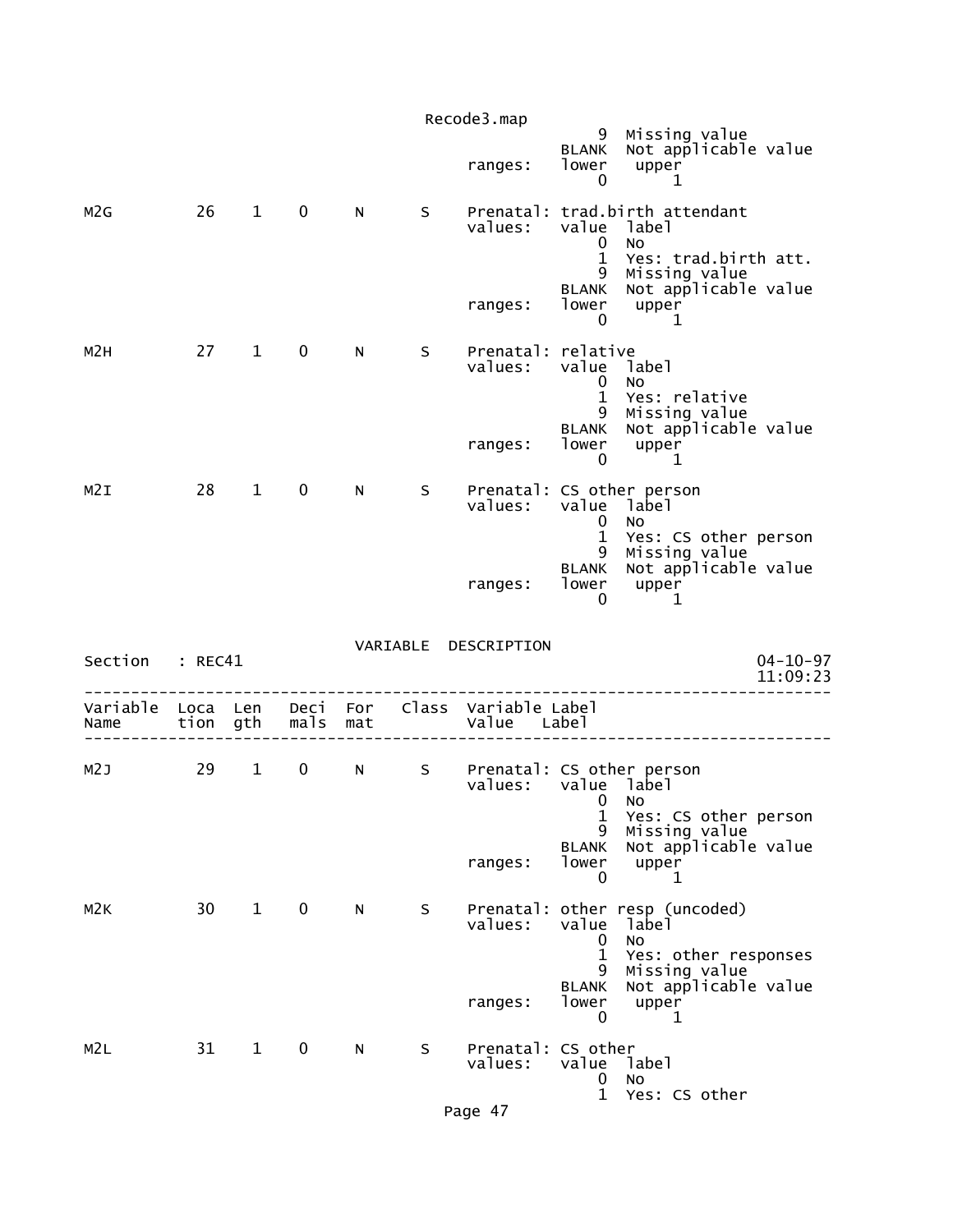|                  |                  |                        |              |            |    | Recode3.map                                          |                                                                                    |                                                                                                                            |                            |
|------------------|------------------|------------------------|--------------|------------|----|------------------------------------------------------|------------------------------------------------------------------------------------|----------------------------------------------------------------------------------------------------------------------------|----------------------------|
|                  |                  |                        |              |            |    | ranges:                                              | 9<br><b>BLANK</b><br>lower<br>$\mathbf 0$                                          | Missing value<br>Not applicable value<br>upper<br>1                                                                        |                            |
| M2M              | $32 -$           | $1 \quad$              | $\mathbf 0$  | N          | S. | Prenatal: CS other<br>values:<br>ranges:             | value label<br>0<br>$\mathbf{1}$<br>9<br><b>BLANK</b><br>lower<br>0                | <b>NO</b><br>Yes: CS other<br>Missing value<br>Not applicable value<br>upper<br>1                                          |                            |
| M <sub>2N</sub>  | 33               | 1                      | $\mathbf 0$  | N.         | S. | Prenatal: no one<br>values:                          | value label<br>0<br>$\mathbf{1}$                                                   | No: some care<br>Yes: no one                                                                                               |                            |
|                  |                  |                        |              |            |    | ranges:                                              | 9<br><b>BLANK</b><br>lower<br>0                                                    | Missing value<br>Not applicable value<br>upper<br>1                                                                        |                            |
| Section          | : REC41          |                        |              |            |    | VARIABLE DESCRIPTION                                 |                                                                                    |                                                                                                                            | $04 - 10 - 97$<br>11:09:23 |
| Variable<br>Name | Loca Len<br>tion | gth                    | Deci<br>mals | For<br>mat |    | Class Variable Label<br>Value Label                  |                                                                                    |                                                                                                                            |                            |
| м3а              | 34               | $1 \quad$              | $\mathbf 0$  | N          | S  | Assistance: doctor<br>values: value label<br>ranges: | 0<br>$\mathbf{1}$<br>9<br><b>BLANK</b><br>lower                                    | <b>NO</b><br>Yes: doctor<br>Missing value<br>Not applicable value<br>upper                                                 |                            |
| мЗв              | 35               | $\mathbf{1}$           | $\mathbf 0$  | N          | S  | Assistance: nurse/midwife<br>values:<br>ranges:      | $\mathbf 0$<br>value label<br>$\mathbf{0}$<br>1<br>9<br><b>BLANK</b><br>lower<br>0 | 1<br>NO<br>Yes: nurse/midwife<br>Missing value<br>Not applicable value<br>upper<br>1                                       |                            |
| M <sub>3</sub> C | 36               | $1 \quad \blacksquare$ | $\mathbf 0$  | N          | S  | values:<br>ranges:                                   | value<br>0<br>$\mathbf 1$<br>9<br><b>BLANK</b><br>lower<br>0                       | Assistance: auxiliary midwife<br>label<br>No<br>Yes: auxil. midwife<br>Missing value<br>Not applicable value<br>upper<br>1 |                            |
| M3D              | 37               | $\mathbf{1}$           | 0            | N          | S  | values:                                              | value<br>0                                                                         | Assistance: CS health profess.<br>label<br>No                                                                              |                            |
|                  |                  |                        |              |            |    | Page 48                                              | $\mathbf{1}$                                                                       | Yes: CS health prof.                                                                                                       |                            |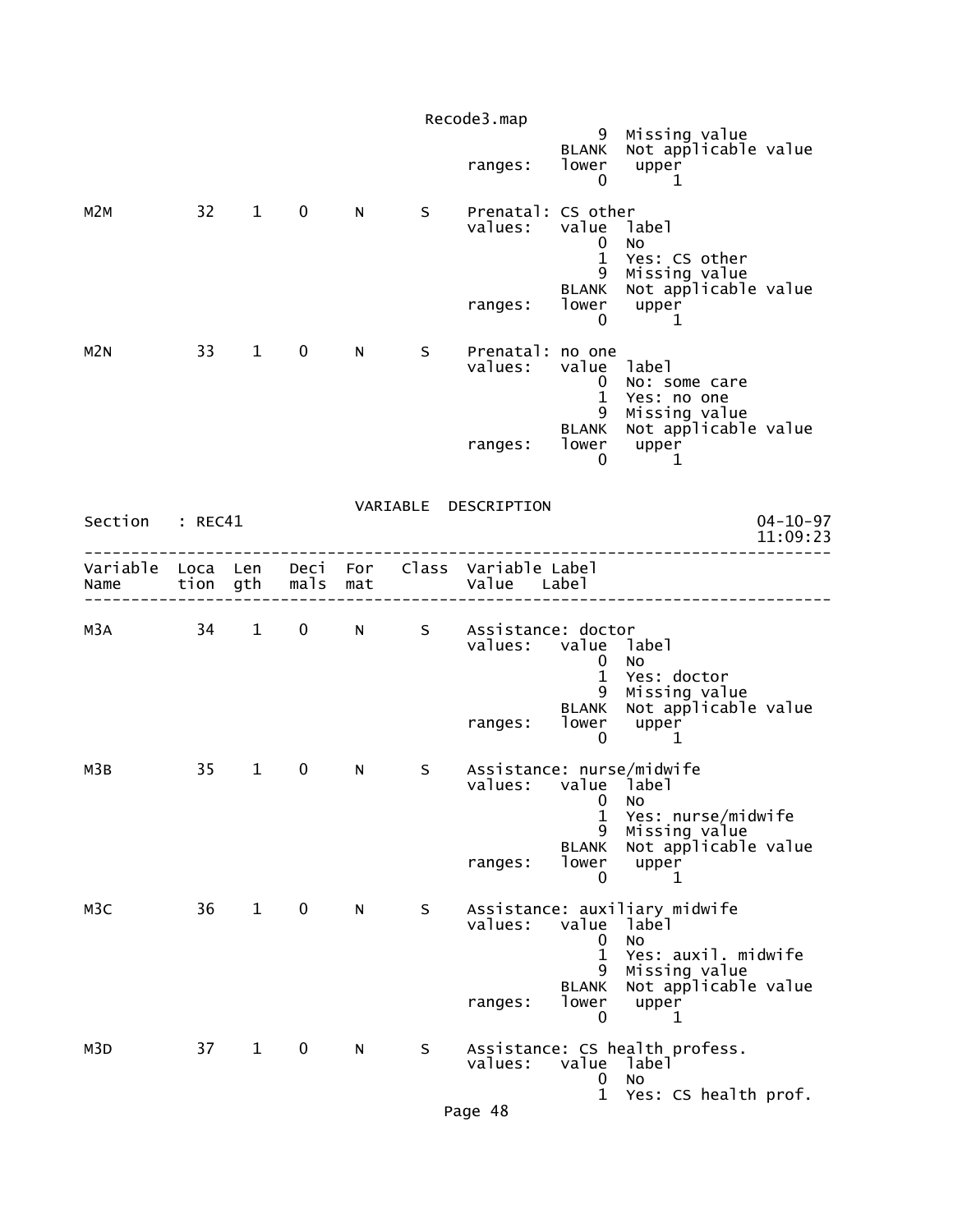|                 |        |                        |                   |    |     | Recode3.map                                                    |                                        |                                                                                                                      |
|-----------------|--------|------------------------|-------------------|----|-----|----------------------------------------------------------------|----------------------------------------|----------------------------------------------------------------------------------------------------------------------|
|                 |        |                        |                   |    |     | ranges:                                                        | 0                                      | 9 Missing value<br>BLANK Not applicable value<br>lower upper<br>1                                                    |
| M3E             | 38 1 0 |                        |                   | N  |     | values: value label                                            | 0<br>$\mathbf{1}$                      | s Assistance: CS health profess.<br><b>NO</b><br>Yes: CS health prof.<br>9 Missing value                             |
|                 |        |                        |                   |    |     | ranges:                                                        | 0                                      | BLANK Not applicable value<br>$1$ ower upper<br>-1                                                                   |
| Section : REC41 |        |                        |                   |    |     | VARIABLE DESCRIPTION                                           |                                        | $04 - 10 - 97$<br>11:09:23                                                                                           |
| Name            |        |                        | tion gth mals mat |    |     | Variable Loca Len Deci For Class Variable Label<br>Value Label |                                        |                                                                                                                      |
| M3F             |        |                        |                   |    |     | values: value label                                            | $\mathbf{0}$                           | 39 1 0 N S Assistance: trained birth att.<br><b>NO</b><br>1 Yes: trained birth A                                     |
|                 |        |                        |                   |    |     | ranges:                                                        | lower upper<br>0                       | 9 Missing value<br>BLANK Not applicable value<br>$\mathbf{1}$                                                        |
| M3G             | 40     | $1 \quad \Box$         | $\mathbf 0$       | N  | S - | values: value label                                            | 0<br>$\mathbf{1}$                      | Assistance: trad.birth attend.<br><b>NO</b><br>Yes: trad.birth att.<br>9 Missing value<br>BLANK Not applicable value |
|                 |        |                        |                   |    |     | ranges:                                                        | $\mathbf 0$                            | $1$ ower upper<br>1                                                                                                  |
| мЗн             | 41     | $1 \quad$              | $\mathbf 0$       | N, | S   | values: value label                                            | $\mathbf{0}$<br>1<br>9<br><b>BLANK</b> | Assistance: relative, friend<br>NO.<br>Yes: relative,friend<br>Missing value<br>Not applicable value                 |
|                 |        |                        |                   |    |     | ranges:                                                        | lower<br>0                             | upper<br>1                                                                                                           |
| M3I             | 42     | $1 \quad \blacksquare$ | $\mathbf 0$       | N. | S   | values:                                                        | value<br>0<br>$\mathbf 1$<br>9         | Assistance: CS other person<br>label<br>No<br>Yes: CS other person<br>Missing value                                  |
|                 |        |                        |                   |    |     | ranges:                                                        | <b>BLANK</b><br>lower<br>0             | Not applicable value<br>upper<br>1                                                                                   |
| M3J             | 43     | $\mathbf{1}$           | $\mathbf 0$       | N. | S   | values:                                                        | value<br>0                             | Assistance: CS other person<br>label<br>No                                                                           |
|                 |        |                        |                   |    |     | Page 49                                                        | $\mathbf 1$                            | Yes: CS other person                                                                                                 |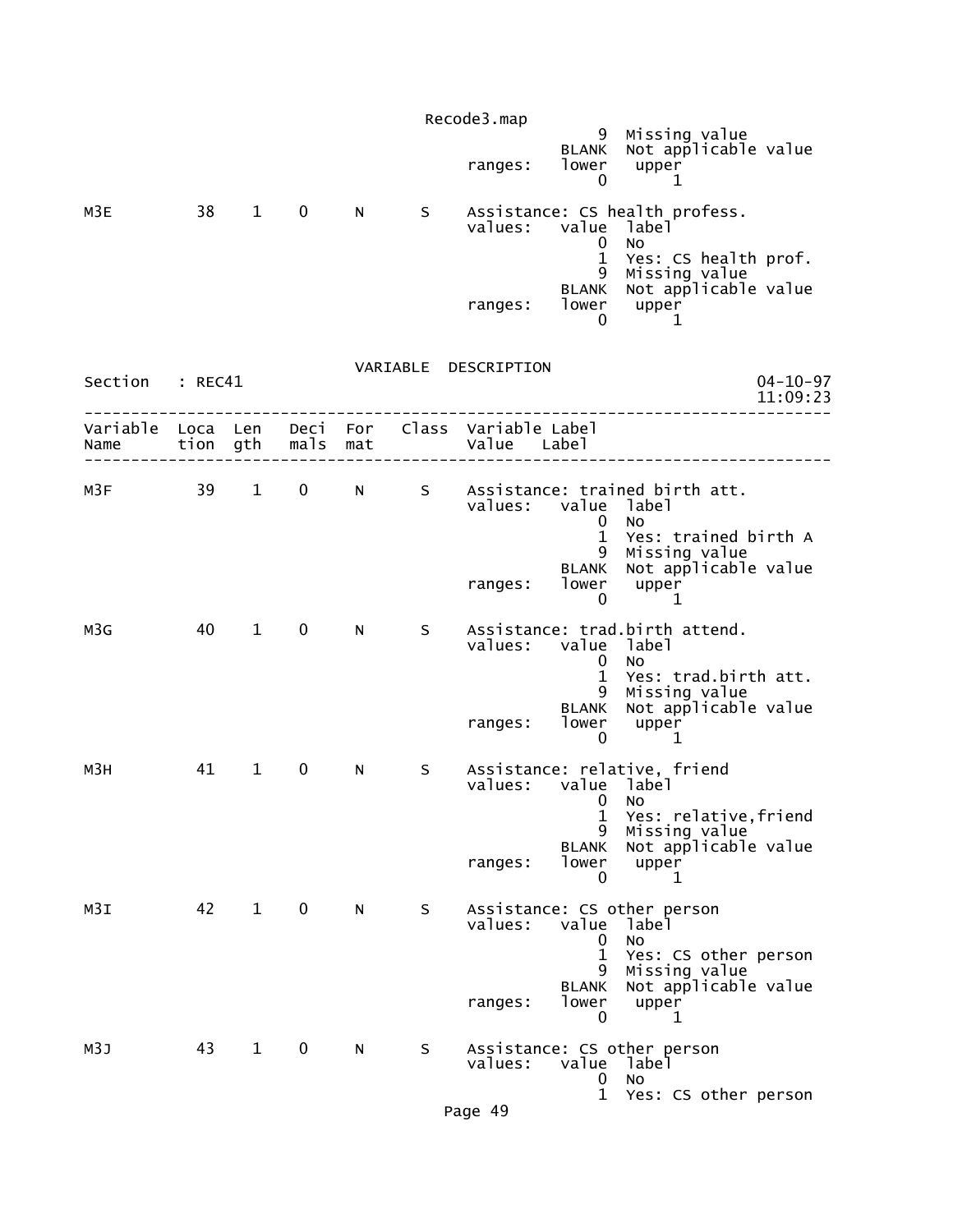| Recodes.map |       |                                                        |
|-------------|-------|--------------------------------------------------------|
| ranges:     | lower | 9 Missing value<br>BLANK Not applicable value<br>upper |

# VARIABLE DESCRIPTION

| Section          | : REC41  |                        |                   |     |    |                                                                                                                                                                                                                                                                                                  |  |
|------------------|----------|------------------------|-------------------|-----|----|--------------------------------------------------------------------------------------------------------------------------------------------------------------------------------------------------------------------------------------------------------------------------------------------------|--|
| Variable<br>Name | Loca Len |                        | tion gth mals     | mat |    | Deci For Class Variable Label<br>Value Label                                                                                                                                                                                                                                                     |  |
| мЗк              | 44       | $1 \quad \blacksquare$ | $0 \qquad \qquad$ |     |    | N S Assistance: other resp (uncod)<br>value label<br>values:<br><b>NO</b><br>0<br>$\mathbf{1}$<br>Yes: other responses<br>9 Missing value<br>BLANK Not applicable value<br>lower upper<br>ranges:<br>0<br>1                                                                                      |  |
| M3L              | 45       | $\mathbf{1}$           | $\mathbf 0$       | N   | S. | Assistance: CS other<br>values: value label<br>No<br>0<br>$\mathbf{1}$<br>Yes: CS other<br>9 Missing value<br>BLANK Not applicable value<br>lower upper<br>ranges:<br>0<br>1                                                                                                                     |  |
| мЗм              | 46       | $1 \quad \blacksquare$ | $\mathbf 0$       | N   | S  | Assistance: CS other<br>value label<br>values:<br>No<br>$\mathbf{0}$<br>$\mathbf{1}$<br>Yes: CS other<br>9 Missing value<br>BLANK Not applicable value<br>lower upper<br>ranges:<br>0<br>1                                                                                                       |  |
| M3N              | 47       | $1 \quad$              | $\mathbf 0$       | N   | S. | Assistance: no one<br>values: value label<br>No: some assistance<br>$\mathbf{0}$<br>$\mathbf{1}$<br>Yes: no one<br>9 Missing value<br>BLANK Not applicable value<br>lower upper<br>ranges:<br>0<br>1                                                                                             |  |
| м4               | 48       | $\mathbf{2}$           | $\mathbf 0$       | N   | S. | Duration of breastfeeding<br>values: value label<br>Never breastfed<br>94<br>Still breastfeeding<br>95<br>Breastfed until died<br>96<br>Inconsistent<br>97<br>98<br><b>DK</b><br>99<br>Missing value<br>Not applicable value<br><b>BLANK</b><br>lower<br>upper<br>ranges:<br>0<br>59<br>94<br>98 |  |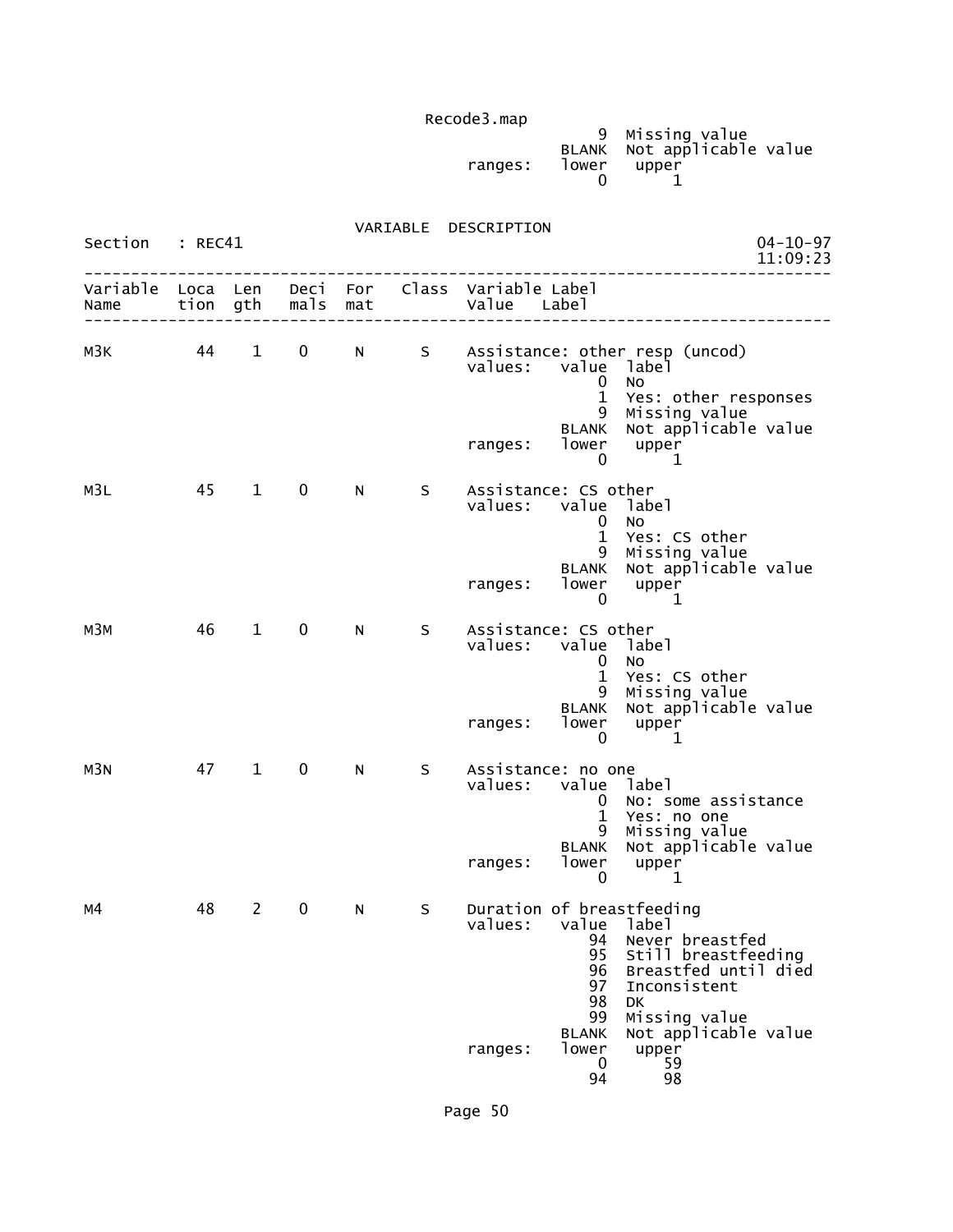### VARIABLE DESCRIPTION Section : REC41 **DESCRIPTION** 04-10-97

|                  |          |                |              |            |   | . <i>.</i><br>11:09:23                                                                                                                                                                                                                              |
|------------------|----------|----------------|--------------|------------|---|-----------------------------------------------------------------------------------------------------------------------------------------------------------------------------------------------------------------------------------------------------|
| Variable<br>Name | Loca Len | tion gth       | Deci<br>mals | For<br>mat |   | Class Variable Label<br>Value Label                                                                                                                                                                                                                 |
| м5               | 50       | $\overline{2}$ | $\mathbf 0$  | N.         | S | Months of breastfeeding<br>value<br>values:<br>label<br>94<br>Never breastfed<br>97<br>Inconsistent<br>98<br><b>DK</b><br>99<br>Missing value<br>Not applicable value<br><b>BLANK</b><br>lower<br>upper<br>ranges:<br>59<br>$\mathbf 0$<br>94<br>98 |
| м6               | 52       | 2              | $\mathbf 0$  | N.         | S | Duration of amenorrhea<br>values:<br>value<br>label<br>96<br>Period not returned<br>97<br>Inconsistent<br>98<br>DK<br>99<br>Missing value<br>Not applicable value<br><b>BLANK</b><br>lower<br>upper<br>ranges:<br>$\mathbf{0}$<br>59<br>96<br>98    |
| м7               | 54       | $\overline{2}$ | $\mathbf 0$  | N          | S | Months of amenorrhea<br>values:<br>value<br>label<br>97<br>Inconsistent<br>98<br><b>DK</b><br>99<br>Missing value<br>Not applicable value<br><b>BLANK</b><br>lower<br>upper<br>ranges:<br>59<br>0<br>97<br>98                                       |
| M8               | 56       | $\overline{2}$ | $\mathbf 0$  | N          | S | Duration of abstinence<br>values:<br>value label<br>Still abstaining<br>96<br>97<br>Inconsistent<br>98<br>DK<br>99<br>Missing value<br>Not applicable value<br><b>BLANK</b><br>lower<br>ranges:<br>upper<br>59<br>- 0<br>96<br>98                   |
| Section : REC41  |          |                |              |            |   | VARIABLE DESCRIPTION<br>$04 - 10 - 97$<br>11:09:23                                                                                                                                                                                                  |
| Name             |          | tion gth       | mals         | mat        |   | Variable Loca Len Deci For Class Variable Label<br>Value Label                                                                                                                                                                                      |
| м9               | 58       | $2^{\sim}$     | $\mathbf 0$  | N          |   | S Months of abstinence<br>values:<br>value label<br>Page 51                                                                                                                                                                                         |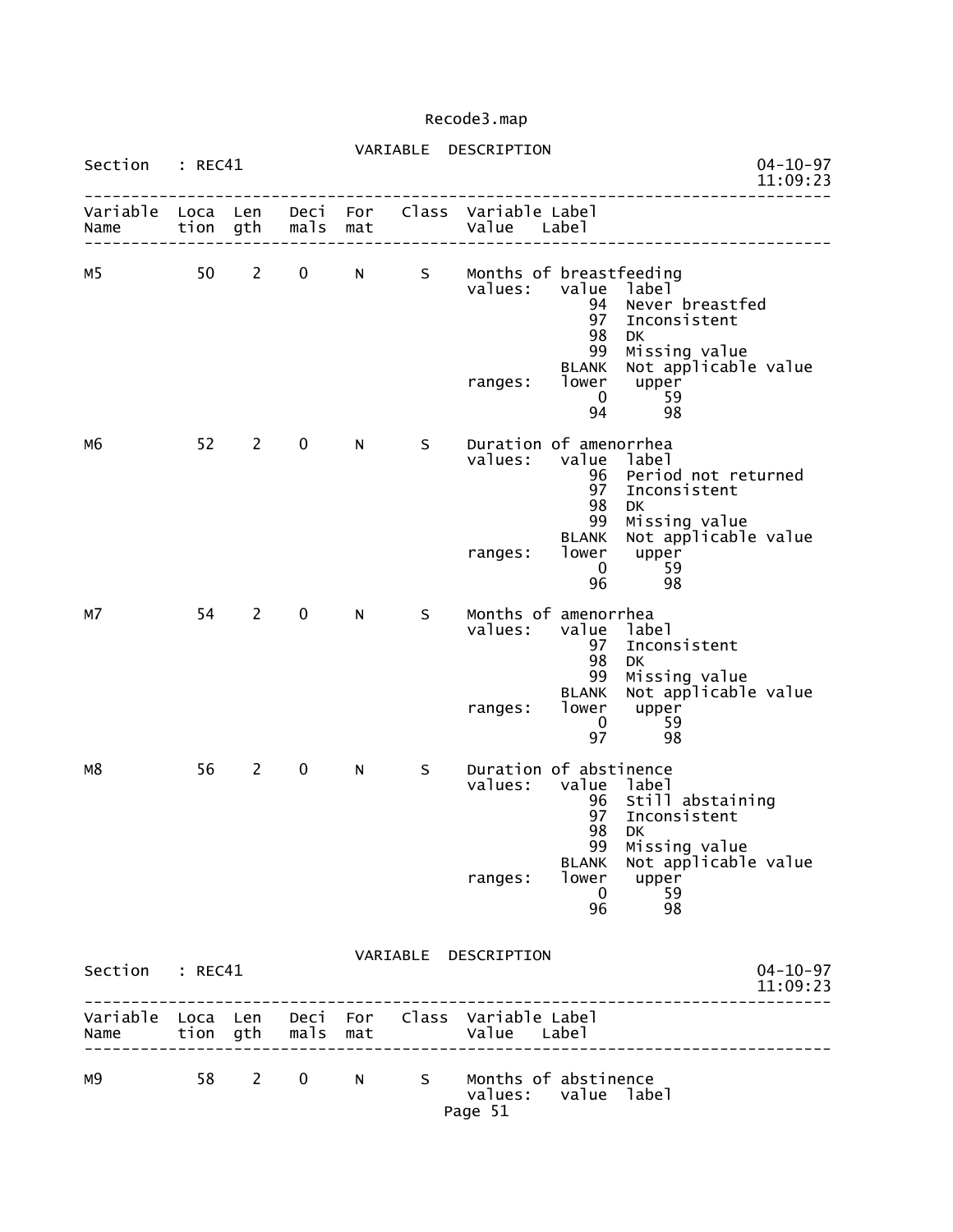|                           |    |                         |             |     |         | Page 52                                      | 12 <sup>2</sup><br>20<br>21                                     | Other home<br>PUBLIC SECTOR<br>Govt. hospital                                           |  |
|---------------------------|----|-------------------------|-------------|-----|---------|----------------------------------------------|-----------------------------------------------------------------|-----------------------------------------------------------------------------------------|--|
| M15                       | 68 | $\mathbf{2}$            | $\mathbf 0$ | N - |         | s Place of delivery<br>values: value label   | 10<br>11                                                        | <b>HOMES</b><br>Respondents home                                                        |  |
| Variable Loca Len<br>Name |    | tion gth                | mals        | mat |         | Deci For Class Variable Label<br>Value Label |                                                                 |                                                                                         |  |
| Section : REC41           |    |                         |             |     |         | VARIABLE DESCRIPTION                         |                                                                 | $04 - 10 - 97$<br>11:09:23                                                              |  |
|                           |    |                         |             |     |         | ranges:                                      | 99<br><b>BLANK</b><br>lower<br>0<br>98                          | Missing value<br>Not applicable value<br>upper<br>20<br>98                              |  |
| M14                       | 66 | $\overline{2}$          | $\pmb{0}$   | N   | S       | values:                                      | value<br>$\bf{0}$<br>98                                         | Antenatal visits for pregnancy<br>labe <sup>1</sup><br>No antenatal visits<br><b>DK</b> |  |
|                           |    |                         |             |     |         | ranges:                                      | 99<br><b>BLANK</b><br>lower<br>0<br>98                          | Missing value<br>Not applicable value<br>upper<br>9<br>98                               |  |
| M13                       | 64 | $\overline{2}$          | $\mathbf 0$ | N   | S       | values:                                      | value<br>98                                                     | Timing of 1st antenatal check<br>label<br>DK                                            |  |
|                           |    |                         |             |     |         | ranges:                                      | 998<br>999<br><b>BLANK</b><br>lower<br>101<br>201<br>998        | <b>DK</b><br>Missing value<br>Not applicable value<br>upper<br>190<br>220<br>998        |  |
| M11                       | 61 | $\overline{\mathbf{3}}$ | $\pmb{0}$   | N   | $\sf S$ | Time would have waited<br>values:            | 1<br>value                                                      | 3<br>label                                                                              |  |
| M10                       | 60 | $\mathbf{1}$            | $\pmb{0}$   | N   | S       | Time wanted pregnancy<br>values:<br>ranges:  | value<br>1<br>$\overline{c}$<br>3<br>9<br><b>BLANK</b><br>lower | label<br>Then<br>Later<br>No more<br>Missing value<br>Not applicable value<br>upper     |  |
|                           |    |                         |             |     |         | ranges:                                      | <b>BLANK</b><br>lower<br>0<br>97                                | Not applicable value<br>upper<br>59<br>98                                               |  |
|                           |    |                         |             |     |         | Recode3.map                                  | 97<br>98<br>99                                                  | Inconsistent<br>DK<br>Missing value                                                     |  |
|                           |    |                         |             |     |         |                                              |                                                                 |                                                                                         |  |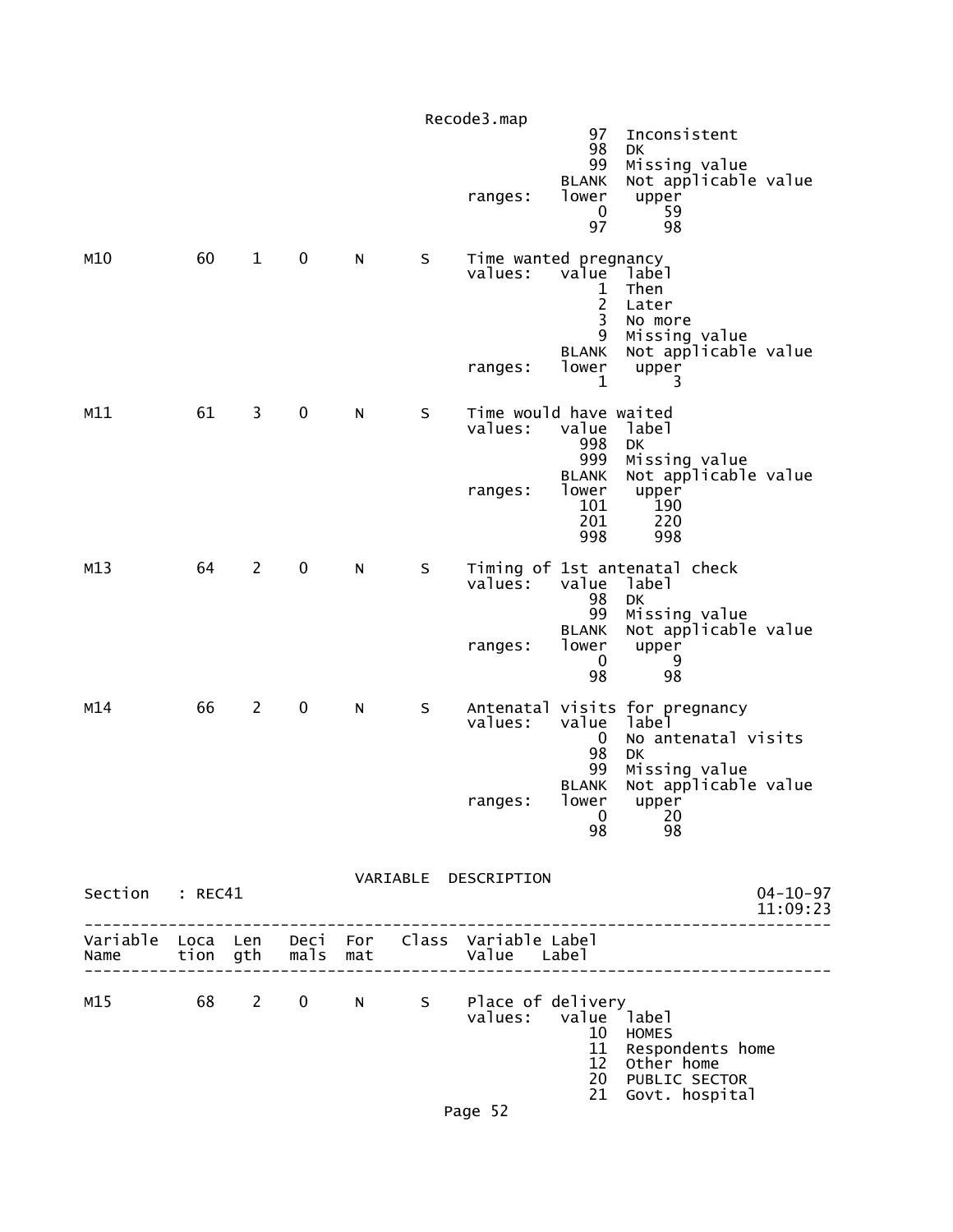|                  |          |              |             |                |   | Recode3.map                                  |                                                                                   | Govt. health center                                                                                                                                                              |
|------------------|----------|--------------|-------------|----------------|---|----------------------------------------------|-----------------------------------------------------------------------------------|----------------------------------------------------------------------------------------------------------------------------------------------------------------------------------|
|                  |          |              |             |                |   | ranges:                                      | 22<br>23<br>26<br>30<br>31<br>36<br>96<br>99<br><b>BLANK</b><br>lower<br>10<br>96 | Govt. health post<br>Other public<br>PRIVATE SECTOR<br>Private hosp/clinic<br>Other private medica<br><b>OTHER</b><br>Missing value<br>Not applicable value<br>upper<br>36<br>96 |
| M17              | 70       | $\mathbf 1$  | 0           | N.             | S | values: value<br>ranges:                     | 0<br>$\mathbf{1}$<br>9<br><b>BLANK</b><br>lower                                   | Delivery by caesarian section<br>label<br>No<br>Yes<br>Missing value<br>Not applicable value<br>upper                                                                            |
|                  |          |              |             |                |   |                                              | 0                                                                                 | 1                                                                                                                                                                                |
| M18              | 71 1     |              | $\mathbf 0$ | N <sub>1</sub> | S | Size of child at birth<br>values:            | value label<br>$\mathbf{1}$<br>$\frac{2}{3}$<br>$\frac{4}{5}$<br>$\bf 8$          | Very large<br>Larger than average<br>Average<br>Smaller than average<br>Very small<br><b>DK</b>                                                                                  |
|                  |          |              |             |                |   | ranges:                                      | 9<br><b>BLANK</b><br>lower<br>$\mathbf{1}$<br>8                                   | Missing value<br>Not applicable value<br>upper<br>5<br>8                                                                                                                         |
|                  |          |              |             |                |   | VARIABLE DESCRIPTION                         |                                                                                   |                                                                                                                                                                                  |
| Section : REC41  |          |              |             |                |   |                                              |                                                                                   | $04 - 10 - 97$<br>11:09:23                                                                                                                                                       |
| Variable<br>Name | Loca Len | tion gth     | mals        | mat            |   | Deci For Class Variable Label<br>Value Label |                                                                                   |                                                                                                                                                                                  |
| M19              | 72       | 4            | 0           | N              | S | values:<br>ranges:                           | value<br>9996<br>9998<br>9999<br><b>BLANK</b><br>lower                            | Birth weight (kilos - 3 dec.)<br>label<br>Not weighed at birth<br>DK<br>Missing value<br>Not applicable value<br>upper                                                           |
|                  |          |              |             |                |   |                                              | 500<br>9996                                                                       | 9000<br>9998                                                                                                                                                                     |
| M19A             | 76       | $\mathbf{1}$ | 0           | N              | S | Weight at birth recall<br>values:            | value<br>0<br>$\mathbf{1}$<br>2<br>9<br><b>BLANK</b>                              | label<br>Not weighed<br>From card<br>From recall<br>Special answers<br>Not applicable value                                                                                      |
|                  |          |              |             |                |   | ranges:<br>Page 53                           | lower                                                                             | upper                                                                                                                                                                            |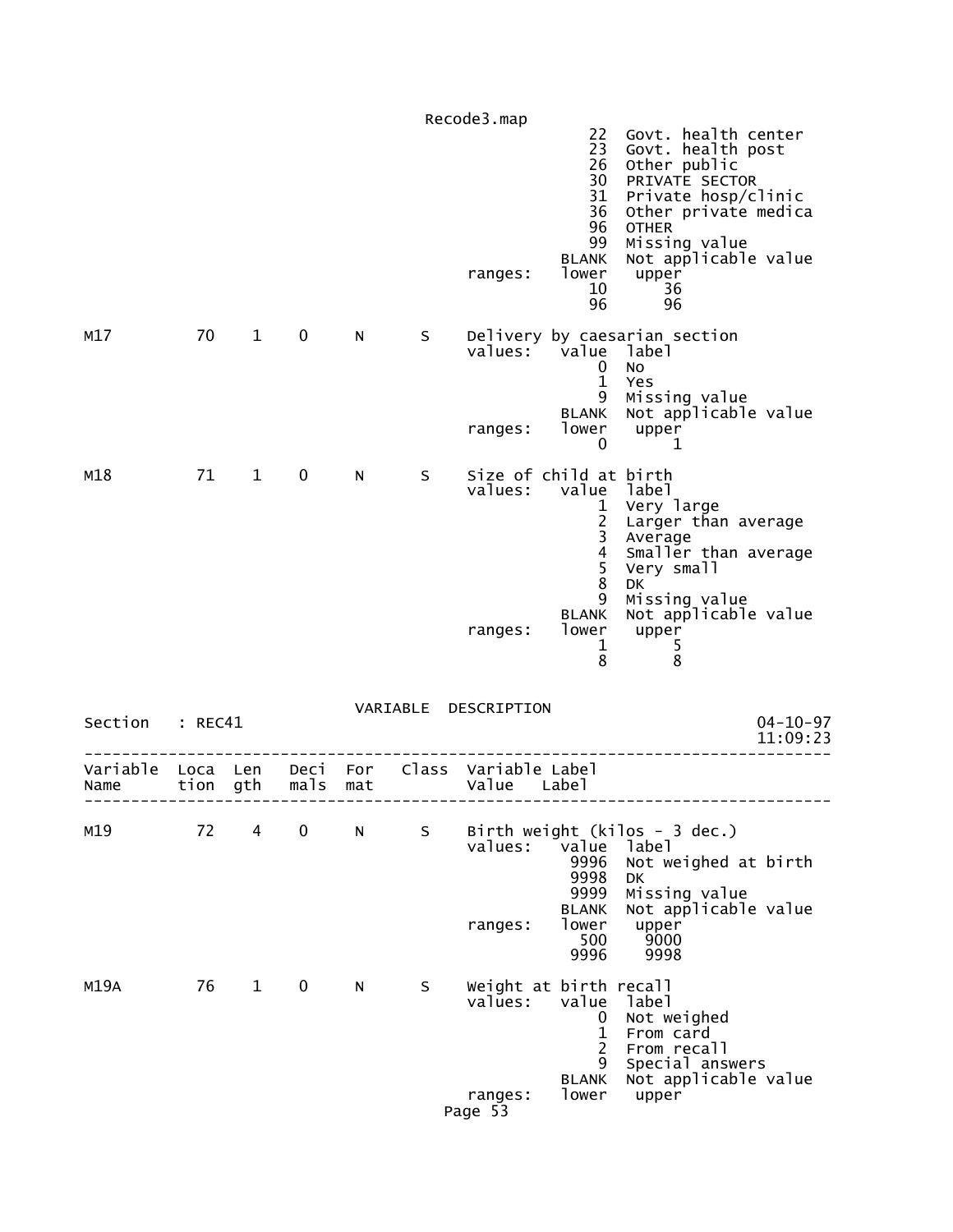|                                                         |    |              |                         |             |    | Recode3.map                                              | 0<br>9                                                                                                                                                                       | $\overline{2}$<br>9                                                                                                                                                                                                                                                                                                          |
|---------------------------------------------------------|----|--------------|-------------------------|-------------|----|----------------------------------------------------------|------------------------------------------------------------------------------------------------------------------------------------------------------------------------------|------------------------------------------------------------------------------------------------------------------------------------------------------------------------------------------------------------------------------------------------------------------------------------------------------------------------------|
| M21                                                     | 77 | $2^{\sim}$   | 0                       | N           | S  | values:<br>ranges:                                       | value<br>$\mathbf{1}$<br>$\frac{2}{3}$<br>$\overline{4}$<br>5<br>$6\phantom{1}6$<br>$\overline{7}$<br>8<br>9<br>10<br>96<br>97<br>99<br>BLANK<br>lower<br>$\mathbf{1}$<br>96 | Reason stopped breastfeeding<br>label<br>Mother ill, weak<br>Child ill, weak<br>Child died<br>Nipple, breast prob.<br>Insufficient milk<br>Working<br>Child refused<br>Weaning age<br>Became pregnant<br>Started using method<br>Other<br>Missing ever breastf<br>Missing value<br>Not applicable value<br>upper<br>10<br>97 |
| M27                                                     | 79 | $\mathbf{1}$ | 0                       | N.          | S. | Flag for breastfeeding<br>values: value label<br>ranges: | 0<br>$\mathbf{1}$<br>$\overline{2}$<br>3<br>$\overline{4}$<br><b>BLANK</b><br>lower<br>0                                                                                     | No flag<br>> interval<br>> interval by 1 mnth<br>> age at death<br>During preg in cal.<br>Not applicable value<br>upper<br>4                                                                                                                                                                                                 |
| Section : REC41                                         |    |              |                         |             |    | VARIABLE DESCRIPTION                                     |                                                                                                                                                                              | $04 - 10 - 97$<br>11:09:23                                                                                                                                                                                                                                                                                                   |
| Variable Loca Len Deci For Class Variable Label<br>Name |    | tion gth     | mals                    | mat         |    | Value Label                                              |                                                                                                                                                                              |                                                                                                                                                                                                                                                                                                                              |
| M28                                                     | 80 | $\mathbf{1}$ | $\overline{\mathbf{0}}$ | $N_{\odot}$ | S  | Flag for amenorrhea<br>values:<br>ranges:                | value<br>0<br>$\mathbf 1$<br>2<br>4<br><b>BLANK</b><br>lower<br>0                                                                                                            | label<br>No flag<br>> interval<br>> interval by 1 mnth<br>During preg in cal.<br>Not applicable value<br>upper<br>4                                                                                                                                                                                                          |
| M29                                                     | 81 | $\mathbf{1}$ | 0                       | N           | S  | Flag for abstinence<br>values:<br>ranges:                | value<br>0<br>$\mathbf{1}$<br>2<br>4<br><b>BLANK</b><br>lower<br>0                                                                                                           | label<br>No flag<br>> interval<br>$>$ interval by 1 mnth<br>During preg in cal.<br>Not applicable value<br>upper<br>4                                                                                                                                                                                                        |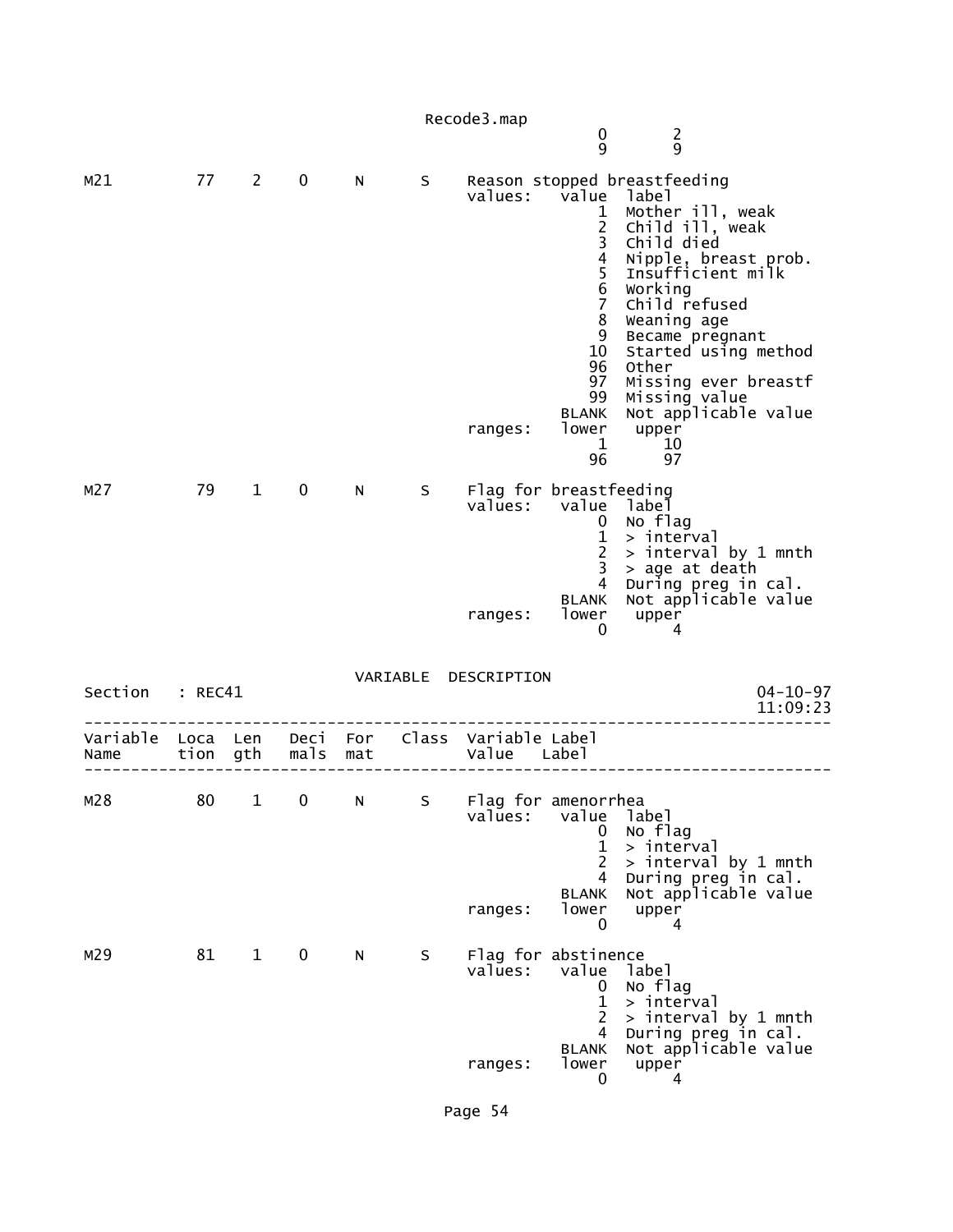|                  |              |                |              |            |    | Recode3.map                         |                                                 |                                                                                             |                |
|------------------|--------------|----------------|--------------|------------|----|-------------------------------------|-------------------------------------------------|---------------------------------------------------------------------------------------------|----------------|
| M30              | 82           | $\mathbf 1$    | $\pmb{0}$    | N          | S. | values:                             | value<br>0<br>$\mathbf{1}$<br>9<br><b>BLANK</b> | At birth - prolonged labor<br>label<br>No<br>Yes<br>Missing value<br>Not applicable value   |                |
|                  |              |                |              |            |    | ranges:                             | lower<br>0                                      | upper<br>1                                                                                  |                |
| M <sub>31</sub>  | 83           | $\mathbf 1$    | $\mathbf 0$  | N          | S  | values:                             | value<br>0<br>$\mathbf{1}$<br>9                 | At birth - excessive bleeding<br>label<br><b>NO</b><br>Yes<br>Missing value                 |                |
|                  |              |                |              |            |    | ranges:                             | <b>BLANK</b><br>lower<br>0                      | Not applicable value<br>upper<br>1                                                          |                |
| M32              | 84           | $\mathbf{1}$   | $\mathbf 0$  | N          | S  | values:                             | value<br>$\bf{0}$<br>$\mathbf{1}$               | At birth - high fever/discharg<br>label<br><b>NO</b><br>Yes                                 |                |
|                  |              |                |              |            |    | ranges:                             | 9<br>BLANK<br>lower<br>0                        | Missing value<br>Not applicable value<br>upper<br>1                                         |                |
| Section          | : REC41      |                |              |            |    | VARIABLE DESCRIPTION                |                                                 |                                                                                             | $04 - 10 - 97$ |
|                  |              |                |              |            |    |                                     |                                                 |                                                                                             | 11:09:23       |
|                  |              |                |              |            |    |                                     |                                                 |                                                                                             |                |
| Variable<br>Name | Loca<br>tion | Len<br>gth     | Deci<br>mals | For<br>mat |    | Class Variable Label<br>Value Label |                                                 |                                                                                             |                |
| M33              | 85           | $\mathbf{1}$   | 0            | N          | S  | At birth - convulsions<br>values:   | 0                                               | value label<br>No                                                                           |                |
|                  |              |                |              |            |    | ranges:                             | $\mathbf{1}$<br>9<br><b>BLANK</b><br>lower<br>0 | Yes<br>Missing value<br>Not applicable value<br>upper<br>1                                  |                |
| M34              | 86           | 3              | 0            | N          | S  | values:                             | value<br>$\mathbf 0$<br>101<br>201<br>999       | when child put to breast<br>label<br>Immediately<br>Hours: 1<br>Days: 1<br>Missing value    |                |
|                  |              |                |              |            |    | ranges:                             | <b>BLANK</b><br>lower<br>0<br>100               | Not applicable value<br>upper<br>0<br>223                                                   |                |
| M35              | 89           | $\overline{2}$ | $\mathbf 0$  | N          | S  | values:                             | value<br>96<br>99<br><b>BLANK</b>               | Times breastfed during night<br>label<br>On demand<br>Missing value<br>Not applicable value |                |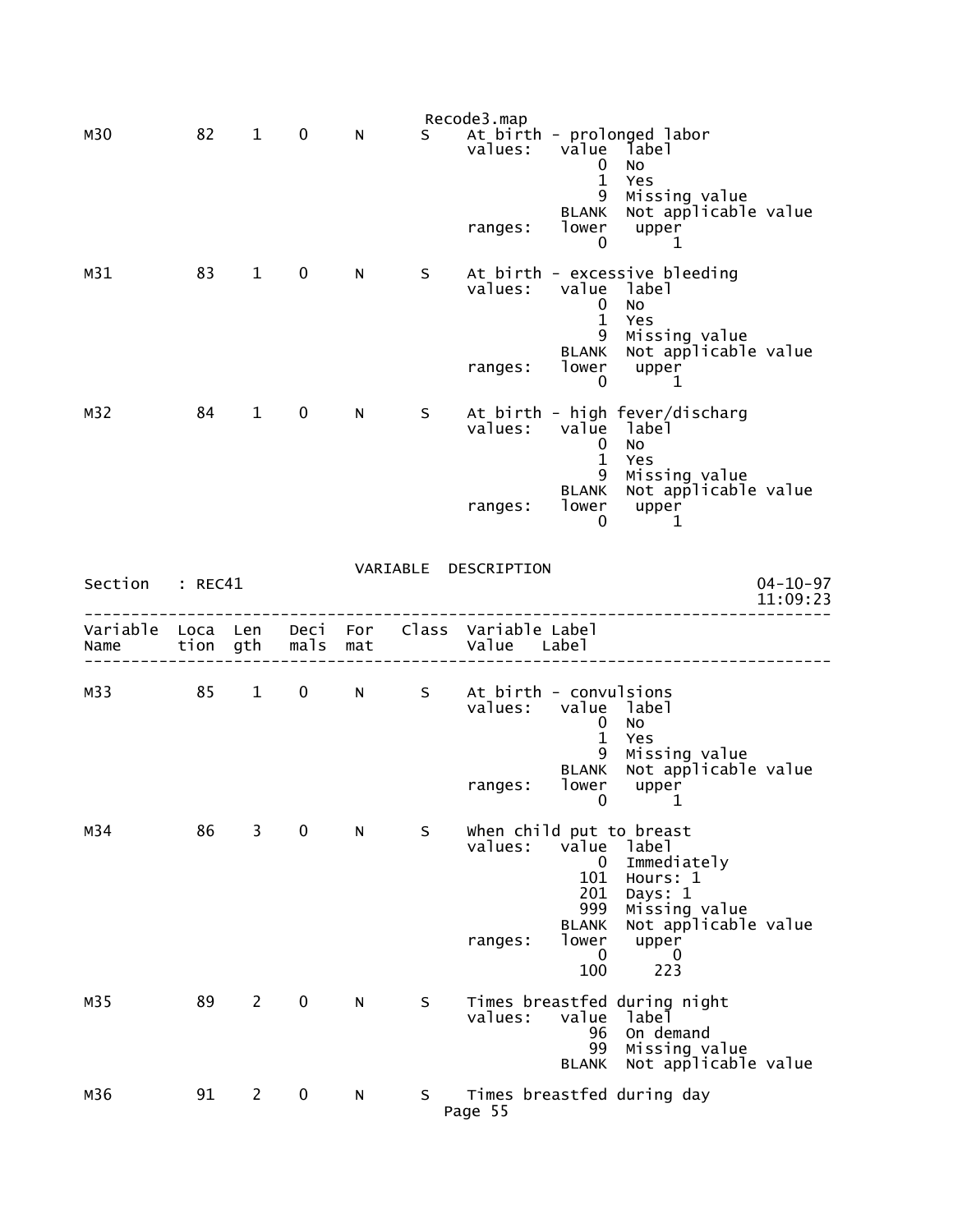|                  |                  |              |              |            |   | Recode3.map<br>values:                  | value<br>96<br>99<br><b>BLANK</b>                          | label<br>On demand<br>Missing value<br>Not applicable value              |                            |
|------------------|------------------|--------------|--------------|------------|---|-----------------------------------------|------------------------------------------------------------|--------------------------------------------------------------------------|----------------------------|
| M37A             | 93               | $\mathbf{1}$ | $\mathbf 0$  | N.         | S | Gave child plain water<br>values:       | value<br>0<br>$\mathbf{1}$<br>$\bf 8$<br>9<br><b>BLANK</b> | label<br><b>NO</b><br>Yes<br>DK<br>Missing value<br>Not applicable value |                            |
|                  |                  |              |              |            |   | ranges:                                 | lower<br>0<br>8                                            | upper<br>$\mathbf{1}$<br>8                                               |                            |
| Section          | : REC41          |              |              |            |   | VARIABLE DESCRIPTION                    |                                                            |                                                                          | $04 - 10 - 97$<br>11:09:23 |
| Variable<br>Name | Loca Len<br>tion | gth          | Deci<br>mals | For<br>mat |   | Class Variable Label<br>Value Label     |                                                            |                                                                          |                            |
| M37B             | 94               | $\mathbf{1}$ | $\mathbf 0$  | N          | S | Gave child sugar water<br>values: value | 0<br>$\mathbf{1}$<br>8                                     | label<br><b>NO</b><br>Yes<br><b>DK</b>                                   |                            |
|                  |                  |              |              |            |   | ranges:                                 | 9<br><b>BLANK</b><br>lower<br>0<br>8                       | Missing value<br>Not applicable value<br>upper<br>$\mathbf 1$<br>8       |                            |
| M37C             | 95               | $\mathbf{1}$ | $\mathbf 0$  | N          | S | Gave child juice<br>values:             | vālue<br>0<br>$\mathbf{1}$<br>8<br>9                       | label<br>No<br>Yes<br>DK<br>Missing value                                |                            |
|                  |                  |              |              |            |   | ranges:                                 | <b>BLANK</b><br>lower<br>0<br>$\bar{8}$                    | Not applicable value<br>upper<br>$\frac{1}{8}$                           |                            |
| M37D             | 96               | $\mathbf{1}$ | $\mathbf 0$  | N          | S | Gave child herbal tea<br>values:        | value<br>0<br>$\mathbf{1}$<br>8<br>9                       | label<br>No<br>Yes<br>DK<br>Missing value                                |                            |
|                  |                  |              |              |            |   | ranges:                                 | <b>BLANK</b><br>lower<br>0<br>8                            | Not applicable value<br>upper<br>$\mathbf 1$<br>8                        |                            |
| <b>M37E</b>      | 97               | $\mathbf{1}$ | $\mathbf 0$  | N          | S | values:                                 | value<br>0<br>$\mathbf{1}$<br>8                            | Gave child powder/tinned milk<br>label<br><b>NO</b><br>Yes<br>DK         |                            |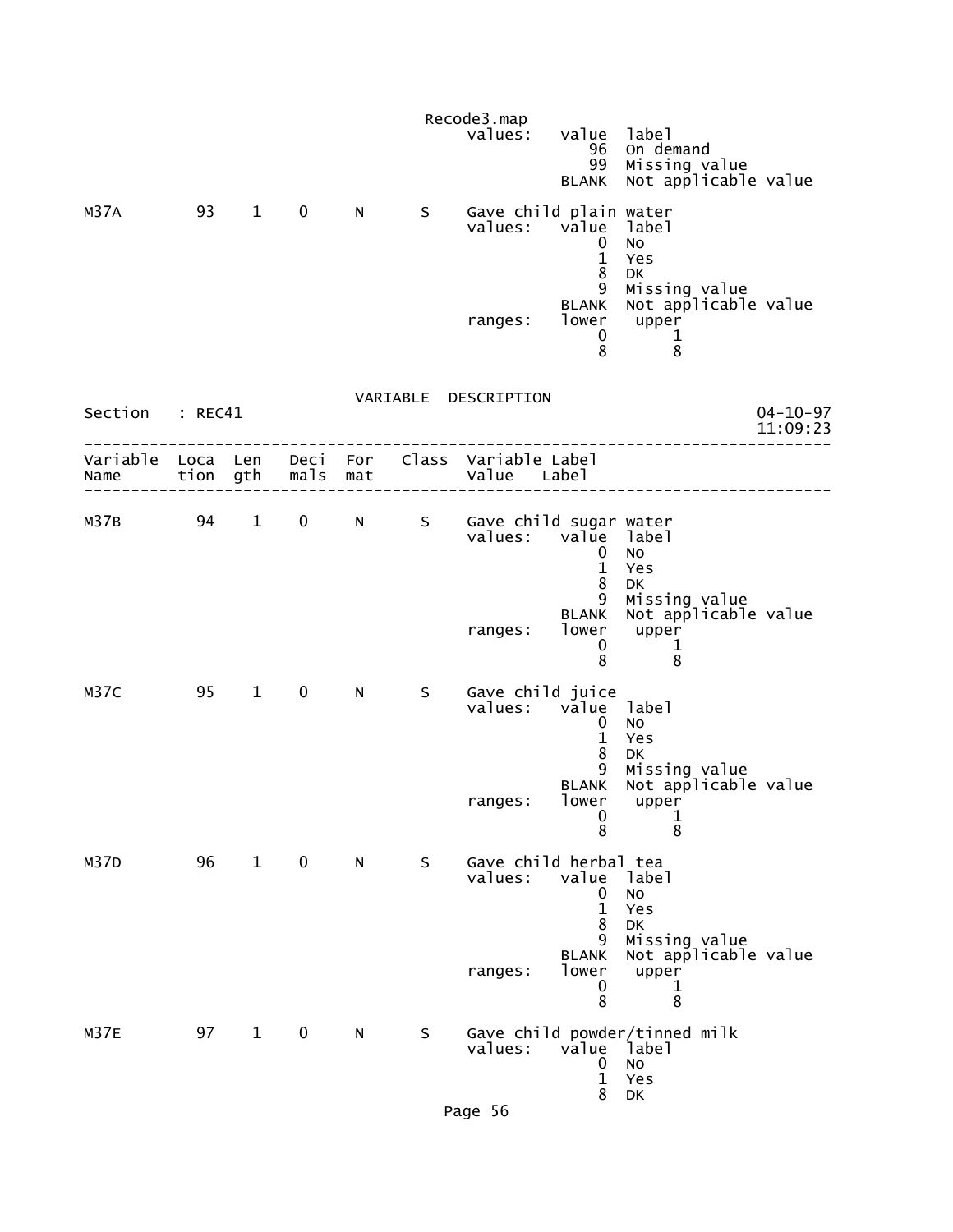|         |       | 9 Missing value            |
|---------|-------|----------------------------|
|         |       | BLANK Not applicable value |
| ranges: | lower | upper                      |
|         |       |                            |
|         |       |                            |

 VARIABLE DESCRIPTION Section : REC41 04-10-97<br>11:09:23 11:09:23 -------------------------------------------------------------------------------- Variable Loca Len Deci For Class Variable Label Name tion gth mals mat Value Label -------------------------------------------------------------------------------- M37F 98 1 0 N S Gave child baby formula<br>values: value label value label<br>0 No de la construcción de la construcción de la construcción de la construcción de la construcción de la construcc 1 Yes en de la construction de la construction de la construction de la construction de la construction de la constr 9 Missing value BLANK Not applicable value ranges: lower upper  $\sim$  0 1 entration of the state of the state of the state of the state of the state of the state of the state of the st M37G 99 1 0 N S Gave child fresh milk value label<br>0 No de la construcción de la construcción de la construcción de la construcción de la construcción de la construcc 1 Yes en de la construction de la construction de la construction de la construction de la construction de la constr 9 Missing value BLANK Not applicable value<br>lower upper ranges: lower upper<br>0 1  $\sim$  0  $\sim$  1 entitive and the state of the state of the state of the state of the state of the state of the state of the st M37H 100 1 0 N S Country specific other liquid values: value label (1999) values: value label (1999) value label (1999) value label (1999) value  $\sim$ de la construcción de la construcción de la construcción de la construcción de la construcción de la construcc 1 Yes en de la provincia de la provincia de la provincia de la provincia de la provincia de la provincia de la provi 9 Missing value BLANK Not applicable value<br>lower upper ranges: lower upper<br>0 1  $\sim$  0  $\sim$  1 entitive and the state of the state of the state of the state of the state of the state of the state of the st M37I 101 1 0 N S Country specific other liquid values: value label<br>0 No 0 No 1 Yes entities are a strategies of the strategies of the strategies of the DK 9 Missing value BLANK Not applicable value ranges: lower upper  $\sim$  0  $\sim$  1 entration of the state of the state of the state of the state of the state of the state of the state of the st VARIABLE DESCRIPTION

Section : REC41 04-10-97<br>11:09:23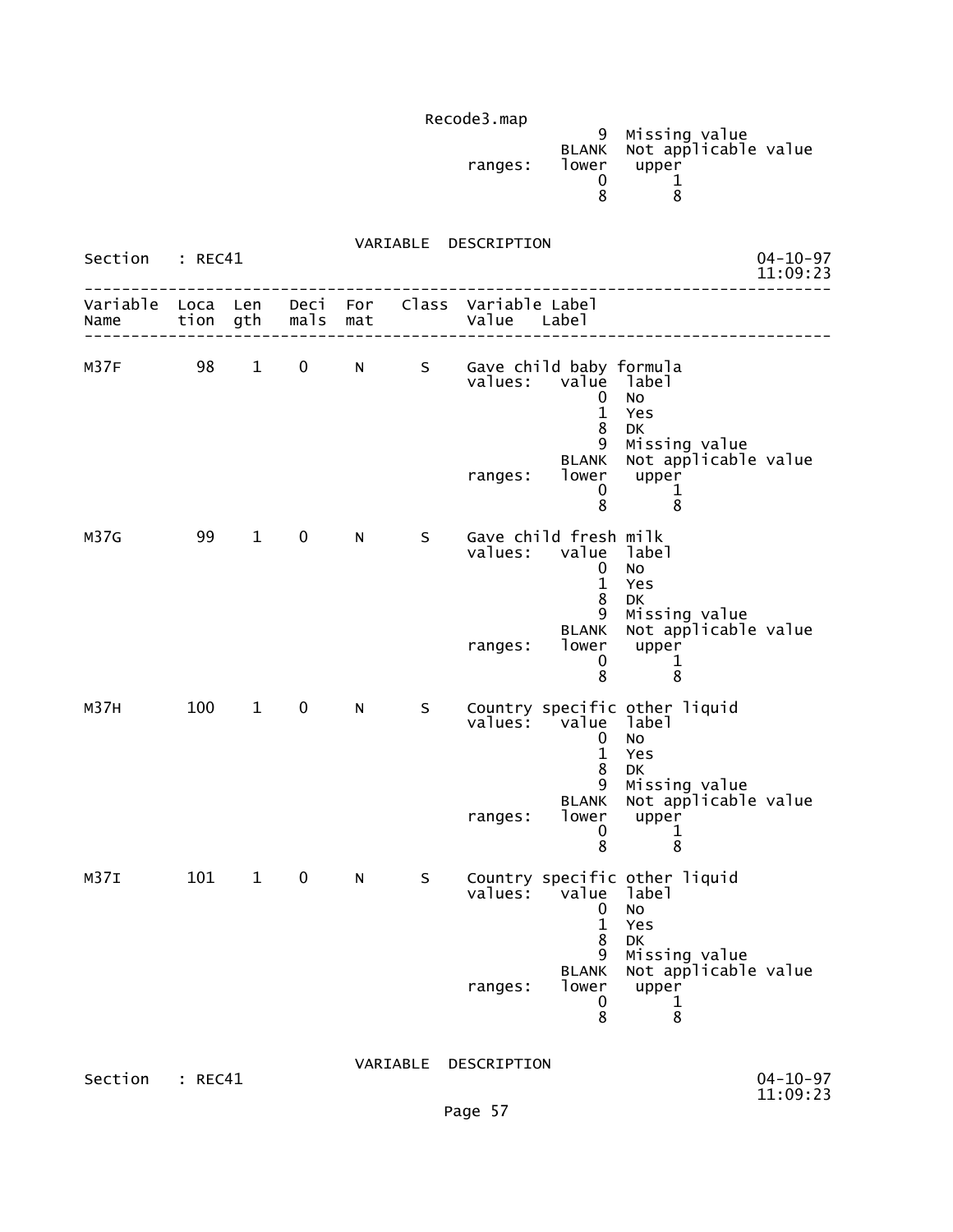|                                                         |              |              |                   |              |         | Recode3.map                         |                                                                                                    |                                                                                                                                        |                            |
|---------------------------------------------------------|--------------|--------------|-------------------|--------------|---------|-------------------------------------|----------------------------------------------------------------------------------------------------|----------------------------------------------------------------------------------------------------------------------------------------|----------------------------|
| Variable<br>Name                                        | Loca<br>tion | Len<br>gth   | Deci<br>mals      | For<br>mat   |         | Class Variable Label<br>Value Label |                                                                                                    |                                                                                                                                        |                            |
| M37J                                                    | 102          | $\mathbf{1}$ | 0                 | N            | S       | $value5$ :<br>ranges:               | value<br>0<br>$\mathbf{1}$<br>8<br>9<br><b>BLANK</b><br>lower<br>0<br>8                            | Country specific other liquid<br>label<br>No<br>Yes<br>DK<br>Missing value<br>Not applicable value<br>upper<br>1<br>8                  |                            |
| M37K                                                    | 103          | $\mathbf{1}$ | 0                 | N            | $\sf S$ | values:<br>ranges:                  | value<br>0<br>$\mathbf{1}$<br>8<br>9<br><b>BLANK</b><br>lower<br>0<br>8                            | Country specific other liquid<br>label<br>No<br>Yes<br>DK<br>Missing value<br>Not applicable value<br>upper<br>1<br>8                  |                            |
| M37L                                                    | 104          | $\mathbf{1}$ | 0                 | $\mathsf{N}$ | S       | values:<br>ranges:                  | Gave child other liquid<br>value<br>0<br>$\mathbf{1}$<br>8<br>9<br><b>BLANK</b><br>lower<br>0<br>8 | label<br>No<br>Yes<br><b>DK</b><br>Missing value<br>Not applicable value<br>upper<br>1<br>8                                            |                            |
| <b>M37M</b>                                             | 105          | $\mathbf{1}$ | 0                 | N            | S       | values:<br>ranges:                  | value<br>0<br>$\mathbf{1}$<br>8<br>BLANK<br>0<br>8                                                 | Country specific other foods<br>label<br>No<br>Yes<br>DK<br>9 Missing value<br>Not applicable value<br>lower upper<br>$\mathbf 1$<br>8 |                            |
| Section : REC41                                         |              |              |                   |              |         | VARIABLE DESCRIPTION                |                                                                                                    |                                                                                                                                        | $04 - 10 - 97$<br>11:09:23 |
| Variable Loca Len Deci For Class Variable Label<br>Name |              |              | tion gth mals mat |              |         | Value Label                         |                                                                                                    |                                                                                                                                        |                            |
| M37N                                                    |              | 106 1        |                   |              |         |                                     | values: value label<br>$\mathbf 0$<br>$\mathbf{1}$<br>8                                            | 0 N S Country specific other foods<br>No<br>Yes<br>DK                                                                                  |                            |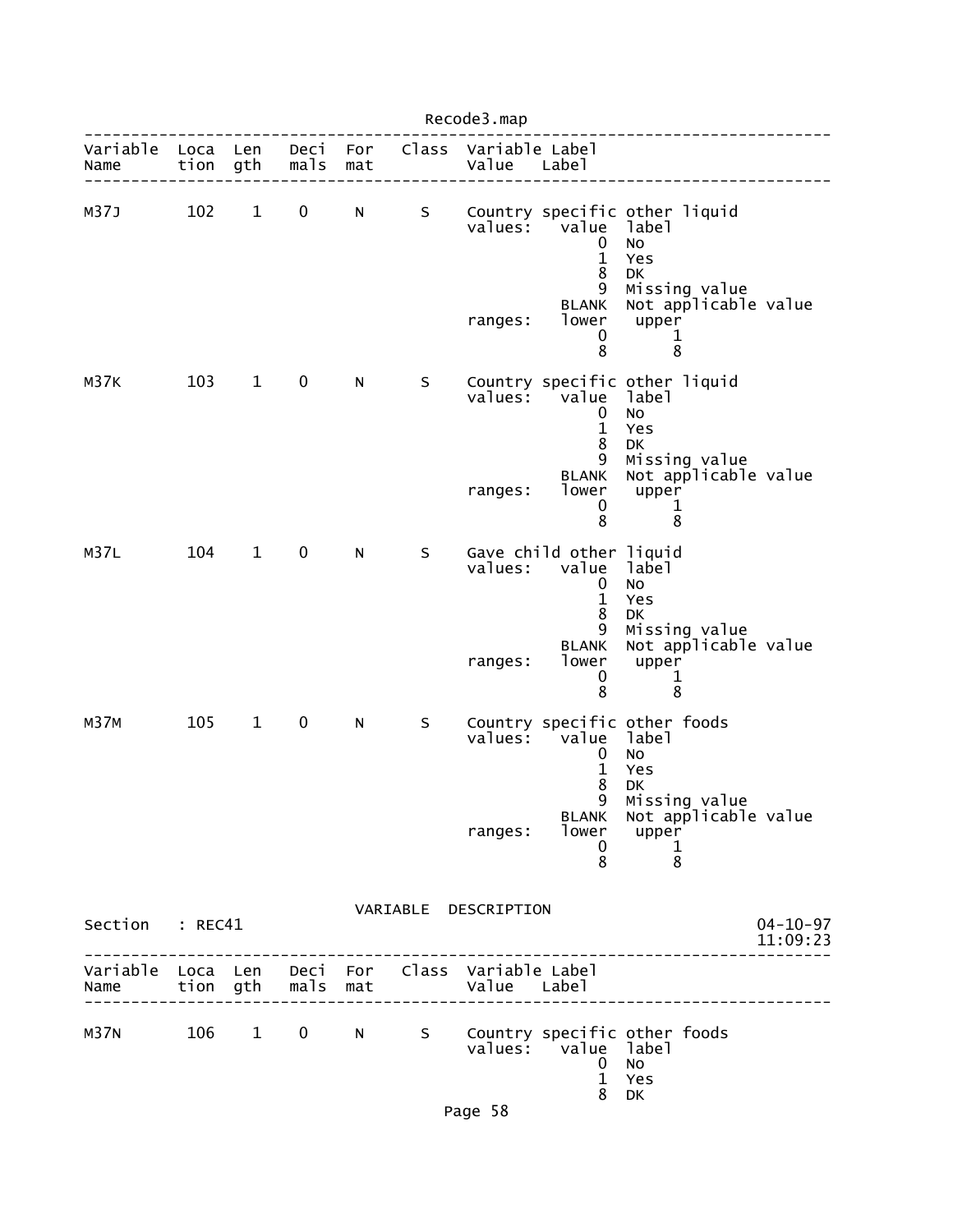|                  |              |                        |                |            |          | Recode3.map                   |                                                                                         |                                                                                                                                       |                            |
|------------------|--------------|------------------------|----------------|------------|----------|-------------------------------|-----------------------------------------------------------------------------------------|---------------------------------------------------------------------------------------------------------------------------------------|----------------------------|
|                  |              |                        |                |            |          | ranges:                       | 9<br><b>BLANK</b><br>lower<br>0<br>8                                                    | Missing value<br>Not applicable value<br>upper<br>1<br>8                                                                              |                            |
| M370             | 107          | $1 \quad \blacksquare$ | $\mathbf 0$    | N          | S        | ranges:                       | values: value<br>0<br>$\mathbf 1$<br>8<br>9<br><b>BLANK</b><br>lower<br>0<br>8          | Country specific other foods<br>label<br>No<br>Yes<br><b>DK</b><br>Missing value<br>Not applicable value<br>upper<br>$\mathbf 1$<br>8 |                            |
| M37P             | 108          | $\mathbf{1}$           | $\mathbf 0$    | N          | S.       | ranges:                       | values: value label<br>0<br>$\mathbf{1}$<br>8<br>9<br><b>BLANK</b><br>lower<br>0<br>8   | Other solid, semi-solid foods<br>No<br>Yes<br>DK<br>Missing value<br>Not applicable value<br>upper<br>1<br>8                          |                            |
| M37Q             | 109          | $\mathbf{1}$           | $\mathbf 0$    | N          | S        | values:<br>ranges:            | value label<br>$\mathbf 0$<br>$\mathbf{1}$<br>8<br>9<br><b>BLANK</b><br>lower<br>0<br>8 | Food made from local grain<br>No<br>Yes<br>DK<br>Missing value<br>Not applicable value<br>upper<br>$\mathbf{1}$<br>8                  |                            |
| Section          | : REC41      |                        |                |            | VARIABLE | DESCRIPTION                   |                                                                                         |                                                                                                                                       | $04 - 10 - 97$<br>11:09:23 |
| Variable<br>Name | Loca<br>tion | Len<br>gth             | Deci<br>mals   | For<br>mat |          | Class Variable Label<br>Value | Labe <sub>1</sub>                                                                       |                                                                                                                                       |                            |
| M37R             | 110          | $\mathbf{1}$           | $\overline{0}$ | N          | S        | values:<br>ranges:            | value<br>0<br>$\mathbf{1}$<br>8<br>9<br><b>BLANK</b><br>lower<br>0                      | Food made from local tuber<br>label<br>No<br>Yes<br>DK<br>Missing value<br>Not applicable value<br>upper<br>1                         |                            |
| M37S             | 111          | $\mathbf{1}$           | $\bf{0}$       | N          | S        | values:<br>Page 59            | 8<br>value<br>$\mathbf 0$<br>$\mathbf{1}$                                               | 8<br>Gave child eggs, fish, poultry<br>labeİ<br>No<br>Yes                                                                             |                            |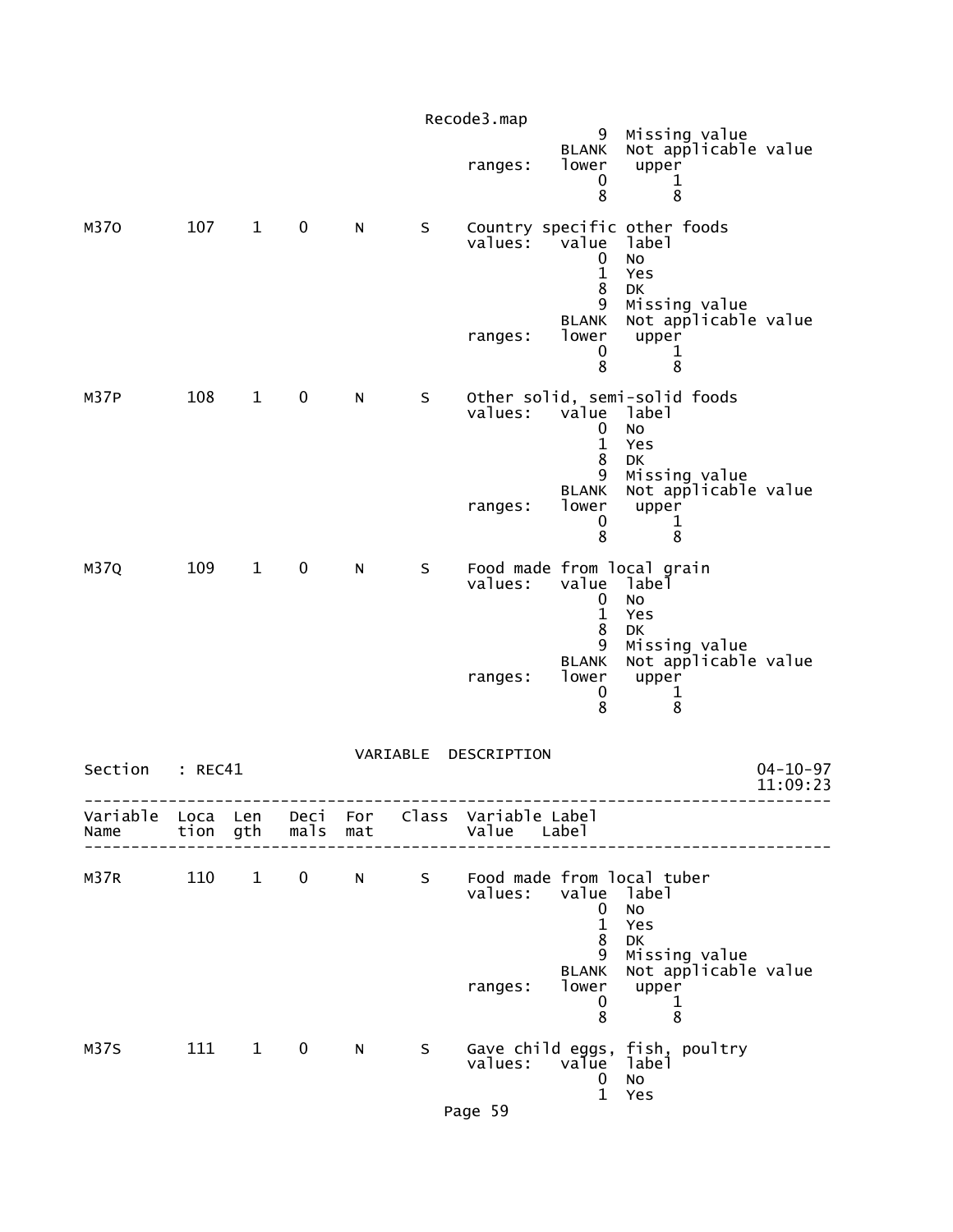|                  |                  |              |              |            |             | Recode3.map                   | 8                                    | <b>DK</b>                                                                          |                            |
|------------------|------------------|--------------|--------------|------------|-------------|-------------------------------|--------------------------------------|------------------------------------------------------------------------------------|----------------------------|
|                  |                  |              |              |            |             | ranges:                       | 9<br><b>BLANK</b><br>lower<br>0<br>8 | Missing value<br>Not applicable value<br>upper<br>1<br>8                           |                            |
| M37T             | 112              | $\mathbf{1}$ | $\mathbf 0$  | N          | S           | Gave child meat<br>values:    | value<br>0<br>$\mathbf{1}$<br>8<br>9 | label<br>No<br>Yes<br>DK                                                           |                            |
|                  |                  |              |              |            |             | ranges:                       | <b>BLANK</b><br>lower<br>0<br>8      | Missing value<br>Not applicable value<br>upper<br>$\mathbf 1$<br>8                 |                            |
| M38              | 113              | $\mathbf{1}$ | $\mathbf 0$  | N          | S           | values:                       | value<br>0<br>$\mathbf{1}$<br>8      | Drank from bottle with nipple<br>label<br>No<br>Yes<br>DK                          |                            |
|                  |                  |              |              |            |             | ranges:                       | 9<br><b>BLANK</b><br>lower<br>0<br>8 | Missing value<br>Not applicable value<br>upper<br>$\mathbf{1}$<br>8                |                            |
| Section          | : REC41          |              |              |            | VARIABLE    | DESCRIPTION                   |                                      |                                                                                    | $04 - 10 - 97$<br>11:09:23 |
| Variable<br>Name | Loca Len<br>tion | gth          | Deci<br>mals | For<br>mat |             | Class Variable Label<br>Value | Label                                |                                                                                    |                            |
| м39              | 114              | $\mathbf{1}$ | $\mathbf 0$  | N          | $S_{\perp}$ |                               | 0<br>7<br>8                          | Times ate other food yesterday<br>values: value label<br>None<br>$7+$<br><b>DK</b> |                            |
|                  |                  |              |              |            |             | ranges:                       | 9<br><b>BLANK</b><br>lower<br>0      | Missing value<br>Not applicable value<br>upper<br>8                                |                            |
| M40A             | 115              | $\mathbf{1}$ | $\mathbf 0$  | N          | S           | values:                       | value<br>7<br>8                      | Last 7 days - plain water<br>label<br>$7+$<br>DK                                   |                            |
|                  |                  |              |              |            |             | ranges:                       | 9<br><b>BLANK</b><br>lower<br>0      | Missing value<br>Not applicable value<br>upper<br>8                                |                            |
| M40B             | 116              | $\mathbf{1}$ | 0            | N          | S           | Last 7 days - milk<br>values: | value                                | label<br>$7+$                                                                      |                            |
|                  |                  |              |              |            |             |                               | 7<br>8                               | DK                                                                                 |                            |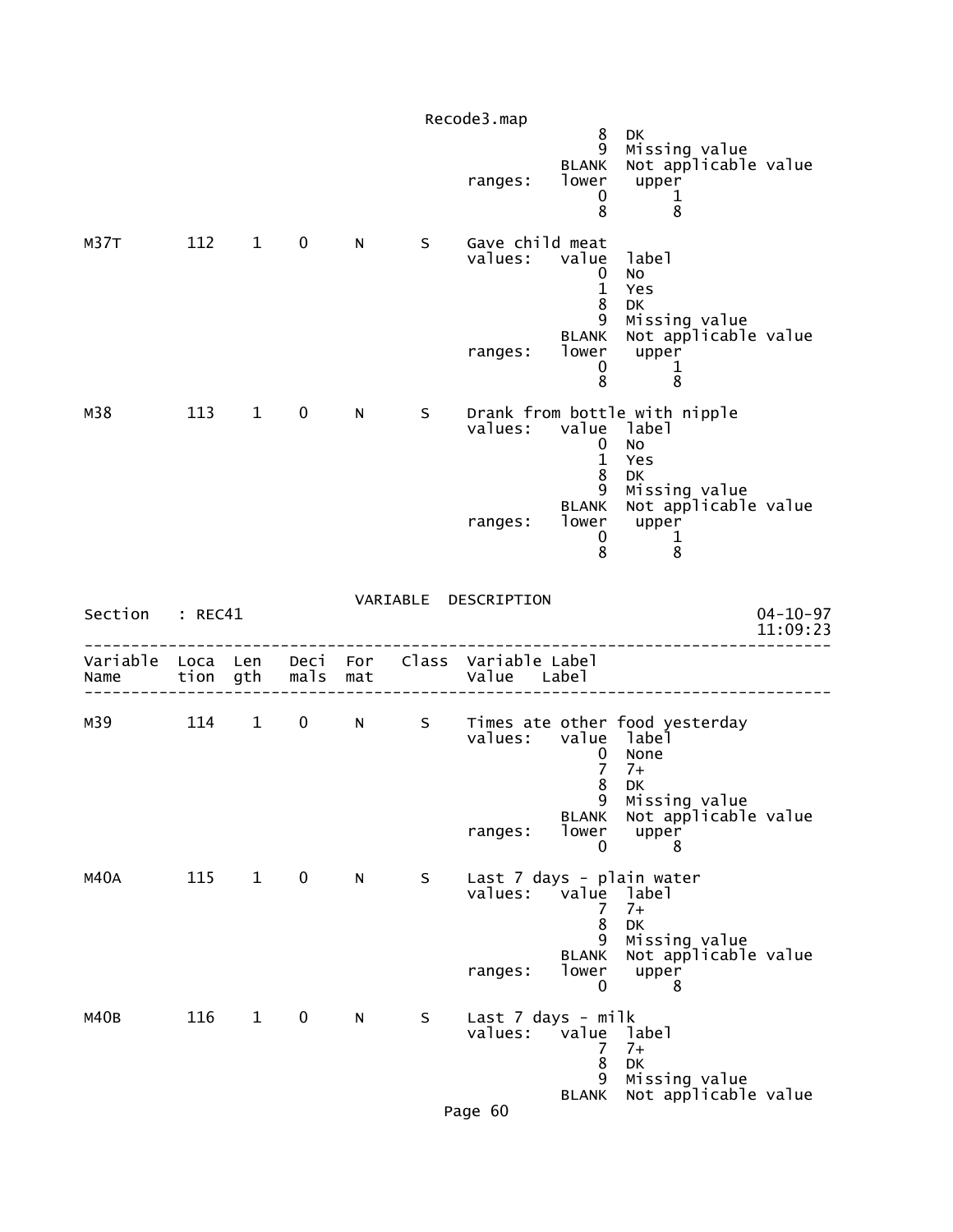|                 |         |              |             |                |   | Recode3.map          | ranges: lower upper<br>0                                                 | 8                                                                                                                                 |                            |
|-----------------|---------|--------------|-------------|----------------|---|----------------------|--------------------------------------------------------------------------|-----------------------------------------------------------------------------------------------------------------------------------|----------------------------|
| M40C            | 117 1 0 |              |             | N              | S | ranges:              | values: value label<br>7<br>8<br>9                                       | Last 7 days - other liquids<br>$7+$<br>DK<br>Missing value<br>BLANK Not applicable value<br>lower upper                           |                            |
| M40D            | 118 1   |              | $\mathbf 0$ | N <sub>1</sub> | S |                      | 0<br>values: value label<br>7<br>8<br>9                                  | 8<br>Last 7 days - local grain food<br>$7+$<br><b>DK</b>                                                                          |                            |
|                 |         |              |             |                |   | ranges:              | <b>BLANK</b><br>0                                                        | Missing value<br>Not applicable value<br>lower upper<br>8                                                                         |                            |
| Section : REC41 |         |              |             |                |   | VARIABLE DESCRIPTION |                                                                          |                                                                                                                                   | $04 - 10 - 97$<br>11:09:23 |
|                 |         |              |             |                |   |                      |                                                                          |                                                                                                                                   |                            |
|                 |         |              |             |                |   | ranges:              | values: value label<br>7<br>8<br>9<br><b>BLANK</b><br>$\mathbf{0}$       | M40E 119 1 0 N S Last 7 days - local tuber food<br>$7+$<br><b>DK</b><br>Missing value<br>Not applicable value<br>lower upper<br>8 |                            |
| M40F            |         | 120 1        | 0           | N              | S | ranges:              | values: value label<br>7<br>8<br>9<br><b>BLANK</b><br>lower<br>0         | Last 7 days - egg/fish/poultry<br>$7+$<br>DK<br>Missing value<br>Not applicable value<br>upper<br>8                               |                            |
| M40G            | 121     | $\mathbf{1}$ | $\mathbf 0$ | N              | S | values:<br>ranges:   | Last 7 days - meat<br>value<br>7<br>8<br>9<br><b>BLANK</b><br>lower<br>0 | label<br>$7+$<br>DK<br>Missing value<br>Not applicable value<br>upper<br>8                                                        |                            |
| M40H            | 122     | $\mathbf{1}$ | $\mathbf 0$ | N              | S | values:<br>Page 61   | value<br>7<br>8<br>9<br>BLANK                                            | Last 7 days - other solid food<br>label<br>$7+$<br>DK<br>Missing value<br>Not applicable value                                    |                            |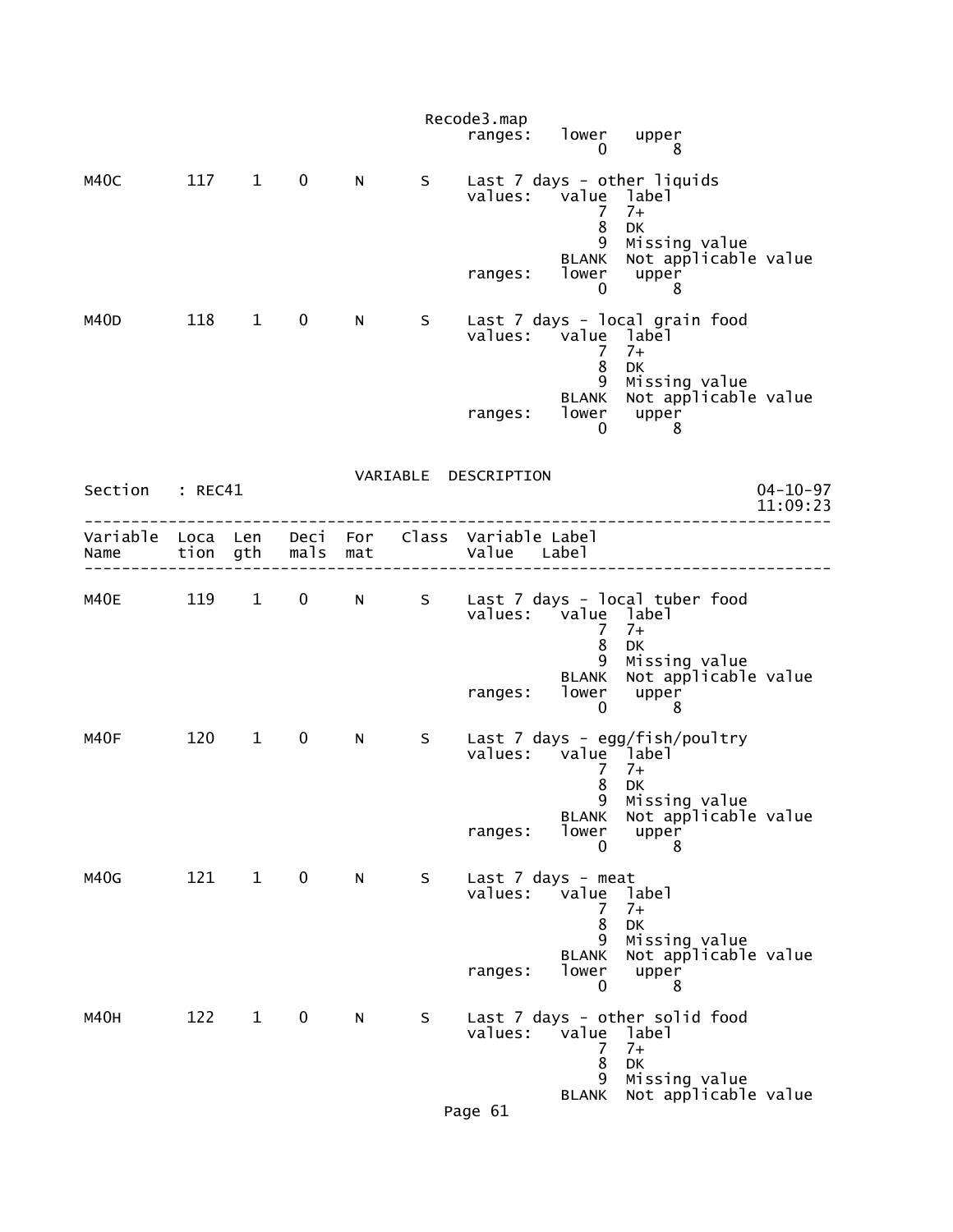|                           |            |                        |                |     |    | Recode3.map<br>ranges:                       | lower upper<br>0                     | 8                                                                                            |                            |
|---------------------------|------------|------------------------|----------------|-----|----|----------------------------------------------|--------------------------------------|----------------------------------------------------------------------------------------------|----------------------------|
| M4OI                      | 123 1      |                        | $\mathbf 0$    | N   | S. | values: value label                          | 7<br>8                               | Last 7 days - country specific<br>$7+$<br><b>DK</b>                                          |                            |
|                           |            |                        |                |     |    | ranges:                                      | 9<br><b>BLANK</b><br>lower<br>0      | Missing value<br>Not applicable value<br>upper<br>8                                          |                            |
| Section : REC41           |            |                        |                |     |    | VARIABLE DESCRIPTION                         |                                      |                                                                                              | $04 - 10 - 97$<br>11:09:23 |
| Variable Loca Len<br>Name |            |                        | tion gth mals  | mat |    | Deci For Class Variable Label<br>Value Label |                                      |                                                                                              |                            |
| M40J 124 1                |            |                        | $\overline{0}$ | N   | S  | values: value label                          | 7<br>8                               | Last 7 days - country specific<br>$7+$<br><b>DK</b>                                          |                            |
|                           |            |                        |                |     |    | ranges:                                      | 9<br><b>BLANK</b><br>lower<br>0      | Missing value<br>Not applicable value<br>upper<br>8                                          |                            |
| м40к                      | $125 \t 1$ |                        | $\mathbf 0$    | N   | S. | values: value label                          | 7<br>8<br>9<br><b>BLANK</b><br>lower | Last 7 days - country specific<br>$7+$<br><b>DK</b><br>Missing value<br>Not applicable value |                            |
| M40L                      | 126        | $1 \quad$              | $\mathbf 0$    | N - | S. | ranges:<br>values: value label               | 0                                    | upper<br>8<br>Last 7 days - country specific                                                 |                            |
|                           |            |                        |                |     |    | ranges:                                      | 7<br>8<br>q<br>BLANK<br>lower<br>0   | $7+$<br><b>DK</b><br>Missing value<br>Not applicable value<br>upper<br>8                     |                            |
| M40M                      | 127        | $1 \quad \blacksquare$ | $\mathbf 0$    | N   | S  | values:                                      | value<br>7<br>8<br>9                 | Last 7 days - country specific<br>label<br>$7+$<br><b>DK</b><br>Missing value                |                            |
|                           |            |                        |                |     |    | ranges:                                      | <b>BLANK</b><br>lower<br>0           | Not applicable value<br>upper<br>8                                                           |                            |
| <b>M40N</b>               | 128        | $\mathbf{1}$           | $\mathbf 0$    | N   | S  | values:                                      | value<br>7<br>8<br>9                 | Last 7 days - country specific<br>]abe]<br>$7+$<br>DK<br>Missing value                       |                            |
|                           |            |                        |                |     |    | P20062                                       | <b>BLANK</b>                         | Not applicable value                                                                         |                            |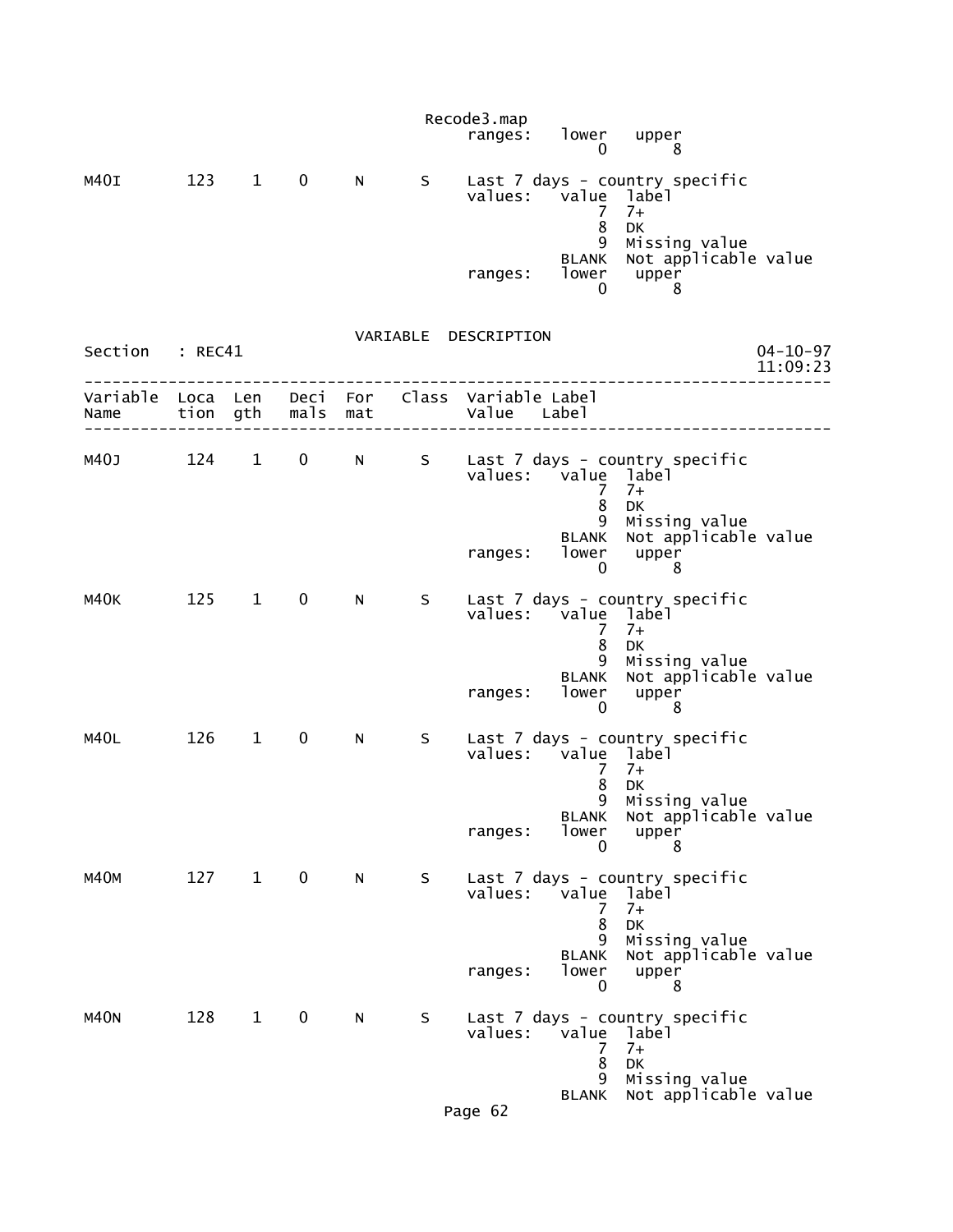Recode3.map ranges: lower upper 0 8

| Section : REC41           |     |                        |                   |           |             | VARIABLE DESCRIPTION                                                                                                                                                                                        | $04 - 10 - 97$<br>11:09:23 |
|---------------------------|-----|------------------------|-------------------|-----------|-------------|-------------------------------------------------------------------------------------------------------------------------------------------------------------------------------------------------------------|----------------------------|
| Variable Loca Len<br>Name |     |                        | tion gth mals mat |           |             | Deci For Class Variable Label<br>Value Label                                                                                                                                                                |                            |
| M400                      | 129 | $\mathbf{1}$           | 0                 | N         | $S_{\perp}$ | Last 7 days - country specific<br>value label<br>values:<br>7<br>$7+$<br>8<br>DK                                                                                                                            |                            |
|                           |     |                        |                   |           |             | 9<br>Missing value<br>Not applicable value<br><b>BLANK</b><br>lower<br>upper<br>ranges:<br>0<br>8                                                                                                           |                            |
| Section : REC42           |     |                        |                   |           |             | VARIABLE DESCRIPTION                                                                                                                                                                                        | $04 - 10 - 97$<br>11:09:23 |
| Name                      |     |                        | tion gth mals mat |           |             | Variable Loca Len Deci For Class Variable Label<br>Value Label                                                                                                                                              |                            |
| V401                      | 18  | $\mathbf{1}$           | $\mathbf 0$       | N         | S           | Last birth ceasarean section<br>values: value label<br><b>NO</b><br>0<br>$\mathbf{1}$<br>Yes<br>9<br>Missing value<br>Not applicable value<br><b>BLANK</b><br>lower<br>upper<br>ranges:<br>$\mathbf 0$<br>1 |                            |
| V404                      | 19  | $1 \quad \blacksquare$ | $\mathbf 0$       | N         | S.          | Currently breastfeeding<br>values:<br>value label<br><b>NO</b><br>$\mathbf 0$<br>Yes<br>$\mathbf{1}$<br>lower upper<br>ranges:<br>$\mathbf{0}$<br>$\mathbf{1}$                                              |                            |
| V405                      | 20  | $\mathbf{1}$           | 0                 | N         | S.          | Currently amenorrheic<br>values:<br>value label<br><b>NO</b><br>0<br>$\mathbf 1$<br>Yes<br>lower<br>ranges:<br>upper                                                                                        |                            |
| V406                      | 21  | $\mathbf{1}$           | $\mathbf 0$       | ${\sf N}$ | S           | 0<br>1<br>Currently abstaining<br>values:<br>value<br>label<br>No<br>0<br>1<br>Yes<br>lower<br>ranges:<br>upper<br>0<br>1                                                                                   |                            |
| <b>V407</b>               | 22  | $\overline{2}$         | $\mathbf 0$       | N         | S           | Times breastfed during night<br>values:<br>value<br>label<br>On demand<br>96                                                                                                                                |                            |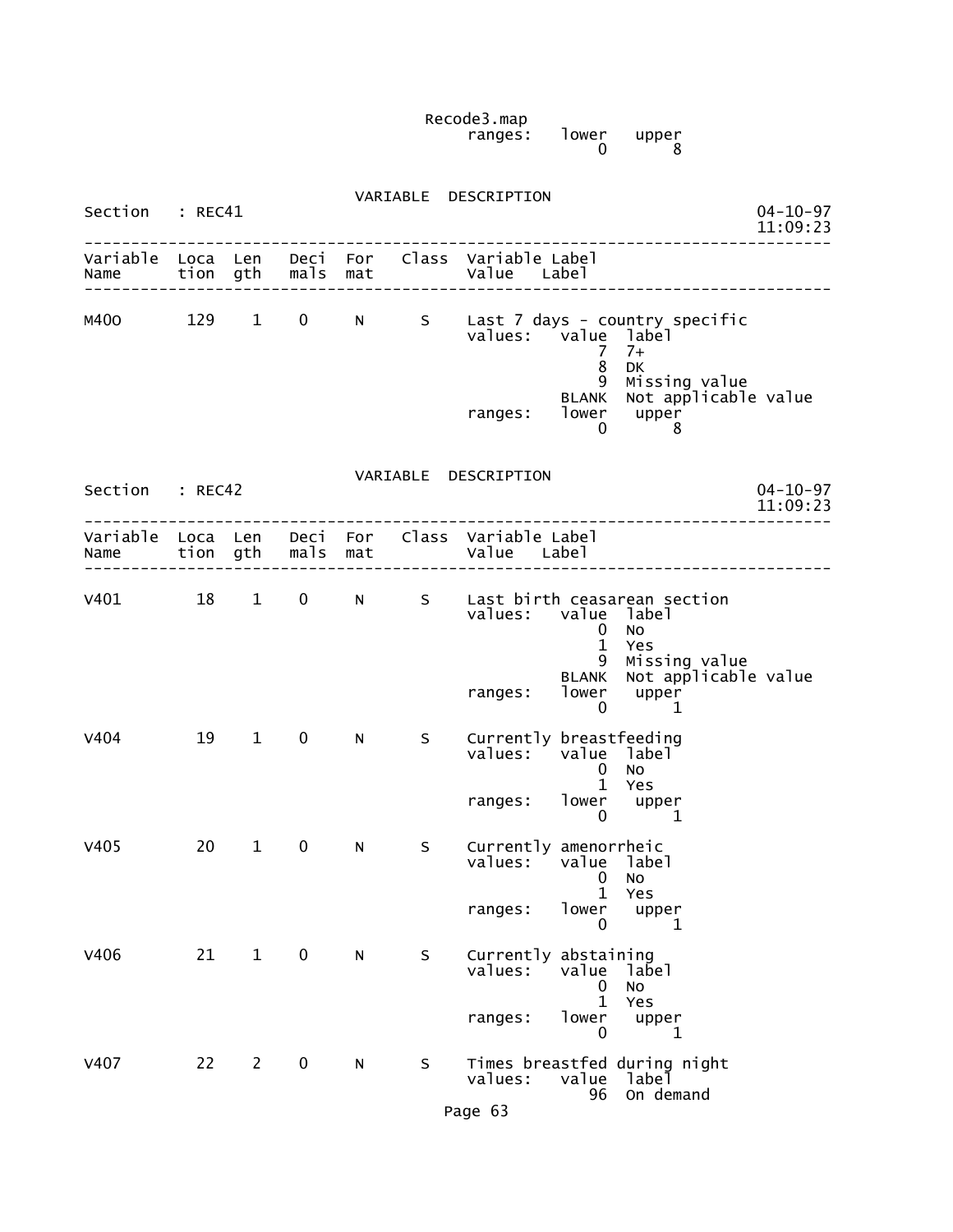|                 |      |              |             |             |                                                                                                                                                                                                                                | Recode3.map                                                                               |                                                       |                                                                                           |                            |
|-----------------|------|--------------|-------------|-------------|--------------------------------------------------------------------------------------------------------------------------------------------------------------------------------------------------------------------------------|-------------------------------------------------------------------------------------------|-------------------------------------------------------|-------------------------------------------------------------------------------------------|----------------------------|
|                 |      |              |             |             |                                                                                                                                                                                                                                |                                                                                           |                                                       | 99 Missing value<br>BLANK Not applicable value                                            |                            |
| V408            |      | 24 2         | $\mathbf 0$ | $N$ and $N$ | S                                                                                                                                                                                                                              | values: value                                                                             | 96<br>99<br><b>BLANK</b>                              | Times breastfed during day<br>label<br>On demand<br>Missing value<br>Not applicable value |                            |
| Section : REC42 |      |              |             |             |                                                                                                                                                                                                                                | VARIABLE DESCRIPTION                                                                      |                                                       |                                                                                           | $04 - 10 - 97$<br>11:09:23 |
|                 |      |              |             |             |                                                                                                                                                                                                                                | Variable Loca Len Deci For Class Variable Label<br>Name tion gth mals mat and value Label |                                                       |                                                                                           |                            |
|                 |      |              |             |             |                                                                                                                                                                                                                                | v409 26 1 0 N S Gave child plain water<br>values: value label                             | 0<br>$\mathbf{1}$<br>8<br>9<br><b>BLANK</b>           | No<br>Yes<br><b>DK</b><br>Missing value<br>Not applicable value                           |                            |
|                 |      |              |             |             |                                                                                                                                                                                                                                | ranges:                                                                                   | 0<br>8                                                | lower upper<br>$\mathbf 1$<br>8                                                           |                            |
| V409A           | 27 1 |              | $\mathbf 0$ | N           | S –                                                                                                                                                                                                                            | Gave child sugar water<br>values: value label                                             | $\mathbf 0$<br>$\mathbf{1}$<br>8<br>9<br><b>BLANK</b> | No<br>Yes<br>DK<br>Missing value<br>Not applicable value                                  |                            |
|                 |      |              |             |             |                                                                                                                                                                                                                                | ranges:                                                                                   | lower<br>0<br>8                                       | upper<br>$\mathbf 1$<br>8                                                                 |                            |
| V410            | 28   | $\mathbf{1}$ | 0           | N           | S and the set of the set of the set of the set of the set of the set of the set of the set of the set of the set of the set of the set of the set of the set of the set of the set of the set of the set of the set of the set | Gave child juice<br>values: value label                                                   | $\mathbf 0$<br>8<br>9                                 | No<br>1 Yes<br>DK<br>Missing value                                                        |                            |
|                 |      |              |             |             |                                                                                                                                                                                                                                | ranges:                                                                                   | <b>BLANK</b><br>lower<br>0<br>8                       | Not applicable value<br>upper<br>ı<br>8                                                   |                            |
| <b>V410A</b>    | 29   | $\mathbf{1}$ | $\mathbf 0$ | N           | S                                                                                                                                                                                                                              | Gave child herbal tea<br>values:                                                          | value<br>0<br>$\mathbf{1}$<br>8<br>9                  | label<br>NO<br>Yes<br>DK<br>Missing value                                                 |                            |
|                 |      |              |             |             |                                                                                                                                                                                                                                | ranges:                                                                                   | <b>BLANK</b><br>lower<br>0<br>8                       | Not applicable value<br>upper<br>T<br>8                                                   |                            |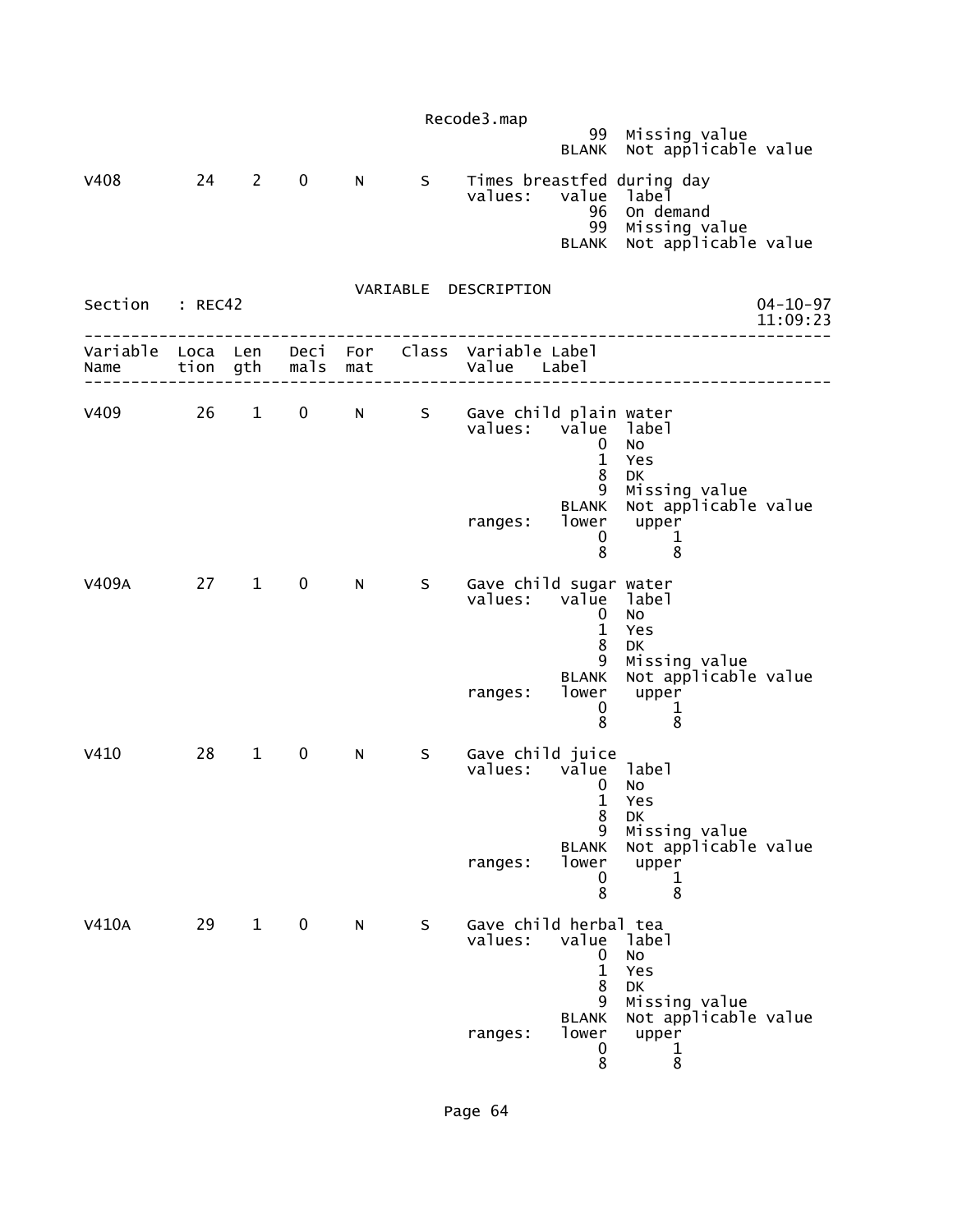|                                                 |              |              |              |            | VARIABLE | DESCRIPTION             |                                                                                                    |                                                                                                                                        |                            |
|-------------------------------------------------|--------------|--------------|--------------|------------|----------|-------------------------|----------------------------------------------------------------------------------------------------|----------------------------------------------------------------------------------------------------------------------------------------|----------------------------|
| Section                                         | : REC42      |              |              |            |          |                         |                                                                                                    |                                                                                                                                        | $04 - 10 - 97$<br>11:09:23 |
| Variable<br>Name                                | Loca<br>tion | Len<br>gth   | Deci<br>mals | For<br>mat | Class    | Variable Label<br>Value | Label                                                                                              |                                                                                                                                        |                            |
| v411                                            | 30           | $\mathbf{1}$ | 0            | N          | S        | values:<br>ranges:      | value<br>0<br>$\mathbf{1}$<br>8<br>9<br><b>BLANK</b><br>lower<br>0<br>8                            | Gave child powder/tinned milk<br>label<br>No<br>Yes<br><b>DK</b><br>Missing value<br>Not applicable value<br>upper<br>$\mathbf 1$<br>8 |                            |
| V411A                                           | 31           | $\mathbf{1}$ | $\mathbf 0$  | N          | S        | values:<br>ranges:      | Gave child baby formula<br>value<br>0<br>$\mathbf{1}$<br>8<br>9<br><b>BLANK</b><br>lower<br>0<br>8 | label<br>No<br>Yes<br><b>DK</b><br>Missing value<br>Not applicable value<br>upper<br>1<br>8                                            |                            |
| V412                                            | 32           | $\mathbf{1}$ | $\mathbf 0$  | N          | S        | values:<br>ranges:      | Gave child fresh milk<br>value<br>0<br>$\mathbf{1}$<br>8<br>9<br><b>BLANK</b><br>lower<br>0<br>8   | label<br>No<br>Yes<br>DK<br>Missing value<br>Not applicable value<br>upper<br>$\mathbf{1}$<br>8                                        |                            |
| V413A                                           | 33           | $\mathbf{1}$ | 0            | N          | S        | values:<br>ranges:      | value<br>0<br>$\mathbf{1}$<br>8<br>9<br><b>BLANK</b><br>$\mathbf{0}$<br>8                          | Country specific other liquid<br>label<br>No<br>Yes<br>DK<br>Missing value<br>Not applicable value<br>lower upper<br>$\mathbf{1}$<br>8 |                            |
| Section : REC42                                 |              |              |              |            |          | VARIABLE DESCRIPTION    |                                                                                                    |                                                                                                                                        | $04 - 10 - 97$<br>11:09:23 |
| Variable Loca Len Deci For Class Variable Label |              |              |              |            |          |                         |                                                                                                    |                                                                                                                                        |                            |
| V413B 34 1 0 N                                  |              |              |              |            |          | Page 65                 | values: value label                                                                                | S Country specific other liquid                                                                                                        |                            |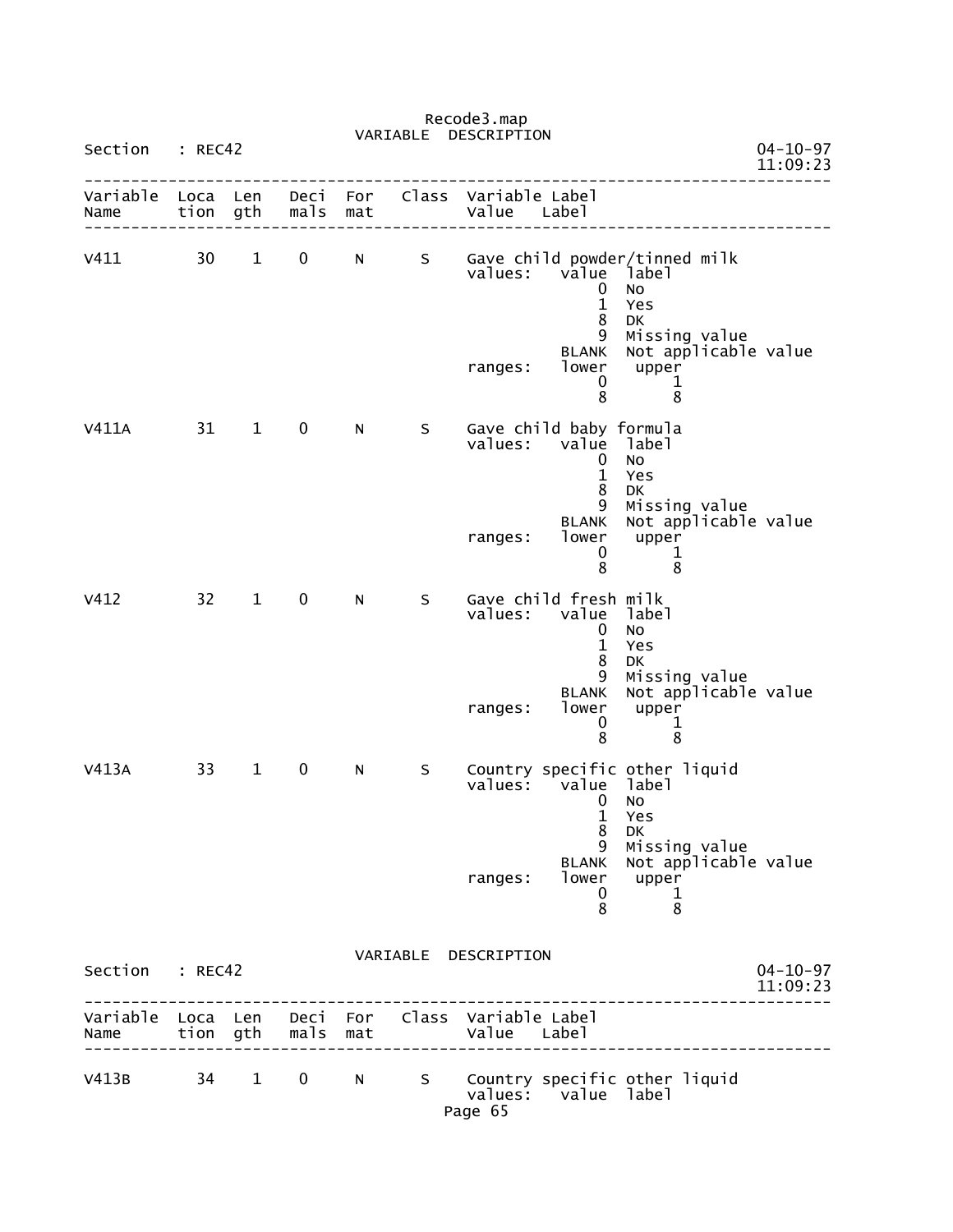|                  |                  |              |                  |           |                                                                                                                                                                                                                                | Recode3.map<br>ranges:        | 0<br>$\mathbf{1}$<br>8<br>9<br><b>BLANK</b><br>lower<br>0<br>8 | No<br>Yes<br>DK<br>Missing value<br>Not applicable value<br>upper<br>1<br>8                                              |                            |
|------------------|------------------|--------------|------------------|-----------|--------------------------------------------------------------------------------------------------------------------------------------------------------------------------------------------------------------------------------|-------------------------------|----------------------------------------------------------------|--------------------------------------------------------------------------------------------------------------------------|----------------------------|
| <b>V413C</b>     | 35               | $\mathbf{1}$ | 0                | N         | S                                                                                                                                                                                                                              | $value5$ :<br>ranges:         | value<br>0<br>$\mathbf{1}$<br>8<br>9<br><b>BLANK</b><br>lower  | Country specific other liquid<br>label<br><b>NO</b><br>Yes<br>DK<br>Missing value<br>Not applicable value<br>upper       |                            |
|                  |                  |              |                  |           |                                                                                                                                                                                                                                |                               | 0<br>8                                                         | 1<br>8                                                                                                                   |                            |
| V413D            | 36               | $\mathbf{1}$ | $\pmb{0}$        | N         | S                                                                                                                                                                                                                              | values:                       | value<br>0<br>$\mathbf{1}$<br>8                                | Country specific other liquid<br>label<br>No<br>Yes<br><b>DK</b>                                                         |                            |
|                  |                  |              |                  |           |                                                                                                                                                                                                                                | ranges:                       | 9<br><b>BLANK</b><br>lower<br>0<br>8                           | Missing value<br>Not applicable value<br>upper<br>1<br>8                                                                 |                            |
| V413             | 37               | $\mathbf{1}$ | $\pmb{0}$        | ${\sf N}$ | S                                                                                                                                                                                                                              | values:                       | Gave child other liquid<br>value<br>0<br>$\mathbf{1}$<br>8     | label<br>No<br>Yes<br><b>DK</b>                                                                                          |                            |
|                  |                  |              |                  |           |                                                                                                                                                                                                                                | ranges:                       | 9<br><b>BLANK</b><br>lower<br>0<br>8                           | Missing value<br>Not applicable value<br>upper<br>1<br>8                                                                 |                            |
| Section          | : REC42          |              |                  |           | VARIABLE                                                                                                                                                                                                                       | DESCRIPTION                   |                                                                |                                                                                                                          | $04 - 10 - 97$<br>11:09:23 |
| Variable<br>Name | Loca Len<br>tion | gth          | Deci For<br>mals | mat       |                                                                                                                                                                                                                                | Class Variable Label<br>Value | Label                                                          |                                                                                                                          |                            |
| V414A            | 38               | $\mathbf{1}$ | $\mathbf 0$      | N         | S                                                                                                                                                                                                                              | values:<br>ranges:            | value<br>0<br>$\mathbf{1}$<br>8<br>9<br><b>BLANK</b><br>lower  | Country specific other foods<br>label<br><b>NO</b><br>Yes<br><b>DK</b><br>Missing value<br>Not applicable value<br>upper |                            |
|                  |                  |              |                  |           |                                                                                                                                                                                                                                |                               | 0<br>8                                                         | $\mathbf 1$<br>8                                                                                                         |                            |
| V414B            | 39               | $\mathbf{1}$ | $\bf{0}$         | ${\sf N}$ | S and the set of the set of the set of the set of the set of the set of the set of the set of the set of the set of the set of the set of the set of the set of the set of the set of the set of the set of the set of the set | Page 66                       |                                                                | Country specific other foods                                                                                             |                            |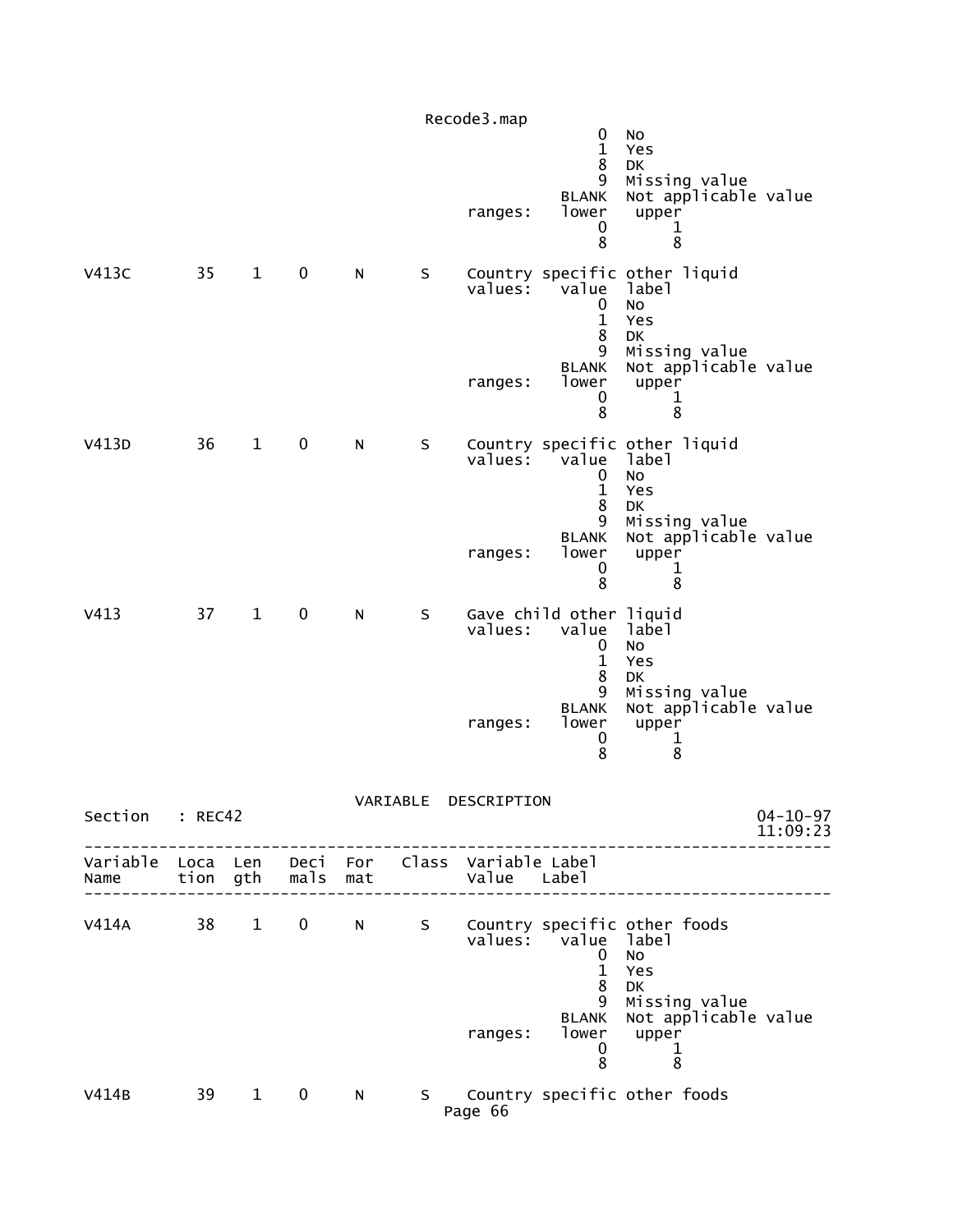|                           |      |                        |             |   |             | Recode3.map<br>values: value label<br>ranges: | $\mathbf 0$<br>$\mathbf{1}$<br>8<br>9<br><b>BLANK</b><br>lower<br>0<br>8            | No<br>Yes<br><b>DK</b><br>Missing value<br>Not applicable value<br>upper<br>1<br>8                                               |                            |
|---------------------------|------|------------------------|-------------|---|-------------|-----------------------------------------------|-------------------------------------------------------------------------------------|----------------------------------------------------------------------------------------------------------------------------------|----------------------------|
| V414C                     | 40   | $\mathbf{1}$           | $\mathbf 0$ | N | S –         | values: value label<br>ranges:                | $\mathbf 0$<br>$\mathbf{1}$<br>8<br>9<br>BLANK<br>lower<br>0<br>8                   | Country specific other foods<br>No<br>Yes<br>DK<br>Missing value<br>Not applicable value<br>upper<br>$\mathbf 1$<br>8            |                            |
| V414D                     | 41 1 |                        | $\mathbf 0$ | N | S           | values: value<br>ranges:                      | $\mathbf 0$<br>$\mathbf{1}$<br>8<br>9<br><b>BLANK</b><br>lower<br>0<br>8            | Other solid, semi-solid foods<br>label<br>NO<br>Yes<br>DK<br>Missing value<br>Not applicable value<br>upper<br>$\mathbf{1}$<br>8 |                            |
| Section : REC42           |      |                        |             |   |             | VARIABLE DESCRIPTION                          |                                                                                     |                                                                                                                                  | $04 - 10 - 97$<br>11:09:23 |
| Variable Loca Len<br>Name |      | tion gth               | mals mat    |   |             | Deci For Class Variable Label<br>Value Label  |                                                                                     |                                                                                                                                  |                            |
| <b>V414E</b>              | 42   | $1 \quad \blacksquare$ | $\mathbf 0$ |   | $N$ and $N$ | values:<br>ranges:                            | value label̃<br>$\mathbf 0$<br>$\mathbf{1}$<br>8<br>9<br><b>BLANK</b><br>lower<br>0 | S Food made from local grain<br>No.<br>Yes<br>DK<br>Missing value<br>Not applicable value<br>upper<br>1                          |                            |
| <b>V414F</b>              | 43   | $\mathbf{1}$           | $\mathbf 0$ | N | S           | values:                                       | 8<br>value<br>0<br>$\mathbf{1}$<br>8<br>9<br><b>BLANK</b>                           | 8<br>Food made from local tuber<br>label<br><b>NO</b><br>Yes<br><b>DK</b><br>Missing value<br>Not applicable value               |                            |
|                           |      |                        |             |   |             | ranges:                                       | lower<br>0<br>8                                                                     | upper<br>1<br>8                                                                                                                  |                            |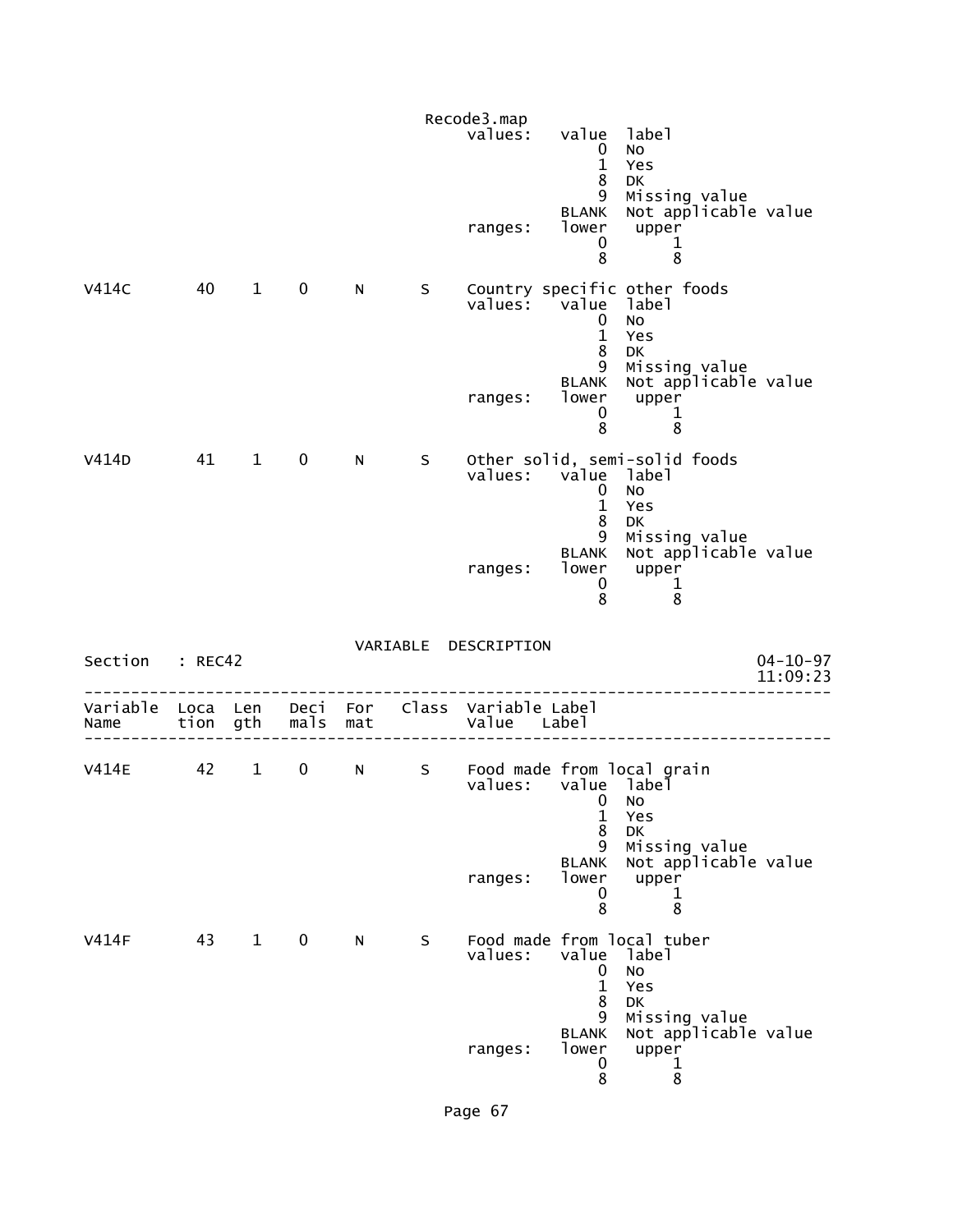|                  |              |              |              |            |          | Recode3.map                |                                                              |                                                                                                                  |                            |
|------------------|--------------|--------------|--------------|------------|----------|----------------------------|--------------------------------------------------------------|------------------------------------------------------------------------------------------------------------------|----------------------------|
| V414G            | 44           | $\mathbf 1$  | 0            | N          | S.       | values:                    | value<br>0<br>$\mathbf{1}$<br>8<br>9                         | Gave child eggs, fish, poultry<br>label<br>No<br>Yes<br>DK<br>Missing value                                      |                            |
|                  |              |              |              |            |          | ranges:                    | <b>BLANK</b><br>lower<br>0<br>8                              | Not applicable value<br>upper<br>1<br>8                                                                          |                            |
| V414H            | 45           | $\mathbf{1}$ | 0            | N          | S        | Gave child meat<br>values: | value<br>0<br>$\mathbf{1}$<br>8<br>9                         | label<br>No<br>Yes<br>DK<br>Missing value                                                                        |                            |
|                  |              |              |              |            |          | ranges:                    | <b>BLANK</b><br>lower<br>0<br>8                              | Not applicable value<br>upper<br>1<br>8                                                                          |                            |
|                  |              |              |              |            | VARIABLE | DESCRIPTION                |                                                              |                                                                                                                  |                            |
| Section          | : REC42      |              |              |            |          |                            |                                                              |                                                                                                                  | $04 - 10 - 97$<br>11:09:23 |
| Variable<br>Name | Loca<br>tion | Len<br>gth   | Deci<br>mals | For<br>mat | Class    | Variable Label<br>Value    | Label                                                        |                                                                                                                  |                            |
| V415             | 46           | $\mathbf{1}$ | $\pmb{0}$    | N          | S        | values:                    | value<br>0<br>$\mathbf{1}$<br>8                              | Drank from bottle with nipple<br>label<br>No<br>Yes<br><b>DK</b>                                                 |                            |
|                  |              |              |              |            |          | ranges:                    | 9<br><b>BLANK</b><br>lower<br>0<br>8                         | Missing value<br>Not applicable value<br>upper<br>1<br>8                                                         |                            |
| V416             | 47           | 1            | 0            | N          | S        | values:                    | value label<br>0<br>1<br>$\overline{2}$<br>9<br><b>BLANK</b> | Heard of oral rehydration<br>Never heard of<br>Used ORS<br>Heard of ORS<br>Missing value<br>Not applicable value |                            |
|                  |              |              |              |            |          | ranges:                    | lower<br>0                                                   | upper<br>2                                                                                                       |                            |
| V417             | 48           | $\mathbf{1}$ | $\mathbf 0$  | ${\sf N}$  | S        | ranges:                    | lower<br>0                                                   | Entries in maternity table<br>upper<br>6                                                                         |                            |
| V418             | 49           | $\mathbf{1}$ | $\pmb{0}$    | ${\sf N}$  | S        | ranges:                    | Entries in health table<br>lower<br>0                        | upper<br>6                                                                                                       |                            |
| V419             | 50           | $\mathbf{1}$ | 0            | ${\sf N}$  | S        | ranges:                    | lower<br>0                                                   | Entries in height/weight table<br>upper<br>6                                                                     |                            |
|                  |              |              |              |            |          | Page 68                    |                                                              |                                                                                                                  |                            |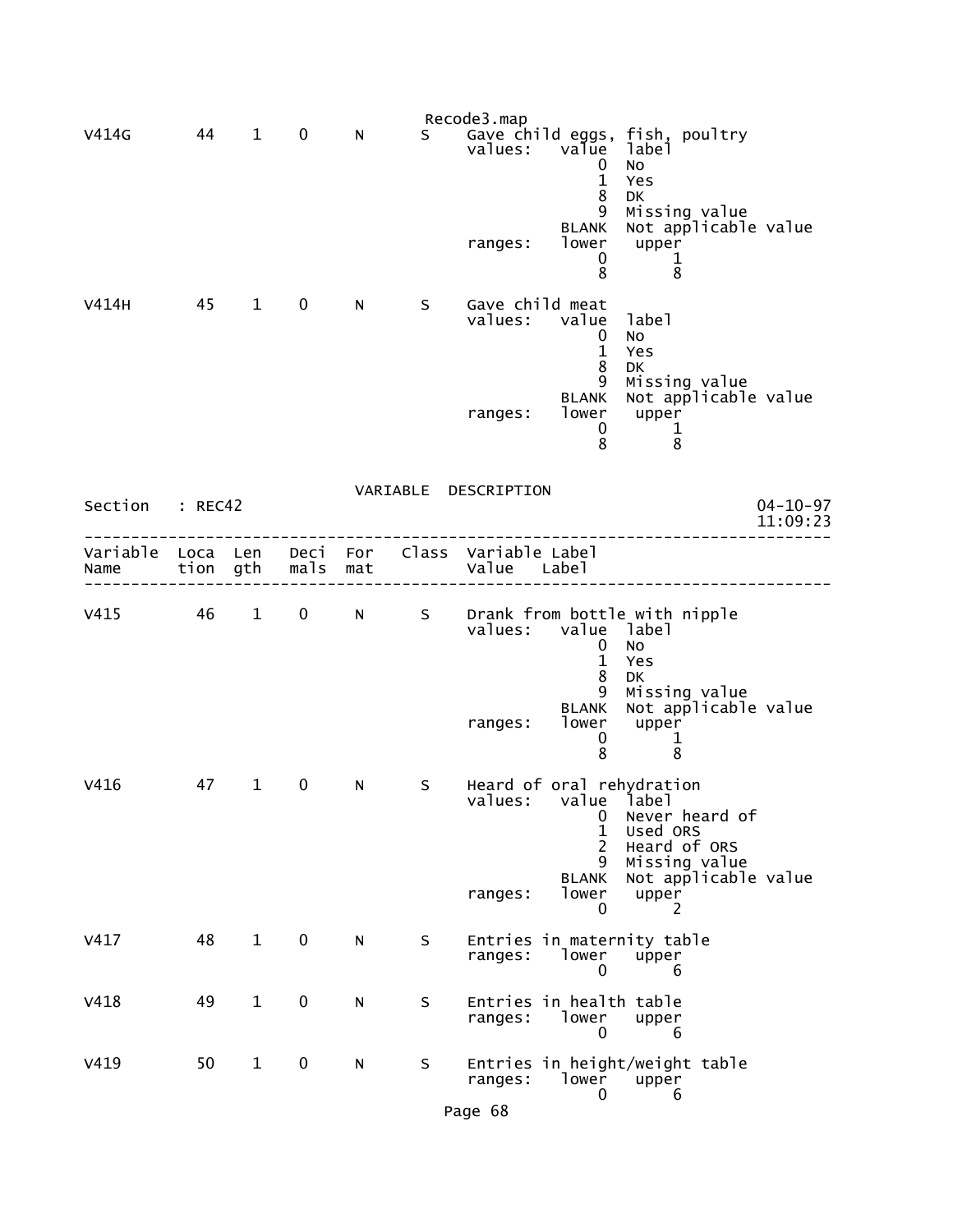|                           |         |                |              |            |          | Recode3.map                                                                                                                                                                                                            |  |
|---------------------------|---------|----------------|--------------|------------|----------|------------------------------------------------------------------------------------------------------------------------------------------------------------------------------------------------------------------------|--|
| <b>V420</b>               | 51      | $\overline{2}$ | 0            | N          | S        | Measurer's code<br>values:<br>value<br>label<br>Missing value<br>99<br>Not applicable value<br><b>BLANK</b>                                                                                                            |  |
| V421                      | 53      | 2              | $\mathbf 0$  | N          | S.       | Assistant measurer's code<br>values:<br>value<br>label<br>99<br>Missing value<br>Not applicable value<br><b>BLANK</b>                                                                                                  |  |
| Section                   | : REC42 |                |              |            | VARIABLE | DESCRIPTION<br>$04 - 10 - 97$<br>11:09:23                                                                                                                                                                              |  |
| Variable Loca Len<br>Name | tion    | gth            | Deci<br>mals | For<br>mat |          | Class Variable Label<br>Value<br>Label                                                                                                                                                                                 |  |
| V426                      | 55      | 3              | 0            | N          | S        | when child put to breast<br>values:<br>value<br>label<br>Immediately<br>0<br>999<br>Missing value<br>Not applicable value<br><b>BLANK</b><br>lower<br>upper<br>ranges:<br>$\mathbf 0$<br>0<br>100<br>199<br>201<br>299 |  |
| V436                      | 58      | 3              | 0            | N          | S        | Arm circumference (cms-1d)<br>values:<br>value label<br>999<br>Missing value<br>Not applicable value<br><b>BLANK</b>                                                                                                   |  |
| V437                      | 61      | 4              | 0            | N          | S        | Respondent's weight (kilos-1d)<br>values:<br>value<br>label<br>Missing value<br>9999<br>Not applicable value<br><b>BLANK</b>                                                                                           |  |
| V438                      | 65      | 4              | $\mathbf 0$  | N          | S        | Respondent's height (cms-1d)<br>values:<br>value label<br>9999<br>Missing value<br>Not applicable value<br><b>BLANK</b>                                                                                                |  |
| V439                      | 69      | 4              | 0            | N          | S        | $Ht/A$ Percentile (resp.)<br>values:<br>value<br>label<br>9998<br>Flagged cases<br>9999<br>Missing value<br>Not applicable value<br><b>BLANK</b>                                                                       |  |
| V440                      | 73      | 4              | 0            | N          | S        | Ht/A Standard deviations (resp<br>value<br>values:<br>label<br>9998<br>Flagged cases<br>9999<br>Missing value<br>Not applicable value<br><b>BLANK</b>                                                                  |  |
| V441                      | 77      | 5              | 0            | N          | S        | Ht/A Percent ref. median (resp<br>values:<br>value<br>label<br>99998<br>Flagged cases<br>99999<br>Missing value<br>Not applicable value<br><b>BLANK</b>                                                                |  |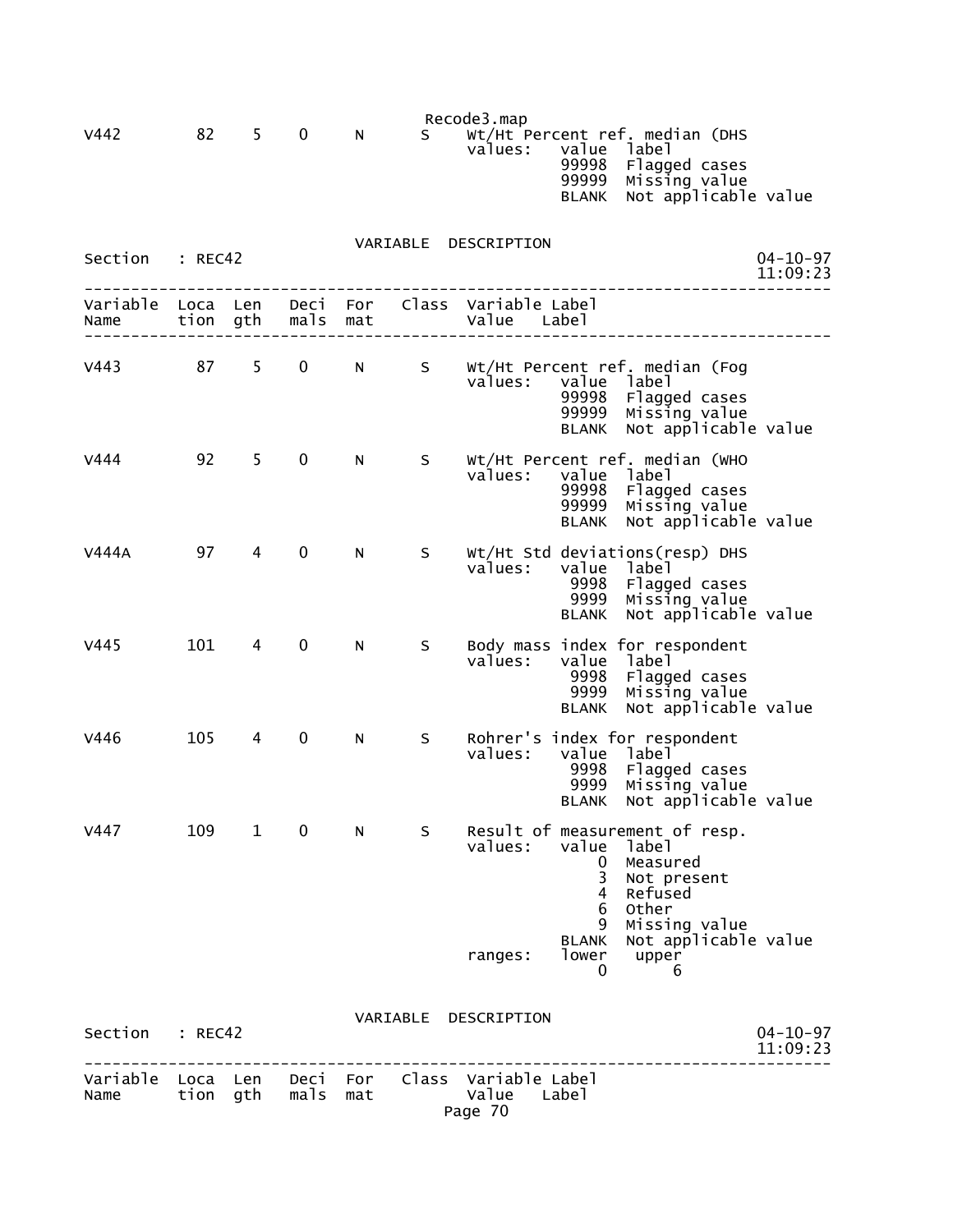|                 |       |              |                   |                |   | Recode3.map                                                    |                                                 |                                                                                                                                 |                            |
|-----------------|-------|--------------|-------------------|----------------|---|----------------------------------------------------------------|-------------------------------------------------|---------------------------------------------------------------------------------------------------------------------------------|----------------------------|
| V448            | 110   | $\mathbf{1}$ | $\pmb{0}$         | N              | S | values:                                                        | value<br>1<br>$\overline{c}$<br>3<br>8<br>9     | Drinking pattern with diarrhea<br>label<br>Less to drink<br>Same amount to drink<br>More to drink<br><b>DK</b><br>Missing value |                            |
|                 |       |              |                   |                |   | ranges:                                                        | <b>BLANK</b><br>lower<br>1<br>8                 | Not applicable value<br>upper<br>3<br>$\overline{8}$                                                                            |                            |
| V449            | 111   | $\mathbf{1}$ | 0                 | N              | S | values:                                                        | value<br>1<br>$\overline{2}$<br>3<br>8<br>9     | Eating pattern with diarrhea<br>label<br>Less to eat<br>Same amount to eat<br>More to eat<br><b>DK</b><br>Missing value         |                            |
|                 |       |              |                   |                |   | ranges:                                                        | <b>BLANK</b><br>lower<br>1<br>8                 | Not applicable value<br>upper<br>3<br>8                                                                                         |                            |
| <b>V450A</b>    | 112   | $\mathbf{1}$ | 0                 | N              | S | values:                                                        | value<br>0                                      | Diarrhea: repeat watery stools<br>label<br>No.                                                                                  |                            |
|                 |       |              |                   |                |   | ranges:                                                        | $\mathbf{1}$<br>9<br><b>BLANK</b><br>lower<br>0 | Repeat watery stools<br>Missing value<br>Not applicable value<br>upper<br>1                                                     |                            |
| <b>V450B</b>    | 113   | $\mathbf 1$  | 0                 | N              | S | values:                                                        | value<br>0<br>1                                 | Diarrhea: Any watery stools<br>label<br><b>NO</b><br>Any watery stools                                                          |                            |
|                 |       |              |                   |                |   | ranges:                                                        | 9<br><b>BLANK</b><br>lower<br>0                 | Missing value<br>Not applicable value<br>upper<br>1                                                                             |                            |
| <b>V450C</b>    | 114   | 1            | 0                 | N              | S | values:                                                        | value<br>0                                      | Diarrhea: Repeated vomiting<br>label<br>No.                                                                                     |                            |
|                 |       |              |                   |                |   | ranges:                                                        | $\mathbf{1}$<br>9<br><b>BLANK</b><br>lower<br>0 | Repeated vomiting<br>Missing value<br>Not applicable value<br>upper<br>1                                                        |                            |
| Section : REC42 |       |              |                   |                |   | VARIABLE DESCRIPTION                                           |                                                 | --------------------                                                                                                            | $04 - 10 - 97$<br>11:09:23 |
| Name            |       |              | tion gth mals mat |                |   | Variable Loca Len Deci For Class Variable Label<br>Value Label |                                                 |                                                                                                                                 |                            |
| V450D           | 115 1 |              | $\mathbf{0}$      | N <sub>1</sub> |   | S Diarrhea: Any vomiting<br>Page 71                            |                                                 |                                                                                                                                 |                            |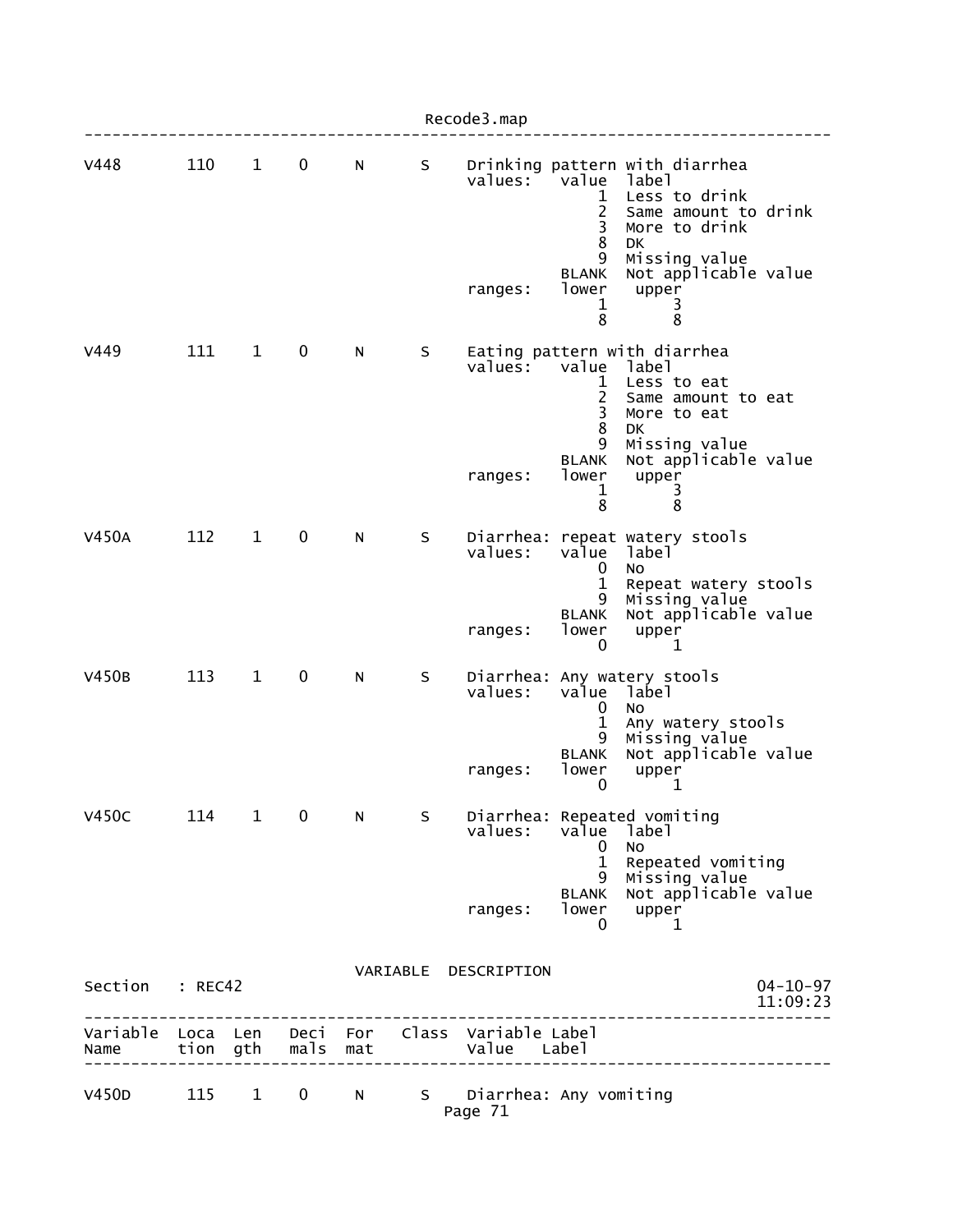|                        |       |              |              |   |         | Recode3.map<br>values:                                         | value<br>0<br>$\mathbf 1$                  | label<br><b>NO</b><br>Any vomiting                                         |                            |
|------------------------|-------|--------------|--------------|---|---------|----------------------------------------------------------------|--------------------------------------------|----------------------------------------------------------------------------|----------------------------|
|                        |       |              |              |   |         | ranges:                                                        | 9<br><b>BLANK</b><br>lower<br>$\mathbf{0}$ | Missing value<br>Not applicable value<br>upper<br>1                        |                            |
| <b>V450E</b>           | 116   | $\mathbf{1}$ | $\mathbf 0$  | N | S       | Diarrhea: Blood in stools<br>values:                           | value<br>0<br>$\mathbf{1}$<br>9            | label<br>NO<br>Blood in stools<br>Missing value                            |                            |
|                        |       |              |              |   |         | ranges:                                                        | <b>BLANK</b><br>lower<br>0                 | Not applicable value<br>upper<br>1                                         |                            |
| <b>V450F</b>           | 117   | $\mathbf{1}$ | 0            | N | S       | Diarrhea: Fever<br>values:                                     | value<br>0<br>$\mathbf{1}$<br>9            | label<br><b>NO</b><br>Fever<br>Missing value                               |                            |
|                        |       |              |              |   |         | ranges:                                                        | <b>BLANK</b><br>lower<br>$\mathbf{0}$      | Not applicable value<br>upper<br>$\mathbf{1}$                              |                            |
| V450G                  | 118   | $\mathbf{1}$ | 0            | N | $\sf S$ | Diarrhea: Marked thirst<br>values:                             | value<br>0<br>$\mathbf{1}$                 | label<br><b>NO</b><br>Marked thirst                                        |                            |
|                        |       |              |              |   |         | ranges:                                                        | 9<br><b>BLANK</b><br>lower<br>0            | Missing value<br>Not applicable value<br>upper<br>1                        |                            |
| <b>V450H</b>           | 119   | $\mathbf{1}$ | $\mathbf 0$  | N | S       | values:                                                        | value label<br>0<br>1                      | Diarrhea: Not eating/drinking<br><b>NO</b><br>Not eating/drinking          |                            |
|                        |       |              |              |   |         | ranges:                                                        | 9<br><b>BLANK</b><br>lower<br>0            | Missing value<br>Not applicable value<br>upper<br>1                        |                            |
| Section : REC42        |       |              |              |   |         | VARIABLE DESCRIPTION                                           |                                            |                                                                            | $04 - 10 - 97$<br>11:09:23 |
| Name tion gth mals mat |       |              |              |   |         | Variable Loca Len Deci For Class Variable Label<br>Value Label |                                            |                                                                            |                            |
| V450I 120 1 0 N        |       |              |              |   | S       | Diarrhea: Getting sicker<br>values:                            | value label<br>0<br>$\mathbf{1}$           | <b>NO</b><br>Getting sicker                                                |                            |
|                        |       |              |              |   |         | ranges:                                                        | 9<br>$\mathbf 0$                           | Missing value<br>BLANK Not applicable value<br>lower upper<br>$\mathbf{1}$ |                            |
| V450J                  | 121 1 |              | $\mathbf{0}$ | N |         | Page 72                                                        |                                            | S Diarrhea: Not getting better                                             |                            |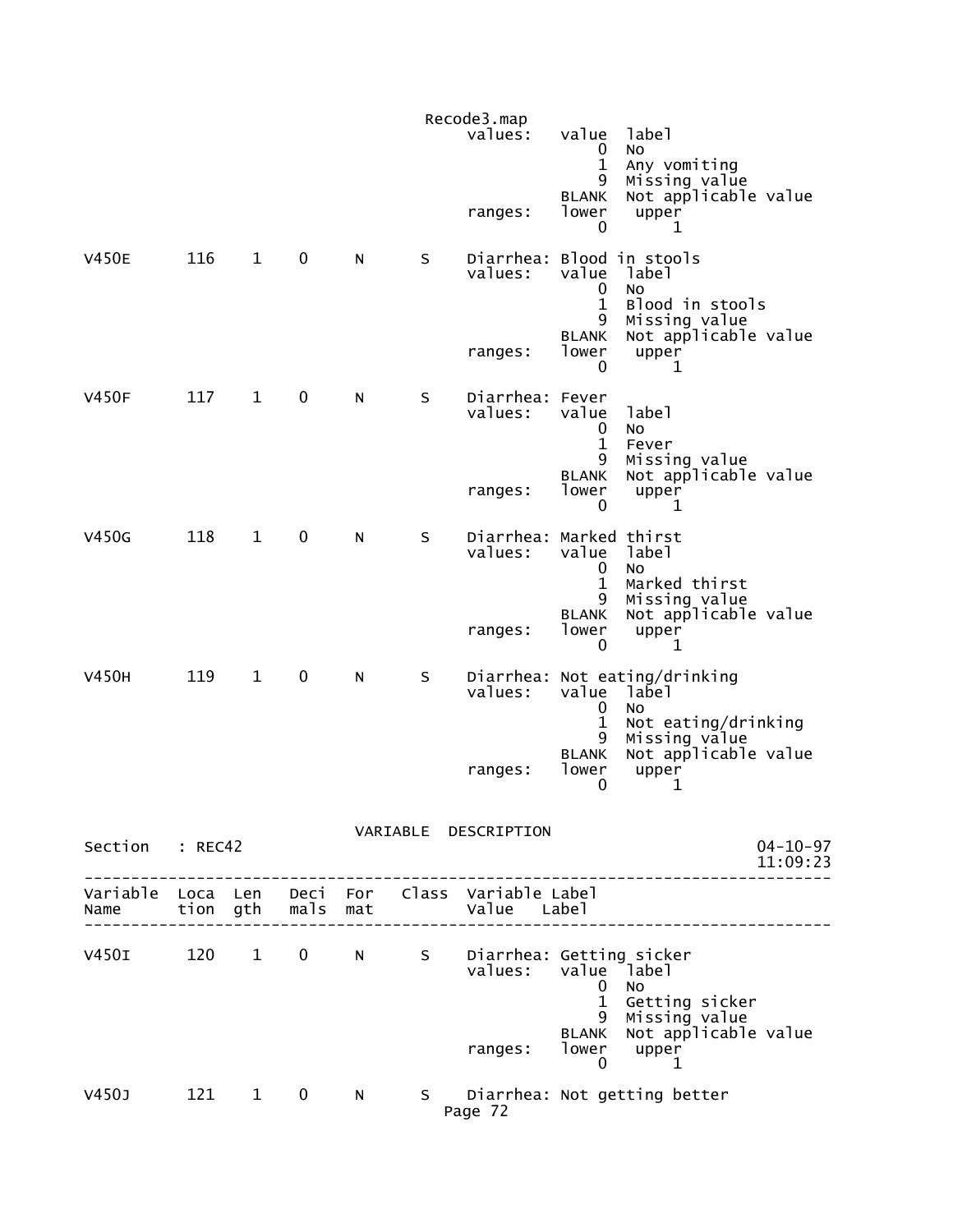|                  |                  |              |                  |     |    | Recode3.map                          |                                                            |                                                                            |
|------------------|------------------|--------------|------------------|-----|----|--------------------------------------|------------------------------------------------------------|----------------------------------------------------------------------------|
|                  |                  |              |                  |     |    | values:                              | value<br>$\mathbf{0}$                                      | label<br>No.                                                               |
|                  |                  |              |                  |     |    | ranges:                              | $\mathbf{1}$<br>9<br>BLANK<br>lower<br>0                   | Not getting better<br>Missing value<br>Not applicable value<br>upper<br>1  |
| V450K            | 122              | $\mathbf{1}$ | $\mathbf 0$      | N   | S. | values:                              | $\mathbf 0$<br>$\mathbf{1}$                                | Diarrhea: Country specific<br>value label<br>No.<br>Country specific       |
|                  |                  |              |                  |     |    | ranges:                              | 9<br><b>BLANK</b><br>lower<br>$\mathbf{0}$                 | Missing value<br>Not applicable value<br>upper<br>1                        |
| <b>V450L</b>     | 123 1            |              | $\mathbf 0$      | N.  | S. | values:                              | 0<br>$\mathbf{1}$                                          | Diarrhea: Country specific<br>value label<br><b>NO</b><br>Country specific |
|                  |                  |              |                  |     |    | ranges:                              | 9<br><b>BLANK</b><br>lower<br>$\overline{0}$               | Missing value<br>Not applicable value<br>upper<br>1                        |
| <b>V450M</b>     | 124              | $\mathbf{1}$ | $\mathbf 0$      | N.  | S  | values:                              | $\mathbf 0$                                                | Diarrhea: Country specific<br>value label<br><b>NO</b>                     |
|                  |                  |              |                  |     |    | ranges:                              | $\mathbf{1}$<br>9<br><b>BLANK</b><br>lower<br>0            | Country specific<br>Missing value<br>Not applicable value<br>upper<br>1    |
| Section          | : REC42          |              |                  |     |    | VARIABLE DESCRIPTION                 |                                                            | $04 - 10 - 97$<br>11:09:23                                                 |
| Variable<br>Name | Loca Len<br>tion | gth          | Deci For<br>mals | mat |    | Class Variable Label<br>Value        | Labe I                                                     |                                                                            |
| V450X            | 125              | $\mathbf{1}$ | $\pmb{0}$        | N   | S  | Diarrhea: Other responses<br>values: | value<br>0                                                 | label<br>No                                                                |
|                  |                  |              |                  |     |    | ranges:                              | $\mathbf{1}$<br>9<br><b>BLANK</b><br>lower<br>$\mathbf{0}$ | Other responses<br>Missing value<br>Not applicable value<br>upper<br>1     |
| V450Z            | 126              | $\mathbf{1}$ | $\mathbf 0$      | N   | S  | Diarrhea: Does not know<br>values:   | value<br>0<br>$\mathbf{1}$<br>9                            | label<br>No: knows some sign<br>Yes: does not know<br>Missing value        |
|                  |                  |              |                  |     |    | ranges:                              | <b>BLANK</b><br>lower<br>0                                 | Not applicable value<br>upper<br>1                                         |
| V451A            | 127              | $\mathbf{1}$ | $\mathbf 0$      | N   | S. | Cough: Fast breathing<br>Page 73     |                                                            |                                                                            |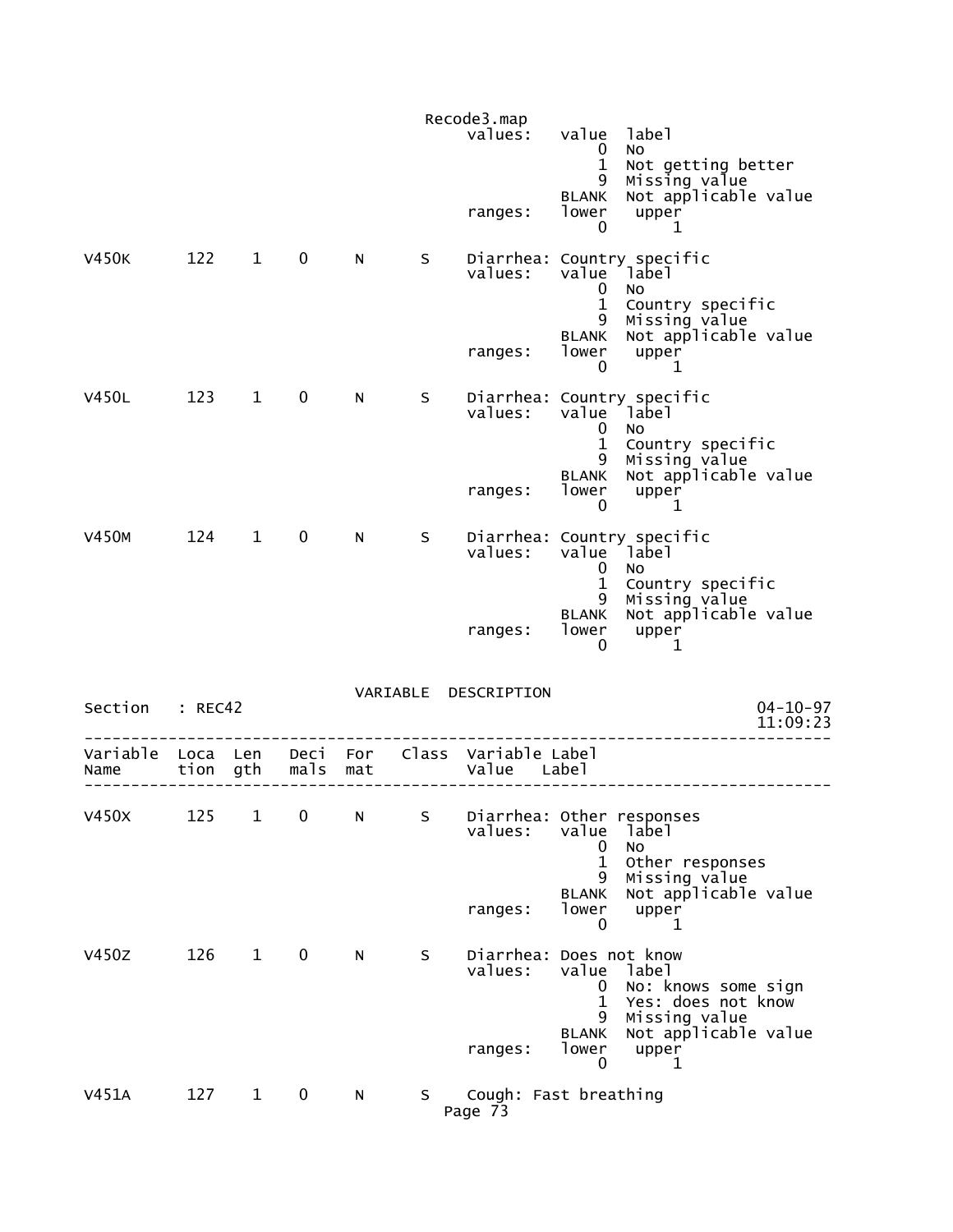|                                    |         |              |             |     |     | Recode3.map                                   |                                                 |                                                                                                           |
|------------------------------------|---------|--------------|-------------|-----|-----|-----------------------------------------------|-------------------------------------------------|-----------------------------------------------------------------------------------------------------------|
|                                    |         |              |             |     |     | values:                                       | value<br>$\mathbf{0}$<br>$\mathbf{1}$           | label<br>No<br>Fast breathing                                                                             |
|                                    |         |              |             |     |     | ranges:                                       | 9<br>BLANK<br>lower<br>0                        | Missing value<br>Not applicable value<br>upper<br>1                                                       |
| V451B                              | 128 1   |              | $\mathbf 0$ | N   | S – | values:                                       | value<br>0<br>$\mathbf{1}$<br>9<br><b>BLANK</b> | Cough: Difficult breathing<br>label<br>No<br>Difficult breathing<br>Missing value<br>Not applicable value |
|                                    |         |              |             |     |     | ranges:                                       | lower<br>$\mathbf 0$                            | upper<br>1                                                                                                |
| V451C                              | 129 1   |              | $\mathbf 0$ | N   | S.  | Cough: Noisy breathing<br>values: value label | $\overline{0}$<br>$\mathbf{1}$<br>9             | NO.<br>Noisy breathing                                                                                    |
|                                    |         |              |             |     |     | ranges:                                       | BLANK<br>lower<br>0                             | Missing value<br>Not applicable value<br>upper<br>1                                                       |
| Section : REC42                    |         |              |             |     |     | VARIABLE DESCRIPTION                          |                                                 | $04 - 10 - 97$<br>11:09:23                                                                                |
| Variable Loca Len Deci For<br>Name |         | tion gth     | mals        | mat |     | Class Variable Label<br>Value Label           |                                                 |                                                                                                           |
| V451D                              | 130 1 0 |              |             | N a | S   | Cough: Fever<br>values: value label           | 0<br>$\mathbf{1}$                               | No<br>Fever                                                                                               |
|                                    |         |              |             |     |     | ranges:                                       | 9<br><b>BLANK</b><br>lower<br>0                 | Missing value<br>Not applicable value<br>upper<br>1                                                       |
| <b>V451E</b>                       | 131     | $\mathbf{1}$ | 0           | N   | S   | Cough: Unable to drink<br>values:             | value<br>0                                      | label<br>No                                                                                               |
|                                    |         |              |             |     |     | ranges:                                       | $\mathbf{1}$<br>9<br><b>BLANK</b><br>lower<br>0 | Unable to drink<br>Missing value<br>Not applicable value<br>upper<br>1                                    |
| V451F                              | 132     | $\mathbf{1}$ | $\mathbf 0$ | N   | S   | values:                                       | value<br>0<br>1<br>9                            | Cough: Not eating/drinking<br>Iabel <sup>-</sup><br><b>NO</b><br>Not eating/drinking                      |
|                                    |         |              |             |     |     | ranges:                                       | <b>BLANK</b><br>lower<br>0                      | Missing value<br>Not applicable value<br>upper<br>1                                                       |
| V451G                              | 133     | $\mathbf{1}$ | 0           | N   | S.  | Cough: Getting sicker<br>Page 74              |                                                 |                                                                                                           |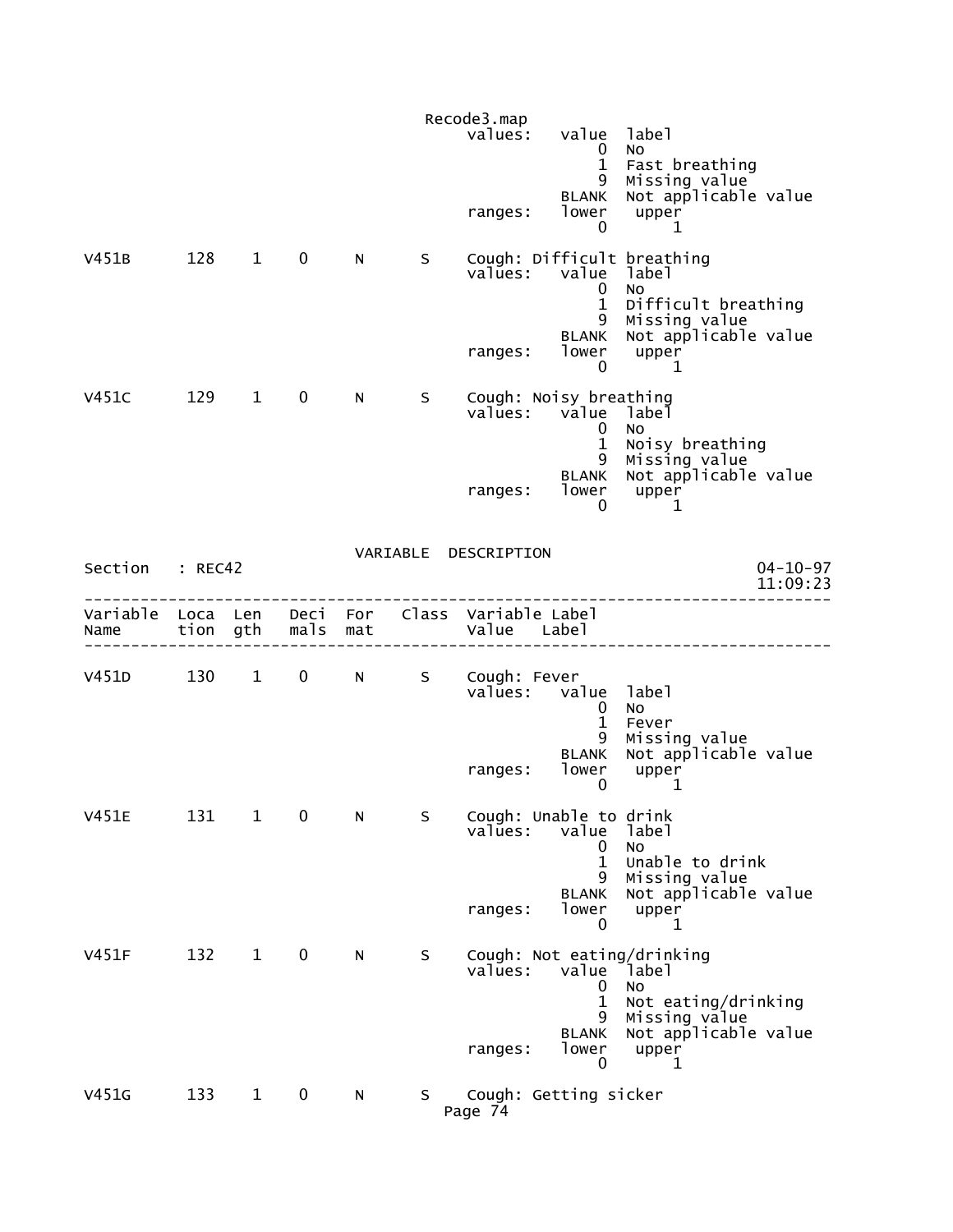|                           |          |                        |             |                 |    | Recode3.map<br>values:<br>ranges:                         | value label<br>0<br>$\mathbf{1}$<br>9<br><b>BLANK</b><br>lower<br>0 | No<br>Getting sicker<br>Missing value<br>Not applicable value<br>upper<br>1                                    |
|---------------------------|----------|------------------------|-------------|-----------------|----|-----------------------------------------------------------|---------------------------------------------------------------------|----------------------------------------------------------------------------------------------------------------|
| V451H                     | 134 1    |                        | $\mathbf 0$ | N.              | S. | values: value label<br>ranges:                            | 0<br>$\mathbf{1}$<br>9<br><b>BLANK</b><br>lower                     | Cough: Not getting better<br><b>NO</b><br>Not getting better<br>Missing value<br>Not applicable value<br>upper |
| Section : REC42           |          |                        |             |                 |    | VARIABLE DESCRIPTION                                      | 0                                                                   | 1<br>$04 - 10 - 97$<br>11:09:23                                                                                |
| Variable Loca Len<br>Name | tion gth |                        | mals        | Deci For<br>mat |    | Class Variable Label<br>Value Label                       |                                                                     |                                                                                                                |
| $V451I$ 135               |          | $1 \quad \blacksquare$ | $\mathbf 0$ | N               | S  | Cough: Country specific<br>values: value label<br>ranges: | 0<br>$\mathbf{1}$<br>9<br><b>BLANK</b><br>$\mathbf 0$               | <b>NO</b><br>Country specific<br>Missing value<br>Not applicable value<br>lower upper<br>1                     |
| V451J                     | 136 1    |                        | $\mathbf 0$ | N               | S. | Cough: Country specific<br>values:<br>ranges:             | value label<br>0<br>$\mathbf{1}$<br>9<br><b>BLANK</b><br>lower<br>0 | No<br>Country specific<br>Missing value<br>Not applicable value<br>upper<br>1                                  |
| V451K                     | 137      | $\mathbf{1}$           | 0           | N               | S  | Cough: Country specific<br>values:<br>ranges:             | value<br>0<br>$\mathbf{1}$<br>9<br><b>BLANK</b><br>lower<br>0       | label<br>No<br>Country specific<br>Missing value<br>Not applicable value<br>upper<br>1                         |
| V451X                     | 138      | $\mathbf{1}$           | $\mathbf 0$ | N               | S  | Cough: Other responses<br>values:<br>ranges:              | value<br>0<br>1<br>9<br><b>BLANK</b><br>lower<br>0                  | label<br>No<br>Other responses<br>Missing value<br>Not applicable value<br>upper<br>1                          |
| V451Z                     | 139      | $\mathbf{1}$           | $\mathbf 0$ | N               | S. | Knows no sign of illness<br>Page 75                       |                                                                     |                                                                                                                |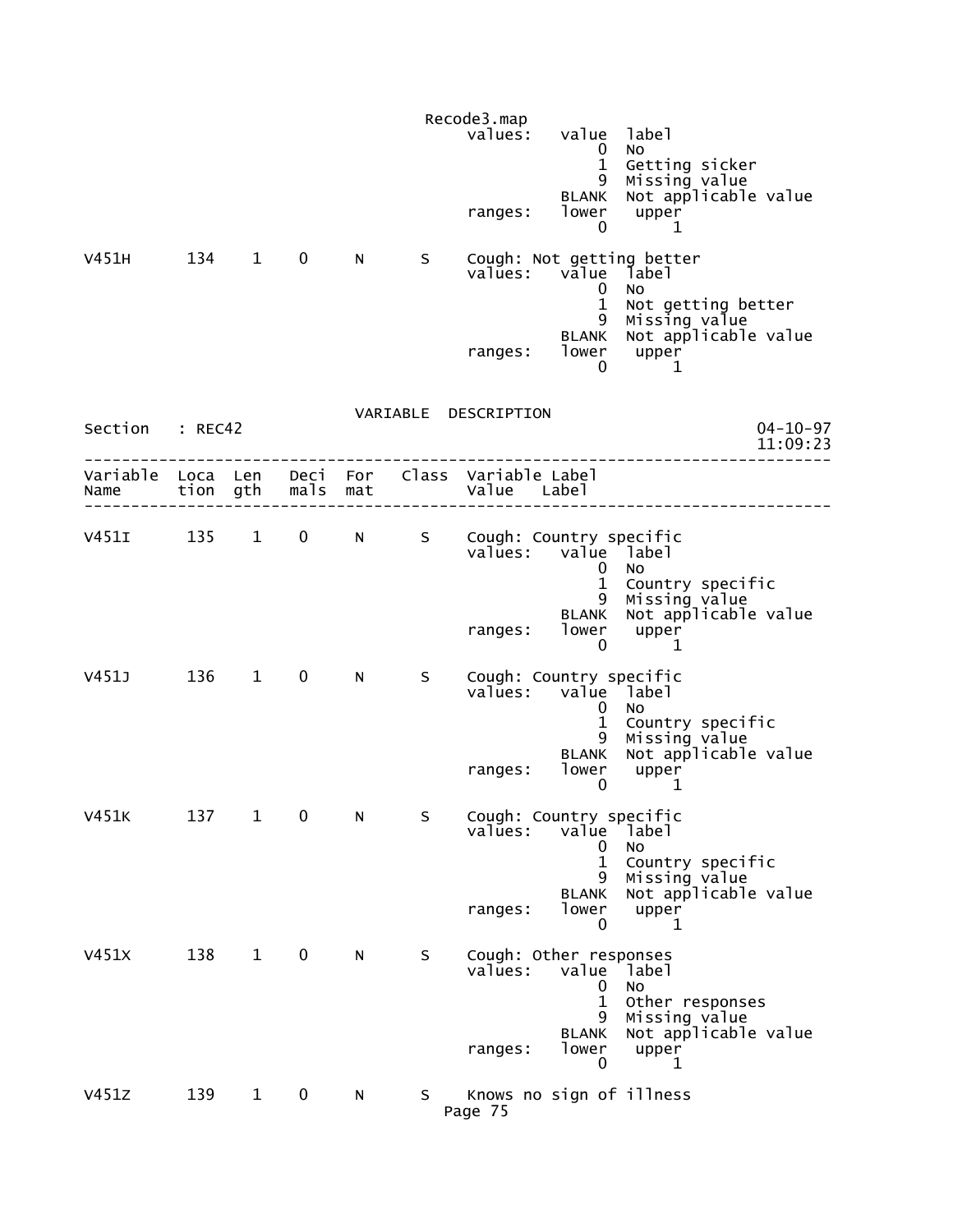Recode3.map<br>values: values: value label (1999) values: value label (1999) value label (1999) value label (1999) value  $\sim$  0 No: knows some sign 1 Yes: know no sign 9 Missing value BLANK Not applicable value ranges: lower upper  $\sim$  0  $\sim$  1

VARIABLE DESCRIPTION

| Section          | : REC43  |                |             |     |    | VANIADLE DESCRIPTION                          |                                                                                                     | 04-10-97<br>11:09:23                                                                                                                                      |
|------------------|----------|----------------|-------------|-----|----|-----------------------------------------------|-----------------------------------------------------------------------------------------------------|-----------------------------------------------------------------------------------------------------------------------------------------------------------|
| Variable<br>Name | Loca Len | tion gth       | mals        | mat |    | Deci For Class Variable Label<br>Value        | Labe <sub>1</sub>                                                                                   |                                                                                                                                                           |
| HIDX             | 18       | $\mathbf{1}$   | $\mathbf 0$ | N   | S  | Index to birth history<br>ranges: lower upper | $\mathbf{1}$                                                                                        | 6                                                                                                                                                         |
| H1               | 19       | $\mathbf{1}$   | $\mathbf 0$ | N   | S. | Has health card<br>values: value<br>ranges:   | $\mathbf{0}$<br>$\mathbf{1}$<br>$\overline{2}$<br>$\overline{3}$<br>9<br><b>BLANK</b><br>lower<br>0 | label<br>No card<br>Yes, seen<br>Yes, not seen<br>No longer has card<br>Missing value<br>Not applicable value<br>upper<br>3                               |
| H <sub>2</sub>   | 20       | $\mathbf{1}$   | $\mathbf 0$ | N   | S. | Received BCG<br>values: value<br>ranges:      | 0<br>$\mathbf{1}$<br>$\frac{2}{3}$<br>8<br>9<br><b>BLANK</b><br>lower<br>0<br>8                     | label<br>No.<br>Vacc. date on card<br>Reported by mother<br>Vacc. marked on card<br><b>DK</b><br>Missing value<br>Not applicable value<br>upper<br>3<br>8 |
| H <sub>2</sub> D | 21       | $2^{\circ}$    | $\mathbf 0$ | N,  | S. | BCG day<br>values:<br>ranges:                 | value<br>97<br>98<br>99<br><b>BLANK</b><br>lower<br>$\mathbf{1}$<br>97                              | label<br>Inconsistent<br><b>DK</b><br>Missing value<br>Not applicable value<br>upper<br>31<br>98                                                          |
| H <sub>2M</sub>  | 23       | $\overline{2}$ | 0           | N   | S  | BCG month<br>values:<br>ranges:<br>Page 76    | value<br>97<br>98<br>99<br><b>BLANK</b><br>lower<br>1                                               | label<br>Inconsistent<br>DK<br>Missing value<br>Not applicable value<br>upper<br>12                                                                       |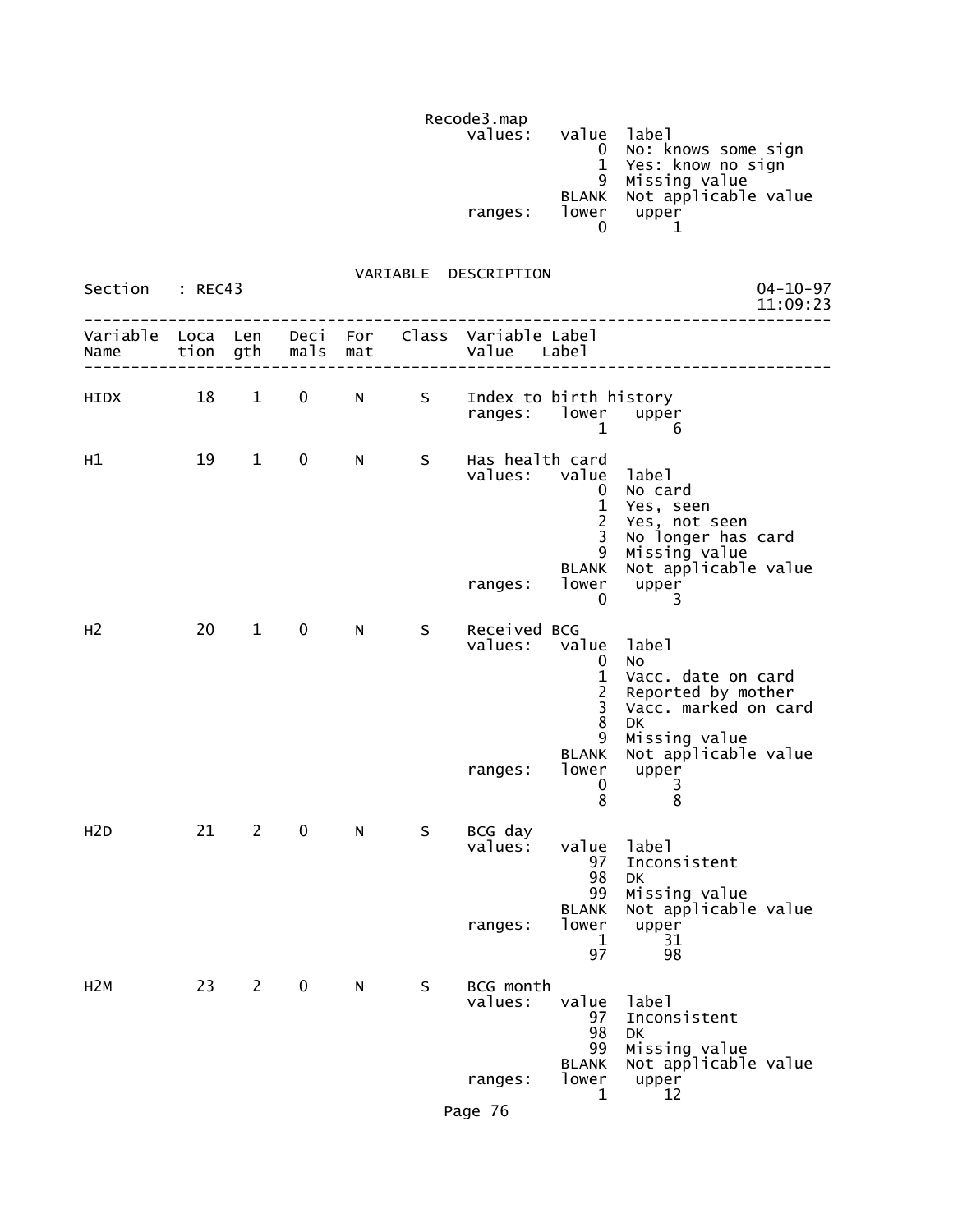97 98

| Section                   | : REC43      |                |              |                 | VARIABLE | DESCRIPTION                   |                                                  |                                                                                       | $04 - 10 - 97$<br>11:09:23 |
|---------------------------|--------------|----------------|--------------|-----------------|----------|-------------------------------|--------------------------------------------------|---------------------------------------------------------------------------------------|----------------------------|
| Variable<br>Name          | Loca<br>tion | Len<br>gth     | Deci<br>mals | For<br>mat      | Class    | Variable Label<br>Value       | Label                                            |                                                                                       |                            |
| H2Y                       | 25           | $\mathbf{2}$   | 0            | N               | S        | BCG year<br>values:           | value<br>97<br>98<br>99                          | label<br>Inconsistent<br><b>DK</b><br>Missing value                                   |                            |
|                           |              |                |              |                 |          | ranges:                       | <b>BLANK</b><br>lower<br>89<br>97                | Not applicable value<br>upper<br>96<br>98                                             |                            |
| H3                        | 27           | $\mathbf{1}$   | 0            | N               | S        | Received DPT 1<br>values:     | value<br>0<br>$\mathbf{1}$<br>$\frac{2}{3}$<br>8 | label<br>No<br>Vacc. date on card<br>Reported by mother<br>Vacc. marked on card<br>DK |                            |
|                           |              |                |              |                 |          | ranges:                       | 9<br><b>BLANK</b><br>lower<br>0<br>8             | Missing value<br>Not applicable value<br>upper<br>3<br>8                              |                            |
| H <sub>3</sub> D          | 28           | $\overline{2}$ | 0            | N               | S        | DPT 1 day<br>values:          | value<br>97<br>98<br>99                          | label<br>Inconsistent<br>DK<br>Missing value                                          |                            |
|                           |              |                |              |                 |          | ranges:                       | <b>BLANK</b><br>lower<br>1<br>97                 | Not applicable value<br>upper<br>31<br>98                                             |                            |
| H3M                       | 30           | $\overline{2}$ | 0            | N               | S        | DPT 1 month<br>values:        | value<br>97<br>98                                | label<br>Inconsistent<br>DK.                                                          |                            |
|                           |              |                |              |                 |          | ranges:                       | 99<br><b>BLANK</b><br>lower<br>1<br>97           | Missing value<br>Not applicable value<br>upper<br>12<br>98                            |                            |
| Section                   | : REC43      |                |              |                 |          | VARIABLE DESCRIPTION          |                                                  |                                                                                       | $04 - 10 - 97$<br>11:09:23 |
| Variable Loca Len<br>Name | tion gth     |                | mals         | Deci For<br>mat |          | Class Variable Label<br>value | Label                                            |                                                                                       |                            |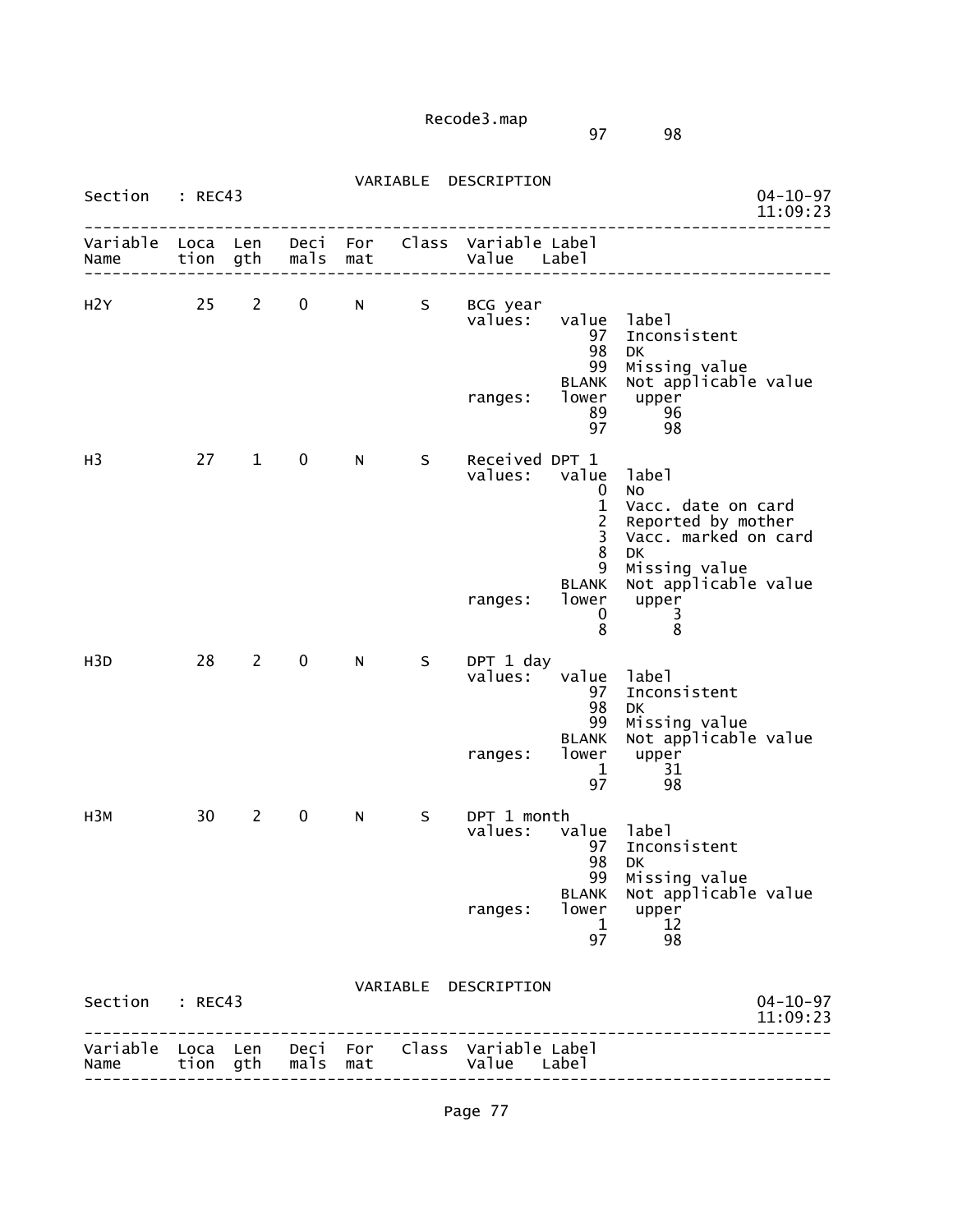|                                                         |          |                |              |     |             | Recode3.map                         |                                                                                                                    |                                                                                                                                                                |                            |
|---------------------------------------------------------|----------|----------------|--------------|-----|-------------|-------------------------------------|--------------------------------------------------------------------------------------------------------------------|----------------------------------------------------------------------------------------------------------------------------------------------------------------|----------------------------|
| H <sub>3</sub> Y                                        | 32       | $\overline{2}$ | 0            | N   | S           | DPT 1 year<br>values:<br>ranges:    | value<br>97<br>98<br>99<br><b>BLANK</b><br>lower<br>89<br>97                                                       | label<br>Inconsistent<br><b>DK</b><br>Missing value<br>Not applicable value<br>upper<br>96<br>98                                                               |                            |
| н4                                                      | 34       | $\mathbf{1}$   | 0            | N   | S           | values:<br>ranges:                  | Received POLIO 1<br>value<br>0<br>$\mathbf{1}$<br>$\overline{c}$<br>3<br>8<br>9<br><b>BLANK</b><br>lower<br>0<br>8 | label<br>No<br>Vacc. date on card<br>Reported by mother<br>Vacc. marked on card<br>DK<br>Missing value<br>Not applicable value<br>upper<br>3<br>$\overline{8}$ |                            |
| H4D                                                     | 35       | $\overline{2}$ | $\pmb{0}$    | N   | S           | POLIO 1 day<br>values:<br>ranges:   | value<br>97<br>98<br>99<br><b>BLANK</b><br>lower<br>1<br>97                                                        | label<br>Inconsistent<br><b>DK</b><br>Missing value<br>Not applicable value<br>upper<br>31<br>98                                                               |                            |
| H4M                                                     | 37       | $\overline{2}$ | 0            | N   | S           | POLIO 1 month<br>values:<br>ranges: | value<br>97<br>98<br>99<br><b>BLANK</b><br>lower<br>1<br>97                                                        | label<br>Inconsistent<br><b>DK</b><br>Missing value<br>Not applicable value<br>upper<br>12<br>98                                                               |                            |
| Section                                                 | : REC43  |                |              |     |             | VARIABLE DESCRIPTION                |                                                                                                                    |                                                                                                                                                                | $04 - 10 - 97$<br>11:09:23 |
| Variable Loca Len Deci For Class Variable Label<br>Name | tion gth |                | mals         | mat |             | Value Label                         |                                                                                                                    |                                                                                                                                                                |                            |
| H4Y L                                                   |          | 39 2           | $\mathbf{0}$ | N   | $S_{\perp}$ | POLIO 1 year<br>values:<br>ranges:  | value<br>97<br>98<br>99<br><b>BLANK</b><br>lower<br>89<br>97                                                       | label<br>Inconsistent<br>DK<br>Missing value<br>Not applicable value<br>upper<br>96<br>98                                                                      |                            |
| H <sub>5</sub>                                          |          | 41 1           | $\mathbf 0$  | N   |             | S Received DPT 2<br>Page 78         |                                                                                                                    |                                                                                                                                                                |                            |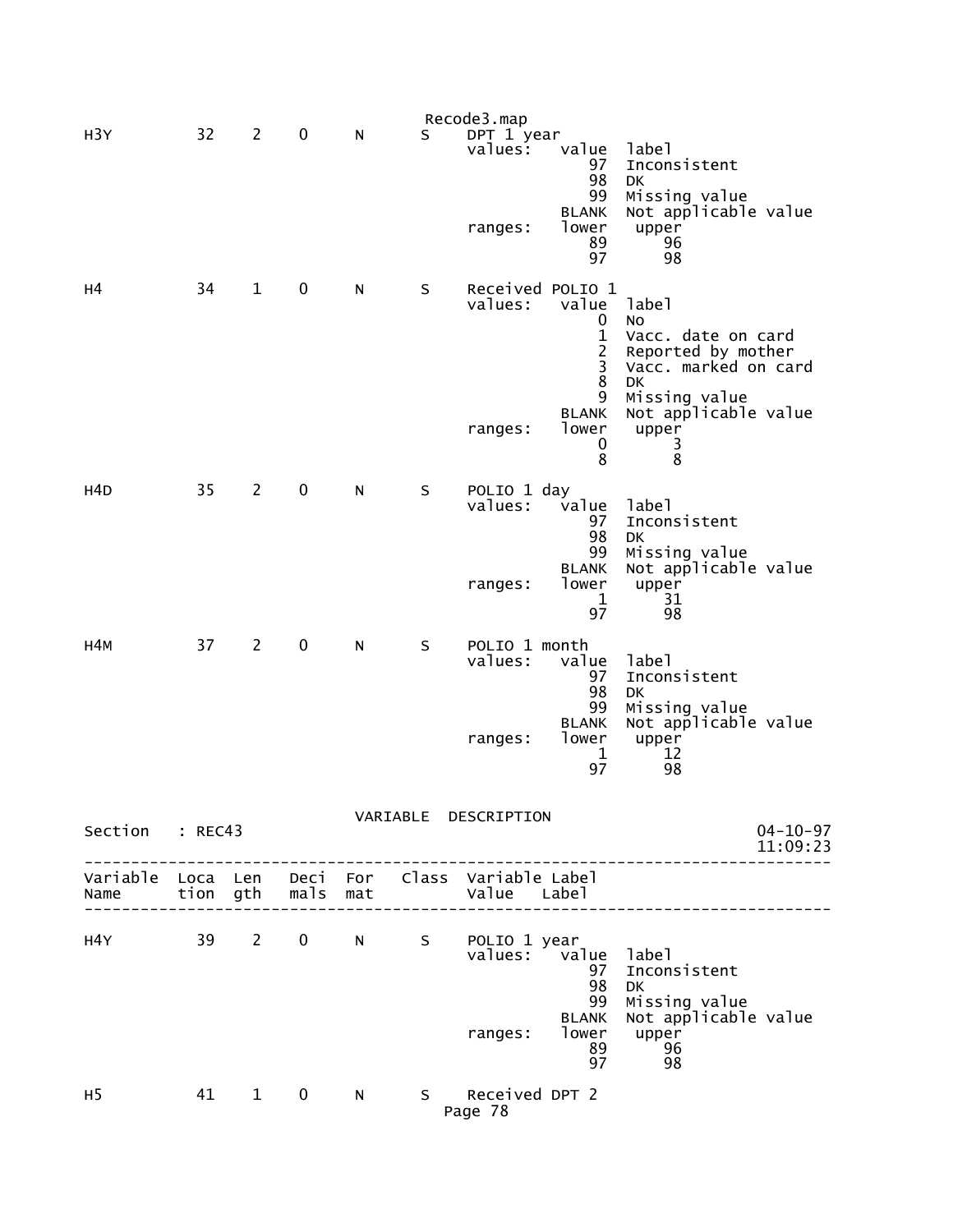|                  |      |                |                     |    |   | Recode3.map<br>values:<br>ranges:                     | value<br>$\mathbf 0$<br>$\mathbf{1}$<br>$\overline{2}$<br>3<br>$\bf 8$<br>9<br><b>BLANK</b><br>lower | label<br>No<br>Vacc. date on card<br>Reported by mother<br>Vacc. marked on card<br>DK<br>Missing value<br>Not applicable value<br>upper |
|------------------|------|----------------|---------------------|----|---|-------------------------------------------------------|------------------------------------------------------------------------------------------------------|-----------------------------------------------------------------------------------------------------------------------------------------|
|                  |      |                |                     |    |   |                                                       | $\bf{0}$<br>8                                                                                        | $\frac{3}{8}$                                                                                                                           |
| H <sub>5</sub> D | 42   | $\overline{2}$ | $\mathbf 0$         | N. | S | DPT 2 day<br>values:                                  | value<br>97<br>98<br>99                                                                              | label<br>Inconsistent<br>DK.<br>Missing value                                                                                           |
|                  |      |                |                     |    |   | ranges:                                               | <b>BLANK</b><br>$\mathbf{1}$<br>97                                                                   | Not applicable value<br>lower upper<br>31<br>98                                                                                         |
| H <sub>5M</sub>  | 44   | $2^{\sim}$     | $\mathbf 0$         | N  | S | DPT 2 month<br>values:                                | value<br>97<br>98                                                                                    | label<br>Inconsistent<br><b>DK</b>                                                                                                      |
|                  |      |                |                     |    |   | ranges:                                               | 99<br><b>BLANK</b><br>lower<br>$\mathbf{1}$<br>97                                                    | Missing value<br>Not applicable value<br>upper<br>12<br>98                                                                              |
| Section : REC43  |      |                |                     |    |   | VARIABLE DESCRIPTION                                  |                                                                                                      | $04 - 10 - 97$<br>11:09:23                                                                                                              |
| Variable<br>Name |      |                | tion gth  mals  mat |    |   | Loca Len Deci For Class Variable Label<br>Value Label |                                                                                                      |                                                                                                                                         |
| H5Y              | 46 2 |                | $\mathbf 0$         | N  | S | DPT 2 year<br>values: value label                     | 97<br>98                                                                                             | Inconsistent<br>DK                                                                                                                      |
|                  |      |                |                     |    |   | ranges:                                               | 99<br><b>BLANK</b><br>lower<br>89<br>97                                                              | Missing value<br>Not applicable value<br>upper<br>96<br>98                                                                              |
| н6               | 48   | $\mathbf{1}$   | $\mathbf 0$         | N. | S | Received POLIO 2<br>values:                           | value<br>0<br>$\mathbf{1}$<br>$\overline{2}$<br>3<br>8                                               | label<br>No<br>Vacc. date on card<br>Reported by mother<br>Vacc. marked on card<br><b>DK</b>                                            |
|                  |      |                |                     |    |   | ranges:                                               | 9<br><b>BLANK</b><br>lower<br>0<br>8                                                                 | Missing value<br>Not applicable value<br>upper<br>3<br>8                                                                                |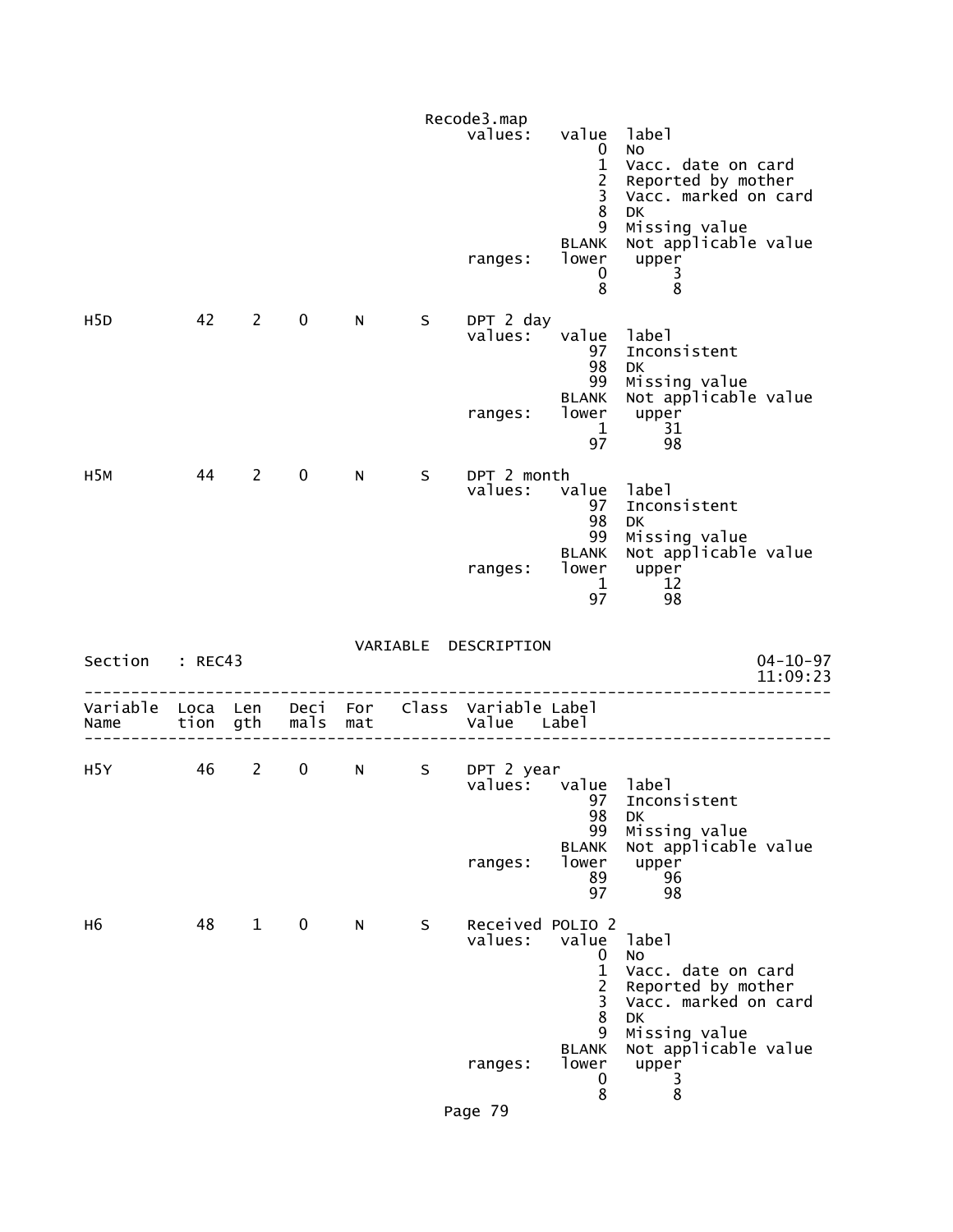|                                                         |    |                |                     |     |    | Recode3.map                          |                                                                                                                 |                                                                                                                                                          |
|---------------------------------------------------------|----|----------------|---------------------|-----|----|--------------------------------------|-----------------------------------------------------------------------------------------------------------------|----------------------------------------------------------------------------------------------------------------------------------------------------------|
| H <sub>6</sub> D                                        | 49 | $2^{\sim}$     | $\mathbf 0$         | N.  |    | S POLIO 2 day<br>ranges:             | values: value label<br>97<br>98<br>99<br>BLANK<br>lower<br>1<br>97                                              | Inconsistent<br><b>DK</b><br>Missing value<br>Not applicable value<br>upper<br>31<br>98                                                                  |
| н6м                                                     |    | 51 2           | $\mathbf{0}$        | N.  | S. | POLIO 2 month<br>values:<br>ranges:  | value<br>97<br>98<br>99<br><b>BLANK</b><br>lower<br>$\mathbf{1}$<br>97                                          | label<br>Inconsistent<br>DK<br>Missing value<br>Not applicable value<br>upper<br><b>12</b><br>98                                                         |
| Section : REC43                                         |    |                |                     |     |    | VARIABLE DESCRIPTION                 |                                                                                                                 | $04 - 10 - 97$<br>11:09:23                                                                                                                               |
| Variable Loca Len Deci For Class Variable Label<br>Name |    |                | tion gth  mals  mat |     |    | Value Label                          |                                                                                                                 |                                                                                                                                                          |
| H6Y L                                                   |    |                |                     |     |    | 53 2 0 N S POLIO 2 year<br>ranges:   | values: value label<br>97<br>98<br>99<br><b>BLANK</b><br>lower<br>89<br>97                                      | Inconsistent<br>DK<br>Missing value<br>Not applicable value<br>upper<br>96<br>98                                                                         |
| H7                                                      | 55 | $\mathbf 1$    | $\mathbf 0$         | N - | S  | Received DPT 3<br>values:<br>ranges: | value<br>$\mathbf 0$<br>$\mathbf{1}$<br>$\frac{2}{3}$<br>$\overline{8}$<br>9<br><b>BLANK</b><br>lower<br>0<br>8 | label<br>NO<br>Vacc. date on card<br>Reported by mother<br>Vacc. marked on card<br><b>DK</b><br>Missing value<br>Not applicable value<br>upper<br>3<br>8 |
| H <sub>7</sub> D                                        | 56 | $\overline{2}$ | $\mathbf 0$         | N   | S  | DPT 3 day<br>values:<br>ranges:      | value<br>97<br>98<br>99<br><b>BLANK</b><br>lower<br>$\mathbf{1}$<br>97                                          | label<br>Inconsistent<br>DK<br>Missing value<br>Not applicable value<br>upper<br>31<br>98                                                                |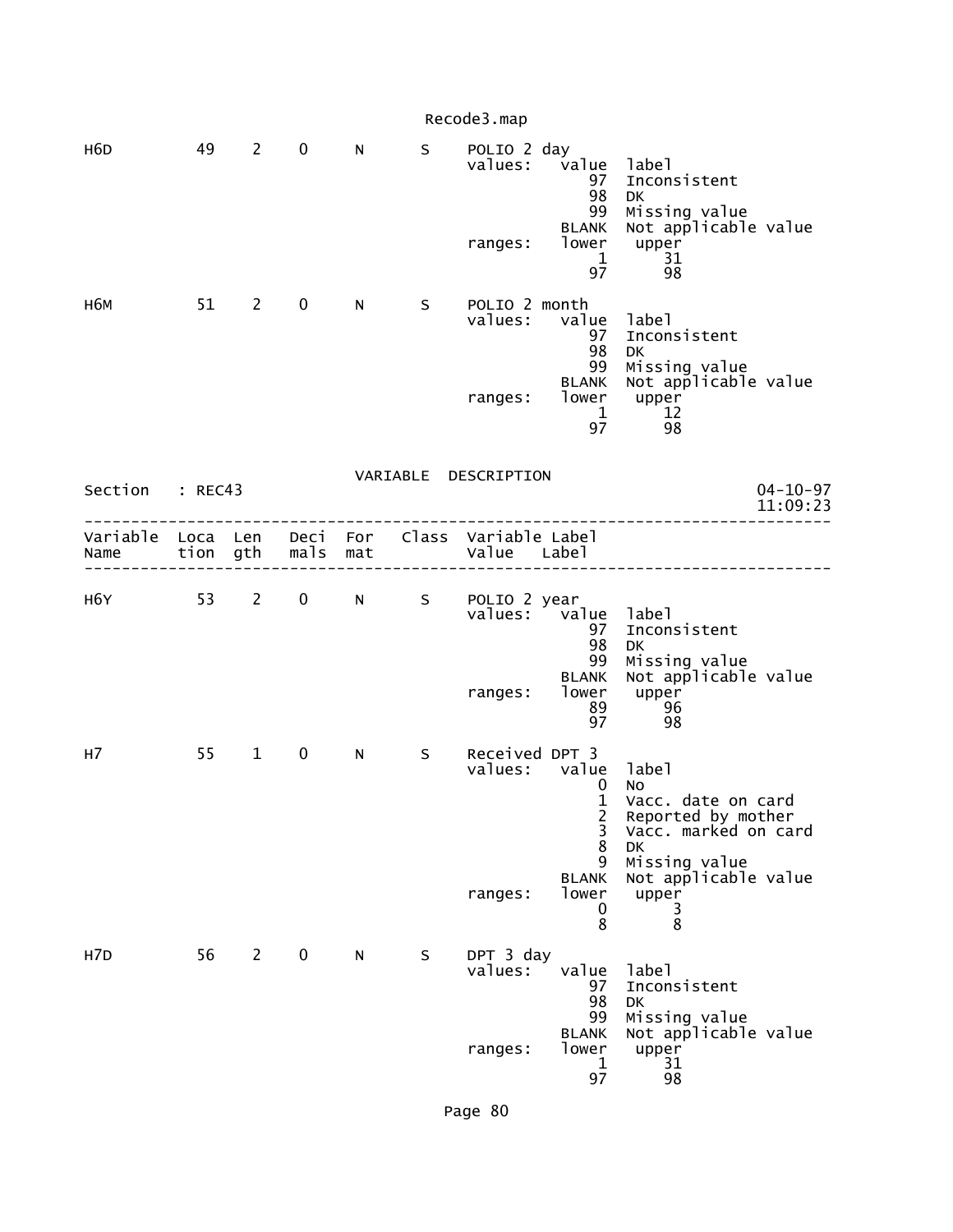|                  |                  |                |              |            |    | Recode3.map                            |                                                                                                |                                                                                                                                                          |
|------------------|------------------|----------------|--------------|------------|----|----------------------------------------|------------------------------------------------------------------------------------------------|----------------------------------------------------------------------------------------------------------------------------------------------------------|
| H7M              | 58               | $\overline{2}$ | 0            | N          | S. | DPT 3 month<br>values:<br>ranges:      | value<br>97<br>98<br>99<br><b>BLANK</b><br>lower<br>$\mathbf 1$<br>97                          | label<br>Inconsistent<br><b>DK</b><br>Missing value<br>Not applicable value<br>upper<br>12<br>98                                                         |
| Section          | : REC43          |                |              |            |    | VARIABLE DESCRIPTION                   |                                                                                                | $04 - 10 - 97$<br>11:09:23                                                                                                                               |
| Variable<br>Name | Loca Len<br>tion | gth            | Deci<br>mals | For<br>mat |    | Class Variable Label<br>Value Label    |                                                                                                |                                                                                                                                                          |
| H7Y              | 60               | $\mathbf{2}$   | $\mathbf 0$  | N          | S  | DPT 3 year<br>values:<br>ranges:       | value<br>97<br>98<br>99<br><b>BLANK</b><br>lower<br>89<br>97                                   | label<br>Inconsistent<br>DK<br>Missing value<br>Not applicable value<br>upper<br>96<br>98                                                                |
| H <sub>8</sub>   | 62               | $\mathbf{1}$   | 0            | N.         | S  | Received POLIO 3<br>values:<br>ranges: | value<br>0<br>$\mathbf{1}$<br>$\overline{c}$<br>3<br>8<br>9<br><b>BLANK</b><br>lower<br>0<br>8 | label<br>No<br>Vacc. date on card<br>Reported by mother<br>Vacc. marked on card<br><b>DK</b><br>Missing value<br>Not applicable value<br>upper<br>3<br>8 |
| H <sub>8</sub> D | 63               | 2              | 0            | N          | S  | POLIO 3 day<br>values:<br>ranges:      | value<br>97<br>98<br>99<br><b>BLANK</b><br>lower<br>1<br>97                                    | label<br>Inconsistent<br>DK<br>Missing value<br>Not applicable value<br>upper<br>31<br>98                                                                |
| H <sub>8M</sub>  | 65               | $2^{\circ}$    | $\mathbf 0$  | N          | S  | POLIO 3 month<br>values:<br>ranges:    | value<br>97<br>98<br>99<br><b>BLANK</b><br>lower<br>1<br>97                                    | label<br>Inconsistent<br><b>DK</b><br>Missing value<br>Not applicable value<br>upper<br>12<br>98                                                         |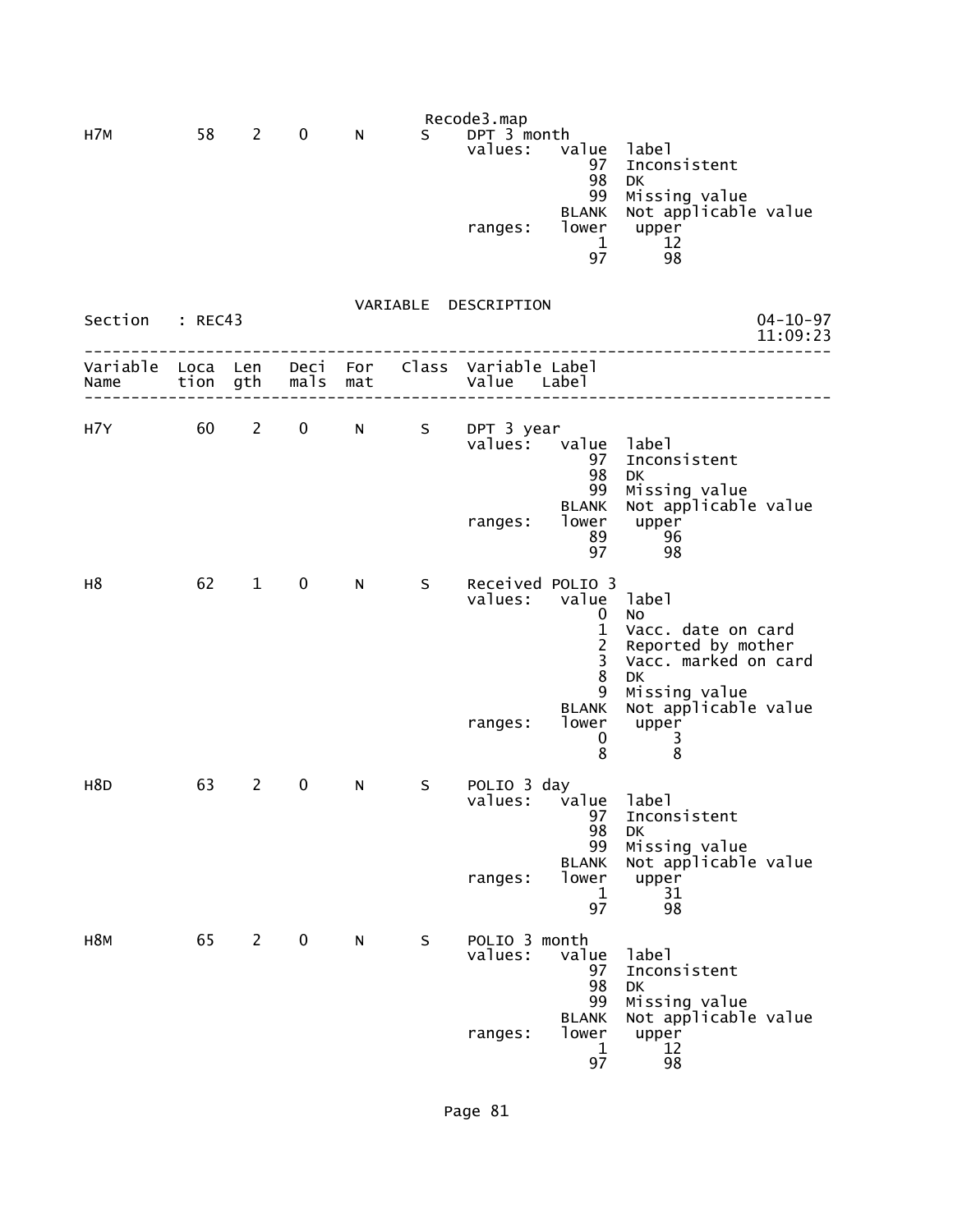|                                                         |                  |                |                   |                                                                                                                                                                                                                                | VARIABLE   | DESCRIPTION                         |                                                                                                          |                                                                                                                                         |                            |
|---------------------------------------------------------|------------------|----------------|-------------------|--------------------------------------------------------------------------------------------------------------------------------------------------------------------------------------------------------------------------------|------------|-------------------------------------|----------------------------------------------------------------------------------------------------------|-----------------------------------------------------------------------------------------------------------------------------------------|----------------------------|
| Section                                                 | : REC43          |                |                   |                                                                                                                                                                                                                                |            |                                     |                                                                                                          |                                                                                                                                         | $04 - 10 - 97$<br>11:09:23 |
| Variable<br>Name                                        | Loca Len<br>tion | gth            | Deci<br>mals      | For<br>mat                                                                                                                                                                                                                     | Class      | Variable Label<br>Value Label       |                                                                                                          |                                                                                                                                         |                            |
| H8Y                                                     | 67               | $2^{\circ}$    | $\mathbf 0$       | N and the set of the set of the set of the set of the set of the set of the set of the set of the set of the set of the set of the set of the set of the set of the set of the set of the set of the set of the set of the set | S.         | POLIO 3 year<br>values:<br>ranges:  | value<br>97<br>98<br>99<br><b>BLANK</b><br>lower<br>89<br>97                                             | label<br>Inconsistent<br><b>DK</b><br>Missing value<br>Not applicable value<br>upper<br>96<br>98                                        |                            |
| н9                                                      | 69               | $\mathbf{1}$   | $\mathbf 0$       | N                                                                                                                                                                                                                              | S          | values:<br>ranges:                  | Received MEASLES<br>value<br>0<br>$\mathbf{1}$<br>$\frac{2}{3}$<br>$\bf 8$<br>9<br><b>BLANK</b><br>lower | label<br>No<br>Vacc. date on card<br>Reported by mother<br>Vacc. marked on card<br>DK<br>Missing value<br>Not applicable value<br>upper |                            |
| H <sub>9</sub> D                                        | 70               | $2^{\circ}$    | $\mathbf 0$       | N.                                                                                                                                                                                                                             | S.         | MEASLES day<br>values:              | 0<br>8<br>value<br>97<br>98                                                                              | 3<br>8<br>label<br>Inconsistent<br>DK                                                                                                   |                            |
|                                                         |                  |                |                   |                                                                                                                                                                                                                                |            | ranges:                             | 99<br><b>BLANK</b><br>lower<br>$\mathbf{1}$<br>97                                                        | Missing value<br>Not applicable value<br>upper<br>31<br>98                                                                              |                            |
| H <sub>9M</sub>                                         | 72               | $\overline{2}$ | $\mathbf 0$       | N                                                                                                                                                                                                                              | S          | MEASLES month<br>values:<br>ranges: | value<br>97<br>98<br>BLANK<br>1<br>97                                                                    | label<br>Inconsistent<br>DK<br>99 Missing value<br>Not applicable value<br>lower upper<br>12<br>98                                      |                            |
| Section : REC43                                         |                  |                |                   |                                                                                                                                                                                                                                |            | VARIABLE DESCRIPTION                |                                                                                                          |                                                                                                                                         | $04 - 10 - 97$<br>11:09:23 |
| Variable Loca Len Deci For Class Variable Label<br>Name |                  |                | tion gth mals mat |                                                                                                                                                                                                                                |            | Value Label                         |                                                                                                          | ------------                                                                                                                            |                            |
| H9Y FOR                                                 |                  |                |                   |                                                                                                                                                                                                                                | 74 2 0 N S | MEASLES year<br>Page 82             | values: value label                                                                                      | 97 Inconsistent                                                                                                                         |                            |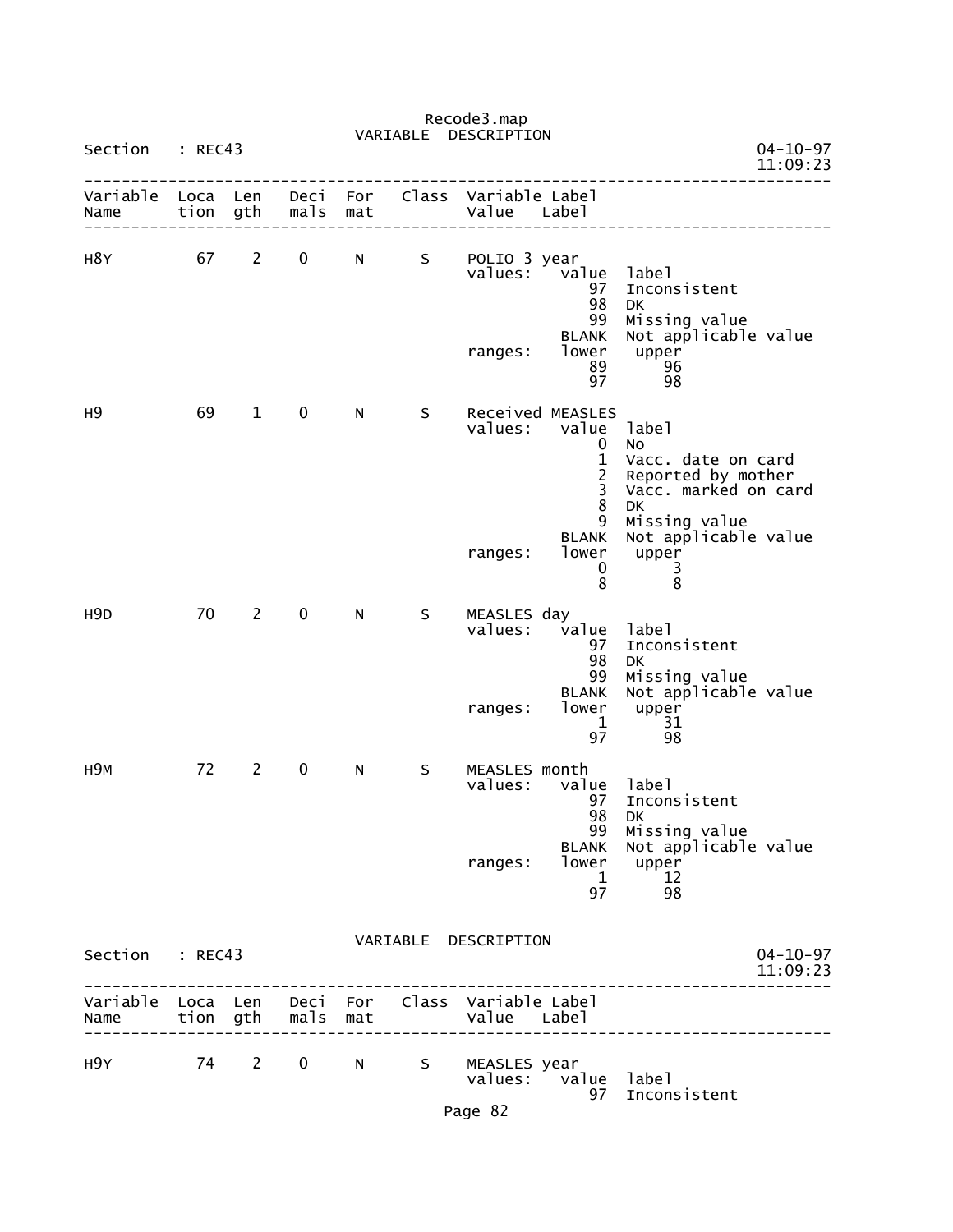|                                                         |         |                |                     |   |          | Recode3.map              | 98                                                                    | DK                                                                                    |                            |
|---------------------------------------------------------|---------|----------------|---------------------|---|----------|--------------------------|-----------------------------------------------------------------------|---------------------------------------------------------------------------------------|----------------------------|
|                                                         |         |                |                     |   |          | ranges:                  | 99<br><b>BLANK</b><br>lower<br>89<br>97                               | Missing value<br>Not applicable value<br>upper<br>96<br>98                            |                            |
| н0                                                      | 76      | $\mathbf{1}$   | 0                   | N | S        | Polio 0<br>values:       | value<br>0<br>$\mathbf{1}$<br>$\frac{2}{3}$<br>8                      | label<br>No<br>Vacc. date on card<br>Reported by mother<br>Vacc. marked on card<br>DK |                            |
|                                                         |         |                |                     |   |          | ranges:                  | 9<br><b>BLANK</b><br>lower<br>0<br>8                                  | Missing value<br>Not applicable value<br>upper<br>3<br>8                              |                            |
| H <sub>O</sub> D                                        | 77      | $\overline{2}$ | $\mathbf 0$         | N | S        | Polio 0 day<br>values:   | value<br>97<br>98<br>99                                               | label<br>Inconsistent<br><b>DK</b><br>Missing value                                   |                            |
|                                                         |         |                |                     |   |          | ranges:                  | <b>BLANK</b><br>lower<br>1<br>97                                      | Not applicable value<br>upper<br>31<br>98                                             |                            |
| H <sub>O</sub> M                                        | 79      | $\overline{2}$ | 0                   | N | S        | POLIO 0 month<br>values: | value<br>97<br>98                                                     | label<br>Inconsistent<br>DK                                                           |                            |
|                                                         |         |                |                     |   |          | ranges:                  | 99<br><b>BLANK</b><br>lower<br>1<br>97                                | Missing value<br>Not applicable value<br>upper<br>12<br>98                            |                            |
| Section                                                 | : REC43 |                |                     |   | VARIABLE | DESCRIPTION              |                                                                       |                                                                                       | $04 - 10 - 97$<br>11:09:23 |
| Variable Loca Len Deci For Class Variable Label<br>Name |         |                | tion gth  mals  mat |   |          | Value Label              |                                                                       |                                                                                       |                            |
| HOY                                                     | 81 2    |                |                     |   |          | 0 N S POLIO 0 year       | values: value label<br>97<br>98<br>99                                 | Inconsistent<br>DK<br>Missing value                                                   |                            |
|                                                         |         |                |                     |   |          | ranges:                  | <b>BLANK</b><br>lower<br>89<br>97                                     | Not applicable value<br>upper<br>96<br>98                                             |                            |
| H10                                                     |         | 83 1           | $\mathbf{0}$        | N | S.       |                          | Ever had vaccination<br>values: value<br>$\mathbf{0}$<br>$\mathbf{1}$ | label<br>No<br>Yes                                                                    |                            |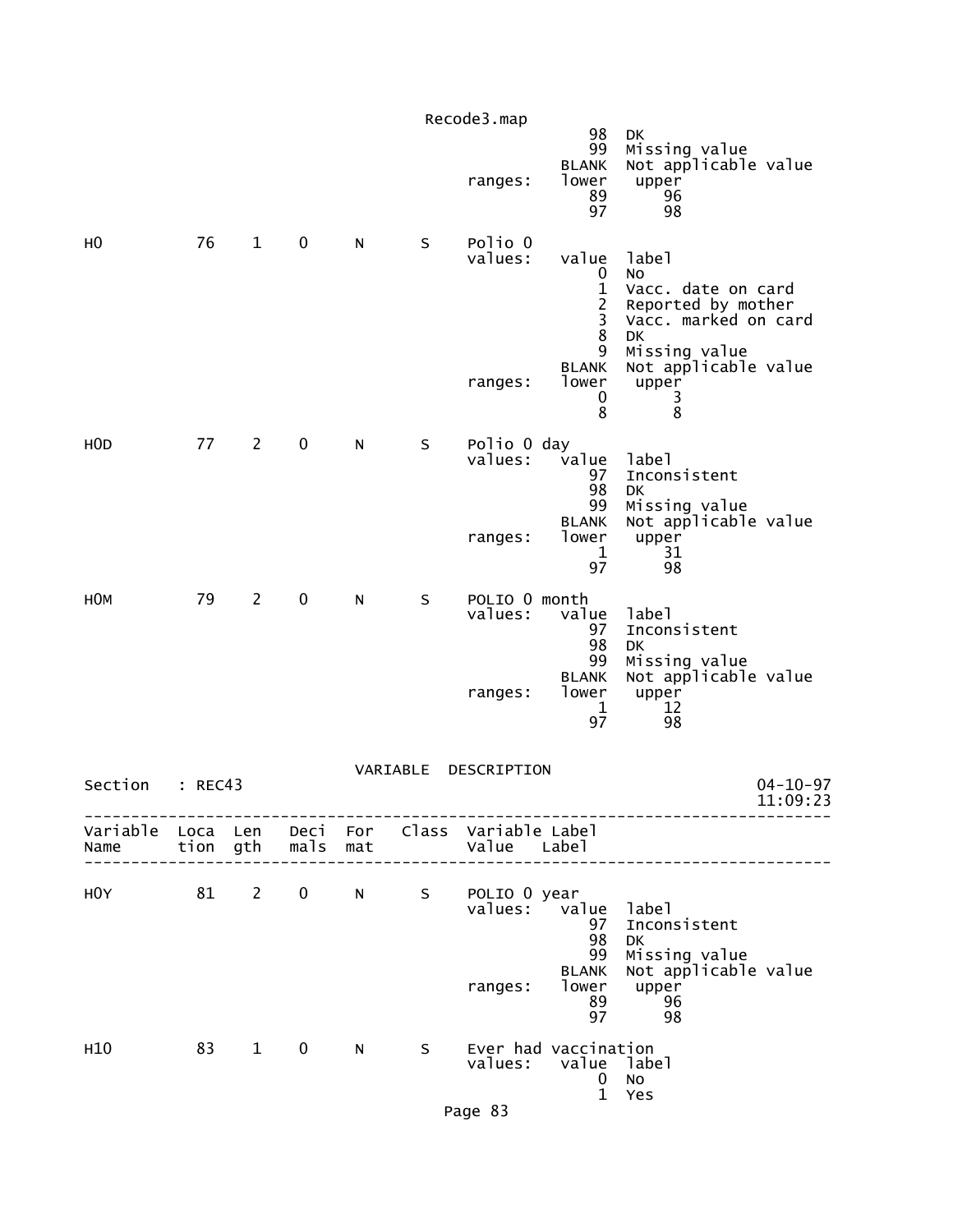|           |          |              |             |     |   | Recode3.map                                                    |                                                                        |                                                                                         |
|-----------|----------|--------------|-------------|-----|---|----------------------------------------------------------------|------------------------------------------------------------------------|-----------------------------------------------------------------------------------------|
|           |          |              |             |     |   | ranges:                                                        | 8<br>9<br><b>BLANK</b><br>lower<br>$\mathbf 0$<br>8                    | Don't know<br>Missing value<br>Not applicable value<br>upper<br>1<br>8                  |
| H11       | 84       | $\mathbf{1}$ | $\mathbf 0$ | N   | S | Had diarrhea recently<br>values:                               | value<br>0<br>$\mathbf{1}$<br>$\overline{2}$<br>8<br>9<br><b>BLANK</b> | label<br>No<br>Yes, last 24 hours<br>Yes, last two weeks<br>Don't know<br>Missing value |
|           |          |              |             |     |   | ranges:                                                        | lower<br>0<br>8                                                        | Not applicable value<br>upper<br>2<br>8                                                 |
| H11B      | 85       | $\mathbf{1}$ | $\mathbf 0$ | N   | S | Blood in the stools<br>values:                                 | value label<br>0<br>$\mathbf{1}$<br>8<br>9                             | No<br>Yes<br>DK<br>Missing value                                                        |
|           |          |              |             |     |   | ranges:                                                        | <b>BLANK</b><br>lower<br>0<br>8                                        | Not applicable value<br>upper<br>$\frac{1}{2}$<br>8                                     |
| Section   | : REC43  |              |             |     |   | VARIABLE DESCRIPTION                                           |                                                                        | $04 - 10 - 97$<br>11:09:23                                                              |
| Name      | tion gth |              | mals        | mat |   | Variable Loca Len Deci For Class Variable Label<br>Value Label |                                                                        |                                                                                         |
| H11C 86 2 |          |              |             | 0 N | S | values: value                                                  | 98                                                                     | Bowel movements in worst day<br>label<br>DK                                             |
|           |          |              |             |     |   | ranges:                                                        | 99<br>lower<br>0<br>98                                                 | Missing value<br>BLANK Not applicable value<br>upper<br>20<br>98                        |
| H12A      | 88       | $\mathbf{1}$ | $\mathbf 0$ | N   | S | values:                                                        | value<br>0                                                             | Diarrhea: government hosp.<br>label<br><b>NO</b>                                        |
|           |          |              |             |     |   | ranges:                                                        | $\mathbf 1$<br>9.<br><b>BLANK</b><br>lower<br>0                        | Government hospital<br>Missing value<br>Not applicable value<br>upper<br>1              |
| H12B      | 89       | $\mathbf{1}$ | $\mathbf 0$ | N   | S | Diarrhea:<br>values:                                           | value<br>0<br>$\mathbf{1}$<br>9                                        | govt health center<br>label<br>No<br>Govt. health center<br>Missing value               |
|           |          |              |             |     |   |                                                                |                                                                        |                                                                                         |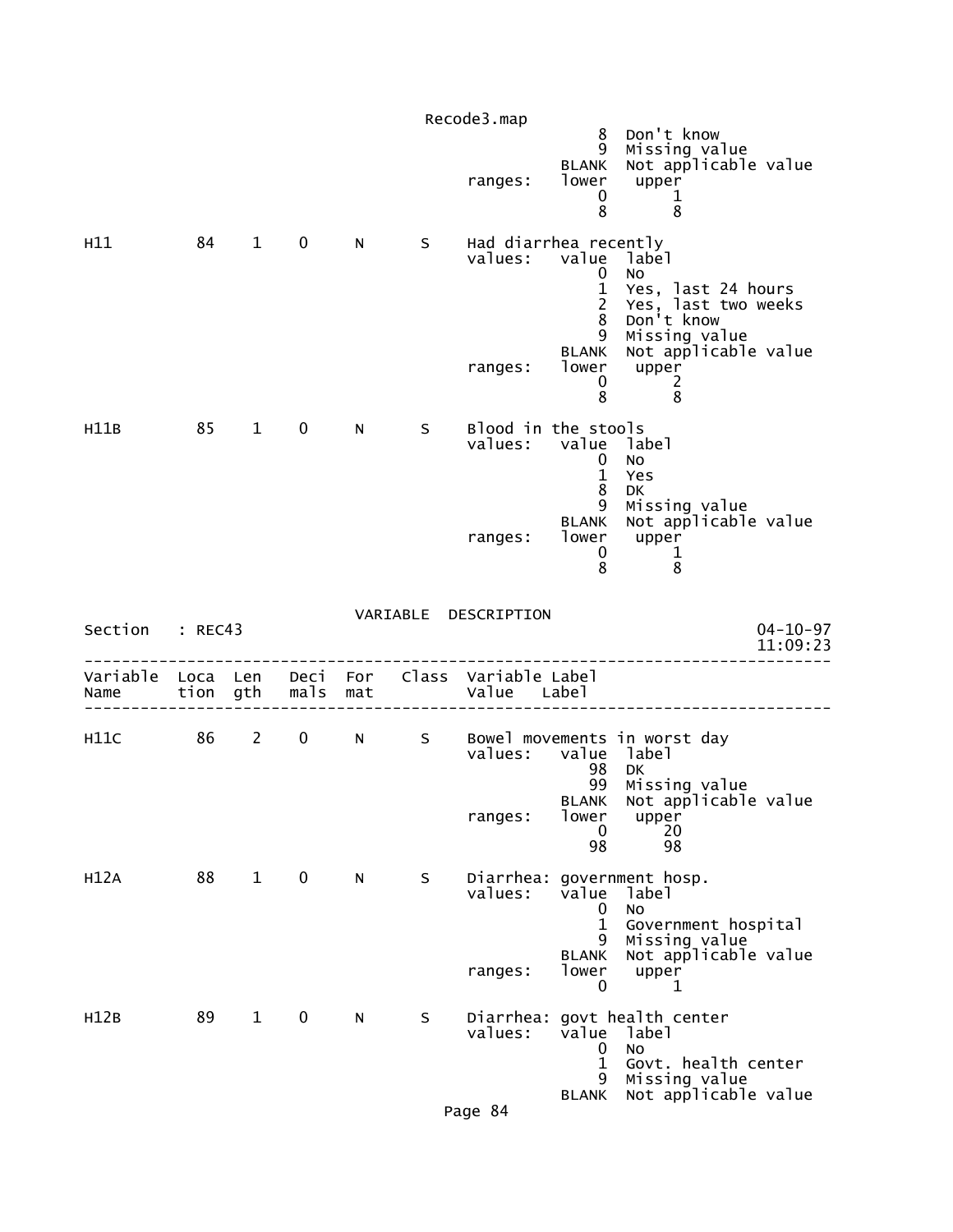|                 |    |                        |                   |            |     | Recode3.map<br>ranges:                                         | lower<br>0                             | upper<br>1                                                                     |
|-----------------|----|------------------------|-------------------|------------|-----|----------------------------------------------------------------|----------------------------------------|--------------------------------------------------------------------------------|
| H12C            | 90 | $\mathbf 1$            | $\mathbf 0$       | N          | S.  | values:                                                        | value<br>$\overline{0}$                | Diarrhea: govt health post<br>label<br><b>NO</b>                               |
|                 |    |                        |                   |            |     | ranges:                                                        | $\mathbf{1}$<br>9<br><b>BLANK</b><br>0 | Govt. health post<br>Missing value<br>Not applicable value<br>lower upper<br>1 |
| H12D            | 91 | $\mathbf 1$            | 0                 | N          | S   | Diarrhea: mobile clinic<br>values:                             | value<br>$\mathbf{0}$<br>$\mathbf{1}$  | label<br>No<br>Public mobile clinic                                            |
|                 |    |                        |                   |            |     | ranges: lower upper                                            | 9<br><b>BLANK</b><br>0                 | Missing value<br>Not applicable value<br>1                                     |
| Section : REC43 |    |                        |                   |            |     | VARIABLE DESCRIPTION                                           |                                        | $04 - 10 - 97$<br>11:09:23                                                     |
| Name            |    |                        | tion gth mals mat |            |     | Variable Loca Len Deci For Class Variable Label<br>Value Label |                                        |                                                                                |
| H12E 92         |    | $1 \quad$              | $\mathbf{0}$      | $N \sim 1$ |     | values:                                                        | value label<br>0<br>$\mathbf{1}$       | S Diarrhea: comm.health worker<br><b>NO</b><br>Community health wrk            |
|                 |    |                        |                   |            |     | ranges:                                                        | 9<br>0                                 | Missing value<br>BLANK Not applicable value<br>lower upper<br>1                |
| H12F            | 93 | $1 \quad \blacksquare$ | 0                 | N          | S – | values:                                                        | value label<br>0<br>$\mathbf{1}$<br>9  | Diarrhea: CS public sector<br><b>NO</b><br>CS public sector<br>Missing value   |
|                 |    |                        |                   |            |     | ranges:                                                        | <b>BLANK</b><br>lower<br>0             | Not applicable value<br>upper<br>1                                             |
| H12G            | 94 | $\mathbf{1}$           | 0                 | N          | S   | values:                                                        | value<br>0                             | Diarrhea: CS public sector<br>label<br><b>NO</b>                               |
|                 |    |                        |                   |            |     | ranges:                                                        | 1<br>9<br><b>BLANK</b><br>lower<br>0   | CS public sector<br>Missing value<br>Not applicable value<br>upper<br>1        |
| H12H            | 95 | $\mathbf{1}$           | 0                 | N          | S   | Diarrhea:<br>values:                                           | value<br>0<br>$\mathbf{1}$             | CS public sector<br>label<br>No<br>CS public sector                            |
|                 |    |                        |                   |            |     | Page 85                                                        | 9<br><b>BLANK</b>                      | Missing value<br>Not applicable value                                          |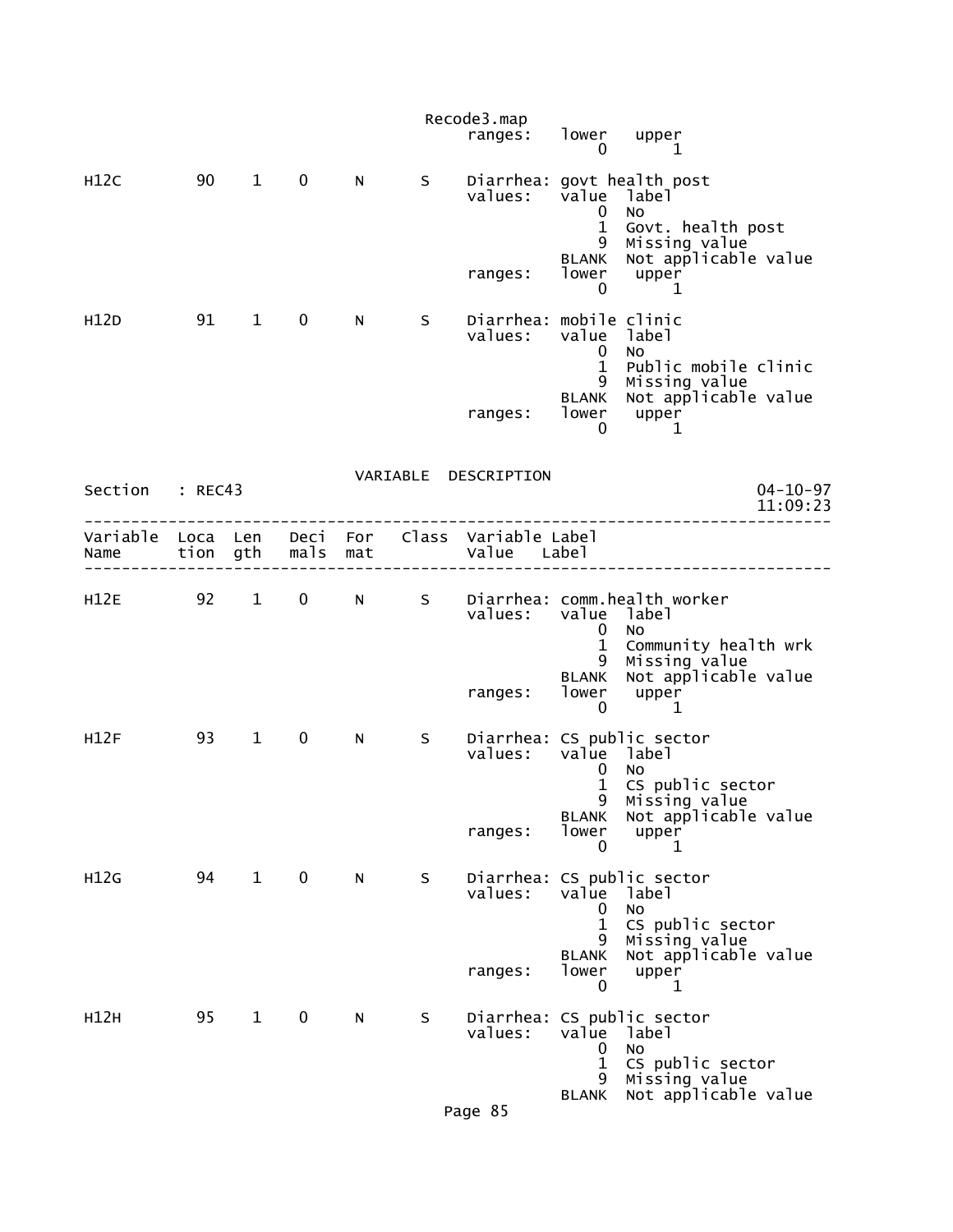|             |         |                        |               |     |   | Recode3.map<br>ranges:                                         | lower<br>0                                      | upper<br>1                                                                  |
|-------------|---------|------------------------|---------------|-----|---|----------------------------------------------------------------|-------------------------------------------------|-----------------------------------------------------------------------------|
| H12I        | 96      | $\mathbf{1}$           | $\mathbf 0$   | N   | S | values:                                                        | value<br>$\mathbf 0$                            | Diarrhea: other public sector<br><sup>1</sup> abel<br>No                    |
|             |         |                        |               |     |   | ranges:                                                        | $\mathbf{1}$<br>9<br><b>BLANK</b><br>lower<br>0 | Other public sector<br>Missing value<br>Not applicable value<br>upper<br>1  |
| Section     | : REC43 |                        |               |     |   | VARIABLE DESCRIPTION                                           |                                                 | $04 - 10 - 97$<br>11:09:23                                                  |
| Name        |         |                        | tion gth mals | mat |   | Variable Loca Len Deci For Class Variable Label<br>Value Label |                                                 |                                                                             |
| H12J        | 97      | $1 \quad \blacksquare$ | $\mathbf 0$   | N - | S | values:                                                        | value<br>0<br>$\mathbf{1}$                      | Diarrhea: private hosp/clin.<br>1abe1<br><b>NO</b><br>Private hosp./clinic  |
|             |         |                        |               |     |   | ranges:                                                        | 9<br><b>BLANK</b><br>lower<br>0                 | Missing value<br>Not applicable value<br>upper<br>1                         |
| H12K        | 98      | $\mathbf{1}$           | 0             | N   | S | values:                                                        | value<br>0<br>$\mathbf{1}$<br>9                 | Diarrhea: private pharmacy<br>label<br>No<br>Private pharmacy               |
|             |         |                        |               |     |   | ranges:                                                        | <b>BLANK</b><br>lower<br>0                      | Missing value<br>Not applicable value<br>upper<br>1                         |
| H12L        | 99      | $\mathbf{1}$           | 0             | N   | S | Diarrhea: private doctor<br>values:                            | value<br>0<br>1<br>9                            | label<br><b>NO</b><br>Private doctor                                        |
|             |         |                        |               |     |   | ranges:                                                        | <b>BLANK</b><br>lower<br>0                      | Missing value<br>Not applicable value<br>upper<br>1                         |
| H12M        | 100     | $\mathbf{1}$           | 0             | N   | S | values:                                                        | value<br>0                                      | Diarrhea: private mobile cln<br>label<br>No                                 |
|             |         |                        |               |     |   | ranges:                                                        | 1<br>9<br><b>BLANK</b><br>lower<br>0            | Private mobile clin.<br>Missing value<br>Not applicable value<br>upper<br>1 |
| <b>H12N</b> | 101     | $\mathbf{1}$           | 0             | N   | S | values:                                                        | value<br>0<br>1                                 | Diarrhea: comm.health worker<br>label<br>No<br>Community health wrk         |
|             |         |                        |               |     |   | Page 86                                                        | 9<br><b>BLANK</b>                               | Missing value<br>Not applicable value                                       |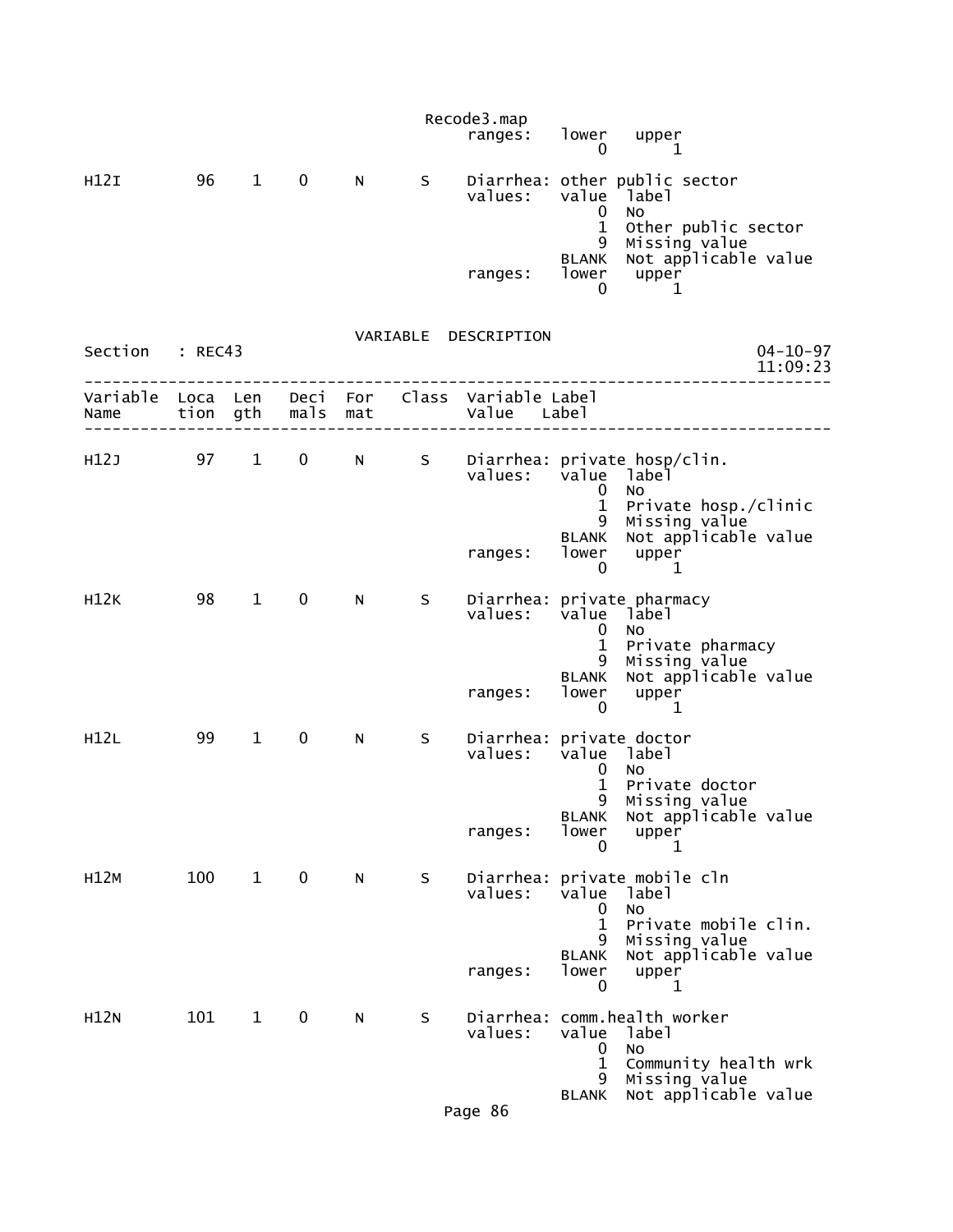Recode3.map ranges: lower upper  $\sim$  0 1

| Section           | : REC43      |              |              |            | VARIABLE | DESCRIPTION                                                |                                    |                                                                            | $04 - 10 - 97$             |
|-------------------|--------------|--------------|--------------|------------|----------|------------------------------------------------------------|------------------------------------|----------------------------------------------------------------------------|----------------------------|
|                   |              |              |              |            |          |                                                            |                                    |                                                                            | 11:09:23                   |
| Variable<br>Name  | Loca<br>tion | Len<br>gth   | Deci<br>mals | For<br>mat |          | Class Variable Label<br>Value Label                        |                                    |                                                                            |                            |
| H120              | 102          | $\mathbf{1}$ | 0            | N          | S.       | values:                                                    | value<br>0<br>$\mathbf{1}$         | Diarrhea: CS med.priv sector<br>label<br>No.<br>CS med. priv. sector       |                            |
|                   |              |              |              |            |          | ranges:                                                    | 9<br>BLANK<br>lower<br>$\mathbf 0$ | Missing value<br>Not applicable value<br>upper<br>1                        |                            |
| H <sub>12</sub> P | 103          | $\mathbf{1}$ | 0            | N          | S        | values:                                                    | value<br>0<br>1                    | Diarrhea: CS med.priv sector<br>label<br>No.<br>CS med. priv. sector       |                            |
|                   |              |              |              |            |          | ranges:                                                    | 9<br><b>BLANK</b><br>lower<br>0    | Missing value<br>Not applicable value<br>upper<br>1                        |                            |
| H <sub>12Q</sub>  | 104          | $\mathbf 1$  | 0            | N          | S        | values:                                                    | value<br>0<br>1                    | Diarrhea: CS med.priv sector<br>label<br><b>NO</b><br>CS med. priv. sector |                            |
|                   |              |              |              |            |          | ranges:                                                    | 9<br><b>BLANK</b><br>lower<br>0    | Missing value<br>Not applicable value<br>upper<br>1                        |                            |
| H12R              | 105          | $\mathbf{1}$ | 0            | N          | S        | values:                                                    | value<br>0<br>1                    | Diarrhea: other med.priv sect.<br>label<br>No<br>Oth med.priv. sector      |                            |
|                   |              |              |              |            |          | ranges:                                                    | 9<br><b>BLANK</b><br>lower<br>0    | Missing value<br>Not applicable value<br>upper<br>1                        |                            |
| H12S              | 106          | 1            | 0            | N          | S        | Diarrhea: shop<br>values:                                  | value label<br>0<br>$\mathbf{1}$   | No<br>Shop                                                                 |                            |
|                   |              |              |              |            |          | ranges:                                                    | 9<br><b>BLANK</b><br>lower<br>0    | Missing value<br>Not applicable value<br>upper<br>1                        |                            |
| Section : REC43   |              |              |              |            |          | VARIABLE DESCRIPTION                                       |                                    | .                                                                          | $04 - 10 - 97$<br>11:09:23 |
|                   |              |              |              |            |          | Variable Loca Len Deci For Class Variable Label<br>Page 87 |                                    |                                                                            |                            |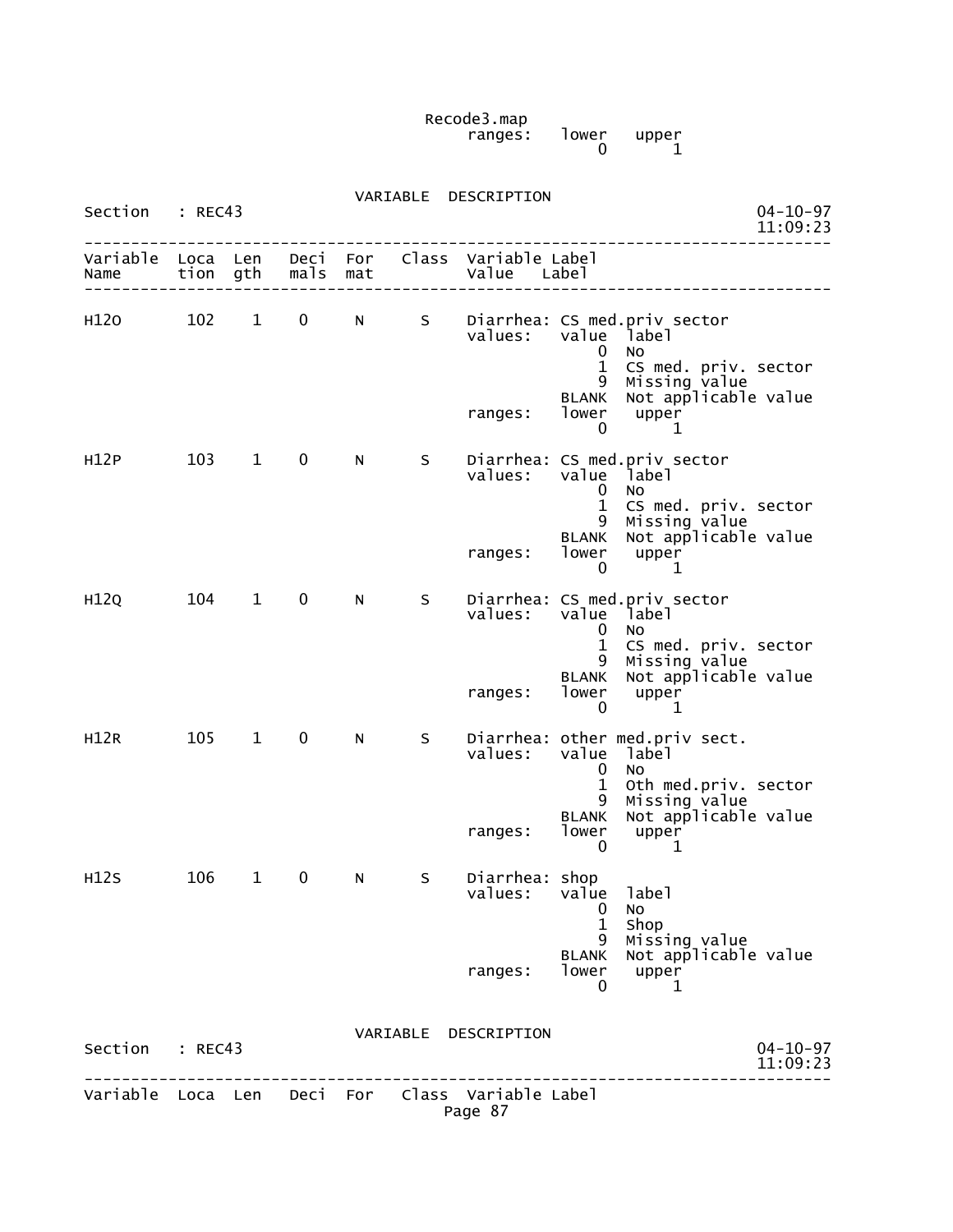| Name                                    |     |              | tion gth mals | mat |    | Recode3.map<br>Value                         | Label                                            |                                                                     |
|-----------------------------------------|-----|--------------|---------------|-----|----|----------------------------------------------|--------------------------------------------------|---------------------------------------------------------------------|
| H12T                                    | 107 | $\mathbf{1}$ | 0             | N   | S  | values:                                      | value<br>$\mathbf 0$<br>$\mathbf{1}$             | Diarrhea: traditional pract.<br>label<br>No<br>Traditional pract.   |
|                                         |     |              |               |     |    | ranges:                                      | 9<br><b>BLANK</b><br>lower<br>0                  | Missing value<br>Not applicable value<br>upper<br>1                 |
| H12U                                    | 108 | $\mathbf{1}$ | 0             | N   | S  | values:                                      | value<br>0<br>$\mathbf{1}$                       | Diarrhea: CS oth.priv_sector<br>label<br>No<br>CS oth. priv. sector |
|                                         |     |              |               |     |    | ranges:                                      | 9<br><b>BLANK</b><br>lower<br>0                  | Missing value<br>Not applicable value<br>upper<br>1                 |
| H12V                                    | 109 | $\mathbf{1}$ | 0             | N   | S. | values:                                      | value<br>0<br>$\mathbf{1}$                       | Diarrhea: CS oth.priv sector<br>label<br>No<br>CS oth. priv. sector |
|                                         |     |              |               |     |    | ranges:                                      | 9<br>BLANK<br>lower<br>0                         | Missing value<br>Not applicable value<br>upper<br>1                 |
| H12W                                    | 110 | $\mathbf{1}$ | 0             | N   | S  | values:                                      | value<br>0<br>$\mathbf{1}$                       | Diarrhea: CS oth.priv sector<br>label<br>No<br>CS oth. priv. sector |
|                                         |     |              |               |     |    | ranges:                                      | 9<br>BLANK<br>lower<br>0                         | Missing value<br>Not applicable value<br>upper<br>1                 |
| H12X                                    | 111 | $\mathbf{1}$ | 0             | N   | S  | Diarrhea: Other<br>values:                   | value<br>0<br>1                                  | label<br><b>NO</b><br>Other                                         |
|                                         |     |              |               |     |    | ranges:                                      | BLANK<br>lower<br>0                              | 9 Missing value<br>Not applicable value<br>upper<br>1               |
| Section : REC43                         |     |              |               |     |    | VARIABLE DESCRIPTION                         |                                                  | $04 - 10 - 97$<br>11:09:23                                          |
| Variable Loca Len<br>Name               |     |              | tion gth mals | mat |    | Deci For Class Variable Label<br>Value Label |                                                  |                                                                     |
| H12Y 112 1 0 N S Diarrhea: no treatment |     |              |               |     |    | values:                                      | value label<br>$\mathbf{0}$<br>$\mathbf{1}$<br>9 | No: received treatm.<br>Yes: no treatment<br>Missing value          |
|                                         |     |              |               |     |    | Page 88                                      | <b>BLANK</b>                                     | Not applicable value                                                |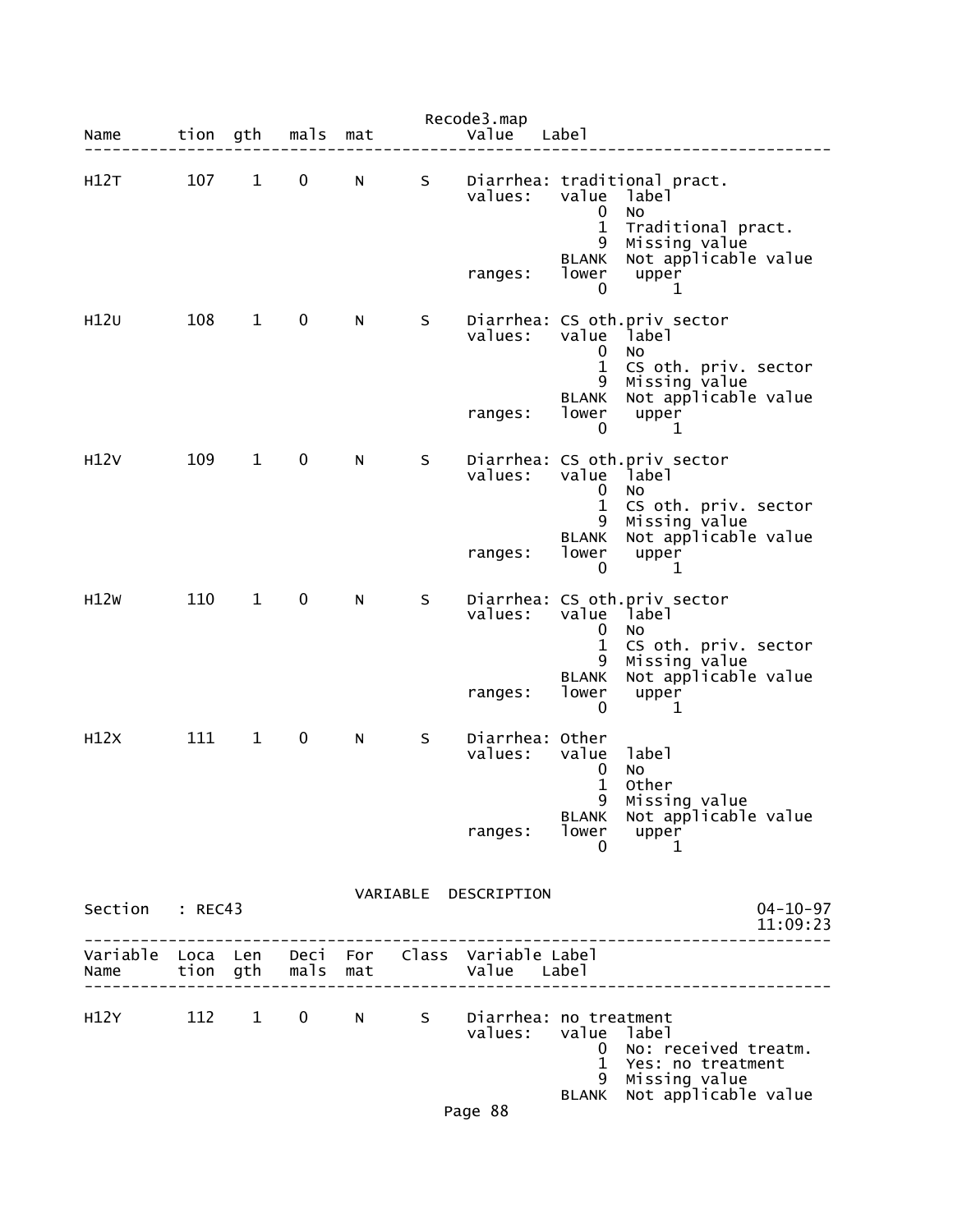|                 |     |              |             |   |   | Recode3.map<br>ranges:                                     | lower<br>0                                                                               | upper<br>1                                                                                                                                                          |
|-----------------|-----|--------------|-------------|---|---|------------------------------------------------------------|------------------------------------------------------------------------------------------|---------------------------------------------------------------------------------------------------------------------------------------------------------------------|
| H12Z            | 113 | $\mathbf{1}$ | 0           | N | S | values:<br>ranges:                                         | value label<br>0<br>$\mathbf{1}$<br>9<br><b>BLANK</b><br>lower<br>0                      | Diarrhea: medical treatment<br>No<br>Yes: medical treatm.<br>Missing value<br>Not applicable value<br>upper<br>1                                                    |
| H <sub>13</sub> | 114 | $\mathbf{1}$ | $\mathbf 0$ | N | S | Given oral rehydration<br>values:<br>ranges:               | value<br>0<br>$\mathbf 1$<br>$\overline{2}$<br>8<br>9<br><b>BLANK</b><br>lower<br>0<br>8 | label<br>No<br>Yes: ORS - spontan.<br>Yes: ORS - probed<br>Don't know<br>Missing value<br>Not applicable value<br>upper<br>2<br>8                                   |
| H <sub>14</sub> | 115 | $\mathbf{1}$ | 0           | N | S | values:<br>ranges:                                         | value<br>0<br>$\mathbf 1$<br>$\overline{2}$<br>8<br>9<br><b>BLANK</b><br>lower<br>0<br>8 | Given recommend. home solution<br>label<br>No<br>Yes: RHS - spontan.<br>Yes: RHS - probed<br>Don't know<br>Missing value<br>Not applicable value<br>upper<br>2<br>8 |
| H <sub>15</sub> | 116 | $\mathbf{1}$ | 0           | N | S | values:<br>ranges:                                         | value<br>0<br>1<br>9<br><b>BLANK</b><br>lower<br>$\overline{0}$                          | Given other pills or syrups<br>label<br>No<br>Yes: oth pill, syrup<br>Missing value<br>Not applicable value<br>upper<br>$\mathbf{1}$                                |
| Section : REC43 |     |              |             |   |   | VARIABLE DESCRIPTION                                       |                                                                                          | $04 - 10 - 97$<br>11:09:23                                                                                                                                          |
|                 |     |              |             |   |   |                                                            |                                                                                          | -----------------                                                                                                                                                   |
| H15A 117 1 0 N  |     |              |             |   |   | S Given antibiotics (CS)<br>values: value label<br>ranges: | $\overline{0}$<br>$\mathbf{1}$<br>9<br><b>BLANK</b><br>0                                 | <b>NO</b><br>Yes: antibiotics<br>Missing value<br>Not applicable value<br>lower upper<br>1                                                                          |

Page 89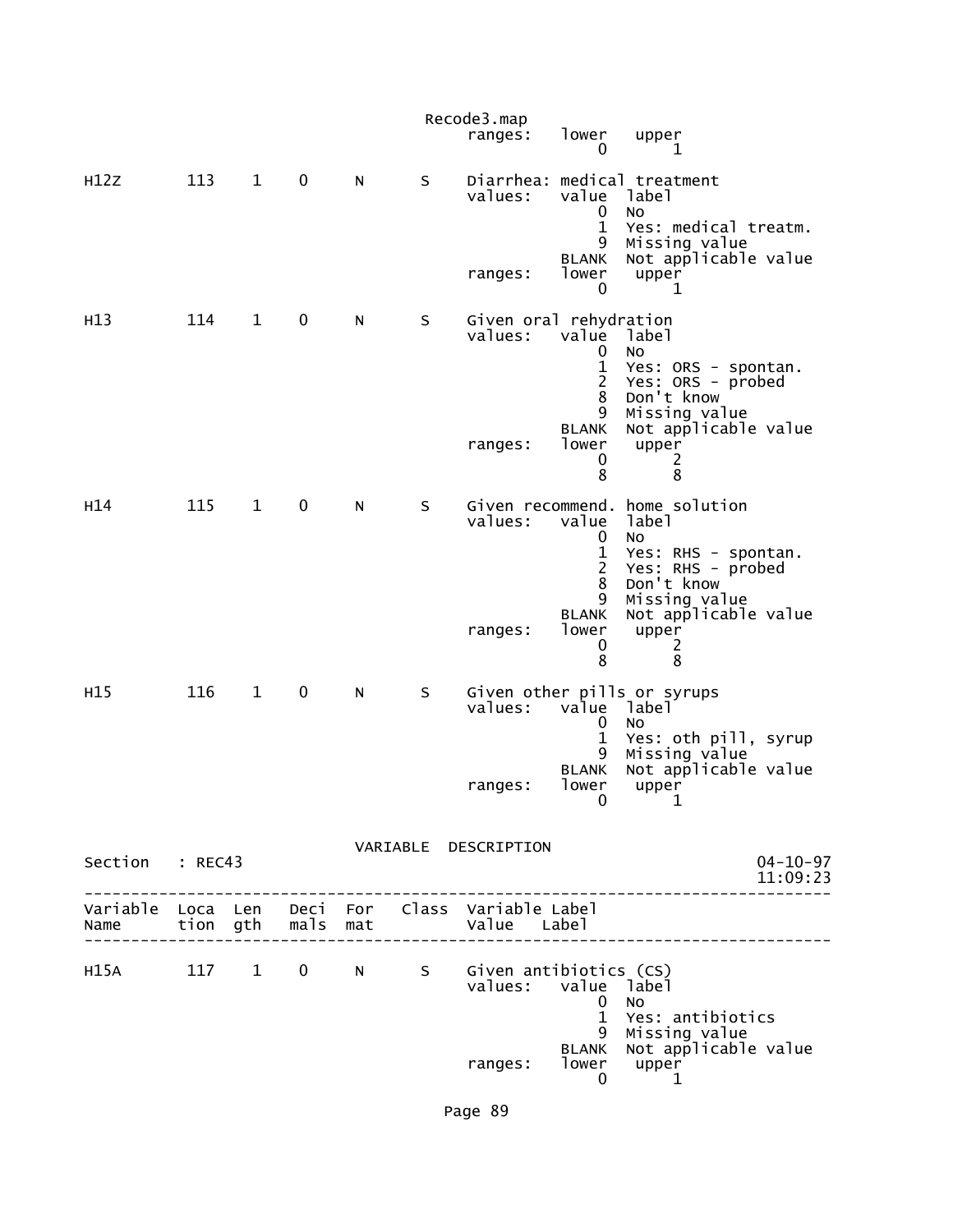|                  |      |                 |                  |     |     | Recode3.map                         |                                                 |                                                                                   |                            |
|------------------|------|-----------------|------------------|-----|-----|-------------------------------------|-------------------------------------------------|-----------------------------------------------------------------------------------|----------------------------|
| H15B             | 118  | $\mathbf{1}$    | 0                | N   | S.  | Given an injection<br>values:       | value<br>0<br>$\mathbf{1}$<br>9                 | label<br>No<br>Yes: injection<br>Missing value                                    |                            |
|                  |      |                 |                  |     |     | ranges:                             | <b>BLANK</b><br>lower<br>0                      | Not applicable value<br>upper<br>1                                                |                            |
| H15C             | 119  | $\mathbf{1}$    | 0                | N   | S   | values:                             | value<br>$\mathbf 0$<br>$\mathbf 1$<br>9        | Given an intravenous (IV)<br>label<br>No<br>Yes: intravenous (IV<br>Missing value |                            |
|                  |      |                 |                  |     |     | ranges:                             | BLANK<br>lower<br>0                             | Not applicable value<br>upper<br>1                                                |                            |
| H15D             | 120  | $\mathbf{1}$    | 0                | N   | S – | values:                             | value label<br>0<br>$\mathbf{1}$<br>9           | Given home remedy, herbal med.<br>No<br>Yes: home rem, herb.<br>Missing value     |                            |
|                  |      |                 |                  |     |     | ranges:                             | BLANK<br>lower<br>0                             | Not applicable value<br>upper<br>1                                                |                            |
| <b>H15E</b>      | 121  | $\overline{1}$  | $\mathbf 0$      | N   | S   | Given CS other treatment<br>values: | value<br>0<br>1<br>9                            | label<br>No<br>Yes: CS other treatm<br>Missing value<br>Not applicable value      |                            |
|                  |      |                 |                  |     |     | ranges:                             | <b>BLANK</b><br>lower<br>0                      | upper<br>1                                                                        |                            |
| Section : REC43  |      |                 |                  |     |     | VARIABLE DESCRIPTION                |                                                 |                                                                                   | $04 - 10 - 97$<br>11:09:23 |
| Variable<br>Name | tion | Loca Len<br>gth | Deci For<br>mals | mat |     | Class Variable Label<br>Value       | Label                                           |                                                                                   |                            |
| H15F             | 122  | $\mathbf{1}$    | 0                | N   | S   | Given CS other treatment<br>values: | value<br>0                                      | label<br>No                                                                       |                            |
|                  |      |                 |                  |     |     | ranges:                             | $\mathbf{1}$<br>9<br><b>BLANK</b><br>lower<br>0 | Yes: CS other treatm<br>Missing value<br>Not applicable value<br>upper<br>1       |                            |
| H15G             | 123  | $\mathbf{1}$    | 0                | N   | S   | Given CS other treatment<br>values: | value<br>$\mathbf 0$<br>$\mathbf{1}$<br>9       | label<br><b>NO</b><br>Yes: CS other treatm<br>Missing value                       |                            |
|                  |      |                 |                  |     |     | ranges:                             | <b>BLANK</b><br>lower<br>0                      | Not applicable value<br>upper<br>1                                                |                            |

Page 90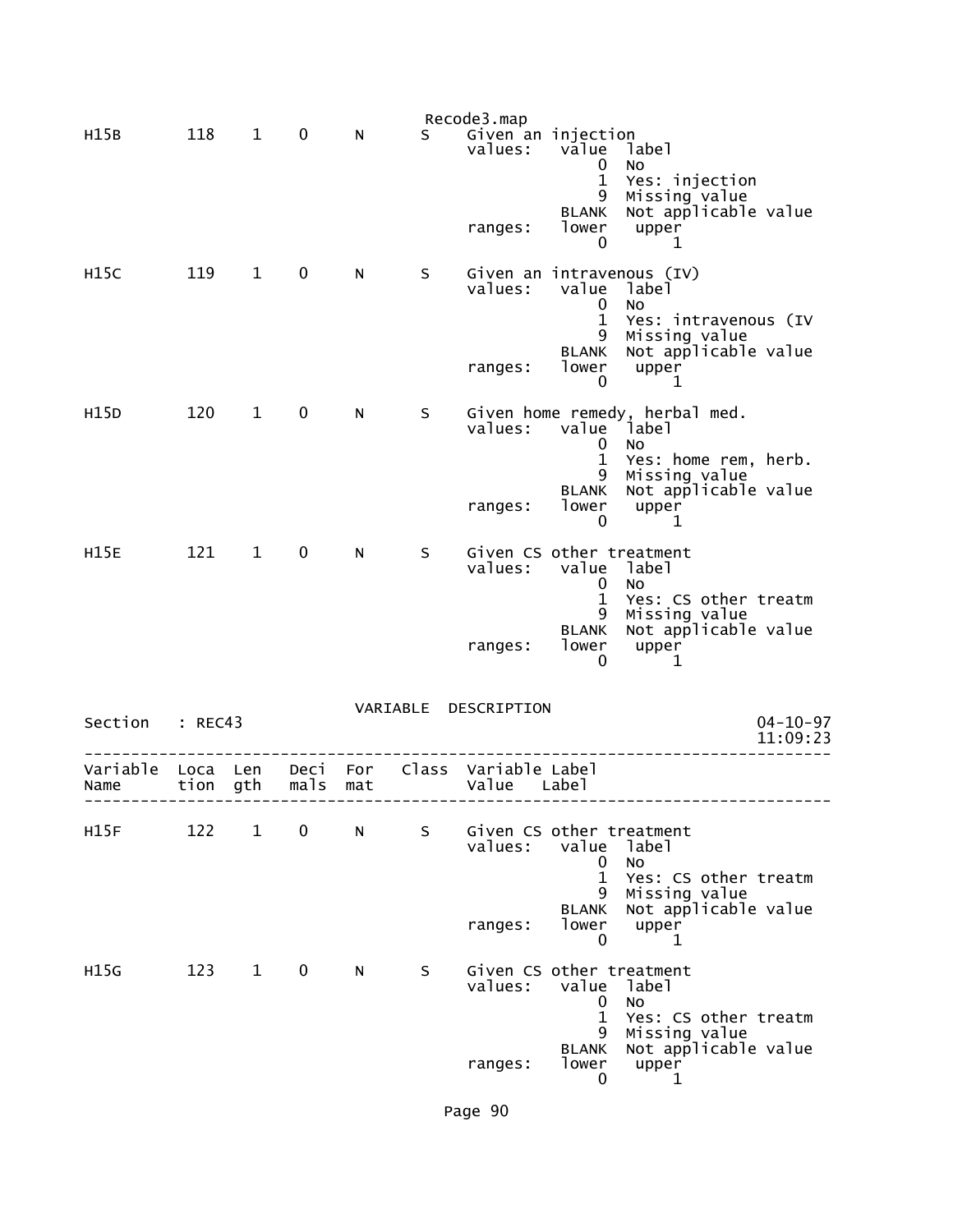|                  |              |              |              |            |    | Recode3.map                         |                                                             |                                                                              |
|------------------|--------------|--------------|--------------|------------|----|-------------------------------------|-------------------------------------------------------------|------------------------------------------------------------------------------|
| H15H             | 124          | $\mathbf{1}$ | 0            | N          | S. | Given CS other treatment<br>values: | value<br>0<br>$\mathbf 1$<br>9                              | label<br>No<br>Yes: CS other treatm<br>Missing value<br>Not applicable value |
|                  |              |              |              |            |    | ranges:                             | <b>BLANK</b><br>lower<br>0                                  | upper<br>1                                                                   |
| H16              | 125          | $\mathbf{1}$ | 0            | N          | S  | values:                             | value<br>0<br>$\mathbf{1}$<br>$\overline{2}$<br>8           | Increase or decrease fluids<br>label<br>Same<br>Increase<br>Decrease<br>DK   |
|                  |              |              |              |            |    | ranges:                             | 9<br><b>BLANK</b><br>lower<br>0<br>8                        | Missing value<br>Not applicable value<br>upper<br>2<br>8                     |
| H18              | 126          | $\mathbf 1$  | $\mathbf 0$  | N          | S  | values:                             | value<br>$\mathbf 0$<br>$\mathbf{1}$<br>$\overline{2}$<br>8 | Increase or decrease in foods<br>label<br>Same<br>Increase<br>Decrease<br>DK |
|                  |              |              |              |            |    | ranges:                             | 9<br><b>BLANK</b><br>lower<br>0<br>8                        | Missing value<br>Not applicable value<br>upper<br>2<br>8                     |
| Section          | : REC43      |              |              |            |    | VARIABLE DESCRIPTION                |                                                             | $04 - 10 - 97$<br>11:09:23                                                   |
| Variable<br>Name | Loca<br>tion | Len<br>gth   | Deci<br>mals | For<br>mat |    | Class Variable Label<br>Value       | Labe <sub>1</sub>                                           |                                                                              |
| H <sub>20</sub>  | 127          | $\mathbf{1}$ | 0            | N          | S  | Given other treatment<br>values:    | value label<br>0<br>$\mathbf{1}$                            | No<br>Yes                                                                    |
|                  |              |              |              |            |    | ranges:                             | 9<br><b>BLANK</b><br>lower<br>0                             | Missing value<br>Not applicable value<br>upper<br>1                          |
| H21A             | 128          | $\mathbf{1}$ | $\mathbf 0$  | N.         | S  | Given no treatment<br>values:       | value<br>0<br>$\mathbf{1}$<br>8                             | label<br>No: received treatm.<br>Yes: no treatment<br><b>DK</b>              |
|                  |              |              |              |            |    | ranges:                             | 9<br><b>BLANK</b><br>lower                                  | Missing value<br>Not applicable value<br>upper                               |
|                  |              |              |              |            |    |                                     | 0<br>8                                                      | 1<br>8                                                                       |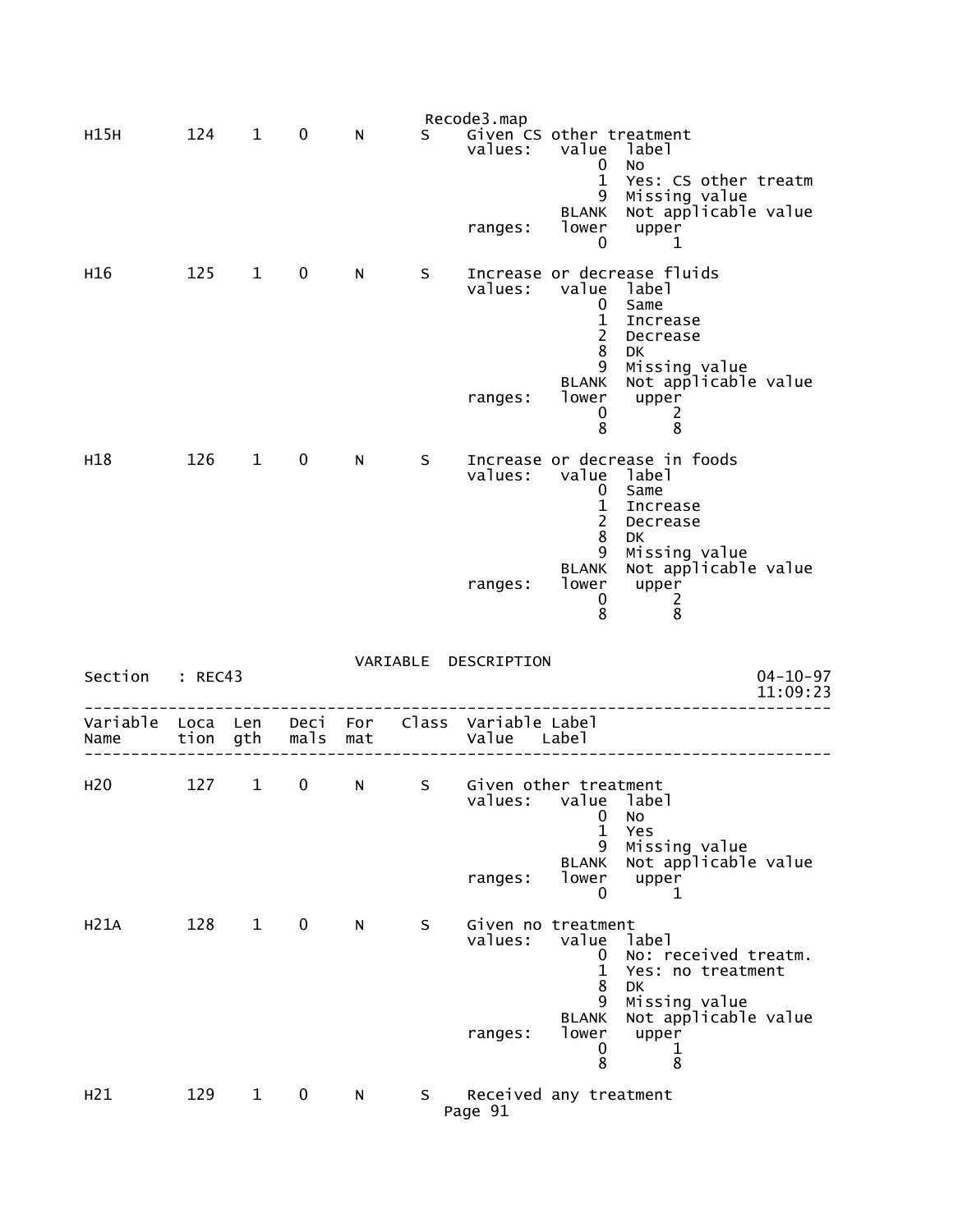|                           |          |              |              |                 |    | Recode3.map<br>values:                      | value                                                          | label                                                                                                 |
|---------------------------|----------|--------------|--------------|-----------------|----|---------------------------------------------|----------------------------------------------------------------|-------------------------------------------------------------------------------------------------------|
|                           |          |              |              |                 |    | ranges:                                     | $\bf{0}$<br>$\mathbf{1}$<br>9<br>BLANK<br>lower<br>$\mathbf 0$ | No<br>Yes<br>Missing value<br>Not applicable value<br>upper<br>1                                      |
| H <sub>22</sub>           | 130      | $\mathbf{1}$ | $\mathbf 0$  | N               | S. | values:                                     | value label<br>$\mathbf 0$<br>$\mathbf{1}$<br>8                | Had fever in last two weeks<br>No<br>Yes<br><b>DK</b>                                                 |
|                           |          |              |              |                 |    | ranges:                                     | 9<br><b>BLANK</b><br>lower<br>0<br>8                           | Missing value<br>Not applicable value<br>upper<br>1<br>8                                              |
| H <sub>31</sub>           | 131      | $\mathbf{1}$ | $\mathbf{0}$ | N               | S. | values:                                     | value<br>0<br>$\mathbf{1}$<br>$\overline{2}$                   | Had cough in last two weeks<br>label<br>No<br>Yes, last 24 hours<br>Yes, last two weeks<br>Don't know |
|                           |          |              |              |                 |    | ranges:                                     | 8<br>9<br><b>BLANK</b><br>lower<br>0<br>8                      | Missing value<br>Not applicable value<br>upper<br>$\overline{c}$<br>8                                 |
| Section : REC43           |          |              |              |                 |    | VARIABLE DESCRIPTION                        |                                                                | $04 - 10 - 97$<br>11:09:23                                                                            |
| Variable Loca Len<br>Name | tion gth |              | mals         | Deci For<br>mat |    | Class Variable Label<br>Value Label         |                                                                |                                                                                                       |
|                           |          |              |              |                 |    |                                             |                                                                |                                                                                                       |
| H31B                      | 132      | $\mathbf{1}$ | 0            | N.              | S  | Short, rapid breaths<br>values: value label | 0<br>1<br>8                                                    | No<br>Yes<br>DK                                                                                       |
|                           |          |              |              |                 |    | ranges:                                     | 9<br><b>BLANK</b><br>lower<br>0<br>8                           | Missing value<br>Not applicable value<br>upper<br>1<br>8                                              |
| H <sub>32A</sub>          | 133      | $\mathbf{1}$ | $\mathbf 0$  | N               | S  | values:                                     | value<br>0<br>$\mathbf{1}$<br>9.                               | Fever/cough: government hosp.<br>label<br>No<br>Government hospital<br>Missing value                  |
|                           |          |              |              |                 |    | ranges:                                     | <b>BLANK</b><br>lower<br>0                                     | Not applicable value<br>upper<br>1                                                                    |
| H <sub>32B</sub>          | 134      | $\mathbf{1}$ | 0            | N               | S  | values:                                     | value label<br>0                                               | Fever/cough: govt health cntr<br>No                                                                   |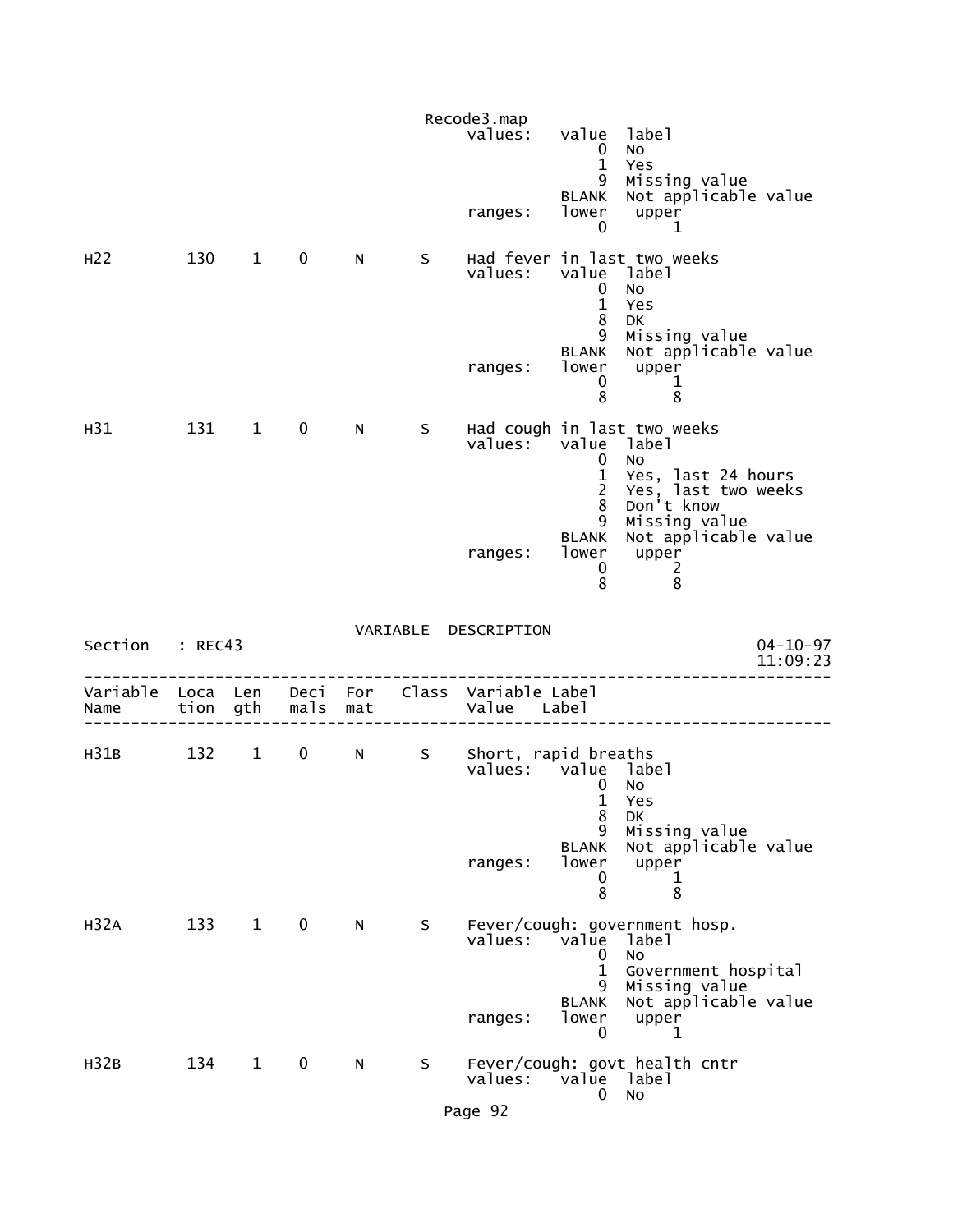|                                                         |      |              |                   |     |   | Recode3.map                    |                                                               | 1 Govt. health center                                                                                                              |
|---------------------------------------------------------|------|--------------|-------------------|-----|---|--------------------------------|---------------------------------------------------------------|------------------------------------------------------------------------------------------------------------------------------------|
|                                                         |      |              |                   |     |   | ranges:                        | 9<br><b>BLANK</b><br>lower<br>0                               | Missing value<br>Not applicable value<br>upper<br>1                                                                                |
| H <sub>32C</sub>                                        | 135  | $1 \quad$    | $\mathbf 0$       | N   | S | values:<br>ranges:             | value<br>0<br>$\mathbf{1}$<br>9<br><b>BLANK</b><br>lower<br>0 | Fever/cough: govt health post<br>label<br><b>NO</b><br>Govt. health post<br>Missing value<br>Not applicable value<br>upper<br>1    |
| H32D                                                    | 136  | $\mathbf{1}$ | $\mathbf 0$       | N.  | S | values: value<br>ranges:       | 0<br>$\mathbf{1}$<br>9<br>BLANK<br>lower<br>0                 | Fever/cough: mobile clinic<br>label<br><b>NO</b><br>Public mobile clinic<br>Missing value<br>Not applicable value<br>upper<br>1    |
| Section : REC43                                         |      |              |                   |     |   | VARIABLE DESCRIPTION           |                                                               | $04 - 10 - 97$<br>11:09:23                                                                                                         |
| Variable Loca Len Deci For Class Variable Label<br>Name | tion | gth          | mals              | mat |   | Value Label                    |                                                               |                                                                                                                                    |
| H32E                                                    |      | 137 1        | $0 \qquad \qquad$ | N - | S | values: value<br>ranges:       | 0<br>$\mathbf 1$<br>9<br>BLANK<br>lower<br>0                  | Fever/cough: comm.health wrkr<br>label<br><b>NO</b><br>Community health wrk<br>Missing value<br>Not applicable value<br>upper<br>1 |
| H32F                                                    | 138  | $\mathbf{1}$ | 0                 | N   | S | values: value label<br>ranges: | 0<br>$\mathbf{1}$<br>9<br><b>BLANK</b><br>lower<br>0          | Fever/cough: CS public sector<br>No<br>CS public sector<br>Missing value<br>Not applicable value<br>upper<br>1                     |
| H <sub>32G</sub>                                        | 139  | $\mathbf{1}$ | $\mathbf 0$       | N   | S | values:<br>ranges:             | value<br>0<br>$\mathbf 1$<br>9.<br><b>BLANK</b><br>lower<br>0 | Fever/cough: CS public sector<br>label<br>No<br>CS public sector<br>Missing value<br>Not applicable value<br>upper<br>1            |
| H32H                                                    | 140  | $\mathbf{1}$ | 0                 | N   | S | values:<br>Page 93             | 0                                                             | Fever/cough: CS public sector<br>value label<br>No                                                                                 |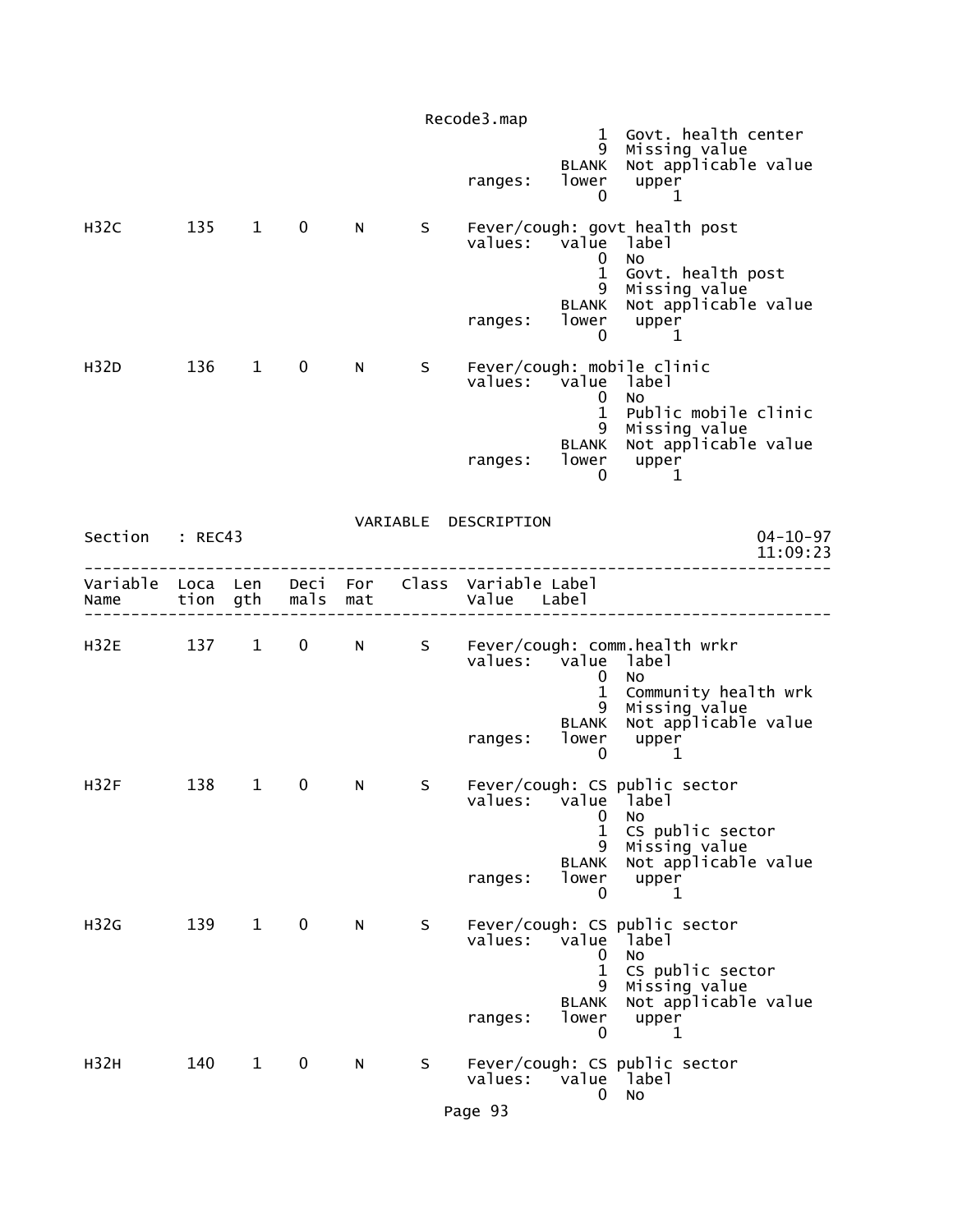|                  |                  |              |             |                 |   | Recode3.map                         | 9<br><b>BLANK</b>                              | 1 CS public sector<br>Missing value<br>Not applicable value                |
|------------------|------------------|--------------|-------------|-----------------|---|-------------------------------------|------------------------------------------------|----------------------------------------------------------------------------|
|                  |                  |              |             |                 |   | ranges:                             | lower<br>0                                     | upper<br>1                                                                 |
| H32I             | 141              | $\mathbf{1}$ | $\mathbf 0$ | N.              | S | values:                             | value<br>0                                     | Fever/cough: oth public sector<br>label<br>No                              |
|                  |                  |              |             |                 |   | ranges:                             | $\mathbf 1$<br>9<br><b>BLANK</b><br>lower<br>0 | Other public sector<br>Missing value<br>Not applicable value<br>upper<br>1 |
| Section : REC43  |                  |              |             |                 |   | VARIABLE DESCRIPTION                |                                                | $04 - 10 - 97$<br>11:09:23                                                 |
| Variable<br>Name | Loca Len<br>tion | gth          | mals        | Deci For<br>mat |   | Class Variable Label<br>Value Label |                                                |                                                                            |
| H32J             | 142              | $\mathbf{1}$ | $\mathbf 0$ | N               |   | values: value                       | 0<br>$\mathbf{1}$                              | S Fever/cough: private hosp/clin<br>1abe1<br>No.<br>Private hosp./clinic   |
|                  |                  |              |             |                 |   | ranges:                             | 9<br><b>BLANK</b><br>lower<br>$\mathbf{0}$     | Missing value<br>Not applicable value<br>upper<br>1                        |
| <b>H32K</b>      | 143              | $\mathbf{1}$ | $\mathbf 0$ | N               | S | values:                             | value label<br>0                               | Fever/cough: private pharmacy<br>No.                                       |
|                  |                  |              |             |                 |   | ranges:                             | 1<br>9<br><b>BLANK</b><br>lower<br>$\mathbf 0$ | Private pharmacy<br>Missing value<br>Not applicable value<br>upper<br>1    |
| H32L             | 144              | $\mathbf 1$  | 0           | N               | S | values: value label                 | 0<br>1<br>9                                    | Fever/cough: private doctor<br>NO<br>Private doctor                        |
|                  |                  |              |             |                 |   | ranges:                             | <b>BLANK</b><br>lower<br>0                     | Missing value<br>Not applicable value<br>upper<br>1                        |
| <b>H32M</b>      | 145              | $\mathbf{1}$ | $\mathbf 0$ | N.              | S | values:                             | value<br>0<br>$\mathbf 1$                      | Fever/cough: private mobile cl<br>label<br>No<br>Private mobile clin.      |
|                  |                  |              |             |                 |   | ranges:                             | 9<br><b>BLANK</b><br>lower<br>$\mathbf 0$      | Missing value<br>Not applicable value<br>upper<br>1                        |
| H32N             | 146              | $\mathbf{1}$ | 0           | N               | S | values:                             | value label<br>0                               | Fever/cough: comm.health wrkr<br>No                                        |
|                  |                  |              |             |                 |   | Page 94                             |                                                |                                                                            |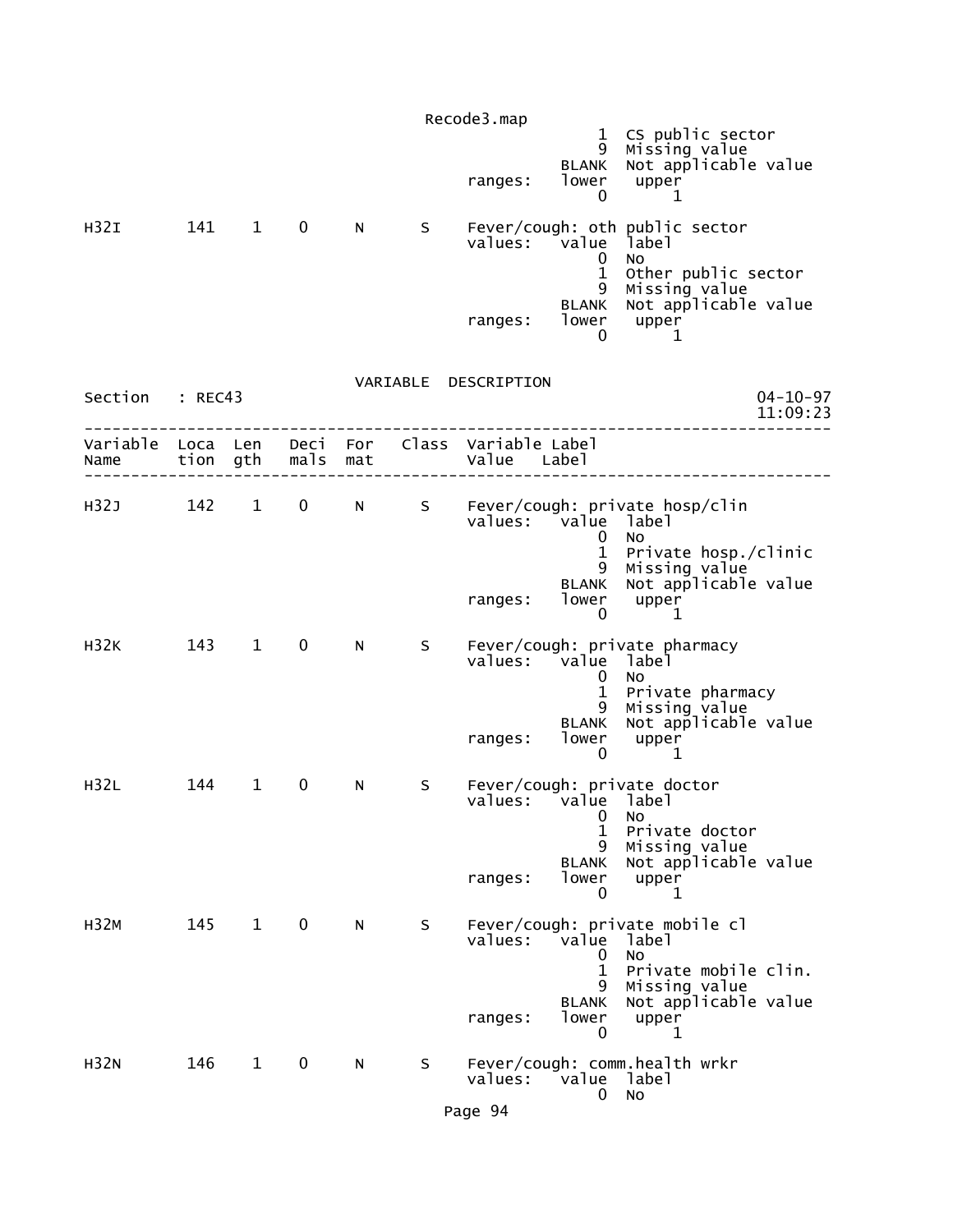| ranges: | lower | 1 Community health wrk<br>9 Missing value<br>BLANK Not applicable value<br>upper |
|---------|-------|----------------------------------------------------------------------------------|
|         |       |                                                                                  |

 VARIABLE DESCRIPTION Section : REC43 04-10-97<br>11:09:23 11:09:23 11:09:23 -------------------------------------------------------------------------------- Variable Loca Len Deci For Class Variable Label Name tion gth mals mat Value Label -------------------------------------------------------------------------------- H32O 147 1 0 N S Fever/cough: CS med.priv sect<br>values: value label value label<br>0 No de la construcción de la construcción de la construcción de la construcción de la construcción de la construcc 1 CS med. priv. sector 9 Missing value BLANK Not applicable value ranges: lower upper<br>0 1  $\sim$  0  $\sim$  1 H32P 148 1 0 N S Fever/cough: CS med.priv sect<br>values: value label value label<br>0 No de la construcción de la construcción de la construcción de la construcción de la construcción de la construcc 1 CS med. priv. sector 9 Missing value BLANK Not applicable value ranges: lower upper<br>0 1  $\sim$  0  $\sim$  1 H32Q 149 1 0 N S Fever/cough: CS med.priv sect values: value label<br>0 No de la construcción de la construcción de la construcción de la construcción de la construcción de la construcc 1 CS med. priv. sector 9 Missing value BLANK Not applicable value ranges: lower upper  $\sim$  0  $\sim$  1 H32R 150 1 0 N S Fever/cough: oth med.priv sect<br>values: value label value label de la construcción de la construcción de la construcción de la construcción de la construcción de la construcc 1 Oth med. priv. sect. 9 Missing value BLANK Not applicable value ranges: lower upper  $\sim$  0  $\sim$  1 H32S 151 1 0 N S Fever/cough: shop<br>values: value value label<br>0 No de la construcción de la construcción de la construcción de la construcción de la construcción de la construcc the contract of the contract of the contract of the contract of the contract of the contract of the contract o 9 Missing value BLANK Not applicable value ranges: lower upper<br>0 1  $\sim$  0 1

VARIABLE DESCRIPTION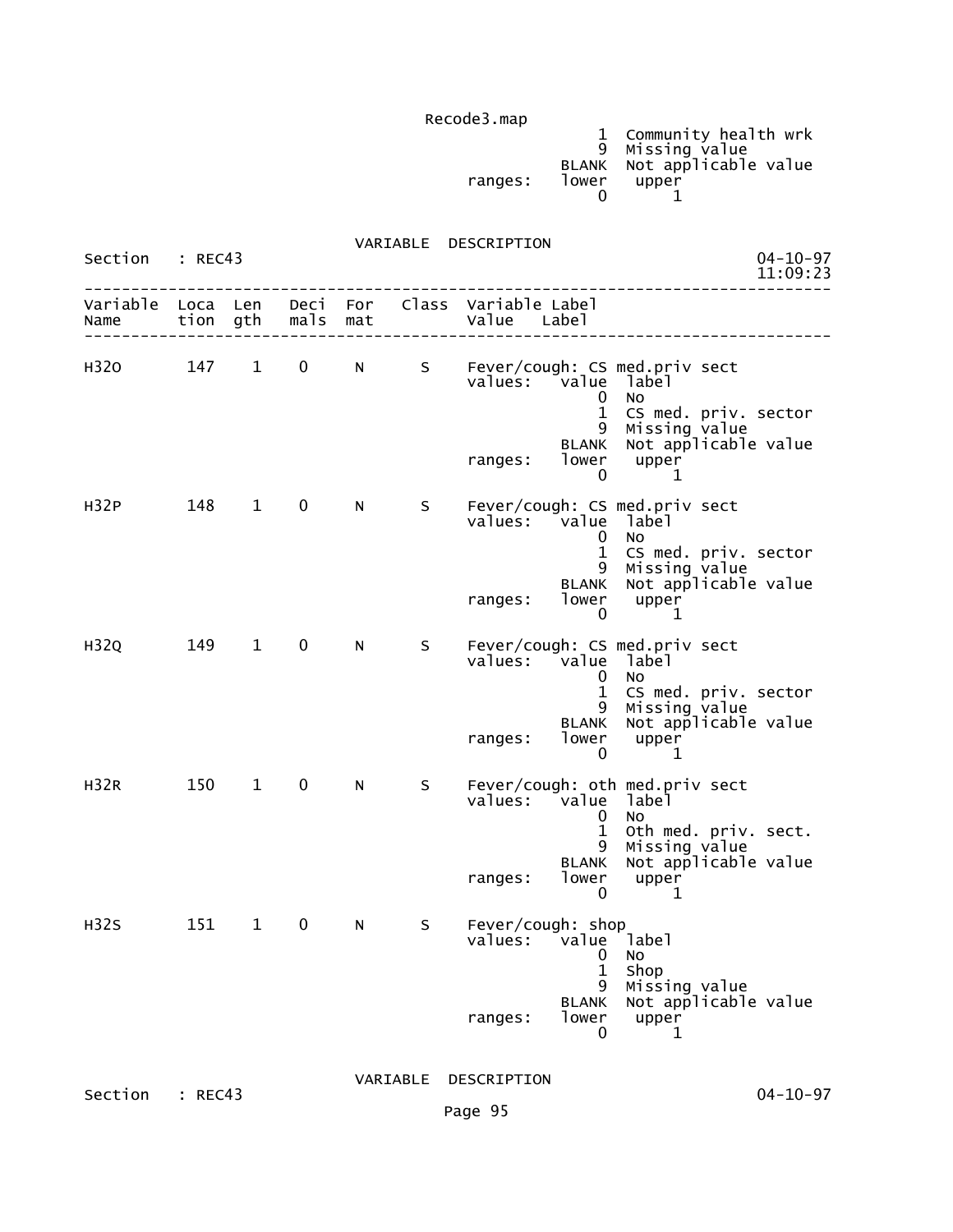|                           |       |              |                   |     |    | 11:09:23                                                                                                                                                                                                                              |  |
|---------------------------|-------|--------------|-------------------|-----|----|---------------------------------------------------------------------------------------------------------------------------------------------------------------------------------------------------------------------------------------|--|
| Variable Loca Len<br>Name | tion  | gth          | mals              | mat |    | Deci For Class Variable Label<br>Value Label                                                                                                                                                                                          |  |
| H32T                      | 152   | $\mathbf{1}$ | 0                 | N   | S  | Fever/cough: traditional pract<br>values:<br>value<br>label<br>$\mathbf 0$<br>No<br>$\mathbf{1}$<br>Traditional pract.<br>Missing value<br>9<br>Not applicable value<br><b>BLANK</b><br>lower<br>upper<br>ranges:<br>$\mathbf 0$<br>1 |  |
| H32U                      | 153   | $\mathbf{1}$ | 0                 | N   | S. | Fever/cough: CS oth.priv sect<br>values: value<br>label<br>$\mathbf 0$<br><b>NO</b><br>$\mathbf{1}$<br>CS oth. priv. sector<br>9<br>Missing value<br>Not applicable value<br><b>BLANK</b><br>lower<br>upper<br>ranges:<br>0<br>1      |  |
| H <sub>32V</sub>          | 154   | $\mathbf{1}$ | $\mathbf 0$       | N   | S  | Fever/cough: CS oth.priv sect<br>$value$ s:<br>value<br>label<br>0<br>No<br>$\mathbf 1$<br>CS oth. priv. sector<br>Missing value<br>9<br>Not applicable value<br>BLANK<br>lower<br>upper<br>ranges:<br>$\mathbf 0$<br>$\mathbf 1$     |  |
| H <sub>32W</sub>          | 155   | $\mathbf{1}$ | $\mathbf 0$       | N   | S  | Fever/cough: CS oth.priv sect<br>values: value label<br>$\mathbf 0$<br><b>NO</b><br>$\mathbf{1}$<br>CS oth. priv. sector<br>Missing value<br>Not applicable value<br>9<br><b>BLANK</b><br>lower<br>upper<br>ranges:<br>0<br>1         |  |
| H <sub>32X</sub>          | 156   | $\mathbf{1}$ | 0                 | N   | S  | Fever/cough: Other<br>values:<br>value label<br>0<br>No<br>1<br>Other<br>Missing value<br>9<br>Not applicable value<br><b>BLANK</b><br>lower upper<br>ranges:<br>0<br>1                                                               |  |
| Section : REC43           |       |              |                   |     |    | VARIABLE DESCRIPTION<br>$04 - 10 - 97$<br>11:09:23                                                                                                                                                                                    |  |
| Name                      |       |              | tion gth mals mat |     |    | Variable Loca Len Deci For Class Variable Label<br>Value Label                                                                                                                                                                        |  |
| H32Y                      | 157 1 |              | $\mathbf{0}$      | N a |    | S Fever/cough: no treatment<br>values: value label<br>No: received treatm.<br>$\bf{0}$                                                                                                                                                |  |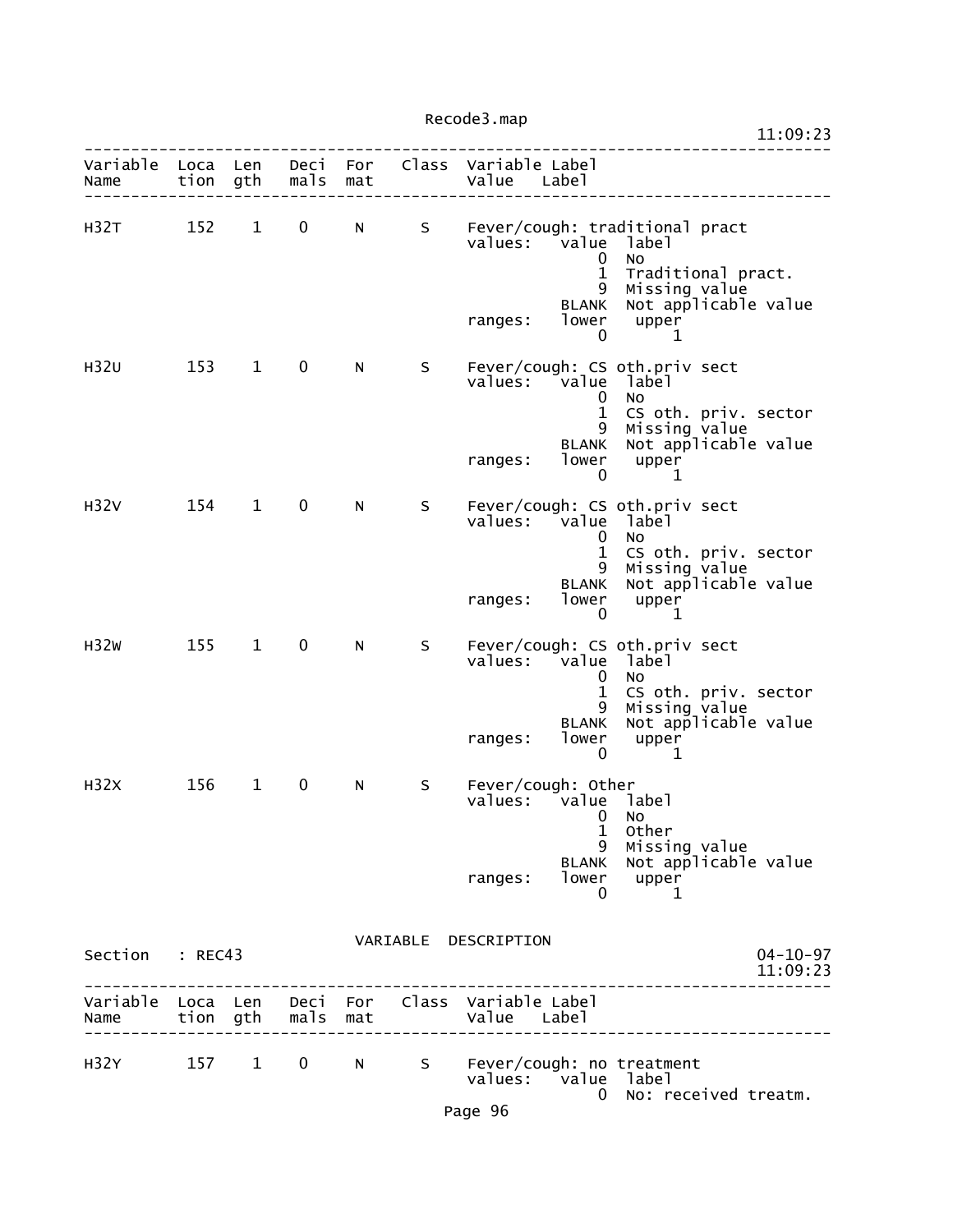|                  |                  |                |              |            |    | Recode3.map                         | 1<br>9<br><b>BLANK</b>                                 | Yes: no treatment<br>Missing value<br>Not applicable value                                                     |                            |
|------------------|------------------|----------------|--------------|------------|----|-------------------------------------|--------------------------------------------------------|----------------------------------------------------------------------------------------------------------------|----------------------------|
|                  |                  |                |              |            |    | ranges:                             | lower<br>0                                             | upper<br>1                                                                                                     |                            |
| H <sub>32Z</sub> | 158              | $\mathbf{1}$   | 0            | N.         | S  | values:                             | <i>v</i> alue<br>$\bf{0}$<br>$\mathbf 1$<br>9<br>BLANK | Fever/cough: medical treatment<br>label<br>No<br>Yes: medical treatm.<br>Missing value<br>Not applicable value |                            |
|                  |                  |                |              |            |    | ranges:                             | lower<br>0                                             | upper<br>1                                                                                                     |                            |
| Section          | : REC44          |                |              |            |    | VARIABLE DESCRIPTION                |                                                        |                                                                                                                | $04 - 10 - 97$<br>11:09:23 |
| Variable<br>Name | Loca Len<br>tion | gth            | Deci<br>mals | For<br>mat |    | Class Variable Label<br>Value Label |                                                        |                                                                                                                |                            |
| HWIDX            | 18               | $\mathbf{1}$   | 0            | N          | S  | Index to birth history<br>ranges:   | lower<br>1                                             | upper<br>6                                                                                                     |                            |
| HW1              | 19               | $\overline{2}$ | 0            | N          | S  | Age in months<br>values:            | value<br><b>BLANK</b>                                  | label<br>Not applicable value                                                                                  |                            |
| HW <sub>2</sub>  | 21               | 3              | 0            | N          | S  | values:                             | value<br>999<br><b>BLANK</b>                           | Weight in kilograms (1 dec.)<br>label<br>Missing value<br>Not applicable value                                 |                            |
| HW3              | 24               | 4              | 0            | N          | S  | values:                             | value<br>9999<br><b>BLANK</b>                          | Height in centimeters (1 dec.)<br>label<br>Missing value<br>Not applicable value                               |                            |
| HW4              | 28               | 4              | 0            | N          | S  | Ht/A Percentile<br>values:          | value<br>9998<br>9999<br><b>BLANK</b>                  | label<br>Flagged cases<br>Missing value<br>Not applicable value                                                |                            |
| HW <sub>5</sub>  | 32               | 4              | 0            | N          | S. | Ht/A Standard deviations<br>values: | value<br>9998<br>9999<br><b>BLANK</b>                  | label<br>Flagged cases<br>Missing value<br>Not applicable value                                                |                            |
| HW <sub>6</sub>  | 36               | 5 <sub>1</sub> | 0            | N          | S  | values:                             | value<br>99998<br>99999<br><b>BLANK</b>                | Ht/A Percent of ref. median<br>label<br>Flagged cases<br>Missing value<br>Not applicable value                 |                            |
| HW7              | 41               | 4              | 0            | N          | S  | Wt/A Percentile<br>values:          | value<br>9998                                          | label<br>Flagged cases                                                                                         |                            |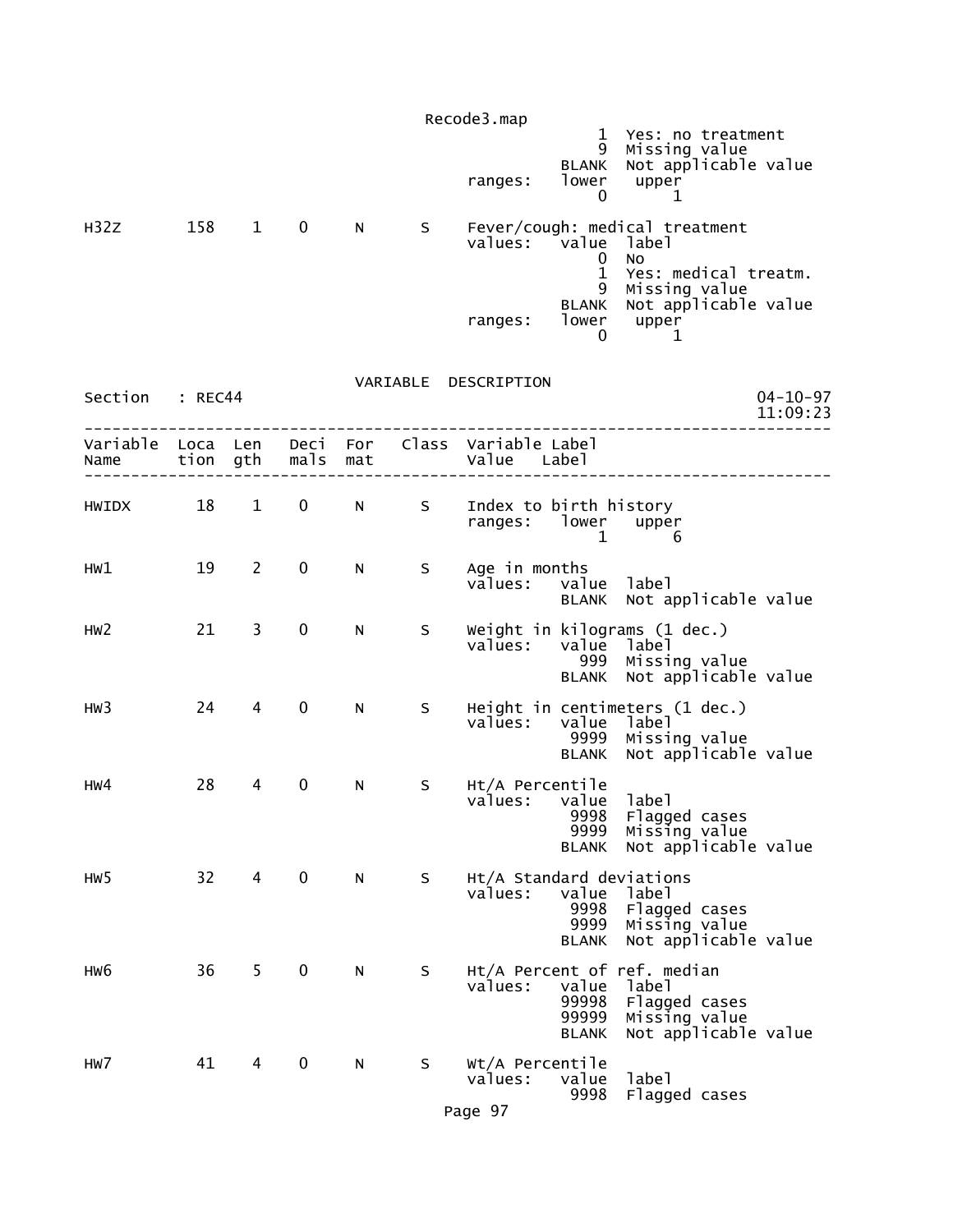|                  |         |                |              |     |                   | Recode3.map                                           |                                                                                         |                                                                                                                |                            |
|------------------|---------|----------------|--------------|-----|-------------------|-------------------------------------------------------|-----------------------------------------------------------------------------------------|----------------------------------------------------------------------------------------------------------------|----------------------------|
|                  |         |                |              |     |                   |                                                       | 9999                                                                                    | Missing value<br>BLANK Not applicable value                                                                    |                            |
| HW8              | 45      | $\overline{4}$ | $\mathbf 0$  | N   | S                 | Wt/A Standard deviations<br>values:                   | value label<br>9998<br>9999<br><b>BLANK</b>                                             | Flagged cases<br>Missing value<br>Not applicable value                                                         |                            |
| Section          | : REC44 |                |              |     |                   | VARIABLE DESCRIPTION                                  |                                                                                         |                                                                                                                | $04 - 10 - 97$<br>11:09:23 |
| Variable<br>Name |         |                |              |     | tion gth mals mat | Loca Len Deci For Class Variable Label<br>Value Label |                                                                                         |                                                                                                                |                            |
| HW9              |         | 49 5           | $\mathbf{0}$ |     | N <sub>S</sub>    | values:                                               | value label<br>99998<br>99999<br><b>BLANK</b>                                           | Wt/A Percent of ref. median<br>Flagged cases<br>Missing value<br>Not applicable value                          |                            |
| HW10             | 54      | $4 \quad$      | $\mathbf 0$  | N - | S                 | Wt/Ht Percentile<br>values:                           | value label<br>9998<br>9999<br><b>BLANK</b>                                             | Flagged cases<br>Missing value<br>Not applicable value                                                         |                            |
| HW11             | 58      | 4              | 0            | N.  | S                 | Wt/Ht Standard deviations<br>values:                  | value label<br>9998<br>9999<br><b>BLANK</b>                                             | Flagged cases<br>Missing value<br>Not applicable value                                                         |                            |
| HW12             | 62      | $5 -$          | $\mathbf 0$  | N   | S                 | values:                                               | value label<br>99998<br>99999<br><b>BLANK</b>                                           | Wt/Ht Percent of ref. median<br>Flagged cases<br>Missing value<br>Not applicable value                         |                            |
| HW13             | 67      | $1 \quad$      | $\mathbf 0$  | N   | S                 | Reason not measured<br>values: value label<br>ranges: | 0<br>$\mathbf{1}$<br>$\overline{2}$<br>3<br>$\overline{4}$<br>5<br>6<br>9<br>lower<br>0 | Measured<br>Dead<br>Sick<br>Not present<br>Refused<br>Mother refused<br>Other<br>Missing value<br>upper<br>6   |                            |
| HW14             | 68      | $\mathbf{1}$   | 0            | N   | S                 | values:<br>ranges:                                    | value<br>0<br>1<br>9<br>BLANK<br>lower                                                  | BCG scar on arm or shoulder<br>label<br>No scar<br>Scar seen<br>Missing value<br>Not applicable value<br>upper |                            |
|                  |         |                |              |     |                   | Page 98                                               | 0                                                                                       | 1                                                                                                              |                            |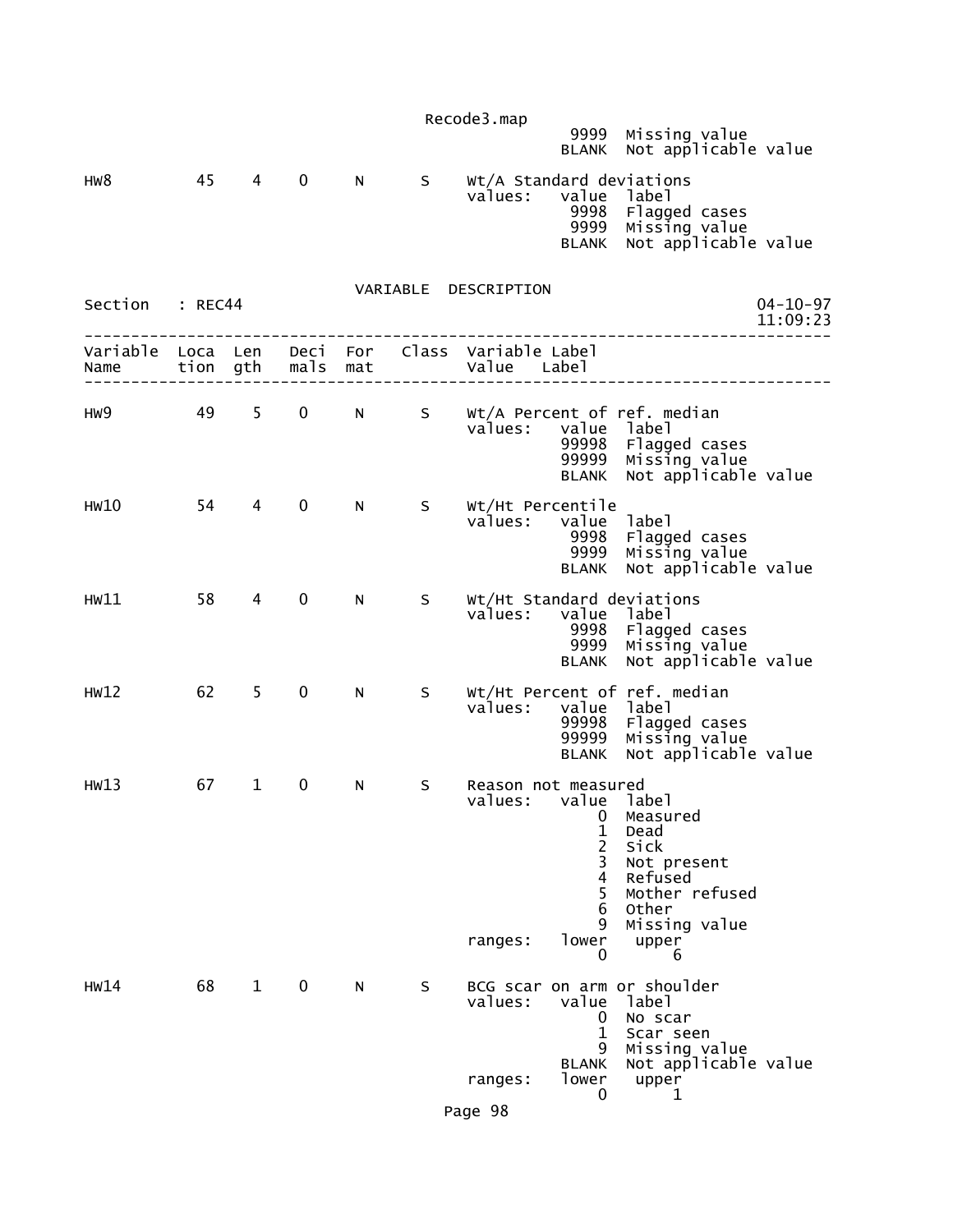| Section : REC44 |         |                                |                   |             |                | VARIABLE DESCRIPTION                                                |                                       |                                                                                                                             | $04 - 10 - 97$<br>11:09:23 |
|-----------------|---------|--------------------------------|-------------------|-------------|----------------|---------------------------------------------------------------------|---------------------------------------|-----------------------------------------------------------------------------------------------------------------------------|----------------------------|
|                 |         |                                |                   |             |                | value Label<br>Value Label                                          |                                       | ______________                                                                                                              |                            |
|                 |         |                                |                   |             |                | HW15 69 1 0 N S Height: lying or standing<br>values: value label    |                                       | 1 Lying<br>2 Standing<br>9 Missing value<br>BLANK Not applicable value<br>ranges: lower upper<br>$1 \qquad \qquad 2$        |                            |
| HW16            | 70 2    |                                | $\mathbf{0}$      | N           | S              | Day of birth of child<br>ranges: lower upper                        | 98                                    | values: value label<br>97 Inconsistent<br><b>DK</b><br>99 Missing value<br>BLANK Not applicable value<br>$1 \t 31$<br>97 98 |                            |
| HW17 72         |         | $2 \left( \frac{1}{2} \right)$ | $0 \qquad \qquad$ |             | N <sub>S</sub> | Date measured (day)<br>values: value label<br>ranges: lower upper   |                                       | BLANK Not applicable value<br>$1 \qquad 31$                                                                                 |                            |
| HW18            | 74      | $2^{\circ}$                    | $\mathbf 0$       | N           | S -            | Date measured (month)<br>values: value label<br>ranges: lower upper |                                       | BLANK Not applicable value<br>$1 \t 12$                                                                                     |                            |
| HW19            | 76      | $2^{\circ}$                    | $0 \qquad \qquad$ | $N$ and $N$ | $S$ and $S$    | Date measured (year)<br>values: value label<br>ranges: lower upper  | 94                                    | BLANK Not applicable value<br>96                                                                                            |                            |
| <b>HW20</b>     | 78      | 3                              | 0                 | N           | S              | values:                                                             | value<br>999<br><b>BLANK</b>          | Arm circumference (cms - 1d)<br>label<br>Missing value<br>Not applicable value                                              |                            |
| HW21            | 81      | 4                              | 0                 | N           | S.             | Arm circ/A Percentile<br>values:                                    | value<br>9998<br>9999<br><b>BLANK</b> | label<br>Flagged cases<br>Missing value<br>Not applicable value                                                             |                            |
| Section         | : REC44 |                                |                   |             |                | VARIABLE DESCRIPTION                                                |                                       |                                                                                                                             | $04 - 10 - 97$<br>11:09:23 |

--------------------------------------------------------------------------------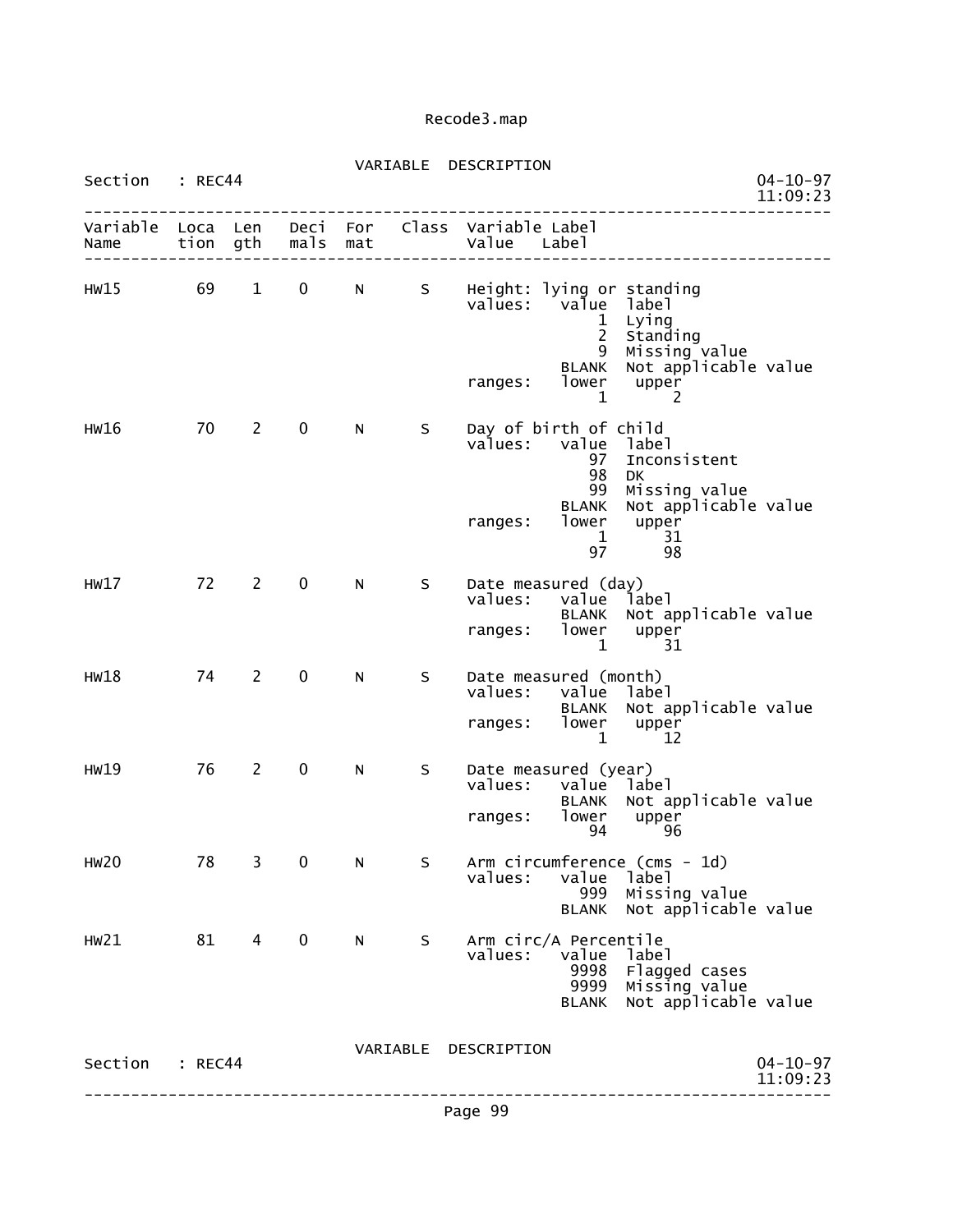|                                    |              |                |              |            |          | Recode3.map                                                                                                                                                                                                 |
|------------------------------------|--------------|----------------|--------------|------------|----------|-------------------------------------------------------------------------------------------------------------------------------------------------------------------------------------------------------------|
| Variable<br>Name                   | Loca<br>tion | Len<br>gth     | Deci<br>mals | For<br>mat |          | Class Variable Label<br>Value<br>Label                                                                                                                                                                      |
| HW22                               | 85           | 4              | $\mathbf 0$  | N.         | S        | Arm circ/A Standard deviations<br>value<br>values:<br>label<br>9998<br>Flagged cases<br>Missing value<br>9999<br>Not applicable value<br>BLANK                                                              |
| HW23                               | 89           | 5              | 0            | N.         | S.       | Arm c/A Percent of ref. median<br>values:<br>value label<br>99998<br>Flagged cases<br>Missing value<br>99999<br>Not applicable value<br><b>BLANK</b>                                                        |
| HW24                               | 94           | 4              | 0            | N.         | S.       | Arm circ/Ht Percentile<br>values:<br>value label<br>Flagged cases<br>9998<br>9999<br>Missing value<br>Not applicable value<br><b>BLANK</b>                                                                  |
| HW25                               | 98           | 4              | 0            | N.         | S.       | Arm cir/Ht Standard deviations<br>values:<br>value label<br>9998<br>Flagged cases<br>9999<br>Missing value<br>Not applicable value<br><b>BLANK</b>                                                          |
| <b>HW26</b>                        | 102          | 5 <sup>1</sup> | 0            | N          | S        | Arm cir/Ht Percent ref. median<br>values:<br>value label<br>99998<br>Flagged cases<br>99999<br>Missing value<br>Not applicable value<br><b>BLANK</b>                                                        |
| Section                            | : REC51      |                |              |            | VARIABLE | DESCRIPTION<br>$04 - 10 - 97$<br>11:09:23                                                                                                                                                                   |
| Variable Loca Len Deci For<br>Name | tion         | gth            | mals         | mat        |          | Class Variable Label<br>Value Label                                                                                                                                                                         |
| V501                               | 18           | $\mathbf{1}$   | 0            | N          | S.       | Current marital status<br>values:<br>value<br>label<br>Never married<br>0<br>1<br>Married<br>2<br>Living together<br><b>Widowed</b><br>3<br>4<br>Divorced<br>5<br>Not living together<br>Missing value<br>9 |
|                                    |              |                |              |            |          | lower<br>ranges:<br>upper<br>0<br>5                                                                                                                                                                         |
| V <sub>502</sub>                   | 19           | $\mathbf{1}$   | 0            | N          | S        | Currently/formerly/never marr.<br>values:<br>value<br>label<br>Never married<br>0<br>Currently married<br>$\mathbf{1}$<br>2<br>Formerly married<br>Missing value<br>9                                       |
|                                    |              |                |              |            |          | lower<br>ranges:<br>upper<br>2<br>0                                                                                                                                                                         |
|                                    |              |                |              |            |          | Page 100                                                                                                                                                                                                    |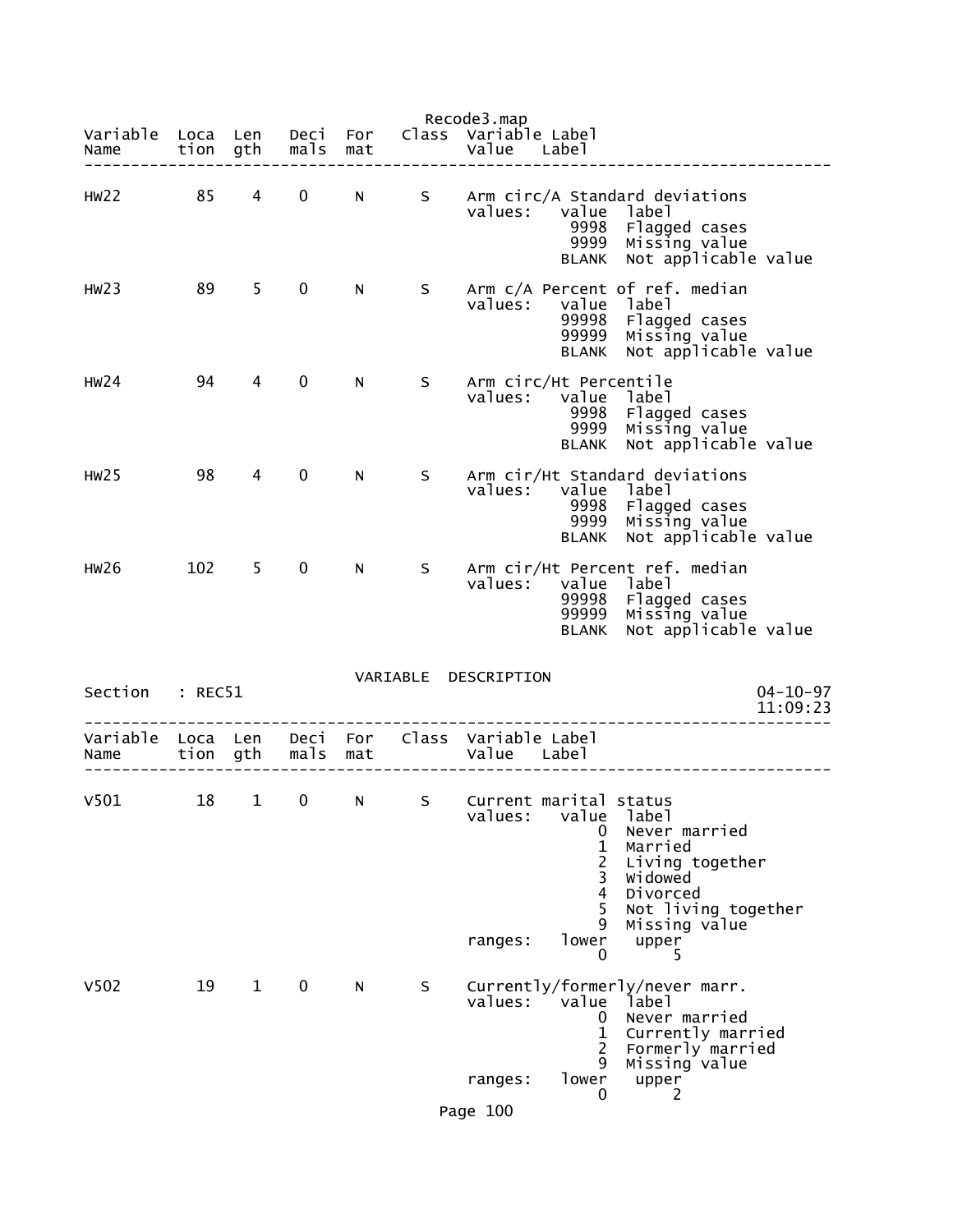|                           |      |                |             |                 |    | Recode3.map                                  |                                      |                                                                  |                            |
|---------------------------|------|----------------|-------------|-----------------|----|----------------------------------------------|--------------------------------------|------------------------------------------------------------------|----------------------------|
| V <sub>503</sub>          | 20   | $\mathbf{1}$   | $\mathbf 0$ | N               | S. | Number of unions<br>values:                  | value label<br>1<br>$\overline{2}$   | Once<br>More than once                                           |                            |
|                           |      |                |             |                 |    | ranges:                                      | 9<br><b>BLANK</b><br>lower<br>1      | Missing value<br>Not applicable value<br>upper<br>2              |                            |
| V504                      | 21   | $\mathbf{1}$   | $\mathbf 0$ | N               | S  | Husband lives in house<br>values:            | value label<br>1<br>$2^{\circ}$<br>9 | Living with her<br>Staying elsewhere<br>Missing value            |                            |
|                           |      |                |             |                 |    | ranges:                                      | <b>BLANK</b><br>$\mathbf 1$          | Not applicable value<br>lower upper<br>2                         |                            |
| V <sub>505</sub>          | 22   | $2^{\circ}$    | $\mathbf 0$ | N.              | S  | Number of other wives<br>values:             | value<br>$\mathbf{0}$<br>98<br>99    | label<br>No other wives<br>Don't know<br>Missing value           |                            |
|                           |      |                |             |                 |    | ranges:                                      | <b>BLANK</b><br>$\overline{0}$<br>98 | Not applicable value<br>lower upper<br>20<br>98                  |                            |
|                           |      |                |             |                 |    |                                              |                                      |                                                                  |                            |
| Section : REC51           |      |                |             |                 |    | VARIABLE DESCRIPTION                         |                                      |                                                                  | $04 - 10 - 97$<br>11:09:23 |
| Variable Loca Len<br>Name | tion | gth            | mals        | Deci For<br>mat |    | Class Variable Label<br>Value Label          |                                      |                                                                  |                            |
| V506                      | 24   | $2^{\circ}$    | $\mathbf 0$ | N               |    | S Wife rank number<br>values:                | value label<br>98<br>99              | Don't know                                                       |                            |
|                           |      |                |             |                 |    | ranges:                                      | <b>BLANK</b><br>1<br>98              | Missing value<br>Not applicable value<br>lower upper<br>20<br>98 |                            |
| V507                      | 26   | $\overline{2}$ | $\mathbf 0$ | N               | S  | Month of first marriage<br>values:           | value                                | label                                                            |                            |
|                           |      |                |             |                 |    | ranges:                                      | <b>BLANK</b><br>lower<br>1           | Not applicable value<br>upper<br>12                              |                            |
| V508                      | 28   | $\overline{2}$ | 0           | N               | S  | Year of first marriage<br>values:<br>ranges: | value<br><b>BLANK</b><br>lower<br>44 | label<br>Not applicable value<br>upper<br>96                     |                            |

Page 101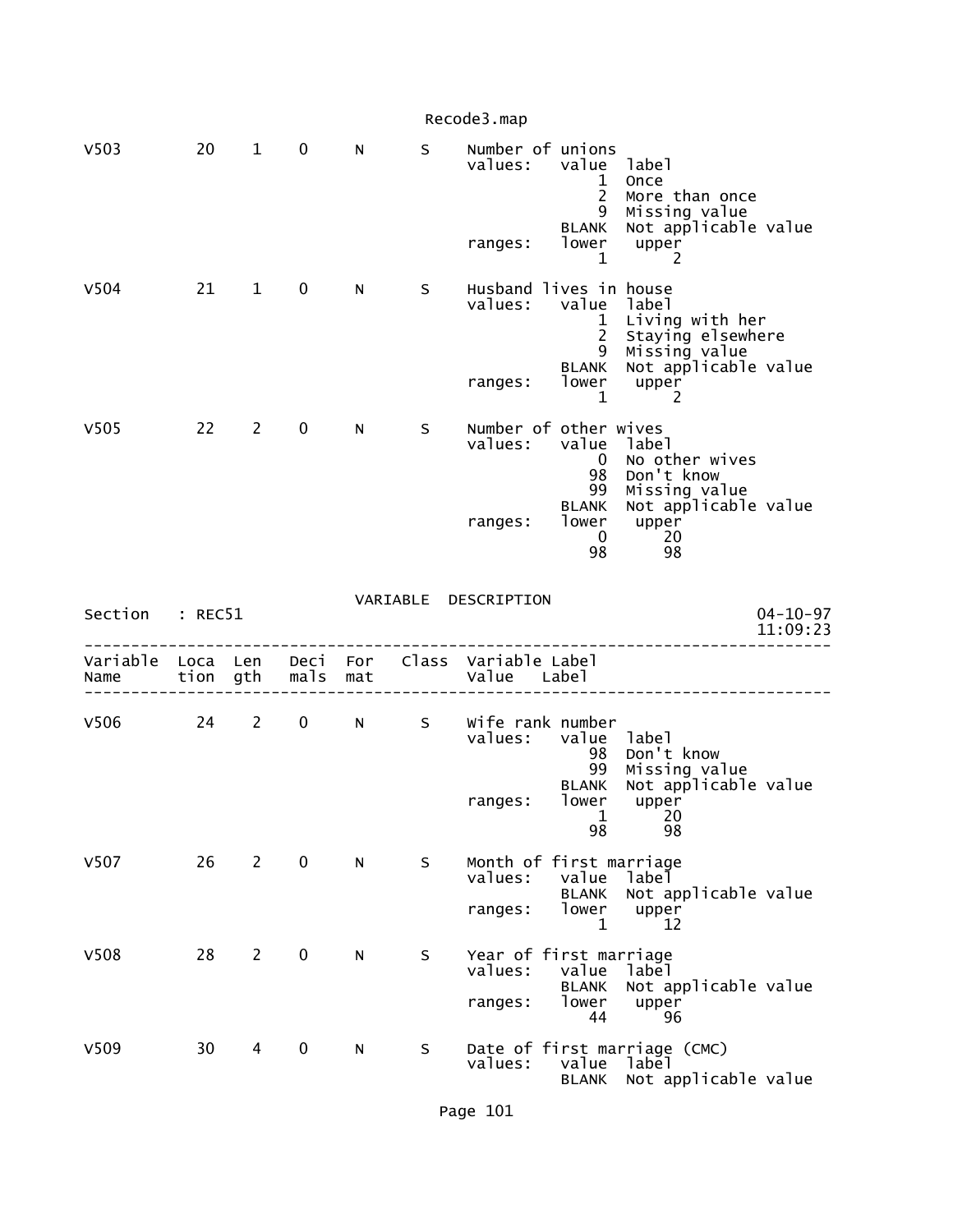|                           |    |                        |                   |   |       | Recode3.map                                  |                                                                                  |                                                                                                                                                                                                                        |
|---------------------------|----|------------------------|-------------------|---|-------|----------------------------------------------|----------------------------------------------------------------------------------|------------------------------------------------------------------------------------------------------------------------------------------------------------------------------------------------------------------------|
| V <sub>510</sub>          | 34 | $\mathbf{1}$           | 0                 | N | S.    | values:<br>ranges:                           | value<br>1<br>2<br>3<br>5<br>6<br>7<br>8<br><b>BLANK</b><br>lower                | Completeness of date inform.<br>label<br>Month and year<br>Month and age -y imp<br>Year and age - m imp<br>Year - $a, m, imp$<br>Age - y, m imp<br>Month - a, y imp<br>None - all imp<br>Not applicable value<br>upper |
| V511                      | 35 | 2                      | $\mathbf 0$       | N | S     | values:<br>ranges:                           | $\mathbf{1}$<br>Age at first marriage<br>value<br><b>BLANK</b><br>lower<br>8     | 8<br>label<br>Not applicable value<br>upper<br>49                                                                                                                                                                      |
| V <sub>512</sub>          | 37 | $\overline{2}$         | $\mathbf 0$       | N | S.    | ranges:                                      | values: value label<br><b>BLANK</b><br>lower<br>0                                | Years since first marriage<br>Not applicable value<br>upper<br>39                                                                                                                                                      |
| Section : REC51           |    |                        |                   |   |       | VARIABLE DESCRIPTION                         |                                                                                  | $04 - 10 - 97$<br>11:09:23                                                                                                                                                                                             |
| Variable Loca Len<br>Name |    |                        | tion gth mals mat |   |       | Deci For Class Variable Label<br>Value Label |                                                                                  |                                                                                                                                                                                                                        |
| $V513$ 39                 |    | $1 \quad \blacksquare$ |                   |   | 0 N S | ranges:                                      | 0<br>$\frac{1}{2}$<br>$\overline{4}$<br>$\frac{5}{6}$<br>$\overline{7}$<br>lower | Marital duration (grouped)<br>values: value label<br>Never married<br>$0 - 4$<br>$5 - 9$<br>$10 - 14$<br>$15 - 19$<br>$20 - 24$<br>$25 - 29$<br>$30+$<br>upper                                                         |
| V <sub>525</sub>          | 40 | $\mathbf{2}$           | 0                 | N | S     | values:<br>ranges:                           | 0<br>value<br>0<br>96<br>97<br>98<br>99<br><b>BLANK</b><br>lower<br>0<br>96      | 7<br>Age at first intercourse<br>label<br>Not had intercourse<br>At first union<br>Inconsistent<br>Don't know<br>Missing value<br>Not applicable value<br>upper<br>49<br>98                                            |
| V <sub>527</sub>          | 42 | 3                      | 0                 | N | S     | values:<br>Page 102                          | value<br>995<br>996                                                              | Time since last intercourse<br>label<br>Within last 4 weeks<br>Before last birth                                                                                                                                       |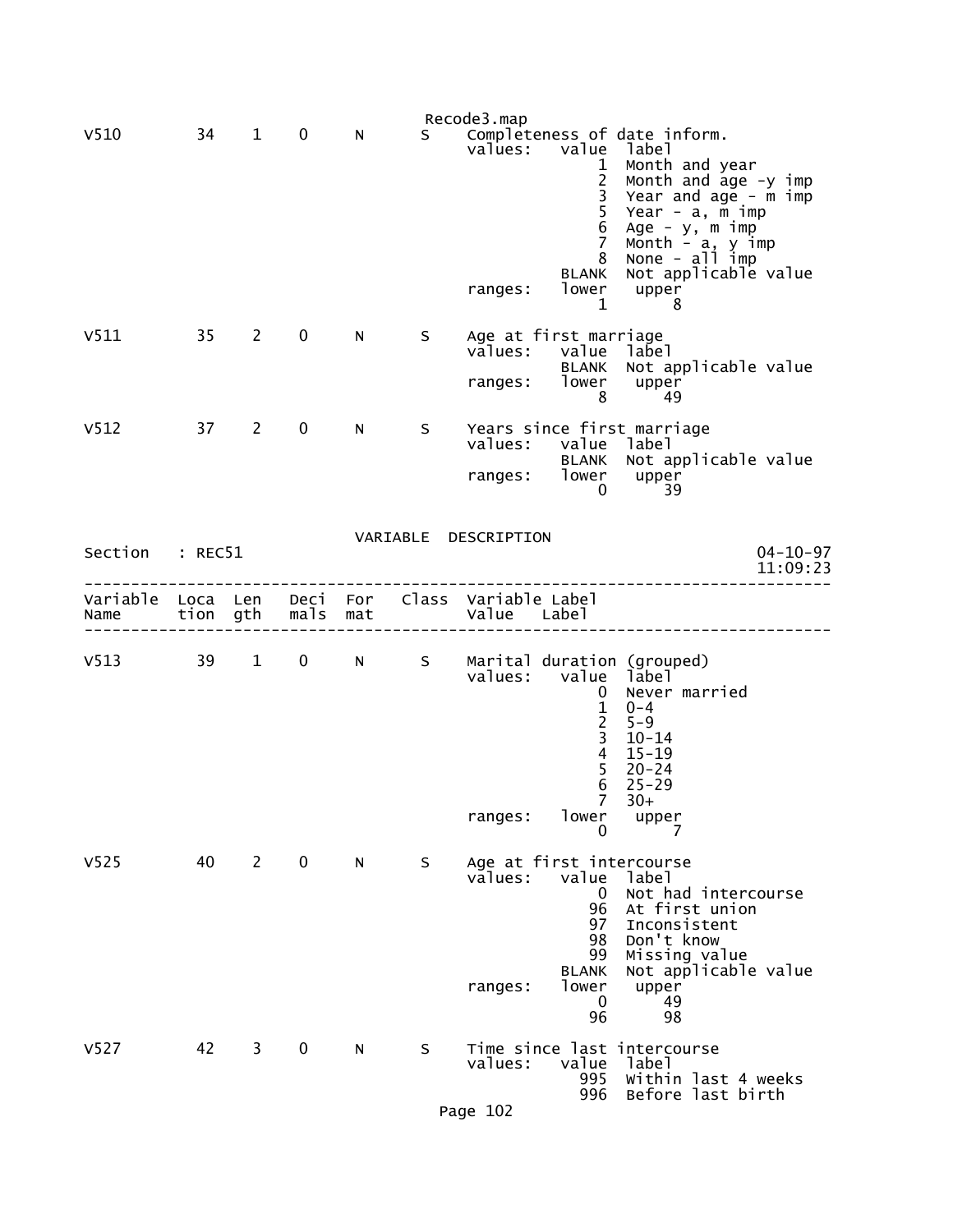| V <sub>528</sub>                                                      | 45 | $2^{\circ}$    | $\mathbf 0$ | N - | S     | Recode3.map<br>values:<br>ranges:               | 997<br>998<br>999<br><b>BLANK</b><br>value<br>31<br>95<br>96<br>97<br>98<br>99<br><b>BLANK</b><br>$\mathbf{0}$ | Inconsistent<br>Don't know<br>Missing value<br>Not applicable value<br>Time since last intercourse(g)<br>label<br>31+ days<br>Within last 4 weeks<br>Before last birth<br>Inconsistent<br>Don't know<br>Missing value<br>Not applicable value<br>lower upper<br>31 |
|-----------------------------------------------------------------------|----|----------------|-------------|-----|-------|-------------------------------------------------|----------------------------------------------------------------------------------------------------------------|--------------------------------------------------------------------------------------------------------------------------------------------------------------------------------------------------------------------------------------------------------------------|
| Section : REC51                                                       |    |                |             |     |       | VARIABLE DESCRIPTION                            | 95                                                                                                             | 98<br>$04 - 10 - 97$<br>11:09:23                                                                                                                                                                                                                                   |
| Variable Loca Len Deci For Class Variable Label<br>Name tion gth mals |    |                |             | mat |       | Value Label                                     |                                                                                                                |                                                                                                                                                                                                                                                                    |
| $V529$ 47 3                                                           |    |                |             |     | 0 N S | values:<br>ranges:                              | value<br>995<br>996<br>997<br>998<br>999<br><b>BLANK</b><br>lower<br>0<br>995                                  | Time since last intercourse(im<br>label<br>Within last 4 weeks<br>Before last birth<br>Inconsistent<br>Don't know<br>Missing value<br>Not applicable value<br>upper<br>500<br>998                                                                                  |
| V <sub>530</sub>                                                      | 50 | $\mathbf{1}$   | $\mathbf 0$ | N.  | S.    | Flag for V529<br>values: value label<br>ranges: | $\mathbf 0$<br>$\mathbf{1}$<br>$\overline{2}$<br>3<br>4<br>5<br>6<br>7<br>8<br>9<br><b>BLANK</b><br>lower<br>0 | No flag<br>$N > int.$ since birth<br>$N + abst. > interval$<br>N, but sex not res.<br>96, but no birth<br>96, but curr.preg.<br>96, but resumed sex<br>N, last sex bef preg<br>N, inconsis 4 weeks<br>N, sex bef last birt<br>Not applicable value<br>upper<br>9   |
| V <sub>531</sub>                                                      | 51 | $\overline{2}$ | $\mathbf 0$ | N   | S.    | values:<br>ranges:<br>Page 103                  | value<br>0<br>97<br>98<br>99<br><b>BLANK</b><br>lower                                                          | Age at first intercourse (imp)<br>label<br>Not had intercourse<br>Inconsistent<br>Don't know<br>Missing value<br>Not applicable value<br>upper                                                                                                                     |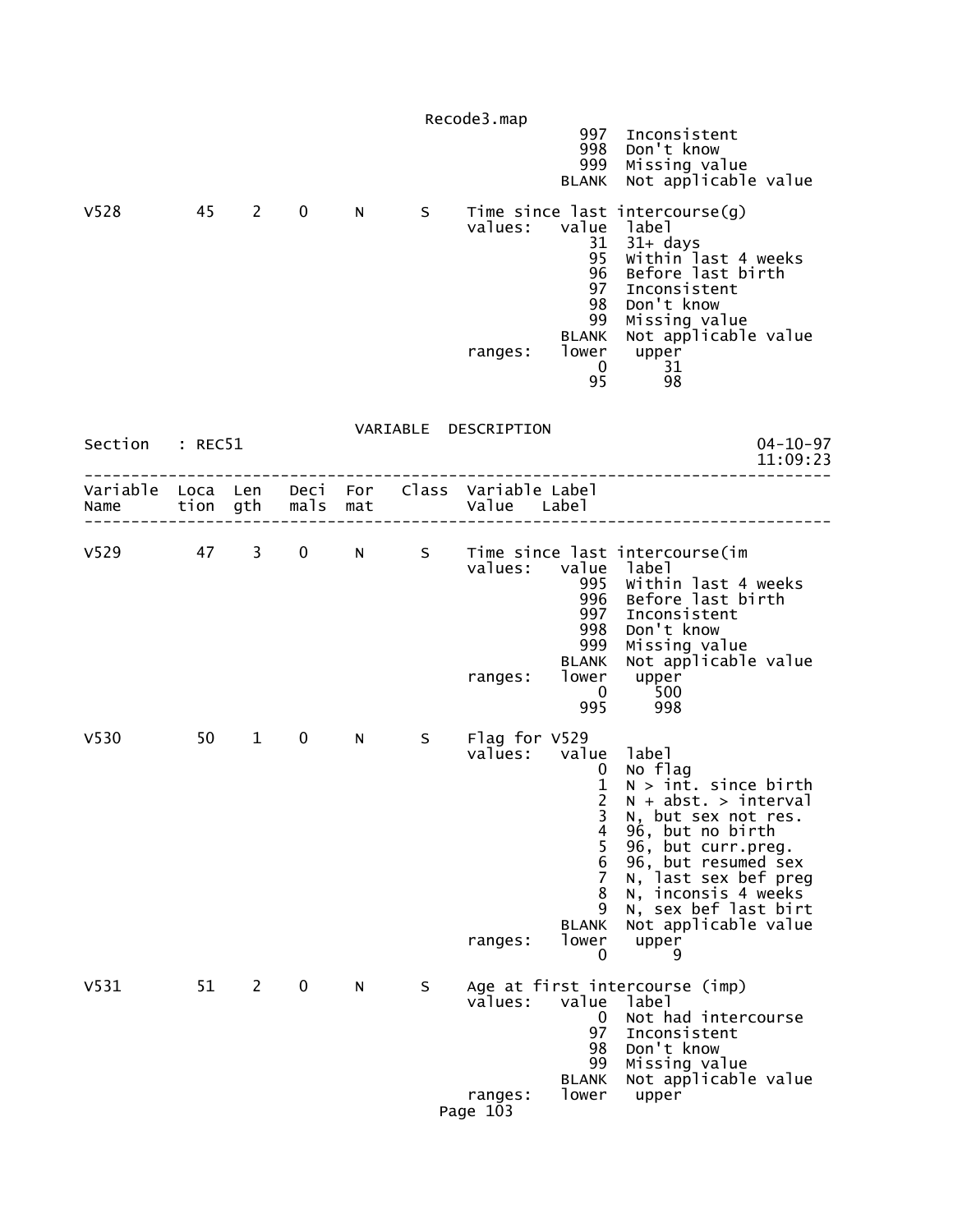|                  |      |              |                     |             |    | Recode3.map                                                    | $\mathbf 0$<br>97                                                                                                        | 49<br>98                                                                                                                                                                                       |
|------------------|------|--------------|---------------------|-------------|----|----------------------------------------------------------------|--------------------------------------------------------------------------------------------------------------------------|------------------------------------------------------------------------------------------------------------------------------------------------------------------------------------------------|
| V <sub>532</sub> | 53   | $\mathbf{1}$ | $\mathbf 0$         | N           | S. | Flag for V531<br>values: value<br>ranges:                      | 0<br>$\mathbf{1}$<br>$\overline{c}$<br>$\overline{\mathbf{3}}$<br>$\overline{4}$<br>5<br>6<br><b>BLANK</b><br>lower<br>0 | label<br>No flag<br>After interview<br>After concep $>= 1$ yr<br>After concep $<$ 1 yr<br>At marr, never marr<br>At marr, after concep<br>After marriage<br>Not applicable value<br>upper<br>6 |
| Section : REC51  |      |              |                     |             |    | VARIABLE DESCRIPTION                                           |                                                                                                                          | $04 - 10 - 97$<br>11:09:23                                                                                                                                                                     |
| Name tion gth    |      |              | mals mat            |             |    | Variable Loca Len Deci For Class Variable Label<br>Value Label |                                                                                                                          |                                                                                                                                                                                                |
| $V534$ 54 1      |      |              |                     |             |    | values: value label<br>ranges:                                 | $\mathbf{0}$<br>$\mathbf{1}$<br>$2^{\circ}$<br>9<br><b>BLANK</b><br>lower<br>$\mathbf 0$                                 | 0 N S Have a regular sex partner<br>No sexual partner<br>Regular sex partner<br>Occasio. sex partner<br>Missing value<br>Not applicable value<br>upper<br>-2                                   |
| V <sub>535</sub> | 55 1 |              | $\mathbf{0}$        | N           | S. | Have ever been married<br>values:<br>ranges:                   | value<br>0<br>1<br>$\overline{2}$<br>9<br><b>BLANK</b><br>lower                                                          | label<br>No<br>Formerly married<br>Lived with a man<br>Missing value<br>Not applicable value<br>upper<br>$\begin{array}{ccc} & & 0 & & 2 \end{array}$                                          |
| Section : REC61  |      |              |                     |             |    | VARIABLE DESCRIPTION                                           |                                                                                                                          | $04 - 10 - 97$<br>11:09:23                                                                                                                                                                     |
| Name             |      |              | tion gth  mals  mat |             |    | Variable Loca Len Deci For Class Variable Label<br>Value Label |                                                                                                                          |                                                                                                                                                                                                |
| V602             | 18 1 |              |                     | $0 \quad N$ | S  | Fertility preference<br>values: value label<br>Page 104        | $\mathbf{1}$<br>$2^{\circ}$<br>3<br>$\overline{4}$<br>5<br>6<br>9                                                        | Have another<br>Undecided<br>No more<br>Sterilized<br>Declared infecund<br>Never had sex<br>Missing value                                                                                      |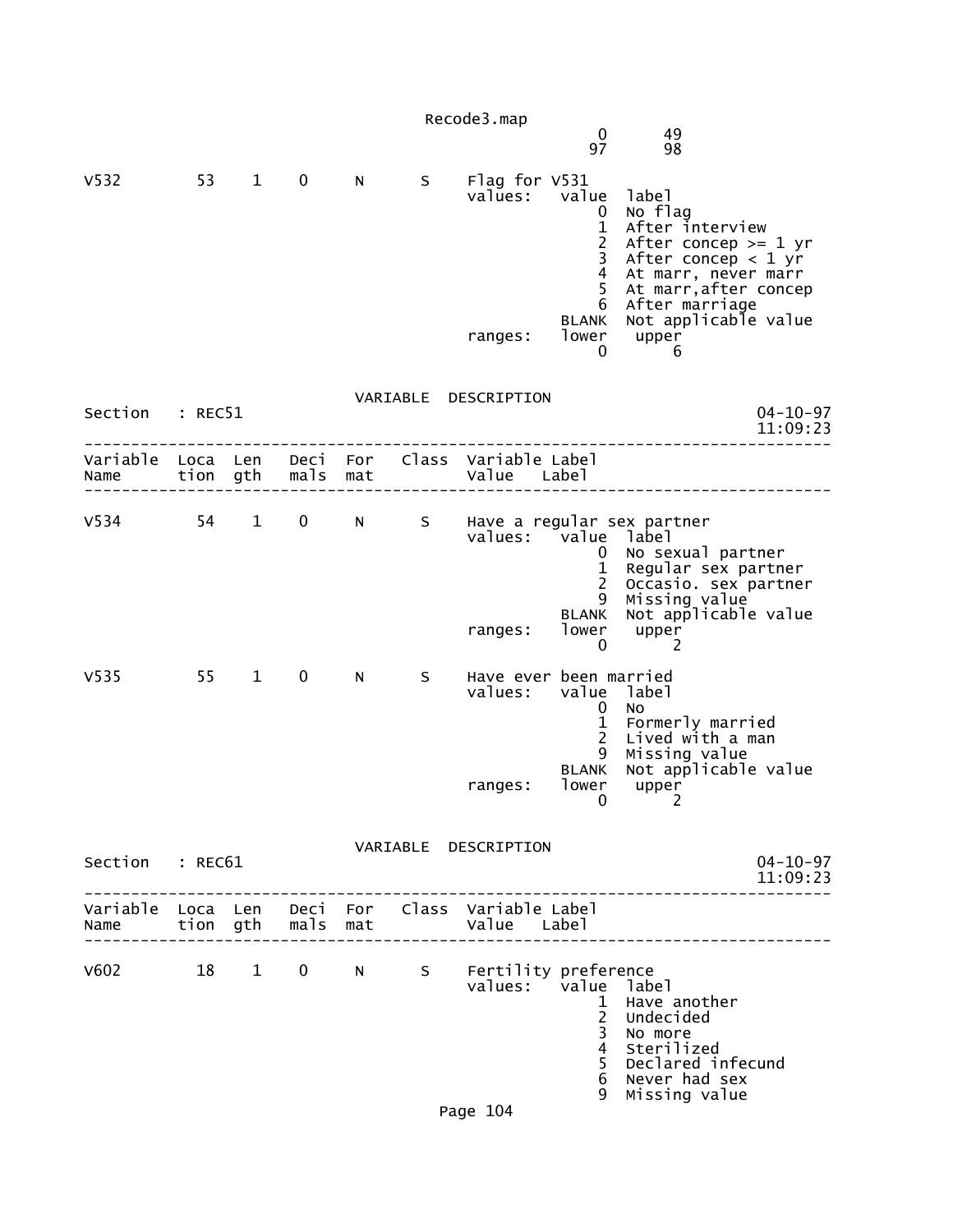|                  |                  |              |              |            |          | Recode3.map                                    |                                                                                                                       |                                                                                                                                                                                                                        |                            |
|------------------|------------------|--------------|--------------|------------|----------|------------------------------------------------|-----------------------------------------------------------------------------------------------------------------------|------------------------------------------------------------------------------------------------------------------------------------------------------------------------------------------------------------------------|----------------------------|
|                  |                  |              |              |            |          | ranges:                                        | BLANK<br>lower<br>1                                                                                                   | Not applicable value<br>upper<br>6                                                                                                                                                                                     |                            |
| V603             | 19               | 3            | $\mathbf 0$  | N          | S        | Preferred waiting time<br>values:<br>ranges:   | value<br>993<br>994<br>996<br>997<br>998<br>999<br><b>BLANK</b><br>lower<br>100<br>200<br>993                         | Iabel<br>After marriage<br>Soon, now<br>Other, Non-numeric<br>Inconsistent<br>Don't know<br>Missing value<br>Not applicable value<br>upper<br>199<br>299<br>998                                                        |                            |
| V604             | 22               | $\mathbf{1}$ | 0            | N          | S        | values:                                        | value<br>0<br>$\frac{1}{2}$<br>$\begin{array}{c} 4 \\ 5 \\ 6 \end{array}$<br>$\overline{7}$<br>8<br>9<br><b>BLANK</b> | Preferred waiting time (grpd)<br>label<br><12 months<br>1 year<br>2 years<br>3 years<br>4 years<br>5 years<br>6+ years<br>Non-numeric<br>Don't know<br>Missing value<br>Not applicable value                           |                            |
|                  |                  |              |              |            |          | ranges:                                        | lower<br>0                                                                                                            | upper<br>8                                                                                                                                                                                                             |                            |
| Section          | : REC61          |              |              |            | VARIABLE | DESCRIPTION                                    |                                                                                                                       |                                                                                                                                                                                                                        | $04 - 10 - 97$<br>11:09:23 |
| Variable<br>Name | Loca Len<br>tion | gth          | Deci<br>mals | For<br>mat | Class    | Variable Label<br>Value                        | Labe l                                                                                                                |                                                                                                                                                                                                                        |                            |
| V605             | 23               | 1            | 0            | N          | S        | Desire for more children<br>values:<br>ranges: | value<br>1<br>$\overline{c}$<br>3<br>$\overline{4}$<br>5<br>6<br>7<br>8<br>9<br><b>BLANK</b><br>lower<br>1            | label<br>Wants within 2 years<br>Wants after 2+ years<br>Wants, unsure timing<br>Undecided<br>Wants no more<br>Sterilized<br>Declared infecund<br>Never had sex<br>Missing value<br>Not applicable value<br>upper<br>8 |                            |
| V606             | 24               | $\mathbf 1$  | $\mathbf 0$  | N          | S.       | values:                                        | value<br>1<br>$\overline{2}$<br>3                                                                                     | Attitude toward becoming preg.<br>label<br>Happy<br>Unhappy<br>would not matter                                                                                                                                        |                            |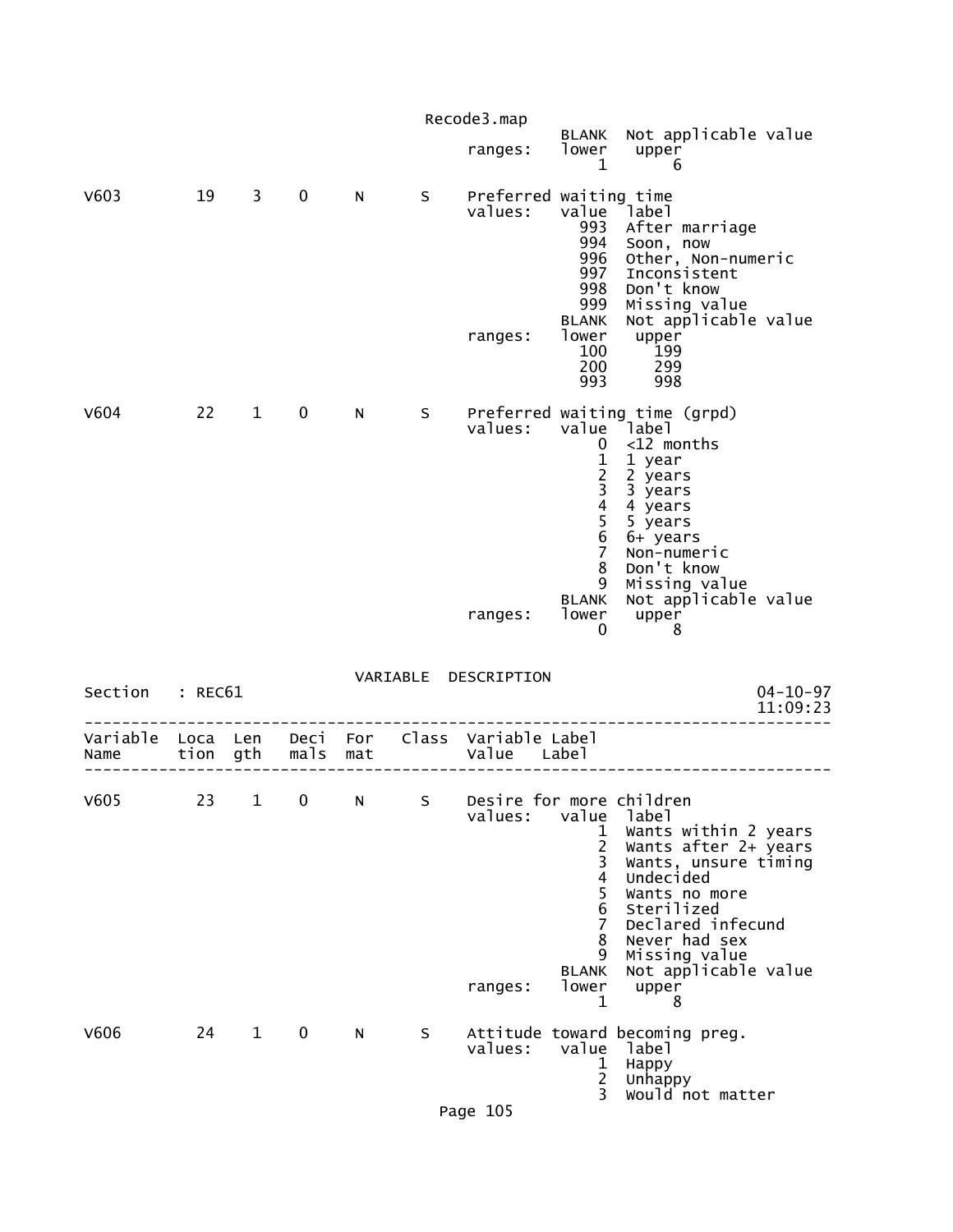|                  |                  |              |                  |     |   | Recode3.map                                    |                                                                               |                                                                                                                     |
|------------------|------------------|--------------|------------------|-----|---|------------------------------------------------|-------------------------------------------------------------------------------|---------------------------------------------------------------------------------------------------------------------|
|                  |                  |              |                  |     |   | ranges:                                        | 8<br>9<br><b>BLANK</b><br>lower<br>1<br>8                                     | <b>DK</b><br>Missing value<br>Not applicable value<br>upper<br>3<br>8                                               |
| V610             | 25               | $\mathbf{1}$ | $\mathbf 0$      | N   | S | Husband approves FP<br>values:<br>ranges:      | value<br>0<br>$\mathbf{1}$<br>8<br>9<br><b>BLANK</b><br>lower                 | label<br>Disapproves<br>Approves<br>Don't know<br>Missing value<br>Not applicable value<br>upper                    |
|                  |                  |              |                  |     |   |                                                | 0<br>8                                                                        | 1<br>8                                                                                                              |
| V611             | 26               | $\mathbf{1}$ | $\mathbf 0$      | N   | S | values:                                        | value<br>0<br>$\mathbf{1}$<br>$\overline{2}$<br>9<br><b>BLANK</b>             | Discussed FP_with_partner<br>label<br>Never<br>Once or twice<br>More often<br>Missing value<br>Not applicable value |
|                  |                  |              |                  |     |   | ranges:                                        | lower<br>0                                                                    | upper<br>2                                                                                                          |
| Section          | : REC61          |              |                  |     |   | VARIABLE DESCRIPTION                           |                                                                               | $04 - 10 - 97$<br>11:09:23                                                                                          |
| Variable<br>Name | Loca Len<br>tion | gth          | Deci For<br>mals | mat |   | Class Variable Label<br>Value Label            |                                                                               |                                                                                                                     |
| V612             | 27               | $\mathbf{1}$ | $\mathbf 0$      | N   |   | S Respondent approves FP<br>values:<br>ranges: | value label<br>$\mathbf{0}$<br>$\mathbf 1$<br>8<br>9<br><b>BLANK</b><br>lower | Disapproves<br>Approves<br>Don't know<br>Missing value<br>Not applicable value<br>upper                             |
|                  |                  |              |                  |     |   |                                                | 0<br>8                                                                        | 1<br>8                                                                                                              |
| V613             | 28               | $\mathbf{2}$ | $\mathbf 0$      | N   | S | Ideal number of children<br>values:            | value<br>96<br>98<br>99                                                       | label<br>Non-numeric response<br>DK<br>Missing value                                                                |
|                  |                  |              |                  |     |   | ranges:                                        | lower<br>$\mathbf 0$<br>96<br>98                                              | upper<br>50<br>96<br>98                                                                                             |
| V614             | 30               | $\mathbf{1}$ | $\mathbf 0$      | N   | S | values:                                        | value<br>6<br>$\overline{7}$                                                  | Ideal number of children (grp)<br>label<br>$6+$<br>Non-numeric response                                             |
|                  |                  |              |                  |     |   | ranges:<br>Page 106                            | lower                                                                         | upper                                                                                                               |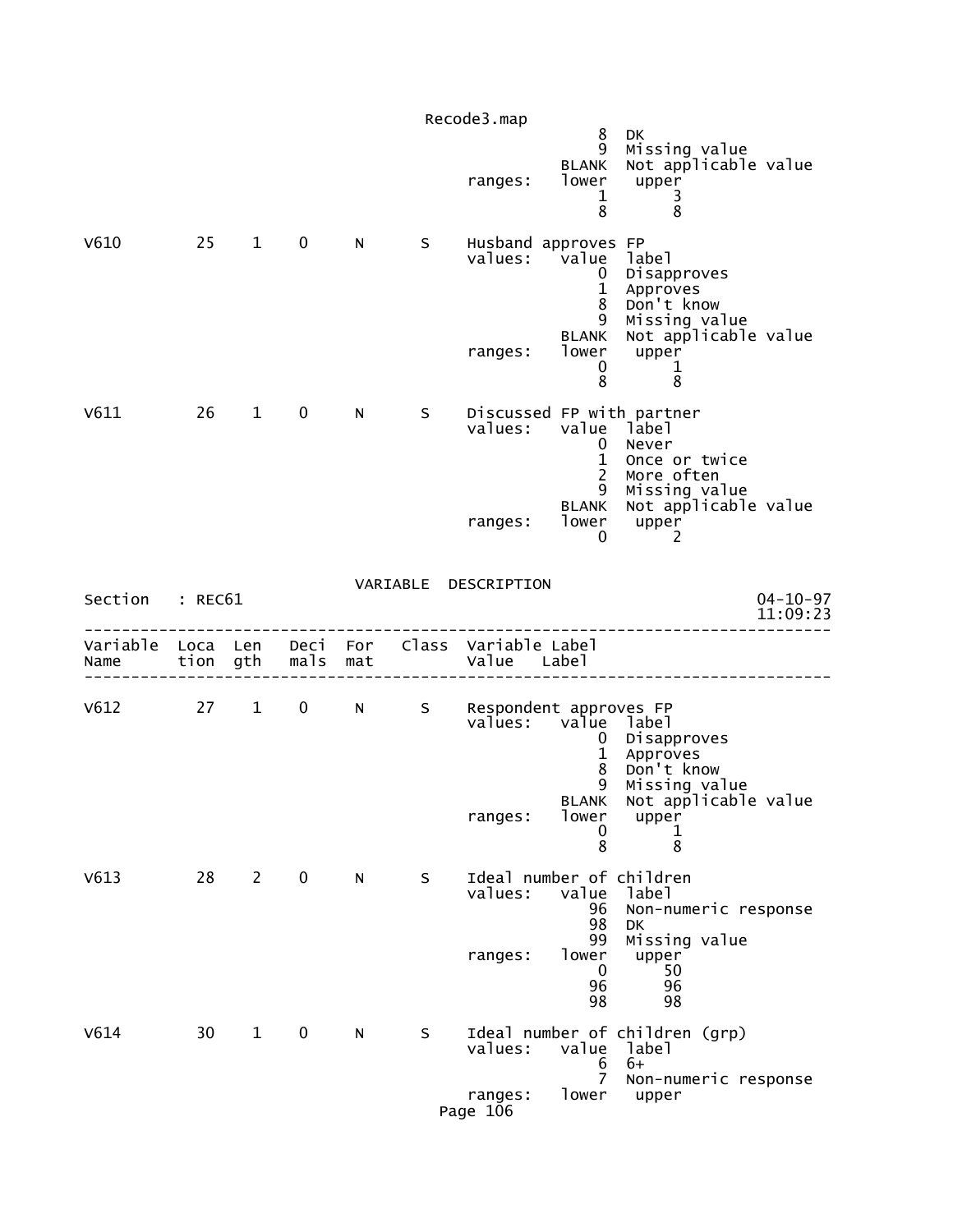|                                                                           |              |              |             |   |   | Recode3.map                                 | $\mathbf{0}$                                                                                                                         | 7                                                                                                                                                                                                            |
|---------------------------------------------------------------------------|--------------|--------------|-------------|---|---|---------------------------------------------|--------------------------------------------------------------------------------------------------------------------------------------|--------------------------------------------------------------------------------------------------------------------------------------------------------------------------------------------------------------|
| V616                                                                      | $31 \quad 3$ |              | $\mathbf 0$ | N | S | Time for future birth<br>values:<br>ranges: | value<br>993<br>994<br>995<br>996<br>998<br>999<br><b>BLANK</b><br>lower<br>100<br>993<br>998                                        | 1abe1<br>After marriage<br>Soon/now<br>Can't get pregnant<br>Other<br>DK<br>Missing value<br>Not applicable value<br>upper<br>299 <sup>.</sup><br>996<br>998                                                 |
| Section : REC61                                                           |              |              |             |   |   | VARIABLE DESCRIPTION                        |                                                                                                                                      | $04 - 10 - 97$<br>11:09:23                                                                                                                                                                                   |
| Variable Loca Len Deci For Class Variable Label<br>Name tion gth mals mat |              |              |             |   |   | Value Label                                 |                                                                                                                                      |                                                                                                                                                                                                              |
|                                                                           |              |              |             |   |   | values: value label<br>ranges:              | $\mathbf{0}$<br>$\mathbf{1}$<br>$\overline{2}$<br>$\overline{3}$<br>$\overline{4}$<br>6<br>9<br><b>BLANK</b><br>lower<br>$\mathbf 0$ | V618 34 1 0 N S Reason regrets sterilization<br>No regret<br>Resp. wants another<br>Part. wants another<br>Side effects<br>Child died<br>Other reason<br>Missing value<br>Not applicable value<br>upper<br>6 |
| V621                                                                      | 35           | $\mathbf{1}$ | 0           | N | S | values: value label<br>ranges:              | $\mathbf{1}$<br>$2^{\circ}$<br>3<br>8<br>9<br><b>BLANK</b><br>lower<br>1<br>8                                                        | Husbands desire for children<br>Both want same<br>Husband wants more<br>Husband wants fewer<br>DK<br>Missing value<br>Not applicable value<br>upper<br>3<br>8                                                |
| V623                                                                      | 36           | $\mathbf{1}$ | 0           | N | S | Exposure<br>values:<br>ranges:              | value<br>0<br>$\mathbf{1}$<br>$\overline{2}$<br>3<br>9<br><b>BLANK</b><br>lower<br>0                                                 | label<br>Fecund<br>Pregnant<br>Amenorrheic<br>Infecund, menopausal<br>Missing value<br>Not applicable value<br>upper<br>3                                                                                    |

 VARIABLE DESCRIPTION Page 107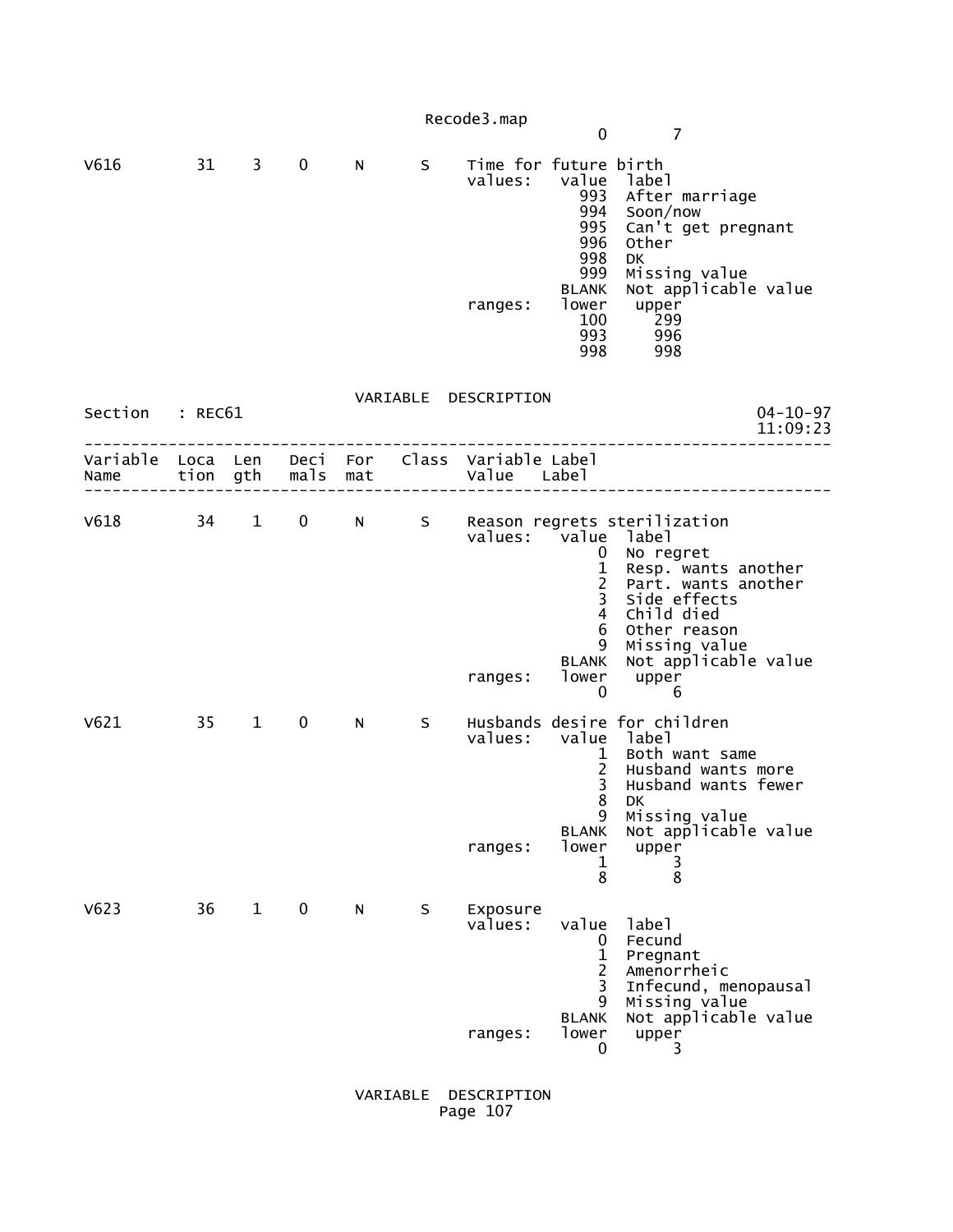|                                                         |    |                                |               |     |   | Recode3.map                                               |                                                                                                                                                                                       |                                                                                                                                                                                                                                                                                                      |
|---------------------------------------------------------|----|--------------------------------|---------------|-----|---|-----------------------------------------------------------|---------------------------------------------------------------------------------------------------------------------------------------------------------------------------------------|------------------------------------------------------------------------------------------------------------------------------------------------------------------------------------------------------------------------------------------------------------------------------------------------------|
| Section : REC61                                         |    |                                |               |     |   |                                                           |                                                                                                                                                                                       | $04 - 10 - 97$<br>11:09:23                                                                                                                                                                                                                                                                           |
| Variable Loca Len<br>Name                               |    | tion gth                       | mals          | mat |   | Deci For Class Variable Label<br>Value Label              |                                                                                                                                                                                       |                                                                                                                                                                                                                                                                                                      |
| $V624$ 37                                               |    | $2^{\circ}$                    | $\mathbf 0$   | N   |   | S Unmet need<br>values:<br>ranges:                        | value label<br>$\mathbf{0}$<br>$\mathbf{1}$<br>$\frac{2}{3}$<br>$\overline{\mathbf{4}}$<br>5<br>$\,$ 6 $\,$<br>$\overline{7}$<br>8<br>9<br>99<br><b>BLANK</b><br>lower<br>$\mathbf 0$ | Never had sex<br>Unmet need to space<br>Unmet need to limit<br>Using to space<br>Using to limit<br>Spacing failure<br>Limiting failure<br>Desire $birth < 2$ yrs<br>No sex, want to wait<br>Infecund, menopausal<br>Missing value<br>Not applicable value<br>upper<br>9                              |
| V625                                                    | 39 | $\mathbf{1}$                   | 0             | N   | S | values:<br>ranges:                                        | Exposure (definition 2)<br>value label<br>0<br>$\mathbf{1}$<br>$\overline{2}$<br>3<br>9<br><b>BLANK</b><br>lower<br>$\mathbf 0$                                                       | Fecund<br>Pregnant<br>Amenorrheic<br>Infecund, menopausal<br>Missing value<br>Not applicable value<br>upper<br>3                                                                                                                                                                                     |
| V626                                                    | 40 | $\mathbf{2}$                   | $\mathbf 0$   | N.  | S | values:<br>ranges:                                        | value label<br>0<br>$\mathbf{1}$<br>$\overline{2}$<br>$\overline{\mathbf{3}}$<br>$\overline{\mathbf{4}}$<br>5<br>$\overline{7}$<br>8<br>9<br>99<br>BLANK<br>lower<br>0                | Unmet need (definition 2)<br>Never had sex<br>Unmet need to space<br>Unmet need to limit<br>Using to space<br>Using to limit<br>Spacing failure<br>Limiting failure<br>Desire $birth < 2$ yrs<br>No sex, want to wait<br>Infecund, menopausal<br>Missing value<br>Not applicable value<br>upper<br>9 |
| Section : REC61                                         |    |                                |               |     |   | VARIABLE DESCRIPTION                                      |                                                                                                                                                                                       | $04 - 10 - 97$<br>11:09:23                                                                                                                                                                                                                                                                           |
| Variable Loca Len Deci For Class Variable Label<br>Name |    |                                | tion gth mals | mat |   | Value Label                                               |                                                                                                                                                                                       |                                                                                                                                                                                                                                                                                                      |
| V627                                                    | 42 | $2 \left( \frac{1}{2} \right)$ | $\mathbf{0}$  | N . |   | S Ideal number of boys<br>values: value label<br>Page 108 |                                                                                                                                                                                       |                                                                                                                                                                                                                                                                                                      |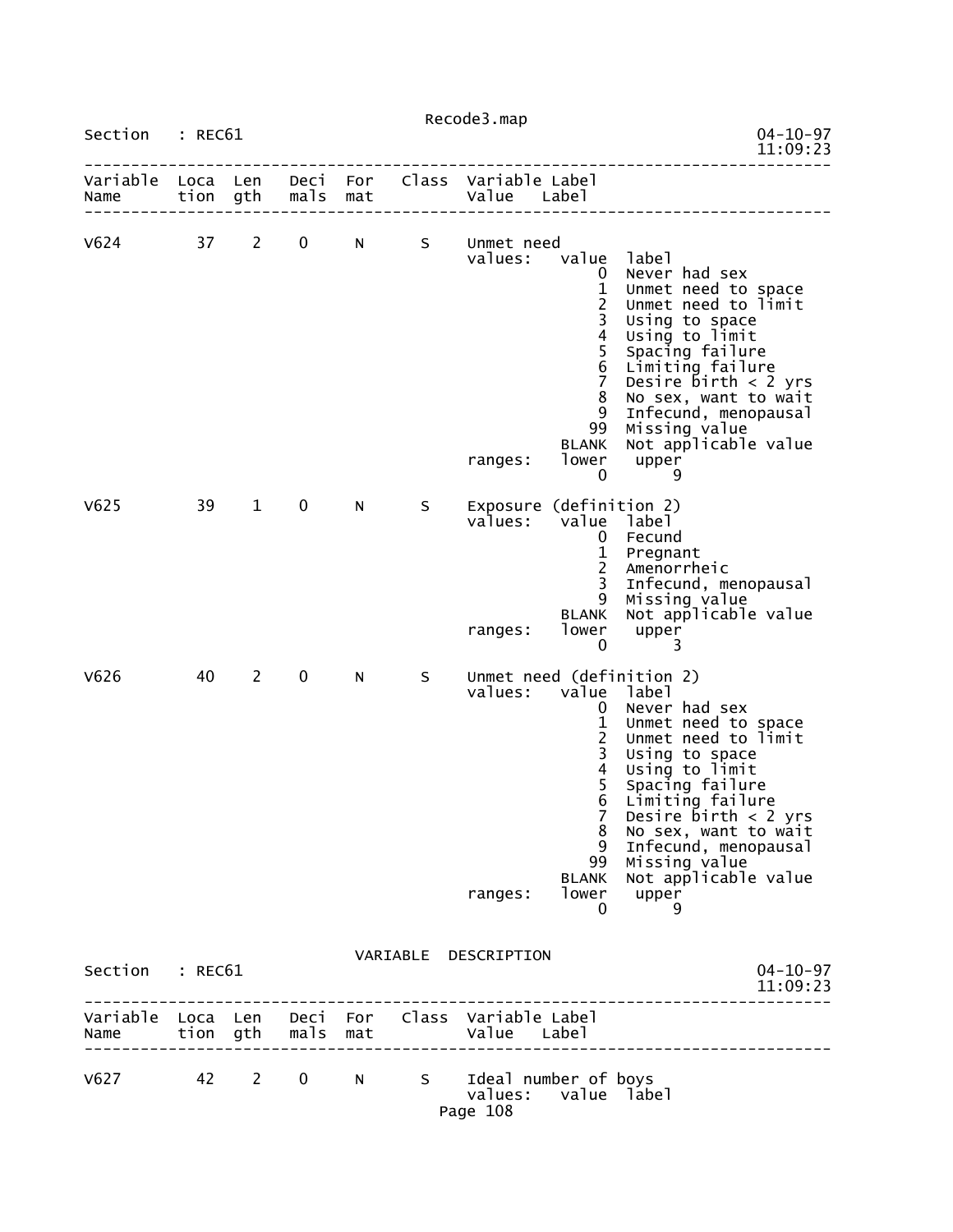|                 |      |                |                   |   |    | Recode3.map                                                    | 96                                                                                   | Other                                                                      |                            |
|-----------------|------|----------------|-------------------|---|----|----------------------------------------------------------------|--------------------------------------------------------------------------------------|----------------------------------------------------------------------------|----------------------------|
|                 |      |                |                   |   |    | ranges:                                                        | 98<br>99<br>lower<br>$\mathbf 0$<br>96                                               | DK<br>Missing value<br>upper<br>30<br>98                                   |                            |
| V628            | 44   | $\overline{2}$ | $\mathbf 0$       | N | S  | Ideal number of girls<br>values:<br>ranges:                    | value<br>96<br>98<br>99<br>lower<br>$\mathbf 0$<br>96                                | Iabel<br>Other<br>DK<br>Missing value<br>upper<br>30<br>98                 |                            |
| V629            | 46   | $\overline{2}$ | $\mathbf 0$       | N | S  | Ideal number of either sex<br>values:<br>ranges:               | value<br>96<br>98<br>99<br>lower<br>0<br>96                                          | 1abe1<br>Other<br><b>DK</b><br>Missing value<br>upper<br>30<br>98          |                            |
| <b>V630A</b>    | 48   | $\mathbf{1}$   | $\pmb{0}$         | N | S  | Discussed FP with partner<br>values:<br>ranges:                | value<br>$\mathbf 0$<br>$\mathbf{1}$<br>9<br><b>BLANK</b><br>lower<br>$\mathbf 0$    | label<br>No<br>Yes<br>Missing value<br>Not applicable value<br>upper<br>1  |                            |
| <b>V630B</b>    | 49   | $\mathbf{1}$   | $\pmb{0}$         | N | S  | Discussed FP with mother<br>values:<br>ranges:                 | value<br>$\mathbf 0$<br>$\mathbf{1}$<br>9<br><b>BLANK</b><br>lower<br>$\mathbf{0}$   | label<br>No<br>Yes<br>Missing value<br>Not applicable value<br>upper<br>1  |                            |
| Section : REC61 |      |                |                   |   |    | VARIABLE DESCRIPTION                                           |                                                                                      |                                                                            | $04 - 10 - 97$<br>11:09:23 |
| Name            |      |                | tion gth mals mat |   |    | Variable Loca Len Deci For Class Variable Label<br>Value Label |                                                                                      |                                                                            |                            |
| V630C 50 1      |      |                | $\mathbf{0}$      | N | S  | Discussed FP with father<br>values:<br>ranges:                 | value label<br>$\bf{0}$<br>$\mathbf{1}$<br>9<br><b>BLANK</b><br>lower<br>$\mathbf 0$ | No<br>Yes<br>Missing value<br>Not applicable value<br>upper<br>$\mathbf 1$ |                            |
| V630D           | 51 1 |                | $\bf{0}$          | N | S. | Discussed FP with sister(s)<br>values:<br>Page 109             | value label                                                                          |                                                                            |                            |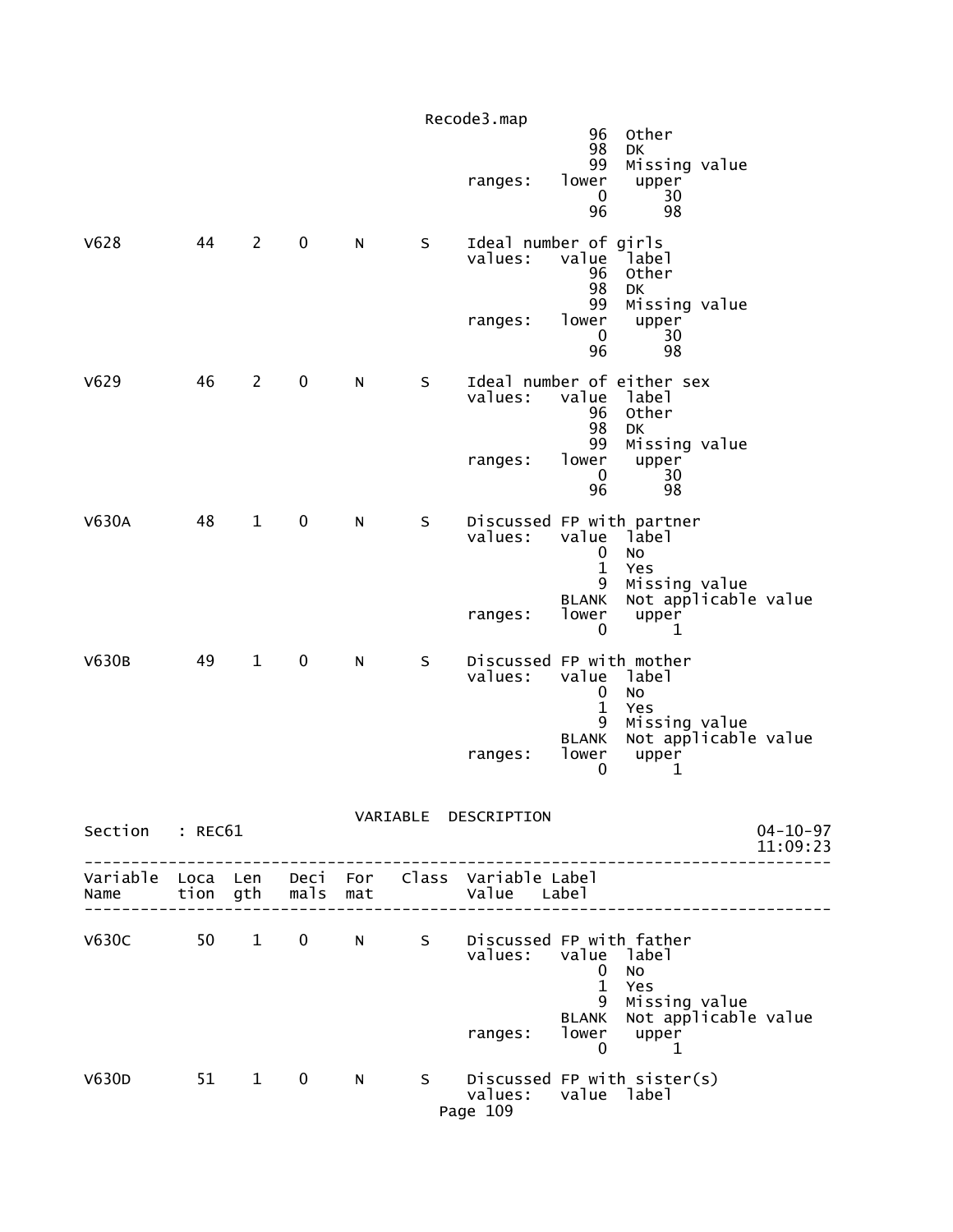|                  |                  |                        |              |            |          | Recode3.map             |                                                                          |                                                                                                             |                            |
|------------------|------------------|------------------------|--------------|------------|----------|-------------------------|--------------------------------------------------------------------------|-------------------------------------------------------------------------------------------------------------|----------------------------|
|                  |                  |                        |              |            |          | ranges:                 | 0<br>$\mathbf{1}$<br>9<br><b>BLANK</b><br>lower<br>0                     | No<br>Yes<br>Missing value<br>Not applicable value<br>upper<br>1                                            |                            |
| <b>V630E</b>     | 52               | $\mathbf{1}$           | 0            | N          | S        | values:<br>ranges:      | value<br>0<br>$\mathbf{1}$<br>9<br>BLANK<br>lower                        | Discussed FP with brother(s)<br>label<br><b>NO</b><br>Yes<br>Missing value<br>Not applicable value<br>upper |                            |
| <b>V630F</b>     | 53               | $\mathbf 1$            | $\mathbf 0$  | N          | S        | values:                 | $\mathbf 0$<br>value<br>$\mathbf 0$<br>1<br>9                            | 1<br>Discussed FP with daughter(s)<br>label<br>No<br>Yes<br>Missing value<br>Not applicable value           |                            |
|                  |                  |                        |              |            |          | ranges:                 | BLANK<br>lower<br>0                                                      | upper<br>1                                                                                                  |                            |
| V630G            | 54               | $\mathbf{1}$           | $\mathbf 0$  | N          | S        | values:                 | value<br>0<br>$\mathbf{1}$                                               | Discussed FP with mother-inlaw<br>label<br>No<br>Yes                                                        |                            |
|                  |                  |                        |              |            |          | ranges:                 | 9<br><b>BLANK</b><br>lower<br>0                                          | Missing value<br>Not applicable value<br>upper<br>1                                                         |                            |
| Section          | : REC61          |                        |              |            | VARIABLE | DESCRIPTION             |                                                                          |                                                                                                             | $04 - 10 - 97$<br>11:09:23 |
| Variable<br>Name | Loca Len<br>tion | gth                    | Deci<br>mals | For<br>mat | Class    | Variable Label<br>Value | Label                                                                    |                                                                                                             |                            |
| V630H            | 55               | 1                      | 0            | N          | S        | values:                 | value<br>0<br>$\mathbf{1}$<br>9                                          | Discussed FP with friends/nbrs<br>label<br>NO<br>Yes                                                        |                            |
|                  |                  |                        |              |            |          | ranges:                 | <b>BLANK</b><br>lower<br>$\mathbf{0}$                                    | Missing value<br>Not applicable value<br>upper<br>1                                                         |                            |
| V630I            | 56               | $\mathbf{1}$           | $\mathbf 0$  | N          | S        | values:<br>ranges:      | value<br>0<br>$\mathbf{1}$<br>9<br><b>BLANK</b><br>lower<br>$\mathbf{0}$ | Discussed FP -country specific<br>label<br>No<br>Yes<br>Missing value<br>Not applicable value<br>upper<br>1 |                            |
| V630J            | 57               | $1 \quad \blacksquare$ | $\mathbf 0$  | N          | S.       | values:<br>Page 110     | value label                                                              | Discussed FP -country specific                                                                              |                            |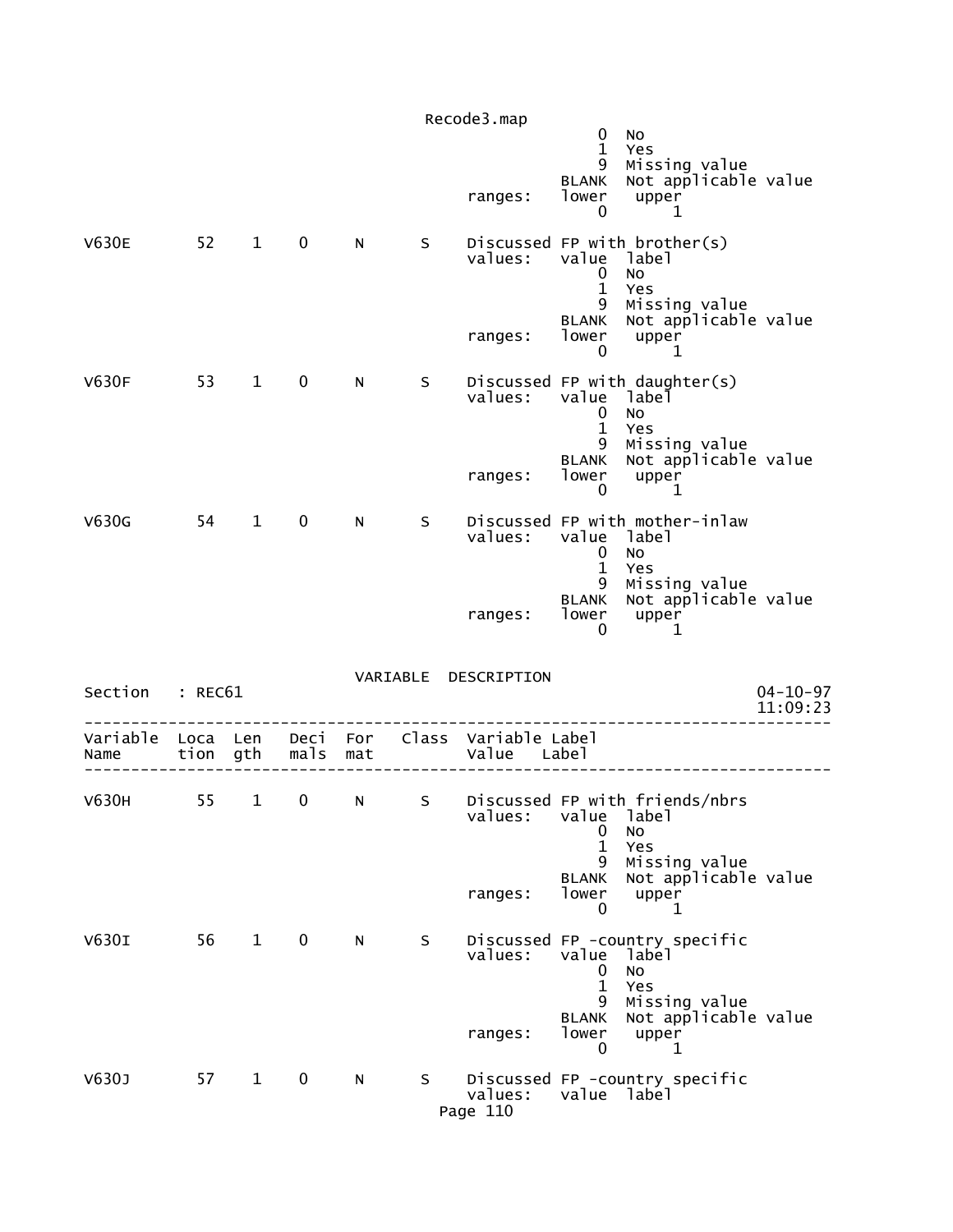|                 |    |                        |                                               |     |                | Recode3.map                                                    | $\mathbf 0$<br>$\mathbf{1}$                                           | No<br>Yes                                                        |                            |
|-----------------|----|------------------------|-----------------------------------------------|-----|----------------|----------------------------------------------------------------|-----------------------------------------------------------------------|------------------------------------------------------------------|----------------------------|
|                 |    |                        |                                               |     |                | ranges:                                                        | 9<br>BLANK<br>lower<br>0                                              | Missing value<br>Not applicable value<br>upper<br>1              |                            |
| V630K           | 58 | $\mathbf{1}$           | $\mathbf 0$                                   | N   | S              | values:                                                        | value label<br>$\mathbf 0$<br>$\mathbf{1}$<br>9                       | Discussed FP -country specific<br>No<br>Yes<br>Missing value     |                            |
|                 |    |                        |                                               |     |                | ranges:                                                        | <b>BLANK</b><br>lower<br>0                                            | Not applicable value<br>upper<br>1                               |                            |
| V630L           | 59 | $1 \quad \blacksquare$ | $\mathbf 0$                                   | N   | S.             | values:                                                        | value label<br>$\mathbf 0$<br>$\mathbf{1}$                            | Discussed FP -country specific<br><b>NO</b>                      |                            |
|                 |    |                        |                                               |     |                | ranges:                                                        | 9<br>lower<br>0                                                       | Yes<br>Missing value<br>BLANK Not applicable value<br>upper<br>1 |                            |
| Section : REC61 |    |                        |                                               |     |                | VARIABLE DESCRIPTION                                           |                                                                       |                                                                  | $04 - 10 - 97$             |
|                 |    |                        |                                               |     |                |                                                                |                                                                       |                                                                  | 11:09:23                   |
| Name            |    | tion gth               | mals                                          | mat |                | Variable Loca Len Deci For Class Variable Label<br>Value Label |                                                                       |                                                                  |                            |
| V630X 60 1      |    |                        | $\mathbf{0}$                                  |     | N <sub>S</sub> | Discussed FP with others<br>values: value label                | $\mathbf{0}$                                                          | <b>NO</b>                                                        |                            |
|                 |    |                        |                                               |     |                | ranges:                                                        | $\mathbf{1}$<br>9<br><b>BLANK</b><br>lower<br>0                       | Yes<br>Missing value<br>Not applicable value<br>upper<br>1       |                            |
| Section : REC71 |    |                        |                                               |     |                | VARIABLE DESCRIPTION                                           |                                                                       |                                                                  | $04 - 10 - 97$<br>11:09:23 |
| Name            |    |                        | tion gth  mals  mat<br>---------------------- |     |                | Variable Loca Len Deci For Class Variable Label<br>Value Label |                                                                       |                                                                  |                            |
| $V701$ 18 1     |    |                        | $\mathbf{0}$                                  | N   | S              | Partner's education level<br>values: value label               | $\mathbf{0}$<br>$\mathbf{1}$<br>$\overline{c}$<br>$\overline{3}$<br>8 | No education<br>Primary<br>Secondary<br>Higher<br>Don't know     |                            |
|                 |    |                        |                                               |     |                | ranges:<br>Page 111                                            | 9<br><b>BLANK</b><br>lower<br>$\mathbf{0}$                            | Missing value<br>Not applicable value<br>upper<br>3              |                            |
|                 |    |                        |                                               |     |                |                                                                |                                                                       |                                                                  |                            |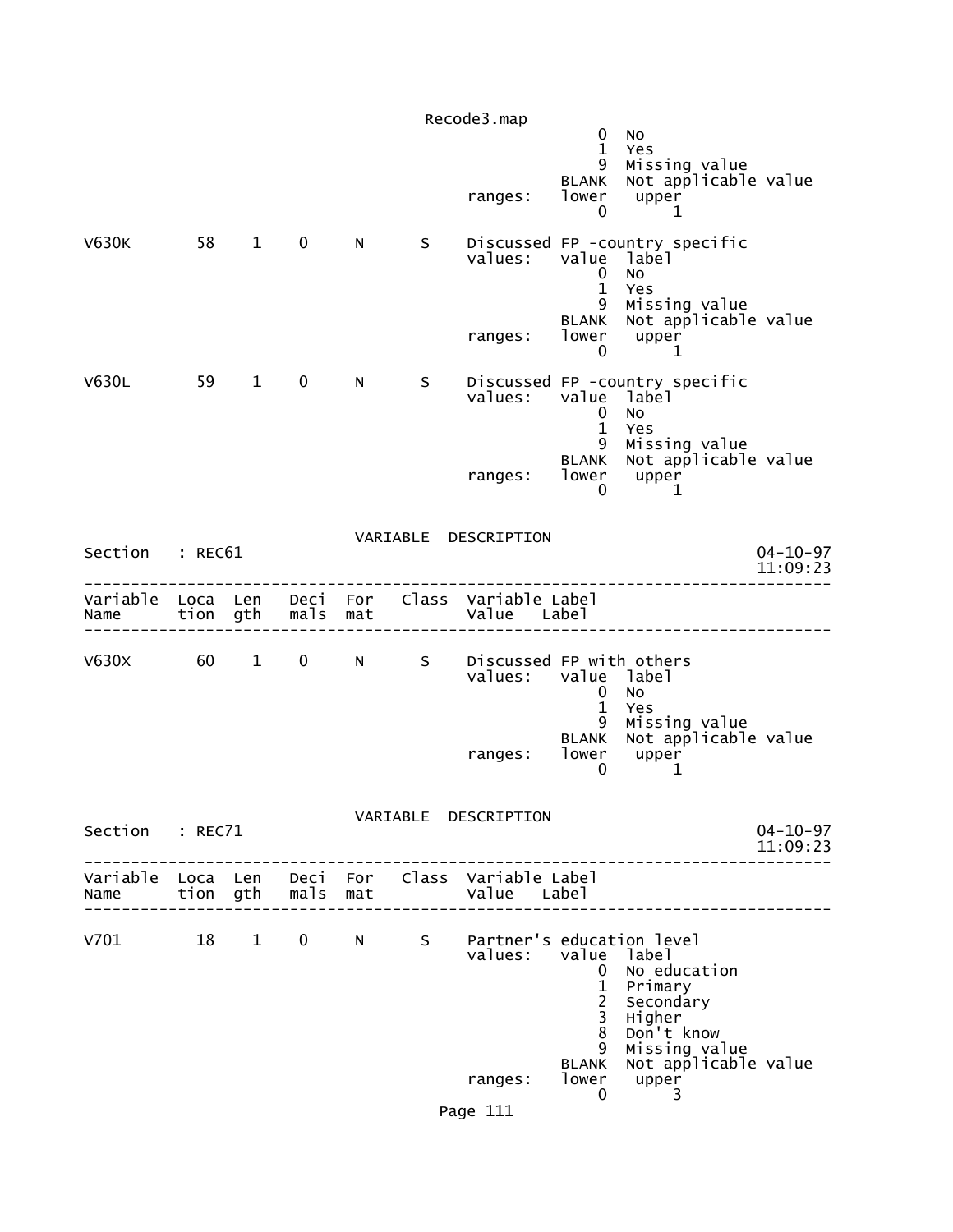|                  |              |                |              |            |          | Recode3.map                                |                                                                                                                                                 |                                                                                                                                                                                                                                                                   |
|------------------|--------------|----------------|--------------|------------|----------|--------------------------------------------|-------------------------------------------------------------------------------------------------------------------------------------------------|-------------------------------------------------------------------------------------------------------------------------------------------------------------------------------------------------------------------------------------------------------------------|
|                  |              |                |              |            |          |                                            | 8                                                                                                                                               | 8                                                                                                                                                                                                                                                                 |
| V702             | 19           | $\overline{2}$ | $\mathbf 0$  | N          | S        | values:<br>ranges:                         | value<br>98<br>99<br><b>BLANK</b><br>lower<br>$\mathbf 0$<br>98                                                                                 | Highest year of education<br>label<br>Don't know<br>Missing value<br>Not applicable value<br>upper<br>90<br>98                                                                                                                                                    |
| V704             | 21           | 3              | $\mathbf 0$  | N          | S        | Partner's occupation<br>values:            | value<br>999<br><b>BLANK</b>                                                                                                                    | label<br>Missing value<br>Not applicable value                                                                                                                                                                                                                    |
| V705             | 24           | 2              | 0            | N          | S        | Partner's occupation<br>values:<br>ranges: | value<br>0<br>1<br>$\frac{2}{3}$<br>$\overline{4}$<br>$\frac{5}{6}$<br>$\overline{7}$<br>8<br>9<br>98<br>99<br><b>BLANK</b><br>lower<br>0<br>98 | label<br>Did not work<br>Prof., Tech., Manag.<br>Clerical<br>Sales<br>Agric-self employed<br>Agric-employee<br>Household & domestic<br>Services<br>Skilled manual<br>Unskilled manual<br>Don't know<br>Missing value<br>Not applicable value<br>upper<br>-9<br>98 |
| Section          | : REC71      |                |              |            | VARIABLE | DESCRIPTION                                |                                                                                                                                                 | $04 - 10 - 97$<br>11:09:23                                                                                                                                                                                                                                        |
| Variable<br>Name | Loca<br>tion | Len<br>gth     | Deci<br>mals | For<br>mat |          | Class Variable Label<br>Value              | Label                                                                                                                                           |                                                                                                                                                                                                                                                                   |
| V707             | 26           | $\mathbf{1}$   | $\pmb{0}$    | N          | S        | values:<br>ranges:                         | value<br>0<br>1<br>$\overline{2}$<br>3<br>8<br>9<br><b>BLANK</b><br>lower<br>0<br>8                                                             | Type of land where works<br>label<br>His land<br>Family land<br>Someone else's land<br>Rented land<br>Don't know<br>Missing value<br>Not applicable value<br>upper<br>3<br>8                                                                                      |
| V714             | 27           | $\mathbf{1}$   | 0            | N          | S        | values:<br>Page 112                        | value<br>0<br>$\mathbf{1}$<br>9<br><b>BLANK</b>                                                                                                 | Respondent currently working<br>label<br><b>NO</b><br>Yes<br>Missing value<br>Not applicable value                                                                                                                                                                |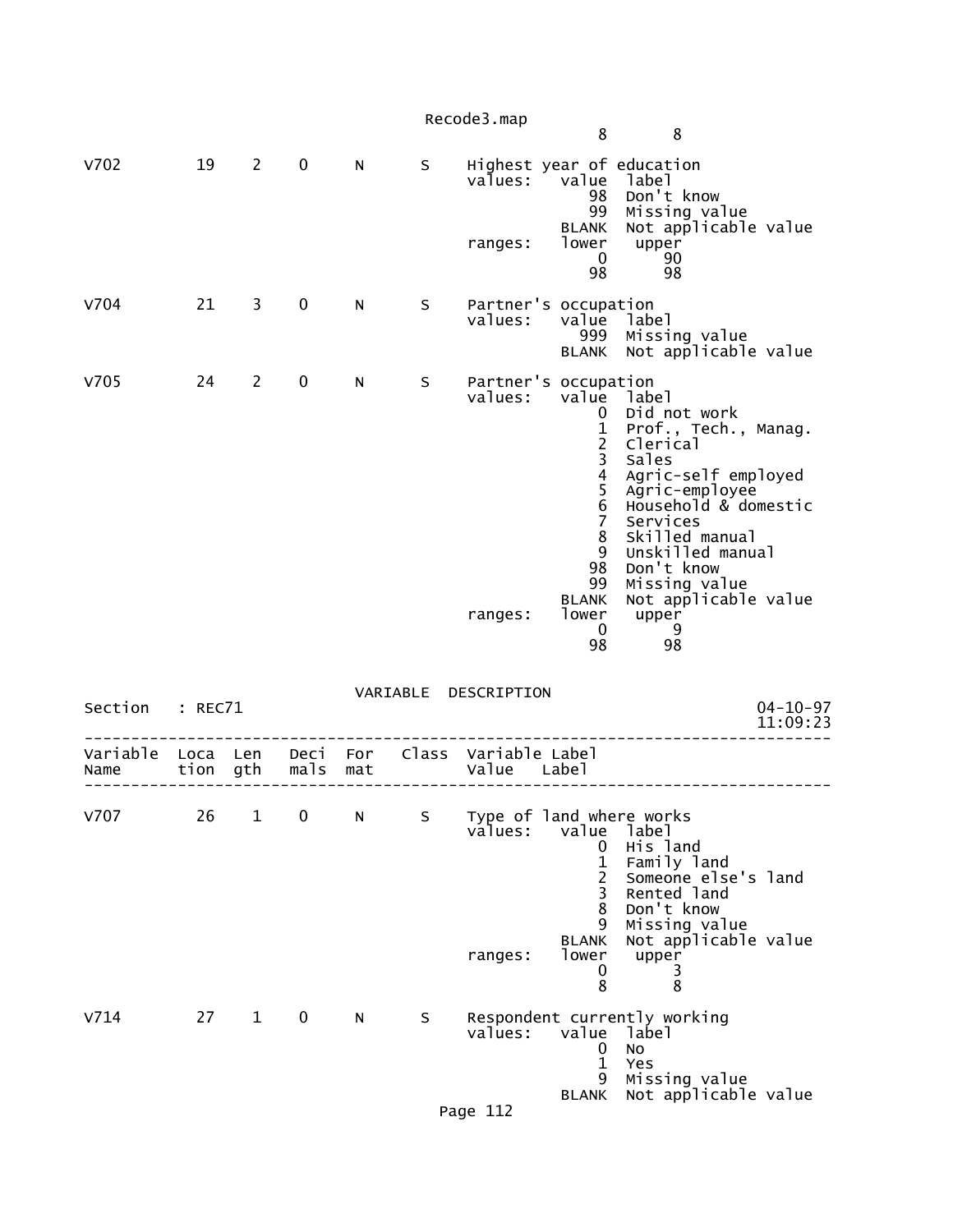|                                    |    |              |              |     |   | Recode3.map                                         |                                                                                                                                                                     |                                                                                                                                                                                                                                                                 |                            |
|------------------------------------|----|--------------|--------------|-----|---|-----------------------------------------------------|---------------------------------------------------------------------------------------------------------------------------------------------------------------------|-----------------------------------------------------------------------------------------------------------------------------------------------------------------------------------------------------------------------------------------------------------------|----------------------------|
|                                    |    |              |              |     |   | ranges:                                             | lower<br>0                                                                                                                                                          | upper<br>1                                                                                                                                                                                                                                                      |                            |
| V715                               | 28 | 2            | $\mathbf 0$  | N   | S | values:<br>ranges:                                  | value<br>97<br>98<br>99<br><b>BLANK</b><br>lower<br>0                                                                                                               | Husbands education-single yrs<br>label<br>Inconsistent<br>Don't know<br>Missing value<br>Not applicable value<br>upper<br>20                                                                                                                                    |                            |
| V716                               | 30 | 3            | $\mathbf 0$  | N.  | S | Respondent's occupation<br>values:                  | 97<br>value<br>$\overline{0}$<br>999<br><b>BLANK</b>                                                                                                                | 98<br>label<br>Not working<br>Missing value<br>Not applicable value                                                                                                                                                                                             |                            |
|                                    |    |              |              |     |   | VARIABLE DESCRIPTION                                |                                                                                                                                                                     |                                                                                                                                                                                                                                                                 |                            |
| Section : REC71                    |    |              |              |     |   |                                                     |                                                                                                                                                                     |                                                                                                                                                                                                                                                                 | $04 - 10 - 97$<br>11:09:23 |
| Variable Loca Len Deci For<br>Name |    | tion gth     | mals         | mat |   | Class Variable Label<br>Value Label                 |                                                                                                                                                                     |                                                                                                                                                                                                                                                                 |                            |
| V717                               | 33 | $2^{\sim}$   | $\mathbf{0}$ | N - | S | Respondent's occupation<br>values: value<br>ranges: | $\mathbf 0$<br>$\frac{1}{2}$<br>$\overline{\mathbf{4}}$<br>$\frac{5}{6}$<br>$\overline{7}$<br>8<br>9<br>98<br>99<br><b>BLANK</b><br>lower<br>$\boldsymbol{0}$<br>98 | label<br>Not working<br>Prof., Tech., Manag.<br>Clerical<br>Sales<br>Agric-self employed<br>Agric-employee<br>Household & domestic<br>Services<br>Skilled manual<br>Unskilled manual<br>Don't know<br>Missing value<br>Not applicable value<br>upper<br>9<br>98 |                            |
| V718                               | 35 | $\mathbf{1}$ | $\mathbf 0$  | N   | S | values:<br>ranges:                                  | value<br>$\mathbf 0$<br>1<br>$\overline{c}$<br>3<br>4<br>5<br>6<br>9<br><b>BLANK</b><br>lower<br>0                                                                  | Current type of employment<br>label<br>Did not work<br>Paid employee, away<br>Paid employee, home<br>Self-employed, away<br>Self-employed, home<br>Unpaid worker, away<br>Unpaid worker, home<br>Missing value<br>Not applicable value<br>upper<br>6            |                            |
| V719                               | 36 | $\mathbf{1}$ | 0            | N   | S | values:<br>Page 113                                 | value                                                                                                                                                               | Work for family, others, self<br>label                                                                                                                                                                                                                          |                            |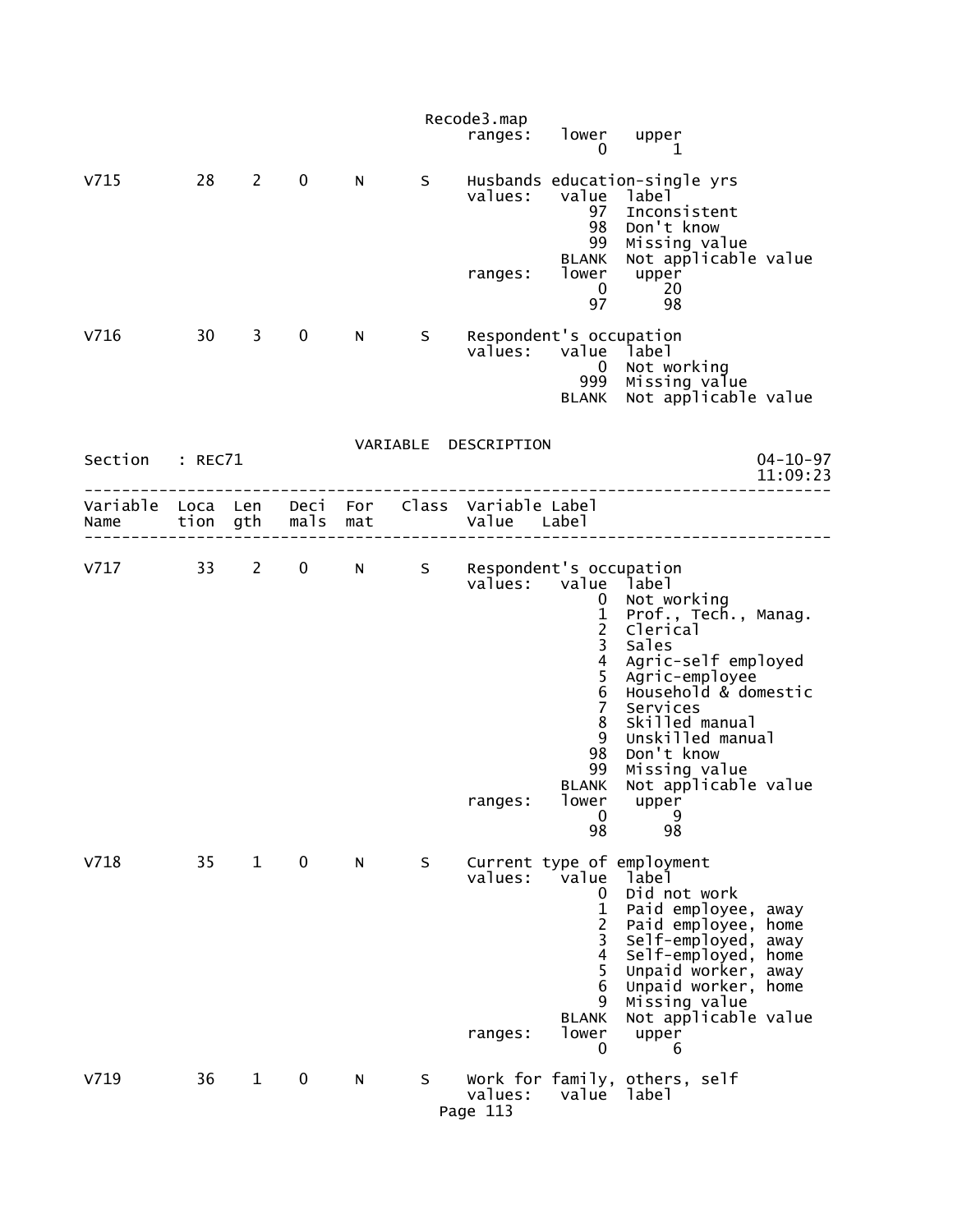|                                                         |         |                        |               |             |    | Recode3.map<br>ranges:             | $\mathbf{1}$<br>$\overline{2}$<br>$\overline{3}$<br>9<br>BLANK<br>lower<br>$\mathbf 1$                                                                | For family member<br>For someone else<br>Self-employed<br>Missing value<br>Not applicable value<br>upper<br>3                                                                                                                                                                                                |
|---------------------------------------------------------|---------|------------------------|---------------|-------------|----|------------------------------------|-------------------------------------------------------------------------------------------------------------------------------------------------------|--------------------------------------------------------------------------------------------------------------------------------------------------------------------------------------------------------------------------------------------------------------------------------------------------------------|
| v720                                                    | 37      | $1 \quad \blacksquare$ | $\mathbf 0$   | N           | S  | ranges:                            | Earns cash for work<br>values: value label<br>0<br>$\mathbf{1}$<br>9<br><b>BLANK</b><br>0                                                             | No<br>Yes<br>Missing value<br>Not applicable value<br>lower upper<br>1                                                                                                                                                                                                                                       |
| Section                                                 | : REC71 |                        |               |             |    | VARIABLE DESCRIPTION               |                                                                                                                                                       | $04 - 10 - 97$                                                                                                                                                                                                                                                                                               |
|                                                         |         |                        |               |             |    |                                    |                                                                                                                                                       | 11:09:23                                                                                                                                                                                                                                                                                                     |
| Variable Loca Len Deci For Class Variable Label<br>Name |         |                        | tion gth mals | mat         |    | Value Label                        |                                                                                                                                                       |                                                                                                                                                                                                                                                                                                              |
| $V721$ 38 1                                             |         |                        | $\mathbf{0}$  | $N$ and $N$ | S  | Works at home or away              | values: value label<br>1<br>$\overline{2}$                                                                                                            | At home<br>Away                                                                                                                                                                                                                                                                                              |
|                                                         |         |                        |               |             |    | ranges:                            | 9<br><b>BLANK</b><br>lower<br>$\mathbf 1$                                                                                                             | Missing value<br>Not applicable value<br>upper<br>2                                                                                                                                                                                                                                                          |
| V723                                                    | 39      | $2^{\sim}$             | $\mathbf 0$   | N           | S. | Child minder<br>values:<br>ranges: | value<br>$\mathbf{0}$<br>$\frac{1}{2}$<br>$\frac{4}{5}$<br>6<br>$\overline{7}$<br>8<br>10<br>11<br>95<br>96<br>99<br><b>BLANK</b><br>lower<br>0<br>95 | label<br>Respondent<br>Husband/partner<br>Other child<br>Other relatives<br>Neighbors<br>Friends<br>Servants/hired help<br>Child is in school<br>Institutional care<br>Other female child<br>Other male child<br>Not worked since bth<br>Other<br>Missing value<br>Not applicable value<br>upper<br>11<br>96 |
| V729                                                    | 41      | $\mathbf{1}$           | $\mathbf 0$   | N           | S  | values:<br>Page 114                | value<br>0<br>$\mathbf{1}$<br>$\overline{2}$<br>3<br>4                                                                                                | Partner's educational attainm.<br>label<br>No education<br>Incomplete primary<br>Complete primary<br>Incomplete secondary<br>Complete secondary                                                                                                                                                              |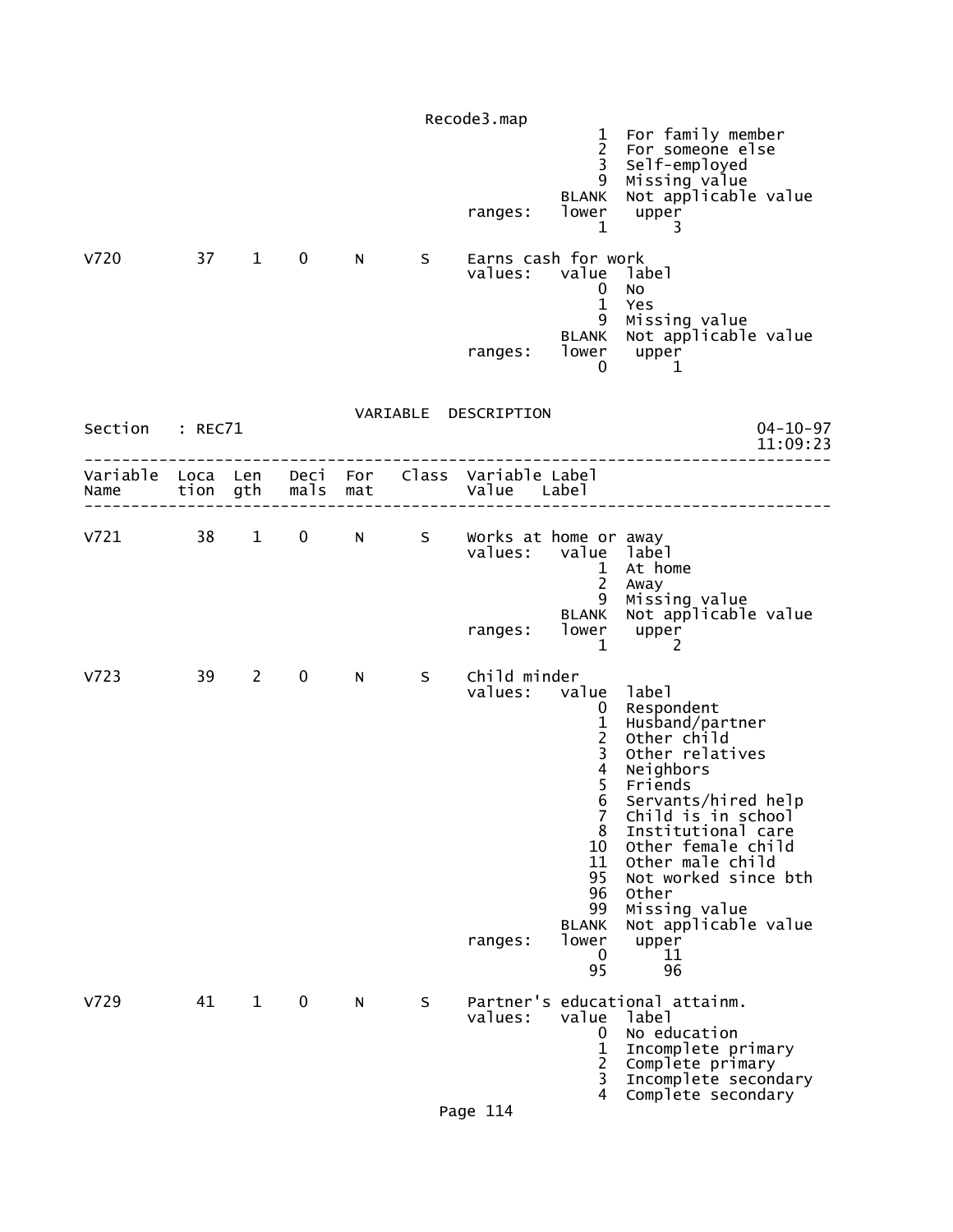|         |       | Higher                     |  |
|---------|-------|----------------------------|--|
|         |       | Don't know                 |  |
|         |       | 9 Missing value            |  |
|         |       | BLANK Not applicable value |  |
| ranges: | lower | upper                      |  |
|         |       |                            |  |
|         |       |                            |  |

| Section          | : REC71          |                |              |            |    | $04 - 10 - 97$<br>11:09:23                                                                                                                                                                                                                                        |  |
|------------------|------------------|----------------|--------------|------------|----|-------------------------------------------------------------------------------------------------------------------------------------------------------------------------------------------------------------------------------------------------------------------|--|
| Variable<br>Name | Loca Len<br>tion | gth            | Deci<br>mals | For<br>mat |    | Class Variable Label<br>Value<br>Labe <sub>1</sub>                                                                                                                                                                                                                |  |
| v730             | 42               | $\overline{2}$ | $\mathbf 0$  | N          | S  | Partners age<br>value<br>values:<br>label<br>$96+$<br>96<br>98<br>DK<br>99<br>Missing value<br>Not applicable value<br><b>BLANK</b><br>lower<br>upper<br>ranges:<br>15<br>96<br>97<br>98                                                                          |  |
| V731             | 44               | $\mathbf{1}$   | 0            | N          | S. | Worked in last 12 months<br>values:<br>value label<br>No<br>$\mathbf 0$<br>$\mathbf{1}$<br>In the past year<br>$\overline{c}$<br>Currently working<br>9<br>Missing value<br>Not applicable value<br><b>BLANK</b><br>lower<br>upper<br>ranges:<br>2<br>$\mathbf 0$ |  |
| V <sub>732</sub> | 45               | 1              | 0            | N          | S  | Employment all year/seasonal<br>values:<br>value label<br>All year<br>$\mathbf{1}$<br>$\overline{2}$<br>Seasonal<br>$\overline{3}$<br>Occasional<br>9<br>Missing value<br>Not applicable value<br><b>BLANK</b><br>lower<br>ranges:<br>upper<br>$\mathbf{1}$<br>3  |  |
| V <sub>733</sub> | 46               | $\overline{2}$ | $\mathbf 0$  | N          | S  | Months worked in last 12 mnths<br>values:<br>value label<br>99<br>Missing value<br>Not applicable value<br><b>BLANK</b><br>lower<br>ranges:<br>upper<br>0<br>12                                                                                                   |  |
| V734             | 48               | 1              | 0            | N          | S  | Days in a week normally work<br>values:<br>value<br>label<br>Missing value<br>9<br>Not applicable value<br><b>BLANK</b><br>lower<br>ranges:<br>upper<br>1<br>7                                                                                                    |  |
| V <sub>735</sub> | 49               | $\mathbf{3}$   | $\mathbf 0$  | N          | S. | Days worked in last 12 months<br>values:<br>value label<br>Page 115                                                                                                                                                                                               |  |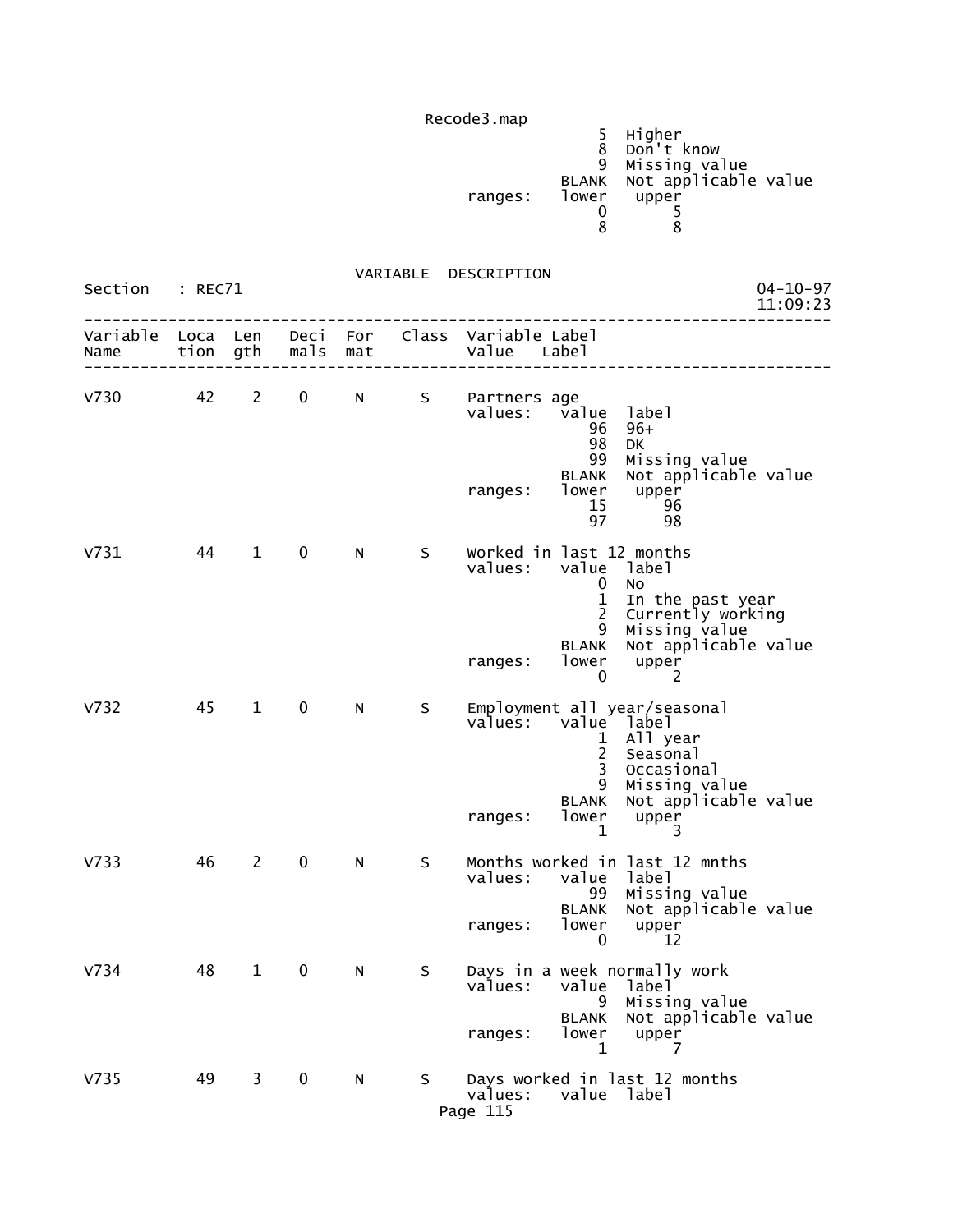| Recodes.map |       |                                                 |  |
|-------------|-------|-------------------------------------------------|--|
|             |       | 999 Missing value<br>BLANK Not applicable value |  |
| ranges:     | lower | upper<br>365                                    |  |

| Section          | : REC71      |                |              |            |    |                                                             | $04 - 10 - 97$<br>11:09:23                                                                                                                                                                                                                                                         |
|------------------|--------------|----------------|--------------|------------|----|-------------------------------------------------------------|------------------------------------------------------------------------------------------------------------------------------------------------------------------------------------------------------------------------------------------------------------------------------------|
| Variable<br>Name | Loca<br>tion | Len<br>gth     | Deci<br>mals | For<br>mat |    | Class Variable Label<br>Value                               | Label                                                                                                                                                                                                                                                                              |
| V736             | 52           | 8              | 0            | N          | S  | values:<br>ranges:                                          | Earnings for work<br>value label<br>99999999<br>Missing value<br>Not applicable value<br><b>BLANK</b><br>lower<br>lower upper<br>10000000 59999999<br>99999996<br>99999996                                                                                                         |
| V737             | 60           | 7              | 0            | N          | S  | values:                                                     | Daily earnings for work<br>value label<br>9999999 Missing value<br>BLANK Not applicable value                                                                                                                                                                                      |
| V738             | 67           | $\overline{7}$ | 0            | N          | S  | values:                                                     | Yearly earnings for work<br>value label<br>9999999 Missing value<br>BLANK Not applicable value                                                                                                                                                                                     |
| V739             | 74           | $\mathbf{1}$   | $\pmb{0}$    | N          | S. | values:<br>ranges:                                          | who decides how to spend money<br>value<br>label<br>Respondent<br>1<br>$\overline{\mathbf{c}}$<br>Partner<br>3<br>Jointly with partner<br>4<br>Someone else<br>5<br>Jointly with someone<br>9<br>Missing value<br>Not applicable value<br><b>BLANK</b><br>lower<br>upper<br>1<br>5 |
| V740             | 75           | $\mathbf{1}$   | 0            | N          | S. | values:                                                     | Type of land where resp. works<br>value<br>1abe1<br>Own land<br>0<br>$\mathbf 1$<br>Family land<br>Someone else's land<br>$\overline{2}$<br>3<br>Rented land<br>8<br>Don't know<br>9<br>Missing value                                                                              |
|                  |              |                |              |            |    | ranges:                                                     | BLANK Not applicable value<br>lower<br>upper<br>0<br>$\frac{3}{8}$<br>8                                                                                                                                                                                                            |
| Section : REC75  |              |                |              |            |    | VARIABLE DESCRIPTION                                        | $04 - 10 - 97$<br>11:09:23                                                                                                                                                                                                                                                         |
|                  |              |                |              |            |    | Variable Loca Len Deci For Class Variable Label<br>Page 116 | ---------------                                                                                                                                                                                                                                                                    |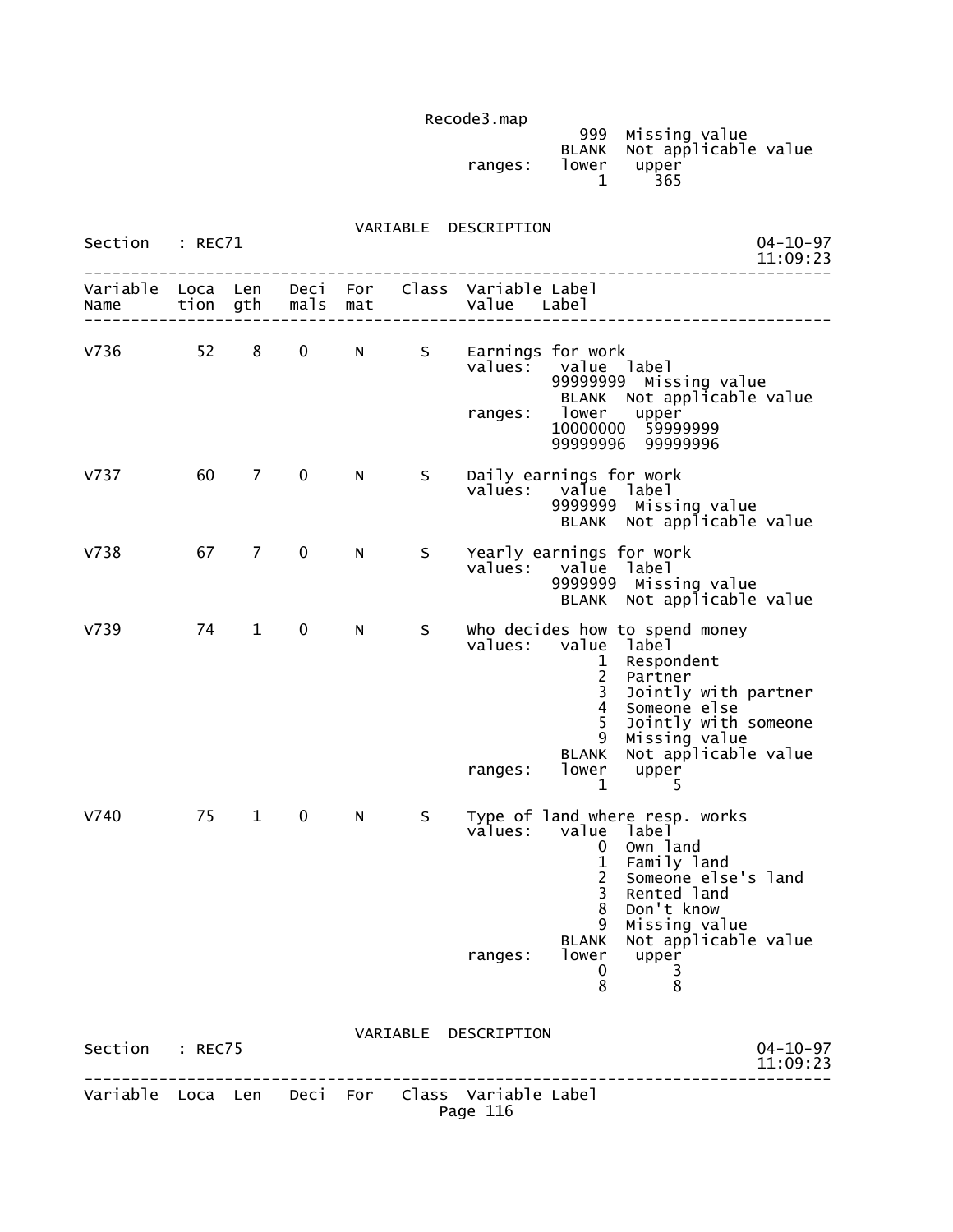| Name             | tion gth             |              | mals             | mat |    | Recode3.map<br>Value          | Labe]                                                                |                                                                                                             |
|------------------|----------------------|--------------|------------------|-----|----|-------------------------------|----------------------------------------------------------------------|-------------------------------------------------------------------------------------------------------------|
| V751             | 18                   | $\mathbf{1}$ | 0                | N   | S. | values:                       | Ever heard of AIDS<br>value<br>0<br>$\mathbf 1$<br>9<br><b>BLANK</b> | label<br>No<br>Yes<br>Missing value<br>Not applicable value                                                 |
|                  |                      |              |                  |     |    | ranges:                       | lower<br>0                                                           | upper<br>1                                                                                                  |
| V752A            | 19                   | $\mathbf{1}$ | $\mathbf 0$      | N   | S  | AIDS: radio<br>values:        | value<br>0<br>$\mathbf{1}$<br>9                                      | label<br>No<br>Radio<br>Missing value                                                                       |
|                  |                      |              |                  |     |    | ranges:                       | <b>BLANK</b><br>lower<br>0                                           | Not applicable value<br>upper<br>1                                                                          |
| V752B            | 20                   | $\mathbf{1}$ | $\mathbf 0$      | N   | S  | values:                       | AIDS: television<br>value<br>$\bf{0}$<br>$\mathbf 1$                 | label<br>No<br>Television                                                                                   |
|                  |                      |              |                  |     |    | ranges:                       | 9<br><b>BLANK</b><br>lower<br>0                                      | Missing value<br>Not applicable value<br>upper<br>1                                                         |
| <b>V752C</b>     | 21                   | $\mathbf{1}$ | $\mathbf 0$      | N   | S  | values:                       | value label<br>0<br>$\mathbf{1}$<br>9                                | AIDS: newspapers/magazines<br>No<br>Newspaper/magazine<br>Missing value                                     |
|                  |                      |              |                  |     |    | ranges:                       | <b>BLANK</b><br>lower<br>0                                           | Not applicable value<br>upper<br>1                                                                          |
| V752D            | 22                   | $\mathbf{1}$ | $\mathbf 0$      | N   | S  |                               | AIDS: pamphlets/posters<br>values: value label<br>0<br>$\mathbf{1}$  | No<br>Pamphlets/posters                                                                                     |
|                  |                      |              |                  |     |    | ranges:                       | 9<br>BLANK<br>lower<br>0                                             | Missing value<br>Not applicable value<br>upper<br>1                                                         |
| Section          | : REC75              |              |                  |     |    | VARIABLE DESCRIPTION          |                                                                      | $04 - 10 - 97$<br>11:09:23                                                                                  |
| Variable<br>Name | Loca Len<br>tion gth |              | Deci For<br>mals | mat |    | Class Variable Label<br>Value | Label                                                                |                                                                                                             |
| V752E            | 23                   | $1 \quad$    | 0                | N   | S  | values:<br>Page 117           | value<br>0<br>$\mathbf 1$<br>9<br><b>BLANK</b>                       | AIDS: clinic/health workers<br>label<br>NO<br>Clinic/health worker<br>Missing value<br>Not applicable value |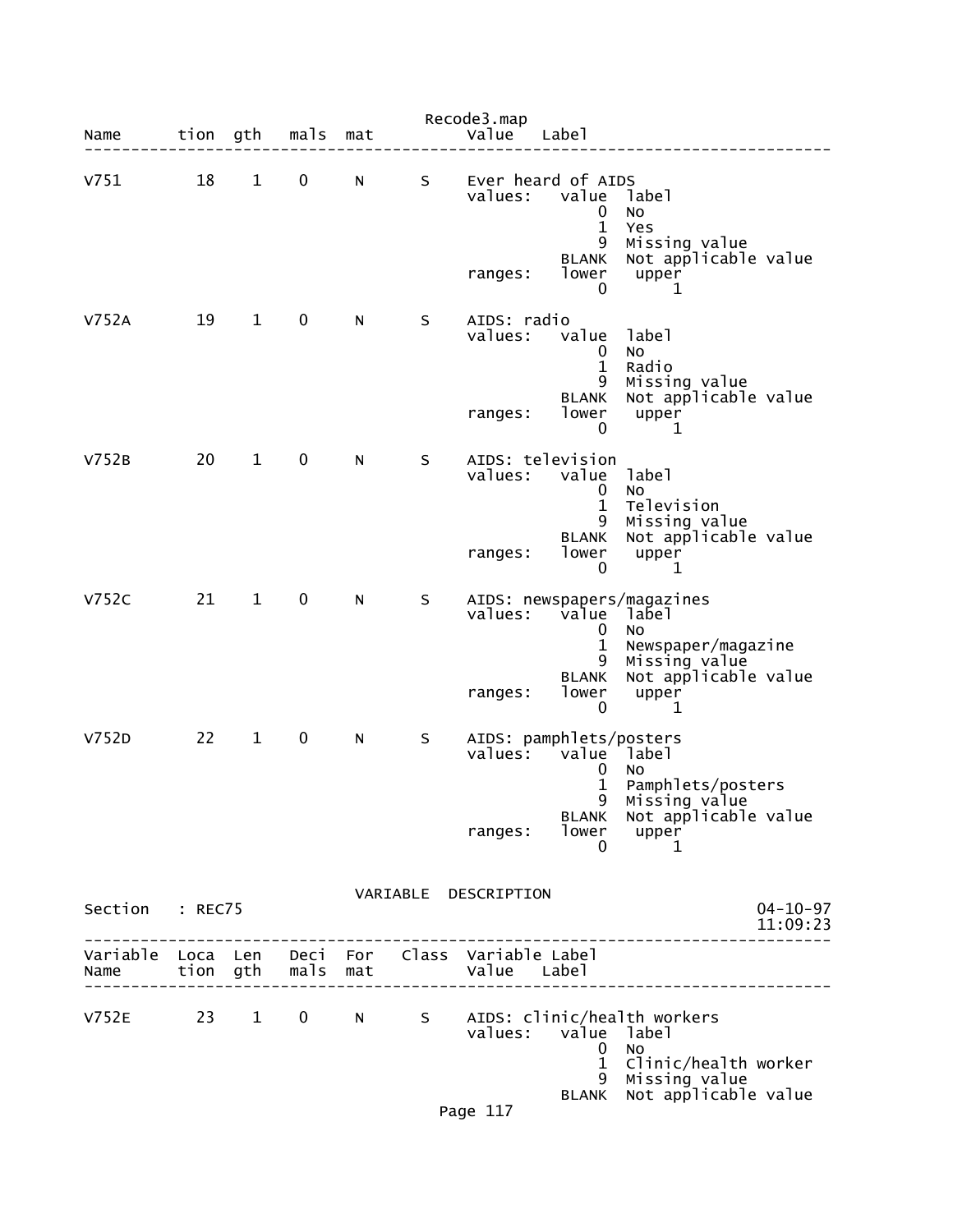|                  |              |              |                  |            |          | Recode3.map<br>ranges:  | lower<br>$\mathbf 0$                                            | upper<br>1                                                              |
|------------------|--------------|--------------|------------------|------------|----------|-------------------------|-----------------------------------------------------------------|-------------------------------------------------------------------------|
| V752F            | 24           | $\mathbf{1}$ | $\mathbf 0$      | N          | S        | values:                 | AIDS: churches/mosques<br>value<br>0                            | label<br>No                                                             |
|                  |              |              |                  |            |          | ranges:                 | $\mathbf{1}$<br>9<br><b>BLANK</b><br>lower<br>$\mathbf 0$       | Churches/mosques<br>Missing value<br>Not applicable value<br>upper<br>1 |
| V752G            | 25           | $\mathbf{1}$ | 0                | N          | S        | values:                 | AIDS: schools/teachers<br>value<br>0<br>$\mathbf{1}$<br>9       | label<br>No<br>Schools/teachers<br>Missing value                        |
|                  |              |              |                  |            |          | ranges:                 | <b>BLANK</b><br>lower<br>0                                      | Not applicable value<br>upper<br>1                                      |
| V752H            | 26           | $\mathbf{1}$ | $\mathbf 0$      | N          | S        | values:                 | AIDS: community meetings<br>value<br>0<br>$\mathbf{1}$<br>9     | label<br><b>NO</b><br>Community meetings                                |
|                  |              |              |                  |            |          | ranges:                 | <b>BLANK</b><br>lower<br>0                                      | Missing value<br>Not applicable value<br>upper<br>1                     |
| V752I            | 27           | $\mathbf{1}$ | $\mathbf 0$      | N          | S        | values:                 | AIDS: friends/relatives<br>value label<br>0<br>$\mathbf 1$<br>9 | No<br>Friends/relatives<br>Missing value                                |
|                  |              |              |                  |            |          | ranges:                 | <b>BLANK</b><br>lower<br>0                                      | Not applicable value<br>upper<br>1                                      |
| Section          | : REC75      |              |                  |            | VARIABLE | DESCRIPTION             |                                                                 | $04 - 10 - 97$<br>11:09:23                                              |
| Variable<br>Name | Loca<br>tion | Len<br>gth   | Deci<br>mals     | For<br>mat | Class    | Variable Label<br>Value | Label                                                           |                                                                         |
| V752J            | 28           | $\mathbf{1}$ | 0                | N          | S        |                         | AIDS: work place<br>values: value<br>0<br>$\mathbf{1}$          | label<br>No<br>Work place                                               |
|                  |              |              |                  |            |          | ranges:                 | 9<br>BLANK<br>lower<br>0                                        | Missing value<br>Not applicable value<br>upper<br>1                     |
| <b>V752K</b>     | 29           | $\mathbf{1}$ | $\boldsymbol{0}$ | N          | S.       | values:                 | AIDS: country specific<br>value<br>0<br>$\mathbf 1$             | label<br>No<br>Country specific                                         |
|                  |              |              |                  |            |          | Page 118                | 9<br>BLANK                                                      | Missing value<br>Not applicable value                                   |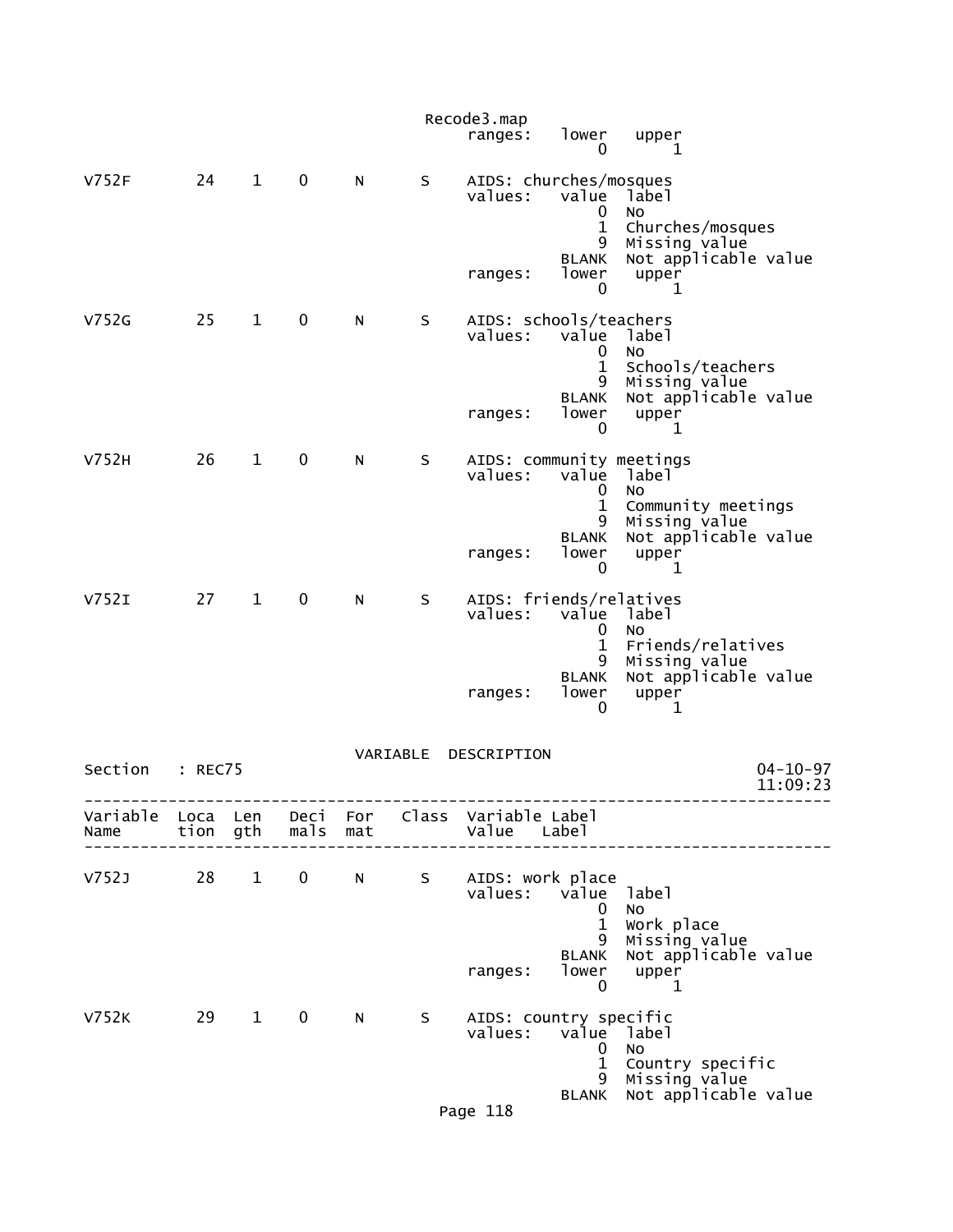|          |                      |                        |              |            |    | Recode3.map<br>ranges:                        | lower<br>$\mathbf{0}$                           | upper<br>$\begin{array}{\begin{array}{\small \begin{array}{\small \begin{array}{\small \begin{array}{\small \end{array}}}}\\{\small \end{array}}\\{\small \end{array}}\\{\small \end{array}}\\{\small \end{array}}{\small \end{array}}{\small \begin{array}{\small \end{array}}{\small \begin{array}{\small \textbf{1}}\\{\small \end{array}}\\{\small \end{array}}{\small \begin{array}{\small \textbf{1}}\\{\small \end{array}}{\small \begin{array}{\small \end{array}}{\small \begin{array}{\small \textbf{1}}\\{\small \end{array}}{\small \begin{array}{\small \end{array}}}}{\small \begin{array}{\small \textbf{1}}\\{\small \end{array$ |
|----------|----------------------|------------------------|--------------|------------|----|-----------------------------------------------|-------------------------------------------------|--------------------------------------------------------------------------------------------------------------------------------------------------------------------------------------------------------------------------------------------------------------------------------------------------------------------------------------------------------------------------------------------------------------------------------------------------------------------------------------------------------------------------------------------------------------------------------------------------------------------------------------------------|
| V752L    | 30 <sup>7</sup>      | $\mathbf{1}$           | $\mathbf 0$  | N          | S. | AIDS: country specific<br>values:             | value label<br>0<br>$\mathbf{1}$                | <b>NO</b><br>Country specific                                                                                                                                                                                                                                                                                                                                                                                                                                                                                                                                                                                                                    |
|          |                      |                        |              |            |    | ranges:                                       | 9<br><b>BLANK</b><br>lower<br>0                 | Missing value<br>Not applicable value<br>upper<br>1                                                                                                                                                                                                                                                                                                                                                                                                                                                                                                                                                                                              |
| V752M    | 31                   | $1 \quad \blacksquare$ | $\mathbf 0$  | N          | S. | AIDS: country specific<br>values:             | value label<br>0<br>$\mathbf{1}$                | No<br>Country specific                                                                                                                                                                                                                                                                                                                                                                                                                                                                                                                                                                                                                           |
|          |                      |                        |              |            |    | ranges:                                       | 9<br><b>BLANK</b><br>lower<br>0                 | Missing value<br>Not applicable value<br>upper<br>1                                                                                                                                                                                                                                                                                                                                                                                                                                                                                                                                                                                              |
| V752N    | 32                   | $\mathbf{1}$           | $\mathbf 0$  | N.         | S. | AIDS: country specific<br>values: value label | 0<br>$\mathbf{1}$                               | NO<br>Country specific                                                                                                                                                                                                                                                                                                                                                                                                                                                                                                                                                                                                                           |
|          |                      |                        |              |            |    | ranges:                                       | 9<br><b>BLANK</b><br>lower<br>0                 | Missing value<br>Not applicable value<br>upper<br>1                                                                                                                                                                                                                                                                                                                                                                                                                                                                                                                                                                                              |
| Section  | : REC75              |                        |              |            |    | VARIABLE DESCRIPTION                          |                                                 | $04 - 10 - 97$<br>11:09:23                                                                                                                                                                                                                                                                                                                                                                                                                                                                                                                                                                                                                       |
| Variable |                      |                        |              |            |    |                                               |                                                 |                                                                                                                                                                                                                                                                                                                                                                                                                                                                                                                                                                                                                                                  |
| Name     | Loca Len<br>tion gth |                        | Deci<br>mals | For<br>mat |    | Class Variable Label<br>Value Label           |                                                 |                                                                                                                                                                                                                                                                                                                                                                                                                                                                                                                                                                                                                                                  |
| V7520    | 33                   | $1 \quad \blacksquare$ | $\mathbf 0$  | N          | S  | AIDS: country specific<br>values: value label | 0<br>$\mathbf{1}$                               | No                                                                                                                                                                                                                                                                                                                                                                                                                                                                                                                                                                                                                                               |
|          |                      |                        |              |            |    | ranges:                                       | <b>BLANK</b><br>lower<br>0                      | Country specific<br>9 Missing value<br>Not applicable value<br>upper<br>1                                                                                                                                                                                                                                                                                                                                                                                                                                                                                                                                                                        |
| V752X    | 34                   | $1 \quad \blacksquare$ | $\mathbf 0$  | N          | S  | AIDS: other responses<br>values:              | value<br>0                                      | label<br>No                                                                                                                                                                                                                                                                                                                                                                                                                                                                                                                                                                                                                                      |
|          |                      |                        |              |            |    | ranges:                                       | $\mathbf{1}$<br>9<br><b>BLANK</b><br>lower<br>0 | Other responses<br>Missing value<br>Not applicable value<br>upper<br>1                                                                                                                                                                                                                                                                                                                                                                                                                                                                                                                                                                           |
| V753     | 35                   | $\mathbf{1}$           | $\mathbf 0$  | N          | S  | Ways to avoid AIDS<br>values:                 | value<br>0<br>$\mathbf{1}$<br>8                 | label<br>No<br>Yes<br><b>DK</b>                                                                                                                                                                                                                                                                                                                                                                                                                                                                                                                                                                                                                  |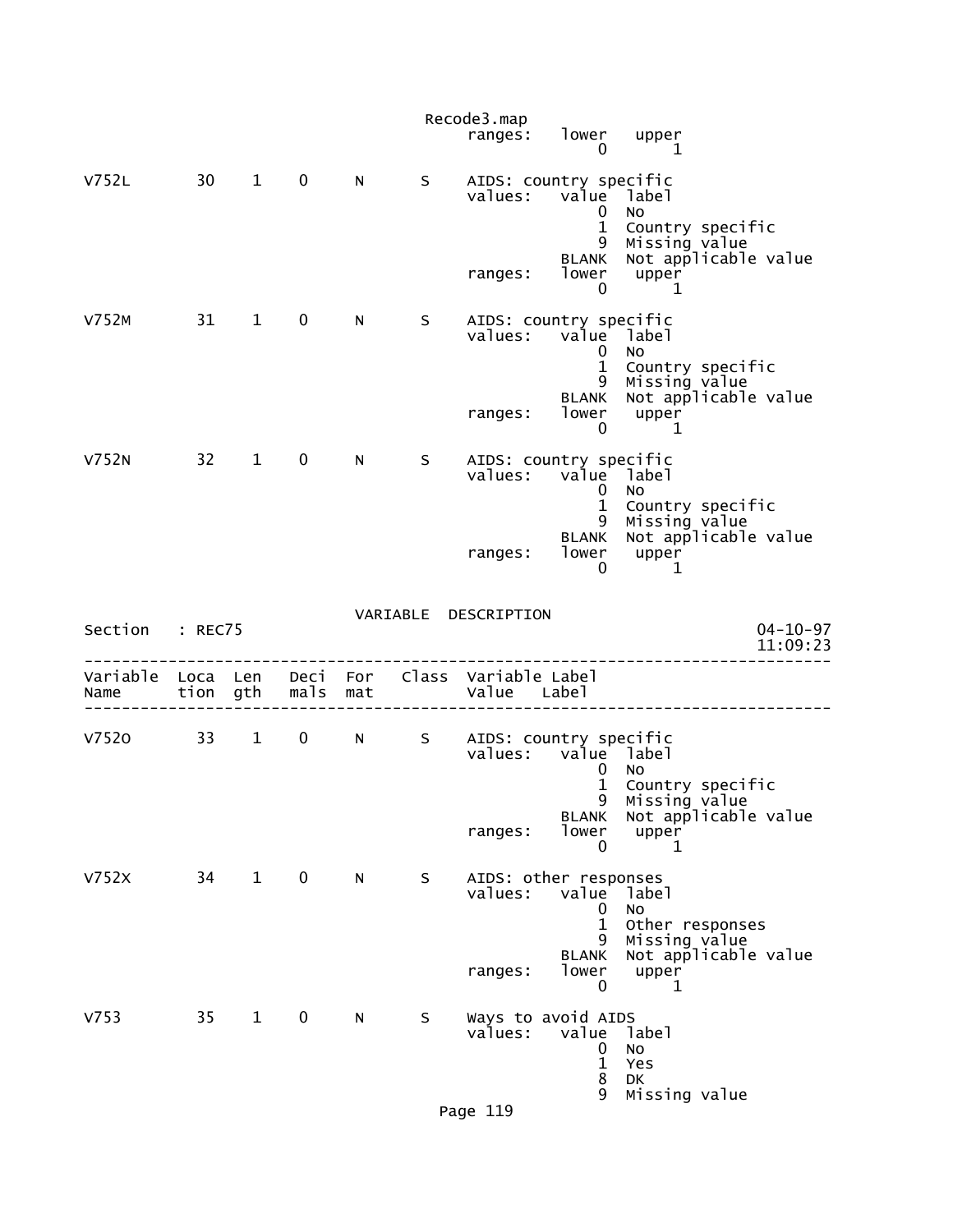|                  |                  |                        |              |            |    | Recode3.map                         |                                                 |                                                                                                           |
|------------------|------------------|------------------------|--------------|------------|----|-------------------------------------|-------------------------------------------------|-----------------------------------------------------------------------------------------------------------|
|                  |                  |                        |              |            |    | ranges:                             | <b>BLANK</b><br>lower<br>0<br>8                 | Not applicable value<br>upper<br>1<br>8                                                                   |
| V754A            | 36               | $\mathbf{1}$           | 0            | N          | S. | AIDS: Safe sex<br>values:           | value<br>0<br>$\mathbf{1}$<br>9                 | label<br>No<br>Safe sex<br>Missing value                                                                  |
|                  |                  |                        |              |            |    | ranges:                             | <b>BLANK</b><br>lower<br>0                      | Not applicable value<br>upper<br>1                                                                        |
| V754B            | 37               | $\mathbf{1}$           | $\mathbf 0$  | N          | S  | AIDS: abstain from sex<br>values:   | value<br>0<br>$\mathbf{1}$                      | label<br>NO<br>Abstain from sex                                                                           |
|                  |                  |                        |              |            |    | ranges:                             | 9<br><b>BLANK</b><br>lower<br>0                 | Missing value<br>Not applicable value<br>upper<br>1                                                       |
| Section          | : REC75          |                        |              |            |    | VARIABLE DESCRIPTION                |                                                 | $04 - 10 - 97$<br>11:09:23                                                                                |
| Variable<br>Name | Loca Len<br>tion | gth                    | Deci<br>mals | For<br>mat |    | Class Variable Label<br>Value Label |                                                 |                                                                                                           |
| <b>V754C</b>     | 38               | $\mathbf{1}$           | $\mathbf 0$  | N.         | S  | values:                             | 0<br>$\mathbf{1}$                               | AIDS: use condoms during sex<br>value label<br><b>NO</b><br>Condoms during sex                            |
|                  |                  |                        |              |            |    | ranges:                             | 9<br><b>BLANK</b><br>lower<br>$\mathbf 0$       | Missing value<br>Not applicable value<br>upper<br>1                                                       |
| V754D            | 39               | $\mathbf{1}$           | 0            | N          | S  | values:                             | $\mathbf{0}$<br>1                               | AIDS: only one sex partner<br>value label<br>No<br>Only one sex partner                                   |
|                  |                  |                        |              |            |    | ranges:                             | 9<br><b>BLANK</b><br>lower<br>0                 | Missing value<br>Not applicable value<br>upper<br>1                                                       |
| <b>V754E</b>     | 40               | $1 \quad \blacksquare$ | $\mathbf 0$  | N          | S. | values:                             | value<br>0<br>$\mathbf{1}$<br>9<br><b>BLANK</b> | AIDS: avoid sex prostitutes<br>dabel:<br>No<br>Avoid prostitutes<br>Missing value<br>Not applicable value |
|                  |                  |                        |              |            |    | ranges:                             | lower<br>0                                      | upper<br>$\mathbf 1$                                                                                      |
| V754F            | 41               | $\mathbf{1}$           | $\mathbf 0$  | N          | S  | values:                             | value<br>0<br>$\mathbf{1}$                      | AIDS: avoid sex homosexuals<br>label<br><b>NO</b><br>Avoid homosexuals                                    |
|                  |                  |                        |              |            |    |                                     |                                                 |                                                                                                           |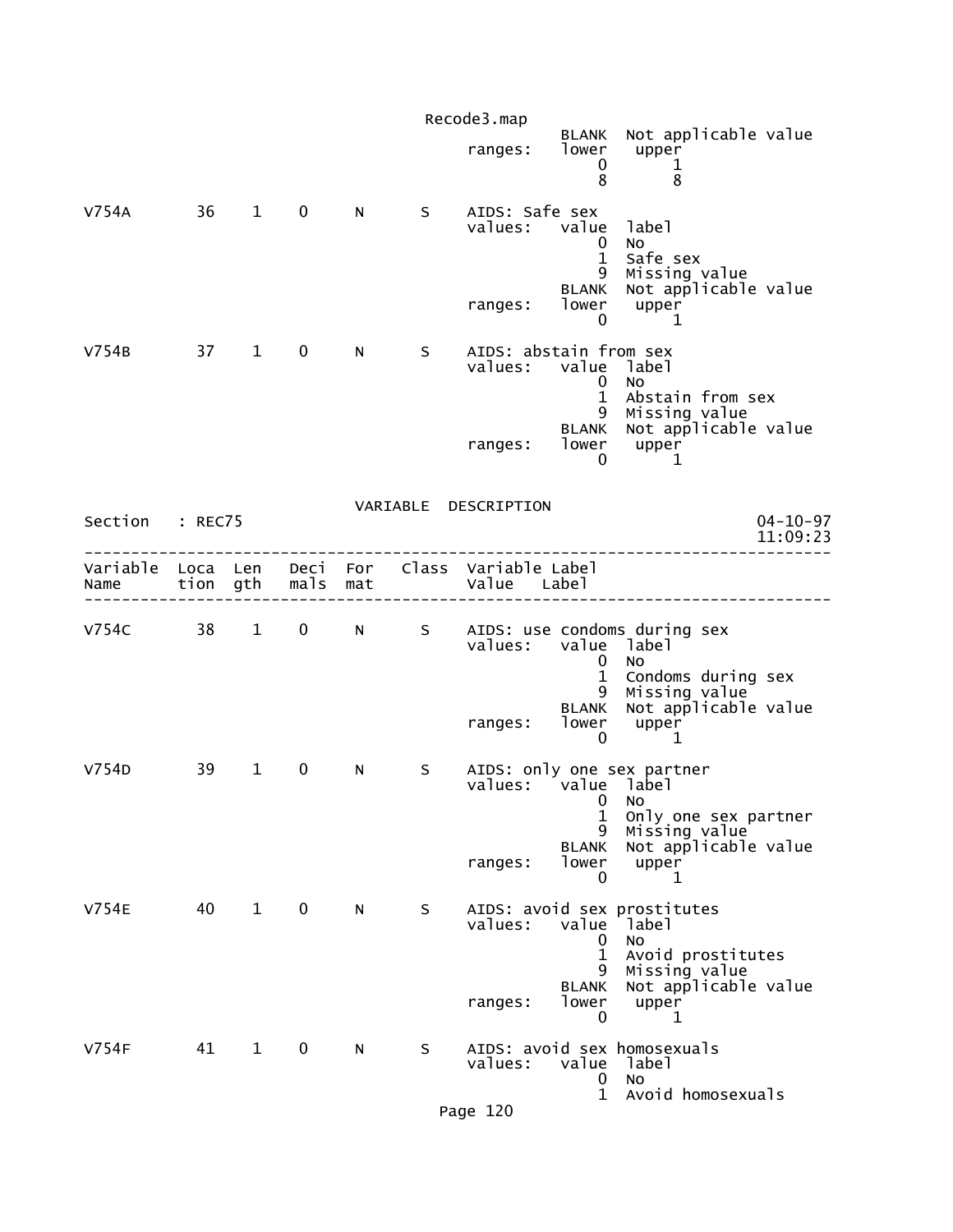|                           |    |                        |                   |    |    | Recode3.map                                                    |                                      |                                                                                           |                            |
|---------------------------|----|------------------------|-------------------|----|----|----------------------------------------------------------------|--------------------------------------|-------------------------------------------------------------------------------------------|----------------------------|
|                           |    |                        |                   |    |    | ranges:                                                        | <b>BLANK</b><br>lower<br>0           | 9 Missing value<br>WK Not applicable value<br>upper<br>1                                  |                            |
| V754G                     | 42 | $1 \quad \blacksquare$ | $\mathbf 0$       | N  | S  | values: value label                                            | 0                                    | AIDS: avoid blood transfusions<br><b>NO</b>                                               |                            |
|                           |    |                        |                   |    |    | ranges:                                                        | $\mathbf{1}$<br>0                    | Avoid blood transfus<br>9 Missing value<br>BLANK Not applicable value<br>lower upper<br>1 |                            |
|                           |    |                        |                   |    |    | VARIABLE DESCRIPTION                                           |                                      |                                                                                           |                            |
| Section : REC75           |    |                        |                   |    |    |                                                                |                                      |                                                                                           | $04 - 10 - 97$<br>11:09:23 |
| Variable Loca Len<br>Name |    |                        | tion gth mals mat |    |    | Deci For Class Variable Label<br>Value Label                   |                                      |                                                                                           |                            |
|                           |    |                        |                   |    |    | V754H 43 1 0 N S AIDS: avoid injections<br>values: value label | 0                                    | <b>NO</b>                                                                                 |                            |
|                           |    |                        |                   |    |    | ranges:                                                        | $\mathbf{1}$<br>0                    | Avoid injections<br>9 Missing value<br>BLANK Not applicable value<br>lower upper<br>1     |                            |
| V754I                     | 44 | $1 \quad \blacksquare$ | $\mathbf 0$       | N. | S  | AIDS: avoid kissing<br>values: value label                     | 0<br>$\mathbf{1}$                    | <b>NO</b><br>Avoid kissing                                                                |                            |
|                           |    |                        |                   |    |    | ranges:                                                        | 0                                    | 9 Missing value<br>BLANK Not applicable value<br>lower upper<br>$\mathbf 1$               |                            |
| V754J                     | 45 | $\mathbf{1}$           | 0                 | N  | S. | values: value label                                            | $\mathbf{0}$                         | AIDS: avoid mosquito bites<br>No                                                          |                            |
|                           |    |                        |                   |    |    | ranges:                                                        | 1<br>9<br><b>BLANK</b><br>lower<br>0 | Avoid mosquito bites<br>Missing value<br>Not applicable value<br>upper<br>1               |                            |
| V754K                     | 46 | $1 \quad \blacksquare$ | $\mathbf 0$       | N  | S  | values:                                                        | value<br>0<br>$\mathbf{1}$           | AIDS: protection trad. healer<br>label<br>No<br>Seek trad. healing                        |                            |
|                           |    |                        |                   |    |    | ranges:                                                        | 9<br><b>BLANK</b><br>lower<br>0      | Missing value<br>Not applicable value<br>upper<br>1                                       |                            |
| V754L                     | 47 | $\mathbf 1$            | $\mathbf 0$       | N  | S  | AIDS: country specific<br>values:                              | value<br>0                           | label<br>No                                                                               |                            |
|                           |    |                        |                   |    |    | Page 121                                                       | $\mathbf{1}$                         | Country specific                                                                          |                            |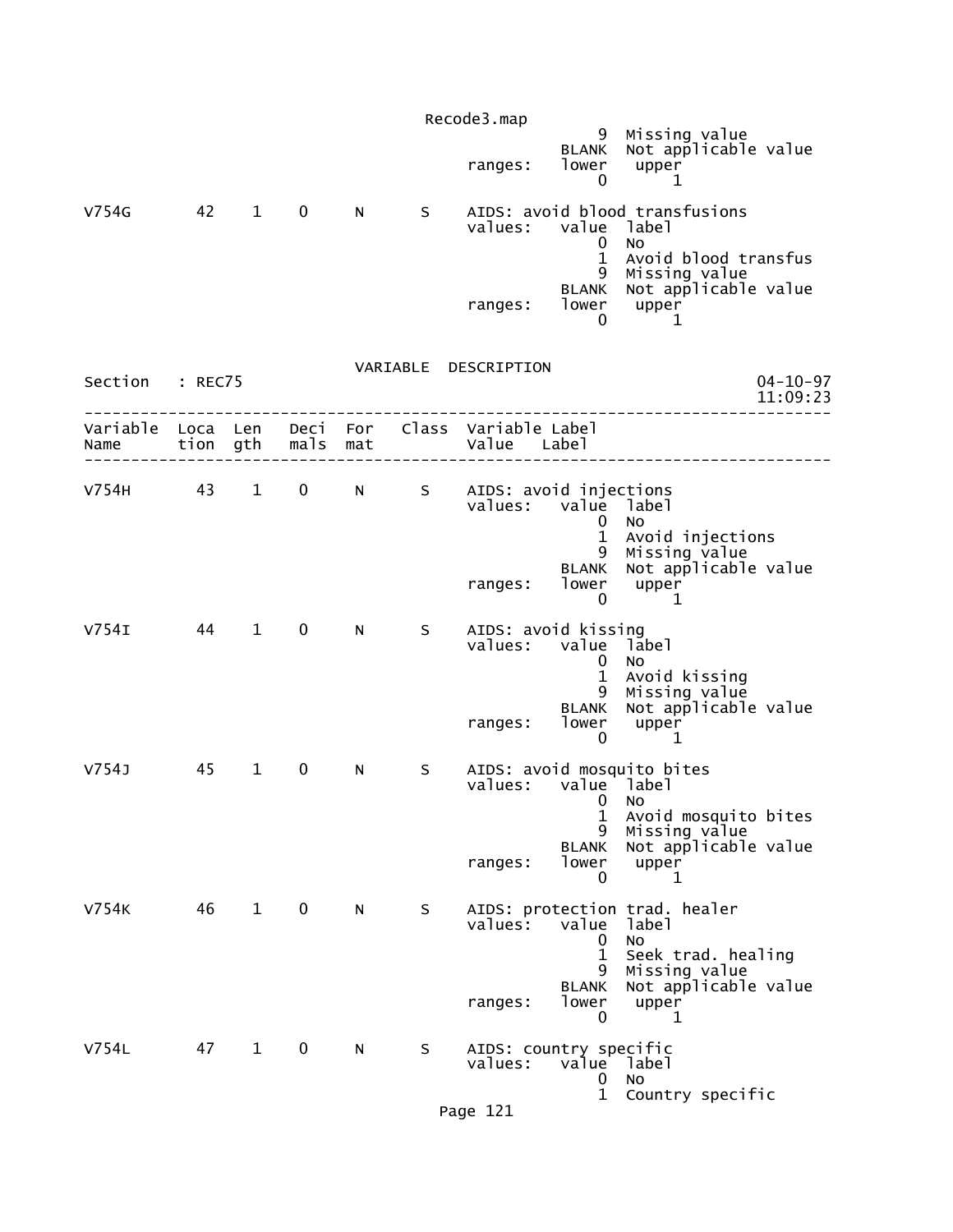| Recoues.map |       |                                                        |  |
|-------------|-------|--------------------------------------------------------|--|
| ranges:     | lower | 9 Missing value<br>BLANK Not applicable value<br>upper |  |

| Section : REC75        |      |                        |              |   |             | VARIABLE DESCRIPTION                                                                |                                                               | $04 - 10 - 97$<br>11:09:23                                                                                                      |
|------------------------|------|------------------------|--------------|---|-------------|-------------------------------------------------------------------------------------|---------------------------------------------------------------|---------------------------------------------------------------------------------------------------------------------------------|
| Name tion gth mals mat |      |                        |              |   |             | Variable Loca Len Deci For Class Variable Label<br>Value Label<br>----------------- |                                                               |                                                                                                                                 |
| V754M 48               |      | $1 \quad \blacksquare$ |              |   |             | 0 N S AIDS: country specific<br>values: value label<br>ranges: lower upper          | 0<br>$\mathbf{1}$<br>0                                        | <b>NO</b><br>Country specific<br>9 Missing value<br>BLANK Not applicable value<br>1                                             |
| V754N                  | 49   | $\mathbf{1}$           | $\mathbf{0}$ | N | $S_{\perp}$ | AIDS: country specific<br>values: value label<br>ranges:                            | 0<br>$\mathbf{1}$<br>0                                        | <b>NO</b><br>Country specific<br>9 Missing value<br>BLANK Not applicable value<br>lower upper<br>-1                             |
| V7540                  | 50   | $\mathbf{1}$           | $\mathbf{0}$ | N | S           | AIDS: country specific<br>values: value label<br>ranges:                            | $\mathbf{0}$<br>lower<br>0                                    | No<br>1 Country specific<br>9 Missing value<br>BLANK Not applicable value<br>upper<br>1                                         |
| V754X                  | 51 1 |                        | $0 \qquad$   | N | S –         | AIDS: other responses<br>values: value label<br>ranges:                             | $\bf{0}$<br>$\mathbf{1}$<br>lower<br>0                        | No<br>Other responses<br>9 Missing value<br>BLANK Not applicable value<br>upper<br>1                                            |
| V754Z                  | 52   |                        | 1 0 N        |   |             | values:<br>ranges:                                                                  | value<br>0<br>$\mathbf{1}$<br>9<br><b>BLANK</b><br>lower<br>0 | S AIDS: DK ways to avoid AIDS<br>label<br>No: knows ways<br>Yes: DK ways<br>Missing value<br>Not applicable value<br>upper<br>1 |
|                        |      |                        |              |   | VARIABLE    | DESCRIPTION                                                                         |                                                               |                                                                                                                                 |

Section : REC75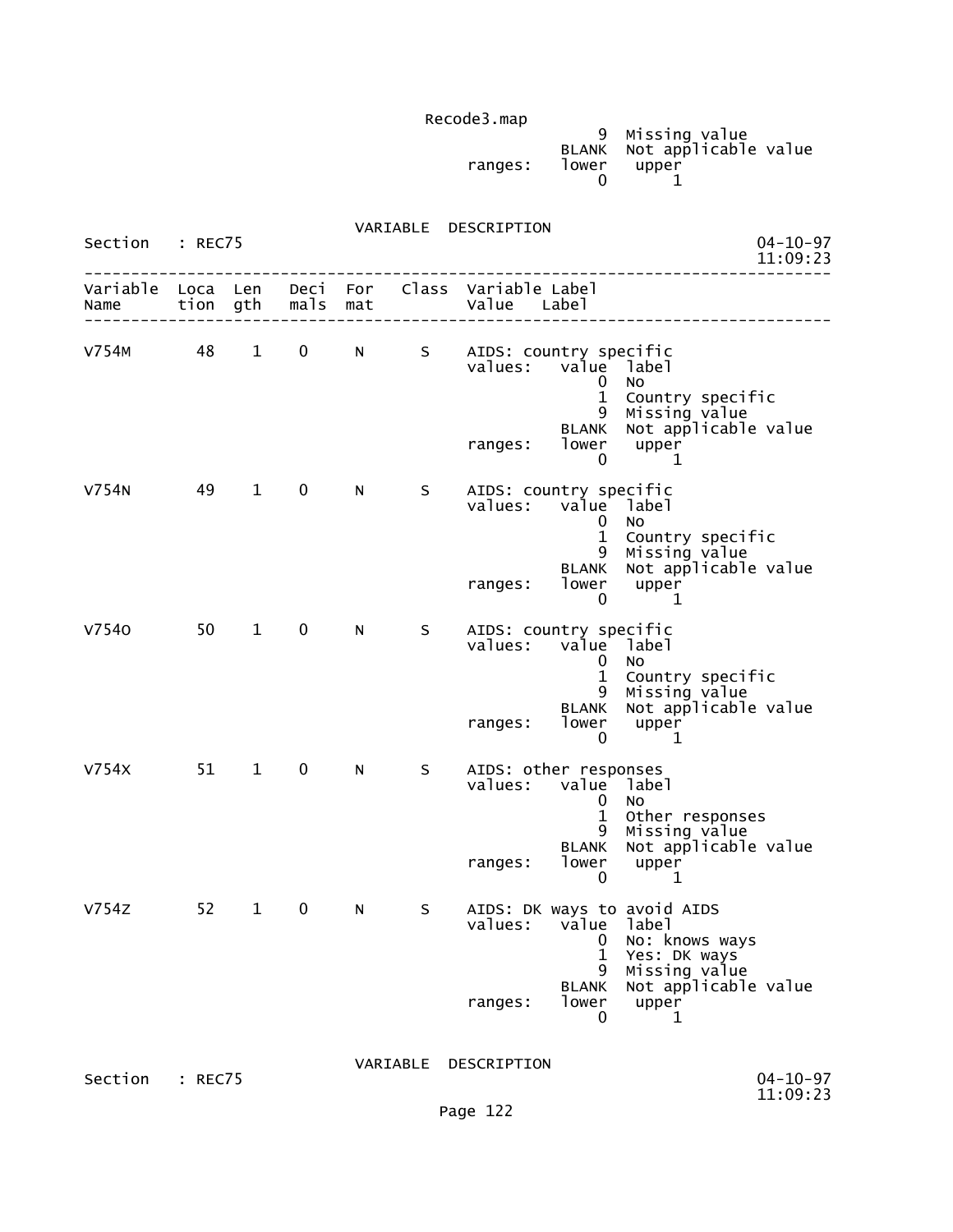|                           | Recode3.map |              |                   |            |    |                                              |                                                                 |                                                                                                                                 |                            |
|---------------------------|-------------|--------------|-------------------|------------|----|----------------------------------------------|-----------------------------------------------------------------|---------------------------------------------------------------------------------------------------------------------------------|----------------------------|
| Variable Loca Len<br>Name | tion        | gth          | Deci<br>mals      | For<br>mat |    | Class Variable Label<br>Value Label          |                                                                 |                                                                                                                                 |                            |
| V755B                     | 53          | $\mathbf{1}$ | 0                 | N          | S  | values:<br>ranges:                           | value<br>$\mathbf 0$<br>$\mathbf 1$<br>9<br>BLANK<br>lower<br>0 | Safe sex: abstain from sex<br>label<br><b>NO</b><br>Abstain from sex<br>Missing value<br>Not applicable value<br>upper<br>1     |                            |
| V755C                     | 54          | $\mathbf{1}$ | $\mathbf 0$       | N.         | S. | values:                                      | value<br>0<br>$\mathbf{1}$<br>9<br>BLANK                        | Safe sex: use condoms during<br>label<br><b>NO</b><br>Condoms during sex<br>Missing value<br>Not applicable value               |                            |
|                           |             |              |                   |            |    | ranges:                                      | lower<br>0                                                      | upper<br>1                                                                                                                      |                            |
| V755D                     | 55          | $\mathbf 1$  | $\mathbf 0$       | N          | S  | values:<br>ranges:                           | 0<br>$\mathbf{1}$<br>9<br>BLANK<br>lower<br>0                   | Safe sex: only one partner<br>value label<br>No.<br>Only one sex partner<br>Missing value<br>Not applicable value<br>upper<br>1 |                            |
| <b>V755E</b>              | 56          | $\mathbf{1}$ | $\mathbf 0$       | N          | S  | values:<br>ranges:                           | value<br>0<br>$\mathbf{1}$<br>9<br>BLANK<br>lower<br>0          | Safe sex: avoid prostitutes<br>label<br>No<br>Avoid prostitutes<br>Missing value<br>Not applicable value<br>upper<br>1          |                            |
| V755F                     | 57          | $\mathbf 1$  | 0                 | N          | S  | values:<br>ranges:                           | $0$ No<br>1<br>9<br><b>BLANK</b><br>lower<br>0                  | Safe sex: avoid homosexuals<br>value label<br>Avoid homosexuals<br>Missing value<br>Not applicable value<br>upper<br>1          |                            |
| Section : REC75           |             |              |                   |            |    | VARIABLE DESCRIPTION                         |                                                                 |                                                                                                                                 | $04 - 10 - 97$<br>11:09:23 |
| Variable Loca Len<br>Name |             |              | tion gth mals mat |            |    | Deci For Class Variable Label<br>Value Label |                                                                 |                                                                                                                                 |                            |
| V755L 58                  |             | $\mathbf{1}$ | $\mathbf 0$       | N a        |    | values:                                      | 0<br>$\mathbf{1}$                                               | S Safe sex: country specific<br>value label<br>No<br>Country specific                                                           |                            |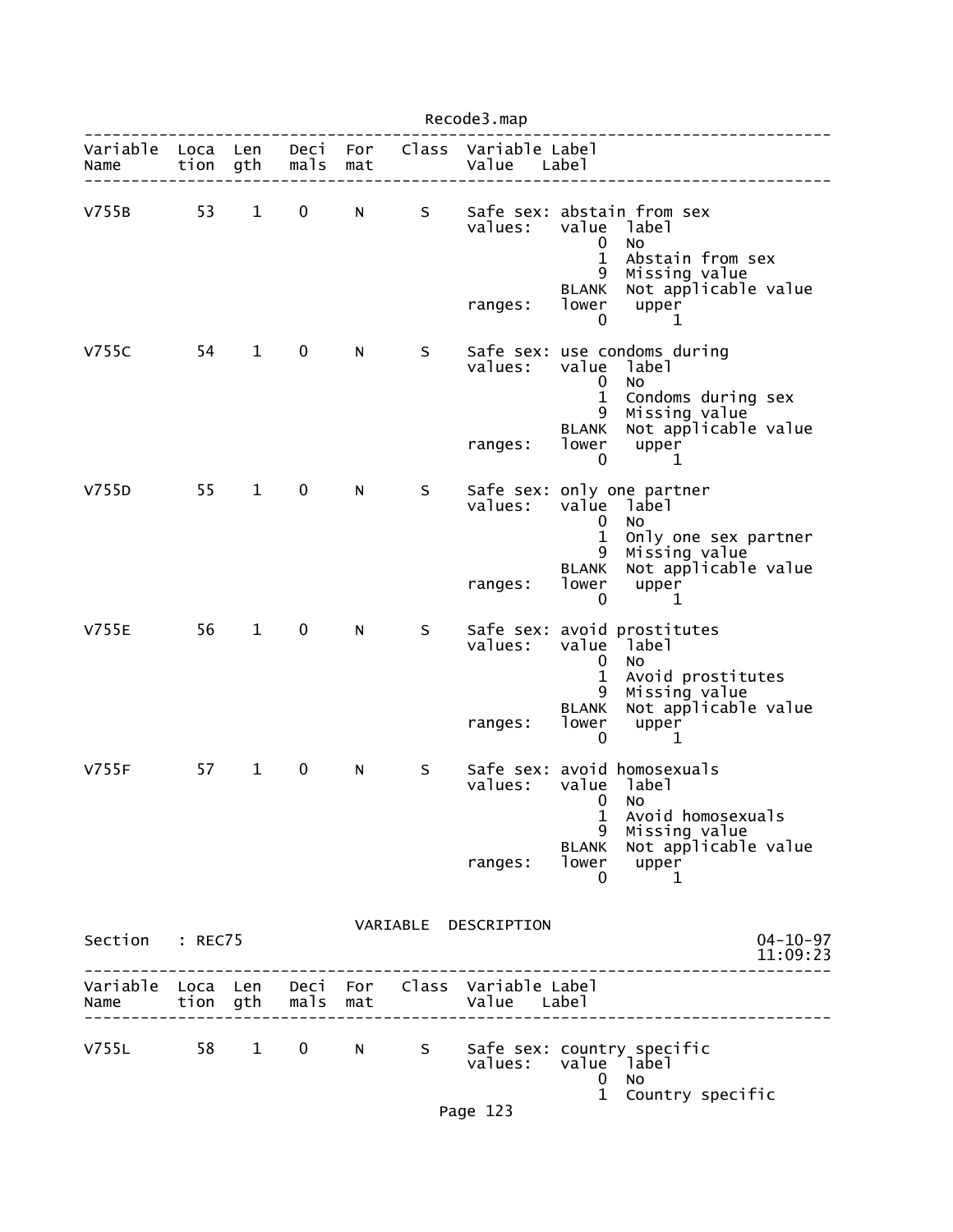|              |         |              |                   |                                                                                                                                                                                                                                |          | Recode3.map                                                    | 9                                               | Missing value                                                             |
|--------------|---------|--------------|-------------------|--------------------------------------------------------------------------------------------------------------------------------------------------------------------------------------------------------------------------------|----------|----------------------------------------------------------------|-------------------------------------------------|---------------------------------------------------------------------------|
|              |         |              |                   |                                                                                                                                                                                                                                |          | ranges:                                                        | <b>BLANK</b><br>lower<br>0                      | Not applicable value<br>upper<br>1                                        |
| V755M        | 59      | $\mathbf{1}$ | $\mathbf 0$       | N                                                                                                                                                                                                                              | S.       | values:                                                        | value<br>0                                      | Safe sex: country specific<br>Iabel<br>No.                                |
|              |         |              |                   |                                                                                                                                                                                                                                |          | ranges:                                                        | $\mathbf{1}$<br>9<br><b>BLANK</b><br>lower<br>0 | Country specific<br>Missing value<br>Not applicable value<br>upper<br>1   |
| V755N        | 60      | $\mathbf{1}$ | $\mathbf 0$       | N                                                                                                                                                                                                                              | S        | values:                                                        | value<br>0<br>$\mathbf 1$                       | Safe sex: country specific<br><sup>1</sup> abel<br>No<br>Country specific |
|              |         |              |                   |                                                                                                                                                                                                                                |          | ranges:                                                        | 9<br><b>BLANK</b><br>lower<br>0                 | Missing value<br>Not applicable value<br>upper<br>ı                       |
| V7550        | 61      | $\mathbf{1}$ | 0                 | N                                                                                                                                                                                                                              | S.       | values:                                                        | value<br>0                                      | Safe sex: country specific<br>Iabel<br>No                                 |
|              |         |              |                   |                                                                                                                                                                                                                                |          | ranges:                                                        | $\mathbf{1}$<br>9<br><b>BLANK</b><br>lower<br>0 | Country specific<br>Missing value<br>Not applicable value<br>upper<br>1   |
| V755X        | 62      | $\mathbf{1}$ | $\mathbf 0$       | N                                                                                                                                                                                                                              | S        | Safe sex: other responses<br>values:                           | value<br>0<br>$\mathbf 1$                       | label<br>No<br>Other responses                                            |
|              |         |              |                   |                                                                                                                                                                                                                                |          | ranges:                                                        | 9<br><b>BLANK</b><br>lower<br>0                 | Missing value<br>Not applicable value<br>upper<br>1                       |
| Section      | : REC75 |              |                   |                                                                                                                                                                                                                                | VARIABLE | DESCRIPTION                                                    |                                                 | $04 - 10 - 97$<br>11:09:23                                                |
| Name         |         |              | tion gth mals mat |                                                                                                                                                                                                                                |          | Variable Loca Len Deci For Class Variable Label<br>Value Label |                                                 |                                                                           |
| V755Z 63 1 0 |         |              |                   |                                                                                                                                                                                                                                |          | N S Safe sex: DK meaning<br>values: value label                | $\mathbf{0}$<br>9                               | No: knows meaning<br>1 Yes: DK meaning<br>Missing value                   |
|              |         |              |                   |                                                                                                                                                                                                                                |          | ranges:                                                        | <b>BLANK</b><br>$\mathbf 0$                     | Not applicable value<br>lower upper<br>$\mathbf 1$                        |
| V756         |         | 64 1         | $\mathbf 0$       | N and the set of the set of the set of the set of the set of the set of the set of the set of the set of the set of the set of the set of the set of the set of the set of the set of the set of the set of the set of the set | S        | values: value label                                            | $\mathbf{0}$<br>$\mathbf{1}$                    | Can a healthy person have AIDS<br>No<br>Yes                               |

Page 124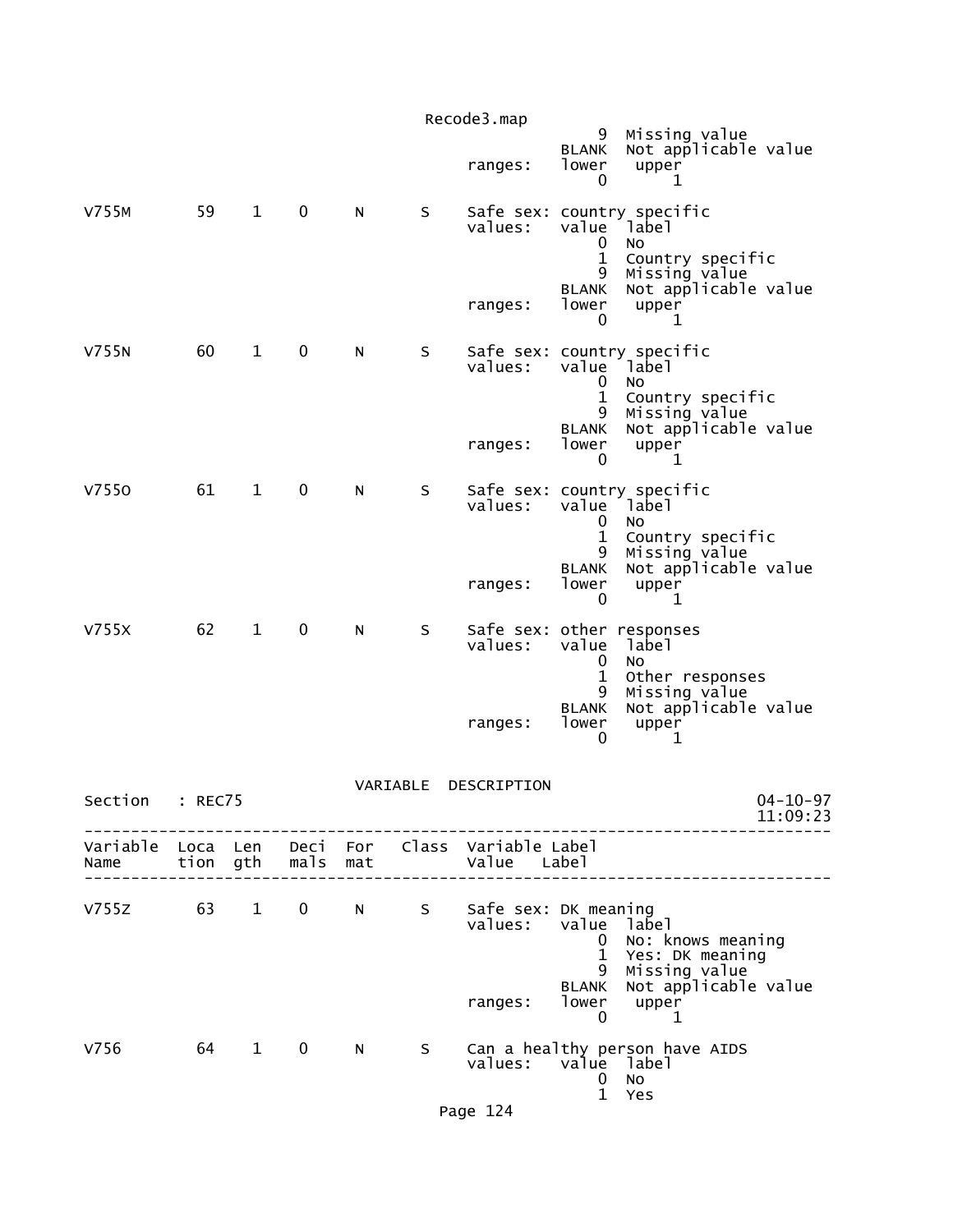|                  |                  |              |              |            |    | Recode3.map                      |                                                                                                     |                                                                                                            |
|------------------|------------------|--------------|--------------|------------|----|----------------------------------|-----------------------------------------------------------------------------------------------------|------------------------------------------------------------------------------------------------------------|
|                  |                  |              |              |            |    | ranges:                          | 8<br>9<br><b>BLANK</b><br>lower<br>0<br>8                                                           | DK<br>Missing value<br>Not applicable value<br>upper<br>$\mathbf 1$<br>8                                   |
| V757             | 65               | $\mathbf{1}$ | $\mathbf 0$  | N          | S  | values:                          | Is AIDS a fatal disease<br>value<br>0<br>$\mathbf 1$<br>$\overline{2}$<br>8                         | label<br>Almost never<br>Sometimes<br>Almost always<br><b>DK</b>                                           |
|                  |                  |              |              |            |    | ranges:                          | 9<br><b>BLANK</b><br>lower<br>0<br>8                                                                | Missing value<br>Not applicable value<br>upper<br>2<br>8                                                   |
| V758             | 66               | $\mathbf{1}$ | $\mathbf 0$  | N          | S  | values:                          | Chances of getting AIDS<br>value<br>0<br>$\mathbf{1}$<br>$\overline{c}$<br>3<br>$\overline{4}$<br>8 | label<br>No risk at all<br>Small<br>Moderate<br>Great<br>Has AIDS<br>DK                                    |
|                  |                  |              |              |            |    | ranges:                          | 9<br><b>BLANK</b><br>lower<br>0<br>8                                                                | Missing value<br>Not applicable value<br>upper<br>4<br>8                                                   |
| Section          | : REC75          |              |              |            |    | VARIABLE DESCRIPTION             |                                                                                                     | $04 - 10 - 97$<br>11:09:23                                                                                 |
| Variable<br>Name | Loca Len<br>tion | gth          | Deci<br>mals | For<br>mat |    | Class Variable Label<br>Value    | Label                                                                                               |                                                                                                            |
| V760A            | 67               | $\mathbf{1}$ | 0            | N          | S  | values:                          | 0                                                                                                   | Behavior: Did not start sex<br>value label<br>NO                                                           |
|                  |                  |              |              |            |    | ranges:                          | 1<br>9<br><b>BLANK</b><br>lower<br>0                                                                | Did not start sex<br>Missing value<br>Not applicable value<br>upper<br>1                                   |
| V760B            | 68               | $\mathbf{1}$ | $\mathbf 0$  | N          | S  | Behavior:<br>values:<br>ranges:  | value<br>0<br>$\mathbf{1}$<br>9<br><b>BLANK</b><br>lower                                            | Stopped all sex<br>label<br><b>NO</b><br>Stopped all sex<br>Missing value<br>Not applicable value<br>upper |
| <b>V760C</b>     | 69               | $\mathbf{1}$ | $\mathbf 0$  | N          | S. | Behavior:<br>values:<br>Page 125 | $\mathbf 0$<br>0                                                                                    | 1<br>Started using condom<br>value label<br><b>NO</b>                                                      |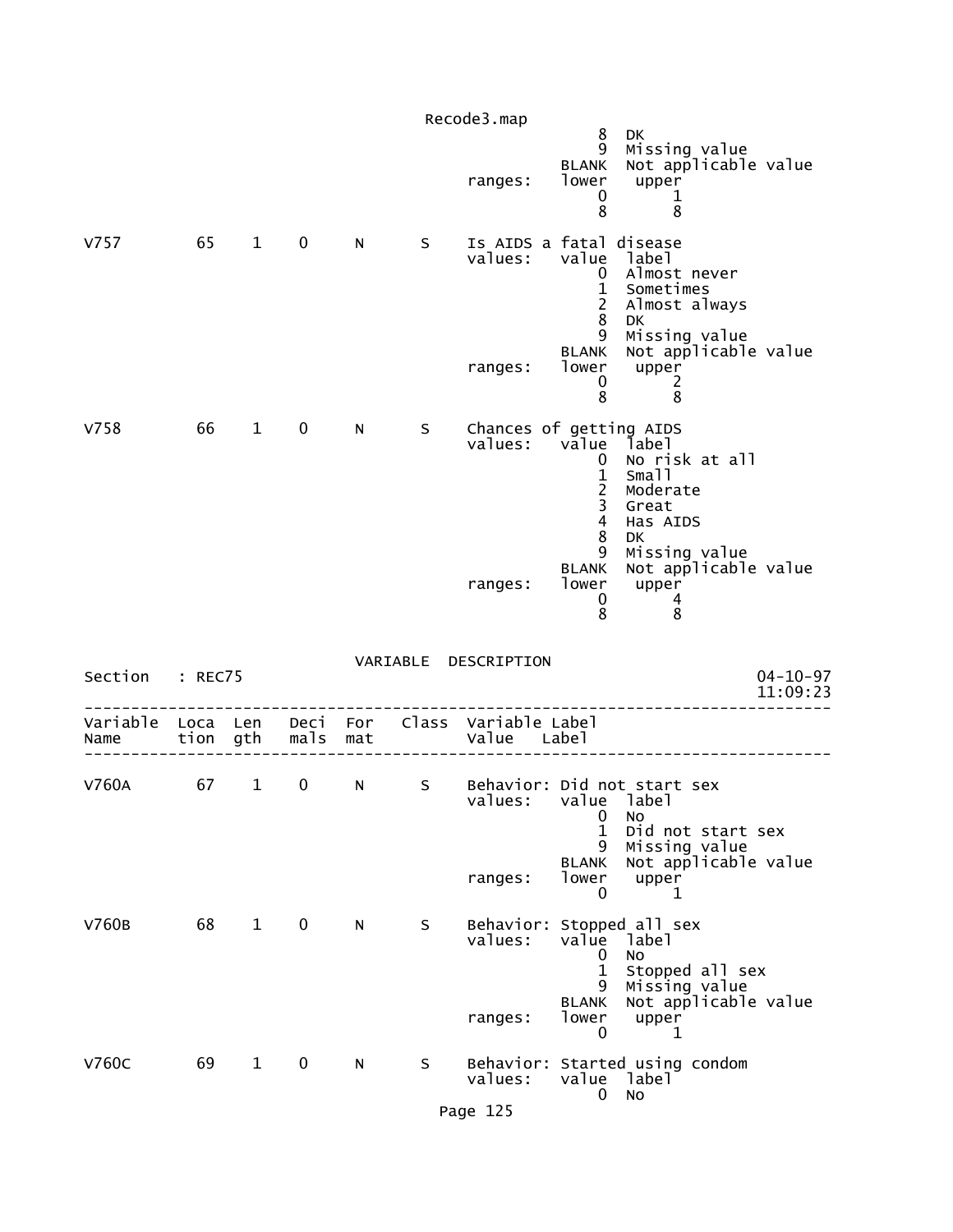|                                    |    |              |                   |     |    | Recode3.map                         |                                                 |                                                                                        |
|------------------------------------|----|--------------|-------------------|-----|----|-------------------------------------|-------------------------------------------------|----------------------------------------------------------------------------------------|
|                                    |    |              |                   |     |    | ranges:                             | 9<br><b>BLANK</b><br>lower<br>0                 | 1 Started using condom<br>Missing value<br>Not applicable value<br>upper<br>1          |
| V760D                              | 70 | $1 \quad$    | $\mathbf 0$       | N   | S  | values:                             | value<br>0<br>$\mathbf{1}$<br>9                 | Behavior: Only one sex partner<br>label<br>No<br>Only one sex partner<br>Missing value |
|                                    |    |              |                   |     |    | ranges:                             | <b>BLANK</b><br>lower<br>0                      | Not applicable value<br>upper<br>1                                                     |
| <b>V760E</b>                       | 71 | 1            | $\mathbf 0$       | N   | S. | values:                             | value<br>$\mathbf 0$                            | Behavior: Reduced partners<br>label<br>NO.                                             |
|                                    |    |              |                   |     |    | ranges:                             | $\mathbf{1}$<br>9<br><b>BLANK</b><br>lower<br>0 | Reduced partners<br>Missing value<br>Not applicable value<br>upper<br>1                |
| Section : REC75                    |    |              |                   |     |    | VARIABLE DESCRIPTION                |                                                 | $04 - 10 - 97$<br>11:09:23                                                             |
| Variable Loca Len Deci For<br>Name |    | tion gth     | mals              | mat |    | Class Variable Label<br>Value Label |                                                 |                                                                                        |
| V760F 72 1                         |    |              | $0 \qquad \qquad$ | N   | S  | values:                             | value label<br>0                                | Behavior: Ask spouse faithful<br>N <sub>O</sub>                                        |
|                                    |    |              |                   |     |    | ranges:                             | 1<br>9<br><b>BLANK</b><br>lower<br>0            | Ask spouse faithful<br>Missing value<br>Not applicable value<br>upper<br>1             |
| V760G                              | 73 | $\mathbf{1}$ | 0                 | N   | S  | values:                             | value label<br>0<br>1<br>9                      | Behavior: No homosexual contac<br>No<br>No homosexual contac<br>Missing value          |
|                                    |    |              |                   |     |    | ranges:                             | <b>BLANK</b><br>lower<br>0                      | Not applicable value<br>upper<br>1                                                     |
| V760I                              | 74 | $\mathbf{1}$ | $\mathbf 0$       | N   | S  | values:                             | value<br>0<br>1<br>9                            | Behavior: Stopped injections<br>label<br>No.<br>Stopped injections<br>Missing value    |
|                                    |    |              |                   |     |    | ranges:                             | <b>BLANK</b><br>lower<br>0                      | Not applicable value<br>upper<br>1                                                     |
| V760L                              | 75 | $\mathbf{1}$ | $\mathbf 0$       | N   | S  | values:                             | value label<br>0                                | Behavior: Country specific<br>No                                                       |
|                                    |    |              |                   |     |    | Page 126                            |                                                 |                                                                                        |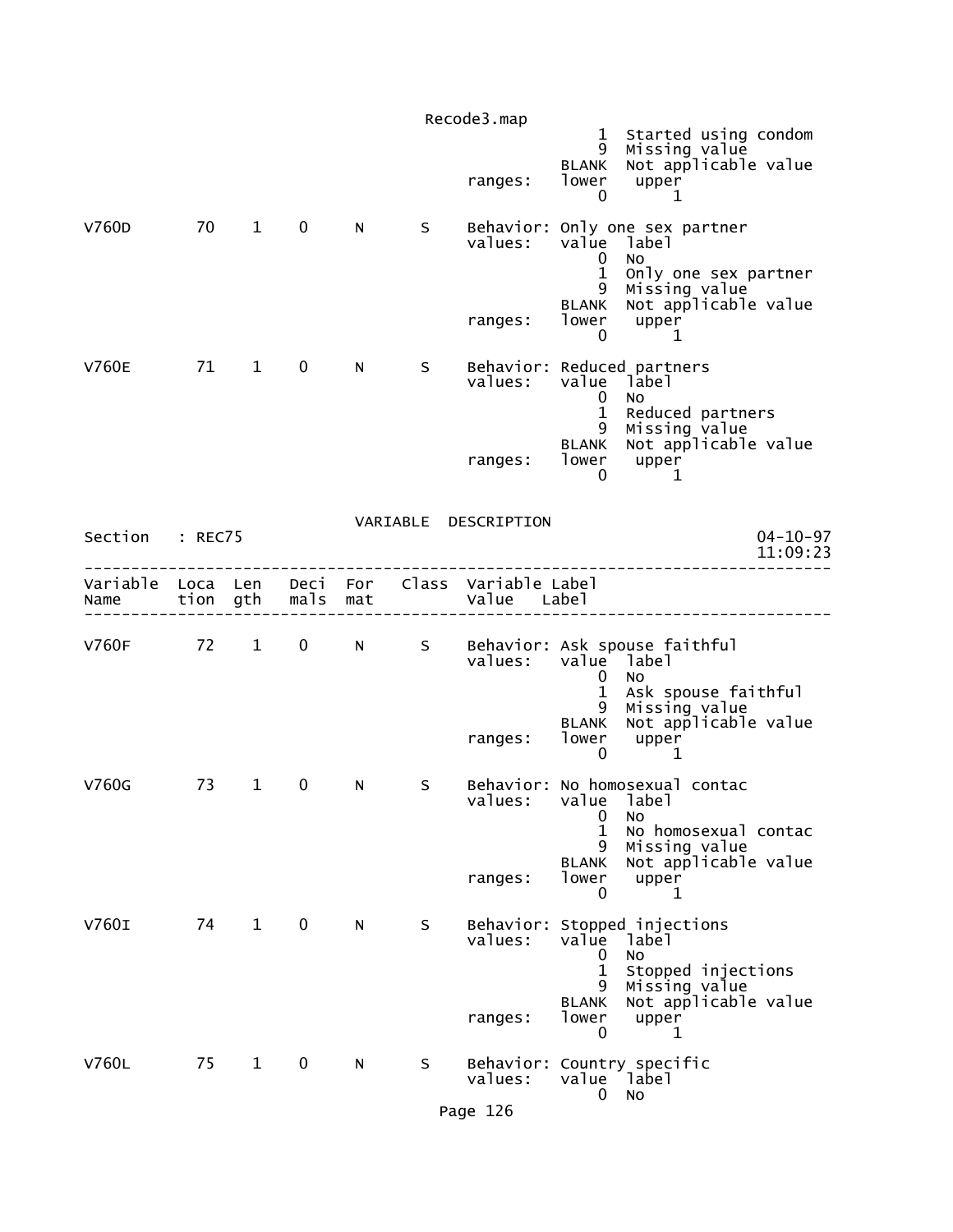|                           |    |                        |              |     |   | Recode3.map                                  |                                                 |                                                                                            |
|---------------------------|----|------------------------|--------------|-----|---|----------------------------------------------|-------------------------------------------------|--------------------------------------------------------------------------------------------|
|                           |    |                        |              |     |   | ranges:                                      | 9<br><b>BLANK</b><br>lower<br>0                 | 1 Country specific<br>Missing value<br>Not applicable value<br>upper<br>1                  |
| <b>V760M</b>              | 76 | $\mathbf{1}$           | $\mathbf 0$  | N   | S | values:                                      | 0<br>$\mathbf{1}$<br>9                          | Behavior: Country specific<br>value label<br><b>NO</b><br>Country specific                 |
|                           |    |                        |              |     |   | ranges: lower upper                          | <b>BLANK</b><br>0                               | Missing value<br>Not applicable value<br>1                                                 |
| Section : REC75           |    |                        |              |     |   | VARIABLE DESCRIPTION                         |                                                 | $04 - 10 - 97$<br>11:09:23                                                                 |
| Variable Loca Len<br>Name |    | tion gth               | mals         | mat |   | Deci For Class Variable Label<br>Value Label |                                                 |                                                                                            |
| V760N 77 1                |    |                        |              |     |   | values:                                      | 0<br>$\mathbf{1}$<br>9                          | 0 N S Behavior: Country specific<br>value label<br>No<br>Country specific<br>Missing value |
|                           |    |                        |              |     |   | ranges:                                      | <b>BLANK</b><br>lower<br>$\mathbf 0$            | Not applicable value<br>upper<br>1                                                         |
| V7600                     | 78 | $1 \quad \blacksquare$ | $\mathbf{0}$ | N   | S | values:                                      | $\mathbf{0}$                                    | Behavior: Country specific<br>value label<br>N <sub>O</sub>                                |
|                           |    |                        |              |     |   | ranges:                                      | $\mathbf{1}$<br>9<br><b>BLANK</b><br>lower<br>0 | Country specific<br>Missing value<br>Not applicable value<br>upper<br>1                    |
| <b>V760P</b>              | 79 | $\mathbf{1}$           | $\mathbf 0$  | N   | S | values:                                      | 0<br>1                                          | Behavior: Spouse avoid prostit<br>value label<br>NO<br>Spouse avoid prostit                |
|                           |    |                        |              |     |   | ranges:                                      | 9<br>BLANK<br>lower<br>0                        | Missing value<br>Not applicable value<br>upper<br>1                                        |
| <b>V760V</b>              | 80 | $\mathbf{1}$           | $\mathbf 0$  | N   | S | Behavior:<br>values:                         | value<br>0<br>$\mathbf{1}$<br>9                 | No nonsexual change<br>label<br>NO<br>Yes<br>Missing value                                 |
|                           |    |                        |              |     |   | ranges:                                      | <b>BLANK</b><br>lower<br>0                      | Not applicable value<br>upper<br>1                                                         |
| V760 <sub>W</sub>         | 81 | $\mathbf{1}$           | 0            | N   | S | Behavior:<br>values:                         | value<br>0                                      | Other (non-sexual)<br>label<br>No                                                          |
|                           |    |                        |              |     |   | Page 127                                     |                                                 |                                                                                            |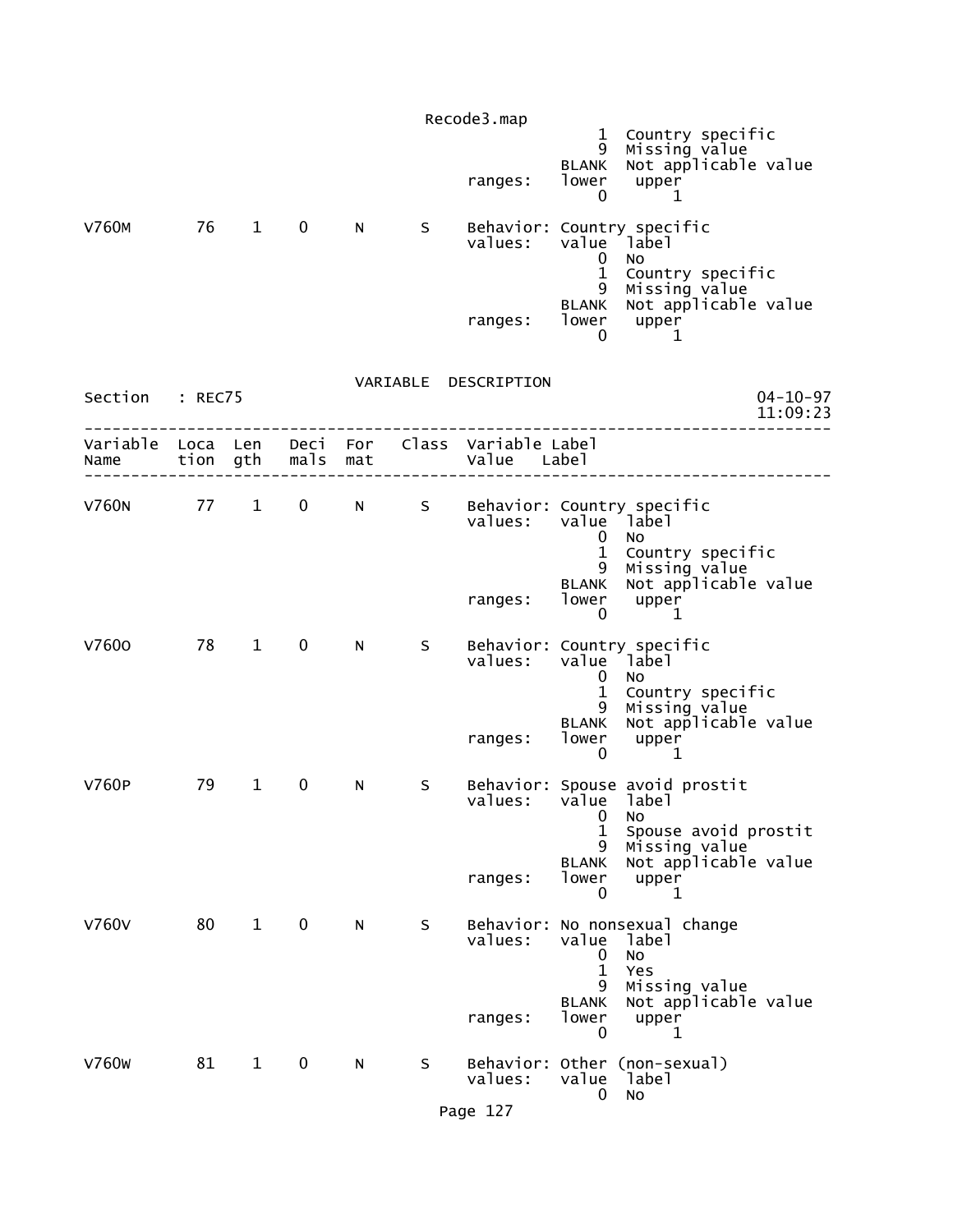|         |       | 1 Other (non-sexual)       |
|---------|-------|----------------------------|
|         |       | 9 Missing value            |
|         |       | BLANK Not applicable value |
| ranges: | lower | upper                      |
|         |       |                            |

 VARIABLE DESCRIPTION Section : REC75 04-10-97<br>11:09:23 11:09:23 -------------------------------------------------------------------------------- Variable Loca Len Deci For Class Variable Label Name tion gth mals mat Value Label -------------------------------------------------------------------------------- V760X 82 1 0 N S Behavior: Other (sexual)<br>values: value label value label<br>0 No de la construcción de la construcción de la construcción de la construcción de la construcción de la construcc 1 Other (sexual) 9 Missing value BLANK Not applicable value ranges: lower upper<br>0 1  $\sim$  0  $\sim$  1 V760Y 83 1 0 N S Behavior: No change<br>Values: value lab value label<br>0 No de la construcción de la construcción de la construcción de la construcción de la construcción de la construcc 1 Yes 9 Missing value BLANK Not applicable value ranges: lower upper<br>0 1  $\sim$  0  $\sim$  1 V760Z 84 1 0 N S Behavior: Don't know value label<br>0 No de la construcción de la construcción de la construcción de la construcción de la construcción de la construcc 1 Yes 9 Missing value BLANK Not applicable value ranges: lower upper<br>0 1  $\sim$  0  $\sim$  1 V761 85 1 0 N S Last intercourse used condom<br>
values: value label value label<br>O No de la construcción de la construcción de la construcción de la construcción de la construcción de la construcc 1 Yes en de la construction de la construction de la construction de la construction de la construction de la constr 9 Missing value BLANK Not applicable value ranges: lower upper<br>0 1  $\sim$  0  $\sim$  1 entitive and the state of the state of the state of the state of the state of the state of the state of the st VARIABLE DESCRIPTION

| Section : REC75 |  | $04 - 10 - 97$<br>11:09:23 |  |                |                                                                                       |  |
|-----------------|--|----------------------------|--|----------------|---------------------------------------------------------------------------------------|--|
|                 |  |                            |  |                | Variable Loca Len Deci For Class Variable Label<br>Name tion gth mals mat value Label |  |
| V762            |  | 86 2 0                     |  | N <sub>S</sub> | Source for condoms<br>Page 128                                                        |  |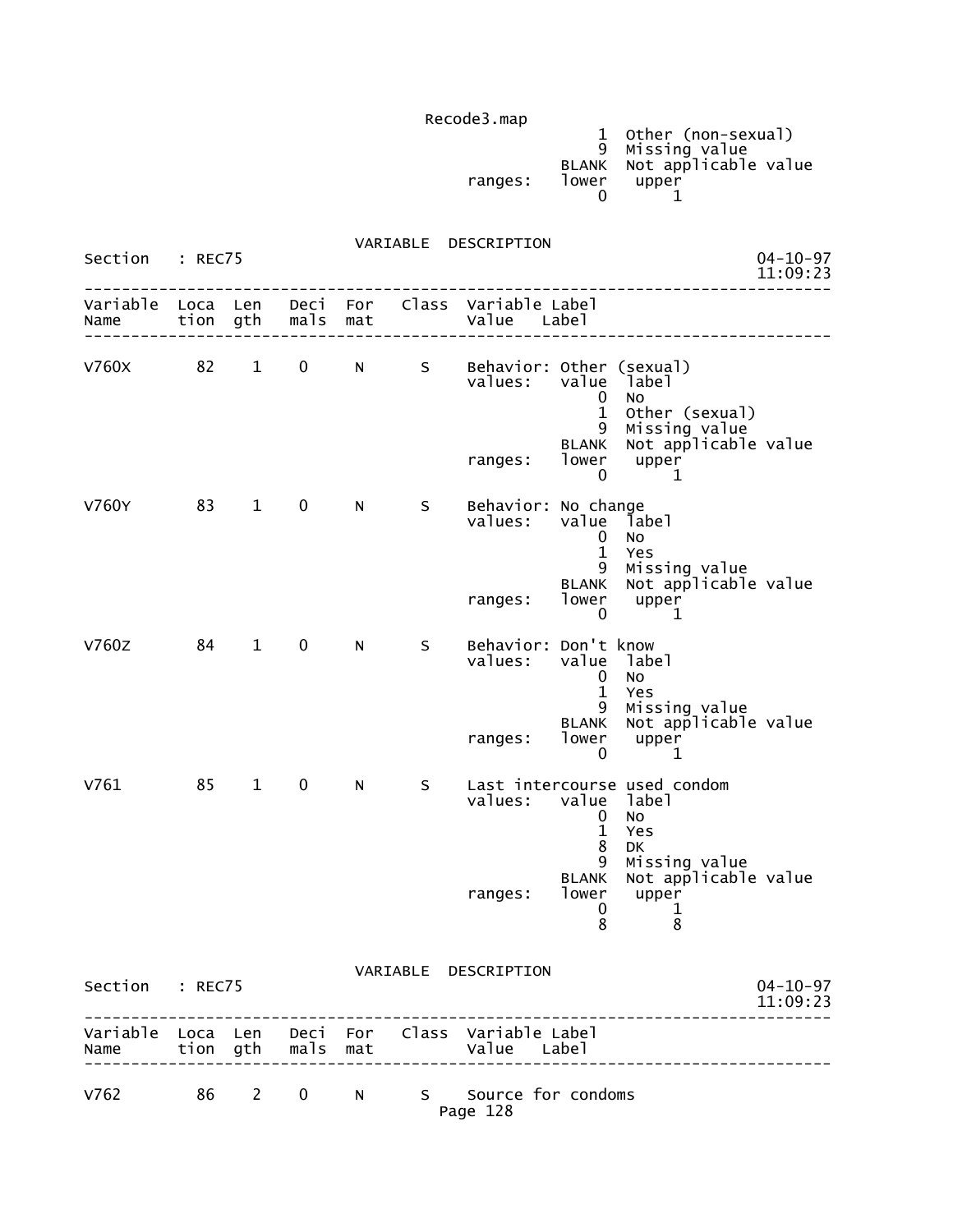|                                    |          |                |             |     |    | Recode3.map                               |                                                                                                                                                              |                                                                                                                                                                                                                                                                                                                                                                                                         |
|------------------------------------|----------|----------------|-------------|-----|----|-------------------------------------------|--------------------------------------------------------------------------------------------------------------------------------------------------------------|---------------------------------------------------------------------------------------------------------------------------------------------------------------------------------------------------------------------------------------------------------------------------------------------------------------------------------------------------------------------------------------------------------|
|                                    |          |                |             |     |    | values:<br>ranges:                        | value<br>11<br>12<br>13<br>14<br>15<br>16<br>21<br>22<br>23<br>24<br>25<br>26<br>31<br>32<br>33<br>96<br>98<br>99<br><b>BLANK</b><br>lower<br>11<br>96<br>98 | label<br>Government hospital<br>Government health c.<br>Family planning clin<br>Mobile clinic<br>Public field worker<br>Other public<br>Private hosp, clinic<br>Pharmacy<br>Private doctor<br>Private mobile clin<br>Private field worker<br>Other private<br>Shop<br>Church<br>Friends, relatives<br>Other<br>DK source for condom<br>Missing value<br>Not applicable value<br>upper<br>33<br>96<br>98 |
| V764                               | 88       | $\mathbf{1}$   | 0           | N   | S  | Knowledge of condom<br>values:<br>ranges: | value<br>0<br>$\mathbf 1$<br>3<br>$\overline{4}$<br>9<br><b>BLANK</b><br>lower<br>0                                                                          | label<br>Never heard condom<br>Knows (unclear)<br>Knows for FP only<br>Knows for STD only<br>Knows for FP & STD<br>Missing value<br>Not applicable value<br>upper<br>4                                                                                                                                                                                                                                  |
| V765                               | 89       | $\mathbf{1}$   | 0           | N   | S  | Ever use of condom<br>values:<br>ranges:  | value<br>0<br>1<br>$\overline{c}$<br>3<br>4<br>9<br>BLANK<br>lower<br>0                                                                                      | label<br>Never used condom<br>Used, unclear why<br>Used for FP only<br>Used for STD only<br>Used for FP & STD<br>Missing value<br>Not applicable value<br>upper<br>4                                                                                                                                                                                                                                    |
| Section                            | : REC81  |                |             |     |    | VARIABLE DESCRIPTION                      |                                                                                                                                                              | $04 - 10 - 97$<br>11:09:23                                                                                                                                                                                                                                                                                                                                                                              |
| Variable Loca Len Deci For<br>Name | tion gth |                | mals        | mat |    | Class Variable Label<br>Value Label       |                                                                                                                                                              |                                                                                                                                                                                                                                                                                                                                                                                                         |
| v801                               | 18       | $\overline{4}$ | $\mathbf 0$ | N.  | S  | Time interview started<br>values:         | value label<br>9999                                                                                                                                          | Missing value                                                                                                                                                                                                                                                                                                                                                                                           |
| V802                               | 22       | 4              | 0           | N   | S. | Time interview ended<br>Page 129          |                                                                                                                                                              |                                                                                                                                                                                                                                                                                                                                                                                                         |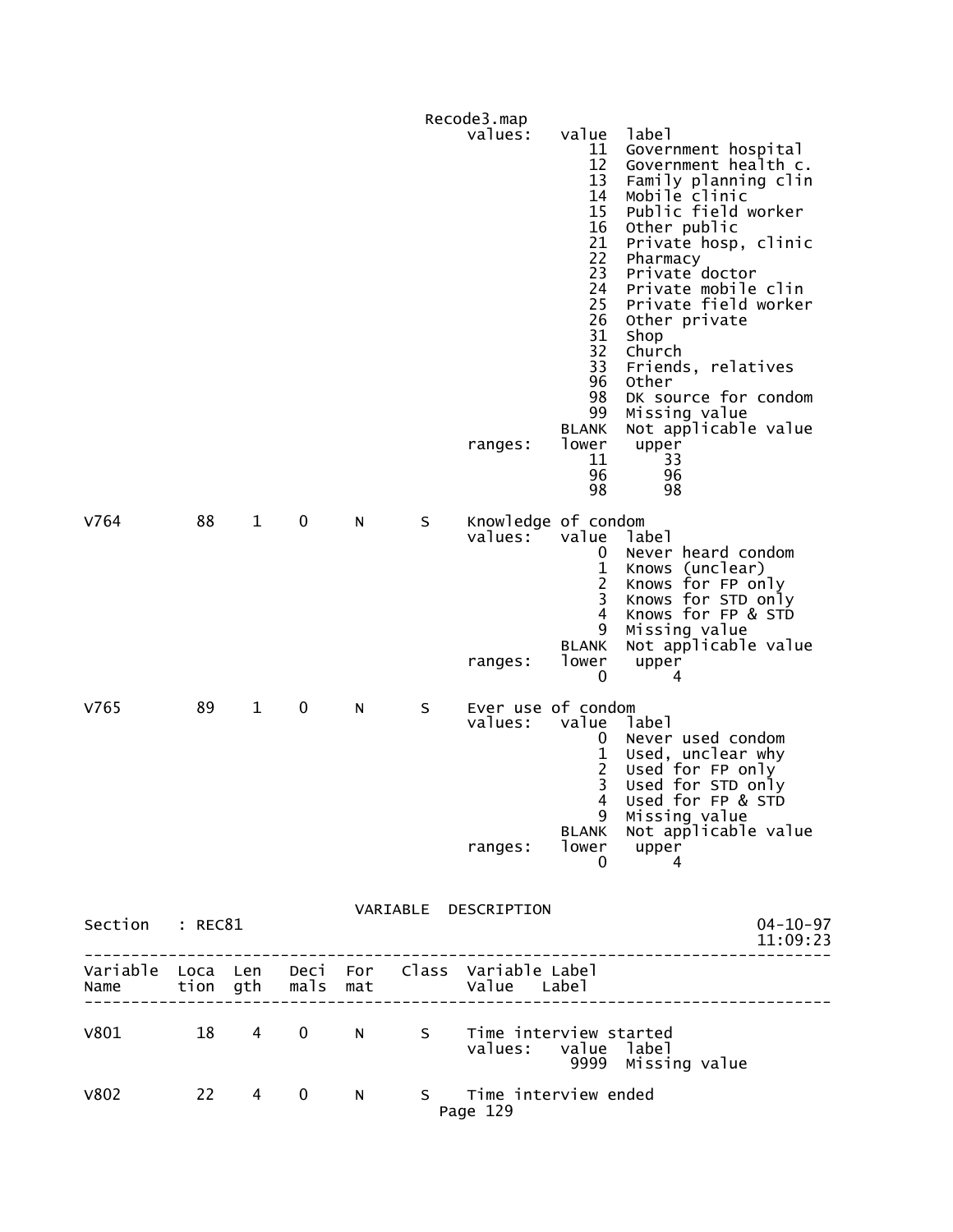|                 |    |                |             |           |         | Recode3.map<br>values:<br>value<br>label<br>9999<br>Missing value                                                                            |
|-----------------|----|----------------|-------------|-----------|---------|----------------------------------------------------------------------------------------------------------------------------------------------|
| <b>V803</b>     | 26 | $\overline{2}$ | $\mathbf 0$ | N         | S       | Length of interview in minutes<br>values:<br>value<br>label<br>95<br>$95+$<br>96<br>$2+$ visits<br>97<br>Inconsistent<br>Missing value<br>99 |
| <b>V804</b>     | 28 | $\mathbf{1}$   | $\mathbf 0$ | ${\sf N}$ | $\sf S$ | Number of visits<br>ranges:<br>lower<br>upper<br>5<br>1                                                                                      |
| <b>V805</b>     | 29 | 3              | $\pmb{0}$   | ${\sf N}$ | $\sf S$ | Interviewer identification<br>values:<br>label<br>value<br>Missing value<br>999                                                              |
| <b>V806</b>     | 32 | $\overline{2}$ | 0           | N         | $\sf S$ | Keyer identification<br>values:<br>value<br>label<br>99<br>Missing value                                                                     |
| V811            | 34 | $\mathbf{1}$   | 0           | N         | $\sf S$ | Pres. children $<$ 10 (sec 5)<br>values:<br>value<br>label<br>No<br>0<br>$\mathbf{1}$<br>Yes<br>9<br>Missing value                           |
|                 |    |                |             |           |         | lower<br>upper<br>ranges:<br>0<br>1                                                                                                          |
| V812            | 35 | $\mathbf{1}$   | $\pmb{0}$   | N         | S       | Pres. husband (sec 5)<br>values:<br>value label<br>0<br>No<br>$\mathbf{1}$<br>Yes<br>9<br>Missing value                                      |
|                 |    |                |             |           |         | lower<br>ranges:<br>upper<br>0<br>1                                                                                                          |
| V813            | 36 | $\mathbf{1}$   | $\pmb{0}$   | N         | S       | Pres. other males (sec 5)<br>values:<br>label<br>value<br>No<br>0<br>$\mathbf{1}$<br>Yes                                                     |
|                 |    |                |             |           |         | 9<br>Missing value<br>ranges: lower upper<br>0 1                                                                                             |
| Section : REC81 |    |                |             |           |         | VARIABLE DESCRIPTION<br>$04 - 10 - 97$<br>11:09:23                                                                                           |
|                 |    |                |             |           |         |                                                                                                                                              |
|                 |    |                |             |           |         | V814 37 1 0 N S Pres. other females (sec 5)<br>values: value label<br>$\mathbf 0$<br>No                                                      |
|                 |    |                |             |           |         | $\mathbf{1}$<br>Yes<br>9<br>Missing value<br>lower<br>ranges:<br>upper<br>0<br>1                                                             |

Page 130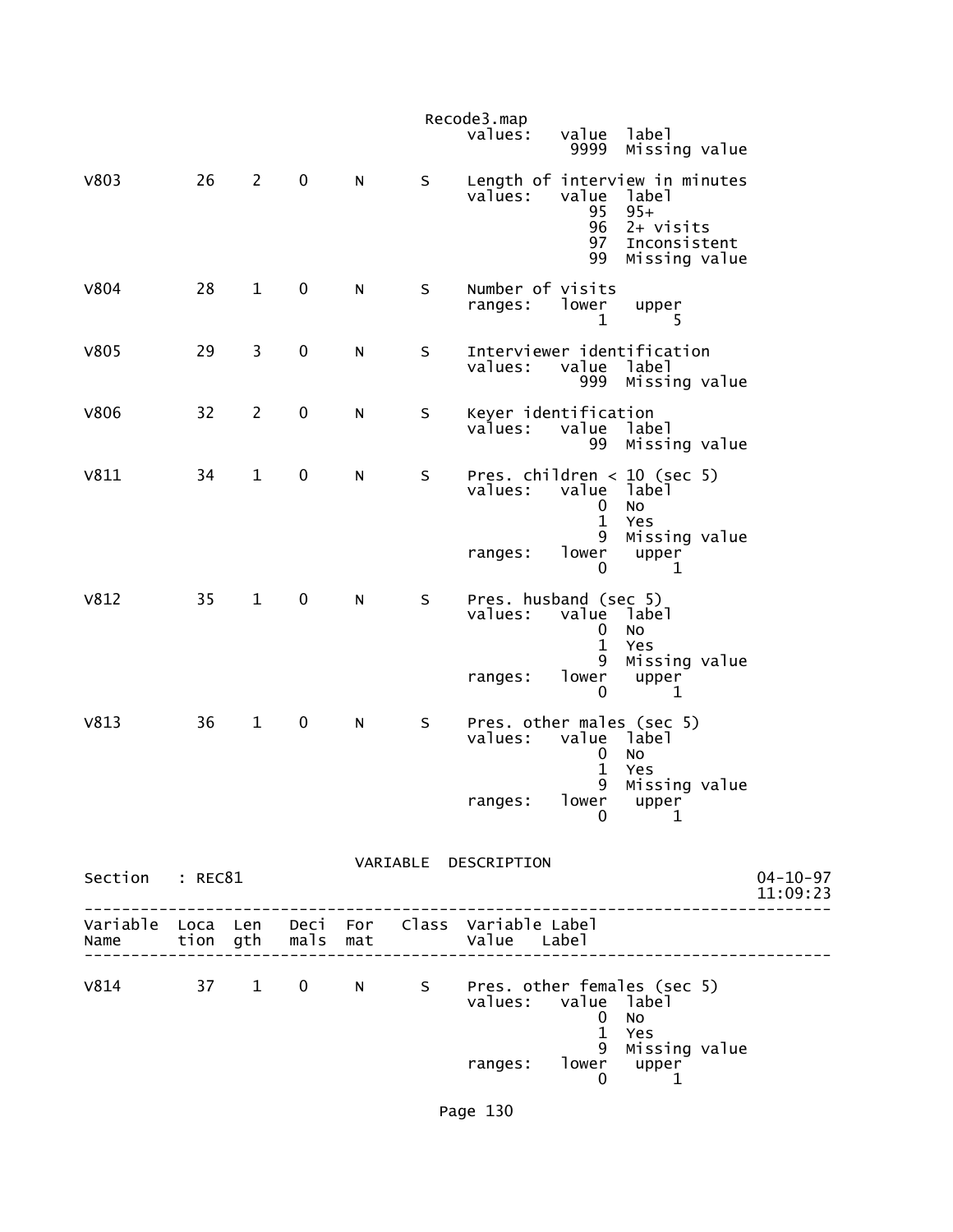|                 |       |              |             |   |                   | VARIABLE DESCRIPTION                                                                      |                                                                                                                                                          |                            |
|-----------------|-------|--------------|-------------|---|-------------------|-------------------------------------------------------------------------------------------|----------------------------------------------------------------------------------------------------------------------------------------------------------|----------------------------|
| Section : REC82 |       |              |             |   |                   |                                                                                           | ____________________                                                                                                                                     | $04 - 10 - 97$<br>11:09:23 |
| Name            |       |              |             |   | tion gth mals mat | Variable Loca Len Deci For Class Variable Label<br>Value Label                            |                                                                                                                                                          |                            |
| VCOL 18 1       |       |              |             |   |                   | 0 N S Calendar column number<br>values: value                                             | label<br>$\mathbf{1}$<br>Pregs & contracept.<br>$\overline{2}$<br>Reason for discont.<br>$\overline{3}$<br>Marriage & unions<br>Moves & communities<br>4 |                            |
|                 |       |              |             |   |                   | ranges:                                                                                   | 5 <sup>1</sup><br>Country specific<br>$lower$ upper<br>5<br>$\mathbf{1}$                                                                                 |                            |
| VCAL            | 19 80 |              | $\mathbf 0$ |   |                   | A S Calendar                                                                              |                                                                                                                                                          |                            |
| Section : REC83 |       |              |             |   |                   | VARIABLE DESCRIPTION                                                                      |                                                                                                                                                          | $04 - 10 - 97$<br>11:09:23 |
|                 |       |              |             |   |                   | Variable Loca Len Deci For Class Variable Label<br>Name tion gth mals mat and value Label |                                                                                                                                                          |                            |
|                 |       |              |             |   |                   | MMIDX 18 2 0 N S Maternal mortality index<br>ranges: lower upper                          | $\mathbf{1}$<br>-20                                                                                                                                      |                            |
| MM1             |       | $20 \t 1$    | $\mathbf 0$ | N | S                 | Sex of sibling<br>values: value label<br>ranges: lower upper                              | Male<br>$\mathbf{1}$<br>$\overline{2}$<br>Female<br>8<br><b>DK</b><br>9<br>Missing value                                                                 |                            |
| MM <sub>2</sub> | 21    | $\mathbf{1}$ | $\mathbf 0$ | N | S                 | Sibling's survival status<br>values: value label                                          | 1<br>2<br>8<br>8<br>0<br>Dead                                                                                                                            |                            |
|                 |       |              |             |   |                   | <b>BLANK</b><br>lower<br>ranges:                                                          | 1<br>Alive<br>8<br>DK<br>9<br>Missing value<br>Not applicable value<br>upper<br>0<br>1<br>8<br>8                                                         |                            |
| MM3             | 22    | $\mathbf{2}$ | 0           | N | S                 | Sibling's current age<br>values:<br>value<br><b>BLANK</b>                                 | label<br>97<br>$97+$<br>Don't know<br>98<br>Missing value<br>99<br>Not applicable value                                                                  |                            |
| MM4             | 24    | 4            | 0           | N | S.                | Page 131                                                                                  | CMC date of birth of sibling                                                                                                                             |                            |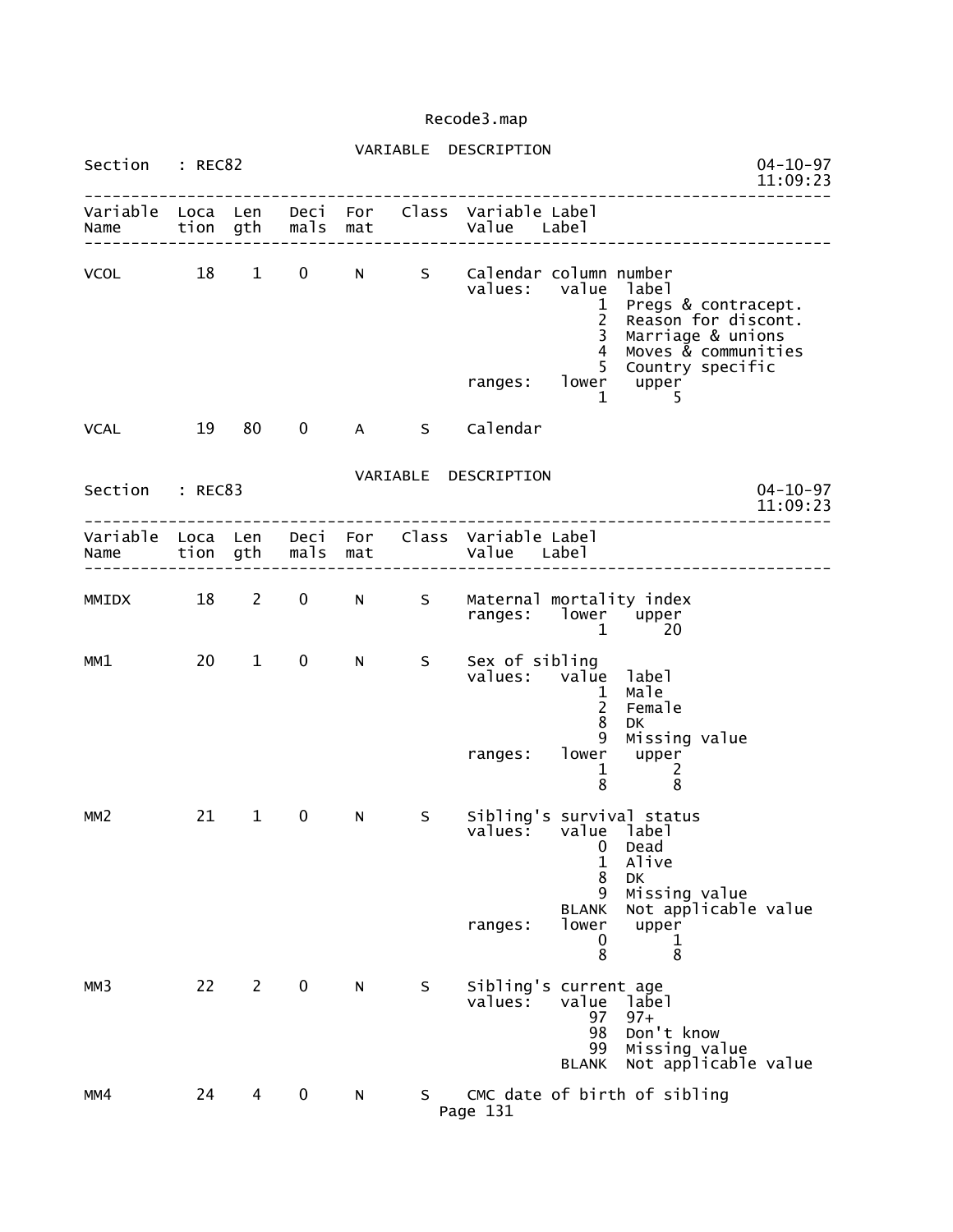|                  |          |                |                   |          |                 | Recode3.map                                    |                                                                                                                                  |                                                                                                                                                                                                                                                                |
|------------------|----------|----------------|-------------------|----------|-----------------|------------------------------------------------|----------------------------------------------------------------------------------------------------------------------------------|----------------------------------------------------------------------------------------------------------------------------------------------------------------------------------------------------------------------------------------------------------------|
| MM5              | 28       | $\mathbf{1}$   | $\mathbf 0$       | N        | S               | Sibling's marital status<br>values:<br>ranges: | value label<br>0<br>$\mathbf 1$<br>8<br>9<br><b>BLANK</b><br>lower<br>0<br>8                                                     | Never married<br>Ever married<br>DK<br>Missing value<br>Not applicable value<br>upper<br>ı<br>8                                                                                                                                                                |
| мм6              | 29       | $\overline{2}$ | 0                 | N        | S.              | Years ago sibling died<br>values:              | value label<br>97<br>98<br>99<br>BLANK                                                                                           | $97+$<br>Don't know<br>Missing value<br>Not applicable value                                                                                                                                                                                                   |
| Section          | : REC83  |                |                   |          |                 | VARIABLE DESCRIPTION                           |                                                                                                                                  | $04 - 10 - 97$<br>11:09:23                                                                                                                                                                                                                                     |
| Variable<br>Name | Loca Len | tion gth       | mals mat          | Deci For |                 | Class Variable Label<br>Value Label            |                                                                                                                                  |                                                                                                                                                                                                                                                                |
| MM7              |          | $31 \quad 2$   | $0 \qquad \qquad$ | N        | <b>Sandwick</b> | Sibling's age at death<br>values: value label  | 97<br>98<br>99<br><b>BLANK</b>                                                                                                   | $97+$<br>Don't know<br>Missing value<br>Not applicable value                                                                                                                                                                                                   |
| MM8              | 33       | 4              | 0                 | N        | S               | values:                                        | value                                                                                                                            | CMC date of death of sibling<br>1abe1<br>BLANK Not applicable value                                                                                                                                                                                            |
| MM <sub>9</sub>  | 37       | $\overline{2}$ | 0                 | N        | S               | values:<br>ranges:                             | value label<br>$\mathbf{0}$<br>1<br>$\overline{2}$<br>3<br>4<br>5<br>6<br>98<br>99<br><b>BLANK</b><br>lower<br>$\mathbf 0$<br>98 | Sibling's death & pregnancy<br>Never pregnant<br>Death not related<br>Died while pregnant<br>Died during delivery<br>Since delivery<br>6 weeks after Deliv.<br>2 months after Deliv<br>Don't know<br>Missing value<br>Not applicable value<br>upper<br>6<br>98 |
| MM10             | 39       | $\mathbf{1}$   | $\mathbf 0$       | N        | S               | values:<br>ranges:<br>Page 132                 | value<br>0<br>$\mathbf{1}$<br>8<br>9<br><b>BLANK</b><br>lower                                                                    | Death & pregnancy are related<br>label<br>No<br>Yes<br>Don't know<br>Missing value<br>Not applicable value<br>upper                                                                                                                                            |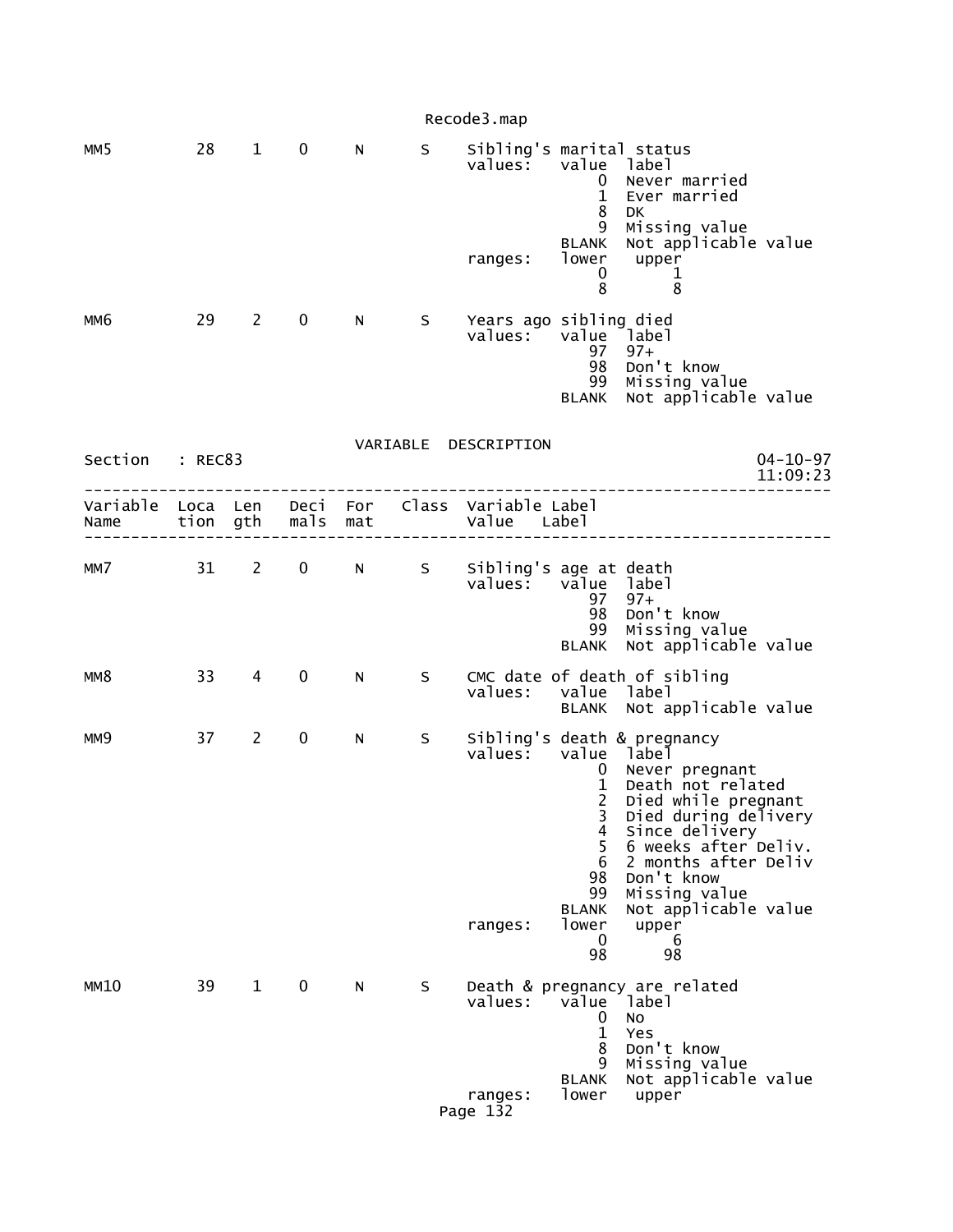| $\boldsymbol{0}$<br>$\mathbf 1$<br>$\overline{8}$<br>8<br>40<br>Sibling's cause of death<br>MM11<br>$2^{\sim}$<br>$\mathbf{0}$<br>N<br>S<br>values:<br>value<br>label<br>Country specific<br>$\overline{0}$<br>Missing value<br>99<br>Not applicable value<br><b>BLANK</b><br>VARIABLE DESCRIPTION                       | $04 - 10 - 97$             |
|--------------------------------------------------------------------------------------------------------------------------------------------------------------------------------------------------------------------------------------------------------------------------------------------------------------------------|----------------------------|
|                                                                                                                                                                                                                                                                                                                          |                            |
|                                                                                                                                                                                                                                                                                                                          |                            |
| Section : REC83                                                                                                                                                                                                                                                                                                          | 11:09:23                   |
| Variable Loca Len<br>Class Variable Label<br>Deci For<br>mals<br>tion gth<br>Value Label<br>Name<br>mat                                                                                                                                                                                                                  |                            |
| 42<br>S Time between delivery & death<br>MM12<br>3<br>$\mathbf 0$<br>N<br>values:<br>value label<br>101<br>1 day<br>201<br>1 month<br>301<br>1 year<br>997<br>Inconsistent<br>998<br>Don't know<br>999<br>Missing value<br>Not applicable value<br><b>BLANK</b><br>lower<br>upper<br>ranges:<br>399<br>100<br>997<br>998 |                            |
| 45<br>$\mathbf 0$<br>Place of death<br>MM13<br>2<br>N<br>$S_{\perp}$<br>values: value<br>label<br>Country specific<br>$\mathbf 0$<br>Missing value<br>Not applicable value<br>99<br><b>BLANK</b>                                                                                                                         |                            |
| $\mathbf 0$<br>Number of sibling's children<br>MM14<br>47<br>2<br>N<br>S.<br>value label<br>values:<br>99<br>Missing value<br>Not applicable value<br><b>BLANK</b><br>lower<br>upper<br>ranges:<br>0<br>24                                                                                                               |                            |
| $\overline{2}$<br>Sibling's year of death<br>MM15<br>49<br>0<br>S<br>N<br>values:<br>value<br>label<br>Don't know<br>98<br>99<br>Missing value<br>Not applicable value<br><b>BLANK</b><br>lower<br>upper<br>ranges:<br>20<br>96<br>98<br>98                                                                              |                            |
| VARIABLE DESCRIPTION<br>Section : REC84                                                                                                                                                                                                                                                                                  | $04 - 10 - 97$<br>11:09:23 |
| Variable Loca Len<br>Deci For Class Variable Label<br>mals<br>tion gth<br>Value Label<br>mat<br>Name                                                                                                                                                                                                                     |                            |

| MMC1 |  |  |          | N S Number of siblings of resp. |  |
|------|--|--|----------|---------------------------------|--|
|      |  |  | Page 133 |                                 |  |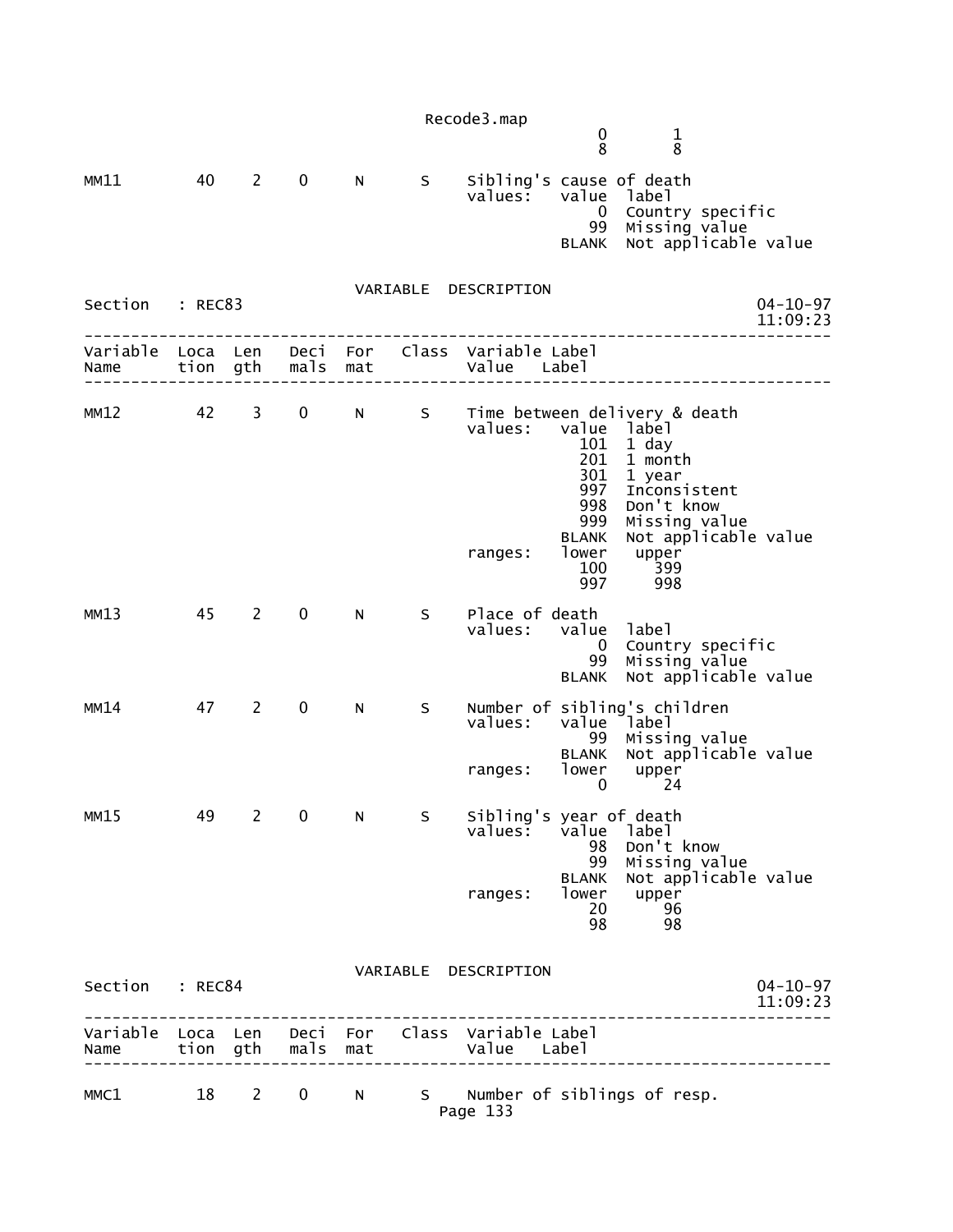|                  |          |                |             |     |    | Recode3.map<br>values:                                 | value                                                                                         | label                                                                                                                                                              |                            |
|------------------|----------|----------------|-------------|-----|----|--------------------------------------------------------|-----------------------------------------------------------------------------------------------|--------------------------------------------------------------------------------------------------------------------------------------------------------------------|----------------------------|
|                  |          |                |             |     |    | ranges:                                                | 99<br>lower<br>0                                                                              | Missing value<br>upper<br>20                                                                                                                                       |                            |
| MMC <sub>2</sub> | 20       | $\mathbf{2}$   | $\mathbf 0$ | N   | S  | values:                                                | value<br>99                                                                                   | Preceeding births before resp.<br>label<br>Missing value                                                                                                           |                            |
|                  |          |                |             |     |    | ranges:                                                | <b>BLANK</b><br>lower<br>0                                                                    | Not applicable value<br>upper<br>20                                                                                                                                |                            |
| MMC3             | 22       | $2^{\circ}$    | $\mathbf 0$ | N   | S. | Sister's reporting<br>values:                          | value<br>$\mathbf{0}$<br>99                                                                   | label<br>Respondent reported<br>Missing value                                                                                                                      |                            |
|                  |          |                |             |     |    | ranges:                                                | <b>BLANK</b><br>lower<br>0                                                                    | Not applicable value<br>upper<br>90                                                                                                                                |                            |
| MMC4             | 24       | $\overline{2}$ | $\mathbf 0$ | N   | M  | values:                                                | value<br>99                                                                                   | Eligibly sisters line numbers<br>label<br>Missing value                                                                                                            |                            |
|                  |          |                |             |     |    | ranges:                                                | <b>BLANK</b><br>lower<br>0                                                                    | Not applicable value<br>upper<br>90                                                                                                                                |                            |
| MMC <sub>5</sub> | 36       | 2              | $\mathbf 0$ | N   | S  | Cut off age<br>values: value                           | 10<br>13<br>15                                                                                | label<br>10 years<br>13 years<br>15 years                                                                                                                          |                            |
|                  |          |                |             |     |    |                                                        | <b>BLANK</b>                                                                                  | Not applicable value                                                                                                                                               |                            |
| Section          | : REC85  |                |             |     |    | VARIABLE DESCRIPTION                                   |                                                                                               |                                                                                                                                                                    | $04 - 10 - 97$<br>11:09:23 |
| Variable<br>Name | Loca Len | tion gth       | mals        | mat |    | Deci For Class Variable Label<br>Value Label           |                                                                                               |                                                                                                                                                                    |                            |
| V850             | 18       | $\overline{3}$ |             |     |    | 0 N S Last time sex with husband<br>values:<br>ranges: | value<br>100<br>101<br>201<br>301<br>401<br>996<br>997<br>998<br>999<br><b>BLANK</b><br>lower | label<br>Today<br>Days, 1<br>Weeks, 1<br>Months, 1<br>Years, 1<br>Before last birth<br>Inconsistent<br><b>DK</b><br>Missing value<br>Not applicable value<br>upper |                            |
|                  |          |                |             |     |    |                                                        | 100<br>996                                                                                    | 499<br>998                                                                                                                                                         |                            |
| <b>V850A</b>     | 21       | $\mathbf{1}$   | 0           | N   | S  | values:                                                | value<br>0<br>$\mathbf{1}$                                                                    | Condom used when sex w/husband<br>label<br>No<br>Yes                                                                                                               |                            |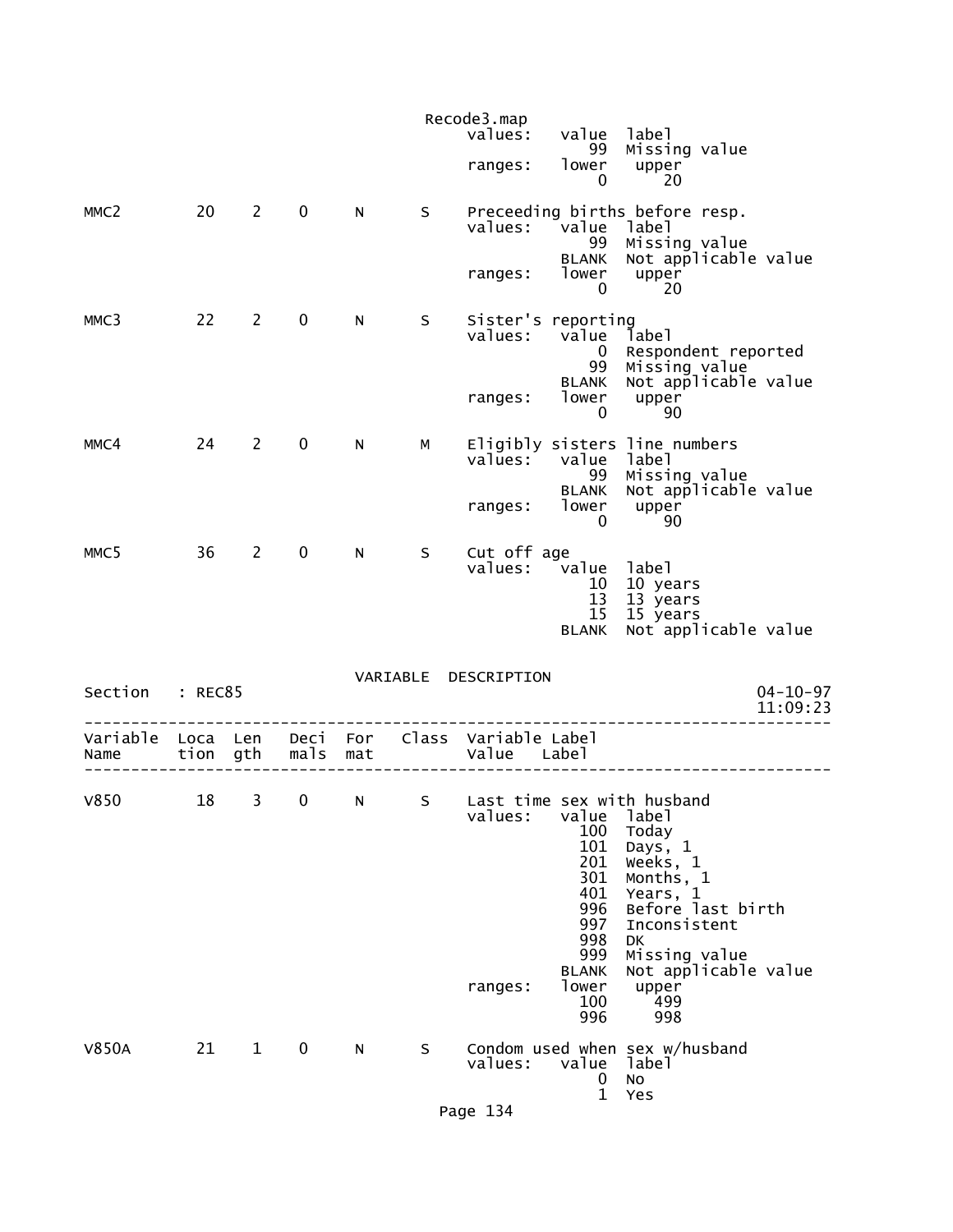|                        |          |                |             |   |   | Recode3.map                                                    |                                                                                                   |                                                                                                                                                                                                                                          |                            |
|------------------------|----------|----------------|-------------|---|---|----------------------------------------------------------------|---------------------------------------------------------------------------------------------------|------------------------------------------------------------------------------------------------------------------------------------------------------------------------------------------------------------------------------------------|----------------------------|
|                        |          |                |             |   |   | ranges:                                                        | 8<br>9<br><b>BLANK</b><br>0<br>8                                                                  | DK<br>Missing value<br>Not applicable value<br>lower upper<br>1<br>8                                                                                                                                                                     |                            |
| V851                   | $22 \t3$ |                | $\mathbf 0$ | N | S | values:<br>ranges:                                             | value label<br>100<br>101<br>201<br>301<br>401<br>995<br>996<br>997<br>998<br>999<br><b>BLANK</b> | Last time sex other than husba<br>Today<br>Days, 1<br>Weeks, 1<br>Months, 1<br>Years, 1<br>No sex others<br>Before last birth<br>Inconsistent<br><b>DK</b><br>Missing value<br>Not applicable value<br>lower upper<br>100 499<br>995 998 |                            |
| Section : REC85        |          |                |             |   |   | VARIABLE DESCRIPTION                                           |                                                                                                   |                                                                                                                                                                                                                                          | $04 - 10 - 97$<br>11:09:23 |
| Name tion gth mals mat |          |                |             |   |   | Variable Loca Len Deci For Class Variable Label<br>Value Label |                                                                                                   |                                                                                                                                                                                                                                          |                            |
|                        |          |                |             |   |   | values: value label                                            | $\mathbf{0}$<br>$\mathbf{1}$<br>8<br>9<br><b>BLANK</b>                                            | V852 25 1 0 N S Condom used when sex w/others<br><b>NO</b><br>Yes<br>DK<br>Missing value<br>Not applicable value                                                                                                                         |                            |
|                        |          |                |             |   |   | ranges:                                                        | lower<br>$\mathbf 0$<br>8                                                                         | upper<br>$\mathbf 1$<br>8                                                                                                                                                                                                                |                            |
| V853                   | 26       | $\overline{2}$ | 0           | N | S | values:                                                        | value<br>98<br>99<br><b>BLANK</b>                                                                 | No. other than husband had sex<br>label<br>DK<br>Missing value<br>Not applicable value                                                                                                                                                   |                            |
| V855                   | 28       | $\mathbf{1}$   | $\mathbf 0$ | N | S | values:<br>ranges:                                             | value<br>0<br>$\mathbf{1}$<br>8<br>9<br>lower<br>0<br>8                                           | Heard sexual transmit. disease<br>label<br>No<br>Yes<br>DK<br>Missing value<br>upper<br>1<br>8                                                                                                                                           |                            |
| V856A                  | 29       | $\mathbf{1}$   | $\mathbf 0$ | N | S | Knowledge of: syphilis<br>values:<br>Page 135                  | value label<br>0                                                                                  | No                                                                                                                                                                                                                                       |                            |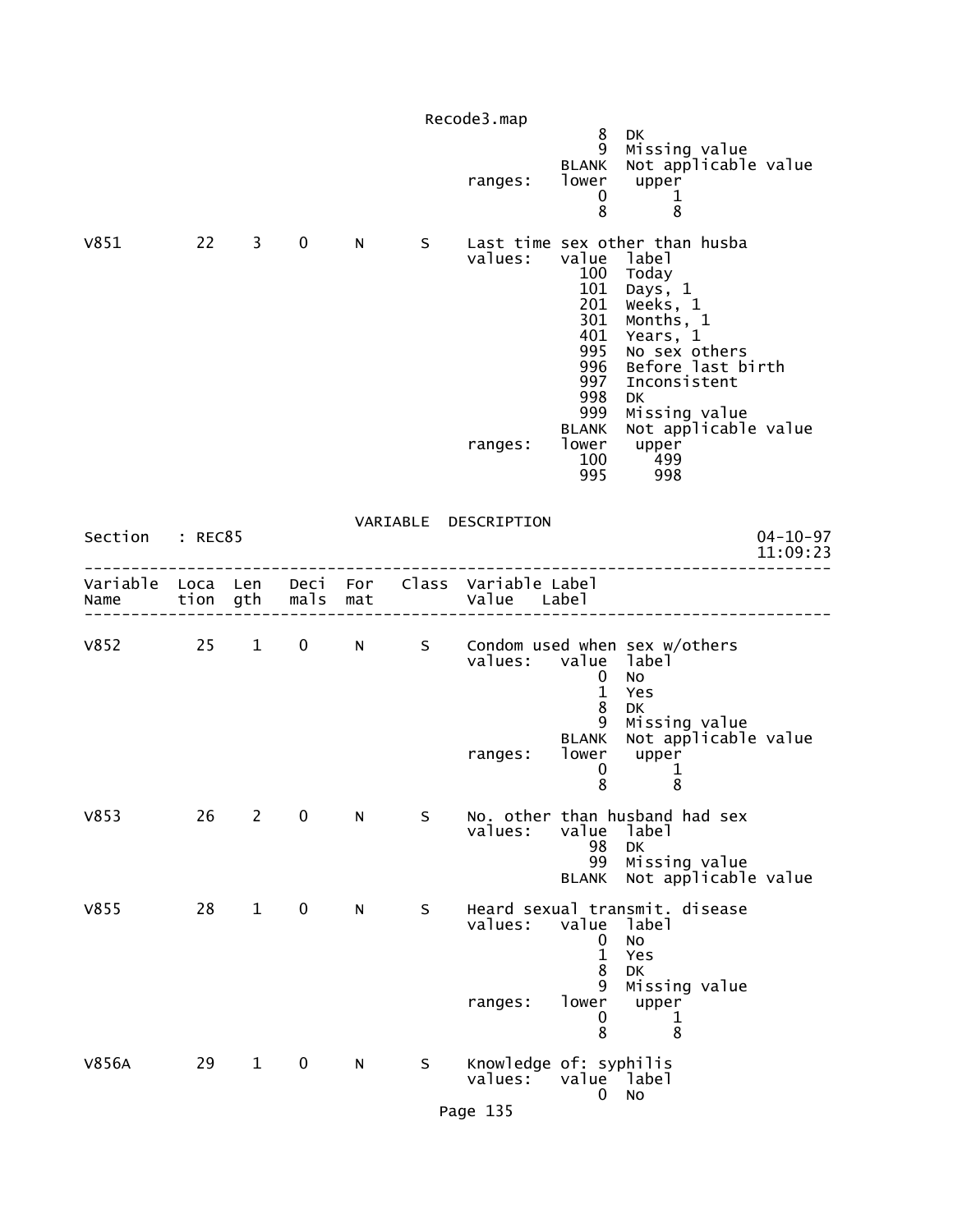| V856B                     | 30 | $\mathbf{1}$ | $\mathbf 0$  | N | S | Recode3.map<br>ranges:<br>Knowledge of: gonorrhea<br>values: | $\mathbf{1}$<br>9<br><b>BLANK</b><br>lower<br>0<br>value<br>0<br>$\mathbf 1$ | Syphillis<br>Missing value<br>Not applicable value<br>upper<br>1<br>label<br>No<br>Gonorrhea                        |                            |
|---------------------------|----|--------------|--------------|---|---|--------------------------------------------------------------|------------------------------------------------------------------------------|---------------------------------------------------------------------------------------------------------------------|----------------------------|
|                           |    |              |              |   |   | ranges:                                                      | 9<br><b>BLANK</b><br>0                                                       | Missing value<br>Not applicable value<br>lower upper<br>1                                                           |                            |
| Section : REC85           |    |              |              |   |   | VARIABLE DESCRIPTION                                         |                                                                              |                                                                                                                     | $04 - 10 - 97$<br>11:09:23 |
| Variable Loca Len<br>Name |    | tion gth     | mals mat     |   |   | Deci For Class Variable Label<br>Value Label                 |                                                                              |                                                                                                                     |                            |
| V856C 31 1                |    |              | $\mathbf{0}$ |   |   | N S Knowledge of: AIDS<br>values:                            | value label<br>0<br>$\mathbf{1}$<br>9                                        | NO<br><b>AIDS</b><br>Missing value                                                                                  |                            |
|                           |    |              |              |   |   | ranges:                                                      | <b>BLANK</b><br>lower<br>$\mathbf 0$                                         | Not applicable value<br>upper<br>1                                                                                  |                            |
| V856D                     |    | $32 \quad 1$ | $\mathbf 0$  | N | S | values:                                                      | value label<br>0<br>$\mathbf 1$<br>9<br><b>BLANK</b>                         | Knowledge of: genital warts<br>N <sub>O</sub><br>Genital warts<br>Missing value<br>Not applicable value             |                            |
|                           |    |              |              |   |   | ranges:                                                      | lower<br>0                                                                   | upper<br>1                                                                                                          |                            |
| <b>V856E</b>              | 33 | $\mathbf{1}$ | 0            | N | S | values:                                                      | value label<br>0<br>$\mathbf{1}$<br>9<br><b>BLANK</b>                        | Knowledge of: country specific<br>No<br>Country specific<br>Missing value<br>Not applicable value                   |                            |
|                           |    |              |              |   |   | ranges:                                                      | lower<br>$\mathbf{0}$                                                        | upper<br>1                                                                                                          |                            |
| <b>V856F</b>              | 34 | $\mathbf{1}$ | $\mathbf 0$  | N | S | values:<br>ranges:                                           | value<br>0<br>$\mathbf{1}$<br>9<br><b>BLANK</b><br>lower<br>0                | Knowledge of: country specific<br>label<br>No<br>Country specific<br>Missing value<br>Not applicable value<br>upper |                            |
| V856G                     | 35 | $\mathbf{1}$ | 0            | N | S | values:<br>Page 136                                          | value label<br>0                                                             | 1<br>Knowledge of: country specific<br>No                                                                           |                            |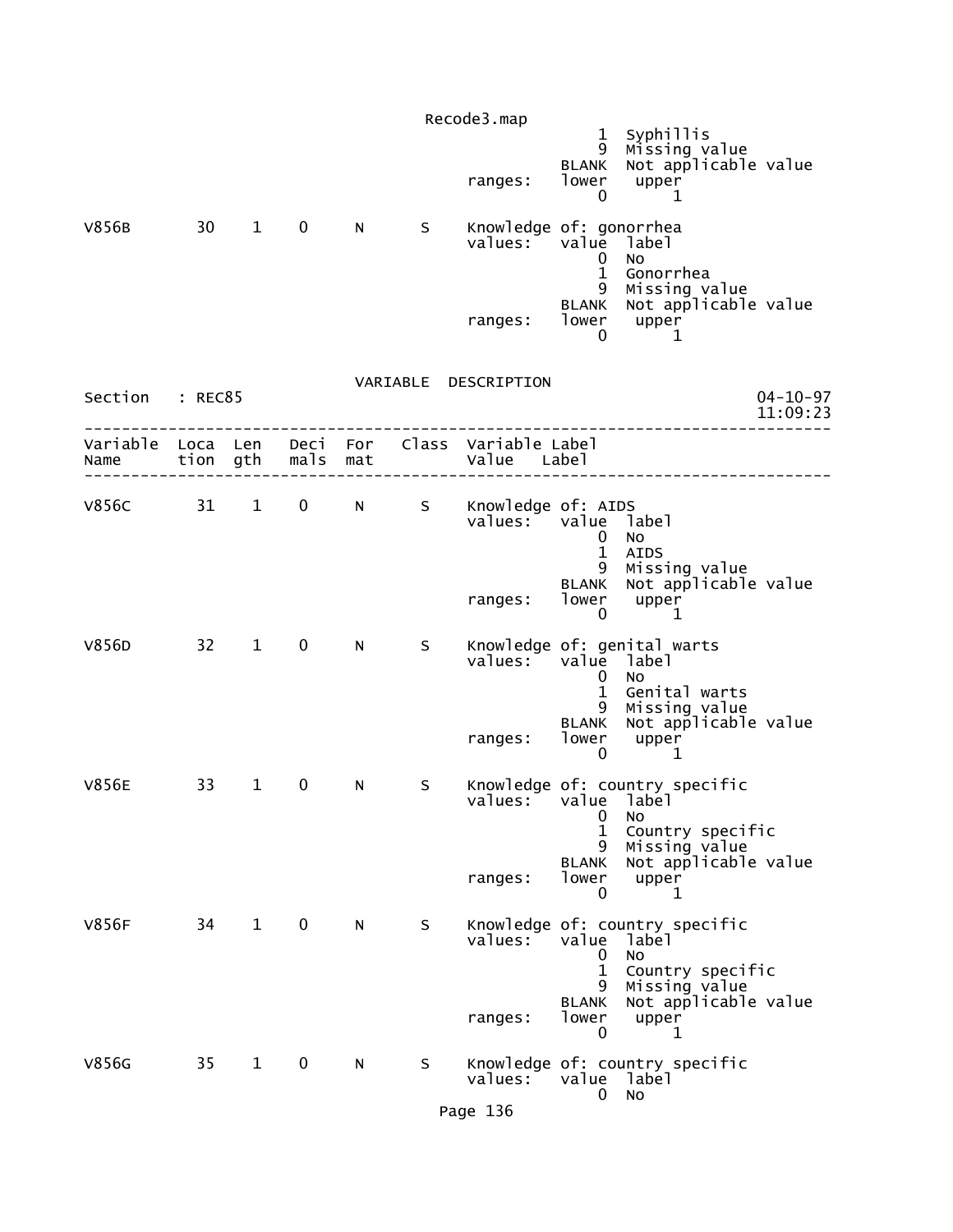|         |       | 1 Country specific         |
|---------|-------|----------------------------|
|         |       | 9 Missing value            |
|         |       | BLANK Not applicable value |
| ranges: | lower | upper                      |
|         |       |                            |

 VARIABLE DESCRIPTION Section : REC85 04-10-97<br>11:09:23 11:09:23 -------------------------------------------------------------------------------- Variable Loca Len Deci For Class Variable Label Name tion gth mals mat Value Label -------------------------------------------------------------------------------- V856H 36 1 0 N S Knowledge of: country specific<br>values: value label value label<br>0 No de la construcción de la construcción de la construcción de la construcción de la construcción de la construcc 1 Country specific 9 Missing value BLANK Not applicable value ranges: lower upper<br>0 1  $\sim$  0  $\sim$  1 V856I 37 1 0 N S Knowledge of: country specific<br>values: value label value label<br>0 No de la construcción de la construcción de la construcción de la construcción de la construcción de la construcc 1 Country specific 9 Missing value BLANK Not applicable value ranges: lower upper<br>1 0  $\sim$  0  $\sim$  1 V856J 38 1 0 N S Knowledge of: country specific<br>values: value label value label<br>O No de la construcción de la construcción de la construcción de la construcción de la construcción de la construcc 1 Country specific 9 Missing value BLANK Not applicable value ranges: lower upper  $\sim$  0  $\sim$  1 V856K 39 1 0 N S Knowledge of: country specific<br>values: value label value label de la construcción de la construcción de la construcción de la construcción de la construcción de la construcc 1 Country specific 9 Missing value BLANK Not applicable value ranges: lower upper  $\sim$  0  $\sim$  1 V856X 40 1 0 N S Knowledge of: other<br>values: value la value label<br>0 No de la construcción de la construcción de la construcción de la construcción de la construcción de la construcc 1 Other 9 Missing value BLANK Not applicable value ranges: lower upper<br>0 1  $\sim$  0 1

Section : REC85 04-10-97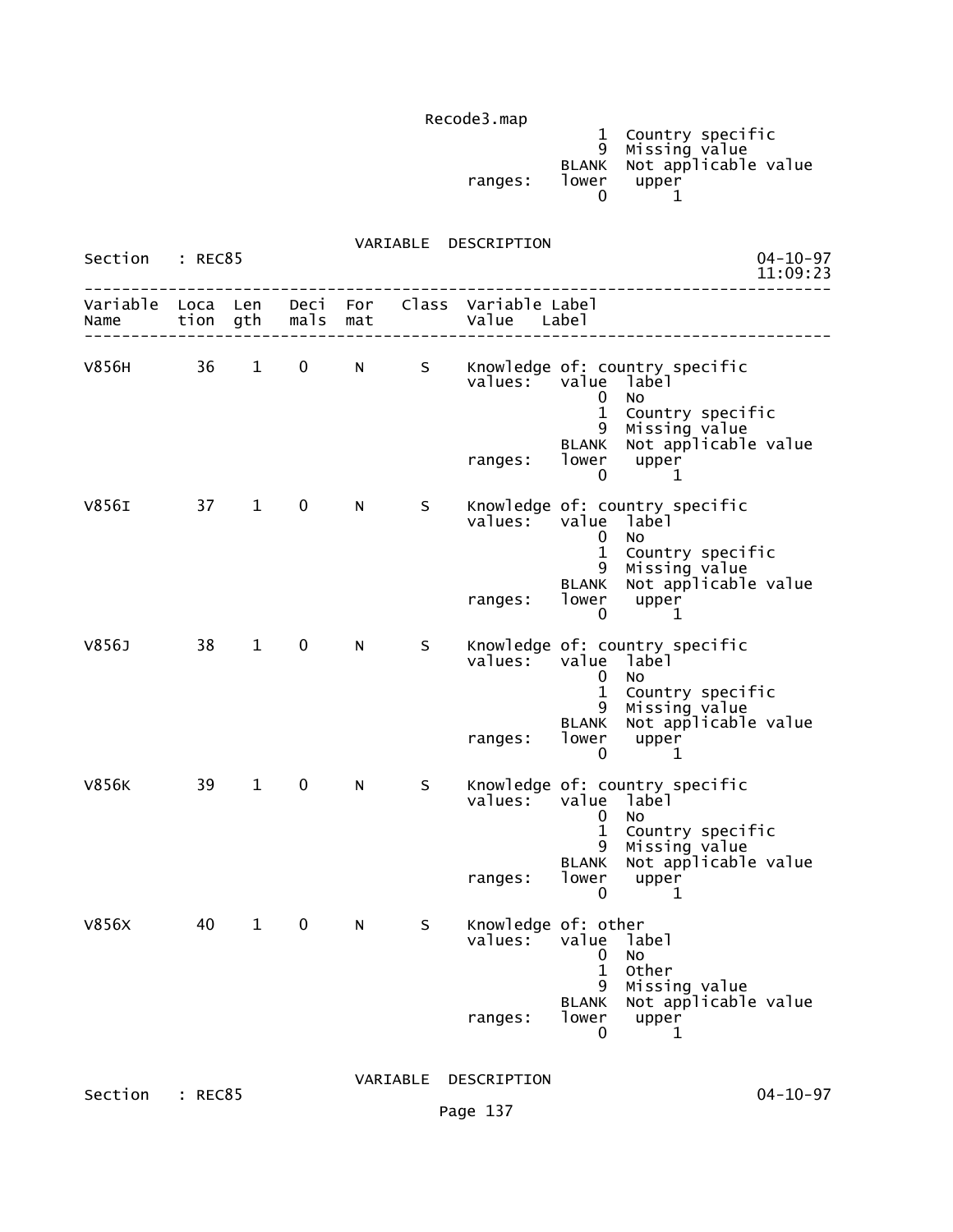|                           |      |              |             |                                                                                                                                                                                                                                |   |                                              |                                                                                                            |                                                                                                                                      | 11:09:23                   |
|---------------------------|------|--------------|-------------|--------------------------------------------------------------------------------------------------------------------------------------------------------------------------------------------------------------------------------|---|----------------------------------------------|------------------------------------------------------------------------------------------------------------|--------------------------------------------------------------------------------------------------------------------------------------|----------------------------|
| Variable Loca Len<br>Name | tion | gth          | mals        | mat                                                                                                                                                                                                                            |   | Deci For Class Variable Label<br>Value Label |                                                                                                            |                                                                                                                                      |                            |
| v856z                     | 41   | $\mathbf{1}$ | $\mathbf 0$ | N                                                                                                                                                                                                                              | S | values:<br>ranges:                           | Knowledge of: DK<br>value<br>$\mathbf 0$<br>$\mathbf{1}$<br>9<br>BLANK<br>lower                            | label<br><b>NO</b><br>DK<br>Missing value<br>Not applicable value<br>upper                                                           |                            |
| V857                      | 42   | $\mathbf{1}$ | $\mathbf 0$ | N.                                                                                                                                                                                                                             | S | values:<br>ranges:                           | $\mathbf 0$<br>value<br>$\mathbf 0$<br>$\mathbf{1}$<br>8<br>9<br><b>BLANK</b><br>lower<br>$\mathbf 0$<br>8 | 1<br>Have sexual disease last 12M<br>label<br>No<br>Yes<br>DK<br>Missing value<br>Not applicable value<br>upper<br>$\mathbf{1}$<br>8 |                            |
| V858A                     | 43   | $\mathbf{1}$ | $\mathbf 0$ | N                                                                                                                                                                                                                              | S | values:<br>ranges:                           | value<br>0<br>$\mathbf{1}$<br>9<br><b>BLANK</b><br>lower<br>0                                              | Last 12 mths had: syphilis<br>label<br>No<br>Syphillis<br>Missing value<br>Not applicable value<br>upper<br>1                        |                            |
| <b>V858B</b>              | 44   | $\mathbf{1}$ | 0           | N.                                                                                                                                                                                                                             | S | values:<br>ranges:                           | value<br>0<br>$\mathbf 1$<br>9<br><b>BLANK</b><br>lower<br>$\mathbf{0}$                                    | Last 12 mths had: gonorrhea<br>label<br>No<br>Gonorrhea<br>Missing value<br>Not applicable value<br>upper<br>$\mathbf 1$             |                            |
| <b>V858C</b>              | 45   | $\mathbf{1}$ | 0           | N                                                                                                                                                                                                                              | S | values:<br>ranges:                           | Last 12 mths had: AIDS<br>value<br>0<br>$\mathbf{1}$<br>9<br><b>BLANK</b><br>lower<br>0                    | label<br>No<br><b>AIDS</b><br>Missing value<br>Not applicable value<br>upper<br>1                                                    |                            |
| Section : REC85           |      |              |             |                                                                                                                                                                                                                                |   | VARIABLE DESCRIPTION                         |                                                                                                            |                                                                                                                                      | $04 - 10 - 97$<br>11:09:23 |
| Variable Loca Len<br>Name |      | tion gth     | mals        | mat                                                                                                                                                                                                                            |   | Deci For Class Variable Label<br>Value Label |                                                                                                            |                                                                                                                                      |                            |
| V858D                     | 46   | $\mathbf{1}$ | 0           | N and the set of the set of the set of the set of the set of the set of the set of the set of the set of the set of the set of the set of the set of the set of the set of the set of the set of the set of the set of the set | S |                                              |                                                                                                            | Last 12 mths had: genital wart                                                                                                       |                            |

Page 138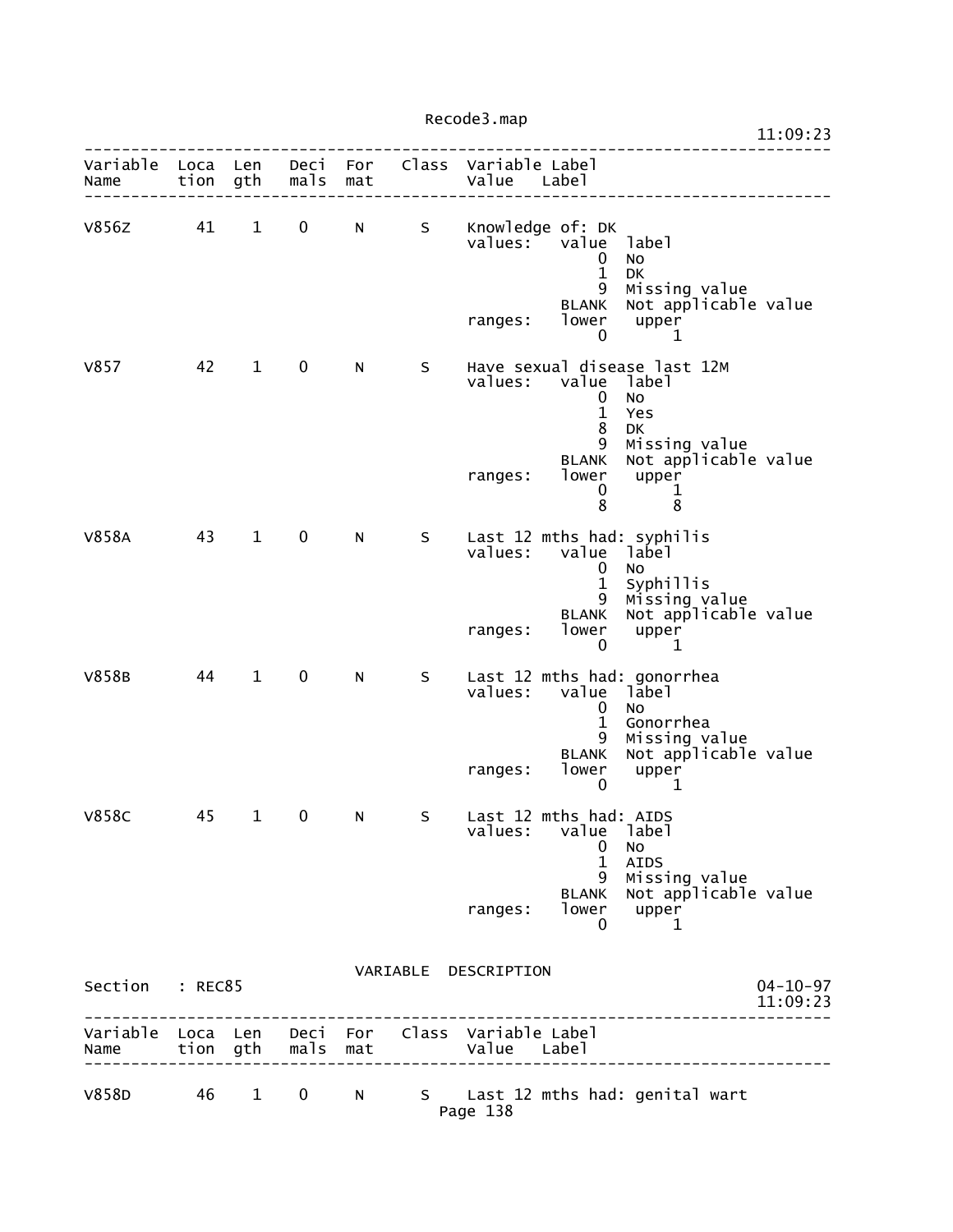|                                                         |      |              |                   |     |   | Recode3.map<br>values: | value<br>0                                                                    | label<br><b>NO</b>                                                     |
|---------------------------------------------------------|------|--------------|-------------------|-----|---|------------------------|-------------------------------------------------------------------------------|------------------------------------------------------------------------|
|                                                         |      |              |                   |     |   | ranges:                | $\mathbf{1}$<br>9<br><b>BLANK</b><br>lower<br>$\mathbf{0}$                    | Genital wart<br>Missing value<br>Not applicable value<br>upper<br>1    |
| <b>V858E</b>                                            | 47   | $\mathbf{1}$ | $\mathbf 0$       | N   | S | values:                | Last 12 mths had: CS<br>value label<br>0<br>$\mathbf{1}$<br>9<br><b>BLANK</b> | <b>NO</b><br>Country specific<br>Missing value<br>Not applicable value |
|                                                         |      |              |                   |     |   | ranges:                | lower<br>0                                                                    | upper<br>1                                                             |
| <b>V858F</b>                                            | 48   | $\mathbf{1}$ | $\mathbf 0$       | N   | S | values:                | Last 12 mths had: CS<br>value label<br>0<br>$\mathbf{1}$<br>9                 | No.<br>Country specific<br>Missing value                               |
|                                                         |      |              |                   |     |   | ranges:                | <b>BLANK</b><br>lower<br>$\mathbf{0}$                                         | Not applicable value<br>upper<br>$\mathbf{1}$                          |
| V858G                                                   | 49   | $\mathbf{1}$ | $\mathbf 0$       | N   | S | values:                | Last 12 mths had: CS<br>value label<br>0<br>$\mathbf{1}$<br>9                 | <b>NO</b><br>Country specific<br>Missing value                         |
|                                                         |      |              |                   |     |   | ranges:                | <b>BLANK</b><br>lower<br>0                                                    | Not applicable value<br>upper<br>$\mathbf 1$                           |
| V858H                                                   | 50   | $\mathbf{1}$ | $\mathbf 0$       | N   | S | values:                | Last 12 mths had: CS<br>value label<br>0<br>$\mathbf 1$                       | <b>NO</b><br>Country specific                                          |
|                                                         |      |              |                   |     |   | ranges:                | 9<br><b>BLANK</b><br>lower<br>0                                               | Missing value<br>Not applicable value<br>upper<br>1                    |
| Section : REC85                                         |      |              |                   |     |   | VARIABLE DESCRIPTION   |                                                                               | $04 - 10 - 97$<br>11:09:23                                             |
| Variable Loca Len Deci For Class Variable Label<br>Name |      |              | tion gth mals mat |     |   | Value Label            |                                                                               |                                                                        |
| V858I 51 1 0                                            |      |              |                   | N a | S |                        | Last 12 mths had: CS<br>values: value label<br>0<br>$\mathbf{1}$              | <b>NO</b><br>Country specific                                          |
|                                                         |      |              |                   |     |   | ranges:                | 9<br><b>BLANK</b><br>0                                                        | Missing value<br>Not applicable value<br>$lower$ upper<br>$\mathbf{1}$ |
| V858J                                                   | 52 1 |              | $\mathbf{0}$      | N.  |   | Page 139               | S Last 12 mths had: CS                                                        |                                                                        |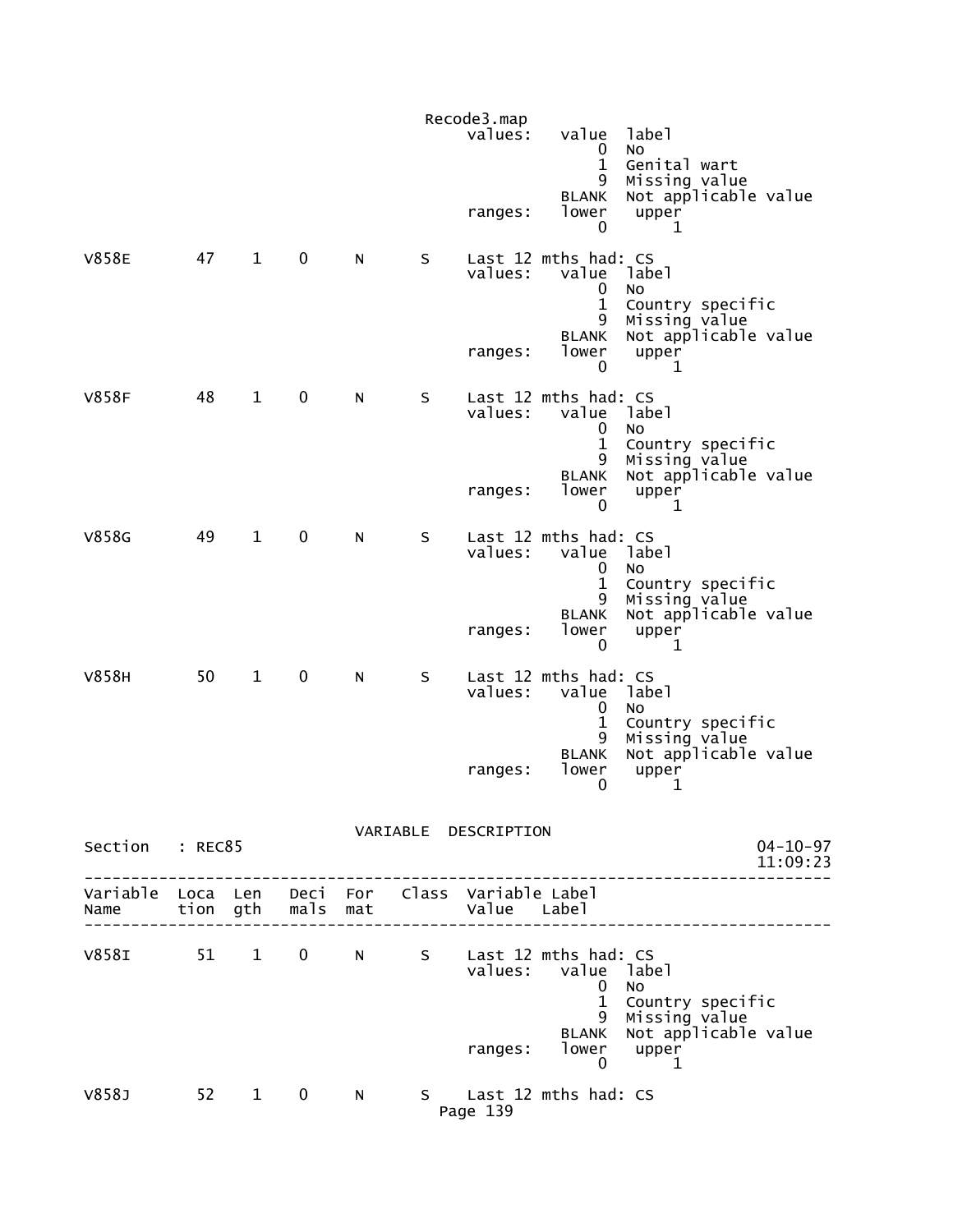|                  |                  |              |                  |     |    | Recode3.map<br>values:        | value                                                                       | label                                                                                        |
|------------------|------------------|--------------|------------------|-----|----|-------------------------------|-----------------------------------------------------------------------------|----------------------------------------------------------------------------------------------|
|                  |                  |              |                  |     |    | ranges:                       | $\mathbf{0}$<br>$\mathbf{1}$<br>9<br><b>BLANK</b><br>lower<br>0             | <b>NO</b><br>Country specific<br>Missing value<br>Not applicable value<br>upper<br>1         |
| V858X            | 53               | $\mathbf{1}$ | $\mathbf 0$      | N   | S  | values:                       | Last 12 mths had: other<br>$\mathbf 0$<br>$\mathbf{1}$<br>9<br><b>BLANK</b> | value label<br>No<br>Other<br>Missing value<br>Not applicable value                          |
|                  |                  |              |                  |     |    | ranges:                       | lower<br>$\mathbf{0}$                                                       | upper<br>1                                                                                   |
| <b>V858Z</b>     | 54               | $\mathbf{1}$ | $\mathbf 0$      | N.  | S  | values:                       | Last 12 mths had: DK<br>$\mathbf{0}$<br>$\mathbf{1}$<br>9                   | value label<br>No<br>DK<br>Missing value                                                     |
|                  |                  |              |                  |     |    | ranges:                       | <b>BLANK</b><br>lower<br>0                                                  | Not applicable value<br>upper<br>1                                                           |
| V859             | 55               | $\mathbf{1}$ | $\mathbf 0$      | N   | S  | values:                       | value label<br>0<br>$\mathbf{1}$                                            | Seek advice for last disease<br>No<br>Yes                                                    |
|                  |                  |              |                  |     |    | ranges:                       | 9<br><b>BLANK</b><br>lower<br>0                                             | Missing value<br>Not applicable value<br>upper<br>1                                          |
| Section          | : REC85          |              |                  |     |    | VARIABLE DESCRIPTION          |                                                                             | $04 - 10 - 97$<br>11:09:23                                                                   |
| Variable<br>Name | Loca Len<br>tion | gth          | Deci For<br>mals | mat |    | Class Variable Label<br>Value | Label                                                                       |                                                                                              |
| <b>V860A</b>     | 56               | $\mathbf{1}$ | 0                | N   | S  | values:                       | value<br>0                                                                  | Seek advise: government hosp.<br>label<br>NO                                                 |
|                  |                  |              |                  |     |    | ranges:                       | $\mathbf{1}$<br>9<br><b>BLANK</b><br>lower<br>0                             | Government hospital<br>Missing value<br>Not applicable value<br>upper<br>1                   |
| V860B            | 57               | $\mathbf{1}$ | $\mathbf 0$      | N   | S  | values:                       | value<br>0<br>$\mathbf{1}$<br>9                                             | Seek advise: govt health cntr.<br>label<br><b>NO</b><br>Govt. health center<br>Missing value |
|                  |                  |              |                  |     |    | ranges:                       | <b>BLANK</b><br>lower<br>0                                                  | Not applicable value<br>upper<br>1                                                           |
| <b>V860C</b>     | 58               | $\mathbf{1}$ | $\mathbf 0$      | N   | S. | Page 140                      |                                                                             | Seek advise: health post, disp                                                               |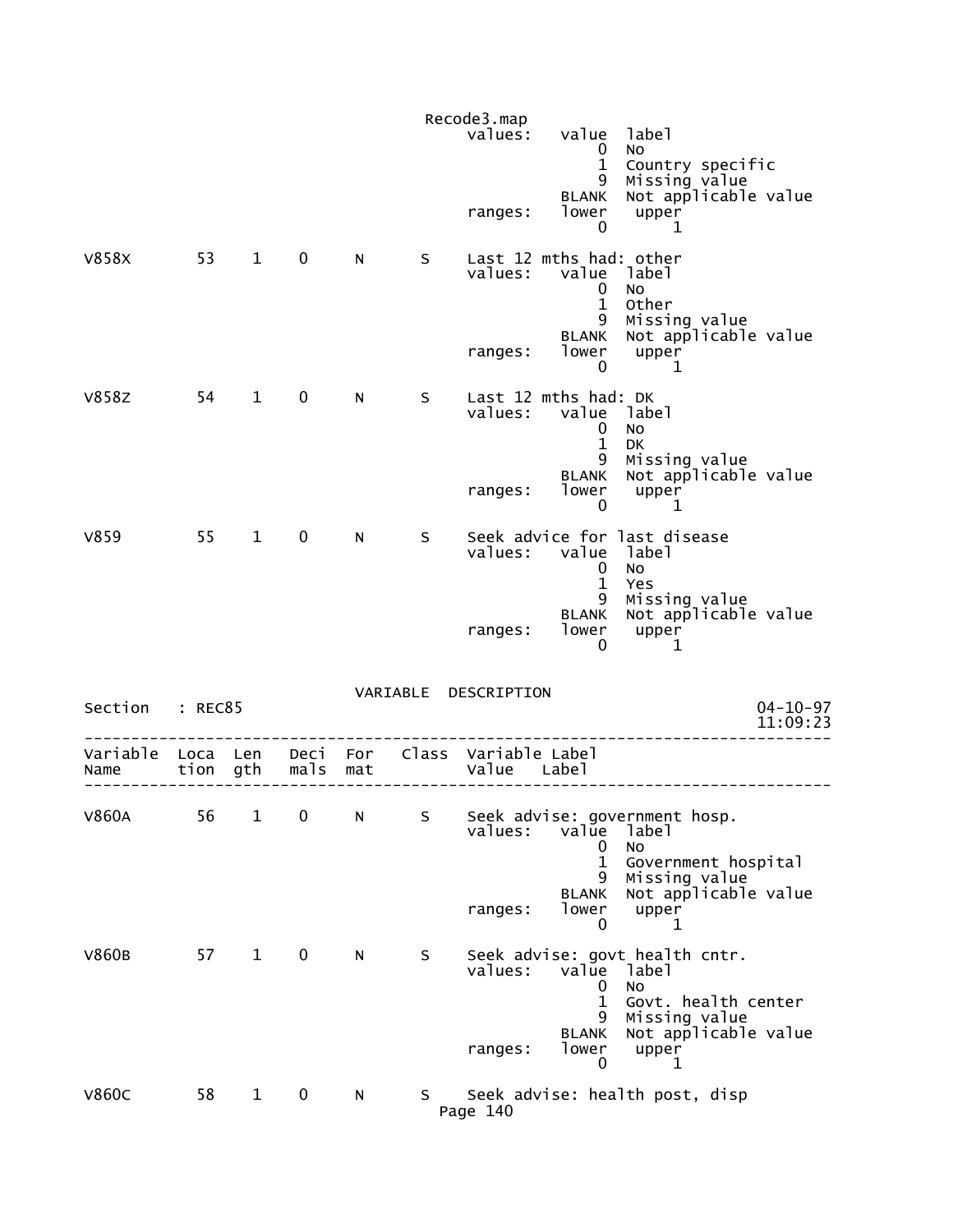|                                |         |                        |             |            |    | Recode3.map<br>values:              | value<br>$\overline{0}$<br>$\mathbf{1}$<br>9                  | label<br><b>NO</b><br>Health post, dispens<br>Missing value                                                              |
|--------------------------------|---------|------------------------|-------------|------------|----|-------------------------------------|---------------------------------------------------------------|--------------------------------------------------------------------------------------------------------------------------|
|                                |         |                        |             |            |    | ranges:                             | BLANK<br>lower<br>0                                           | Not applicable value<br>upper<br>1                                                                                       |
| V860D                          | 59      | $\mathbf{1}$           | 0           | N.         | S. | values:<br>ranges:                  | value<br>0<br>$\mathbf{1}$<br>9<br><b>BLANK</b><br>lower<br>0 | Seek advise: mobile clinic<br>label<br><b>NO</b><br>Mobile clinic<br>Missing value<br>Not applicable value<br>upper<br>1 |
| <b>V860E</b>                   | 60      | $\mathbf{1}$           | $\mathbf 0$ | N.         | S  | values:                             | value<br>$\mathbf 0$<br>$\mathbf 1$<br>9<br><b>BLANK</b>      | Seek advise: comm.health workr<br>label<br>No<br>Community health wrk<br>Missing value<br>Not applicable value           |
|                                |         |                        |             |            |    | ranges:                             | lower<br>0                                                    | upper<br>1                                                                                                               |
| Section                        | : REC85 |                        |             |            |    | VARIABLE DESCRIPTION                |                                                               | $04 - 10 - 97$<br>11:09:23                                                                                               |
| Variable Loca Len Deci<br>Name | tion    | gth                    | mals        | For<br>mat |    | Class Variable Label<br>Value Label |                                                               |                                                                                                                          |
| <b>V860F</b>                   | 61      | $1 \quad \blacksquare$ | $0 \qquad$  | N a        | S  | Seek advise: FP clinic<br>values:   | $\mathbf{0}$<br>$\mathbf{1}$<br>9                             | value label<br><b>NO</b><br>FP clinic<br>Missing value                                                                   |
|                                |         |                        |             |            |    | ranges:                             | <b>BLANK</b><br>lower<br>$\mathbf 0$                          | Not applicable value<br>upper<br>1                                                                                       |
| V860G                          | 62      | $\mathbf{1}$           | 0           | N          | S  | values:                             | value<br>0<br>1                                               | Seek advise: CS public sector<br>label<br>No<br>CS public sector                                                         |
|                                |         |                        |             |            |    | ranges:                             | 9<br>BLANK<br>lower<br>0                                      | Missing value<br>Not applicable value<br>upper<br>1                                                                      |
| <b>V860H</b>                   | 63      | $\mathbf{1}$           | $\mathbf 0$ | N.         | S  | values:                             | value<br>0<br>$\mathbf 1$<br>9                                | Seek advise: CS public sector<br>label<br>No<br>CS public sector<br>Missing value                                        |
|                                |         |                        |             |            |    | ranges:                             | BLANK<br>lower<br>$\mathbf 0$                                 | Not applicable value<br>upper<br>1                                                                                       |
| <b>V860I</b>                   | 64      | $\mathbf{1}$           | 0           | N          | S. | Page 141                            |                                                               | Seek advise: other public                                                                                                |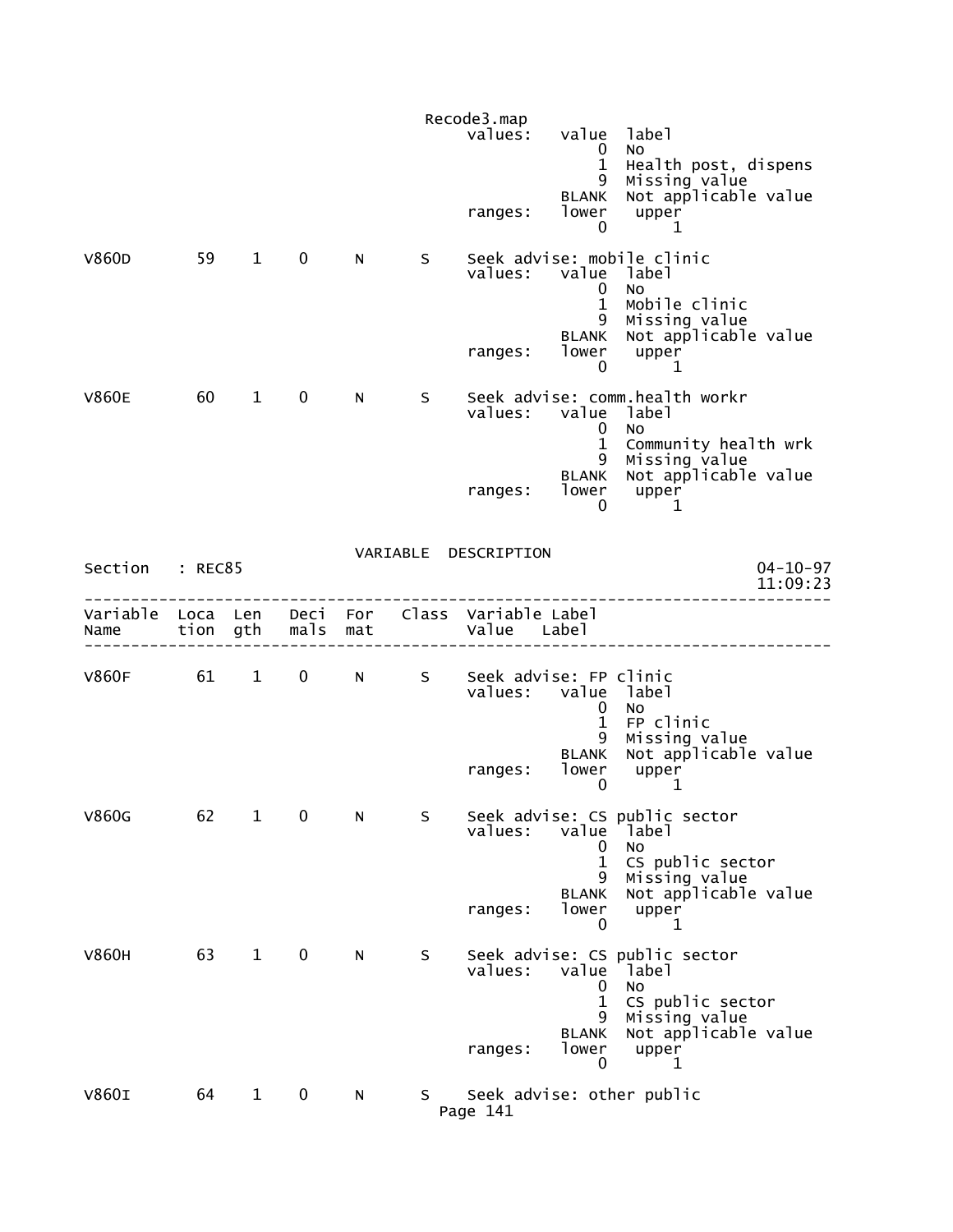|                          |                      |                        |              |            |    | Recode3.map<br>values:<br>ranges:   | value label<br>$\mathbf 0$<br>$\mathbf{1}$<br>9<br><b>BLANK</b><br>lower<br>0 | No<br>Other public<br>Missing value<br>Not applicable value<br>upper<br>1                                                           |                |
|--------------------------|----------------------|------------------------|--------------|------------|----|-------------------------------------|-------------------------------------------------------------------------------|-------------------------------------------------------------------------------------------------------------------------------------|----------------|
| V860J                    | 65                   | $\mathbf{1}$           | $\mathbf 0$  | N          | S. | values:<br>ranges:                  | value<br>0<br>$\mathbf{1}$<br>9<br><b>BLANK</b><br>lower                      | Seek advise: private hosp/clin<br>label<br>No<br>Private hosp, clinic<br>Missing value<br>Not applicable value<br>upper             |                |
| Section                  | : REC85              |                        |              |            |    | VARIABLE DESCRIPTION                | 0                                                                             | 1                                                                                                                                   | $04 - 10 - 97$ |
| Variable<br>Name         | Loca Len<br>tion gth |                        | Deci<br>mals | For<br>mat |    | Class Variable Label<br>Value Label |                                                                               |                                                                                                                                     | 11:09:23       |
| V860K <b>New York 10</b> | 66 —                 | $1 \quad \blacksquare$ | $\mathbf 0$  | N          | S  | values: value label<br>ranges:      | 0<br>$\mathbf{1}$<br>9<br><b>BLANK</b><br>lower<br>0                          | Seek advise: private pharmacy<br>No<br>Private pharmacy<br>Missing value<br>Not applicable value<br>upper<br>1                      |                |
| <b>V860L</b>             | 67 1                 |                        | $\mathbf 0$  | N          | S. | values:<br>ranges:                  | value<br>0<br>$\mathbf{1}$<br>9<br><b>BLANK</b><br>lower<br>0                 | Seek advise: private doctor<br>label<br>No<br>Private doctor<br>Missing value<br>Not applicable value<br>upper<br>1                 |                |
| <b>V860M</b>             | 68                   | $\mathbf{1}$           | 0            | N          | S  | values:<br>ranges:                  | value<br>U<br>$\mathbf{1}$<br>9<br><b>BLANK</b><br>lower<br>0                 | Seek advise: private mobile cl<br>label<br>No<br>Private mobile clin.<br>Missing value<br>Not applicable value<br>upper<br>1        |                |
| <b>V860N</b>             | 69                   | $\mathbf{1}$           | 0            | N.         | S  | values:<br>ranges:                  | value<br>0<br>1<br>9<br><b>BLANK</b><br>lower<br>0                            | Seek advise: comm.health workr<br>label<br><b>NO</b><br>Community health wrk<br>Missing value<br>Not applicable value<br>upper<br>1 |                |
| V8600                    | 70                   | $\mathbf{1}$           | 0            | ${\sf N}$  | S. | Page 142                            |                                                                               | Seek advise: CS med.priv sect.                                                                                                      |                |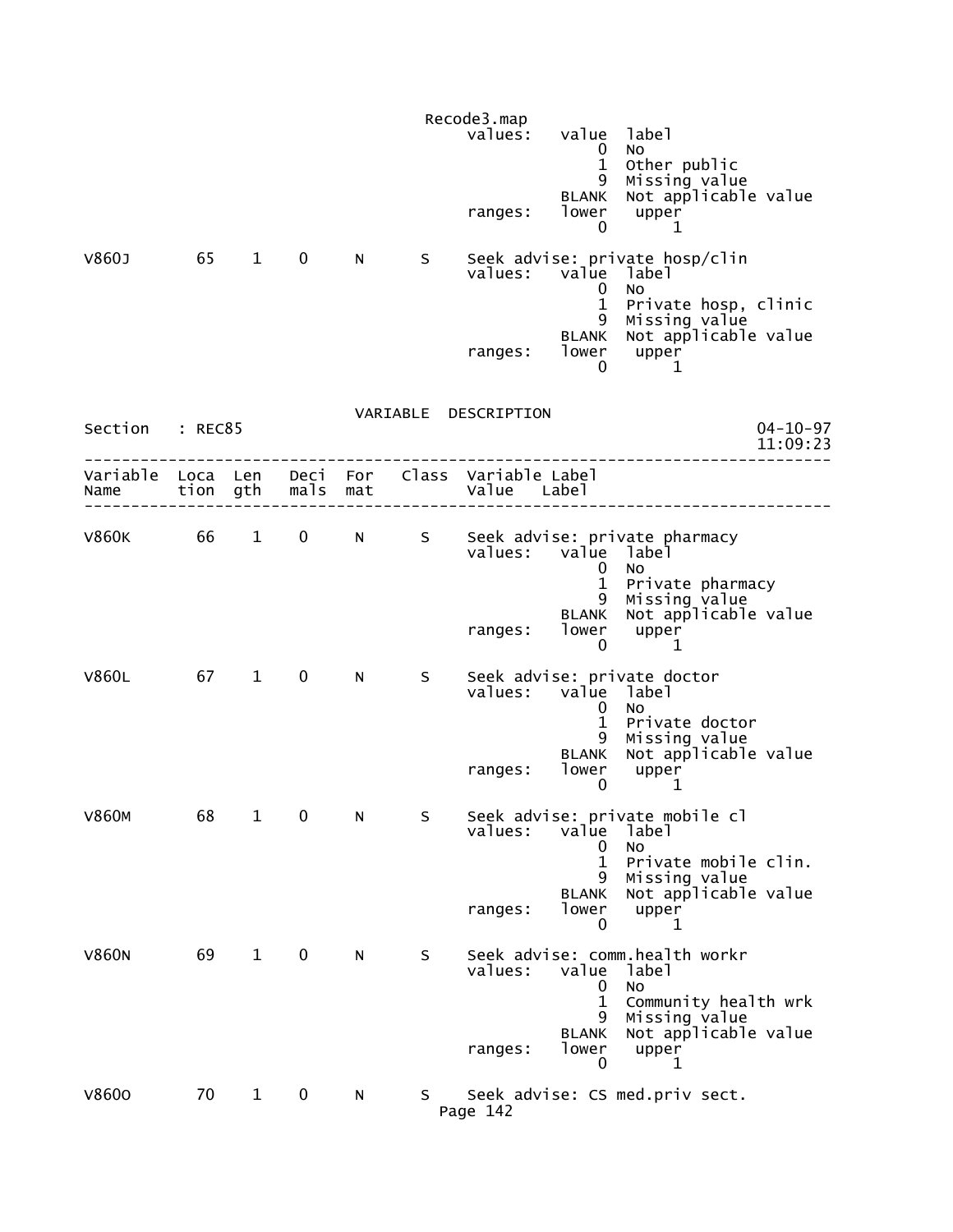Recode3.map values: value label (1999) values: value label (1999) value label (1999) value label (1999) value  $\sim$ de la construcción de la construcción de la construcción de la construcción de la construcción de la construcc 1 CS med. priv. sector 9 Missing value BLANK Not applicable value ranges: lower upper  $\sim$  0  $\sim$  1

| Section          | : REC85          |              |              |            |     |                                                                                                                                                                                                                                       | $04 - 10 - 97$<br>11:09:23 |
|------------------|------------------|--------------|--------------|------------|-----|---------------------------------------------------------------------------------------------------------------------------------------------------------------------------------------------------------------------------------------|----------------------------|
| Variable<br>Name | Loca Len<br>tion | gth          | Deci<br>mals | For<br>mat |     | Class Variable Label<br>Value Label                                                                                                                                                                                                   |                            |
| <b>V860P</b>     | 71               | $\mathbf{1}$ | 0            | N.         | S – | Seek advise: CS med.priv sect.<br>values:<br>value<br>label<br>$\Omega$<br><b>NO</b><br>$\mathbf{1}$<br>CS med. priv. sector<br>Missing value<br>Not applicable value<br>9<br>BLANK<br>lower<br>upper<br>ranges:<br>$\mathbf{0}$<br>1 |                            |
| V860Q            | 72               | $\mathbf{1}$ | 0            | N.         | S.  | Seek advise: CS med.priv sect.<br>value<br>values:<br>label<br>$\Omega$<br>No<br>$\mathbf{1}$<br>CS med. priv. sector<br>Missing value<br>9<br>Not applicable value<br><b>BLANK</b><br>lower<br>ranges:<br>upper<br>$\mathbf{0}$<br>1 |                            |
| <b>V860R</b>     | 73               | $\mathbf{1}$ | 0            | N.         | S   | Seek advise: other private<br>values:<br>value label<br>$\mathbf{0}$<br>No<br>$\mathbf{1}$<br>Other private<br>Missing value<br>9<br>Not applicable value<br><b>BLANK</b><br>lower<br>ranges:<br>upper<br>$\mathbf{0}$<br>1           |                            |
| <b>V860S</b>     | 74               | $\mathbf{1}$ | $\mathbf 0$  | N          | S   | Seek advise: shop<br>value label<br>values:<br>0<br>No<br>$\mathbf{1}$<br>Shop<br>Missing value<br>9<br>Not applicable value<br><b>BLANK</b><br>lower<br>upper<br>ranges:<br>$\mathbf{0}$<br>1                                        |                            |
| <b>V860T</b>     | 75               | $\mathbf{1}$ | $\mathbf 0$  | N          | S   | Seek advise: traditional pract<br>values:<br>value<br>label<br>$\mathbf{0}$<br>No<br>$\mathbf 1$<br>Traditional pract.<br>Missing value<br>9<br>Not applicable value<br>BLANK<br>lower<br>upper<br>ranges:<br>0<br>1                  |                            |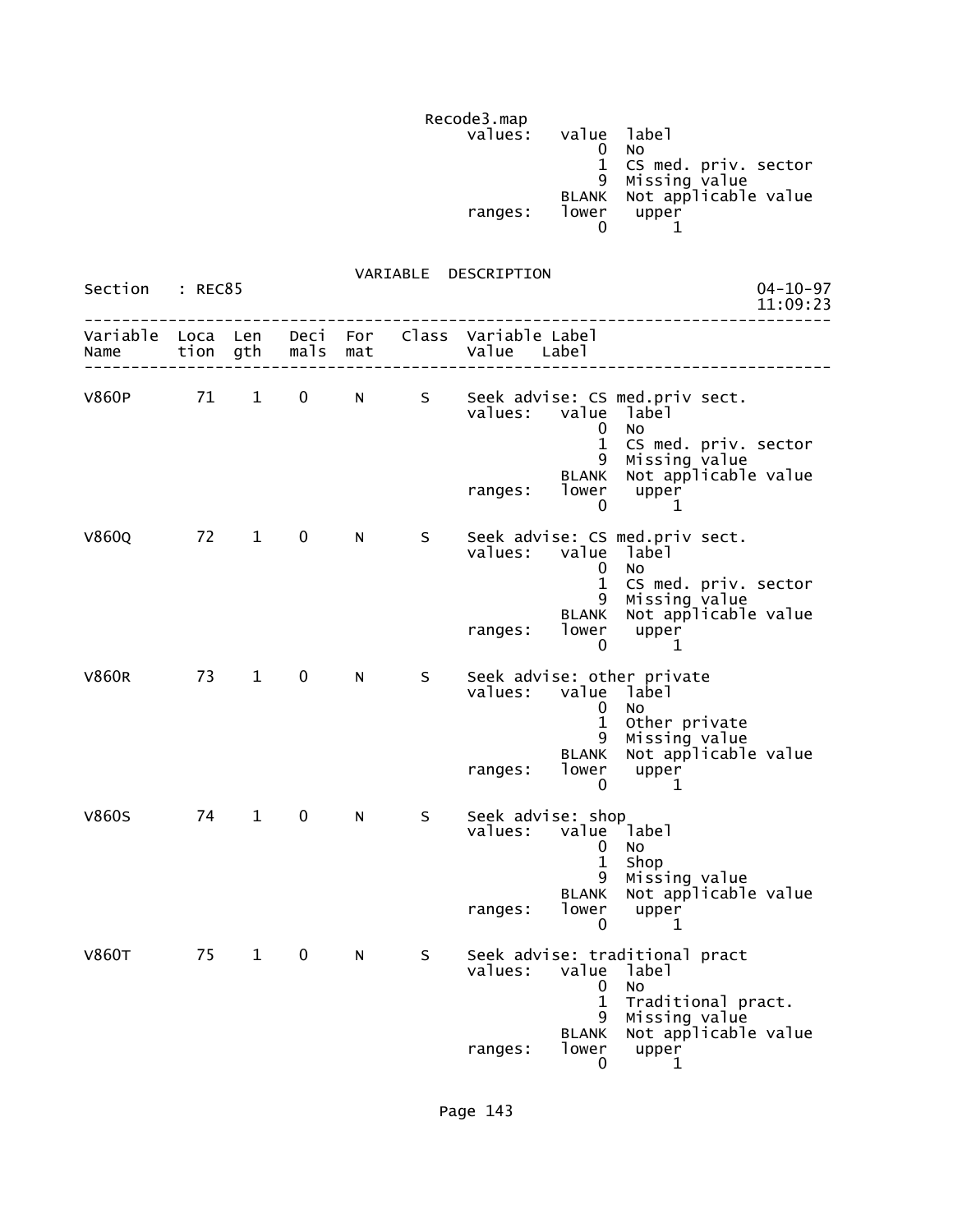|                           |              |              |              |            | VARIABLE | DESCRIPTION                                                                                                                                                                 |                                              |
|---------------------------|--------------|--------------|--------------|------------|----------|-----------------------------------------------------------------------------------------------------------------------------------------------------------------------------|----------------------------------------------|
| Section                   | : REC85      |              |              |            |          |                                                                                                                                                                             | $04 - 10 - 97$<br>11:09:23                   |
| Variable<br>Name          | Loca<br>tion | Len<br>gth   | Deci<br>mals | For<br>mat | Class    | Variable Label<br>Value<br>Label                                                                                                                                            |                                              |
| <b>V860U</b>              | 76           | $\mathbf 1$  | 0            | N          | S        | Seek advise: relatives/friends<br>values:<br>value<br>label<br>No<br>0<br>$\mathbf 1$<br>Missing value<br>9<br><b>BLANK</b><br>lower<br>upper<br>ranges:<br>0<br>1          | Relatives, friends<br>Not applicable value   |
| <b>V860V</b>              | 77           | $\mathbf{1}$ | 0            | N          | S        | Seek advise: CS oth.priv.sect.<br>values:<br>value<br>label<br>NO<br>U<br>$\mathbf 1$<br>Missing value<br>9<br><b>BLANK</b><br>lower<br>ranges:<br>upper<br>0<br>1          | CS oth. priv. sector<br>Not applicable value |
| <b>V860W</b>              | 78           | $\mathbf{1}$ | 0            | N          | S        | Seek advise: CS oth.priv.sect.<br>value<br>values:<br>label<br>No<br>0<br>$\mathbf 1$<br>Missing value<br>9<br><b>BLANK</b><br>lower<br>ranges:<br>upper<br>0<br>1          | CS oth. priv. sector<br>Not applicable value |
| <b>V860X</b>              | 79           | $\mathbf{1}$ | 0            | N          | S        | Seek advise: other<br>values:<br>value<br>label<br>0<br>No<br>$\mathbf{1}$<br>Other<br>Missing value<br>9<br><b>BLANK</b><br>lower<br>upper<br>ranges:<br>$\mathbf{0}$<br>1 | Not applicable value                         |
| <b>V860Z</b>              | 80           | $\mathbf{1}$ | 0            | N          | S        | Seek advise: DK<br>label<br>values:<br>value<br>$\bf{0}$<br>No<br>$\mathbf{1}$<br>DK<br>Missing value<br>9<br><b>BLANK</b><br>lower<br>ranges:<br>upper<br>0<br>1           | Not applicable value                         |
| Section : REC85           |              |              |              |            |          | VARIABLE DESCRIPTION                                                                                                                                                        | $04 - 10 - 97$<br>11:09:23                   |
| Variable Loca Len<br>Name |              | tion gth     | mals         | mat        |          | Deci For Class Variable Label<br>Value Label                                                                                                                                |                                              |
| V861                      | 81           | $\mathbf{1}$ | 0            | N          | S –      | Advise partner when had diseas                                                                                                                                              |                                              |

Page 144

## Recode3.map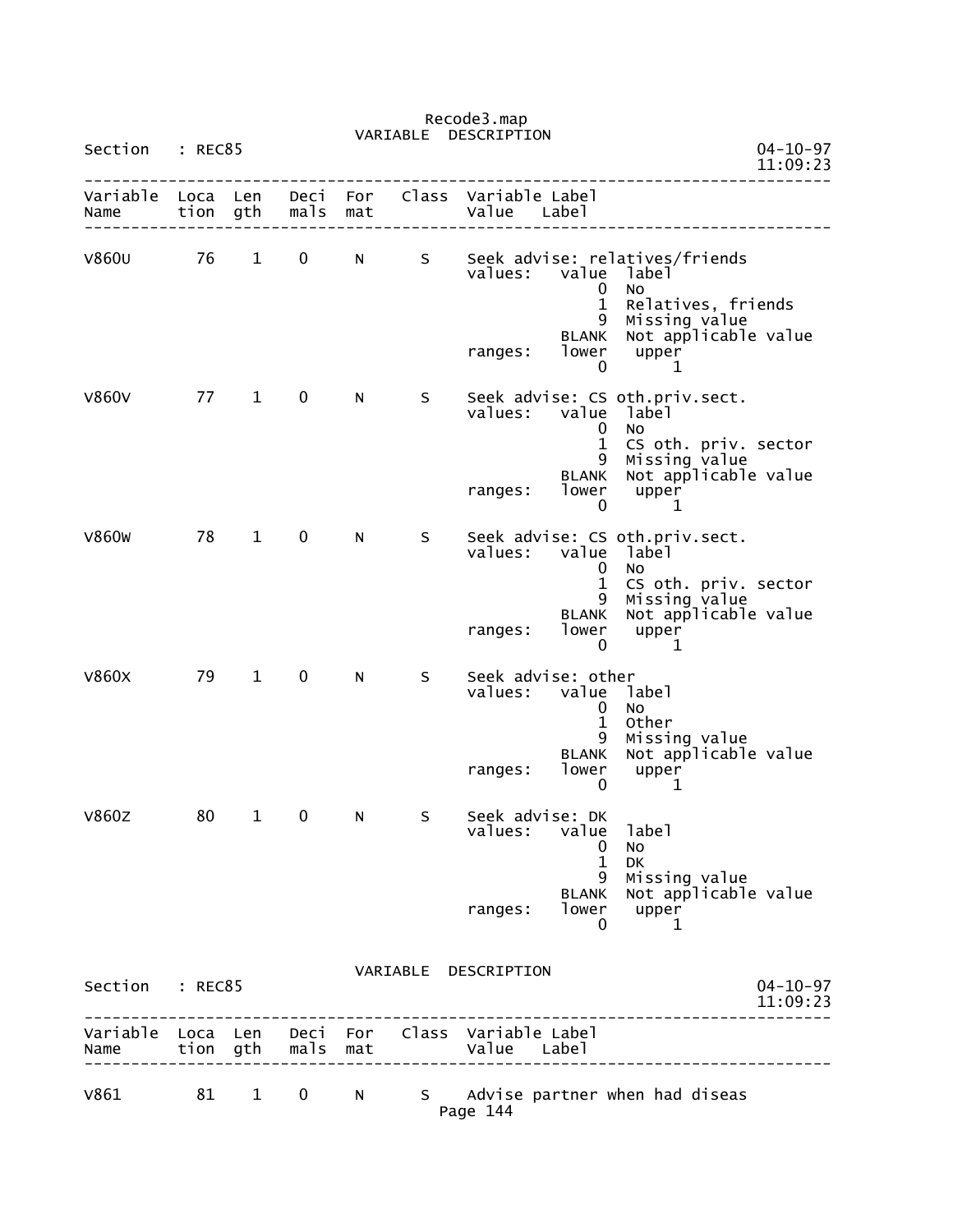|                 |    |              |             |   |            | Recode3.map<br>values:                                                                    | value                                                                           | label                                                                                                                                      |
|-----------------|----|--------------|-------------|---|------------|-------------------------------------------------------------------------------------------|---------------------------------------------------------------------------------|--------------------------------------------------------------------------------------------------------------------------------------------|
|                 |    |              |             |   |            | ranges:                                                                                   | 0<br>$\mathbf{1}$<br>9<br><b>BLANK</b><br>lower<br>0                            | <b>NO</b><br>Yes<br>Missing value<br>Not applicable value<br>upper<br>1                                                                    |
| V862            | 82 | $\mathbf{1}$ | 0           | N | S          | values:<br>ranges:                                                                        | value<br>0<br>$\mathbf{1}$<br>$\overline{2}$<br>9<br><b>BLANK</b><br>lower<br>0 | Tried to avoid infecting partn<br>label<br><b>NO</b><br>Yes<br>Part. already infect<br>Missing value<br>Not applicable value<br>upper<br>2 |
| V863A           | 83 | $\mathbf{1}$ | $\mathbf 0$ | N | $\sf S$    | values:<br>ranges:                                                                        | value<br>0<br>$\mathbf{1}$<br>9<br><b>BLANK</b><br>lower<br>0                   | what done: no sexual intercour<br>label<br>No<br>No sexual intercours<br>Missing value<br>Not applicable value<br>upper<br>$\mathbf 1$     |
| V863B           | 84 | $\mathbf{1}$ | $\pmb{0}$   | N | $\sf S$    | what done: used condoms<br>values:<br>ranges:                                             | value<br>0<br>$\mathbf{1}$<br>9<br><b>BLANK</b><br>lower<br>0                   | label<br>No<br>Used condoms<br>Missing value<br>Not applicable value<br>upper<br>1                                                         |
| <b>V863C</b>    | 85 | $\mathbf{1}$ | 0           | N | S          | values:<br>ranges:                                                                        | value<br>0<br>$\mathbf 1$<br>9<br><b>BLANK</b><br>lower<br>0                    | What done: took medicines<br>label<br>No<br>Took medicines<br>Missing value<br>Not applicable value<br>upper<br>1                          |
| Section : REC85 |    |              |             |   |            | VARIABLE DESCRIPTION                                                                      |                                                                                 | $04 - 10 - 97$<br>11:09:23                                                                                                                 |
|                 |    |              |             |   |            | Variable Loca Len Deci For Class Variable-Label<br>Name tion gth mals mat and Value Label |                                                                                 |                                                                                                                                            |
| V863D           |    |              |             |   | 86 1 0 N S | values: value label                                                                       | $\mathbf 0$<br>$\mathbf{1}$                                                     | What done: country specific<br>NO.<br>Country specific                                                                                     |
|                 |    |              |             |   |            | ranges:                                                                                   | 9<br>0                                                                          | Missing value<br>BLANK Not applicable value<br>lower upper<br>1                                                                            |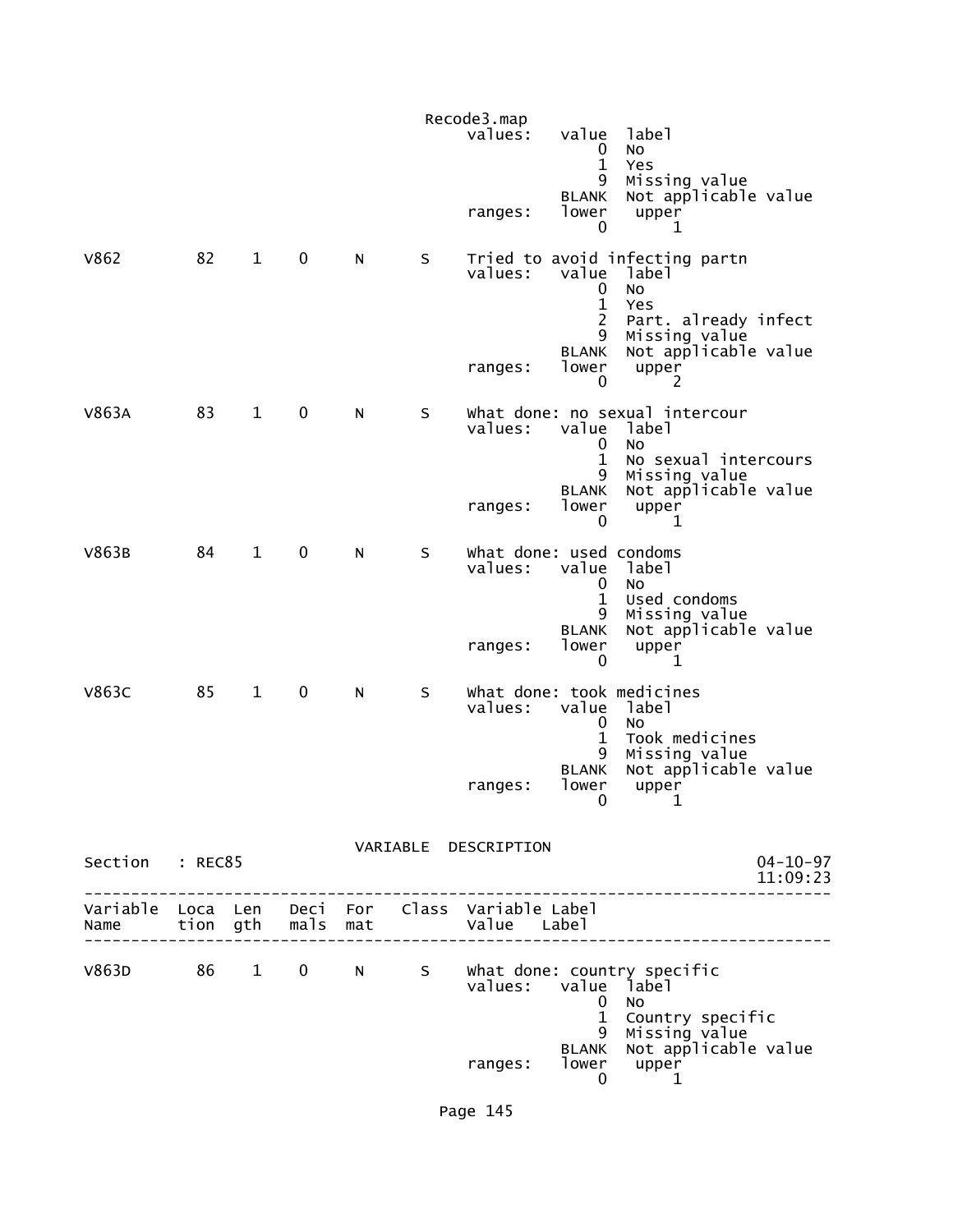|                           |          |                        |             |                 |    | Recode3.map                                |                                                    |                                                                                                         |                            |
|---------------------------|----------|------------------------|-------------|-----------------|----|--------------------------------------------|----------------------------------------------------|---------------------------------------------------------------------------------------------------------|----------------------------|
| <b>V863E</b>              | 87       | $\mathbf{1}$           | 0           | N               | S. | values:                                    | value<br>$\mathbf 0$<br>$\mathbf{1}$<br>9<br>BLANK | what done: country specific<br>label<br>No<br>Country specific<br>Missing value<br>Not applicable value |                            |
|                           |          |                        |             |                 |    | ranges:                                    | lower<br>$\mathbf 0$                               | upper<br>1                                                                                              |                            |
| V863F                     | 88 1     |                        | $\mathbf 0$ | N               | S  | values:                                    | value<br>$\Omega$<br>$\mathbf{1}$<br>9             | what done: country specific<br>label<br>No.<br>Country specific                                         |                            |
|                           |          |                        |             |                 |    | ranges:                                    | BLANK<br>lower<br>$\Omega$                         | Missing value<br>Not applicable value<br>upper<br>1                                                     |                            |
| V863W                     | 89       | $\mathbf{1}$           | $\mathbf 0$ | N               | S. | values:                                    | value<br>0<br>$\mathbf{1}$<br>9                    | What done: other (non-sexual)<br>label<br>No.<br>Other (non-sexual)                                     |                            |
|                           |          |                        |             |                 |    | ranges:                                    | <b>BLANK</b><br>lower<br>0                         | Missing value<br>Not applicable value<br>upper<br>1                                                     |                            |
| V863X                     | 90       | $1 \quad \blacksquare$ | $\mathbf 0$ | N               | S. | What done: other (sexual)<br>values: value | 0<br>$\mathbf{1}$<br>9                             | label<br><b>NO</b><br>Other (sexual)                                                                    |                            |
|                           |          |                        |             |                 |    | ranges:                                    | <b>BLANK</b><br>lower<br>0                         | Missing value<br>Not applicable value<br>upper<br>1                                                     |                            |
| Section : REC85           |          |                        |             |                 |    | VARIABLE DESCRIPTION                       |                                                    |                                                                                                         | $04 - 10 - 97$<br>11:09:23 |
| Variable Loca Len<br>Name | tion gth |                        | mals        | Deci For<br>mat |    | Class Variable Label<br>Value              | Label                                              |                                                                                                         |                            |
| V864A                     | 91       | $\mathbf{1}$           | 0           | N               | S  | values:                                    | value<br>0                                         | Get AIDS: sexual intercourse<br>label<br>No                                                             |                            |
|                           |          |                        |             |                 |    | ranges:                                    | $\mathbf 1$<br>9<br><b>BLANK</b><br>lower<br>0     | Sexual intercourse<br>Missing value<br>Not applicable value<br>upper<br>1                               |                            |
| V864B                     | 92       | $\mathbf{1}$           | 0           | N               | S  | values:                                    | value<br>0<br>$\mathbf 1$                          | Get AIDS: sex multiple partner<br>label<br><b>NO</b><br>Sex multip. partners                            |                            |
|                           |          |                        |             |                 |    | ranges:                                    | 9<br><b>BLANK</b><br>lower<br>0                    | Missing value<br>Not applicable value<br>upper<br>1                                                     |                            |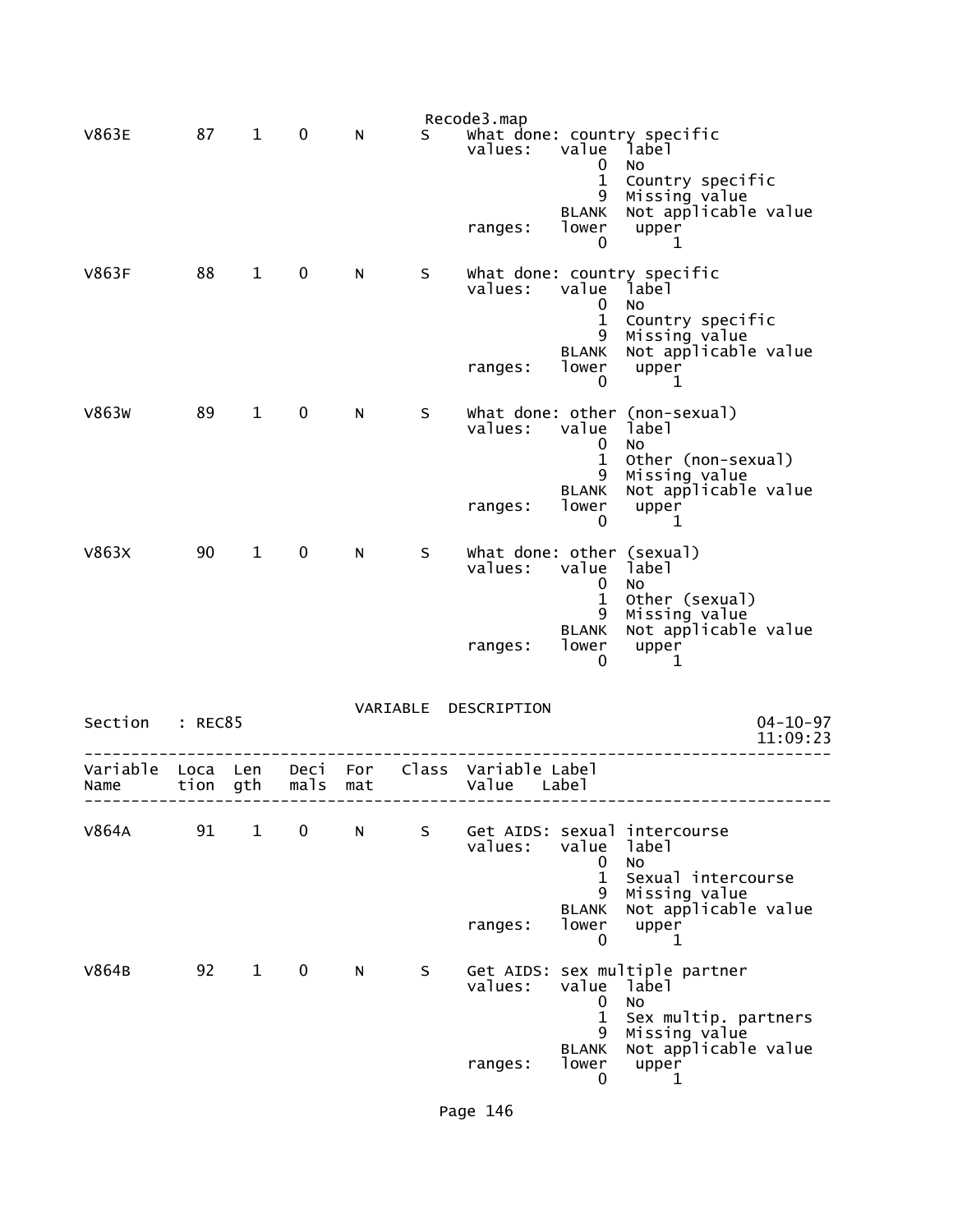|                  |                  |              |              |            |   | Recode3.map                   |                                                           |                                                                             |
|------------------|------------------|--------------|--------------|------------|---|-------------------------------|-----------------------------------------------------------|-----------------------------------------------------------------------------|
| <b>V864C</b>     | 93               | $\mathbf{1}$ | 0            | N          | S | values:                       | value<br>$\mathbf 0$                                      | Get AIDS: sex with prostitues<br>label<br>No                                |
|                  |                  |              |              |            |   | ranges:                       | $\mathbf 1$<br>9<br>BLANK<br>lower<br>0                   | Sex with prostitutes<br>Missing value<br>Not applicable value<br>upper<br>1 |
| V864D            | 94               | $\mathbf 1$  | $\mathbf 0$  | N          | S | values:                       | value<br>0<br>$\mathbf 1$<br>9                            | Get AIDS: not using condom<br>lābel<br>No<br>Not using condom               |
|                  |                  |              |              |            |   | ranges:                       | BLANK<br>lower<br>0                                       | Missing value<br>Not applicable value<br>upper<br>1                         |
| <b>V864E</b>     | 95               | $\mathbf{1}$ | $\mathbf 0$  | N          | S | values:                       | value<br>0<br>$\mathbf{1}$                                | Get AIDS: homosexual contact<br>label<br>No<br>Homosexual contact           |
|                  |                  |              |              |            |   | ranges:                       | 9<br><b>BLANK</b><br>lower<br>0                           | Missing value<br>Not applicable value<br>upper<br>1                         |
| Section          | : REC85          |              |              |            |   | VARIABLE DESCRIPTION          |                                                           | $04 - 10 - 97$                                                              |
|                  |                  |              |              |            |   |                               |                                                           | 11:09:23                                                                    |
| Variable<br>Name | Loca Len<br>tion | gth          | Deci<br>mals | For<br>mat |   | Class Variable Label<br>Value | Label                                                     |                                                                             |
| <b>V864F</b>     | 96               | $\mathbf{1}$ | 0            | N          | S | Get AIDS:<br>values:          | value<br>0                                                | blood transfusion<br>label<br>No                                            |
|                  |                  |              |              |            |   | ranges:                       | 1<br>9<br><b>BLANK</b><br>lower<br>0                      | Blood transfusion<br>Missing value<br>Not applicable value<br>upper<br>1    |
| V864G            | 97               | $\mathbf{1}$ | 0            | N          | S | Get AIDS:<br>values:          | injections<br>value<br>$\mathbf 0$                        | label<br>No                                                                 |
|                  |                  |              |              |            |   | ranges:                       | $\mathbf{1}$<br>9<br><b>BLANK</b><br>lower<br>$\mathbf 0$ | Injections<br>Missing value<br>Not applicable value<br>upper<br>1           |
|                  |                  |              |              |            |   |                               |                                                           |                                                                             |
| V864H            | 98               | $\mathbf{1}$ | 0            | N.         | S | Get AIDS:<br>values:          | kissing<br>value<br>$\mathbf 0$<br>$\mathbf{1}$<br>9      | Iabel<br><b>NO</b><br>Kissing<br>Missing value                              |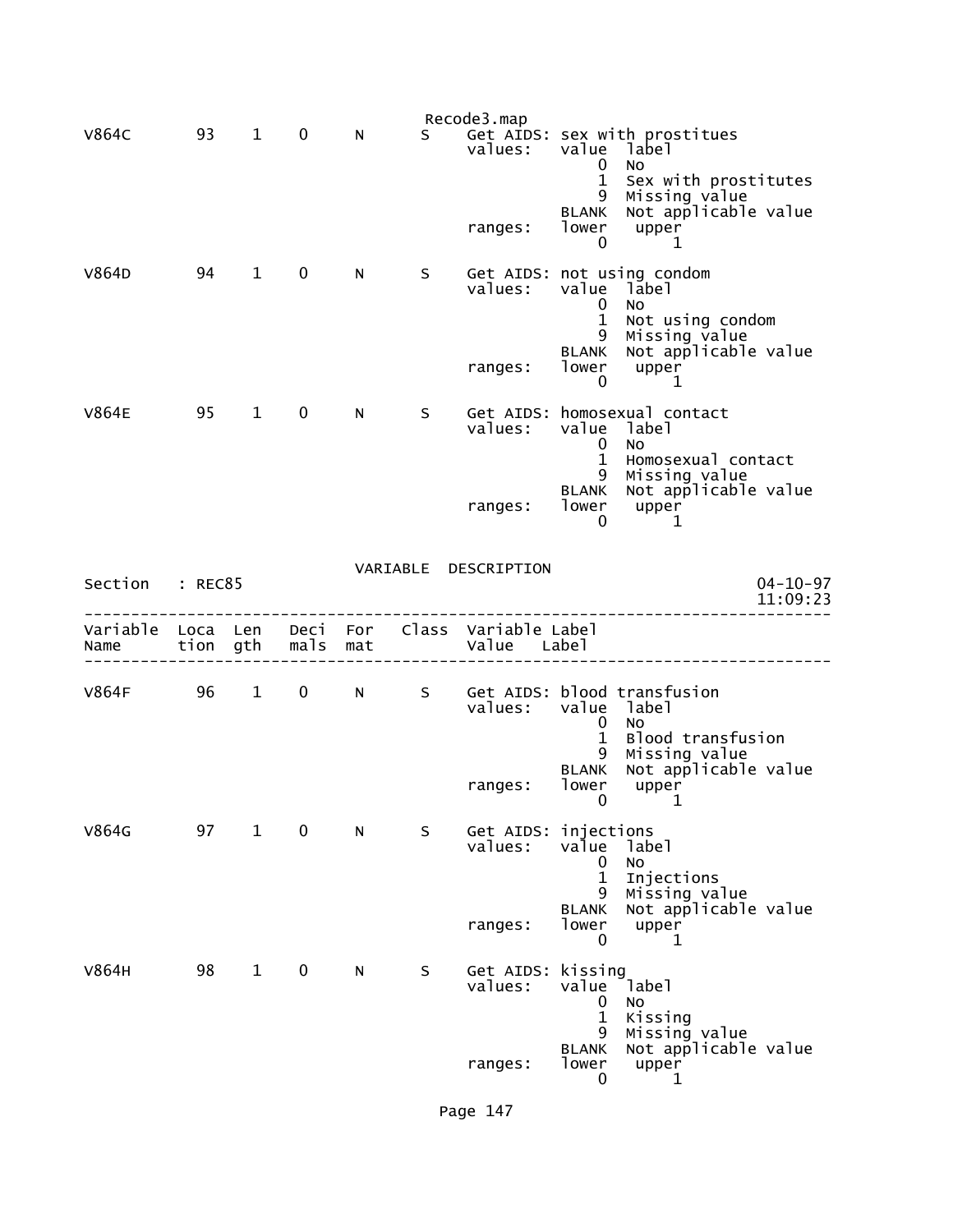|                           |          |                        |                  |     |    | Recode3.map                         |                                                                |                                                                                    |                            |
|---------------------------|----------|------------------------|------------------|-----|----|-------------------------------------|----------------------------------------------------------------|------------------------------------------------------------------------------------|----------------------------|
| V864I                     | 99       | $\mathbf 1$            | 0                | N   | S. | Get AIDS: mosquito bites<br>values: | value<br>0<br>$\mathbf{1}$<br>9                                | label<br>No<br>Mosquito bites                                                      |                            |
|                           |          |                        |                  |     |    | ranges:                             | BLANK<br>lower<br>0                                            | Missing value<br>Not applicable value<br>upper<br>1                                |                            |
| V864J                     | 100      | $\mathbf{1}$           | $\mathbf 0$      | N.  | S  | values:                             | value label<br>$\mathbf 0$<br>$\mathbf{1}$<br>9                | Get AIDS: country specific<br>No.<br>Country specific                              |                            |
|                           |          |                        |                  |     |    | ranges:                             | <b>BLANK</b><br>lower<br>0                                     | Missing value<br>Not applicable value<br>upper<br>1                                |                            |
|                           |          |                        |                  |     |    | VARIABLE DESCRIPTION                |                                                                |                                                                                    |                            |
| Section : REC85           |          |                        |                  |     |    |                                     |                                                                |                                                                                    | $04 - 10 - 97$<br>11:09:23 |
| Variable Loca Len<br>Name | tion gth |                        | Deci For<br>mals | mat |    | Class Variable Label<br>Value Label |                                                                |                                                                                    |                            |
| <b>V864K</b>              | 101      | $\mathbf{1}$           | $\mathbf{0}$     | N - | S  | values:                             | value label<br>$\mathbf 0$                                     | Get AIDS: country specific<br>No                                                   |                            |
|                           |          |                        |                  |     |    | ranges:                             | $\mathbf{1}$<br>9<br><b>BLANK</b><br>lower<br>0                | Country specific<br>Missing value<br>Not applicable value<br>upper<br>1            |                            |
| <b>V864L</b>              | 102      | $\mathbf{1}$           | $\mathbf 0$      | N   | S. | values:                             | value label                                                    | Get AIDS: country specific<br><b>NO</b>                                            |                            |
|                           |          |                        |                  |     |    | ranges:                             | 0<br>$\mathbf{1}$<br>9<br><b>BLANK</b><br>lower<br>$\mathbf 0$ | Country specific<br>Missing value<br>Not applicable value<br>upper<br>$\mathbf 1$  |                            |
| V864M                     | 103      | $\mathbf{1}$           | 0                | N   | S  | values:                             | value label<br>0                                               | Get AIDS: country specific<br><b>NO</b>                                            |                            |
|                           |          |                        |                  |     |    | ranges:                             | $\mathbf 1$<br>9<br><b>BLANK</b><br>lower<br>0                 | Country specific<br>Missing value<br>Not applicable value<br>upper<br>1            |                            |
| V864N                     | 104      | $1 \quad \blacksquare$ | $\mathbf 0$      | N   | S. |                                     | $\bf{0}$<br>$\mathbf{1}$                                       | Get AIDS: country specific<br>values: value label<br><b>NO</b><br>Country specific |                            |
|                           |          |                        |                  |     |    | ranges:                             | 9<br><b>BLANK</b><br>lower<br>$\mathbf{0}$                     | Missing value<br>Not applicable value<br>upper<br>1                                |                            |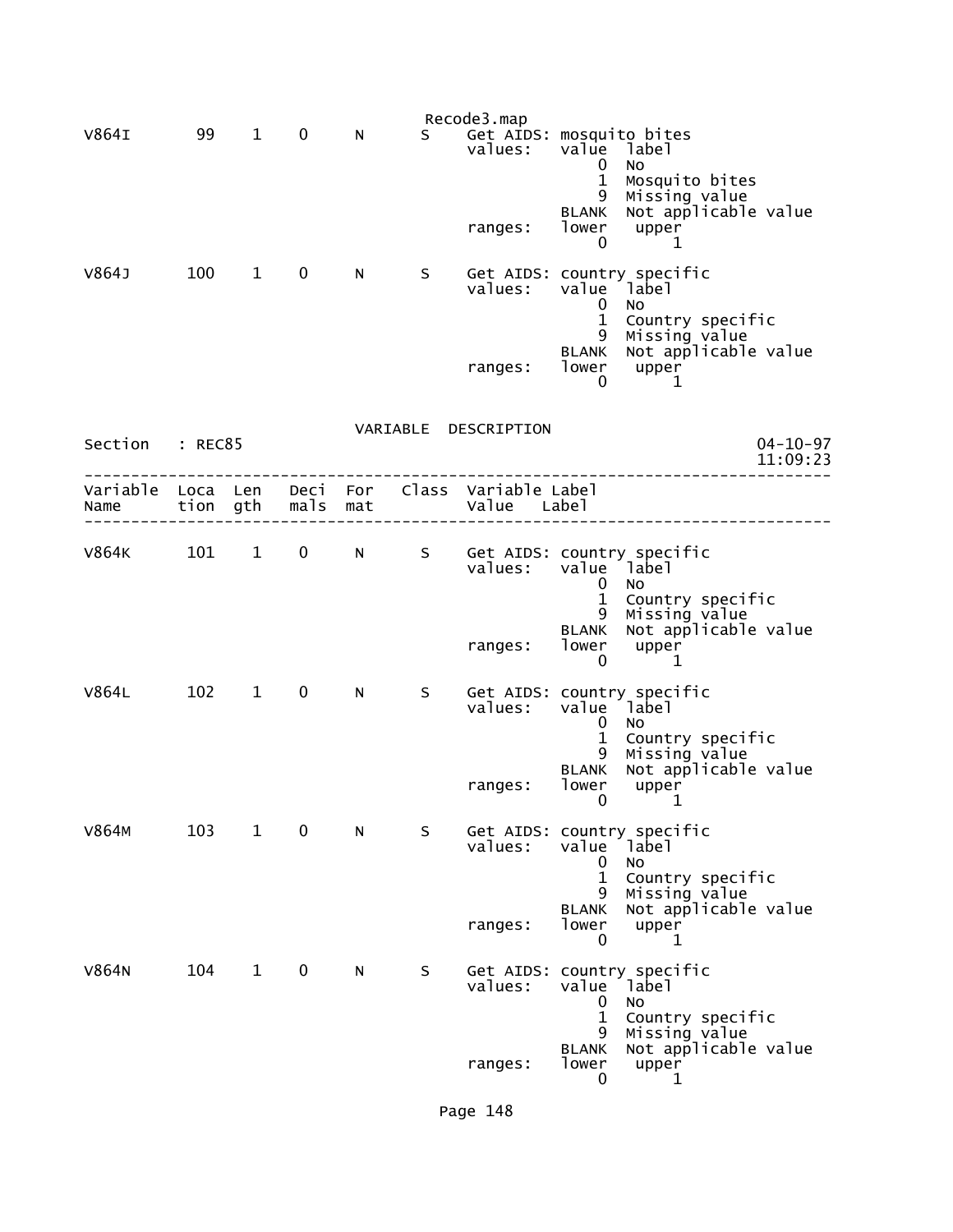|                  |                  |              |              |            |    | Recode3.map                          |                                                 |                                                                                |                            |
|------------------|------------------|--------------|--------------|------------|----|--------------------------------------|-------------------------------------------------|--------------------------------------------------------------------------------|----------------------------|
| V8640            | 105              | $\mathbf{1}$ | 0            | N          | S. | values:                              | value<br>0                                      | Get AIDS: country specific<br>dabel i<br>No                                    |                            |
|                  |                  |              |              |            |    | ranges:                              | $\mathbf{1}$<br>9<br><b>BLANK</b><br>lower<br>0 | Country specific<br>Missing value<br>Not applicable value<br>upper<br>1        |                            |
| Section          | : REC85          |              |              |            |    | VARIABLE DESCRIPTION                 |                                                 |                                                                                | $04 - 10 - 97$<br>11:09:23 |
| Variable<br>Name | Loca Len<br>tion | gth          | Deci<br>mals | For<br>mat |    | Class Variable Label<br>Value        | Labe <sub>1</sub>                               |                                                                                |                            |
| <b>V864P</b>     | 106              | $\mathbf{1}$ | $\mathbf 0$  | N          | S  | values:                              | value<br>$\mathbf 0$<br>$\mathbf{1}$<br>9       | Get AIDS: country specific<br>1abel <sup>-</sup><br>NO<br>Country specific     |                            |
|                  |                  |              |              |            |    | ranges:                              | BLANK<br>lower<br>$\mathbf 0$                   | Missing value<br>Not applicable value<br>upper<br>1                            |                            |
| V864X            | 107              | $\mathbf{1}$ | $\mathbf 0$  | N          | S  | Get AIDS: other responses<br>values: | value<br>$\mathbf 0$<br>$\mathbf{1}$<br>9       | label<br><b>NO</b><br>Other responses<br>Missing value<br>Not applicable value |                            |
|                  |                  |              |              |            |    | ranges:                              | <b>BLANK</b><br>lower<br>0                      | upper<br>1                                                                     |                            |
| <b>V864Z</b>     | 108              | $\mathbf{1}$ | $\mathbf 0$  | N          | S  | Get AIDS: DK<br>values:              | value<br>0<br>$\mathbf{1}$<br>9                 | label<br>No<br>DK<br>Missing value                                             |                            |
|                  |                  |              |              |            |    | ranges:                              | <b>BLANK</b><br>lower<br>$\mathbf 0$            | Not applicable value<br>upper<br>1                                             |                            |
| V865             | 109              | $\mathbf{1}$ | $\mathbf 0$  | ${\sf N}$  | S  | Can AIDS be cured<br>values:         | value<br>0<br>$\mathbf{1}$<br>8<br>9            | label<br>No<br>Yes<br><b>DK</b><br>Missing value                               |                            |
|                  |                  |              |              |            |    | ranges:                              | <b>BLANK</b><br>lower<br>0<br>8                 | Not applicable value<br>upper<br>1<br>8                                        |                            |
| <b>V866</b>      | 110              | $\mathbf{1}$ | $\mathbf 0$  | N          | S  | values:                              | value<br>$\mathbf 0$<br>$\mathbf{1}$<br>8<br>9  | AIDS transmit. mother to child<br>label<br>No<br>Yes<br>DK<br>Missing value    |                            |
|                  |                  |              |              |            |    | Page 149                             | <b>BLANK</b>                                    | Not applicable value                                                           |                            |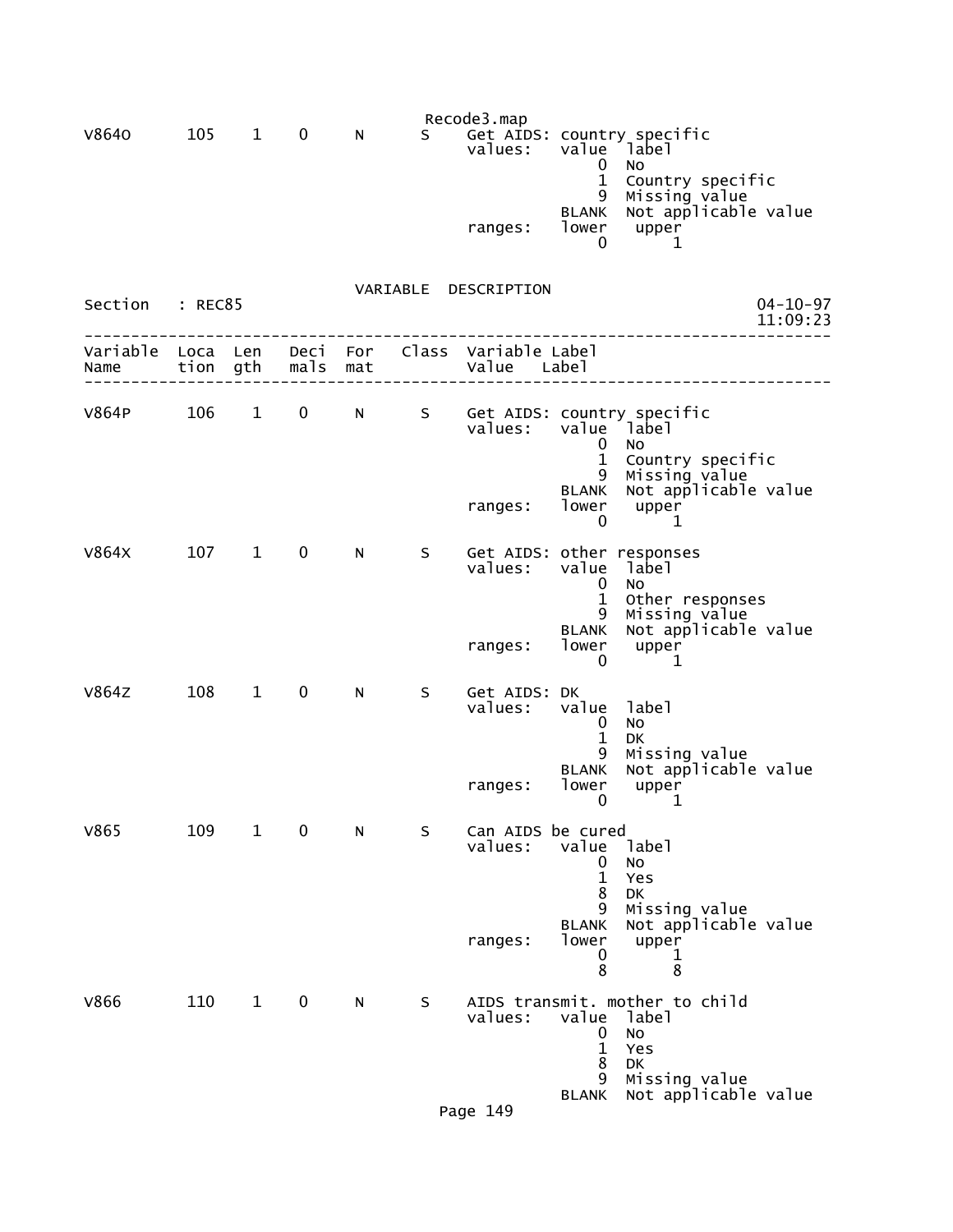Recode3.map ranges: lower upper  $\sim$  0 1 entration of the state of the state of the state of the state of the state of the state of the state of the st

| Section : REC85      |                  |              |             | $04 - 10 - 97$<br>11:09:23 |   |                                     |                                                                         |                                                                                                                              |
|----------------------|------------------|--------------|-------------|----------------------------|---|-------------------------------------|-------------------------------------------------------------------------|------------------------------------------------------------------------------------------------------------------------------|
| Variable<br>Name     | Loca Len<br>tion | gth          | mals        | Deci For<br>mat            |   | Class Variable Label<br>Value Label |                                                                         |                                                                                                                              |
| V867 <b>National</b> | 111              | $\mathbf{1}$ | 0           | N                          | S | values:<br>ranges:                  | value<br>0<br>$\mathbf{1}$<br>8<br>9<br><b>BLANK</b><br>lower<br>0<br>8 | Knows someone with, died AIDS<br>label<br>No<br>Yes<br>DK<br>Missing value<br>Not applicable value<br>upper<br>1<br>8        |
| <b>V868B</b>         | 112              | $\mathbf{1}$ | 0           | N                          | S | values:<br>ranges:                  | value<br>0<br>$\mathbf{1}$<br>9<br><b>BLANK</b><br>lower<br>0           | No/small risk: abstain sex<br>label<br><b>NO</b><br>Abstain from sex<br>Missing value<br>Not applicable value<br>upper<br>1  |
| <b>V868C</b>         | 113              | $\mathbf{1}$ | $\mathbf 0$ | N                          | S | values:<br>ranges:                  | $\mathbf 0$<br>1<br>9<br>BLANK<br>lower<br>0                            | No/small risk: use condoms<br>value label<br>No<br>Use condoms<br>Missing value<br>Not applicable value<br>upper<br>1        |
| V868D                | 114              | $\mathbf{1}$ | 0           | N                          | S | values:<br>ranges:                  | value<br>0<br>$\mathbf{1}$<br>9<br>BLANK<br>lower<br>$\mathbf 0$        | No/small risk: one sex partner<br>label<br>No<br>Have one sex partner<br>Missing value<br>Not applicable value<br>upper<br>1 |
| <b>V868E</b>         | 115              | $\mathbf{1}$ | 0           | N                          | S | values:<br>ranges:                  | value<br>0<br>$\mathbf{1}$<br>9<br><b>BLANK</b><br>lower<br>0           | No/small risk: limit partners<br>label<br>No<br>Limit No. partners<br>Missing value<br>Not applicable value<br>upper<br>1    |
|                      |                  |              |             |                            |   | VARIABLE DESCRIPTION                |                                                                         |                                                                                                                              |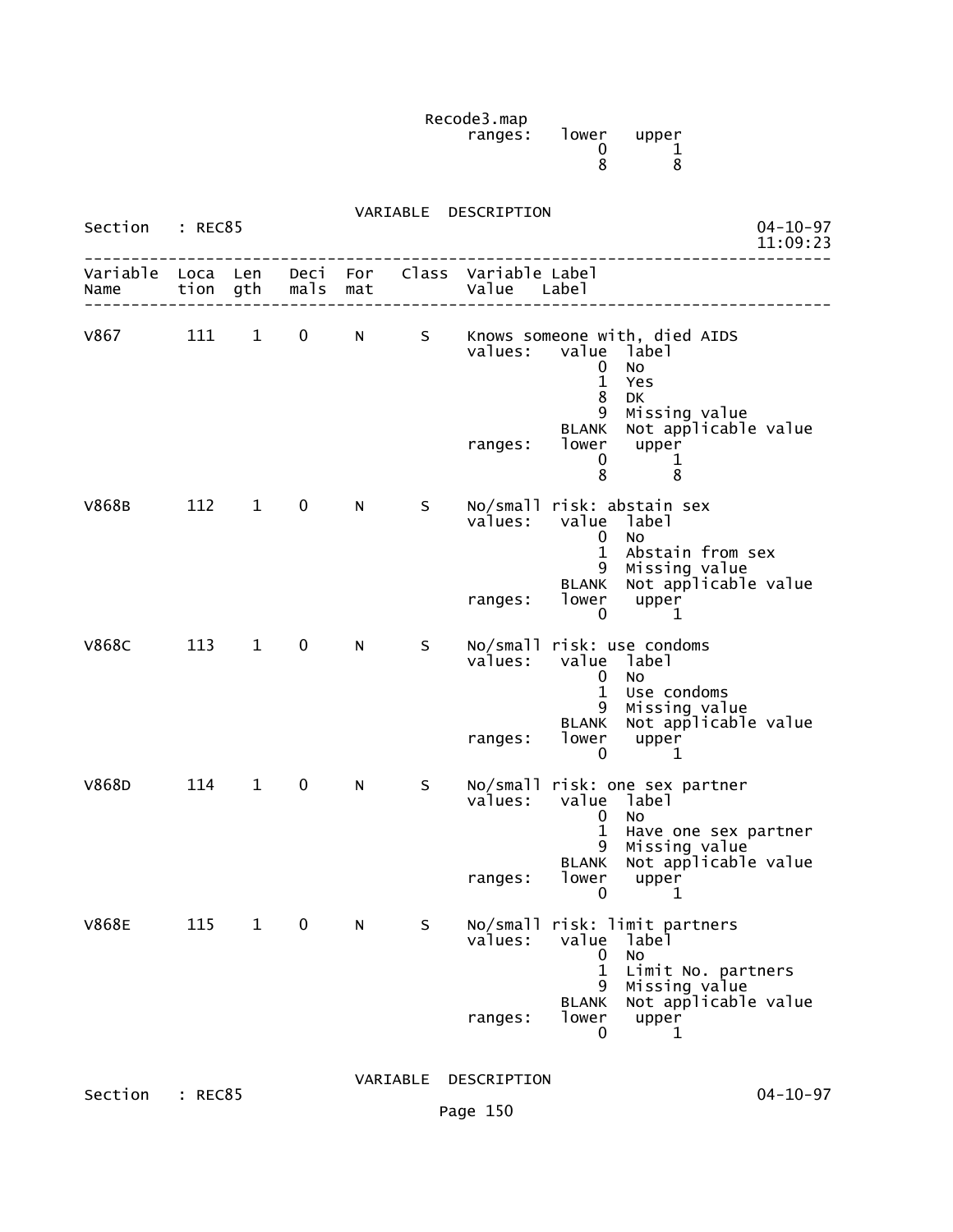Recode3.map

|                           |      |              |              |     |   |                                                                |                                                                            |                                                                                                                                            | 11:09:23                   |
|---------------------------|------|--------------|--------------|-----|---|----------------------------------------------------------------|----------------------------------------------------------------------------|--------------------------------------------------------------------------------------------------------------------------------------------|----------------------------|
| Variable Loca Len<br>Name | tion | gth          | mals         | mat |   | Deci For Class Variable Label<br>Value Label                   |                                                                            |                                                                                                                                            |                            |
| V868F                     | 116  | $\mathbf 1$  | 0            | N   | S | values:<br>ranges: lower                                       | value<br>$\mathbf 0$<br>$\mathbf 1$<br>9<br><b>BLANK</b>                   | No/small risk: spouse no other<br>dabel <sup>-</sup><br>No<br>Spouse no other part<br>Missing value<br>Not applicable value<br>upper       |                            |
| V868G                     |      | 117 1        | 0            | N   | S | values: value label<br>ranges:                                 | $\mathbf 0$<br>$\mathbf{0}$<br>$\mathbf{1}$<br>9<br>BLANK<br>lower<br>0    | 1<br>No/small risk: no homosexual<br>No<br>No homosex. contact<br>Missing value<br>Not applicable value<br>upper<br>1                      |                            |
| V868H                     | 118  | $\mathbf{1}$ | $\mathbf 0$  | N   | S | values:<br>ranges:                                             | value<br>0<br>$\mathbf{1}$<br>9<br><b>BLANK</b><br>lower<br>0              | No/small risk: no blood trans.<br>label<br>No<br>No blood transfusion<br>Missing value<br>Not applicable value<br>upper<br>1               |                            |
| V868I                     | 119  | 1            | $\mathbf{0}$ | N   | S | values:<br>ranges:                                             | $\mathbf{0}$<br>$\mathbf{1}$<br>9<br><b>BLANK</b><br>lower<br>$\mathbf{0}$ | No/small risk: no injections<br>value label<br>No.<br>No injections<br>Missing value<br>Not applicable value<br>upper<br>1                 |                            |
| V868J                     | 120  | $\mathbf{1}$ | 0            | N   | S | values:<br>ranges:                                             | $\mathbf{0}$<br>$\mathbf{1}$<br>9<br>$\overline{0}$                        | No/small risk: country specifi<br>value label<br>No<br>Country specific<br>Missing value<br>BLANK Not applicable value<br>lower upper<br>1 |                            |
| Section : REC85           |      |              |              |     |   | VARIABLE DESCRIPTION                                           |                                                                            |                                                                                                                                            | $04 - 10 - 97$<br>11:09:23 |
| Name tion gth mals mat    |      |              |              |     |   | Variable Loca Len Deci For Class Variable Label<br>Value Label |                                                                            |                                                                                                                                            |                            |
| V868K                     |      |              |              |     |   | values: value label                                            | $\overline{0}$                                                             | 121 1 0 N S No/small risk: country specifi<br><b>NO</b>                                                                                    |                            |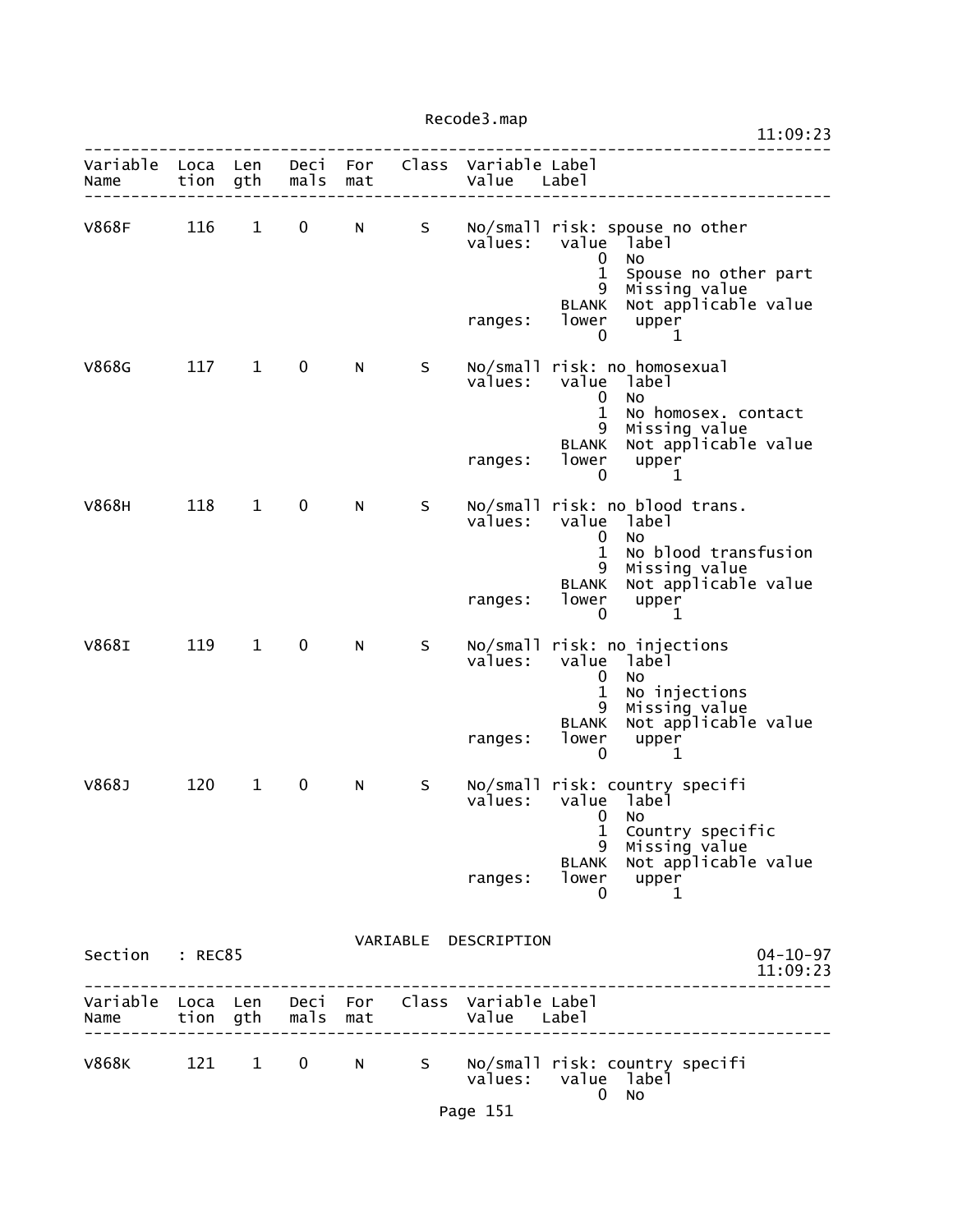|                           |         |              |             |     |          | Recode3.map                                  | $\mathbf{1}$<br>9                                        | Country specific<br>Missing value                                                                                   |
|---------------------------|---------|--------------|-------------|-----|----------|----------------------------------------------|----------------------------------------------------------|---------------------------------------------------------------------------------------------------------------------|
|                           |         |              |             |     |          | ranges:                                      | <b>BLANK</b><br>lower<br>0                               | Not applicable value<br>upper<br>1                                                                                  |
| V868L                     | 122     | $\mathbf{1}$ | $\mathbf 0$ | N.  | S        | values:<br>ranges:                           | value<br>0<br>$\mathbf{1}$<br>9<br><b>BLANK</b><br>lower | No/small risk: country specifi<br>label<br>No<br>Country specific<br>Missing value<br>Not applicable value<br>upper |
| <b>V868P</b>              | 123     | $\mathbf{1}$ | 0           | N   | S        |                                              | 0                                                        | 1<br>No/small risk: sp. avoid prost                                                                                 |
|                           |         |              |             |     |          | values:<br>ranges:                           | value<br>0<br>1<br>9<br><b>BLANK</b><br>lower            | label<br><b>NO</b><br>Spouse avoid prostit<br>Missing value<br>Not applicable value<br>upper                        |
| <b>V868X</b>              | 124     | $\mathbf{1}$ | $\mathbf 0$ | N   | S        | No/small risk: other<br>values:              | 0<br>value<br>0<br>$\mathbf 1$                           | 1<br>label<br>No<br>Other                                                                                           |
|                           |         |              |             |     |          | ranges:                                      | 9<br><b>BLANK</b><br>lower<br>$\mathbf{0}$               | Missing value<br>Not applicable value<br>upper<br>1                                                                 |
| V868Z                     | 125     | $\mathbf{1}$ | $\mathbf 0$ | N   | S        | No/small risk: DK<br>values:                 | value<br>0<br>$\mathbf{1}$                               | label<br>No<br><b>DK</b>                                                                                            |
|                           |         |              |             |     |          | ranges:                                      | 9<br><b>BLANK</b><br>lower<br>0                          | Missing value<br>Not applicable value<br>upper<br>1                                                                 |
| Section                   | : REC85 |              |             |     | VARIABLE | DESCRIPTION                                  |                                                          | $04 - 10 - 97$<br>11:09:23                                                                                          |
| Variable Loca Len<br>Name |         | tion gth     | mals        | mat |          | Deci For Class Variable Label<br>Value Label |                                                          |                                                                                                                     |
| <b>V869C</b>              | 126     | $\mathbf{1}$ | $\mathbf 0$ | N   |          | values:                                      | value<br>0<br>$\mathbf{1}$<br>9<br><b>BLANK</b>          | S Great/mod risk: no condom use<br>label<br><b>NO</b><br>Don't use condoms<br>Missing value<br>Not applicable value |
|                           |         |              |             |     |          | ranges:                                      | lower<br>$\mathbf 0$                                     | upper<br>1                                                                                                          |
| V869D                     | 127 1   |              | $\mathbf 0$ | N   | S –      | values:                                      | $\mathbf 0$                                              | Great/mod risk: >1 sex partner<br>value label<br>No                                                                 |
|                           |         |              |             |     |          | Page 152                                     |                                                          |                                                                                                                     |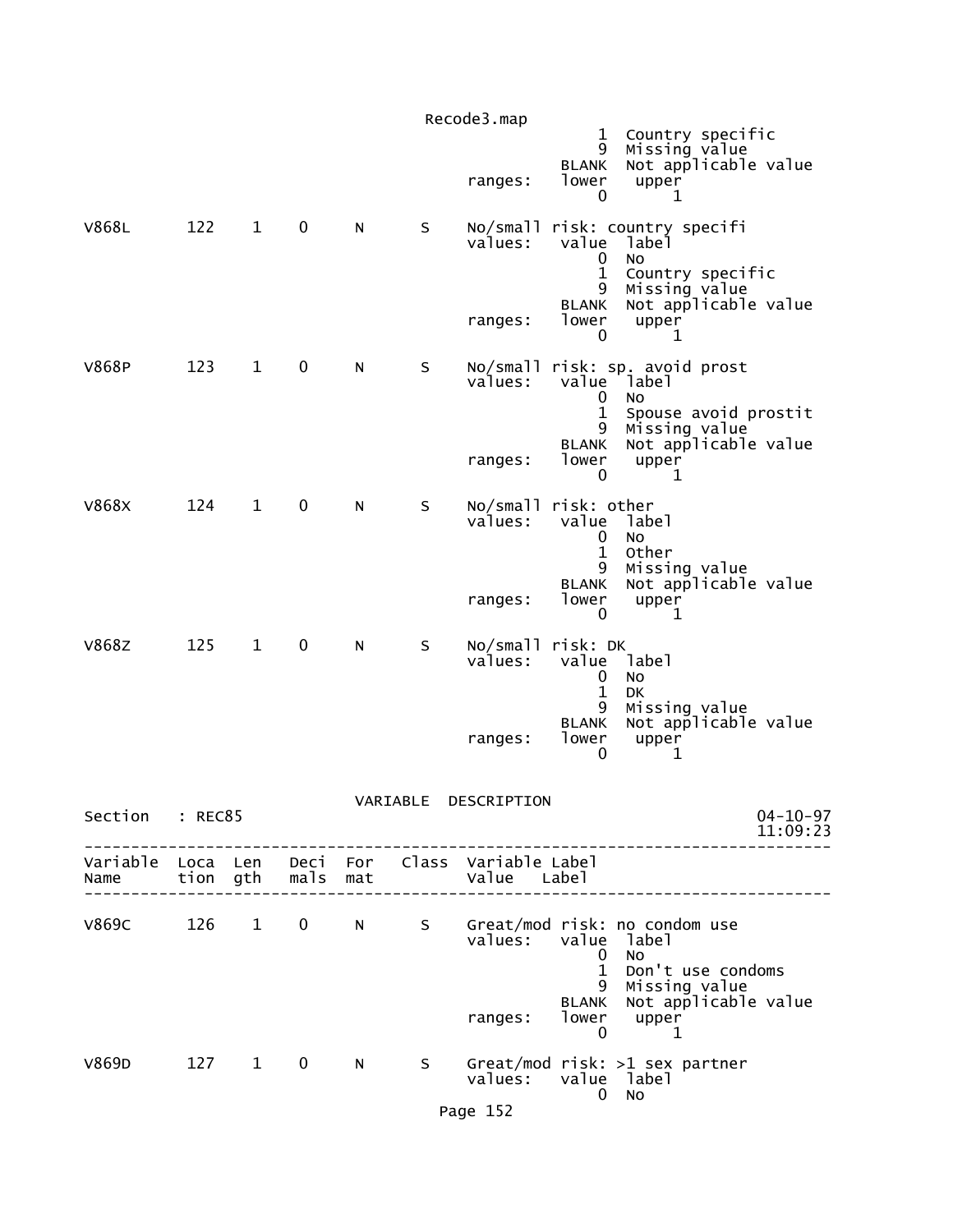|                  |                  |              |              |            |   | Recode3.map                         | $\mathbf 1$                          | More 1 sex partner                                                                         |
|------------------|------------------|--------------|--------------|------------|---|-------------------------------------|--------------------------------------|--------------------------------------------------------------------------------------------|
|                  |                  |              |              |            |   | ranges:                             | 9<br><b>BLANK</b><br>lower<br>0      | Missing value<br>Not applicable value<br>upper<br>1                                        |
| <b>V869E</b>     | 128              | $\mathbf{1}$ | 0            | N          | S | values:                             | value<br>0<br>$\mathbf{1}$<br>9      | Great/mod risk: many sex part.<br>label<br><b>NO</b><br>Many sex partners<br>Missing value |
|                  |                  |              |              |            |   | ranges:                             | <b>BLANK</b><br>lower<br>0           | Not applicable value<br>upper<br>1                                                         |
| <b>V869F</b>     | 129              | $\mathbf{1}$ | 0            | N          | S | values:                             | value<br>0                           | Great/mod risk: spouse o/part.<br>label<br>No.                                             |
|                  |                  |              |              |            |   | ranges:                             | 1<br>9<br><b>BLANK</b><br>lower<br>0 | Spouse other partner<br>Missing value<br>Not applicable value<br>upper<br>1                |
| V869G            | 130              | $\mathbf{1}$ | 0            | N.         | S | values:                             | value<br>0<br>$\mathbf 1$            | Great/mod risk: homsex. contct<br>label<br>No<br>Homosexual contact                        |
|                  |                  |              |              |            |   | ranges:                             | 9<br><b>BLANK</b><br>lower<br>0      | Missing value<br>Not applicable value<br>upper<br>1                                        |
| Section          | : REC85          |              |              |            |   | VARIABLE DESCRIPTION                |                                      | $04 - 10 - 97$<br>11:09:23                                                                 |
| Variable<br>Name | Loca Len<br>tion | gth          | Deci<br>mals | For<br>mat |   | Class Variable Label<br>Value Label |                                      |                                                                                            |
| V869H            | 131              | $\mathbf{1}$ | 0            | N          | S | values:                             | 0                                    | Great/mod risk: blood transf.<br>value label<br>No                                         |
|                  |                  |              |              |            |   | ranges:                             | 1<br>9<br><b>BLANK</b><br>lower<br>0 | Had blood transfus.<br>Missing value<br>Not applicable value<br>upper<br>1                 |
| V869I            | 132              | $\mathbf{1}$ | 0            | N          | S | values:                             | value<br>0<br>1                      | Great/mod risk: had injections<br>label<br>No<br>Had injections                            |
|                  |                  |              |              |            |   | ranges:                             | 9<br><b>BLANK</b><br>lower<br>0      | Missing value<br>Not applicable value<br>upper<br>1                                        |
| V869J            | 133              | $\mathbf{1}$ | 0            | N          | S | values:                             | value<br>0                           | Great/mod risk: country specif<br>label<br>No                                              |
|                  |                  |              |              |            |   | Page 153                            |                                      |                                                                                            |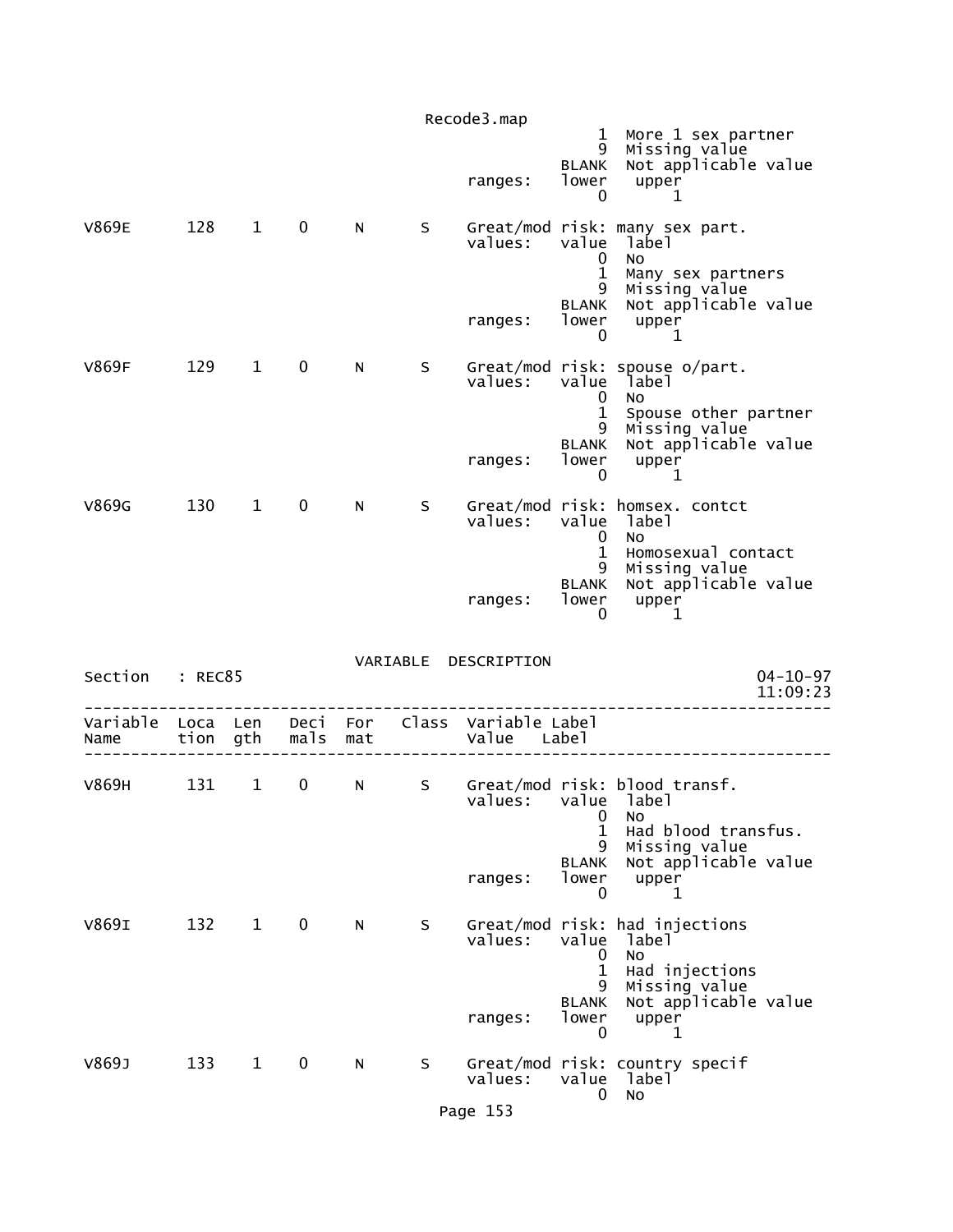|                                    |          |              |              |     |    | Recode3.map                         |                                                 |                                                                             |
|------------------------------------|----------|--------------|--------------|-----|----|-------------------------------------|-------------------------------------------------|-----------------------------------------------------------------------------|
|                                    |          |              |              |     |    | ranges:                             | $\mathbf{1}$<br>9<br><b>BLANK</b><br>lower<br>0 | Country specific<br>Missing value<br>Not applicable value<br>upper<br>1     |
| <b>V869K</b>                       | 134      | $\mathbf{1}$ | $\mathbf 0$  | N.  | S. | values:                             | value<br>$\mathbf 0$<br>$\mathbf{1}$            | Great/mod risk: country specif<br>label<br><b>NO</b><br>Country specific    |
|                                    |          |              |              |     |    | ranges:                             | 9<br>BLANK<br>lower<br>0                        | Missing value<br>Not applicable value<br>upper<br>1                         |
| V869L                              | 135      | $\mathbf{1}$ | $\mathbf 0$  | N   | S  | values:                             | value<br>$\mathbf 0$<br>$\mathbf 1$             | Great/mod risk: country specif<br>label<br><b>NO</b><br>Country specific    |
|                                    |          |              |              |     |    | ranges:                             | 9<br><b>BLANK</b><br>lower<br>0                 | Missing value<br>Not applicable value<br>upper<br>1                         |
| Section : REC85                    |          |              |              |     |    | VARIABLE DESCRIPTION                |                                                 | $04 - 10 - 97$<br>11:09:23                                                  |
| Variable Loca Len Deci For<br>Name | tion gth |              | mals         | mat |    | Class Variable Label<br>Value Label |                                                 |                                                                             |
| V869P                              | 136      | $\mathbf{1}$ | $\mathbf{0}$ | N - | S  | values:                             | value<br>0                                      | Great/mod risk: sp. avoid pros<br>label<br>No.                              |
|                                    |          |              |              |     |    | ranges:                             | 1<br>9<br><b>BLANK</b><br>lower<br>0            | Spouse avoid prostit<br>Missing value<br>Not applicable value<br>upper<br>1 |
| V869X                              | 137      | $\mathbf 1$  | $\mathbf 0$  | N   | S  | Great/mod risk: other<br>values:    | 0<br>$\mathbf{1}$<br>9                          | value label<br>No<br>Other<br>Missing value                                 |
|                                    |          |              |              |     |    | ranges:                             | <b>BLANK</b><br>lower<br>0                      | Not applicable value<br>upper<br>1                                          |
| <b>V869Z</b>                       | 138      | $\mathbf{1}$ | $\mathbf 0$  | N.  | S  | Great/mod risk: DK<br>values:       | value<br>0<br>$\mathbf{1}$<br>9                 | label<br>No<br>DK<br>Missing value                                          |
|                                    |          |              |              |     |    | ranges:                             | <b>BLANK</b><br>lower<br>0                      | Not applicable value<br>upper<br>1                                          |
| V870                               | 139      | $\mathbf{1}$ | 0            | N   | S  | values:                             | value<br>0                                      | Heard of condom to avoid AIDS<br>label<br>No                                |
|                                    |          |              |              |     |    | Page 154                            |                                                 |                                                                             |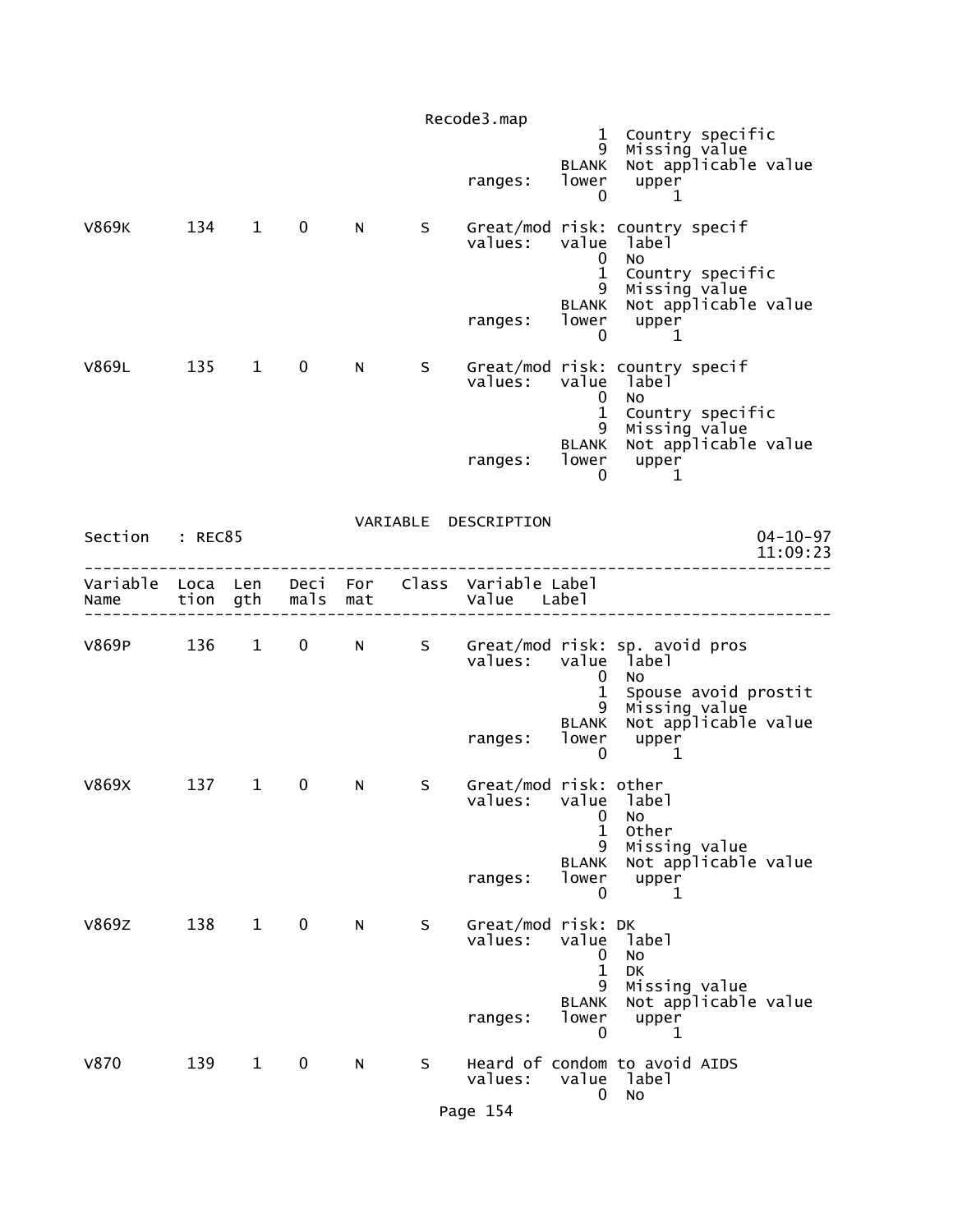|                                                                                       |     |                |                   |     |   | Recode3.map                                           |                                        |                                                                  |                            |
|---------------------------------------------------------------------------------------|-----|----------------|-------------------|-----|---|-------------------------------------------------------|----------------------------------------|------------------------------------------------------------------|----------------------------|
|                                                                                       |     |                |                   |     |   | ranges:                                               | $\mathbf{1}$<br>9<br><b>BLANK</b><br>0 | Yes<br>Missing value<br>Not applicable value<br>lower upper<br>1 |                            |
| v871                                                                                  | 140 | $\overline{1}$ | $\mathbf 0$       | N   | S | values:                                               | value<br>$\mathbf{0}$<br>$\mathbf{1}$  | Ever used condom to avoid AIDS<br>label<br>No<br>Yes             |                            |
|                                                                                       |     |                |                   |     |   | ranges: lower upper                                   | 9<br><b>BLANK</b><br>0                 | Missing value<br>Not applicable value<br>1                       |                            |
| Section : REC85                                                                       |     |                |                   |     |   | VARIABLE DESCRIPTION                                  |                                        |                                                                  | $04 - 10 - 97$<br>11:09:23 |
| Variable Loca Len Deci For Class Variable Label<br>Name                               |     |                | tion gth mals mat |     |   | Value Label                                           |                                        |                                                                  |                            |
| V872 141 1                                                                            |     |                |                   |     |   | values:                                               | value label<br>0<br>$\mathbf{1}$       | 0 N S Receive money or gifts for sex<br>No<br>Yes                |                            |
|                                                                                       |     |                |                   |     |   | ranges: lower upper                                   | 9<br>0                                 | Missing value<br>BLANK Not applicable value<br>1                 |                            |
| Section : REC92                                                                       |     |                |                   |     |   | VARIABLE DESCRIPTION                                  |                                        |                                                                  | $04 - 10 - 97$<br>11:09:23 |
| Variable Loca Len Deci For Class Variable Label<br>Name                               |     |                | tion gth mals     | mat |   | Value Label                                           |                                        |                                                                  |                            |
| IDX92                                                                                 | 18  | $2^{\circ}$    | $\mathbf 0$       | N   | S | Index to birth history<br>ranges: lower upper<br>1 20 |                                        |                                                                  |                            |
| Section : REC94                                                                       |     |                |                   |     |   | VARIABLE DESCRIPTION                                  |                                        | --------------                                                   | $04 - 10 - 97$<br>11:09:23 |
| Variable Loca Len Deci For Class Variable Label<br>Name tion gth mals mat Value Label |     |                |                   |     |   |                                                       |                                        |                                                                  |                            |
| IDX94 18 1 0 N S Index to birth history                                               |     |                |                   |     |   | ranges: lower upper                                   |                                        | $\overline{1}$ $\overline{1}$<br>6                               |                            |
| Section : REC95                                                                       |     |                |                   |     |   | VARIABLE DESCRIPTION<br>Page 155                      |                                        |                                                                  | $04 - 10 - 97$<br>11:09:23 |